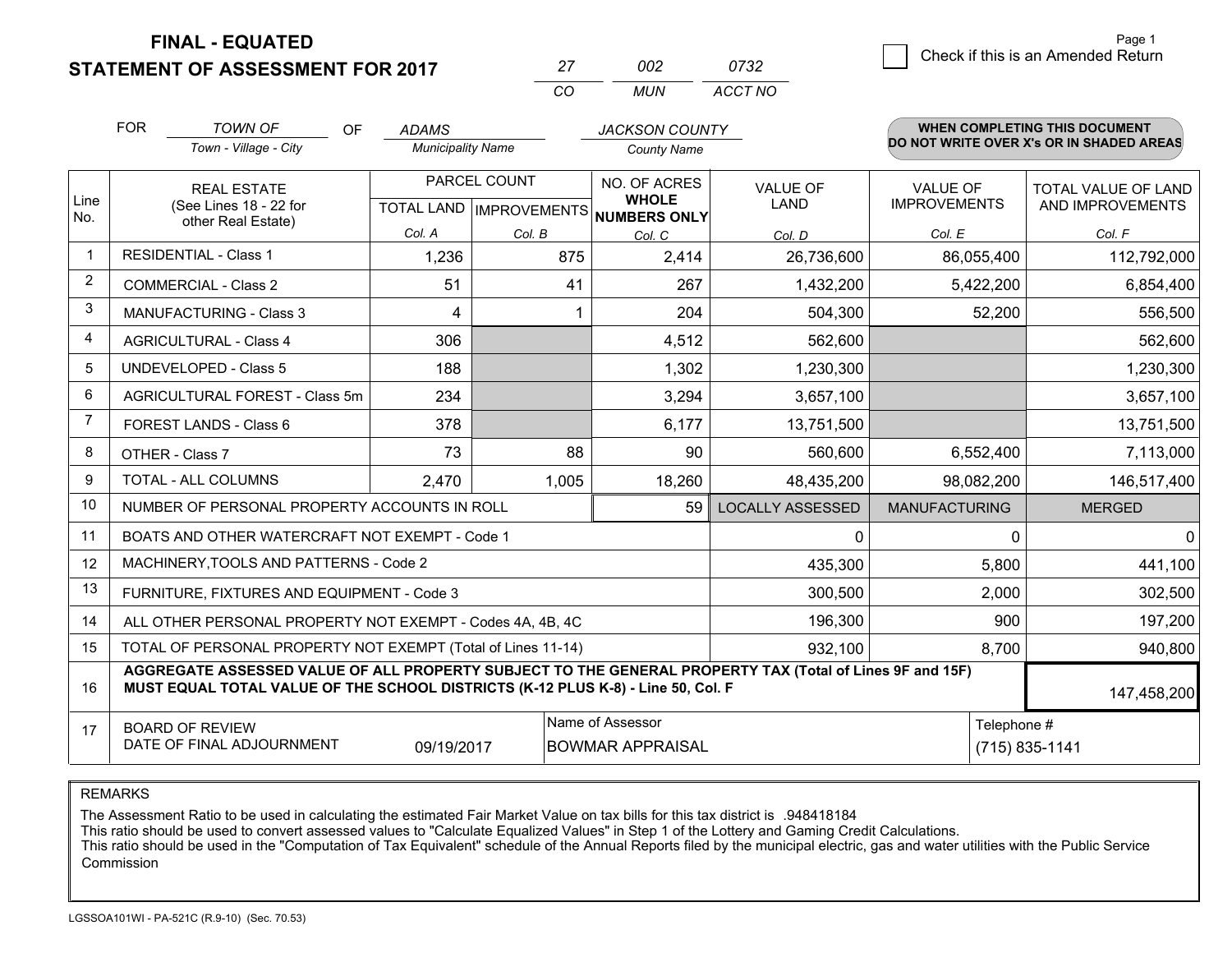*YEAR CO MUN ACCT NO* 2017 27 002 0732

Do not confuse FOREST LANDS (Line 7) with FOREST CROPS (in this section) - They are **NOT** the same

|    |                                                                                |                                                               |  | Private Forest Crop - Reg Class @ 10¢ per acre                   |                                                               | Private Forest Crop - Reg Class @ \$2.52 per acre                  |                                                                              |                    |                    |  |
|----|--------------------------------------------------------------------------------|---------------------------------------------------------------|--|------------------------------------------------------------------|---------------------------------------------------------------|--------------------------------------------------------------------|------------------------------------------------------------------------------|--------------------|--------------------|--|
| 18 | (a) PARCELS                                                                    | (b) ACRES                                                     |  | (c) ASSESSED VALUE                                               |                                                               | (d) PARCELS                                                        | (e) ACRES                                                                    |                    | (f) ASSESSED VALUE |  |
|    |                                                                                |                                                               |  |                                                                  |                                                               |                                                                    |                                                                              |                    |                    |  |
|    |                                                                                |                                                               |  | Private Forest Crop - Special Class @ 20¢ per acre               |                                                               |                                                                    | Entered Before 2005 Managed Forest - Ferrous Mining CLOSED @ \$8.27 per acre |                    |                    |  |
| 19 | (a) PARCELS                                                                    | (b) ACRES                                                     |  | (c) ASSESSED VALUE                                               |                                                               | (d) PARCELS                                                        | (e) ACRES                                                                    |                    | (f) ASSESSED VALUE |  |
|    |                                                                                |                                                               |  |                                                                  |                                                               |                                                                    |                                                                              |                    |                    |  |
|    |                                                                                | Entered Before 2005 Managed Forest - OPEN @                   |  | \$.79 per acre                                                   |                                                               |                                                                    | Entered Before 2005 Managed Forest - CLOSED @ \$1.87 per acre                |                    |                    |  |
| 20 | (a) PARCELS                                                                    | (b) ACRES                                                     |  | (c) ASSESSED VALUE                                               |                                                               | (d) PARCELS                                                        | (e) ACRES                                                                    |                    | (f) ASSESSED VALUE |  |
|    |                                                                                | 136.14                                                        |  |                                                                  | 42<br>318,700                                                 |                                                                    | 1.504.72                                                                     |                    | 3,021,200          |  |
|    |                                                                                | Entered After 2004 Managed Forest - OPEN @<br>\$2.14 per acre |  |                                                                  | Entered After 2004 Managed Forest - CLOSED @ \$10.68 per acre |                                                                    |                                                                              |                    |                    |  |
| 21 | (a) PARCELS                                                                    | (b) ACRES                                                     |  | (c) ASSESSED VALUE                                               |                                                               | (d) PARCELS                                                        | (e) ACRES                                                                    | (f) ASSESSED VALUE |                    |  |
|    |                                                                                |                                                               |  |                                                                  |                                                               |                                                                    |                                                                              |                    |                    |  |
|    | 14                                                                             | 335.89                                                        |  | 711,700                                                          |                                                               | 32                                                                 | 745.8                                                                        |                    | 1,613,500          |  |
| 22 | (a) County Forest Cropland Acres                                               |                                                               |  | (b) Federal Acres                                                |                                                               | (c) State Acres                                                    | (d) County (NOT FOREST CROP) Acres                                           |                    | (e) Other Acres    |  |
|    |                                                                                |                                                               |  |                                                                  |                                                               | 1,318.36                                                           | 145.6                                                                        |                    | 216.24             |  |
|    |                                                                                |                                                               |  | Assessed Value of Omitted Property From Prior Years (Sec. 70.44) |                                                               | Assessed Value of Sec. 70.43 Corrections of Errors by Assessors    |                                                                              |                    |                    |  |
| 23 |                                                                                | (a) REAL ESTATE                                               |  | (b) PERSONAL                                                     |                                                               |                                                                    | (c1) REAL ESTATE                                                             |                    | (c2) PERSONAL      |  |
|    |                                                                                |                                                               |  |                                                                  |                                                               |                                                                    |                                                                              |                    |                    |  |
|    | Manufacturing Equated Value of Omitted Property From Prior Years (Sec. 70.995) |                                                               |  |                                                                  |                                                               | Mfg. Equated Value of Sec.70.43 Corrections of Errors by Assessors |                                                                              |                    |                    |  |
|    | (d) REAL ESTATE                                                                |                                                               |  | (e) PERSONAL                                                     |                                                               |                                                                    | (f1) REAL ESTATE                                                             |                    | (f2) PERSONAL      |  |
|    |                                                                                |                                                               |  |                                                                  |                                                               |                                                                    |                                                                              |                    |                    |  |

## **SPECIAL DISTRICTS**

| Line<br>No. | Enter 6-digit<br><b>Special District</b><br>Code (Col. A) | <b>Account</b><br><b>Number</b><br>(Col. B) | <b>Special District Name</b><br>(Col. C) | <b>Locally Assessed Value</b><br>of Real Estate and<br>Personal Property (Col. D) | Mfg Value of Real Estate<br>and Personal Property<br>(Col. E) | <b>Merged Value of</b><br><b>Real Estate and</b><br>Personal Property (Col. F) |
|-------------|-----------------------------------------------------------|---------------------------------------------|------------------------------------------|-----------------------------------------------------------------------------------|---------------------------------------------------------------|--------------------------------------------------------------------------------|
| 24          | 277030                                                    | 0172                                        | HATFIELD SANITARY DISTRICT #1            | 25,602,000                                                                        |                                                               | 25,602,000                                                                     |
| 25          |                                                           |                                             |                                          |                                                                                   |                                                               |                                                                                |
| 26          |                                                           |                                             |                                          |                                                                                   |                                                               |                                                                                |
| 27          |                                                           |                                             |                                          |                                                                                   |                                                               |                                                                                |
| 28          |                                                           |                                             |                                          |                                                                                   |                                                               |                                                                                |
| 29          |                                                           |                                             |                                          |                                                                                   |                                                               |                                                                                |
| 30          |                                                           |                                             |                                          |                                                                                   |                                                               |                                                                                |
| 31          |                                                           |                                             |                                          |                                                                                   |                                                               |                                                                                |
| 32          |                                                           |                                             |                                          |                                                                                   |                                                               |                                                                                |
| 33          |                                                           |                                             |                                          |                                                                                   |                                                               |                                                                                |
| 34          |                                                           |                                             |                                          |                                                                                   |                                                               |                                                                                |
| 35          |                                                           |                                             |                                          |                                                                                   |                                                               |                                                                                |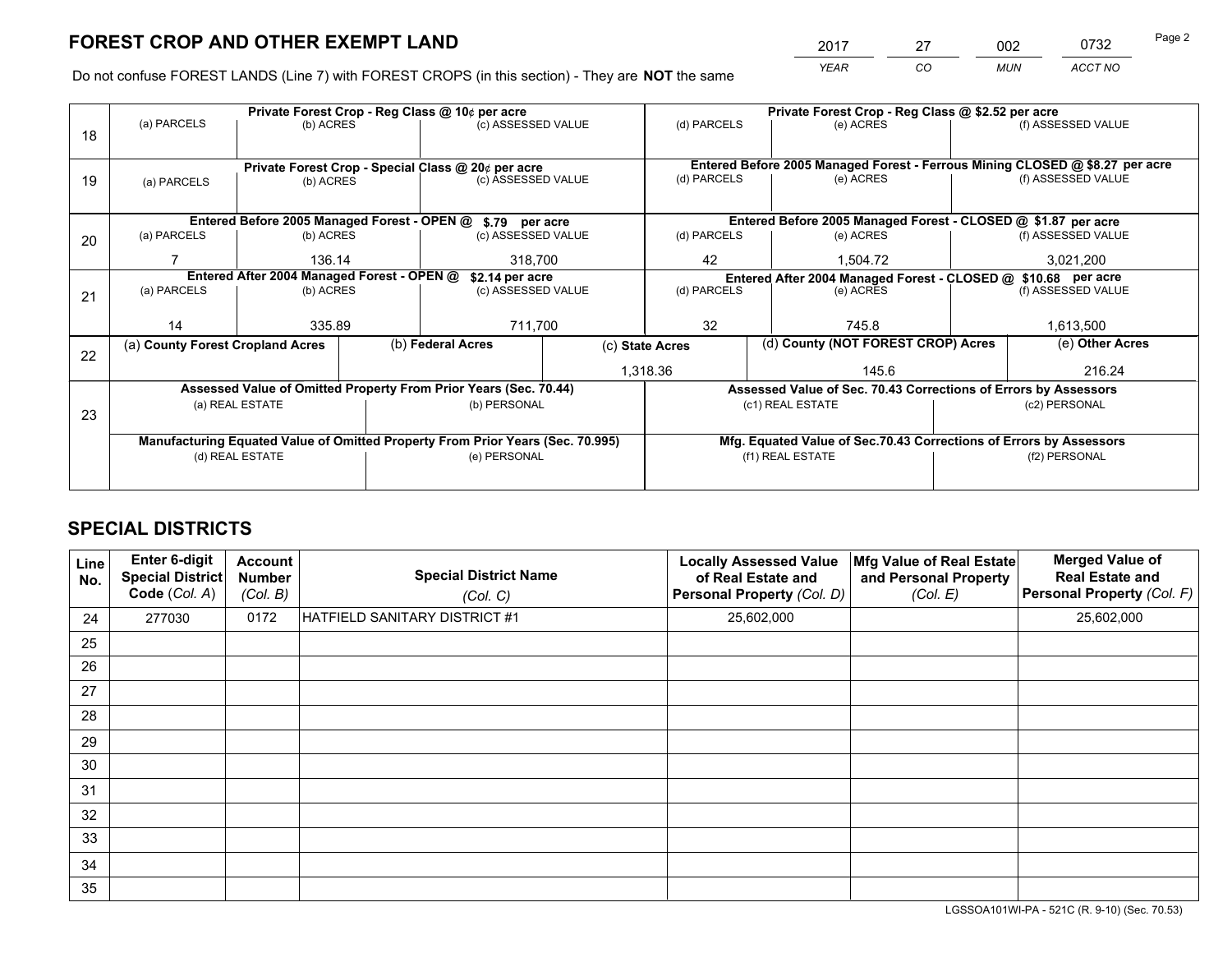|             |                                                          |                                             |                                                         | <b>YEAR</b>                                                                       | CO<br><b>MUN</b>                                              | ACCT NO                                                                        |
|-------------|----------------------------------------------------------|---------------------------------------------|---------------------------------------------------------|-----------------------------------------------------------------------------------|---------------------------------------------------------------|--------------------------------------------------------------------------------|
| Line<br>No. | Enter 6-digit<br><b>School District</b><br>Code (Col. A) | <b>Account</b><br><b>Number</b><br>(Col. B) | <b>School District Name</b><br>(Col. C)                 | <b>Locally Assessed Value</b><br>of Real Estate and<br>Personal Property (Col. D) | Mfg Value of Real Estate<br>and Personal Property<br>(Col. E) | <b>Merged Value of</b><br><b>Real Estate and</b><br>Personal Property (Col. F) |
|             | A. SCHOOL DISTRICTS (K-8 and K-12)                       |                                             |                                                         |                                                                                   |                                                               |                                                                                |
| 36          | 270476                                                   | 0162                                        | SCH D OF BLACK RIVER FALLS                              | 146,893,000                                                                       | 565,200                                                       | 147,458,200                                                                    |
| 37          |                                                          |                                             |                                                         |                                                                                   |                                                               |                                                                                |
| 38          |                                                          |                                             |                                                         |                                                                                   |                                                               |                                                                                |
| 39          |                                                          |                                             |                                                         |                                                                                   |                                                               |                                                                                |
| 40          |                                                          |                                             |                                                         |                                                                                   |                                                               |                                                                                |
| 41          |                                                          |                                             |                                                         |                                                                                   |                                                               |                                                                                |
| 42<br>43    |                                                          |                                             |                                                         |                                                                                   |                                                               |                                                                                |
|             |                                                          |                                             |                                                         |                                                                                   |                                                               |                                                                                |
| 44<br>45    |                                                          |                                             |                                                         |                                                                                   |                                                               |                                                                                |
| 46          |                                                          |                                             |                                                         |                                                                                   |                                                               |                                                                                |
| 47          |                                                          |                                             |                                                         |                                                                                   |                                                               |                                                                                |
| 48          |                                                          |                                             |                                                         |                                                                                   |                                                               |                                                                                |
| 49          |                                                          |                                             |                                                         |                                                                                   |                                                               |                                                                                |
| 50          |                                                          |                                             | TOTAL ASSESSED VALUE OF SCHOOL DISTRICTS (K-8 and K-12) | 146,893,000                                                                       | 565,200                                                       | 147,458,200                                                                    |
|             | <b>B.</b><br><b>UNION HIGH SCHOOL DISTRICTS</b>          |                                             |                                                         |                                                                                   |                                                               |                                                                                |
| 51          |                                                          |                                             |                                                         |                                                                                   |                                                               |                                                                                |
| 52          |                                                          |                                             |                                                         |                                                                                   |                                                               |                                                                                |
| 53          |                                                          |                                             |                                                         |                                                                                   |                                                               |                                                                                |
| 54          |                                                          |                                             |                                                         |                                                                                   |                                                               |                                                                                |
| 55          |                                                          |                                             | TOTAL ASSESSED VALUE OF UNION HIGH SCHOOLS              |                                                                                   |                                                               |                                                                                |
|             | C <sub>1</sub><br><b>TECHNICAL COLLEGE DISTRICTS</b>     |                                             |                                                         |                                                                                   |                                                               |                                                                                |
| 56          | 000200                                                   | 0002                                        | WESTERN TECHNICAL COLLEGE LACR                          | 146,893,000                                                                       | 565,200                                                       | 147,458,200                                                                    |
| 57<br>58    |                                                          |                                             |                                                         |                                                                                   |                                                               |                                                                                |
| 59          |                                                          |                                             | TOTAL ASSESSED VALUE OF TECHNICAL COLLEGES              | 146,893,000                                                                       | 565,200                                                       | 147,458,200                                                                    |
|             |                                                          |                                             |                                                         |                                                                                   |                                                               |                                                                                |

2017

27

002

## *I hereby certify, to the best of my knowledge and belief, this form is complete and correct.*

**SCHOOL DISTRICTS**

| Print name of preparer | Title                    |                | Date (MM / DD / CCYY) |
|------------------------|--------------------------|----------------|-----------------------|
|                        |                          |                |                       |
| Signature of preparer  | Contact Telephone Number | E-mail address |                       |
|                        | $\overline{\phantom{0}}$ |                |                       |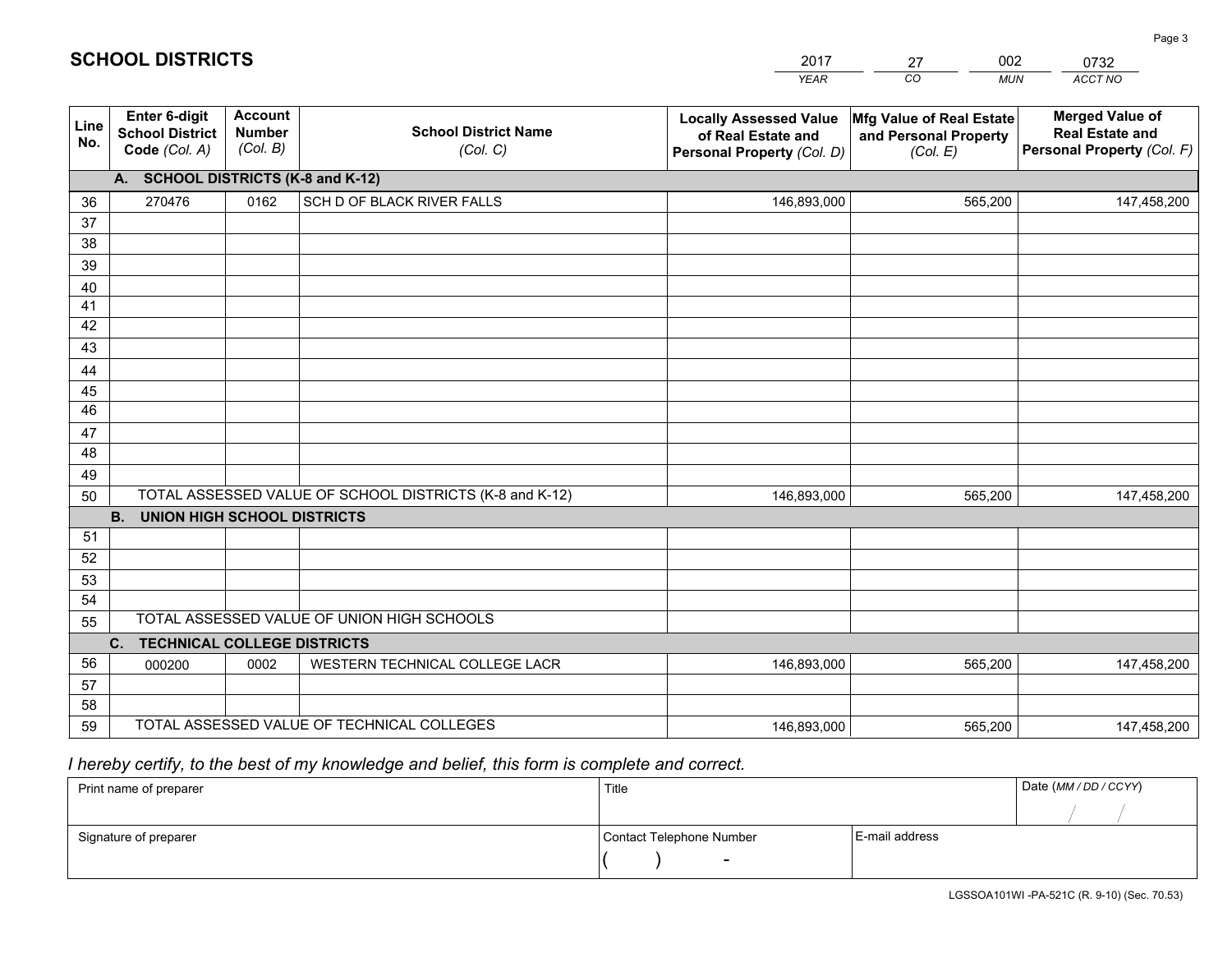#### **HIGHLIGHTS**

- 1. Complete the Statement of Assessment after the Board of Review. Reflect any changes made there.
- 2. Use black ink to complete.
- 3. Line 16 must equal Line 50, Col D.
- 4. Line 55 must equal the total of K-8 schools listed on lines 36-49. Do not include K-12 schools in this comparision.
- 5. Line 59, Col. D must equal Line 16.
- 6. Special District, School District and Technical College District values must include both real estate and personal property. Examples of Special districts are: town sanitary districts, public inland lake protection and rehabilitation districts, and metropolitan sewerage districts.
- 7. DO NOT INCLUDE Manufacturing property values.DOR will print these values on the final SOA.

DALE ANN BOHAC TOWN OF ADAMS W11353 SPAULDING RD

DALE ANN BOHAC<br>TOWN OF ADAMS

BLACK RIVER FALLS, WI 54615

**BLACK RIVER FALLS, WI 54615** 

W11353 SPAULDING RD

 8. Accuracy of this form is very important. The values reported directly affect the equalized value DOR calculates for school and special districts.

#### **Page 1:**

 If not prefilled, enter the tax year,county and municipal code,municipal type, municipal name and county name on the top of form.

Check the Amended box, if filing an amended / corrected SOA.

 Report the parcel count, acres and assessed value of taxable general property, total parcel count, (real and personal), total acres, and values from final figures set by the Board of Review.

- A. Real Estate land and improvements (buildings, etc.) is reported on lines 1 8, total line 9.
- B. Personal Property is reported on lines 11 14, Column D, total line 15.
- C. To complete this report, use the computer produced summary of the assessment roll that shows these amounts.
- D. Use whole numbers only.
- E. Add each line across and each column down to verify entries.

#### **Page 2:**

- A. Report Special Items (not subject to general property tax).
- 1. Private Forest Croplands and Managed Forest Lands are reported on lines 18,19, 20 and 21. Be sure to report assessed values **NOT** taxes.
- 2. You should have copies of the orders of entry, orders of withdrawal, etc., to update your assessment roll.
	- 3. Show hundredths of acres (e.g. 39.75).
- 4. Tax exempt lands are reported on line 22.
- 5. Omitted property and sec. 70.43, Wis. Stats., corrections of errors by assessor are reported on line 23. Report real estate and personal property separately. These should be for **prior years**, not something found on the current assessment roll after the board of review.
- B. Special District (Lines 24-35) Include the value of both real and personal property.
- The Department of Revenue (DOR) preprints much of the information regarding names and codes for schools, special districts,etc. If a district is not listed, enter the name and value only, DOR will enter the proper code.

### **Page 3 School Districts:**

Include the value of both real and personal property.

Report School District (regular, elementary, union high school, and technical college).

- 1. Regular (K-12) and Elementary (K-8) school values are reported on lines 36-49, total on line 50.
- 2. Union High School (UHS) (use only if elementary schools are listed on lines 36-49) are reported on lines 51-54. UHS total value (line 55) must equal to the total **elementary school** values reported on lines 36-49. Do notinclude K-12 schools in this comparison.
- 3. Technical College values are reported on lines 56-58, total on line 59.
- 4. Use the computer summary that shows these amounts to complete this report.

#### **This form is due the second Monday in June. File this report only after your Board of Review is complete.**

 *If you have questions: Return forms to:*

 Email: lgs@wisconsin.gov Wisconsin Department of RevenueCall:  $(608)$  266-2569 or  $(608)$  264-6892 Fax number: (608) 264-6887 PO Box 8971

Local Government Services Section 6-97 Madison WI 53708-8971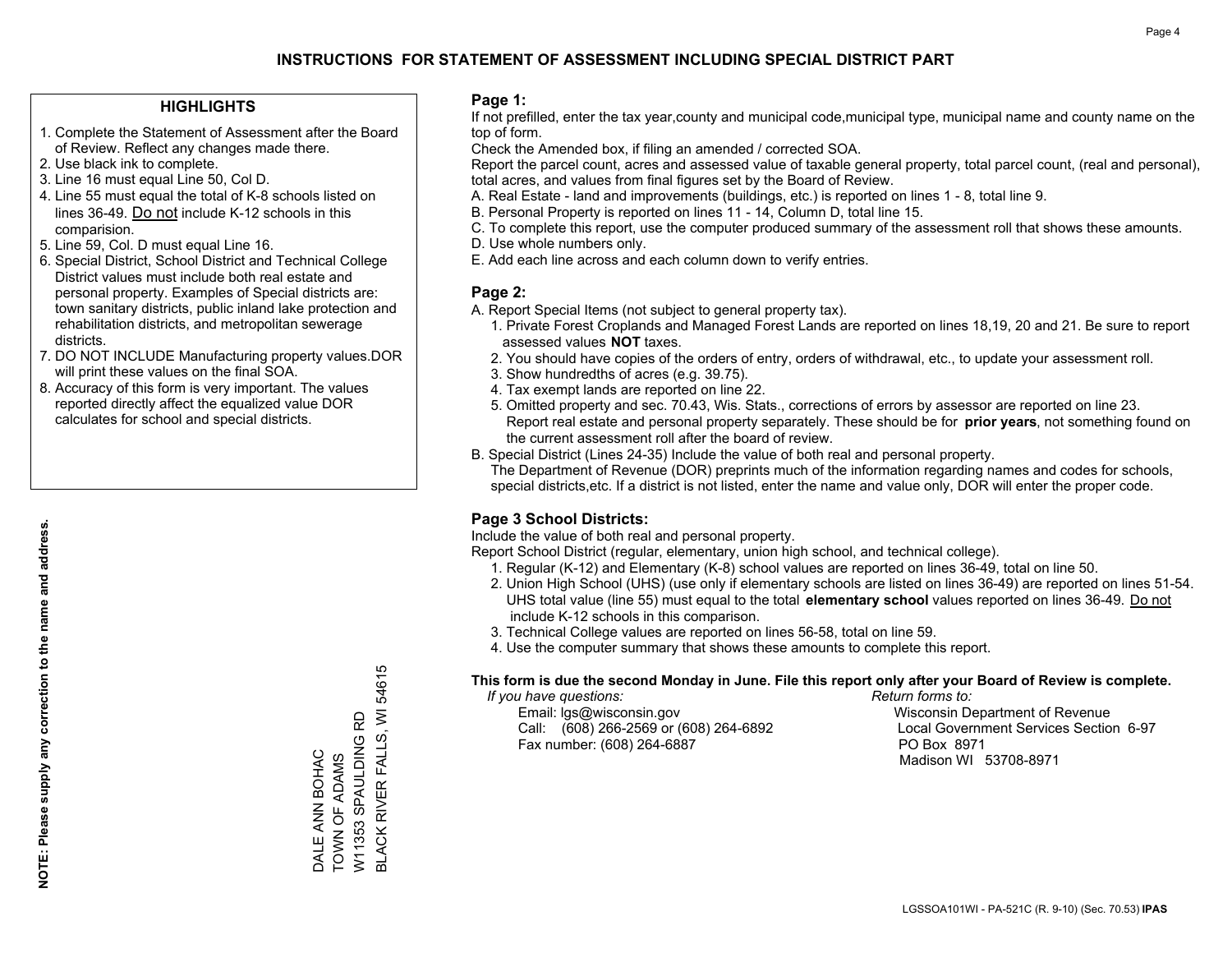**STATEMENT OF ASSESSMENT FOR 2017** 

|          | ∩∩⊿   | 0733    |
|----------|-------|---------|
| $\cdots$ | MI IN | ACCT NO |

|                | <b>FOR</b>                                                                                                                                                                                   | <b>TOWN OF</b><br>OF                           | <b>ALBION</b>            |                           | <b>JACKSON COUNTY</b>        |                                     |                      | <b>WHEN COMPLETING THIS DOCUMENT</b>     |
|----------------|----------------------------------------------------------------------------------------------------------------------------------------------------------------------------------------------|------------------------------------------------|--------------------------|---------------------------|------------------------------|-------------------------------------|----------------------|------------------------------------------|
|                |                                                                                                                                                                                              | Town - Village - City                          | <b>Municipality Name</b> |                           | <b>County Name</b>           |                                     |                      | DO NOT WRITE OVER X's OR IN SHADED AREAS |
|                |                                                                                                                                                                                              | <b>REAL ESTATE</b>                             |                          | PARCEL COUNT              | NO. OF ACRES                 | <b>VALUE OF</b>                     | <b>VALUE OF</b>      | TOTAL VALUE OF LAND                      |
| Line<br>No.    |                                                                                                                                                                                              | (See Lines 18 - 22 for<br>other Real Estate)   |                          | TOTAL LAND   IMPROVEMENTS | <b>WHOLE</b><br>NUMBERS ONLY | LAND                                | <b>IMPROVEMENTS</b>  | AND IMPROVEMENTS                         |
|                |                                                                                                                                                                                              |                                                | Col. A                   | Col. B                    | Col. C                       | Col. D                              | Col. E               | Col. F                                   |
|                |                                                                                                                                                                                              | <b>RESIDENTIAL - Class 1</b>                   | 624                      | 535                       | 1,155                        | 9,363,900                           | 57,363,000           | 66,726,900                               |
| 2              |                                                                                                                                                                                              | <b>COMMERCIAL - Class 2</b>                    | 27                       | 22                        | 65                           | 986,400                             | 3,438,600            | 4,425,000                                |
| 3              |                                                                                                                                                                                              | <b>MANUFACTURING - Class 3</b>                 | $\Omega$                 | $\Omega$                  | $\Omega$                     | 0                                   | 0                    | $\Omega$                                 |
| 4              |                                                                                                                                                                                              | <b>AGRICULTURAL - Class 4</b>                  | 681                      |                           | 12,034                       | 2,029,700                           |                      | 2,029,700                                |
| 5              |                                                                                                                                                                                              | UNDEVELOPED - Class 5                          | 286                      |                           | 1,024                        | 814,700                             |                      | 814,700                                  |
| 6              |                                                                                                                                                                                              | AGRICULTURAL FOREST - Class 5m                 | 404                      |                           | 5,911                        | 6,852,500                           |                      | 6,852,500                                |
| $\overline{7}$ |                                                                                                                                                                                              | FOREST LANDS - Class 6                         | 269                      |                           | 4,980                        | 11,854,400                          |                      | 11,854,400                               |
| 8              |                                                                                                                                                                                              | OTHER - Class 7                                | 43                       | 42                        | 60                           | 350,100                             | 2,167,600            | 2,517,700                                |
| 9              |                                                                                                                                                                                              | TOTAL - ALL COLUMNS                            | 2,334                    | 599                       | 25,229                       | 32,251,700                          | 62,969,200           | 95,220,900                               |
| 10             |                                                                                                                                                                                              | NUMBER OF PERSONAL PROPERTY ACCOUNTS IN ROLL   |                          |                           | 32                           | <b>LOCALLY ASSESSED</b>             | <b>MANUFACTURING</b> | <b>MERGED</b>                            |
| 11             |                                                                                                                                                                                              | BOATS AND OTHER WATERCRAFT NOT EXEMPT - Code 1 |                          |                           |                              | 0                                   | 0                    | $\Omega$                                 |
| 12             |                                                                                                                                                                                              | MACHINERY, TOOLS AND PATTERNS - Code 2         |                          |                           |                              | 569,900                             | 0                    | 569,900                                  |
| 13             |                                                                                                                                                                                              | FURNITURE, FIXTURES AND EQUIPMENT - Code 3     |                          |                           |                              | 90,000                              | 0                    | 90,000                                   |
| 14             | 208,900<br>ALL OTHER PERSONAL PROPERTY NOT EXEMPT - Codes 4A, 4B, 4C                                                                                                                         |                                                |                          |                           |                              |                                     |                      | 0<br>208,900                             |
| 15             | TOTAL OF PERSONAL PROPERTY NOT EXEMPT (Total of Lines 11-14)<br>868,800                                                                                                                      |                                                |                          |                           |                              |                                     |                      | 868,800<br>0                             |
| 16             | AGGREGATE ASSESSED VALUE OF ALL PROPERTY SUBJECT TO THE GENERAL PROPERTY TAX (Total of Lines 9F and 15F)<br>MUST EQUAL TOTAL VALUE OF THE SCHOOL DISTRICTS (K-12 PLUS K-8) - Line 50, Col. F |                                                |                          |                           |                              |                                     |                      | 96,089,700                               |
| 17             |                                                                                                                                                                                              | <b>BOARD OF REVIEW</b>                         |                          |                           | Name of Assessor             |                                     | Telephone #          |                                          |
|                |                                                                                                                                                                                              | DATE OF FINAL ADJOURNMENT                      | 05/09/2017               |                           |                              | RIGLEMON APPRAISAL, CLAUDE RIGLEMON |                      | (608) 378-3003                           |

REMARKS

The Assessment Ratio to be used in calculating the estimated Fair Market Value on tax bills for this tax district is .908511328

This ratio should be used to convert assessed values to "Calculate Equalized Values" in Step 1 of the Lottery and Gaming Credit Calculations.<br>This ratio should be used in the "Computation of Tax Equivalent" schedule of the Commission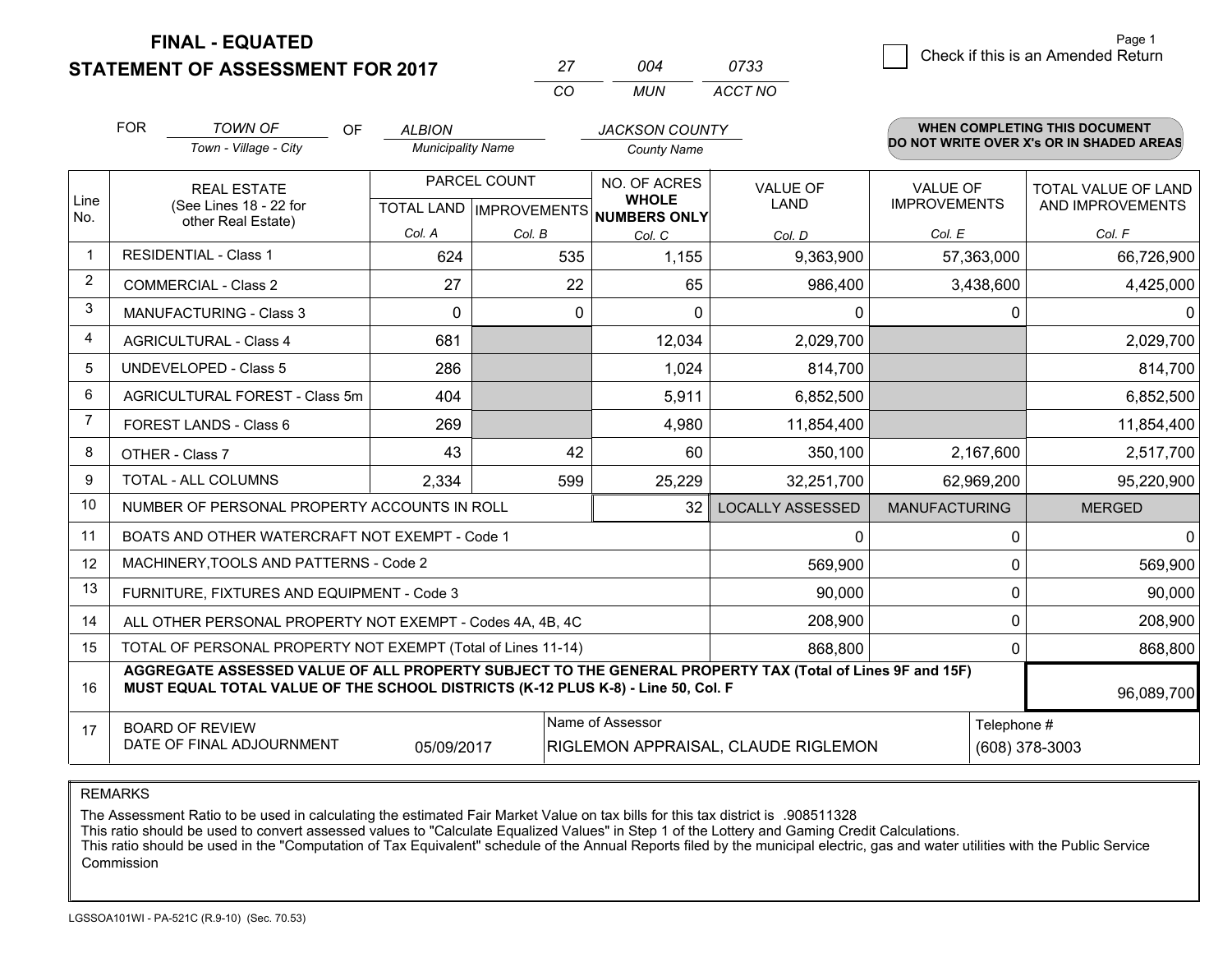*YEAR CO MUN ACCT NO* 2017 27 004 0733

Do not confuse FOREST LANDS (Line 7) with FOREST CROPS (in this section) - They are **NOT** the same

|    |                                                                                |                 |  | Private Forest Crop - Reg Class @ 10¢ per acre                   |  | Private Forest Crop - Reg Class @ \$2.52 per acre                  |                                                                              |                                                               |                    |  |
|----|--------------------------------------------------------------------------------|-----------------|--|------------------------------------------------------------------|--|--------------------------------------------------------------------|------------------------------------------------------------------------------|---------------------------------------------------------------|--------------------|--|
| 18 | (a) PARCELS                                                                    | (b) ACRES       |  | (c) ASSESSED VALUE                                               |  | (d) PARCELS                                                        | (e) ACRES                                                                    |                                                               | (f) ASSESSED VALUE |  |
|    | 2                                                                              | 80              |  | 192,000                                                          |  |                                                                    |                                                                              |                                                               |                    |  |
|    |                                                                                |                 |  | Private Forest Crop - Special Class @ 20¢ per acre               |  |                                                                    | Entered Before 2005 Managed Forest - Ferrous Mining CLOSED @ \$8.27 per acre |                                                               |                    |  |
| 19 | (a) PARCELS                                                                    | (b) ACRES       |  | (c) ASSESSED VALUE                                               |  | (d) PARCELS                                                        | (e) ACRES                                                                    |                                                               | (f) ASSESSED VALUE |  |
|    |                                                                                |                 |  |                                                                  |  |                                                                    |                                                                              |                                                               |                    |  |
|    |                                                                                |                 |  | Entered Before 2005 Managed Forest - OPEN @ \$.79 per acre       |  |                                                                    | Entered Before 2005 Managed Forest - CLOSED @ \$1.87 per acre                |                                                               |                    |  |
| 20 | (a) PARCELS                                                                    | (b) ACRES       |  | (c) ASSESSED VALUE                                               |  | (d) PARCELS                                                        | (e) ACRES                                                                    |                                                               | (f) ASSESSED VALUE |  |
|    |                                                                                |                 |  |                                                                  |  | 63                                                                 | 1,665.99                                                                     |                                                               | 3,797,700          |  |
|    | Entered After 2004 Managed Forest - OPEN @                                     |                 |  | \$2.14 per acre                                                  |  |                                                                    |                                                                              | Entered After 2004 Managed Forest - CLOSED @ \$10.68 per acre |                    |  |
| 21 | (a) PARCELS                                                                    | (b) ACRES       |  | (c) ASSESSED VALUE                                               |  | (d) PARCELS                                                        | (e) ACRES                                                                    |                                                               | (f) ASSESSED VALUE |  |
|    |                                                                                |                 |  |                                                                  |  |                                                                    |                                                                              |                                                               |                    |  |
|    |                                                                                |                 |  |                                                                  |  | 51                                                                 | 1,504.72                                                                     |                                                               | 3,377,300          |  |
| 22 | (a) County Forest Cropland Acres                                               |                 |  | (b) Federal Acres                                                |  | (c) State Acres                                                    | (d) County (NOT FOREST CROP) Acres                                           |                                                               | (e) Other Acres    |  |
|    |                                                                                |                 |  | 58                                                               |  | 292.07                                                             | 79.48                                                                        |                                                               | 117.93             |  |
|    |                                                                                |                 |  | Assessed Value of Omitted Property From Prior Years (Sec. 70.44) |  |                                                                    | Assessed Value of Sec. 70.43 Corrections of Errors by Assessors              |                                                               |                    |  |
|    |                                                                                | (a) REAL ESTATE |  | (b) PERSONAL                                                     |  | (c1) REAL ESTATE                                                   |                                                                              |                                                               | (c2) PERSONAL      |  |
| 23 |                                                                                |                 |  |                                                                  |  |                                                                    |                                                                              |                                                               |                    |  |
|    | Manufacturing Equated Value of Omitted Property From Prior Years (Sec. 70.995) |                 |  |                                                                  |  | Mfg. Equated Value of Sec.70.43 Corrections of Errors by Assessors |                                                                              |                                                               |                    |  |
|    | (d) REAL ESTATE                                                                |                 |  | (e) PERSONAL                                                     |  |                                                                    | (f1) REAL ESTATE                                                             |                                                               | (f2) PERSONAL      |  |
|    |                                                                                |                 |  |                                                                  |  |                                                                    |                                                                              |                                                               |                    |  |

## **SPECIAL DISTRICTS**

| Line<br>No. | Enter 6-digit<br>Special District<br>Code (Col. A) | <b>Account</b><br><b>Number</b><br>(Col. B) | <b>Special District Name</b><br>(Col. C) | <b>Locally Assessed Value</b><br>of Real Estate and<br>Personal Property (Col. D) | Mfg Value of Real Estate<br>and Personal Property<br>(Col. E) | <b>Merged Value of</b><br><b>Real Estate and</b><br>Personal Property (Col. F) |
|-------------|----------------------------------------------------|---------------------------------------------|------------------------------------------|-----------------------------------------------------------------------------------|---------------------------------------------------------------|--------------------------------------------------------------------------------|
| 24          |                                                    |                                             |                                          |                                                                                   |                                                               |                                                                                |
| 25          |                                                    |                                             |                                          |                                                                                   |                                                               |                                                                                |
| 26          |                                                    |                                             |                                          |                                                                                   |                                                               |                                                                                |
| 27          |                                                    |                                             |                                          |                                                                                   |                                                               |                                                                                |
| 28          |                                                    |                                             |                                          |                                                                                   |                                                               |                                                                                |
| 29          |                                                    |                                             |                                          |                                                                                   |                                                               |                                                                                |
| 30          |                                                    |                                             |                                          |                                                                                   |                                                               |                                                                                |
| 31          |                                                    |                                             |                                          |                                                                                   |                                                               |                                                                                |
| 32          |                                                    |                                             |                                          |                                                                                   |                                                               |                                                                                |
| 33          |                                                    |                                             |                                          |                                                                                   |                                                               |                                                                                |
| 34          |                                                    |                                             |                                          |                                                                                   |                                                               |                                                                                |
| 35          |                                                    |                                             |                                          |                                                                                   |                                                               |                                                                                |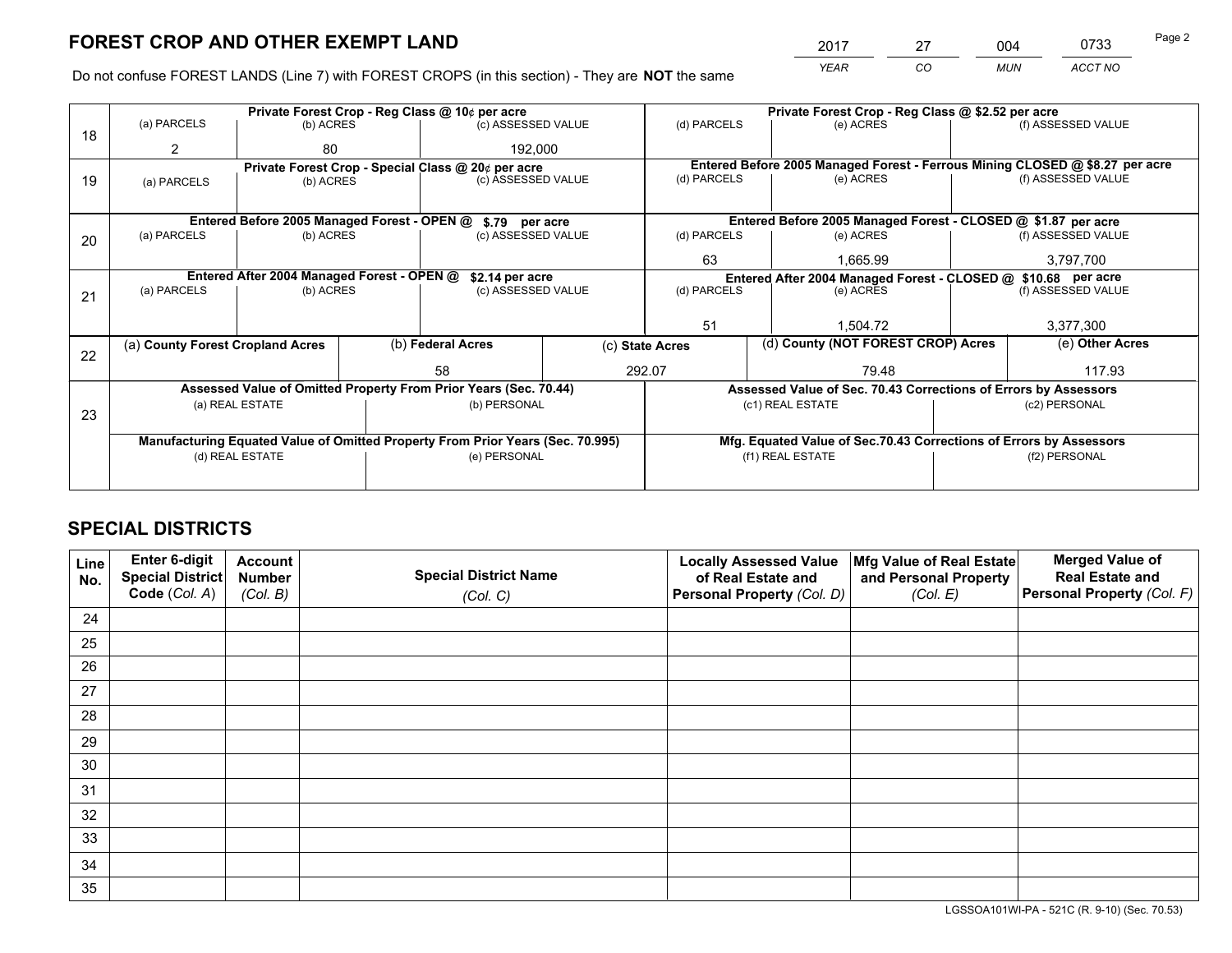|             |                                                          |                                             |                                                         | YEAR                                                                              | CO<br><b>MUN</b>                                              | ACCT NO                                                                        |
|-------------|----------------------------------------------------------|---------------------------------------------|---------------------------------------------------------|-----------------------------------------------------------------------------------|---------------------------------------------------------------|--------------------------------------------------------------------------------|
| Line<br>No. | Enter 6-digit<br><b>School District</b><br>Code (Col. A) | <b>Account</b><br><b>Number</b><br>(Col. B) | <b>School District Name</b><br>(Col. C)                 | <b>Locally Assessed Value</b><br>of Real Estate and<br>Personal Property (Col. D) | Mfg Value of Real Estate<br>and Personal Property<br>(Col. E) | <b>Merged Value of</b><br><b>Real Estate and</b><br>Personal Property (Col. F) |
|             | A. SCHOOL DISTRICTS (K-8 and K-12)                       |                                             |                                                         |                                                                                   |                                                               |                                                                                |
| 36          | 270476                                                   | 0162                                        | SCH D OF BLACK RIVER FALLS                              | 81,747,100                                                                        |                                                               | 81,747,100                                                                     |
| 37          | 610485                                                   | 0359                                        | SCH D OF BLAIR-TAYLOR                                   | 14,342,600                                                                        |                                                               | 14,342,600                                                                     |
| 38          |                                                          |                                             |                                                         |                                                                                   |                                                               |                                                                                |
| 39          |                                                          |                                             |                                                         |                                                                                   |                                                               |                                                                                |
| 40          |                                                          |                                             |                                                         |                                                                                   |                                                               |                                                                                |
| 41          |                                                          |                                             |                                                         |                                                                                   |                                                               |                                                                                |
| 42          |                                                          |                                             |                                                         |                                                                                   |                                                               |                                                                                |
| 43          |                                                          |                                             |                                                         |                                                                                   |                                                               |                                                                                |
| 44          |                                                          |                                             |                                                         |                                                                                   |                                                               |                                                                                |
| 45          |                                                          |                                             |                                                         |                                                                                   |                                                               |                                                                                |
| 46          |                                                          |                                             |                                                         |                                                                                   |                                                               |                                                                                |
| 47          |                                                          |                                             |                                                         |                                                                                   |                                                               |                                                                                |
| 48          |                                                          |                                             |                                                         |                                                                                   |                                                               |                                                                                |
| 49          |                                                          |                                             | TOTAL ASSESSED VALUE OF SCHOOL DISTRICTS (K-8 and K-12) |                                                                                   |                                                               |                                                                                |
| 50          | <b>B.</b><br><b>UNION HIGH SCHOOL DISTRICTS</b>          |                                             |                                                         | 96,089,700                                                                        |                                                               | 96,089,700                                                                     |
| 51          |                                                          |                                             |                                                         |                                                                                   |                                                               |                                                                                |
| 52          |                                                          |                                             |                                                         |                                                                                   |                                                               |                                                                                |
| 53          |                                                          |                                             |                                                         |                                                                                   |                                                               |                                                                                |
| 54          |                                                          |                                             |                                                         |                                                                                   |                                                               |                                                                                |
| 55          |                                                          |                                             | TOTAL ASSESSED VALUE OF UNION HIGH SCHOOLS              |                                                                                   |                                                               |                                                                                |
|             | C.<br><b>TECHNICAL COLLEGE DISTRICTS</b>                 |                                             |                                                         |                                                                                   |                                                               |                                                                                |
| 56          | 000200                                                   | 0002                                        | WESTERN TECHNICAL COLLEGE LACR                          | 96,089,700                                                                        |                                                               | 96,089,700                                                                     |
| 57          |                                                          |                                             |                                                         |                                                                                   |                                                               |                                                                                |
| 58          |                                                          |                                             |                                                         |                                                                                   |                                                               |                                                                                |
| 59          |                                                          |                                             | TOTAL ASSESSED VALUE OF TECHNICAL COLLEGES              | 96,089,700                                                                        |                                                               | 96,089,700                                                                     |

2017

27

004

 *I hereby certify, to the best of my knowledge and belief, this form is complete and correct.*

**SCHOOL DISTRICTS**

| Print name of preparer | Title                    |                | Date (MM / DD / CCYY) |
|------------------------|--------------------------|----------------|-----------------------|
|                        |                          |                |                       |
| Signature of preparer  | Contact Telephone Number | E-mail address |                       |
|                        | $\overline{\phantom{a}}$ |                |                       |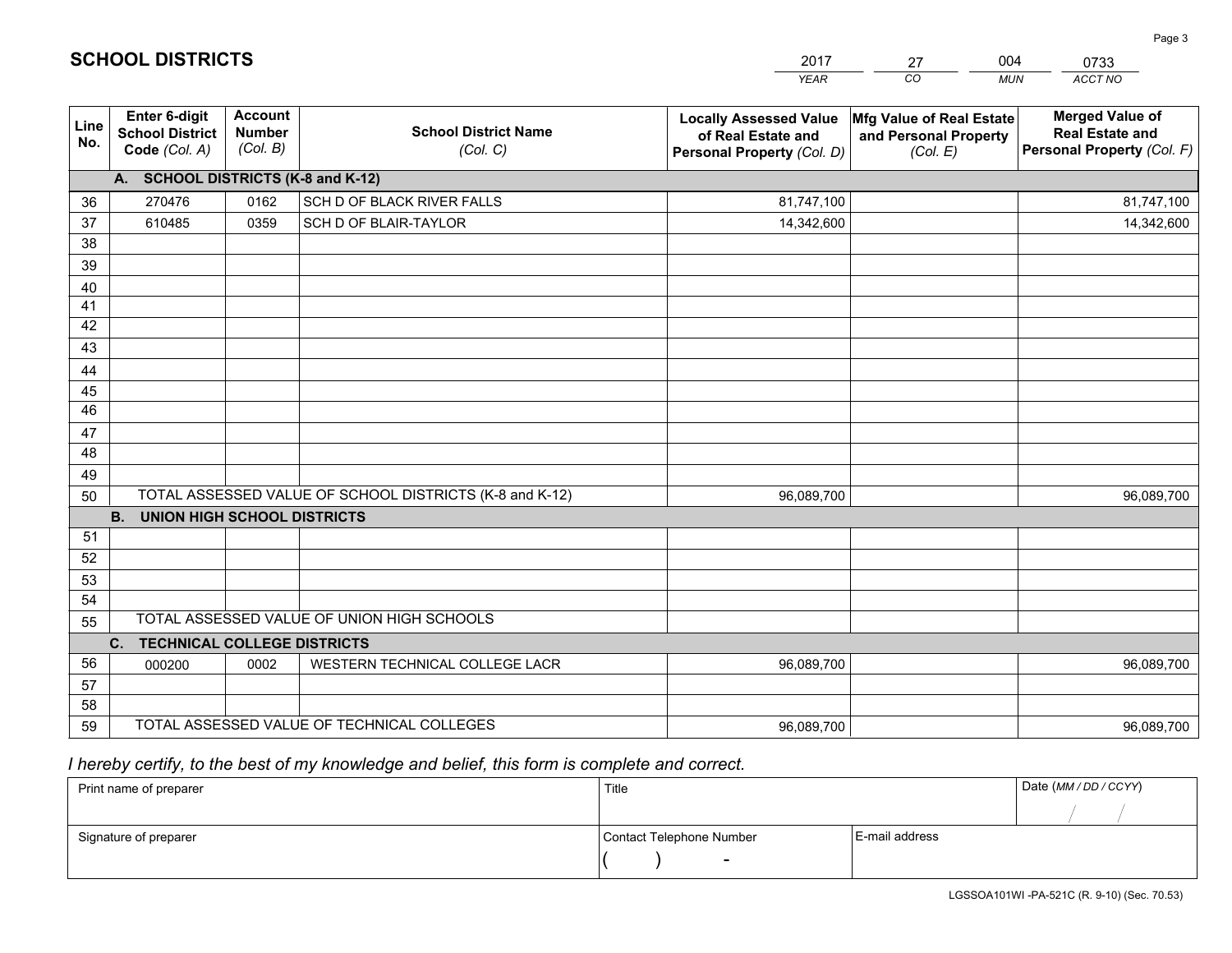#### **HIGHLIGHTS**

- 1. Complete the Statement of Assessment after the Board of Review. Reflect any changes made there.
- 2. Use black ink to complete.
- 3. Line 16 must equal Line 50, Col D.
- 4. Line 55 must equal the total of K-8 schools listed on lines 36-49. Do not include K-12 schools in this comparision.
- 5. Line 59, Col. D must equal Line 16.
- 6. Special District, School District and Technical College District values must include both real estate and personal property. Examples of Special districts are: town sanitary districts, public inland lake protection and rehabilitation districts, and metropolitan sewerage districts.
- 7. DO NOT INCLUDE Manufacturing property values.DOR will print these values on the final SOA.
- 8. Accuracy of this form is very important. The values reported directly affect the equalized value DOR calculates for school and special districts.

#### **Page 1:**

 If not prefilled, enter the tax year,county and municipal code,municipal type, municipal name and county name on the top of form.

Check the Amended box, if filing an amended / corrected SOA.

 Report the parcel count, acres and assessed value of taxable general property, total parcel count, (real and personal), total acres, and values from final figures set by the Board of Review.

- A. Real Estate land and improvements (buildings, etc.) is reported on lines 1 8, total line 9.
- B. Personal Property is reported on lines 11 14, Column D, total line 15.
- C. To complete this report, use the computer produced summary of the assessment roll that shows these amounts.
- D. Use whole numbers only.
- E. Add each line across and each column down to verify entries.

#### **Page 2:**

- A. Report Special Items (not subject to general property tax).
- 1. Private Forest Croplands and Managed Forest Lands are reported on lines 18,19, 20 and 21. Be sure to report assessed values **NOT** taxes.
- 2. You should have copies of the orders of entry, orders of withdrawal, etc., to update your assessment roll.
	- 3. Show hundredths of acres (e.g. 39.75).
- 4. Tax exempt lands are reported on line 22.
- 5. Omitted property and sec. 70.43, Wis. Stats., corrections of errors by assessor are reported on line 23. Report real estate and personal property separately. These should be for **prior years**, not something found on the current assessment roll after the board of review.
- B. Special District (Lines 24-35) Include the value of both real and personal property.
- The Department of Revenue (DOR) preprints much of the information regarding names and codes for schools, special districts,etc. If a district is not listed, enter the name and value only, DOR will enter the proper code.

### **Page 3 School Districts:**

Include the value of both real and personal property.

Report School District (regular, elementary, union high school, and technical college).

- 1. Regular (K-12) and Elementary (K-8) school values are reported on lines 36-49, total on line 50.
- 2. Union High School (UHS) (use only if elementary schools are listed on lines 36-49) are reported on lines 51-54. UHS total value (line 55) must equal to the total **elementary school** values reported on lines 36-49. Do notinclude K-12 schools in this comparison.
- 3. Technical College values are reported on lines 56-58, total on line 59.
- 4. Use the computer summary that shows these amounts to complete this report.

#### **This form is due the second Monday in June. File this report only after your Board of Review is complete.**

 *If you have questions: Return forms to:*

 Email: lgs@wisconsin.gov Wisconsin Department of RevenueCall:  $(608)$  266-2569 or  $(608)$  264-6892 Fax number: (608) 264-6887 PO Box 8971

Local Government Services Section 6-97 Madison WI 53708-8971

BLACK RIVER FALLS, WI 54615 - 1337 BLACK RIVER FALLS, WI 54615 - 1337 N5332 CAMDEN CT TOWN OF ALBION TAMMY RUSH<br>TOWN OF ALBION TAMMY RUSH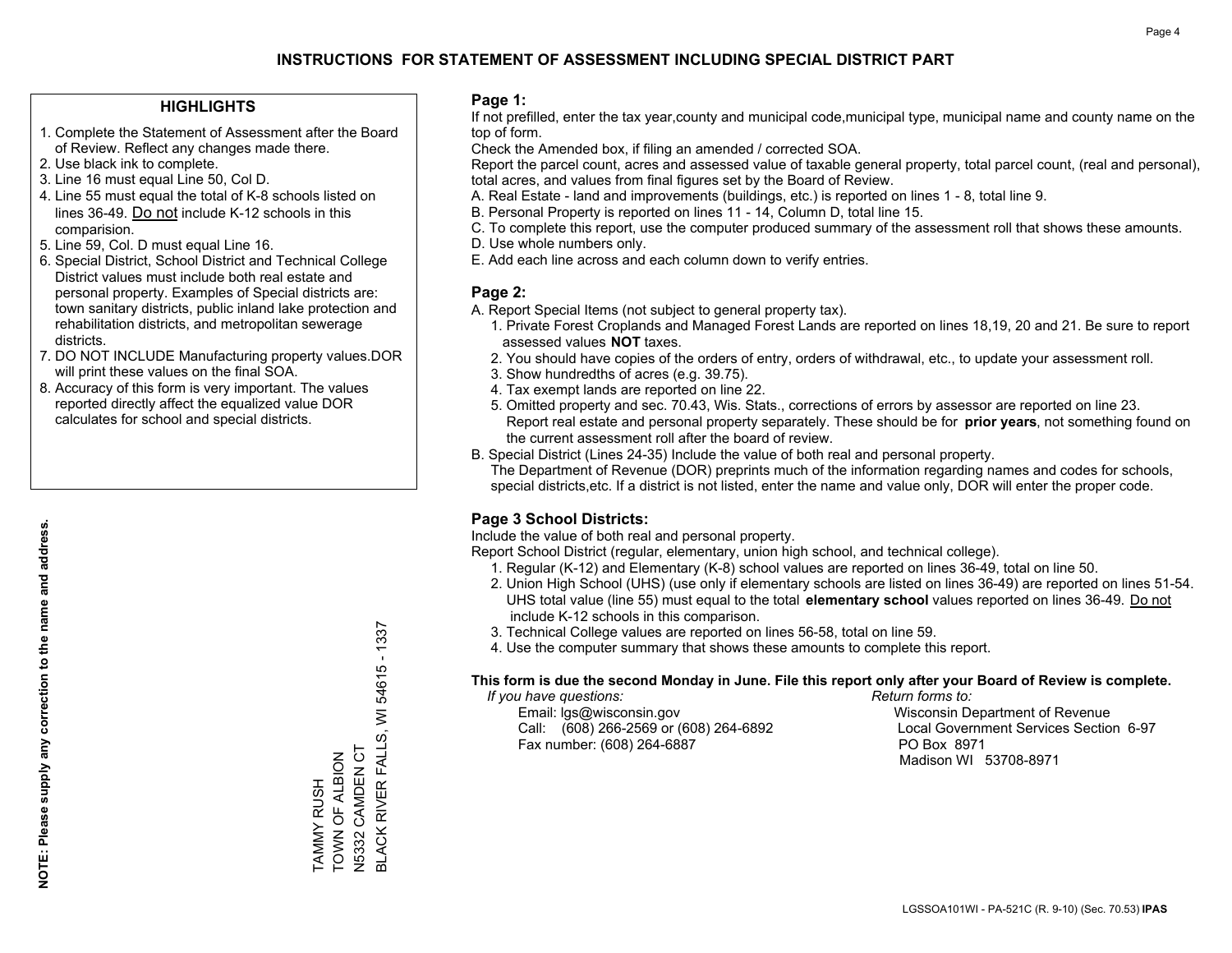**STATEMENT OF ASSESSMENT FOR 2017** 

| 27       | nnr   | 0734    |
|----------|-------|---------|
| $\cdots$ | MI IN | ACCT NO |

|      | <b>FOR</b>                                                                           | <b>TOWN OF</b><br>OF                                                             | <b>ALMA</b>              |                           | <b>JACKSON COUNTY</b> |                                                                                                          |                      | <b>WHEN COMPLETING THIS DOCUMENT</b>     |
|------|--------------------------------------------------------------------------------------|----------------------------------------------------------------------------------|--------------------------|---------------------------|-----------------------|----------------------------------------------------------------------------------------------------------|----------------------|------------------------------------------|
|      |                                                                                      | Town - Village - City                                                            | <b>Municipality Name</b> |                           | <b>County Name</b>    |                                                                                                          |                      | DO NOT WRITE OVER X's OR IN SHADED AREAS |
| Line |                                                                                      | PARCEL COUNT<br>NO. OF ACRES<br><b>REAL ESTATE</b><br><b>WHOLE</b>               |                          | <b>VALUE OF</b>           | <b>VALUE OF</b>       | TOTAL VALUE OF LAND                                                                                      |                      |                                          |
| No.  |                                                                                      | (See Lines 18 - 22 for<br>other Real Estate)                                     |                          | TOTAL LAND   IMPROVEMENTS | NUMBERS ONLY          | <b>LAND</b>                                                                                              | <b>IMPROVEMENTS</b>  | AND IMPROVEMENTS                         |
|      |                                                                                      |                                                                                  | Col. A                   | Col. B                    | Col. C                | Col. D                                                                                                   | Col. E               | Col. F                                   |
|      | <b>RESIDENTIAL - Class 1</b>                                                         |                                                                                  | 491                      | 411                       | 1,066                 | 5,950,100                                                                                                | 39,096,300           | 45,046,400                               |
| 2    | <b>COMMERCIAL - Class 2</b>                                                          |                                                                                  | 21                       | 17                        | 106                   | 434,200                                                                                                  | 2,498,700            | 2,932,900                                |
| 3    |                                                                                      | <b>MANUFACTURING - Class 3</b>                                                   | 4                        |                           | $\overline{2}$<br>480 | 2,797,700                                                                                                | 20,207,200           | 23,004,900                               |
| 4    | <b>AGRICULTURAL - Class 4</b>                                                        |                                                                                  | 690                      |                           | 12,975                | 1,885,800                                                                                                |                      | 1,885,800                                |
| 5    | <b>UNDEVELOPED - Class 5</b>                                                         |                                                                                  | 410                      |                           | 1,622                 | 790,700                                                                                                  |                      | 790,700                                  |
| 6    |                                                                                      | AGRICULTURAL FOREST - Class 5m                                                   | 358                      |                           | 4,437                 | 4,642,600                                                                                                |                      | 4,642,600                                |
|      | FOREST LANDS - Class 6                                                               |                                                                                  | 371                      |                           | 6,698                 | 14,453,100                                                                                               |                      | 14,453,100                               |
| 8    | OTHER - Class 7                                                                      |                                                                                  | 92                       | 105                       | 216                   | 1,026,800                                                                                                | 9,401,200            | 10,428,000                               |
| 9    | TOTAL - ALL COLUMNS                                                                  |                                                                                  | 2,437                    | 535                       | 27,600                | 31,981,000                                                                                               | 71,203,400           | 103,184,400                              |
| 10   |                                                                                      | NUMBER OF PERSONAL PROPERTY ACCOUNTS IN ROLL                                     |                          |                           | 19                    | <b>LOCALLY ASSESSED</b>                                                                                  | <b>MANUFACTURING</b> | <b>MERGED</b>                            |
| 11   |                                                                                      | BOATS AND OTHER WATERCRAFT NOT EXEMPT - Code 1                                   |                          |                           |                       | 0                                                                                                        |                      | $\Omega$<br>0                            |
| 12   |                                                                                      | MACHINERY, TOOLS AND PATTERNS - Code 2                                           |                          |                           |                       | 25,900                                                                                                   | 1,853,400            | 1,879,300                                |
| 13   |                                                                                      | FURNITURE, FIXTURES AND EQUIPMENT - Code 3                                       |                          |                           |                       | 71,200                                                                                                   | 372,600              | 443,800                                  |
| 14   |                                                                                      | ALL OTHER PERSONAL PROPERTY NOT EXEMPT - Codes 4A, 4B, 4C                        |                          |                           |                       | 30,100                                                                                                   | 956,700              | 986,800                                  |
| 15   | TOTAL OF PERSONAL PROPERTY NOT EXEMPT (Total of Lines 11-14)                         |                                                                                  |                          |                           |                       | 127,200                                                                                                  | 3,182,700            | 3,309,900                                |
| 16   |                                                                                      | MUST EQUAL TOTAL VALUE OF THE SCHOOL DISTRICTS (K-12 PLUS K-8) - Line 50, Col. F |                          |                           |                       | AGGREGATE ASSESSED VALUE OF ALL PROPERTY SUBJECT TO THE GENERAL PROPERTY TAX (Total of Lines 9F and 15F) |                      | 106,494,300                              |
| 17   | <b>BOARD OF REVIEW</b>                                                               |                                                                                  |                          |                           | Name of Assessor      |                                                                                                          |                      | Telephone #                              |
|      | DATE OF FINAL ADJOURNMENT<br>(715) 835-1141<br>09/14/2017<br><b>BOWMAR APPRAISAL</b> |                                                                                  |                          |                           |                       |                                                                                                          |                      |                                          |

REMARKS

The Assessment Ratio to be used in calculating the estimated Fair Market Value on tax bills for this tax district is .904686856<br>This ratio should be used to convert assessed values to "Calculate Equalized Values" in Step 1 Commission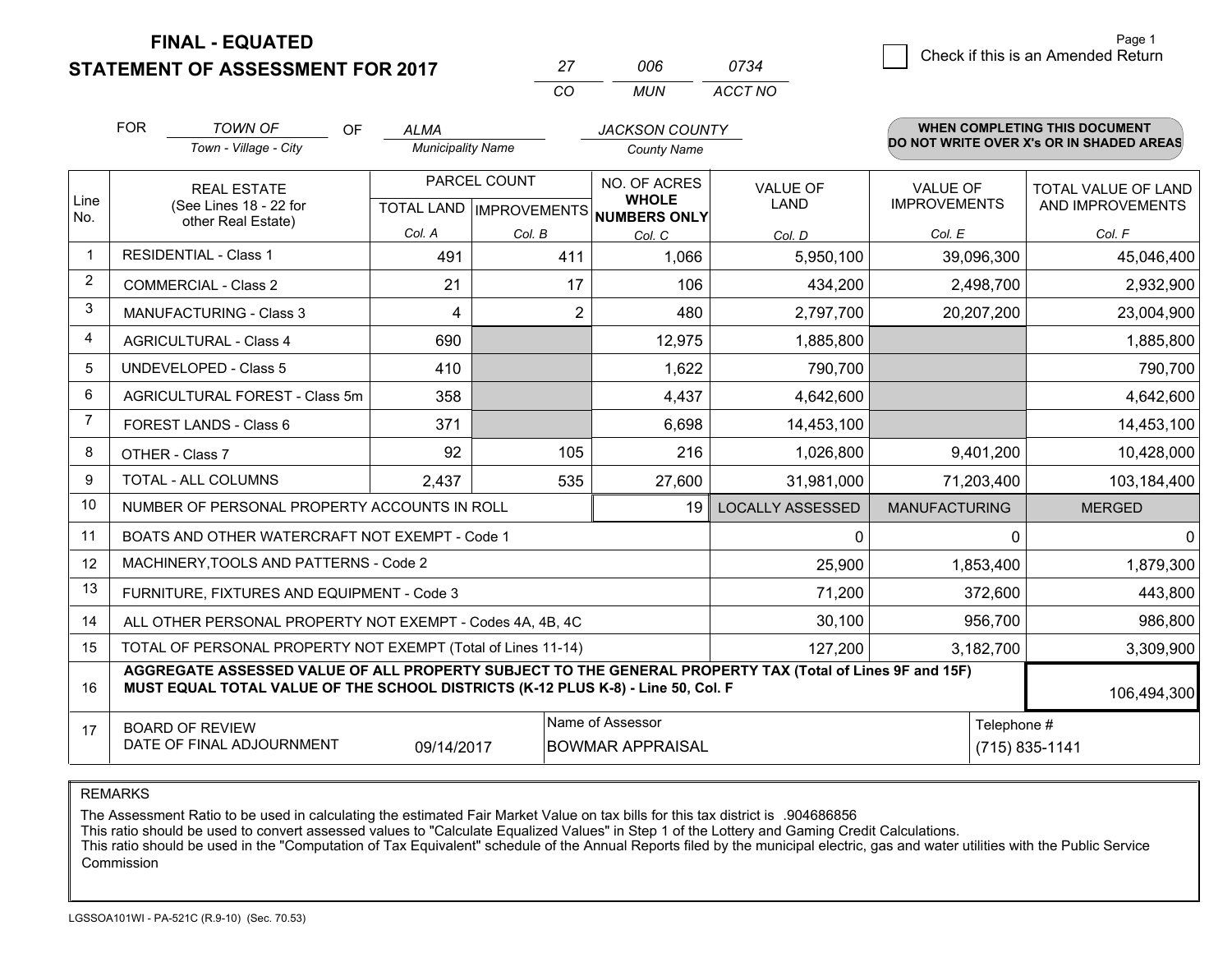*YEAR CO MUN ACCT NO* 2017 27 006 0734 Page 2

Do not confuse FOREST LANDS (Line 7) with FOREST CROPS (in this section) - They are **NOT** the same

|    |                                                                                |                                 |  | Private Forest Crop - Reg Class @ 10¢ per acre                   |                                   | Private Forest Crop - Reg Class @ \$2.52 per acre                  |                                                                              |  |                    |  |
|----|--------------------------------------------------------------------------------|---------------------------------|--|------------------------------------------------------------------|-----------------------------------|--------------------------------------------------------------------|------------------------------------------------------------------------------|--|--------------------|--|
| 18 | (a) PARCELS                                                                    | (b) ACRES                       |  | (c) ASSESSED VALUE                                               |                                   | (d) PARCELS                                                        | (e) ACRES                                                                    |  | (f) ASSESSED VALUE |  |
|    |                                                                                |                                 |  |                                                                  |                                   |                                                                    | 40                                                                           |  | 76.000             |  |
|    |                                                                                |                                 |  | Private Forest Crop - Special Class @ 20¢ per acre               |                                   |                                                                    | Entered Before 2005 Managed Forest - Ferrous Mining CLOSED @ \$8.27 per acre |  |                    |  |
| 19 | (a) PARCELS                                                                    | (b) ACRES                       |  | (c) ASSESSED VALUE                                               |                                   | (d) PARCELS                                                        | (e) ACRES                                                                    |  | (f) ASSESSED VALUE |  |
|    |                                                                                |                                 |  |                                                                  |                                   |                                                                    |                                                                              |  |                    |  |
|    |                                                                                |                                 |  | Entered Before 2005 Managed Forest - OPEN @ \$.79 per acre       |                                   |                                                                    | Entered Before 2005 Managed Forest - CLOSED @ \$1.87 per acre                |  |                    |  |
| 20 | (a) PARCELS                                                                    | (b) ACRES<br>(c) ASSESSED VALUE |  | (d) PARCELS                                                      | (e) ACRES                         |                                                                    | (f) ASSESSED VALUE                                                           |  |                    |  |
|    | 9                                                                              | 233.09                          |  | 516,200                                                          |                                   | 40                                                                 | 1,304.16                                                                     |  | 2,472,800          |  |
|    | Entered After 2004 Managed Forest - OPEN @                                     |                                 |  | \$2.14 per acre                                                  |                                   |                                                                    | Entered After 2004 Managed Forest - CLOSED @ \$10.68 per acre                |  |                    |  |
| 21 | (a) PARCELS                                                                    | (b) ACRES                       |  |                                                                  | (d) PARCELS<br>(c) ASSESSED VALUE |                                                                    | (e) ACRES                                                                    |  | (f) ASSESSED VALUE |  |
|    |                                                                                |                                 |  |                                                                  |                                   |                                                                    |                                                                              |  |                    |  |
|    |                                                                                |                                 |  |                                                                  |                                   | 63                                                                 | 1.776.06                                                                     |  | 3,344,200          |  |
| 22 | (a) County Forest Cropland Acres                                               |                                 |  | (b) Federal Acres                                                |                                   | (c) State Acres                                                    | (d) County (NOT FOREST CROP) Acres                                           |  | (e) Other Acres    |  |
|    | 5,295.87                                                                       |                                 |  |                                                                  |                                   | 303.46                                                             | 242.63                                                                       |  | 354.47             |  |
|    |                                                                                |                                 |  | Assessed Value of Omitted Property From Prior Years (Sec. 70.44) |                                   |                                                                    | Assessed Value of Sec. 70.43 Corrections of Errors by Assessors              |  |                    |  |
| 23 |                                                                                | (a) REAL ESTATE                 |  | (b) PERSONAL                                                     |                                   |                                                                    | (c1) REAL ESTATE                                                             |  | (c2) PERSONAL      |  |
|    |                                                                                |                                 |  |                                                                  |                                   |                                                                    |                                                                              |  |                    |  |
|    | Manufacturing Equated Value of Omitted Property From Prior Years (Sec. 70.995) |                                 |  |                                                                  |                                   | Mfg. Equated Value of Sec.70.43 Corrections of Errors by Assessors |                                                                              |  |                    |  |
|    |                                                                                | (d) REAL ESTATE                 |  | (e) PERSONAL                                                     |                                   | (f1) REAL ESTATE                                                   |                                                                              |  | (f2) PERSONAL      |  |
|    |                                                                                |                                 |  |                                                                  |                                   |                                                                    |                                                                              |  |                    |  |

## **SPECIAL DISTRICTS**

| Line<br>No. | Enter 6-digit<br>Special District<br>Code (Col. A) | <b>Account</b><br><b>Number</b> | <b>Special District Name</b> | <b>Locally Assessed Value</b><br>of Real Estate and | Mfg Value of Real Estate<br>and Personal Property | <b>Merged Value of</b><br><b>Real Estate and</b><br>Personal Property (Col. F) |
|-------------|----------------------------------------------------|---------------------------------|------------------------------|-----------------------------------------------------|---------------------------------------------------|--------------------------------------------------------------------------------|
|             |                                                    | (Col. B)                        | (Col. C)                     | Personal Property (Col. D)                          | (Col. E)                                          |                                                                                |
| 24          |                                                    |                                 |                              |                                                     |                                                   |                                                                                |
| 25          |                                                    |                                 |                              |                                                     |                                                   |                                                                                |
| 26          |                                                    |                                 |                              |                                                     |                                                   |                                                                                |
| 27          |                                                    |                                 |                              |                                                     |                                                   |                                                                                |
| 28          |                                                    |                                 |                              |                                                     |                                                   |                                                                                |
| 29          |                                                    |                                 |                              |                                                     |                                                   |                                                                                |
| 30          |                                                    |                                 |                              |                                                     |                                                   |                                                                                |
| 31          |                                                    |                                 |                              |                                                     |                                                   |                                                                                |
| 32          |                                                    |                                 |                              |                                                     |                                                   |                                                                                |
| 33          |                                                    |                                 |                              |                                                     |                                                   |                                                                                |
| 34          |                                                    |                                 |                              |                                                     |                                                   |                                                                                |
| 35          |                                                    |                                 |                              |                                                     |                                                   |                                                                                |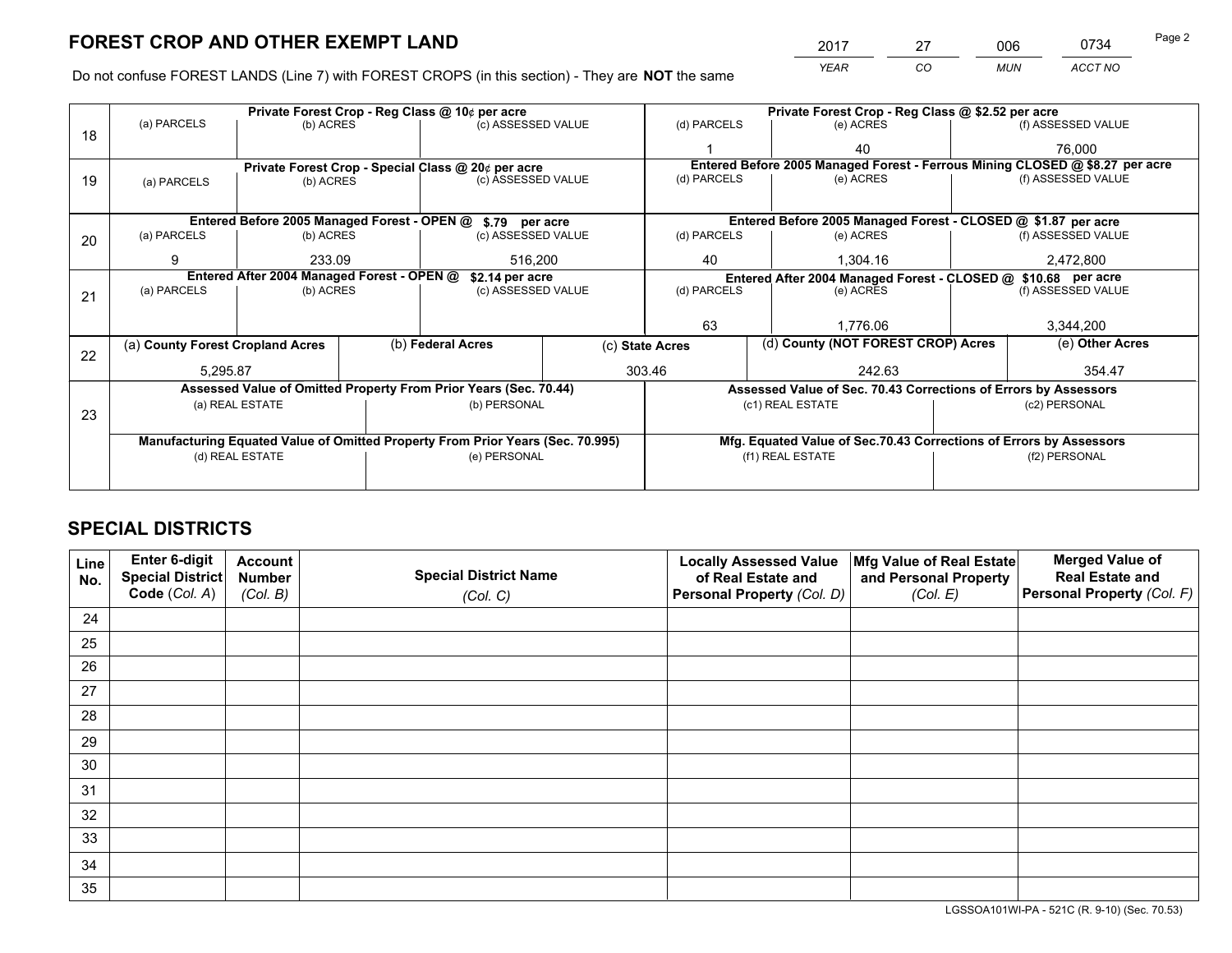|             |                                                                 |                                             |                                                         | <b>YEAR</b>                                                                       | CO.<br><b>MUN</b>                                             | ACCT NO                                                                        |
|-------------|-----------------------------------------------------------------|---------------------------------------------|---------------------------------------------------------|-----------------------------------------------------------------------------------|---------------------------------------------------------------|--------------------------------------------------------------------------------|
| Line<br>No. | <b>Enter 6-digit</b><br><b>School District</b><br>Code (Col. A) | <b>Account</b><br><b>Number</b><br>(Col. B) | <b>School District Name</b><br>(Col. C)                 | <b>Locally Assessed Value</b><br>of Real Estate and<br>Personal Property (Col. D) | Mfg Value of Real Estate<br>and Personal Property<br>(Col. E) | <b>Merged Value of</b><br><b>Real Estate and</b><br>Personal Property (Col. F) |
|             | A. SCHOOL DISTRICTS (K-8 and K-12)                              |                                             |                                                         |                                                                                   |                                                               |                                                                                |
| 36          | 270091                                                          | 0161                                        | SCH D OF ALMA CENTER                                    | 48,013,900                                                                        | 26,187,600                                                    | 74,201,500                                                                     |
| 37          | 270476                                                          | 0162                                        | SCH D OF BLACK RIVER FALLS                              | 32,292,800                                                                        |                                                               | 32,292,800                                                                     |
| 38          |                                                                 |                                             |                                                         |                                                                                   |                                                               |                                                                                |
| 39          |                                                                 |                                             |                                                         |                                                                                   |                                                               |                                                                                |
| 40          |                                                                 |                                             |                                                         |                                                                                   |                                                               |                                                                                |
| 41<br>42    |                                                                 |                                             |                                                         |                                                                                   |                                                               |                                                                                |
|             |                                                                 |                                             |                                                         |                                                                                   |                                                               |                                                                                |
| 43          |                                                                 |                                             |                                                         |                                                                                   |                                                               |                                                                                |
| 44<br>45    |                                                                 |                                             |                                                         |                                                                                   |                                                               |                                                                                |
| 46          |                                                                 |                                             |                                                         |                                                                                   |                                                               |                                                                                |
| 47          |                                                                 |                                             |                                                         |                                                                                   |                                                               |                                                                                |
| 48          |                                                                 |                                             |                                                         |                                                                                   |                                                               |                                                                                |
| 49          |                                                                 |                                             |                                                         |                                                                                   |                                                               |                                                                                |
| 50          |                                                                 |                                             | TOTAL ASSESSED VALUE OF SCHOOL DISTRICTS (K-8 and K-12) | 80,306,700                                                                        | 26,187,600                                                    | 106,494,300                                                                    |
|             | <b>B. UNION HIGH SCHOOL DISTRICTS</b>                           |                                             |                                                         |                                                                                   |                                                               |                                                                                |
| 51          |                                                                 |                                             |                                                         |                                                                                   |                                                               |                                                                                |
| 52          |                                                                 |                                             |                                                         |                                                                                   |                                                               |                                                                                |
| 53          |                                                                 |                                             |                                                         |                                                                                   |                                                               |                                                                                |
| 54          |                                                                 |                                             |                                                         |                                                                                   |                                                               |                                                                                |
| 55          |                                                                 |                                             | TOTAL ASSESSED VALUE OF UNION HIGH SCHOOLS              |                                                                                   |                                                               |                                                                                |
|             | C.<br><b>TECHNICAL COLLEGE DISTRICTS</b>                        |                                             |                                                         |                                                                                   |                                                               |                                                                                |
| 56          | 000100                                                          | 0001                                        | CHIPPEWA VALLEY TECHNICAL COLLEGE EAUC                  | 48,013,900                                                                        | 26,187,600                                                    | 74,201,500                                                                     |
| 57          | 000200                                                          | 0002                                        | WESTERN TECHNICAL COLLEGE LACR                          | 32,292,800                                                                        |                                                               | 32,292,800                                                                     |
| 58          |                                                                 |                                             |                                                         |                                                                                   |                                                               |                                                                                |
| 59          |                                                                 |                                             | TOTAL ASSESSED VALUE OF TECHNICAL COLLEGES              | 80,306,700                                                                        | 26,187,600                                                    | 106,494,300                                                                    |

2017

27

006

# *I hereby certify, to the best of my knowledge and belief, this form is complete and correct.*

**SCHOOL DISTRICTS**

| Print name of preparer | Title                    |                | Date (MM / DD / CCYY) |
|------------------------|--------------------------|----------------|-----------------------|
|                        |                          |                |                       |
| Signature of preparer  | Contact Telephone Number | E-mail address |                       |
|                        | $\overline{\phantom{0}}$ |                |                       |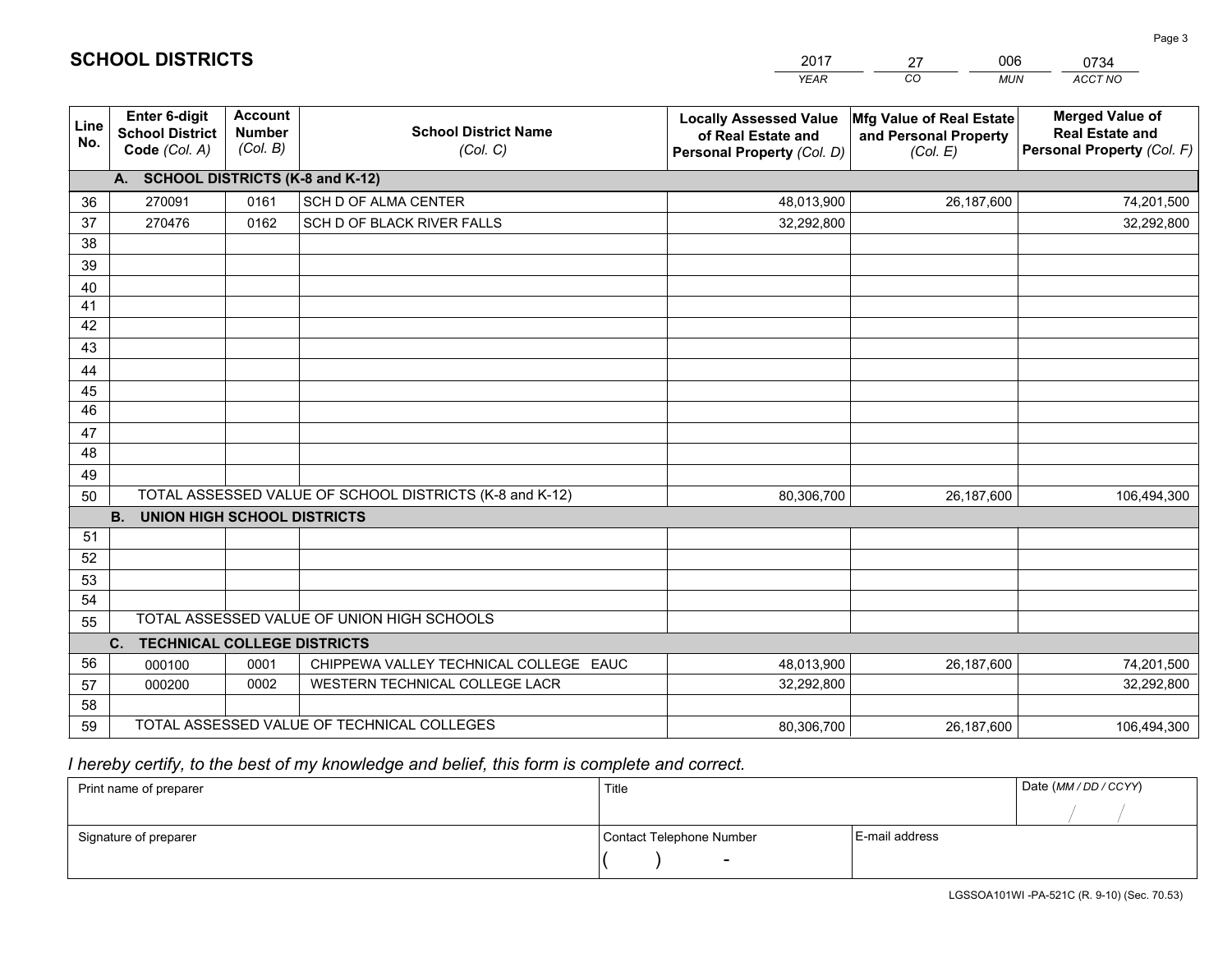#### **HIGHLIGHTS**

- 1. Complete the Statement of Assessment after the Board of Review. Reflect any changes made there.
- 2. Use black ink to complete.
- 3. Line 16 must equal Line 50, Col D.
- 4. Line 55 must equal the total of K-8 schools listed on lines 36-49. Do not include K-12 schools in this comparision.
- 5. Line 59, Col. D must equal Line 16.
- 6. Special District, School District and Technical College District values must include both real estate and personal property. Examples of Special districts are: town sanitary districts, public inland lake protection and rehabilitation districts, and metropolitan sewerage districts.
- 7. DO NOT INCLUDE Manufacturing property values.DOR will print these values on the final SOA.

DONALD FORSTING TOWN OF ALMA N8880 N CASPER RD

DONALD FORSTING

TOWN OF ALMA<br>N8880 N CASPER RD

ALMA CENTER, WI 54611 - 8515

ALMA CENTER, WI 54611

 $-8515$ 

 8. Accuracy of this form is very important. The values reported directly affect the equalized value DOR calculates for school and special districts.

#### **Page 1:**

 If not prefilled, enter the tax year,county and municipal code,municipal type, municipal name and county name on the top of form.

Check the Amended box, if filing an amended / corrected SOA.

 Report the parcel count, acres and assessed value of taxable general property, total parcel count, (real and personal), total acres, and values from final figures set by the Board of Review.

- A. Real Estate land and improvements (buildings, etc.) is reported on lines 1 8, total line 9.
- B. Personal Property is reported on lines 11 14, Column D, total line 15.
- C. To complete this report, use the computer produced summary of the assessment roll that shows these amounts.
- D. Use whole numbers only.
- E. Add each line across and each column down to verify entries.

#### **Page 2:**

- A. Report Special Items (not subject to general property tax).
- 1. Private Forest Croplands and Managed Forest Lands are reported on lines 18,19, 20 and 21. Be sure to report assessed values **NOT** taxes.
- 2. You should have copies of the orders of entry, orders of withdrawal, etc., to update your assessment roll.
	- 3. Show hundredths of acres (e.g. 39.75).
- 4. Tax exempt lands are reported on line 22.
- 5. Omitted property and sec. 70.43, Wis. Stats., corrections of errors by assessor are reported on line 23. Report real estate and personal property separately. These should be for **prior years**, not something found on the current assessment roll after the board of review.
- B. Special District (Lines 24-35) Include the value of both real and personal property.
- The Department of Revenue (DOR) preprints much of the information regarding names and codes for schools, special districts,etc. If a district is not listed, enter the name and value only, DOR will enter the proper code.

### **Page 3 School Districts:**

Include the value of both real and personal property.

Report School District (regular, elementary, union high school, and technical college).

- 1. Regular (K-12) and Elementary (K-8) school values are reported on lines 36-49, total on line 50.
- 2. Union High School (UHS) (use only if elementary schools are listed on lines 36-49) are reported on lines 51-54. UHS total value (line 55) must equal to the total **elementary school** values reported on lines 36-49. Do notinclude K-12 schools in this comparison.
- 3. Technical College values are reported on lines 56-58, total on line 59.
- 4. Use the computer summary that shows these amounts to complete this report.

#### **This form is due the second Monday in June. File this report only after your Board of Review is complete.**

 *If you have questions: Return forms to:*

 Email: lgs@wisconsin.gov Wisconsin Department of RevenueCall:  $(608)$  266-2569 or  $(608)$  264-6892 Fax number: (608) 264-6887 PO Box 8971

Local Government Services Section 6-97 Madison WI 53708-8971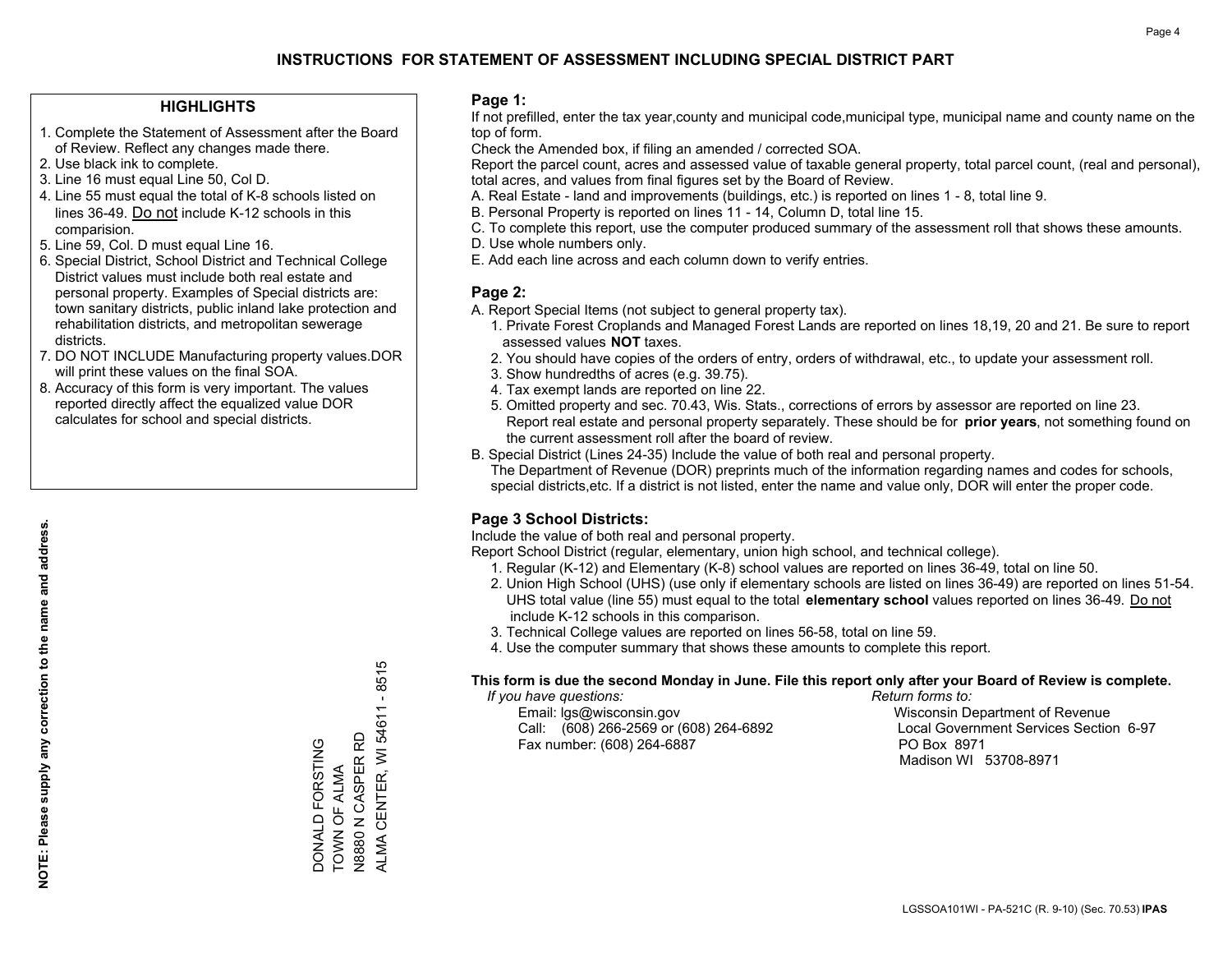**STATEMENT OF ASSESSMENT FOR 2017** 

|          | nnr   | 0735    |
|----------|-------|---------|
| $\cdots$ | MI IN | ACCT NO |

|             | <b>FOR</b>                                                                                                                                                                                   | <b>TOWN OF</b><br>OF                                         | <b>BEAR BLUFF</b>        |                                           | <b>JACKSON COUNTY</b>                               |                                |                      | <b>WHEN COMPLETING THIS DOCUMENT</b>     |
|-------------|----------------------------------------------------------------------------------------------------------------------------------------------------------------------------------------------|--------------------------------------------------------------|--------------------------|-------------------------------------------|-----------------------------------------------------|--------------------------------|----------------------|------------------------------------------|
|             |                                                                                                                                                                                              | Town - Village - City                                        | <b>Municipality Name</b> |                                           | <b>County Name</b>                                  |                                |                      | DO NOT WRITE OVER X's OR IN SHADED AREAS |
| Line<br>No. | <b>REAL ESTATE</b><br>(See Lines 18 - 22 for                                                                                                                                                 |                                                              |                          | PARCEL COUNT<br>TOTAL LAND   IMPROVEMENTS | NO. OF ACRES<br><b>WHOLE</b><br><b>NUMBERS ONLY</b> | <b>VALUE OF</b><br><b>LAND</b> |                      | TOTAL VALUE OF LAND<br>AND IMPROVEMENTS  |
|             |                                                                                                                                                                                              | other Real Estate)                                           | Col. A                   | Col. B                                    | Col. C                                              | Col. D                         | Col. E               | Col. F                                   |
|             | <b>RESIDENTIAL - Class 1</b>                                                                                                                                                                 |                                                              | 107                      | 88                                        | 231                                                 | 788,200                        | 5,258,000            | 6,046,200                                |
| 2           |                                                                                                                                                                                              | <b>COMMERCIAL - Class 2</b>                                  |                          |                                           |                                                     | 6,000                          | 87,900               | 93,900                                   |
| 3           |                                                                                                                                                                                              | MANUFACTURING - Class 3                                      | 0                        | 0                                         | $\Omega$                                            | 0                              | 0                    | $\mathbf{0}$                             |
| 4           |                                                                                                                                                                                              | <b>AGRICULTURAL - Class 4</b>                                | 118                      |                                           | 1,913                                               | 225,600                        |                      | 225,600                                  |
| 5           |                                                                                                                                                                                              | <b>UNDEVELOPED - Class 5</b>                                 | 608                      |                                           | 16,305                                              | 3,918,600                      |                      | 3,918,600                                |
| 6           |                                                                                                                                                                                              | AGRICULTURAL FOREST - Class 5m                               | 42                       |                                           | 477                                                 | 467,200                        |                      | 467,200                                  |
| 7           |                                                                                                                                                                                              | FOREST LANDS - Class 6                                       | 357                      |                                           | 5,946                                               | 11,191,700                     |                      | 11,191,700                               |
| 8           |                                                                                                                                                                                              | OTHER - Class 7                                              | 108                      | 106                                       | 437                                                 | 296,000                        | 6,355,600            | 6,651,600                                |
| 9           |                                                                                                                                                                                              | TOTAL - ALL COLUMNS                                          | 1,341                    | 195                                       | 25,310                                              | 16,893,300                     | 11,701,500           | 28,594,800                               |
| 10          |                                                                                                                                                                                              | NUMBER OF PERSONAL PROPERTY ACCOUNTS IN ROLL                 |                          |                                           | 12                                                  | <b>LOCALLY ASSESSED</b>        | <b>MANUFACTURING</b> | <b>MERGED</b>                            |
| 11          |                                                                                                                                                                                              | BOATS AND OTHER WATERCRAFT NOT EXEMPT - Code 1               |                          |                                           |                                                     | 0                              | 0                    | 0                                        |
| 12          |                                                                                                                                                                                              | MACHINERY, TOOLS AND PATTERNS - Code 2                       |                          |                                           |                                                     | 459,300                        | $\Omega$             | 459,300                                  |
| 13          |                                                                                                                                                                                              | FURNITURE, FIXTURES AND EQUIPMENT - Code 3                   |                          |                                           |                                                     | 1,400                          | $\Omega$             | 1,400                                    |
| 14          |                                                                                                                                                                                              | ALL OTHER PERSONAL PROPERTY NOT EXEMPT - Codes 4A, 4B, 4C    |                          |                                           |                                                     | 270,000                        | 0                    | 270,000                                  |
| 15          |                                                                                                                                                                                              | TOTAL OF PERSONAL PROPERTY NOT EXEMPT (Total of Lines 11-14) |                          |                                           | 730,700                                             | $\Omega$                       | 730,700              |                                          |
| 16          | AGGREGATE ASSESSED VALUE OF ALL PROPERTY SUBJECT TO THE GENERAL PROPERTY TAX (Total of Lines 9F and 15F)<br>MUST EQUAL TOTAL VALUE OF THE SCHOOL DISTRICTS (K-12 PLUS K-8) - Line 50, Col. F |                                                              |                          |                                           |                                                     |                                | 29,325,500           |                                          |
| 17          | Name of Assessor<br>Telephone #<br><b>BOARD OF REVIEW</b><br>DATE OF FINAL ADJOURNMENT<br>05/25/2017<br>GARDINER APPRAISAL, GREG GARDINER                                                    |                                                              |                          |                                           |                                                     |                                | (608) 943-8009       |                                          |

REMARKS

The Assessment Ratio to be used in calculating the estimated Fair Market Value on tax bills for this tax district is .943509441<br>This ratio should be used to convert assessed values to "Calculate Equalized Values" in Step 1 Commission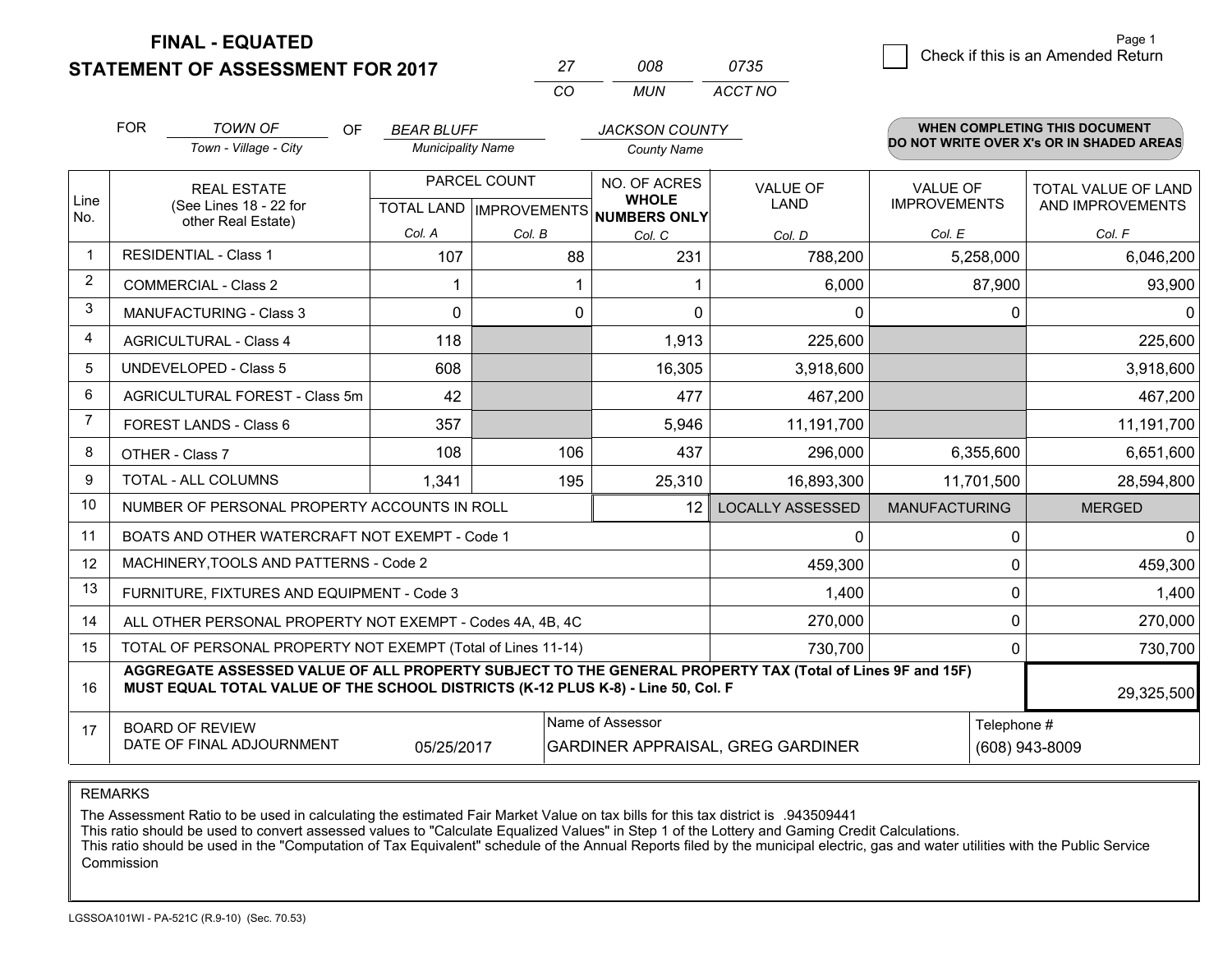*YEAR CO MUN ACCT NO* 2017 27 008 0735 Page 2

Do not confuse FOREST LANDS (Line 7) with FOREST CROPS (in this section) - They are **NOT** the same

|    |                                                                                |                                             |  | Private Forest Crop - Reg Class @ 10¢ per acre                   |                    | Private Forest Crop - Reg Class @ \$2.52 per acre                            |                                                                              |                                                                    |                    |  |
|----|--------------------------------------------------------------------------------|---------------------------------------------|--|------------------------------------------------------------------|--------------------|------------------------------------------------------------------------------|------------------------------------------------------------------------------|--------------------------------------------------------------------|--------------------|--|
| 18 | (a) PARCELS                                                                    | (b) ACRES                                   |  | (c) ASSESSED VALUE                                               |                    | (d) PARCELS                                                                  | (e) ACRES                                                                    |                                                                    | (f) ASSESSED VALUE |  |
|    |                                                                                |                                             |  |                                                                  |                    |                                                                              |                                                                              |                                                                    |                    |  |
|    |                                                                                |                                             |  | Private Forest Crop - Special Class @ 20¢ per acre               |                    |                                                                              | Entered Before 2005 Managed Forest - Ferrous Mining CLOSED @ \$8.27 per acre |                                                                    |                    |  |
| 19 | (a) PARCELS                                                                    | (b) ACRES                                   |  | (c) ASSESSED VALUE                                               |                    | (d) PARCELS                                                                  | (e) ACRES                                                                    |                                                                    | (f) ASSESSED VALUE |  |
|    |                                                                                |                                             |  |                                                                  |                    |                                                                              |                                                                              |                                                                    |                    |  |
|    |                                                                                | Entered Before 2005 Managed Forest - OPEN @ |  | \$.79 per acre                                                   |                    |                                                                              | Entered Before 2005 Managed Forest - CLOSED @ \$1.87 per acre                |                                                                    |                    |  |
| 20 | (a) PARCELS                                                                    | (b) ACRES                                   |  | (c) ASSESSED VALUE                                               |                    | (d) PARCELS                                                                  | (e) ACRES                                                                    |                                                                    | (f) ASSESSED VALUE |  |
|    |                                                                                | 21                                          |  | 42.000                                                           |                    | 6                                                                            | 150                                                                          |                                                                    | 271.900            |  |
|    |                                                                                | Entered After 2004 Managed Forest - OPEN @  |  | \$2.14 per acre                                                  |                    | Entered After 2004 Managed Forest - CLOSED @ \$10.68 per acre<br>(d) PARCELS |                                                                              |                                                                    |                    |  |
| 21 | (a) PARCELS                                                                    | (b) ACRES                                   |  |                                                                  | (c) ASSESSED VALUE |                                                                              | (e) ACRES                                                                    |                                                                    | (f) ASSESSED VALUE |  |
|    |                                                                                |                                             |  |                                                                  |                    |                                                                              |                                                                              |                                                                    |                    |  |
|    | 6                                                                              | 97                                          |  | 194,000                                                          |                    | 13                                                                           | 301.36                                                                       |                                                                    | 590,200            |  |
| 22 | (a) County Forest Cropland Acres                                               |                                             |  | (b) Federal Acres                                                | (c) State Acres    |                                                                              | (d) County (NOT FOREST CROP) Acres                                           |                                                                    | (e) Other Acres    |  |
|    | 3,961.76                                                                       |                                             |  | 557                                                              |                    | 40                                                                           | 5,363.22                                                                     |                                                                    | 78                 |  |
|    |                                                                                |                                             |  | Assessed Value of Omitted Property From Prior Years (Sec. 70.44) |                    |                                                                              | Assessed Value of Sec. 70.43 Corrections of Errors by Assessors              |                                                                    |                    |  |
| 23 |                                                                                | (a) REAL ESTATE                             |  | (b) PERSONAL                                                     |                    |                                                                              | (c1) REAL ESTATE                                                             |                                                                    | (c2) PERSONAL      |  |
|    |                                                                                |                                             |  |                                                                  |                    |                                                                              |                                                                              |                                                                    |                    |  |
|    | Manufacturing Equated Value of Omitted Property From Prior Years (Sec. 70.995) |                                             |  |                                                                  |                    |                                                                              |                                                                              | Mfg. Equated Value of Sec.70.43 Corrections of Errors by Assessors |                    |  |
|    |                                                                                | (d) REAL ESTATE                             |  | (e) PERSONAL                                                     |                    | (f1) REAL ESTATE                                                             |                                                                              |                                                                    | (f2) PERSONAL      |  |
|    |                                                                                |                                             |  |                                                                  |                    |                                                                              |                                                                              |                                                                    |                    |  |

## **SPECIAL DISTRICTS**

| Line<br>No. | Enter 6-digit<br><b>Special District</b> | <b>Account</b><br><b>Number</b> | <b>Special District Name</b> | <b>Locally Assessed Value</b><br>of Real Estate and | Mfg Value of Real Estate<br>and Personal Property | <b>Merged Value of</b><br><b>Real Estate and</b> |
|-------------|------------------------------------------|---------------------------------|------------------------------|-----------------------------------------------------|---------------------------------------------------|--------------------------------------------------|
|             | Code (Col. A)                            | (Col. B)                        | (Col. C)                     | Personal Property (Col. D)                          | (Col. E)                                          | Personal Property (Col. F)                       |
| 24          |                                          |                                 |                              |                                                     |                                                   |                                                  |
| 25          |                                          |                                 |                              |                                                     |                                                   |                                                  |
| 26          |                                          |                                 |                              |                                                     |                                                   |                                                  |
| 27          |                                          |                                 |                              |                                                     |                                                   |                                                  |
| 28          |                                          |                                 |                              |                                                     |                                                   |                                                  |
| 29          |                                          |                                 |                              |                                                     |                                                   |                                                  |
| 30          |                                          |                                 |                              |                                                     |                                                   |                                                  |
| 31          |                                          |                                 |                              |                                                     |                                                   |                                                  |
| 32          |                                          |                                 |                              |                                                     |                                                   |                                                  |
| 33          |                                          |                                 |                              |                                                     |                                                   |                                                  |
| 34          |                                          |                                 |                              |                                                     |                                                   |                                                  |
| 35          |                                          |                                 |                              |                                                     |                                                   |                                                  |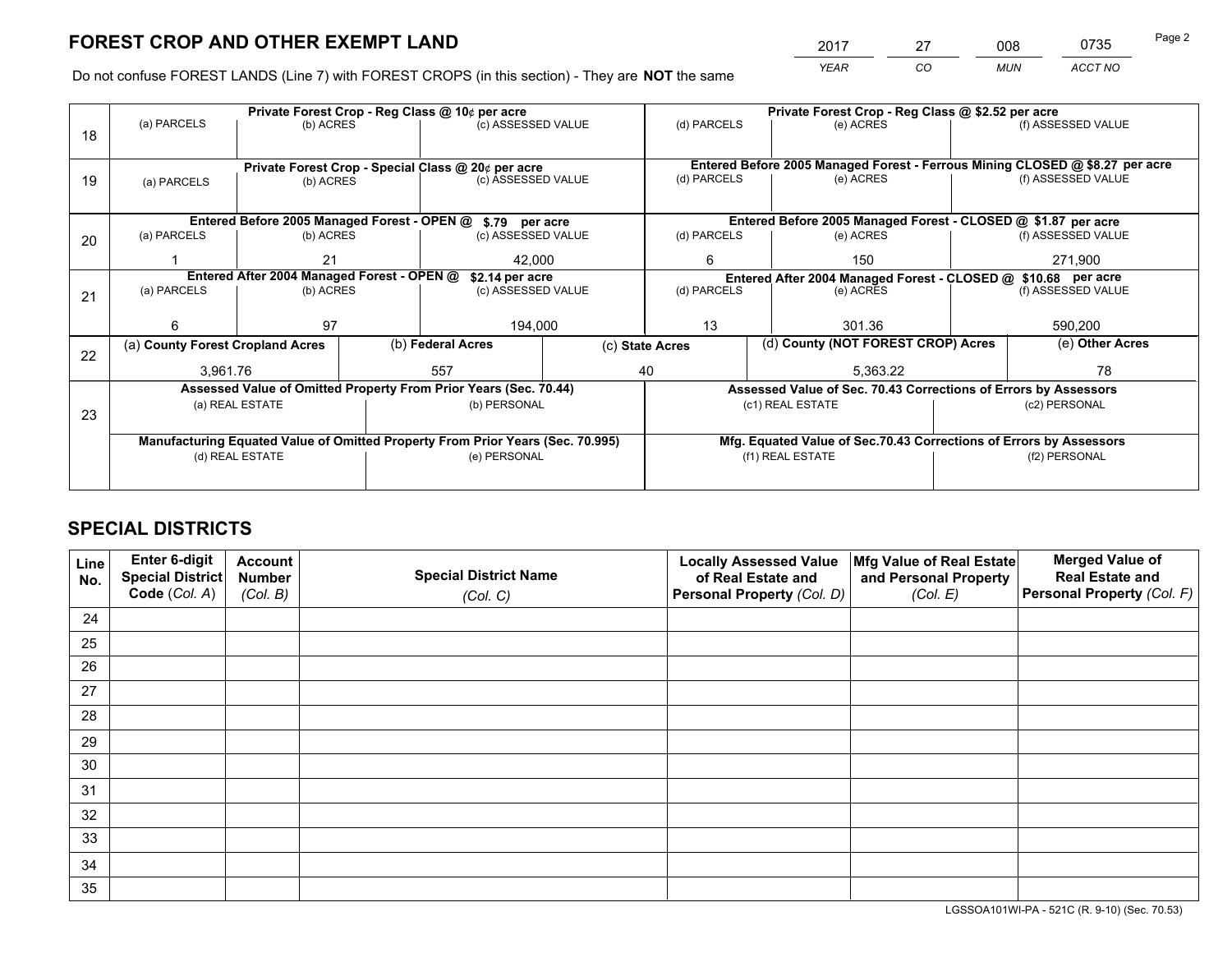|             |                                                          |                                             |                                                         | YEAR                                                                              | CO.<br><b>MUN</b>                                             | ACCT NO                                                                        |
|-------------|----------------------------------------------------------|---------------------------------------------|---------------------------------------------------------|-----------------------------------------------------------------------------------|---------------------------------------------------------------|--------------------------------------------------------------------------------|
| Line<br>No. | Enter 6-digit<br><b>School District</b><br>Code (Col. A) | <b>Account</b><br><b>Number</b><br>(Col. B) | <b>School District Name</b><br>(Col. C)                 | <b>Locally Assessed Value</b><br>of Real Estate and<br>Personal Property (Col. D) | Mfg Value of Real Estate<br>and Personal Property<br>(Col. E) | <b>Merged Value of</b><br><b>Real Estate and</b><br>Personal Property (Col. F) |
|             | A. SCHOOL DISTRICTS (K-8 and K-12)                       |                                             |                                                         |                                                                                   |                                                               |                                                                                |
| 36          | 415747                                                   | 0254                                        | SCH D OF TOMAH AREA                                     | 29,325,500                                                                        |                                                               | 29,325,500                                                                     |
| 37          |                                                          |                                             |                                                         |                                                                                   |                                                               |                                                                                |
| 38          |                                                          |                                             |                                                         |                                                                                   |                                                               |                                                                                |
| 39          |                                                          |                                             |                                                         |                                                                                   |                                                               |                                                                                |
| 40          |                                                          |                                             |                                                         |                                                                                   |                                                               |                                                                                |
| 41          |                                                          |                                             |                                                         |                                                                                   |                                                               |                                                                                |
| 42          |                                                          |                                             |                                                         |                                                                                   |                                                               |                                                                                |
| 43          |                                                          |                                             |                                                         |                                                                                   |                                                               |                                                                                |
| 44          |                                                          |                                             |                                                         |                                                                                   |                                                               |                                                                                |
| 45<br>46    |                                                          |                                             |                                                         |                                                                                   |                                                               |                                                                                |
| 47          |                                                          |                                             |                                                         |                                                                                   |                                                               |                                                                                |
| 48          |                                                          |                                             |                                                         |                                                                                   |                                                               |                                                                                |
| 49          |                                                          |                                             |                                                         |                                                                                   |                                                               |                                                                                |
| 50          |                                                          |                                             | TOTAL ASSESSED VALUE OF SCHOOL DISTRICTS (K-8 and K-12) | 29,325,500                                                                        |                                                               | 29,325,500                                                                     |
|             | <b>UNION HIGH SCHOOL DISTRICTS</b><br><b>B.</b>          |                                             |                                                         |                                                                                   |                                                               |                                                                                |
| 51          |                                                          |                                             |                                                         |                                                                                   |                                                               |                                                                                |
| 52          |                                                          |                                             |                                                         |                                                                                   |                                                               |                                                                                |
| 53          |                                                          |                                             |                                                         |                                                                                   |                                                               |                                                                                |
| 54          |                                                          |                                             |                                                         |                                                                                   |                                                               |                                                                                |
| 55          |                                                          |                                             | TOTAL ASSESSED VALUE OF UNION HIGH SCHOOLS              |                                                                                   |                                                               |                                                                                |
|             | C.<br><b>TECHNICAL COLLEGE DISTRICTS</b>                 |                                             |                                                         |                                                                                   |                                                               |                                                                                |
| 56          | 000200                                                   | 0002                                        | WESTERN TECHNICAL COLLEGE LACR                          | 29,325,500                                                                        |                                                               | 29,325,500                                                                     |
| 57          |                                                          |                                             |                                                         |                                                                                   |                                                               |                                                                                |
| 58          |                                                          |                                             |                                                         |                                                                                   |                                                               |                                                                                |
| 59          |                                                          |                                             | TOTAL ASSESSED VALUE OF TECHNICAL COLLEGES              | 29,325,500                                                                        |                                                               | 29,325,500                                                                     |

2017

27

008

 *I hereby certify, to the best of my knowledge and belief, this form is complete and correct.*

**SCHOOL DISTRICTS**

| Print name of preparer | Title                    |                | Date (MM / DD / CCYY) |
|------------------------|--------------------------|----------------|-----------------------|
|                        |                          |                |                       |
| Signature of preparer  | Contact Telephone Number | E-mail address |                       |
|                        | $\overline{\phantom{a}}$ |                |                       |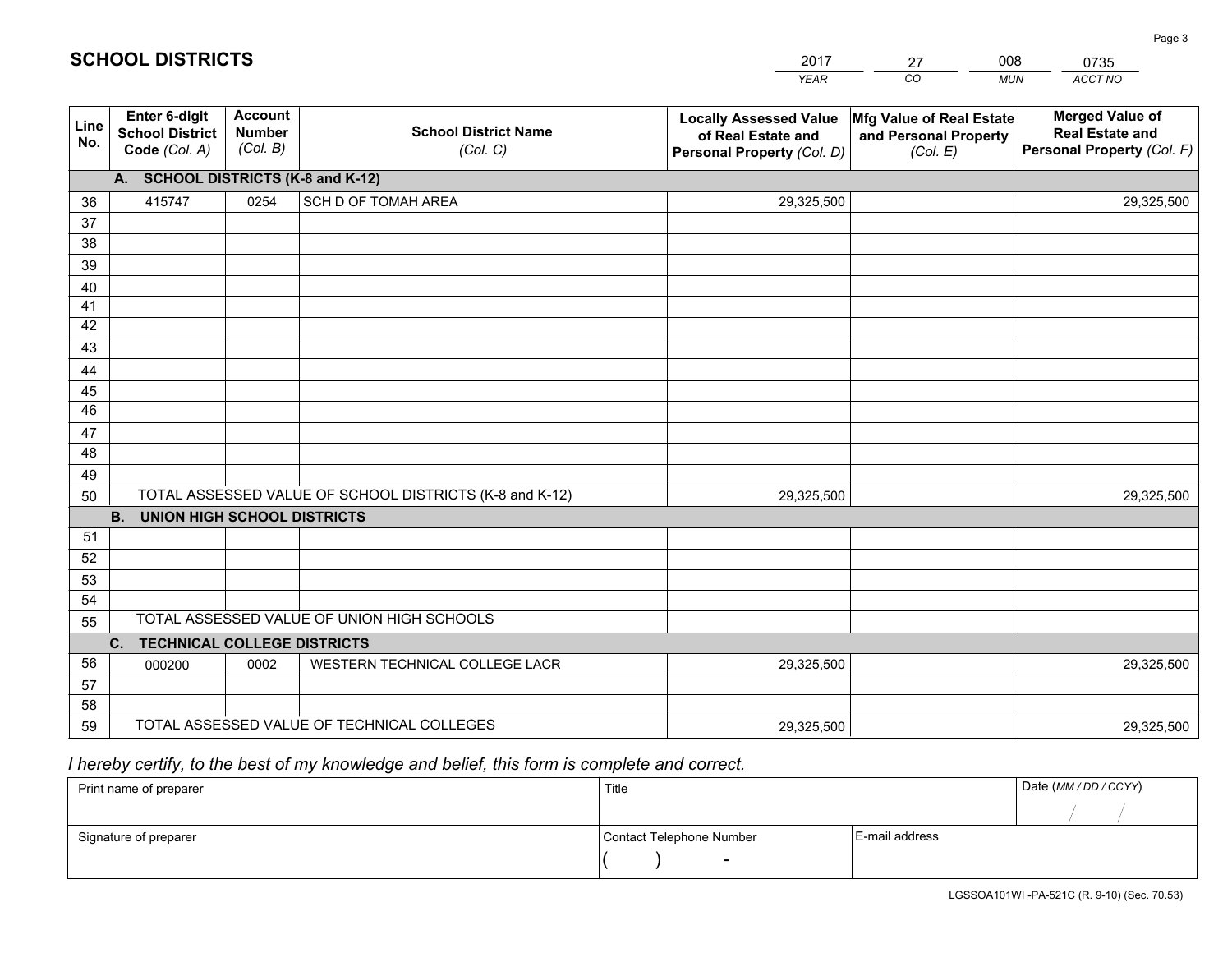#### **HIGHLIGHTS**

- 1. Complete the Statement of Assessment after the Board of Review. Reflect any changes made there.
- 2. Use black ink to complete.
- 3. Line 16 must equal Line 50, Col D.
- 4. Line 55 must equal the total of K-8 schools listed on lines 36-49. Do not include K-12 schools in this comparision.
- 5. Line 59, Col. D must equal Line 16.
- 6. Special District, School District and Technical College District values must include both real estate and personal property. Examples of Special districts are: town sanitary districts, public inland lake protection and rehabilitation districts, and metropolitan sewerage districts.
- 7. DO NOT INCLUDE Manufacturing property values.DOR will print these values on the final SOA.
- 8. Accuracy of this form is very important. The values reported directly affect the equalized value DOR calculates for school and special districts.

#### **Page 1:**

 If not prefilled, enter the tax year,county and municipal code,municipal type, municipal name and county name on the top of form.

Check the Amended box, if filing an amended / corrected SOA.

 Report the parcel count, acres and assessed value of taxable general property, total parcel count, (real and personal), total acres, and values from final figures set by the Board of Review.

- A. Real Estate land and improvements (buildings, etc.) is reported on lines 1 8, total line 9.
- B. Personal Property is reported on lines 11 14, Column D, total line 15.
- C. To complete this report, use the computer produced summary of the assessment roll that shows these amounts.
- D. Use whole numbers only.
- E. Add each line across and each column down to verify entries.

### **Page 2:**

- A. Report Special Items (not subject to general property tax).
- 1. Private Forest Croplands and Managed Forest Lands are reported on lines 18,19, 20 and 21. Be sure to report assessed values **NOT** taxes.
- 2. You should have copies of the orders of entry, orders of withdrawal, etc., to update your assessment roll.
	- 3. Show hundredths of acres (e.g. 39.75).
- 4. Tax exempt lands are reported on line 22.
- 5. Omitted property and sec. 70.43, Wis. Stats., corrections of errors by assessor are reported on line 23. Report real estate and personal property separately. These should be for **prior years**, not something found on the current assessment roll after the board of review.
- B. Special District (Lines 24-35) Include the value of both real and personal property.

 The Department of Revenue (DOR) preprints much of the information regarding names and codes for schools, special districts,etc. If a district is not listed, enter the name and value only, DOR will enter the proper code.

### **Page 3 School Districts:**

Include the value of both real and personal property.

Report School District (regular, elementary, union high school, and technical college).

- 1. Regular (K-12) and Elementary (K-8) school values are reported on lines 36-49, total on line 50.
- 2. Union High School (UHS) (use only if elementary schools are listed on lines 36-49) are reported on lines 51-54. UHS total value (line 55) must equal to the total **elementary school** values reported on lines 36-49. Do notinclude K-12 schools in this comparison.
- 3. Technical College values are reported on lines 56-58, total on line 59.
- 4. Use the computer summary that shows these amounts to complete this report.

#### **This form is due the second Monday in June. File this report only after your Board of Review is complete.**

 *If you have questions: Return forms to:*

 Email: lgs@wisconsin.gov Wisconsin Department of RevenueCall:  $(608)$  266-2569 or  $(608)$  264-6892 Fax number: (608) 264-6887 PO Box 8971

Local Government Services Section 6-97 Madison WI 53708-8971

WARRENS, WI 54666 - 8108 WARRENS, WI 54666 - 8108 TOWN OF BEAR BLUFF TOWN OF BEAR BLUFF W1703 CRAMPTON RD W1703 CRAMPTON RD **JUDY POTTER** JUDY POTTER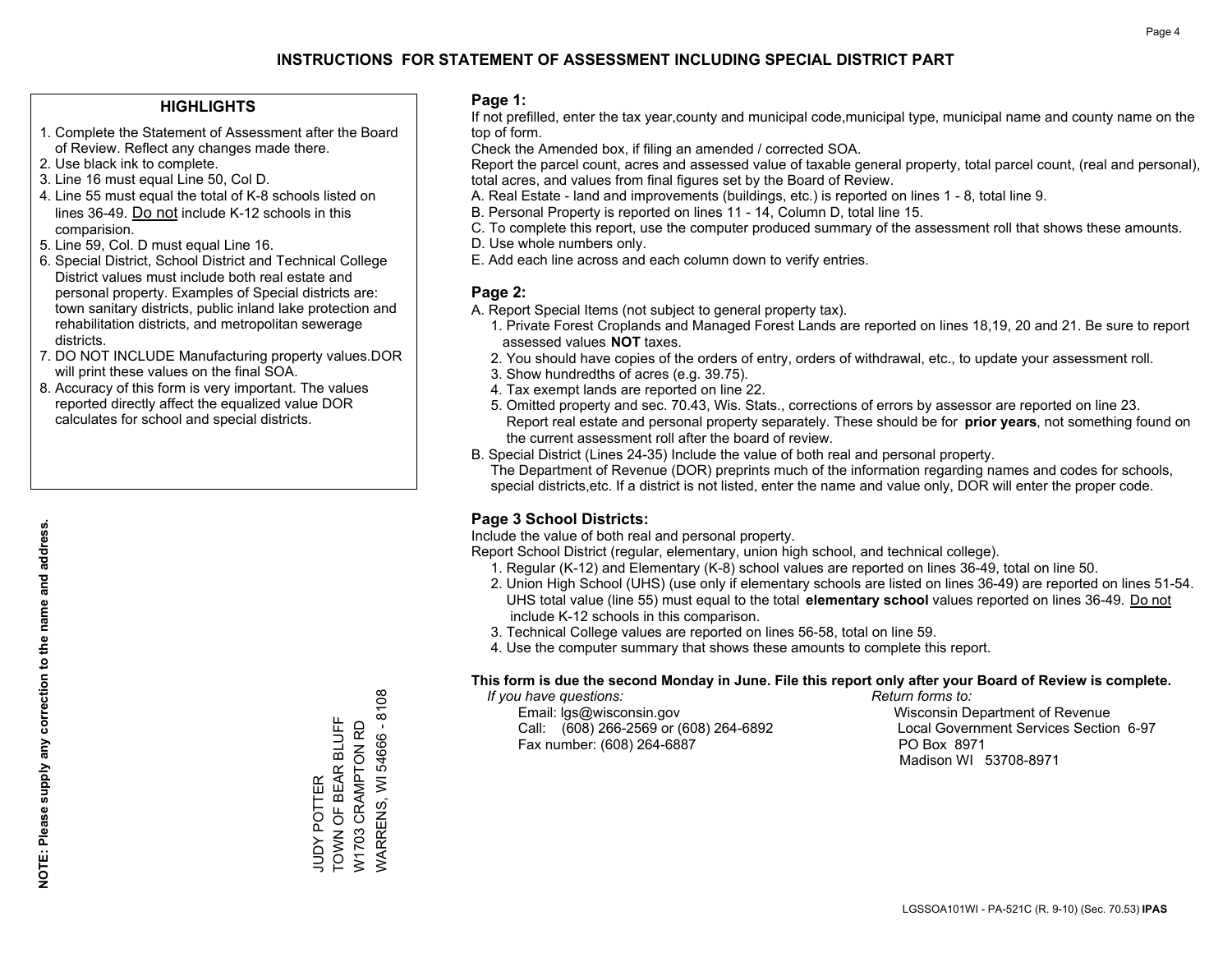**STATEMENT OF ASSESSMENT FOR 2017** 

| 27  | 010 | 0736    |
|-----|-----|---------|
| CO. | MUN | ACCT NO |

|                | <b>FOR</b>                                                                                                                                                                                   | <b>TOWN OF</b><br>OF.                          | <b>BROCKWAY</b>                                  |        | <b>JACKSON COUNTY</b>                        |                         |                                        | <b>WHEN COMPLETING THIS DOCUMENT</b>           |
|----------------|----------------------------------------------------------------------------------------------------------------------------------------------------------------------------------------------|------------------------------------------------|--------------------------------------------------|--------|----------------------------------------------|-------------------------|----------------------------------------|------------------------------------------------|
|                |                                                                                                                                                                                              | Town - Village - City                          | <b>Municipality Name</b>                         |        | <b>County Name</b>                           |                         |                                        | DO NOT WRITE OVER X's OR IN SHADED AREAS       |
| Line<br>No.    | <b>REAL ESTATE</b><br>(See Lines 18 - 22 for                                                                                                                                                 |                                                | PARCEL COUNT<br><b>TOTAL LAND   IMPROVEMENTS</b> |        | NO. OF ACRES<br><b>WHOLE</b><br>NUMBERS ONLY | <b>VALUE OF</b><br>LAND | <b>VALUE OF</b><br><b>IMPROVEMENTS</b> | <b>TOTAL VALUE OF LAND</b><br>AND IMPROVEMENTS |
|                |                                                                                                                                                                                              | other Real Estate)                             | Col. A                                           | Col. B | Col. C                                       | Col. D                  | Col. E                                 | Col. F                                         |
|                |                                                                                                                                                                                              | <b>RESIDENTIAL - Class 1</b>                   | 799                                              | 602    | 951                                          | 10,634,900              | 49,457,800                             | 60,092,700                                     |
| $\overline{2}$ |                                                                                                                                                                                              | <b>COMMERCIAL - Class 2</b>                    | 105                                              | 67     | 406                                          | 4,391,300               | 19,504,400                             | 23,895,700                                     |
| 3              |                                                                                                                                                                                              | MANUFACTURING - Class 3                        | 6                                                |        | 87                                           | 248,500                 | 134,400                                | 382,900                                        |
| 4              |                                                                                                                                                                                              | <b>AGRICULTURAL - Class 4</b>                  | 28                                               |        | 423                                          | 49,200                  |                                        | 49,200                                         |
| 5              |                                                                                                                                                                                              | <b>UNDEVELOPED - Class 5</b>                   | 62                                               |        | 822                                          | 250,400                 |                                        | 250,400                                        |
| 6              |                                                                                                                                                                                              | AGRICULTURAL FOREST - Class 5m                 | 15                                               |        | 200                                          | 268,300                 |                                        | 268,300                                        |
|                |                                                                                                                                                                                              | FOREST LANDS - Class 6                         | 189                                              |        | 3,295                                        | 6,064,600               |                                        | 6,064,600                                      |
| 8              |                                                                                                                                                                                              | OTHER - Class 7                                | 23                                               | 20     | 111                                          | 97,100                  | 1,902,900                              | 2,000,000                                      |
| 9              |                                                                                                                                                                                              | TOTAL - ALL COLUMNS                            | 1,227                                            | 690    | 6,295                                        | 22,004,300              | 70,999,500                             | 93,003,800                                     |
| 10             |                                                                                                                                                                                              | NUMBER OF PERSONAL PROPERTY ACCOUNTS IN ROLL   |                                                  |        | 86                                           | <b>LOCALLY ASSESSED</b> | <b>MANUFACTURING</b>                   | <b>MERGED</b>                                  |
| 11             |                                                                                                                                                                                              | BOATS AND OTHER WATERCRAFT NOT EXEMPT - Code 1 |                                                  |        |                                              | 3,486,400               | 0                                      | 3,486,400                                      |
| 12             |                                                                                                                                                                                              | MACHINERY, TOOLS AND PATTERNS - Code 2         |                                                  |        |                                              | 16,939,000              | 34,200                                 | 16,973,200                                     |
| 13             |                                                                                                                                                                                              | FURNITURE, FIXTURES AND EQUIPMENT - Code 3     |                                                  |        |                                              | 2,430,800               | 100                                    | 2,430,900                                      |
| 14             | 932,900<br>ALL OTHER PERSONAL PROPERTY NOT EXEMPT - Codes 4A, 4B, 4C                                                                                                                         |                                                |                                                  |        |                                              |                         | 600                                    | 933,500                                        |
| 15             | TOTAL OF PERSONAL PROPERTY NOT EXEMPT (Total of Lines 11-14)<br>23,789,100                                                                                                                   |                                                |                                                  |        |                                              |                         | 34,900                                 | 23,824,000                                     |
| 16             | AGGREGATE ASSESSED VALUE OF ALL PROPERTY SUBJECT TO THE GENERAL PROPERTY TAX (Total of Lines 9F and 15F)<br>MUST EQUAL TOTAL VALUE OF THE SCHOOL DISTRICTS (K-12 PLUS K-8) - Line 50, Col. F |                                                |                                                  |        |                                              |                         | 116,827,800                            |                                                |
| 17             | Name of Assessor<br>Telephone #<br><b>BOARD OF REVIEW</b><br>DATE OF FINAL ADJOURNMENT<br>(715) 834-1361<br>05/17/2017<br>APPRAISAL SERVICES, ADAM KREMER                                    |                                                |                                                  |        |                                              |                         |                                        |                                                |

REMARKS

The Assessment Ratio to be used in calculating the estimated Fair Market Value on tax bills for this tax district is .971220471<br>This ratio should be used to convert assessed values to "Calculate Equalized Values" in Step 1 Commission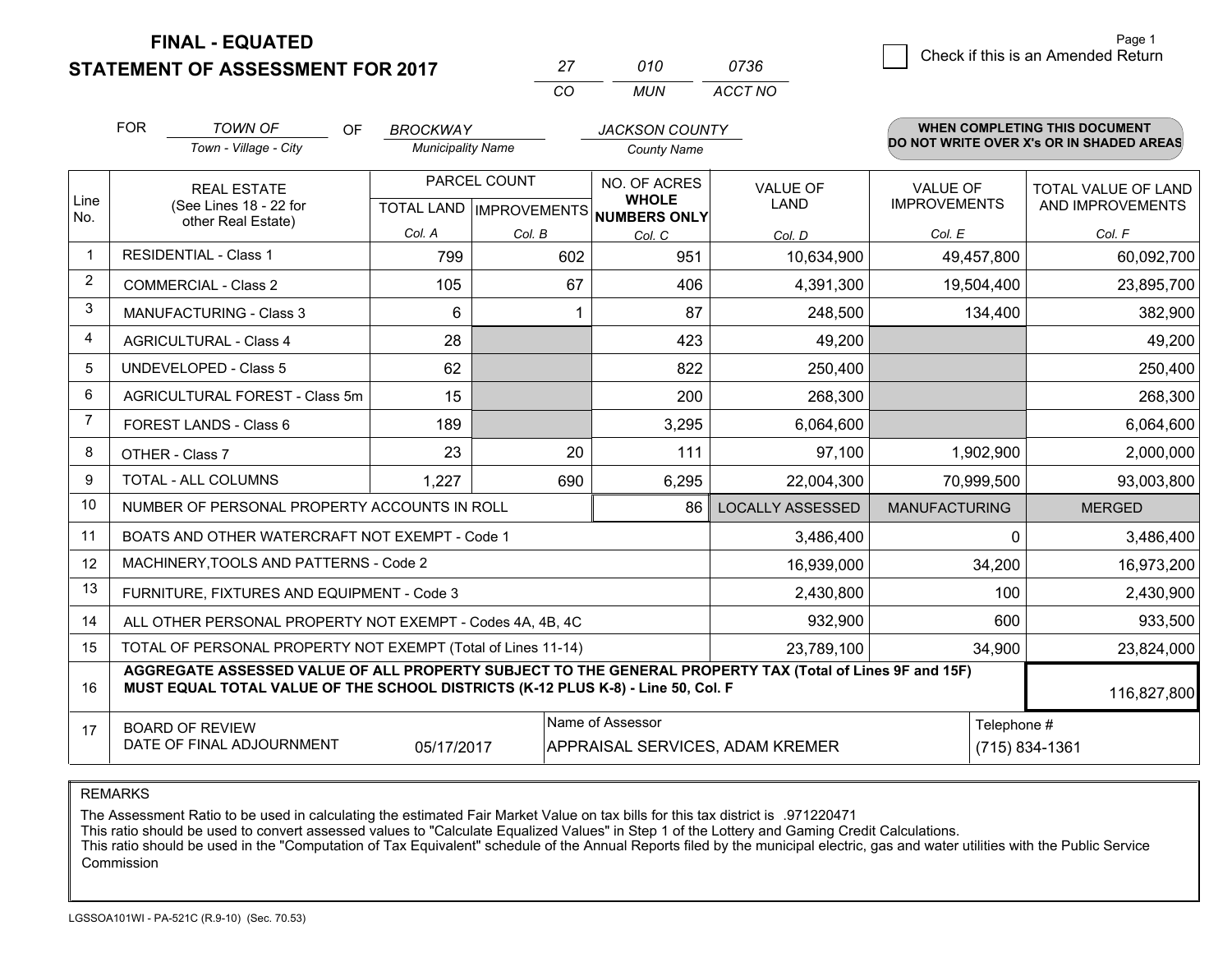*YEAR CO MUN ACCT NO* <sup>2017</sup> <sup>27</sup> <sup>010</sup> <sup>0736</sup>

Do not confuse FOREST LANDS (Line 7) with FOREST CROPS (in this section) - They are **NOT** the same

|    |                                  |                                            | Private Forest Crop - Reg Class @ 10¢ per acre                                 |  |                                                               | Private Forest Crop - Reg Class @ \$2.52 per acre                            |  |                    |  |
|----|----------------------------------|--------------------------------------------|--------------------------------------------------------------------------------|--|---------------------------------------------------------------|------------------------------------------------------------------------------|--|--------------------|--|
| 18 | (a) PARCELS                      | (b) ACRES                                  | (c) ASSESSED VALUE                                                             |  | (d) PARCELS                                                   | (e) ACRES                                                                    |  | (f) ASSESSED VALUE |  |
|    |                                  |                                            |                                                                                |  |                                                               |                                                                              |  |                    |  |
|    |                                  |                                            | Private Forest Crop - Special Class @ 20¢ per acre                             |  |                                                               | Entered Before 2005 Managed Forest - Ferrous Mining CLOSED @ \$8.27 per acre |  |                    |  |
| 19 | (a) PARCELS                      | (b) ACRES                                  | (c) ASSESSED VALUE                                                             |  | (d) PARCELS                                                   | (e) ACRES                                                                    |  | (f) ASSESSED VALUE |  |
|    |                                  |                                            |                                                                                |  |                                                               |                                                                              |  |                    |  |
|    |                                  |                                            | Entered Before 2005 Managed Forest - OPEN @ \$.79 per acre                     |  | Entered Before 2005 Managed Forest - CLOSED @ \$1.87 per acre |                                                                              |  |                    |  |
| 20 | (a) PARCELS                      | (b) ACRES                                  | (c) ASSESSED VALUE                                                             |  | (d) PARCELS                                                   | (e) ACRES                                                                    |  | (f) ASSESSED VALUE |  |
|    | 13                               | 520                                        | 988.000                                                                        |  | 11                                                            | 299.74                                                                       |  | 479,100            |  |
|    |                                  | Entered After 2004 Managed Forest - OPEN @ | \$2.14 per acre                                                                |  |                                                               | Entered After 2004 Managed Forest - CLOSED @ \$10.68 per acre                |  |                    |  |
| 21 | (a) PARCELS                      | (b) ACRES                                  | (c) ASSESSED VALUE                                                             |  | (d) PARCELS                                                   | (e) ACRES                                                                    |  |                    |  |
|    |                                  |                                            |                                                                                |  |                                                               |                                                                              |  |                    |  |
|    | 3                                | 105.12                                     | 256,000                                                                        |  | 11                                                            | 260                                                                          |  | 486,200            |  |
| 22 | (a) County Forest Cropland Acres |                                            | (b) Federal Acres                                                              |  | (c) State Acres                                               | (d) County (NOT FOREST CROP) Acres                                           |  | (e) Other Acres    |  |
|    | 15,894.26                        |                                            | 663.1                                                                          |  | 4,200.38                                                      | 772.04                                                                       |  | 1,269.59           |  |
|    |                                  |                                            | Assessed Value of Omitted Property From Prior Years (Sec. 70.44)               |  |                                                               | Assessed Value of Sec. 70.43 Corrections of Errors by Assessors              |  |                    |  |
| 23 |                                  | (a) REAL ESTATE                            | (b) PERSONAL                                                                   |  |                                                               | (c1) REAL ESTATE                                                             |  | (c2) PERSONAL      |  |
|    |                                  |                                            |                                                                                |  |                                                               |                                                                              |  |                    |  |
|    |                                  |                                            | Manufacturing Equated Value of Omitted Property From Prior Years (Sec. 70.995) |  |                                                               | Mfg. Equated Value of Sec.70.43 Corrections of Errors by Assessors           |  |                    |  |
|    |                                  | (d) REAL ESTATE                            | (e) PERSONAL                                                                   |  |                                                               | (f1) REAL ESTATE                                                             |  | (f2) PERSONAL      |  |
|    |                                  |                                            |                                                                                |  |                                                               |                                                                              |  |                    |  |

## **SPECIAL DISTRICTS**

| Line<br>No. | <b>Enter 6-digit</b><br><b>Special District</b><br>Code (Col. A) | <b>Account</b><br><b>Number</b><br>(Col. B) | <b>Special District Name</b><br>(Col. C) | <b>Locally Assessed Value</b><br>of Real Estate and<br>Personal Property (Col. D) | Mfg Value of Real Estate<br>and Personal Property<br>(Col. E) | <b>Merged Value of</b><br><b>Real Estate and</b><br>Personal Property (Col. F) |
|-------------|------------------------------------------------------------------|---------------------------------------------|------------------------------------------|-----------------------------------------------------------------------------------|---------------------------------------------------------------|--------------------------------------------------------------------------------|
| 24          | 277020                                                           | 0171                                        | BROCKWAY SANITARY DISTRICT #1            | 85,852,650                                                                        |                                                               | 85,852,650                                                                     |
| 25          |                                                                  |                                             |                                          |                                                                                   |                                                               |                                                                                |
| 26          |                                                                  |                                             |                                          |                                                                                   |                                                               |                                                                                |
| 27          |                                                                  |                                             |                                          |                                                                                   |                                                               |                                                                                |
| 28          |                                                                  |                                             |                                          |                                                                                   |                                                               |                                                                                |
| 29          |                                                                  |                                             |                                          |                                                                                   |                                                               |                                                                                |
| 30          |                                                                  |                                             |                                          |                                                                                   |                                                               |                                                                                |
| 31          |                                                                  |                                             |                                          |                                                                                   |                                                               |                                                                                |
| 32          |                                                                  |                                             |                                          |                                                                                   |                                                               |                                                                                |
| 33          |                                                                  |                                             |                                          |                                                                                   |                                                               |                                                                                |
| 34          |                                                                  |                                             |                                          |                                                                                   |                                                               |                                                                                |
| 35          |                                                                  |                                             |                                          |                                                                                   |                                                               |                                                                                |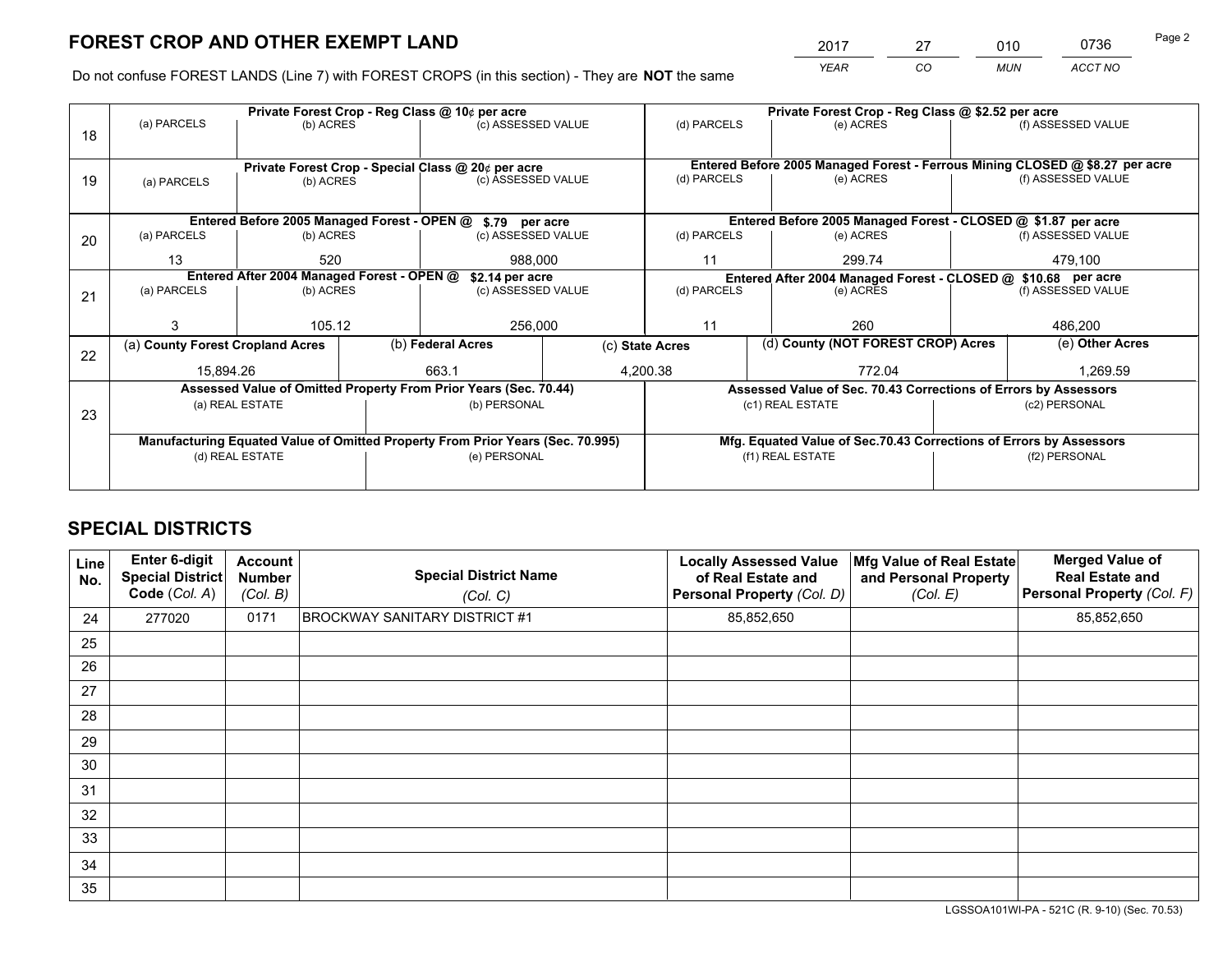|             |                                                          |                                             |                                                         | <b>YEAR</b>                                                                       | CO<br><b>MUN</b>                                              | ACCT NO                                                                        |
|-------------|----------------------------------------------------------|---------------------------------------------|---------------------------------------------------------|-----------------------------------------------------------------------------------|---------------------------------------------------------------|--------------------------------------------------------------------------------|
| Line<br>No. | Enter 6-digit<br><b>School District</b><br>Code (Col. A) | <b>Account</b><br><b>Number</b><br>(Col. B) | <b>School District Name</b><br>(Col. C)                 | <b>Locally Assessed Value</b><br>of Real Estate and<br>Personal Property (Col. D) | Mfg Value of Real Estate<br>and Personal Property<br>(Col. E) | <b>Merged Value of</b><br><b>Real Estate and</b><br>Personal Property (Col. F) |
|             | <b>SCHOOL DISTRICTS (K-8 and K-12)</b><br>А.             |                                             |                                                         |                                                                                   |                                                               |                                                                                |
| 36          | 270476                                                   | 0162                                        | SCH D OF BLACK RIVER FALLS                              | 116,410,000                                                                       | 417,800                                                       | 116,827,800                                                                    |
| 37          |                                                          |                                             |                                                         |                                                                                   |                                                               |                                                                                |
| 38          |                                                          |                                             |                                                         |                                                                                   |                                                               |                                                                                |
| 39          |                                                          |                                             |                                                         |                                                                                   |                                                               |                                                                                |
| 40          |                                                          |                                             |                                                         |                                                                                   |                                                               |                                                                                |
| 41<br>42    |                                                          |                                             |                                                         |                                                                                   |                                                               |                                                                                |
| 43          |                                                          |                                             |                                                         |                                                                                   |                                                               |                                                                                |
| 44          |                                                          |                                             |                                                         |                                                                                   |                                                               |                                                                                |
| 45          |                                                          |                                             |                                                         |                                                                                   |                                                               |                                                                                |
| 46          |                                                          |                                             |                                                         |                                                                                   |                                                               |                                                                                |
| 47          |                                                          |                                             |                                                         |                                                                                   |                                                               |                                                                                |
| 48          |                                                          |                                             |                                                         |                                                                                   |                                                               |                                                                                |
| 49          |                                                          |                                             |                                                         |                                                                                   |                                                               |                                                                                |
| 50          |                                                          |                                             | TOTAL ASSESSED VALUE OF SCHOOL DISTRICTS (K-8 and K-12) | 116,410,000                                                                       | 417,800                                                       | 116,827,800                                                                    |
|             | <b>B.</b><br><b>UNION HIGH SCHOOL DISTRICTS</b>          |                                             |                                                         |                                                                                   |                                                               |                                                                                |
| 51          |                                                          |                                             |                                                         |                                                                                   |                                                               |                                                                                |
| 52          |                                                          |                                             |                                                         |                                                                                   |                                                               |                                                                                |
| 53          |                                                          |                                             |                                                         |                                                                                   |                                                               |                                                                                |
| 54          |                                                          |                                             | TOTAL ASSESSED VALUE OF UNION HIGH SCHOOLS              |                                                                                   |                                                               |                                                                                |
| 55          |                                                          |                                             |                                                         |                                                                                   |                                                               |                                                                                |
| 56          | C.<br><b>TECHNICAL COLLEGE DISTRICTS</b><br>000200       | 0002                                        | WESTERN TECHNICAL COLLEGE LACR                          | 116,410,000                                                                       | 417,800                                                       | 116,827,800                                                                    |
| 57          |                                                          |                                             |                                                         |                                                                                   |                                                               |                                                                                |
| 58          |                                                          |                                             |                                                         |                                                                                   |                                                               |                                                                                |
| 59          |                                                          |                                             | TOTAL ASSESSED VALUE OF TECHNICAL COLLEGES              | 116,410,000                                                                       | 417,800                                                       | 116,827,800                                                                    |

# *I hereby certify, to the best of my knowledge and belief, this form is complete and correct.*

| Print name of preparer | Title                    |                  | Date (MM / DD / CCYY) |
|------------------------|--------------------------|------------------|-----------------------|
|                        |                          |                  |                       |
| Signature of preparer  | Contact Telephone Number | l E-mail address |                       |
|                        | $\overline{\phantom{0}}$ |                  |                       |

# **SCHOOL DISTRICTS**

| 2017                            |     | 010                     |
|---------------------------------|-----|-------------------------|
| ᆮᅀᆷ<br>$\overline{\phantom{a}}$ | רזי | <b>MIINI</b><br><br>. . |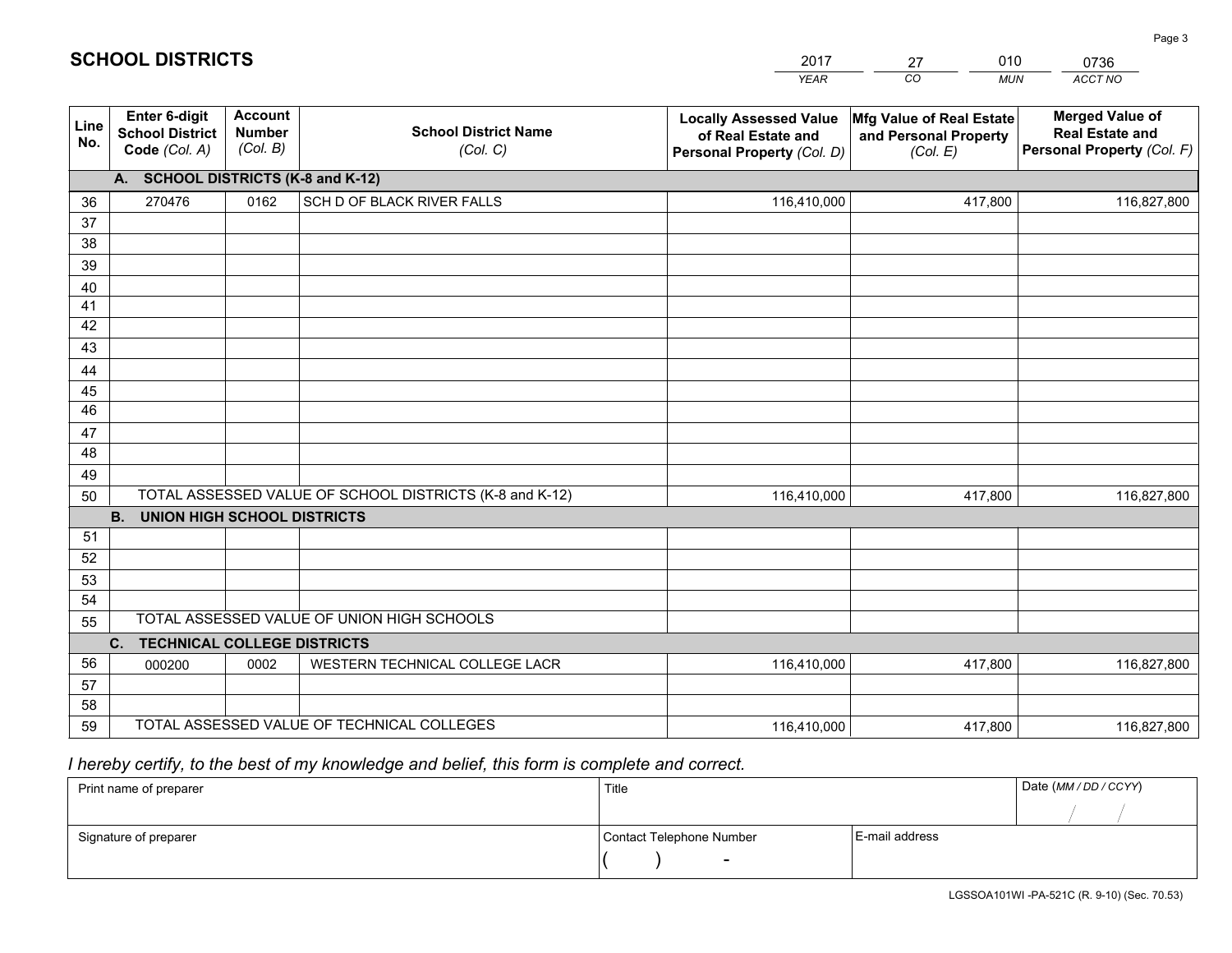#### **HIGHLIGHTS**

- 1. Complete the Statement of Assessment after the Board of Review. Reflect any changes made there.
- 2. Use black ink to complete.
- 3. Line 16 must equal Line 50, Col D.
- 4. Line 55 must equal the total of K-8 schools listed on lines 36-49. Do not include K-12 schools in this comparision.
- 5. Line 59, Col. D must equal Line 16.
- 6. Special District, School District and Technical College District values must include both real estate and personal property. Examples of Special districts are: town sanitary districts, public inland lake protection and rehabilitation districts, and metropolitan sewerage districts.
- 7. DO NOT INCLUDE Manufacturing property values.DOR will print these values on the final SOA.
- 8. Accuracy of this form is very important. The values reported directly affect the equalized value DOR calculates for school and special districts.

#### **Page 1:**

 If not prefilled, enter the tax year,county and municipal code,municipal type, municipal name and county name on the top of form.

Check the Amended box, if filing an amended / corrected SOA.

 Report the parcel count, acres and assessed value of taxable general property, total parcel count, (real and personal), total acres, and values from final figures set by the Board of Review.

- A. Real Estate land and improvements (buildings, etc.) is reported on lines 1 8, total line 9.
- B. Personal Property is reported on lines 11 14, Column D, total line 15.
- C. To complete this report, use the computer produced summary of the assessment roll that shows these amounts.
- D. Use whole numbers only.
- E. Add each line across and each column down to verify entries.

#### **Page 2:**

- A. Report Special Items (not subject to general property tax).
- 1. Private Forest Croplands and Managed Forest Lands are reported on lines 18,19, 20 and 21. Be sure to report assessed values **NOT** taxes.
- 2. You should have copies of the orders of entry, orders of withdrawal, etc., to update your assessment roll.
	- 3. Show hundredths of acres (e.g. 39.75).
- 4. Tax exempt lands are reported on line 22.
- 5. Omitted property and sec. 70.43, Wis. Stats., corrections of errors by assessor are reported on line 23. Report real estate and personal property separately. These should be for **prior years**, not something found on the current assessment roll after the board of review.
- B. Special District (Lines 24-35) Include the value of both real and personal property.
- The Department of Revenue (DOR) preprints much of the information regarding names and codes for schools, special districts,etc. If a district is not listed, enter the name and value only, DOR will enter the proper code.

### **Page 3 School Districts:**

Include the value of both real and personal property.

Report School District (regular, elementary, union high school, and technical college).

- 1. Regular (K-12) and Elementary (K-8) school values are reported on lines 36-49, total on line 50.
- 2. Union High School (UHS) (use only if elementary schools are listed on lines 36-49) are reported on lines 51-54. UHS total value (line 55) must equal to the total **elementary school** values reported on lines 36-49. Do notinclude K-12 schools in this comparison.
- 3. Technical College values are reported on lines 56-58, total on line 59.
- 4. Use the computer summary that shows these amounts to complete this report.

#### **This form is due the second Monday in June. File this report only after your Board of Review is complete.**

 *If you have questions: Return forms to:*

 Email: lgs@wisconsin.gov Wisconsin Department of RevenueCall:  $(608)$  266-2569 or  $(608)$  264-6892 Fax number: (608) 264-6887 PO Box 8971

Local Government Services Section 6-97 Madison WI 53708-8971

 $-0484$ BLK RIVER FLS, WI 54615 - 0484 54615 TOWN OF BROCKWAY TOWN OF BROCKWAY  $\overline{\overline{z}}$ **BLK RIVER FLS,** PO BOX 484 JANN DAHL PO BOX 484 JANN DAHL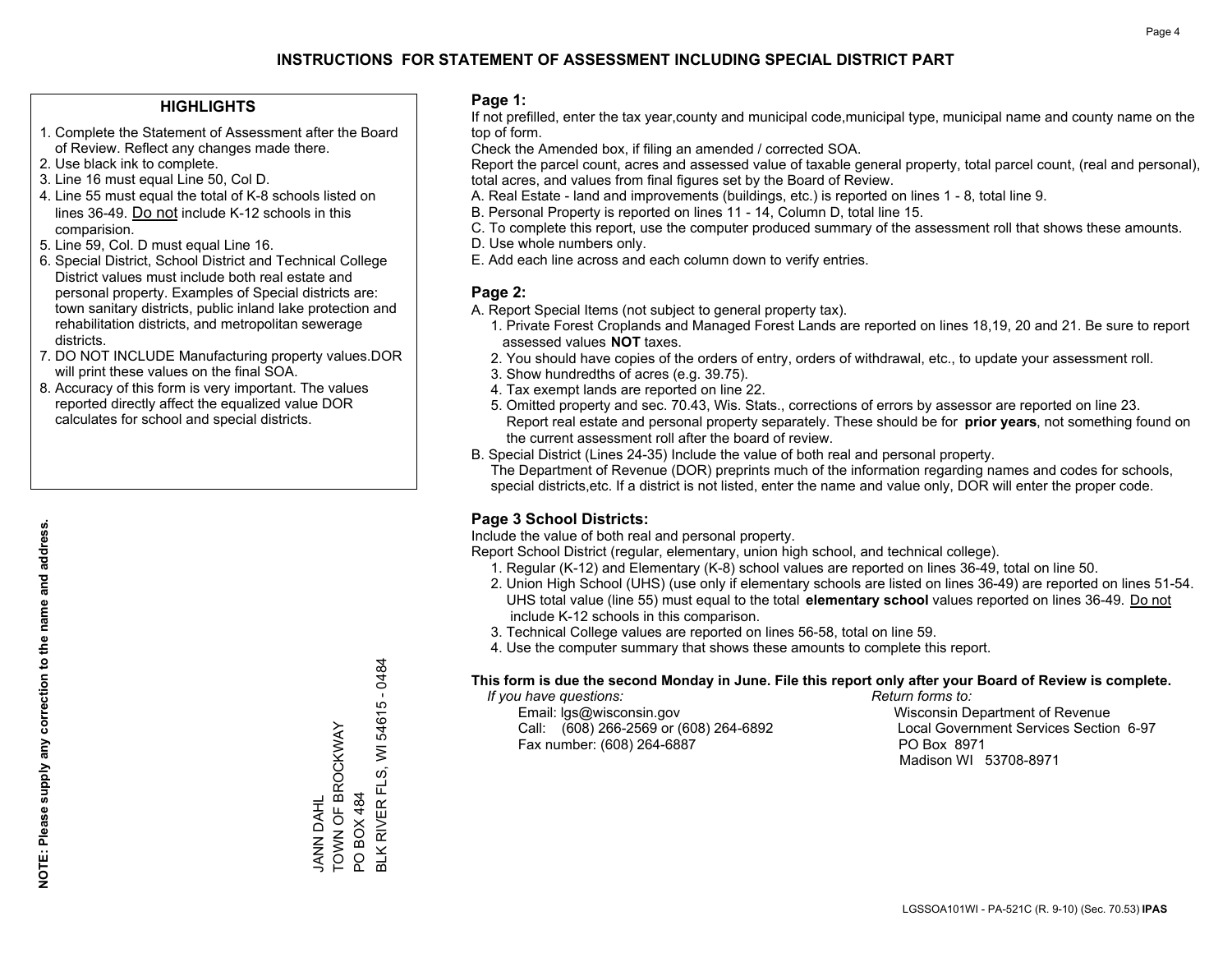**STATEMENT OF ASSESSMENT FOR 2017** 

|          | (112) | 0737    |
|----------|-------|---------|
| $\cdots$ | MUN   | ACCT NO |

|             | <b>FOR</b>                                                                                                                                                                                   | <b>TOWN OF</b><br><b>OF</b>                               | <b>CITY POINT</b>        |                                           | <b>JACKSON COUNTY</b>        |                                |                                        | WHEN COMPLETING THIS DOCUMENT                  |
|-------------|----------------------------------------------------------------------------------------------------------------------------------------------------------------------------------------------|-----------------------------------------------------------|--------------------------|-------------------------------------------|------------------------------|--------------------------------|----------------------------------------|------------------------------------------------|
|             |                                                                                                                                                                                              | Town - Village - City                                     | <b>Municipality Name</b> |                                           | <b>County Name</b>           |                                |                                        | DO NOT WRITE OVER X's OR IN SHADED AREAS       |
| Line        |                                                                                                                                                                                              | <b>REAL ESTATE</b><br>(See Lines 18 - 22 for              |                          | PARCEL COUNT<br>TOTAL LAND   IMPROVEMENTS | NO. OF ACRES<br><b>WHOLE</b> | <b>VALUE OF</b><br><b>LAND</b> | <b>VALUE OF</b><br><b>IMPROVEMENTS</b> | <b>TOTAL VALUE OF LAND</b><br>AND IMPROVEMENTS |
| No.         |                                                                                                                                                                                              | other Real Estate)                                        | Col. A                   | Col. B                                    | NUMBERS ONLY<br>Col. C       | Col. D                         | Col. E                                 | Col. F                                         |
| $\mathbf 1$ |                                                                                                                                                                                              | <b>RESIDENTIAL - Class 1</b>                              | 318                      | 275                                       | 859                          | 2,878,100                      | 12,157,400                             | 15,035,500                                     |
| 2           |                                                                                                                                                                                              | <b>COMMERCIAL - Class 2</b>                               | 6                        | 5                                         |                              | 32,500                         | 380,200                                | 412,700                                        |
| 3           |                                                                                                                                                                                              | <b>MANUFACTURING - Class 3</b>                            | $\Omega$                 | 0                                         | $\Omega$                     | 0                              | $\Omega$                               | $\mathbf{0}$                                   |
| 4           |                                                                                                                                                                                              | <b>AGRICULTURAL - Class 4</b>                             | 65                       |                                           | 870                          | 112,500                        |                                        | 112,500                                        |
| 5           |                                                                                                                                                                                              | <b>UNDEVELOPED - Class 5</b>                              | 435                      |                                           | 9,171                        | 2,388,900                      |                                        | 2,388,900                                      |
| 6           |                                                                                                                                                                                              | AGRICULTURAL FOREST - Class 5m                            | 39                       |                                           | 309                          | 295,400                        |                                        | 295,400                                        |
| 7           |                                                                                                                                                                                              | FOREST LANDS - Class 6                                    | 341                      |                                           | 5,615                        | 10,769,900                     |                                        | 10,769,900                                     |
| 8           |                                                                                                                                                                                              | OTHER - Class 7                                           | 67                       | 67                                        | 345                          | 105,600                        | 2,555,600                              | 2,661,200                                      |
| 9           |                                                                                                                                                                                              | TOTAL - ALL COLUMNS                                       | 1,271                    | 347                                       | 17,176                       | 16,582,900                     | 15,093,200                             | 31,676,100                                     |
| 10          |                                                                                                                                                                                              | NUMBER OF PERSONAL PROPERTY ACCOUNTS IN ROLL              |                          |                                           | 22                           | <b>LOCALLY ASSESSED</b>        | <b>MANUFACTURING</b>                   | <b>MERGED</b>                                  |
| 11          |                                                                                                                                                                                              | BOATS AND OTHER WATERCRAFT NOT EXEMPT - Code 1            |                          |                                           |                              | 0                              | $\Omega$                               | $\mathbf{0}$                                   |
| 12          |                                                                                                                                                                                              | MACHINERY, TOOLS AND PATTERNS - Code 2                    |                          |                                           |                              | 1,700                          | 0                                      | 1,700                                          |
| 13          |                                                                                                                                                                                              | FURNITURE, FIXTURES AND EQUIPMENT - Code 3                |                          |                                           |                              | 19,800                         | $\Omega$                               | 19,800                                         |
| 14          |                                                                                                                                                                                              | ALL OTHER PERSONAL PROPERTY NOT EXEMPT - Codes 4A, 4B, 4C |                          |                                           |                              | 194,800                        | 0                                      | 194,800                                        |
| 15          | TOTAL OF PERSONAL PROPERTY NOT EXEMPT (Total of Lines 11-14)<br>216,300                                                                                                                      |                                                           |                          |                                           |                              |                                | 216,300<br>0                           |                                                |
| 16          | AGGREGATE ASSESSED VALUE OF ALL PROPERTY SUBJECT TO THE GENERAL PROPERTY TAX (Total of Lines 9F and 15F)<br>MUST EQUAL TOTAL VALUE OF THE SCHOOL DISTRICTS (K-12 PLUS K-8) - Line 50, Col. F |                                                           |                          |                                           |                              | 31,892,400                     |                                        |                                                |
| 17          | Name of Assessor<br>Telephone #<br><b>BOARD OF REVIEW</b><br>DATE OF FINAL ADJOURNMENT<br>09/27/2017<br><b>HOLLOWAY APPRAISAL</b><br>(608) 374-4207                                          |                                                           |                          |                                           |                              |                                |                                        |                                                |

REMARKS

The Assessment Ratio to be used in calculating the estimated Fair Market Value on tax bills for this tax district is .998475319<br>This ratio should be used to convert assessed values to "Calculate Equalized Values" in Step 1 Commission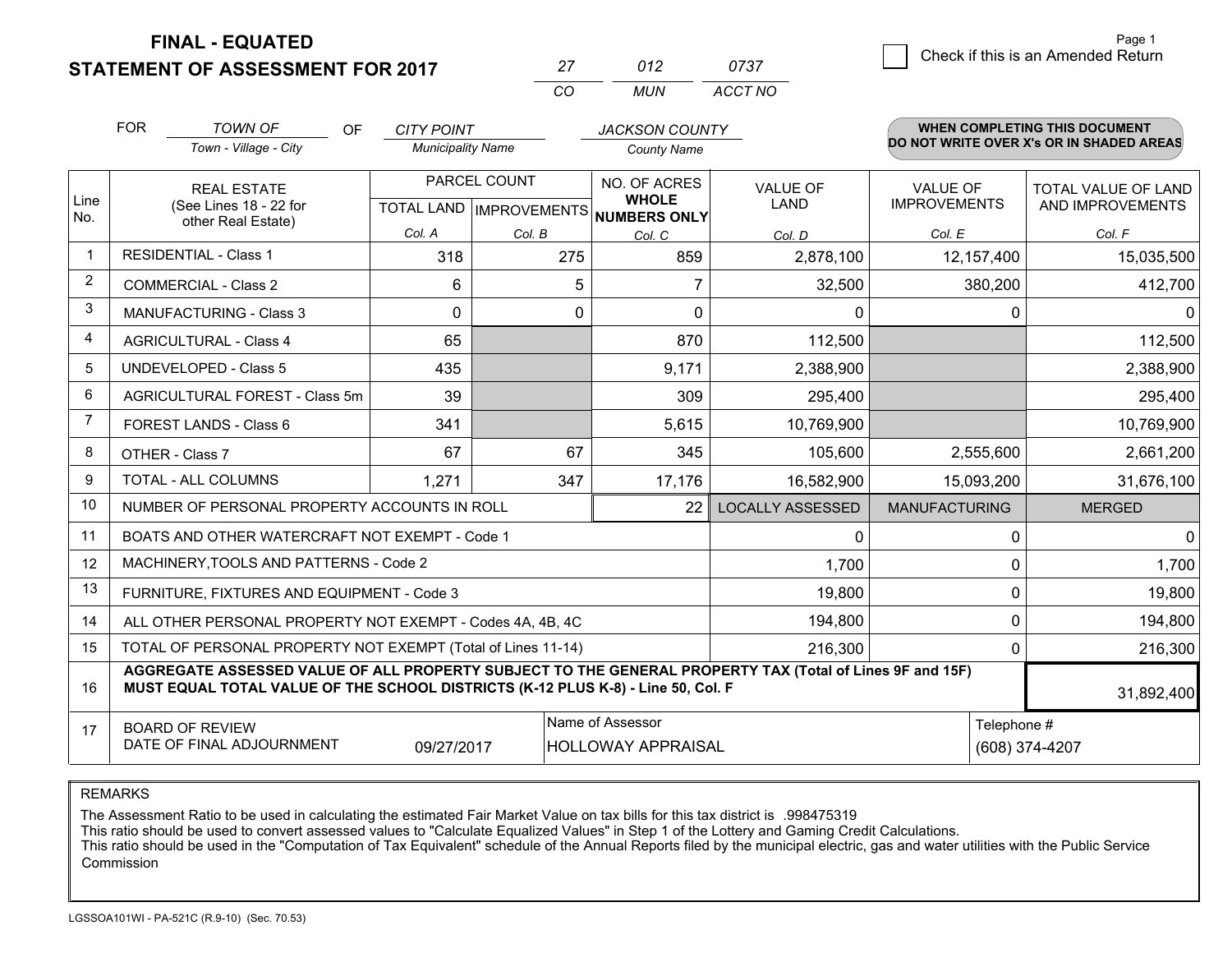*YEAR CO MUN ACCT NO* 2017 27 012 0737

Do not confuse FOREST LANDS (Line 7) with FOREST CROPS (in this section) - They are **NOT** the same

|    |                                                                                |                                             | Private Forest Crop - Reg Class @ \$2.52 per acre |                                                                      |  |                                                               |  |                                                                    |  |                                                                              |  |  |
|----|--------------------------------------------------------------------------------|---------------------------------------------|---------------------------------------------------|----------------------------------------------------------------------|--|---------------------------------------------------------------|--|--------------------------------------------------------------------|--|------------------------------------------------------------------------------|--|--|
| 18 | (a) PARCELS                                                                    | (b) ACRES                                   |                                                   | Private Forest Crop - Reg Class @ 10¢ per acre<br>(c) ASSESSED VALUE |  | (d) PARCELS                                                   |  | (e) ACRES                                                          |  | (f) ASSESSED VALUE                                                           |  |  |
|    | 54                                                                             | 2,176.56                                    |                                                   | 3,038,600                                                            |  |                                                               |  |                                                                    |  |                                                                              |  |  |
|    |                                                                                |                                             |                                                   | Private Forest Crop - Special Class @ 20¢ per acre                   |  |                                                               |  |                                                                    |  | Entered Before 2005 Managed Forest - Ferrous Mining CLOSED @ \$8.27 per acre |  |  |
| 19 | (a) PARCELS                                                                    | (b) ACRES                                   |                                                   | (c) ASSESSED VALUE                                                   |  | (d) PARCELS                                                   |  | (e) ACRES                                                          |  | (f) ASSESSED VALUE                                                           |  |  |
|    |                                                                                |                                             |                                                   |                                                                      |  |                                                               |  |                                                                    |  |                                                                              |  |  |
|    |                                                                                | Entered Before 2005 Managed Forest - OPEN @ |                                                   | \$.79 per acre                                                       |  | Entered Before 2005 Managed Forest - CLOSED @ \$1.87 per acre |  |                                                                    |  |                                                                              |  |  |
| 20 | (a) PARCELS                                                                    | (b) ACRES                                   |                                                   | (c) ASSESSED VALUE                                                   |  | (d) PARCELS                                                   |  | (e) ACRES                                                          |  | (f) ASSESSED VALUE                                                           |  |  |
|    |                                                                                | 26                                          |                                                   | 49,200                                                               |  | 25                                                            |  | 656                                                                |  | 1,112,000                                                                    |  |  |
|    | Entered After 2004 Managed Forest - OPEN @                                     |                                             |                                                   | \$2.14 per acre                                                      |  |                                                               |  |                                                                    |  | Entered After 2004 Managed Forest - CLOSED @ \$10.68 per acre                |  |  |
| 21 | (a) PARCELS<br>(b) ACRES                                                       |                                             |                                                   | (c) ASSESSED VALUE                                                   |  | (d) PARCELS<br>(f) ASSESSED VALUE<br>(e) ACRES                |  |                                                                    |  |                                                                              |  |  |
|    |                                                                                |                                             |                                                   |                                                                      |  |                                                               |  |                                                                    |  |                                                                              |  |  |
|    |                                                                                |                                             |                                                   |                                                                      |  | 56                                                            |  | 1,919.6                                                            |  | 3,087,200                                                                    |  |  |
|    | (a) County Forest Cropland Acres                                               |                                             |                                                   | (b) Federal Acres                                                    |  | (c) State Acres                                               |  | (d) County (NOT FOREST CROP) Acres                                 |  | (e) Other Acres                                                              |  |  |
| 22 | 34.754.25                                                                      |                                             |                                                   | 1.100                                                                |  | 4.12                                                          |  | 67.92                                                              |  | 34.37                                                                        |  |  |
|    |                                                                                |                                             |                                                   | Assessed Value of Omitted Property From Prior Years (Sec. 70.44)     |  |                                                               |  | Assessed Value of Sec. 70.43 Corrections of Errors by Assessors    |  |                                                                              |  |  |
|    |                                                                                | (a) REAL ESTATE                             |                                                   | (b) PERSONAL                                                         |  |                                                               |  | (c1) REAL ESTATE                                                   |  | (c2) PERSONAL                                                                |  |  |
| 23 |                                                                                |                                             |                                                   |                                                                      |  |                                                               |  |                                                                    |  |                                                                              |  |  |
|    | Manufacturing Equated Value of Omitted Property From Prior Years (Sec. 70.995) |                                             |                                                   |                                                                      |  |                                                               |  | Mfg. Equated Value of Sec.70.43 Corrections of Errors by Assessors |  |                                                                              |  |  |
|    |                                                                                | (d) REAL ESTATE                             |                                                   | (e) PERSONAL                                                         |  |                                                               |  | (f1) REAL ESTATE                                                   |  | (f2) PERSONAL                                                                |  |  |
|    |                                                                                |                                             |                                                   |                                                                      |  |                                                               |  |                                                                    |  |                                                                              |  |  |

## **SPECIAL DISTRICTS**

| Line<br>No. | Enter 6-digit<br>Special District<br>Code (Col. A) | <b>Account</b><br><b>Number</b><br>(Col. B) | <b>Special District Name</b><br>(Col. C) | <b>Locally Assessed Value</b><br>of Real Estate and<br>Personal Property (Col. D) | Mfg Value of Real Estate<br>and Personal Property<br>(Col. E) | <b>Merged Value of</b><br><b>Real Estate and</b><br>Personal Property (Col. F) |
|-------------|----------------------------------------------------|---------------------------------------------|------------------------------------------|-----------------------------------------------------------------------------------|---------------------------------------------------------------|--------------------------------------------------------------------------------|
| 24          |                                                    |                                             |                                          |                                                                                   |                                                               |                                                                                |
| 25          |                                                    |                                             |                                          |                                                                                   |                                                               |                                                                                |
| 26          |                                                    |                                             |                                          |                                                                                   |                                                               |                                                                                |
| 27          |                                                    |                                             |                                          |                                                                                   |                                                               |                                                                                |
| 28          |                                                    |                                             |                                          |                                                                                   |                                                               |                                                                                |
| 29          |                                                    |                                             |                                          |                                                                                   |                                                               |                                                                                |
| 30          |                                                    |                                             |                                          |                                                                                   |                                                               |                                                                                |
| 31          |                                                    |                                             |                                          |                                                                                   |                                                               |                                                                                |
| 32          |                                                    |                                             |                                          |                                                                                   |                                                               |                                                                                |
| 33          |                                                    |                                             |                                          |                                                                                   |                                                               |                                                                                |
| 34          |                                                    |                                             |                                          |                                                                                   |                                                               |                                                                                |
| 35          |                                                    |                                             |                                          |                                                                                   |                                                               |                                                                                |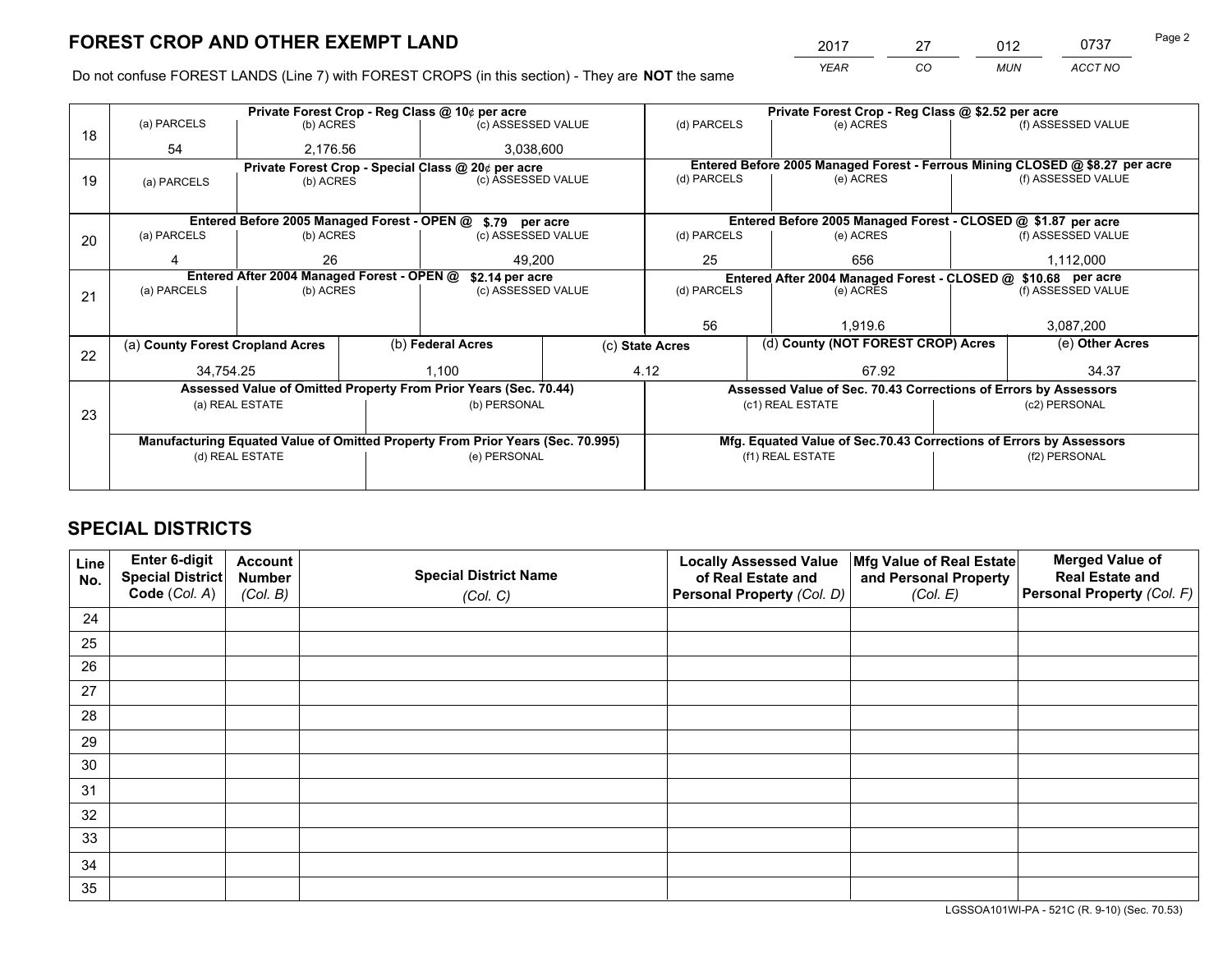|             |                                                          |                                             |                                                         | <b>YEAR</b>                                                                       | CO<br><b>MUN</b>                                              | ACCT NO                                                                        |
|-------------|----------------------------------------------------------|---------------------------------------------|---------------------------------------------------------|-----------------------------------------------------------------------------------|---------------------------------------------------------------|--------------------------------------------------------------------------------|
| Line<br>No. | Enter 6-digit<br><b>School District</b><br>Code (Col. A) | <b>Account</b><br><b>Number</b><br>(Col. B) | <b>School District Name</b><br>(Col. C)                 | <b>Locally Assessed Value</b><br>of Real Estate and<br>Personal Property (Col. D) | Mfg Value of Real Estate<br>and Personal Property<br>(Col. E) | <b>Merged Value of</b><br><b>Real Estate and</b><br>Personal Property (Col. F) |
|             | A. SCHOOL DISTRICTS (K-8 and K-12)                       |                                             |                                                         |                                                                                   |                                                               |                                                                                |
| 36          | 714368                                                   | 0440                                        | <b>SCH D OF PITTSVILLE</b>                              | 31,892,400                                                                        |                                                               | 31,892,400                                                                     |
| 37          |                                                          |                                             |                                                         |                                                                                   |                                                               |                                                                                |
| 38          |                                                          |                                             |                                                         |                                                                                   |                                                               |                                                                                |
| 39          |                                                          |                                             |                                                         |                                                                                   |                                                               |                                                                                |
| 40          |                                                          |                                             |                                                         |                                                                                   |                                                               |                                                                                |
| 41          |                                                          |                                             |                                                         |                                                                                   |                                                               |                                                                                |
| 42          |                                                          |                                             |                                                         |                                                                                   |                                                               |                                                                                |
| 43          |                                                          |                                             |                                                         |                                                                                   |                                                               |                                                                                |
| 44          |                                                          |                                             |                                                         |                                                                                   |                                                               |                                                                                |
| 45<br>46    |                                                          |                                             |                                                         |                                                                                   |                                                               |                                                                                |
|             |                                                          |                                             |                                                         |                                                                                   |                                                               |                                                                                |
| 47<br>48    |                                                          |                                             |                                                         |                                                                                   |                                                               |                                                                                |
| 49          |                                                          |                                             |                                                         |                                                                                   |                                                               |                                                                                |
| 50          |                                                          |                                             | TOTAL ASSESSED VALUE OF SCHOOL DISTRICTS (K-8 and K-12) | 31,892,400                                                                        |                                                               | 31,892,400                                                                     |
|             | <b>B.</b><br><b>UNION HIGH SCHOOL DISTRICTS</b>          |                                             |                                                         |                                                                                   |                                                               |                                                                                |
| 51          |                                                          |                                             |                                                         |                                                                                   |                                                               |                                                                                |
| 52          |                                                          |                                             |                                                         |                                                                                   |                                                               |                                                                                |
| 53          |                                                          |                                             |                                                         |                                                                                   |                                                               |                                                                                |
| 54          |                                                          |                                             |                                                         |                                                                                   |                                                               |                                                                                |
| 55          |                                                          |                                             | TOTAL ASSESSED VALUE OF UNION HIGH SCHOOLS              |                                                                                   |                                                               |                                                                                |
|             | C.<br><b>TECHNICAL COLLEGE DISTRICTS</b>                 |                                             |                                                         |                                                                                   |                                                               |                                                                                |
| 56          | 001400                                                   | 0013                                        | MID-STATE TECHNICAL COLLEGE<br><b>WRAP</b>              | 31,892,400                                                                        |                                                               | 31,892,400                                                                     |
| 57          |                                                          |                                             |                                                         |                                                                                   |                                                               |                                                                                |
| 58          |                                                          |                                             |                                                         |                                                                                   |                                                               |                                                                                |
| 59          |                                                          |                                             | TOTAL ASSESSED VALUE OF TECHNICAL COLLEGES              | 31,892,400                                                                        |                                                               | 31,892,400                                                                     |

2017

27

012

 *I hereby certify, to the best of my knowledge and belief, this form is complete and correct.*

**SCHOOL DISTRICTS**

| Print name of preparer | Title                    |                | Date (MM / DD / CCYY) |
|------------------------|--------------------------|----------------|-----------------------|
|                        |                          |                |                       |
| Signature of preparer  | Contact Telephone Number | E-mail address |                       |
|                        | $\sim$                   |                |                       |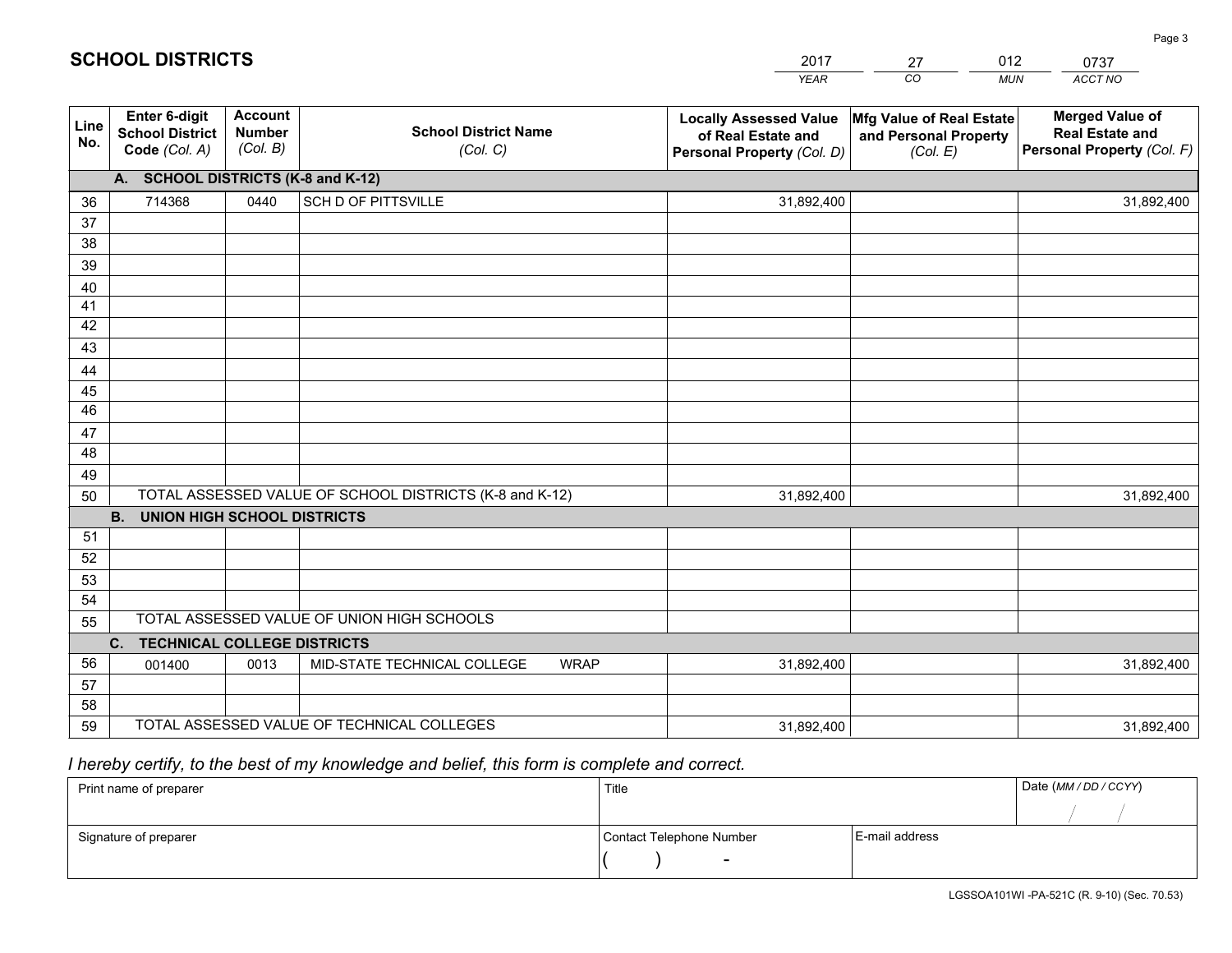#### **HIGHLIGHTS**

- 1. Complete the Statement of Assessment after the Board of Review. Reflect any changes made there.
- 2. Use black ink to complete.
- 3. Line 16 must equal Line 50, Col D.
- 4. Line 55 must equal the total of K-8 schools listed on lines 36-49. Do not include K-12 schools in this comparision.
- 5. Line 59, Col. D must equal Line 16.
- 6. Special District, School District and Technical College District values must include both real estate and personal property. Examples of Special districts are: town sanitary districts, public inland lake protection and rehabilitation districts, and metropolitan sewerage districts.
- 7. DO NOT INCLUDE Manufacturing property values.DOR will print these values on the final SOA.
- 8. Accuracy of this form is very important. The values reported directly affect the equalized value DOR calculates for school and special districts.

#### **Page 1:**

 If not prefilled, enter the tax year,county and municipal code,municipal type, municipal name and county name on the top of form.

Check the Amended box, if filing an amended / corrected SOA.

 Report the parcel count, acres and assessed value of taxable general property, total parcel count, (real and personal), total acres, and values from final figures set by the Board of Review.

- A. Real Estate land and improvements (buildings, etc.) is reported on lines 1 8, total line 9.
- B. Personal Property is reported on lines 11 14, Column D, total line 15.
- C. To complete this report, use the computer produced summary of the assessment roll that shows these amounts.
- D. Use whole numbers only.
- E. Add each line across and each column down to verify entries.

#### **Page 2:**

- A. Report Special Items (not subject to general property tax).
- 1. Private Forest Croplands and Managed Forest Lands are reported on lines 18,19, 20 and 21. Be sure to report assessed values **NOT** taxes.
- 2. You should have copies of the orders of entry, orders of withdrawal, etc., to update your assessment roll.
	- 3. Show hundredths of acres (e.g. 39.75).
- 4. Tax exempt lands are reported on line 22.
- 5. Omitted property and sec. 70.43, Wis. Stats., corrections of errors by assessor are reported on line 23. Report real estate and personal property separately. These should be for **prior years**, not something found on the current assessment roll after the board of review.
- B. Special District (Lines 24-35) Include the value of both real and personal property.
- The Department of Revenue (DOR) preprints much of the information regarding names and codes for schools, special districts,etc. If a district is not listed, enter the name and value only, DOR will enter the proper code.

### **Page 3 School Districts:**

Include the value of both real and personal property.

Report School District (regular, elementary, union high school, and technical college).

- 1. Regular (K-12) and Elementary (K-8) school values are reported on lines 36-49, total on line 50.
- 2. Union High School (UHS) (use only if elementary schools are listed on lines 36-49) are reported on lines 51-54. UHS total value (line 55) must equal to the total **elementary school** values reported on lines 36-49. Do notinclude K-12 schools in this comparison.
- 3. Technical College values are reported on lines 56-58, total on line 59.
- 4. Use the computer summary that shows these amounts to complete this report.

#### **This form is due the second Monday in June. File this report only after your Board of Review is complete.**

 *If you have questions: Return forms to:*

 Email: lgs@wisconsin.gov Wisconsin Department of RevenueCall:  $(608)$  266-2569 or  $(608)$  264-6892 Fax number: (608) 264-6887 PO Box 8971

Local Government Services Section 6-97 Madison WI 53708-8971

 $-9134$ PITTSVILLE, WI 54466 - 9134 TOWN OF CITY POINT 54466 TOWN OF CITY POINT RD W1117 RESHEL RD W1117 RESHEL F<br>PITTSVILLE, WI 5 AMY BARTLETT AMY BARTLETT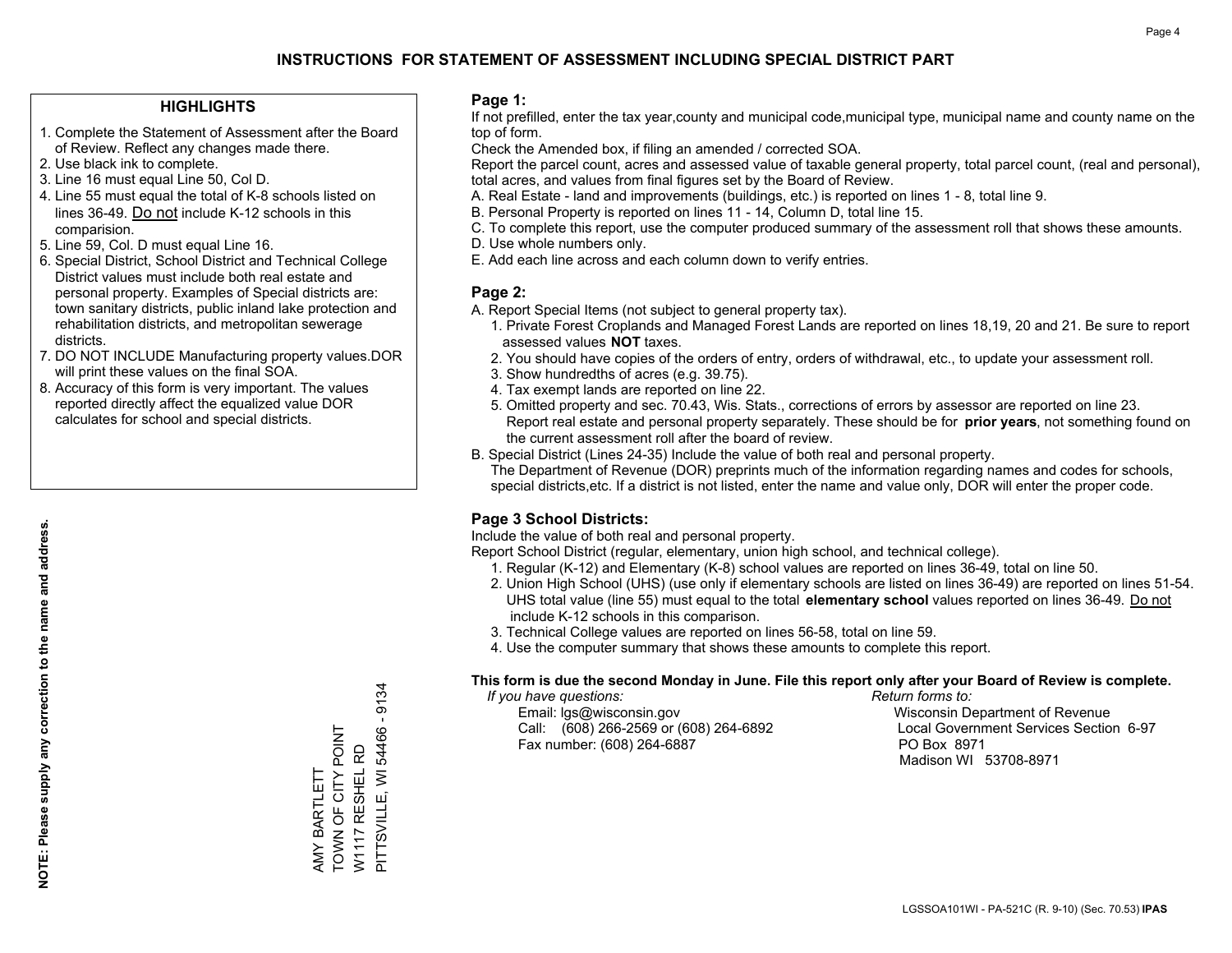**STATEMENT OF ASSESSMENT FOR 2017** 

|          | 014 | 0738    |
|----------|-----|---------|
| $\cdots$ | MUN | ACCT NO |

|                | <b>FOR</b>                                                                                                                                                                                                 | <b>TOWN OF</b><br><b>OF</b>                               | <b>CLEVELAND</b>         |                                           | <b>JACKSON COUNTY</b>         |                                |                                        | <b>WHEN COMPLETING THIS DOCUMENT</b>     |  |
|----------------|------------------------------------------------------------------------------------------------------------------------------------------------------------------------------------------------------------|-----------------------------------------------------------|--------------------------|-------------------------------------------|-------------------------------|--------------------------------|----------------------------------------|------------------------------------------|--|
|                |                                                                                                                                                                                                            | Town - Village - City                                     | <b>Municipality Name</b> |                                           | <b>County Name</b>            |                                |                                        | DO NOT WRITE OVER X's OR IN SHADED AREAS |  |
| Line           | <b>REAL ESTATE</b><br>(See Lines 18 - 22 for                                                                                                                                                               |                                                           |                          | PARCEL COUNT<br>TOTAL LAND   IMPROVEMENTS | NO. OF ACRES<br><b>WHOLE</b>  | <b>VALUE OF</b><br><b>LAND</b> | <b>VALUE OF</b><br><b>IMPROVEMENTS</b> | TOTAL VALUE OF LAND<br>AND IMPROVEMENTS  |  |
| No.            |                                                                                                                                                                                                            | other Real Estate)                                        | Col. A                   | Col. B                                    | <b>NUMBERS ONLY</b><br>Col. C | Col. D                         | Col. E                                 | Col. F                                   |  |
|                |                                                                                                                                                                                                            | <b>RESIDENTIAL - Class 1</b>                              | 235                      | 219                                       | 533                           | 3,370,400                      | 15,538,000                             | 18,908,400                               |  |
| 2              |                                                                                                                                                                                                            | <b>COMMERCIAL - Class 2</b>                               | 8                        | 6                                         | 14                            | 112,400                        | 525,500                                | 637,900                                  |  |
| 3              |                                                                                                                                                                                                            | <b>MANUFACTURING - Class 3</b>                            | 0                        | 0                                         | $\mathbf{0}$                  | 0                              | 0                                      | 0                                        |  |
| 4              |                                                                                                                                                                                                            | <b>AGRICULTURAL - Class 4</b>                             | 438                      |                                           | 8,760                         | 1,233,950                      |                                        | 1,233,950                                |  |
| 5              |                                                                                                                                                                                                            | <b>UNDEVELOPED - Class 5</b>                              | 303                      |                                           | 2,058                         | 1,005,500                      |                                        | 1,005,500                                |  |
| 6              |                                                                                                                                                                                                            | AGRICULTURAL FOREST - Class 5m                            | 261                      |                                           | 3,868                         | 3,935,400                      |                                        | 3,935,400                                |  |
| $\overline{7}$ |                                                                                                                                                                                                            | FOREST LANDS - Class 6                                    | 178                      |                                           | 3,565                         | 7,105,600                      |                                        | 7,105,600                                |  |
| 8              |                                                                                                                                                                                                            | OTHER - Class 7                                           | 55                       | 53                                        | 114                           | 654,400                        | 3,627,600                              | 4,282,000                                |  |
| 9              |                                                                                                                                                                                                            | TOTAL - ALL COLUMNS                                       | 1,478                    | 278                                       | 18,912                        | 17,417,650                     | 19,691,100                             | 37,108,750                               |  |
| 10             |                                                                                                                                                                                                            | NUMBER OF PERSONAL PROPERTY ACCOUNTS IN ROLL              |                          |                                           | 19                            | <b>LOCALLY ASSESSED</b>        | <b>MANUFACTURING</b>                   | <b>MERGED</b>                            |  |
| 11             |                                                                                                                                                                                                            | BOATS AND OTHER WATERCRAFT NOT EXEMPT - Code 1            |                          |                                           |                               | 0                              | 0                                      | $\Omega$                                 |  |
| 12             |                                                                                                                                                                                                            | MACHINERY, TOOLS AND PATTERNS - Code 2                    |                          |                                           |                               | 128,500                        | 0                                      | 128,500                                  |  |
| 13             |                                                                                                                                                                                                            | FURNITURE, FIXTURES AND EQUIPMENT - Code 3                |                          |                                           |                               | 31,600                         | 0                                      | 31,600                                   |  |
| 14             |                                                                                                                                                                                                            | ALL OTHER PERSONAL PROPERTY NOT EXEMPT - Codes 4A, 4B, 4C |                          |                                           |                               | 15,300                         | 0                                      | 15,300                                   |  |
| 15             | TOTAL OF PERSONAL PROPERTY NOT EXEMPT (Total of Lines 11-14)<br>175,400                                                                                                                                    |                                                           |                          |                                           |                               |                                |                                        | 175,400<br>0                             |  |
| 16             | AGGREGATE ASSESSED VALUE OF ALL PROPERTY SUBJECT TO THE GENERAL PROPERTY TAX (Total of Lines 9F and 15F)<br>MUST EQUAL TOTAL VALUE OF THE SCHOOL DISTRICTS (K-12 PLUS K-8) - Line 50, Col. F<br>37,284,150 |                                                           |                          |                                           |                               |                                |                                        |                                          |  |
| 17             | Name of Assessor<br>Telephone #<br><b>BOARD OF REVIEW</b><br>DATE OF FINAL ADJOURNMENT<br>06/06/2017<br><b>ERIC KLEVEN</b>                                                                                 |                                                           |                          |                                           |                               |                                |                                        | (715) 598-4599                           |  |

REMARKS

The Assessment Ratio to be used in calculating the estimated Fair Market Value on tax bills for this tax district is .84232839<br>This ratio should be used to convert assessed values to "Calculate Equalized Values" in Step 1 Commission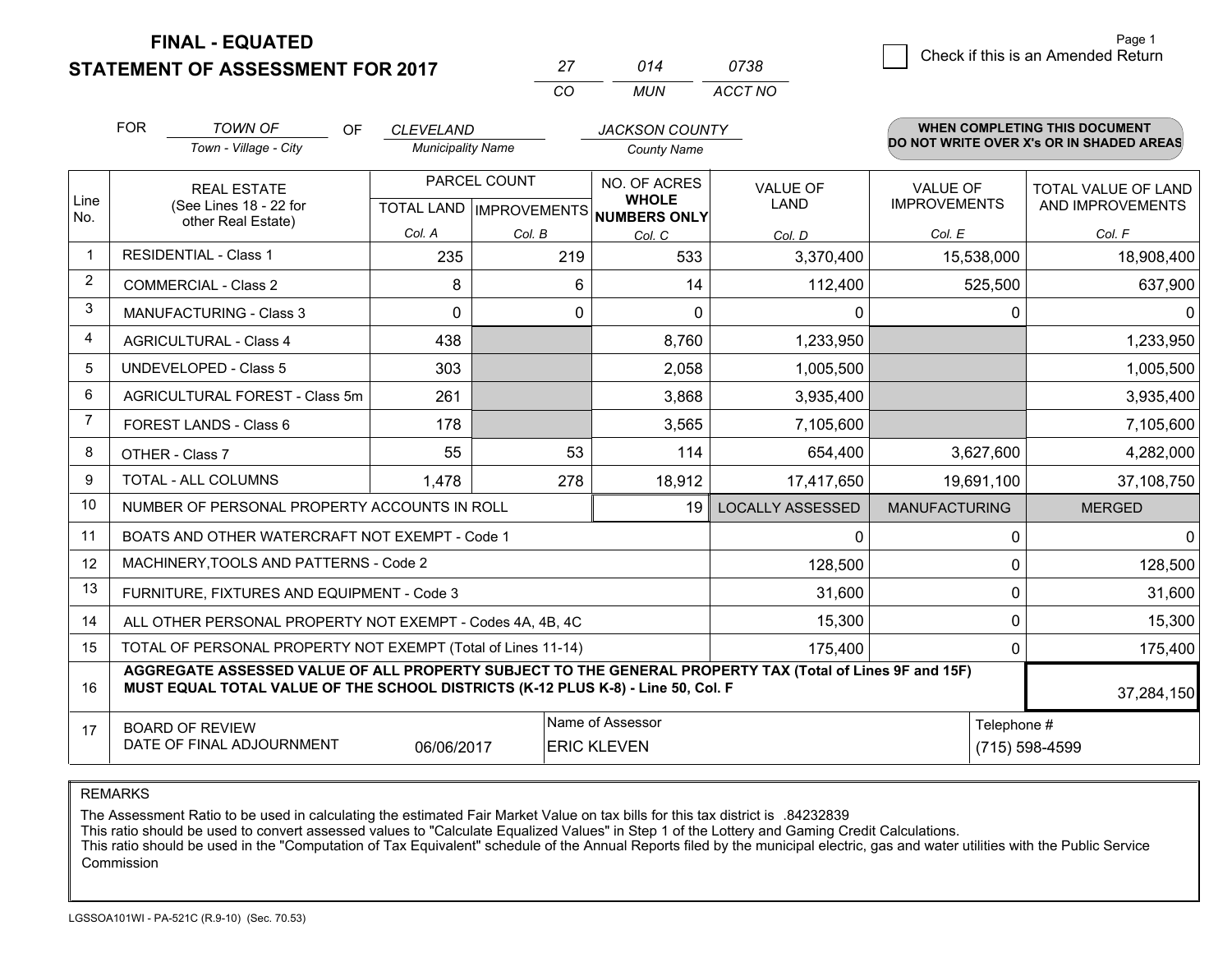*YEAR CO MUN ACCT NO* <sup>2017</sup> <sup>27</sup> <sup>014</sup> <sup>0738</sup>

Do not confuse FOREST LANDS (Line 7) with FOREST CROPS (in this section) - They are **NOT** the same

|    | Private Forest Crop - Reg Class @ 10¢ per acre                |                                             |  |                                                                                |             | Private Forest Crop - Reg Class @ \$2.52 per acre             |                                                                              |               |                    |
|----|---------------------------------------------------------------|---------------------------------------------|--|--------------------------------------------------------------------------------|-------------|---------------------------------------------------------------|------------------------------------------------------------------------------|---------------|--------------------|
| 18 | (a) PARCELS                                                   | (b) ACRES                                   |  | (c) ASSESSED VALUE                                                             |             | (d) PARCELS                                                   | (e) ACRES                                                                    |               | (f) ASSESSED VALUE |
|    |                                                               |                                             |  |                                                                                |             |                                                               |                                                                              |               |                    |
|    |                                                               |                                             |  | Private Forest Crop - Special Class @ 20¢ per acre                             |             |                                                               | Entered Before 2005 Managed Forest - Ferrous Mining CLOSED @ \$8.27 per acre |               |                    |
| 19 | (a) PARCELS                                                   | (b) ACRES                                   |  | (c) ASSESSED VALUE                                                             |             | (d) PARCELS                                                   | (e) ACRES                                                                    |               | (f) ASSESSED VALUE |
|    |                                                               |                                             |  |                                                                                |             |                                                               |                                                                              |               |                    |
|    |                                                               | Entered Before 2005 Managed Forest - OPEN @ |  | \$.79 per acre                                                                 |             |                                                               | Entered Before 2005 Managed Forest - CLOSED @ \$1.87 per acre                |               |                    |
| 20 | (a) PARCELS                                                   | (b) ACRES                                   |  | (c) ASSESSED VALUE                                                             |             | (d) PARCELS                                                   | (e) ACRES                                                                    |               | (f) ASSESSED VALUE |
|    |                                                               |                                             |  |                                                                                |             | 43                                                            | 1.319                                                                        |               | 1,319,100          |
|    | Entered After 2004 Managed Forest - OPEN @<br>\$2.14 per acre |                                             |  |                                                                                |             | Entered After 2004 Managed Forest - CLOSED @ \$10.68 per acre |                                                                              |               |                    |
| 21 | (a) PARCELS                                                   | (b) ACRES                                   |  | (c) ASSESSED VALUE                                                             | (d) PARCELS |                                                               | (e) ACRES                                                                    |               |                    |
|    |                                                               |                                             |  |                                                                                |             |                                                               |                                                                              |               |                    |
|    |                                                               |                                             |  |                                                                                |             | 63                                                            | 2,091.86                                                                     |               | 3,536,900          |
| 22 | (a) County Forest Cropland Acres                              |                                             |  | (b) Federal Acres                                                              |             | (c) State Acres                                               | (d) County (NOT FOREST CROP) Acres                                           |               | (e) Other Acres    |
|    |                                                               |                                             |  |                                                                                |             | 474.76<br>4.14                                                |                                                                              |               | 107.87             |
|    |                                                               |                                             |  | Assessed Value of Omitted Property From Prior Years (Sec. 70.44)               |             |                                                               | Assessed Value of Sec. 70.43 Corrections of Errors by Assessors              |               |                    |
| 23 |                                                               | (a) REAL ESTATE                             |  | (b) PERSONAL                                                                   |             |                                                               | (c1) REAL ESTATE                                                             | (c2) PERSONAL |                    |
|    |                                                               |                                             |  |                                                                                |             |                                                               |                                                                              |               |                    |
|    |                                                               |                                             |  | Manufacturing Equated Value of Omitted Property From Prior Years (Sec. 70.995) |             |                                                               | Mfg. Equated Value of Sec.70.43 Corrections of Errors by Assessors           |               |                    |
|    |                                                               | (d) REAL ESTATE                             |  | (e) PERSONAL                                                                   |             |                                                               | (f1) REAL ESTATE                                                             | (f2) PERSONAL |                    |
|    |                                                               |                                             |  |                                                                                |             |                                                               |                                                                              |               |                    |

## **SPECIAL DISTRICTS**

| Line<br>No. | Enter 6-digit<br>Special District<br>Code (Col. A) | <b>Account</b><br><b>Number</b> | <b>Special District Name</b> | <b>Locally Assessed Value</b><br>of Real Estate and | Mfg Value of Real Estate<br>and Personal Property | <b>Merged Value of</b><br><b>Real Estate and</b><br>Personal Property (Col. F) |
|-------------|----------------------------------------------------|---------------------------------|------------------------------|-----------------------------------------------------|---------------------------------------------------|--------------------------------------------------------------------------------|
|             |                                                    | (Col. B)                        | (Col. C)                     | Personal Property (Col. D)                          | (Col. E)                                          |                                                                                |
| 24          |                                                    |                                 |                              |                                                     |                                                   |                                                                                |
| 25          |                                                    |                                 |                              |                                                     |                                                   |                                                                                |
| 26          |                                                    |                                 |                              |                                                     |                                                   |                                                                                |
| 27          |                                                    |                                 |                              |                                                     |                                                   |                                                                                |
| 28          |                                                    |                                 |                              |                                                     |                                                   |                                                                                |
| 29          |                                                    |                                 |                              |                                                     |                                                   |                                                                                |
| 30          |                                                    |                                 |                              |                                                     |                                                   |                                                                                |
| 31          |                                                    |                                 |                              |                                                     |                                                   |                                                                                |
| 32          |                                                    |                                 |                              |                                                     |                                                   |                                                                                |
| 33          |                                                    |                                 |                              |                                                     |                                                   |                                                                                |
| 34          |                                                    |                                 |                              |                                                     |                                                   |                                                                                |
| 35          |                                                    |                                 |                              |                                                     |                                                   |                                                                                |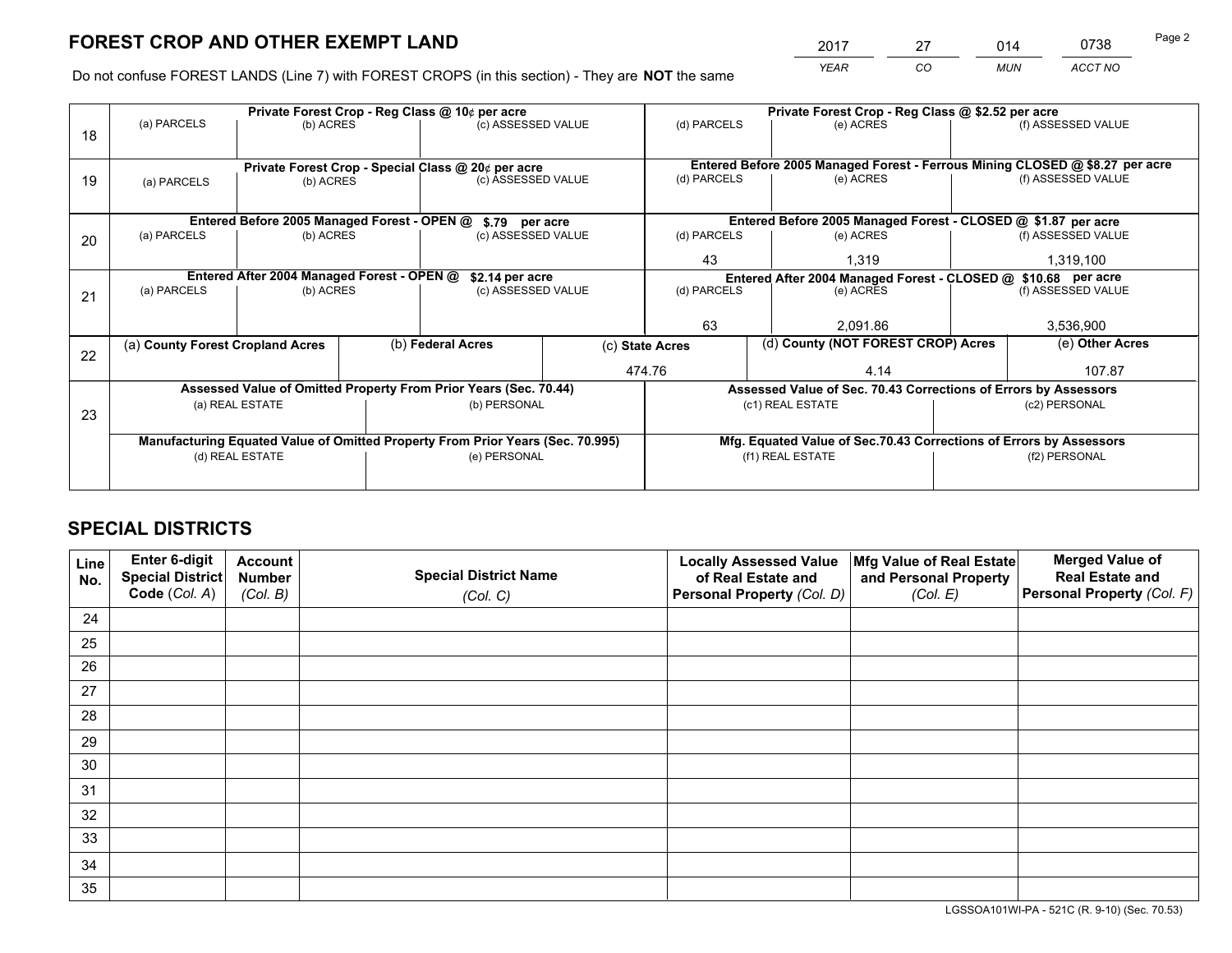|             |                                                          |                                             |                                                         | <b>YEAR</b>                                                                       | CO<br><b>MUN</b>                                              | ACCT NO                                                                        |
|-------------|----------------------------------------------------------|---------------------------------------------|---------------------------------------------------------|-----------------------------------------------------------------------------------|---------------------------------------------------------------|--------------------------------------------------------------------------------|
| Line<br>No. | Enter 6-digit<br><b>School District</b><br>Code (Col. A) | <b>Account</b><br><b>Number</b><br>(Col. B) | <b>School District Name</b><br>(Col. C)                 | <b>Locally Assessed Value</b><br>of Real Estate and<br>Personal Property (Col. D) | Mfg Value of Real Estate<br>and Personal Property<br>(Col. E) | <b>Merged Value of</b><br><b>Real Estate and</b><br>Personal Property (Col. F) |
|             | A. SCHOOL DISTRICTS (K-8 and K-12)                       |                                             |                                                         |                                                                                   |                                                               |                                                                                |
| 36          | 270091                                                   | 0161                                        | SCH D OF ALMA CENTER                                    | 4,813,400                                                                         |                                                               | 4,813,400                                                                      |
| 37          | 614186                                                   | 0363                                        | SCH D OF OSSEO-FAIRCHILD                                | 32,470,750                                                                        |                                                               | 32,470,750                                                                     |
| 38          |                                                          |                                             |                                                         |                                                                                   |                                                               |                                                                                |
| 39          |                                                          |                                             |                                                         |                                                                                   |                                                               |                                                                                |
| 40          |                                                          |                                             |                                                         |                                                                                   |                                                               |                                                                                |
| 41          |                                                          |                                             |                                                         |                                                                                   |                                                               |                                                                                |
| 42          |                                                          |                                             |                                                         |                                                                                   |                                                               |                                                                                |
| 43          |                                                          |                                             |                                                         |                                                                                   |                                                               |                                                                                |
| 44          |                                                          |                                             |                                                         |                                                                                   |                                                               |                                                                                |
| 45<br>46    |                                                          |                                             |                                                         |                                                                                   |                                                               |                                                                                |
| 47          |                                                          |                                             |                                                         |                                                                                   |                                                               |                                                                                |
| 48          |                                                          |                                             |                                                         |                                                                                   |                                                               |                                                                                |
| 49          |                                                          |                                             |                                                         |                                                                                   |                                                               |                                                                                |
| 50          |                                                          |                                             | TOTAL ASSESSED VALUE OF SCHOOL DISTRICTS (K-8 and K-12) | 37,284,150                                                                        |                                                               | 37,284,150                                                                     |
|             | <b>B.</b><br><b>UNION HIGH SCHOOL DISTRICTS</b>          |                                             |                                                         |                                                                                   |                                                               |                                                                                |
| 51          |                                                          |                                             |                                                         |                                                                                   |                                                               |                                                                                |
| 52          |                                                          |                                             |                                                         |                                                                                   |                                                               |                                                                                |
| 53          |                                                          |                                             |                                                         |                                                                                   |                                                               |                                                                                |
| 54          |                                                          |                                             |                                                         |                                                                                   |                                                               |                                                                                |
| 55          |                                                          |                                             | TOTAL ASSESSED VALUE OF UNION HIGH SCHOOLS              |                                                                                   |                                                               |                                                                                |
|             | C.<br><b>TECHNICAL COLLEGE DISTRICTS</b>                 |                                             |                                                         |                                                                                   |                                                               |                                                                                |
| 56          | 000100                                                   | 0001                                        | CHIPPEWA VALLEY TECHNICAL COLLEGE EAUC                  | 37,284,150                                                                        |                                                               | 37,284,150                                                                     |
| 57          |                                                          |                                             |                                                         |                                                                                   |                                                               |                                                                                |
| 58          |                                                          |                                             |                                                         |                                                                                   |                                                               |                                                                                |
| 59          |                                                          |                                             | TOTAL ASSESSED VALUE OF TECHNICAL COLLEGES              | 37,284,150                                                                        |                                                               | 37,284,150                                                                     |

 *I hereby certify, to the best of my knowledge and belief, this form is complete and correct.*

| Print name of preparer | Title                    |                | Date (MM / DD / CCYY) |
|------------------------|--------------------------|----------------|-----------------------|
|                        |                          |                |                       |
| Signature of preparer  | Contact Telephone Number | E-mail address |                       |
|                        | $\sim$                   |                |                       |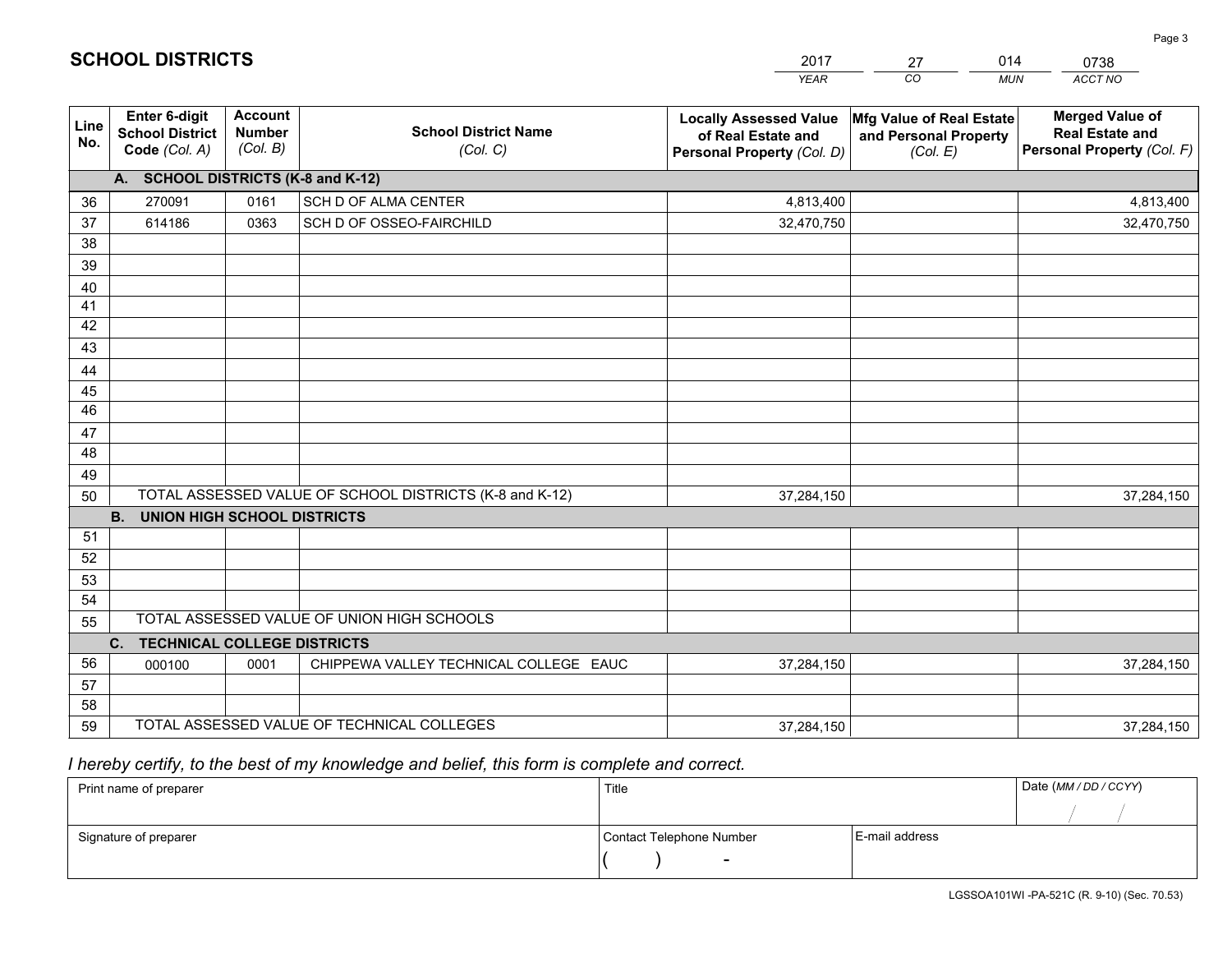#### **HIGHLIGHTS**

- 1. Complete the Statement of Assessment after the Board of Review. Reflect any changes made there.
- 2. Use black ink to complete.
- 3. Line 16 must equal Line 50, Col D.
- 4. Line 55 must equal the total of K-8 schools listed on lines 36-49. Do not include K-12 schools in this comparision.
- 5. Line 59, Col. D must equal Line 16.
- 6. Special District, School District and Technical College District values must include both real estate and personal property. Examples of Special districts are: town sanitary districts, public inland lake protection and rehabilitation districts, and metropolitan sewerage districts.
- 7. DO NOT INCLUDE Manufacturing property values.DOR will print these values on the final SOA.
- 8. Accuracy of this form is very important. The values reported directly affect the equalized value DOR calculates for school and special districts.

#### **Page 1:**

 If not prefilled, enter the tax year,county and municipal code,municipal type, municipal name and county name on the top of form.

Check the Amended box, if filing an amended / corrected SOA.

 Report the parcel count, acres and assessed value of taxable general property, total parcel count, (real and personal), total acres, and values from final figures set by the Board of Review.

- A. Real Estate land and improvements (buildings, etc.) is reported on lines 1 8, total line 9.
- B. Personal Property is reported on lines 11 14, Column D, total line 15.
- C. To complete this report, use the computer produced summary of the assessment roll that shows these amounts.
- D. Use whole numbers only.
- E. Add each line across and each column down to verify entries.

### **Page 2:**

- A. Report Special Items (not subject to general property tax).
- 1. Private Forest Croplands and Managed Forest Lands are reported on lines 18,19, 20 and 21. Be sure to report assessed values **NOT** taxes.
- 2. You should have copies of the orders of entry, orders of withdrawal, etc., to update your assessment roll.
	- 3. Show hundredths of acres (e.g. 39.75).
- 4. Tax exempt lands are reported on line 22.
- 5. Omitted property and sec. 70.43, Wis. Stats., corrections of errors by assessor are reported on line 23. Report real estate and personal property separately. These should be for **prior years**, not something found on the current assessment roll after the board of review.
- B. Special District (Lines 24-35) Include the value of both real and personal property.
- The Department of Revenue (DOR) preprints much of the information regarding names and codes for schools, special districts,etc. If a district is not listed, enter the name and value only, DOR will enter the proper code.

### **Page 3 School Districts:**

Include the value of both real and personal property.

Report School District (regular, elementary, union high school, and technical college).

- 1. Regular (K-12) and Elementary (K-8) school values are reported on lines 36-49, total on line 50.
- 2. Union High School (UHS) (use only if elementary schools are listed on lines 36-49) are reported on lines 51-54. UHS total value (line 55) must equal to the total **elementary school** values reported on lines 36-49. Do notinclude K-12 schools in this comparison.
- 3. Technical College values are reported on lines 56-58, total on line 59.
- 4. Use the computer summary that shows these amounts to complete this report.

#### **This form is due the second Monday in June. File this report only after your Board of Review is complete.**

 *If you have questions: Return forms to:*

 Email: lgs@wisconsin.gov Wisconsin Department of RevenueCall:  $(608)$  266-2569 or  $(608)$  264-6892 Fax number: (608) 264-6887 PO Box 8971

Local Government Services Section 6-97 Madison WI 53708-8971

FAIRCHILD, WI 54741 - 8824 FAIRCHILD, WI 54741 - 8824 TOWN OF CLEVELAND KIMBERLY SORENSON<br>TOWN OF CLEVELAND KIMBERLY SORENSON W14427 OLD HWY 10 W14427 OLD HWY 10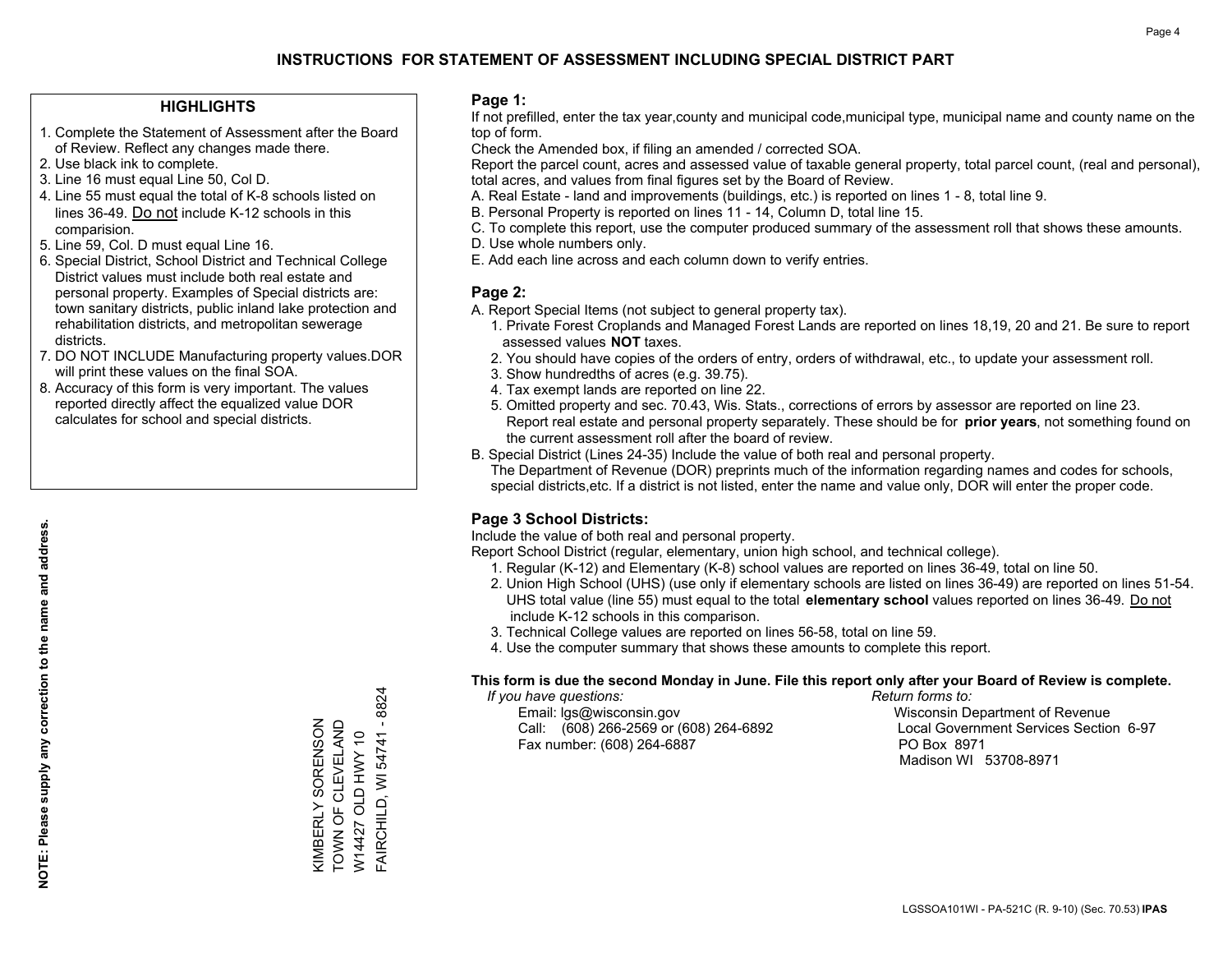**STATEMENT OF ASSESSMENT FOR 2017** 

|          | 016 | 0739    |
|----------|-----|---------|
| $\cdots$ | MUN | ACCT NO |

|                | <b>FOR</b>                                                                                                                                                                                                 | <b>TOWN OF</b><br><b>OF</b>                                  | <b>CURRAN</b>            |                | <b>JACKSON COUNTY</b>                                                |                                |                                        | WHEN COMPLETING THIS DOCUMENT            |  |
|----------------|------------------------------------------------------------------------------------------------------------------------------------------------------------------------------------------------------------|--------------------------------------------------------------|--------------------------|----------------|----------------------------------------------------------------------|--------------------------------|----------------------------------------|------------------------------------------|--|
|                |                                                                                                                                                                                                            | Town - Village - City                                        | <b>Municipality Name</b> |                | <b>County Name</b>                                                   |                                |                                        | DO NOT WRITE OVER X's OR IN SHADED AREAS |  |
| Line           |                                                                                                                                                                                                            | <b>REAL ESTATE</b><br>(See Lines 18 - 22 for                 |                          | PARCEL COUNT   | NO. OF ACRES<br><b>WHOLE</b><br>TOTAL LAND IMPROVEMENTS NUMBERS ONLY | <b>VALUE OF</b><br><b>LAND</b> | <b>VALUE OF</b><br><b>IMPROVEMENTS</b> | TOTAL VALUE OF LAND<br>AND IMPROVEMENTS  |  |
| No.            |                                                                                                                                                                                                            | other Real Estate)                                           | Col. A                   | Col. B         | Col. C                                                               | Col. D                         | Col. E                                 | Col. F                                   |  |
| $\mathbf{1}$   |                                                                                                                                                                                                            | <b>RESIDENTIAL - Class 1</b>                                 | 165                      | 151            | 250                                                                  | 1,269,500                      | 14,113,600                             | 15,383,100                               |  |
| $\overline{2}$ |                                                                                                                                                                                                            | <b>COMMERCIAL - Class 2</b>                                  | 24                       | $\overline{2}$ | 334                                                                  | 2,500,700                      | 124,400                                | 2,625,100                                |  |
| 3              |                                                                                                                                                                                                            | MANUFACTURING - Class 3                                      | 31                       | 10             | 1,045                                                                | 6,981,200                      | 30,572,500                             | 37,553,700                               |  |
| 4              |                                                                                                                                                                                                            | <b>AGRICULTURAL - Class 4</b>                                | 502                      |                | 8,825                                                                | 1,271,850                      |                                        | 1,271,850                                |  |
| 5              |                                                                                                                                                                                                            | <b>UNDEVELOPED - Class 5</b>                                 | 379                      |                | 2,830                                                                | 1,522,650                      |                                        | 1,522,650                                |  |
| 6              |                                                                                                                                                                                                            | AGRICULTURAL FOREST - Class 5m                               | 298                      |                | 4,463                                                                | 5,465,400                      |                                        | 5,465,400                                |  |
| $\overline{7}$ |                                                                                                                                                                                                            | FOREST LANDS - Class 6                                       | 159                      |                | 3,300                                                                | 8,195,600                      |                                        | 8,195,600                                |  |
| 8              |                                                                                                                                                                                                            | OTHER - Class 7                                              | 52                       | 49             | 106                                                                  | 415,400                        | 4,467,900                              | 4,883,300                                |  |
| 9              |                                                                                                                                                                                                            | TOTAL - ALL COLUMNS                                          | 1,610                    | 212            | 21,153                                                               | 27,622,300                     | 49,278,400                             | 76,900,700                               |  |
| 10             |                                                                                                                                                                                                            | NUMBER OF PERSONAL PROPERTY ACCOUNTS IN ROLL                 |                          |                | 16                                                                   | <b>LOCALLY ASSESSED</b>        | <b>MANUFACTURING</b>                   | <b>MERGED</b>                            |  |
| 11             |                                                                                                                                                                                                            | BOATS AND OTHER WATERCRAFT NOT EXEMPT - Code 1               |                          |                |                                                                      | 0                              | $\Omega$                               | $\mathbf{0}$                             |  |
| 12             |                                                                                                                                                                                                            | MACHINERY, TOOLS AND PATTERNS - Code 2                       |                          |                |                                                                      | 3,530                          | 17,358,400                             | 17,361,930                               |  |
| 13             |                                                                                                                                                                                                            | FURNITURE, FIXTURES AND EQUIPMENT - Code 3                   |                          |                |                                                                      | 600                            | 1,363,100                              | 1,363,700                                |  |
| 14             |                                                                                                                                                                                                            | ALL OTHER PERSONAL PROPERTY NOT EXEMPT - Codes 4A, 4B, 4C    |                          |                |                                                                      | 33,000                         | 66,000                                 | 99,000                                   |  |
| 15             |                                                                                                                                                                                                            | TOTAL OF PERSONAL PROPERTY NOT EXEMPT (Total of Lines 11-14) |                          |                |                                                                      | 37,130                         | 18,787,500                             | 18,824,630                               |  |
| 16             | AGGREGATE ASSESSED VALUE OF ALL PROPERTY SUBJECT TO THE GENERAL PROPERTY TAX (Total of Lines 9F and 15F)<br>MUST EQUAL TOTAL VALUE OF THE SCHOOL DISTRICTS (K-12 PLUS K-8) - Line 50, Col. F<br>95,725,330 |                                                              |                          |                |                                                                      |                                |                                        |                                          |  |
| 17             | Name of Assessor<br>Telephone #<br><b>BOARD OF REVIEW</b><br>DATE OF FINAL ADJOURNMENT<br>05/17/2017<br><b>DARRELL KLEVEN</b>                                                                              |                                                              |                          |                |                                                                      |                                |                                        | (715) 287-8009                           |  |

REMARKS

The Assessment Ratio to be used in calculating the estimated Fair Market Value on tax bills for this tax district is .978823298<br>This ratio should be used to convert assessed values to "Calculate Equalized Values" in Step 1 Commission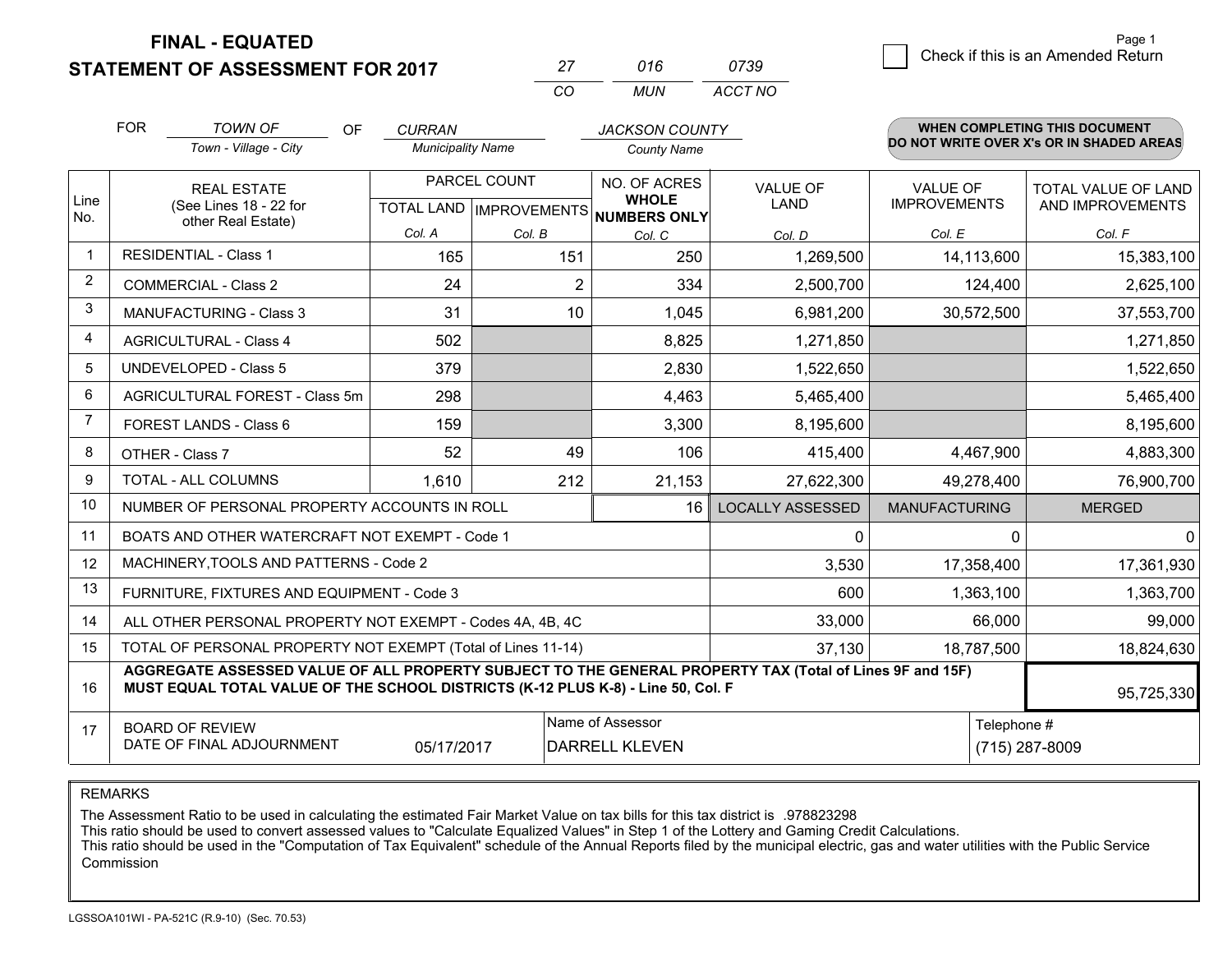*YEAR CO MUN ACCT NO* <sup>2017</sup> <sup>27</sup> <sup>016</sup> <sup>0739</sup>

Do not confuse FOREST LANDS (Line 7) with FOREST CROPS (in this section) - They are **NOT** the same

|                                                               |             |                 |                                                  |                                                                                                                    | Private Forest Crop - Reg Class @ \$2.52 per acre                                                                                                                                                                                                                                                                                                  |           |                                      |                                                                                                                                                                                                                                                                                                                              |
|---------------------------------------------------------------|-------------|-----------------|--------------------------------------------------|--------------------------------------------------------------------------------------------------------------------|----------------------------------------------------------------------------------------------------------------------------------------------------------------------------------------------------------------------------------------------------------------------------------------------------------------------------------------------------|-----------|--------------------------------------|------------------------------------------------------------------------------------------------------------------------------------------------------------------------------------------------------------------------------------------------------------------------------------------------------------------------------|
|                                                               |             |                 |                                                  |                                                                                                                    | (d) PARCELS                                                                                                                                                                                                                                                                                                                                        | (e) ACRES |                                      | (f) ASSESSED VALUE                                                                                                                                                                                                                                                                                                           |
|                                                               |             |                 |                                                  |                                                                                                                    |                                                                                                                                                                                                                                                                                                                                                    |           |                                      |                                                                                                                                                                                                                                                                                                                              |
|                                                               |             |                 |                                                  |                                                                                                                    |                                                                                                                                                                                                                                                                                                                                                    |           |                                      |                                                                                                                                                                                                                                                                                                                              |
| (a) PARCELS                                                   |             |                 |                                                  |                                                                                                                    | (d) PARCELS                                                                                                                                                                                                                                                                                                                                        | (e) ACRES |                                      | (f) ASSESSED VALUE                                                                                                                                                                                                                                                                                                           |
|                                                               |             |                 |                                                  |                                                                                                                    |                                                                                                                                                                                                                                                                                                                                                    |           |                                      |                                                                                                                                                                                                                                                                                                                              |
|                                                               |             |                 |                                                  |                                                                                                                    |                                                                                                                                                                                                                                                                                                                                                    |           |                                      |                                                                                                                                                                                                                                                                                                                              |
| (a) PARCELS                                                   |             |                 |                                                  |                                                                                                                    | (d) PARCELS                                                                                                                                                                                                                                                                                                                                        | (e) ACRES |                                      | (f) ASSESSED VALUE                                                                                                                                                                                                                                                                                                           |
|                                                               |             |                 |                                                  |                                                                                                                    | 44                                                                                                                                                                                                                                                                                                                                                 | 1.165.51  |                                      | 2,481,800                                                                                                                                                                                                                                                                                                                    |
| Entered After 2004 Managed Forest - OPEN @<br>\$2.14 per acre |             |                 |                                                  |                                                                                                                    | Entered After 2004 Managed Forest - CLOSED @ \$10.68 per acre                                                                                                                                                                                                                                                                                      |           |                                      |                                                                                                                                                                                                                                                                                                                              |
| (a) PARCELS                                                   |             |                 |                                                  |                                                                                                                    | (d) PARCELS                                                                                                                                                                                                                                                                                                                                        | (e) ACRES |                                      |                                                                                                                                                                                                                                                                                                                              |
|                                                               |             |                 |                                                  |                                                                                                                    |                                                                                                                                                                                                                                                                                                                                                    |           |                                      |                                                                                                                                                                                                                                                                                                                              |
|                                                               |             |                 |                                                  |                                                                                                                    | 26                                                                                                                                                                                                                                                                                                                                                 | 723.17    |                                      | 1,429,600                                                                                                                                                                                                                                                                                                                    |
| (a) County Forest Cropland Acres                              |             |                 |                                                  | (c) State Acres                                                                                                    |                                                                                                                                                                                                                                                                                                                                                    |           |                                      | (e) Other Acres                                                                                                                                                                                                                                                                                                              |
|                                                               |             |                 |                                                  |                                                                                                                    | 7.11                                                                                                                                                                                                                                                                                                                                               |           |                                      | 40.34                                                                                                                                                                                                                                                                                                                        |
|                                                               |             |                 |                                                  |                                                                                                                    |                                                                                                                                                                                                                                                                                                                                                    |           |                                      |                                                                                                                                                                                                                                                                                                                              |
|                                                               |             |                 |                                                  |                                                                                                                    |                                                                                                                                                                                                                                                                                                                                                    |           |                                      | (c2) PERSONAL                                                                                                                                                                                                                                                                                                                |
|                                                               |             |                 |                                                  |                                                                                                                    |                                                                                                                                                                                                                                                                                                                                                    |           |                                      |                                                                                                                                                                                                                                                                                                                              |
|                                                               |             |                 |                                                  |                                                                                                                    |                                                                                                                                                                                                                                                                                                                                                    |           |                                      |                                                                                                                                                                                                                                                                                                                              |
| (d) REAL ESTATE                                               |             |                 |                                                  |                                                                                                                    |                                                                                                                                                                                                                                                                                                                                                    |           |                                      | (f2) PERSONAL                                                                                                                                                                                                                                                                                                                |
|                                                               |             |                 |                                                  |                                                                                                                    |                                                                                                                                                                                                                                                                                                                                                    |           |                                      |                                                                                                                                                                                                                                                                                                                              |
|                                                               | (a) PARCELS | (a) REAL ESTATE | (b) ACRES<br>(b) ACRES<br>(b) ACRES<br>(b) ACRES | Private Forest Crop - Reg Class @ 10¢ per acre<br>Entered Before 2005 Managed Forest - OPEN @<br>(b) Federal Acres | (c) ASSESSED VALUE<br>Private Forest Crop - Special Class @ 20¢ per acre<br>(c) ASSESSED VALUE<br>\$.79 per acre<br>(c) ASSESSED VALUE<br>(c) ASSESSED VALUE<br>Assessed Value of Omitted Property From Prior Years (Sec. 70.44)<br>(b) PERSONAL<br>Manufacturing Equated Value of Omitted Property From Prior Years (Sec. 70.995)<br>(e) PERSONAL | 72.27     | (c1) REAL ESTATE<br>(f1) REAL ESTATE | Entered Before 2005 Managed Forest - Ferrous Mining CLOSED @ \$8.27 per acre<br>Entered Before 2005 Managed Forest - CLOSED @ \$1.87 per acre<br>(d) County (NOT FOREST CROP) Acres<br>Assessed Value of Sec. 70.43 Corrections of Errors by Assessors<br>Mfg. Equated Value of Sec.70.43 Corrections of Errors by Assessors |

## **SPECIAL DISTRICTS**

| Line<br>No. | Enter 6-digit<br>Special District<br>Code (Col. A) | <b>Account</b><br><b>Number</b><br>(Col. B) | <b>Special District Name</b><br>(Col. C) | <b>Locally Assessed Value</b><br>of Real Estate and<br>Personal Property (Col. D) | Mfg Value of Real Estate<br>and Personal Property<br>(Col. E) | <b>Merged Value of</b><br><b>Real Estate and</b><br>Personal Property (Col. F) |
|-------------|----------------------------------------------------|---------------------------------------------|------------------------------------------|-----------------------------------------------------------------------------------|---------------------------------------------------------------|--------------------------------------------------------------------------------|
| 24          |                                                    |                                             |                                          |                                                                                   |                                                               |                                                                                |
| 25          |                                                    |                                             |                                          |                                                                                   |                                                               |                                                                                |
| 26          |                                                    |                                             |                                          |                                                                                   |                                                               |                                                                                |
| 27          |                                                    |                                             |                                          |                                                                                   |                                                               |                                                                                |
| 28          |                                                    |                                             |                                          |                                                                                   |                                                               |                                                                                |
| 29          |                                                    |                                             |                                          |                                                                                   |                                                               |                                                                                |
| 30          |                                                    |                                             |                                          |                                                                                   |                                                               |                                                                                |
| 31          |                                                    |                                             |                                          |                                                                                   |                                                               |                                                                                |
| 32          |                                                    |                                             |                                          |                                                                                   |                                                               |                                                                                |
| 33          |                                                    |                                             |                                          |                                                                                   |                                                               |                                                                                |
| 34          |                                                    |                                             |                                          |                                                                                   |                                                               |                                                                                |
| 35          |                                                    |                                             |                                          |                                                                                   |                                                               |                                                                                |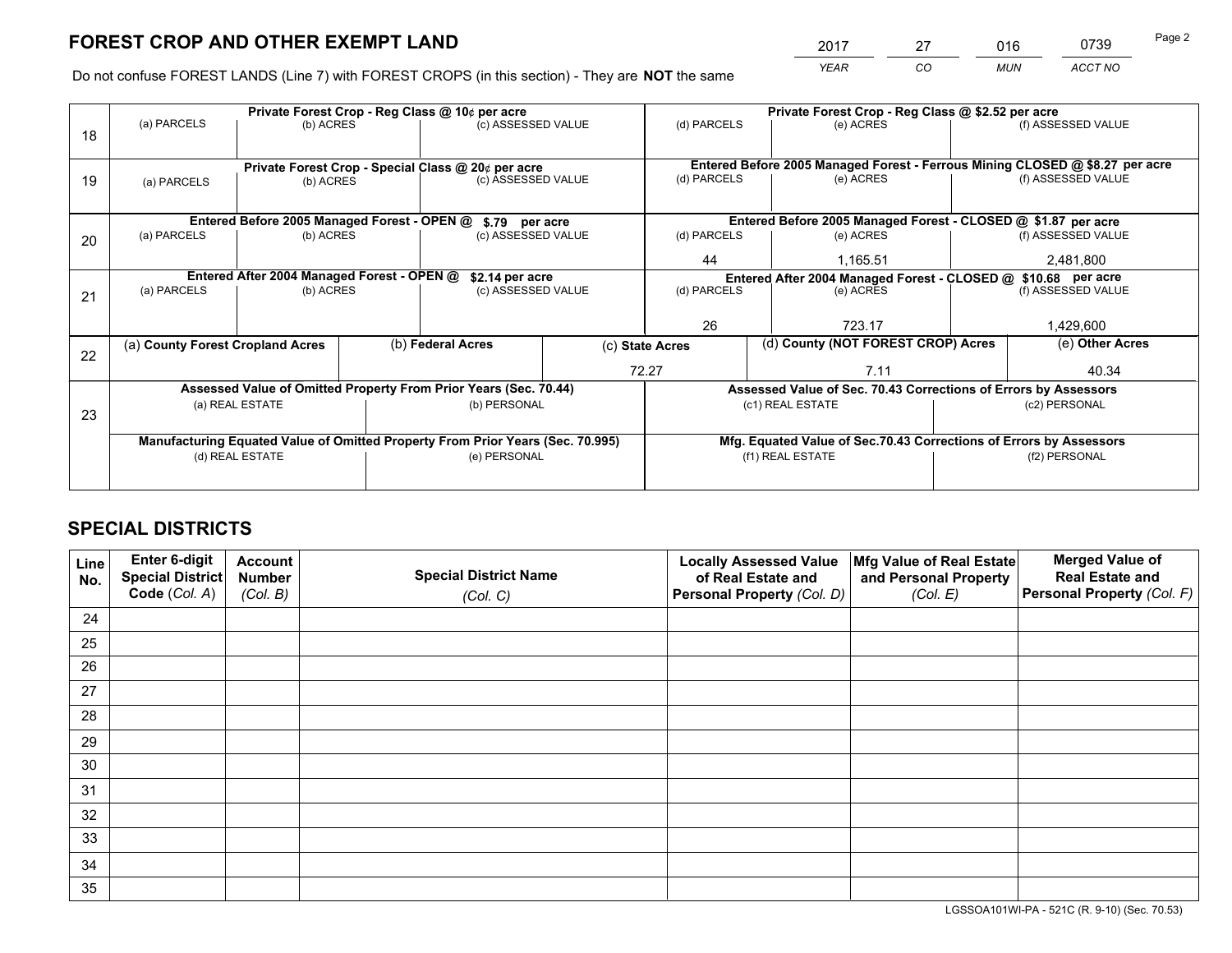|                       |                                                          |                                             |                                                         | YEAR                                                                              | CO.<br><b>MUN</b>                                             | ACCT NO                                                                        |
|-----------------------|----------------------------------------------------------|---------------------------------------------|---------------------------------------------------------|-----------------------------------------------------------------------------------|---------------------------------------------------------------|--------------------------------------------------------------------------------|
| Line<br>No.           | Enter 6-digit<br><b>School District</b><br>Code (Col. A) | <b>Account</b><br><b>Number</b><br>(Col. B) | <b>School District Name</b><br>(Col. C)                 | <b>Locally Assessed Value</b><br>of Real Estate and<br>Personal Property (Col. D) | Mfg Value of Real Estate<br>and Personal Property<br>(Col. E) | <b>Merged Value of</b><br><b>Real Estate and</b><br>Personal Property (Col. F) |
|                       | A. SCHOOL DISTRICTS (K-8 and K-12)                       |                                             |                                                         |                                                                                   |                                                               |                                                                                |
| 36                    | 270476                                                   | 0162                                        | SCH D OF BLACK RIVER FALLS                              | 11,620,430                                                                        | 11,182,500                                                    | 22,802,930                                                                     |
| 37                    | 610485                                                   | 0359                                        | SCH D OF BLAIR-TAYLOR                                   | 23,538,600                                                                        | 45,158,700                                                    | 68,697,300                                                                     |
| 38                    | 616426                                                   | 0364                                        | <b>SCH D OF WHITEHALL</b>                               | 4,225,100                                                                         |                                                               | 4,225,100                                                                      |
| 39                    |                                                          |                                             |                                                         |                                                                                   |                                                               |                                                                                |
| 40                    |                                                          |                                             |                                                         |                                                                                   |                                                               |                                                                                |
| 41                    |                                                          |                                             |                                                         |                                                                                   |                                                               |                                                                                |
| 42                    |                                                          |                                             |                                                         |                                                                                   |                                                               |                                                                                |
| 43                    |                                                          |                                             |                                                         |                                                                                   |                                                               |                                                                                |
| 44                    |                                                          |                                             |                                                         |                                                                                   |                                                               |                                                                                |
| 45<br>$\overline{46}$ |                                                          |                                             |                                                         |                                                                                   |                                                               |                                                                                |
|                       |                                                          |                                             |                                                         |                                                                                   |                                                               |                                                                                |
| 47<br>48              |                                                          |                                             |                                                         |                                                                                   |                                                               |                                                                                |
| 49                    |                                                          |                                             |                                                         |                                                                                   |                                                               |                                                                                |
| 50                    |                                                          |                                             | TOTAL ASSESSED VALUE OF SCHOOL DISTRICTS (K-8 and K-12) | 39,384,130                                                                        | 56,341,200                                                    | 95,725,330                                                                     |
|                       | <b>B.</b><br><b>UNION HIGH SCHOOL DISTRICTS</b>          |                                             |                                                         |                                                                                   |                                                               |                                                                                |
| 51                    |                                                          |                                             |                                                         |                                                                                   |                                                               |                                                                                |
| 52                    |                                                          |                                             |                                                         |                                                                                   |                                                               |                                                                                |
| 53                    |                                                          |                                             |                                                         |                                                                                   |                                                               |                                                                                |
| 54                    |                                                          |                                             |                                                         |                                                                                   |                                                               |                                                                                |
| 55                    |                                                          |                                             | TOTAL ASSESSED VALUE OF UNION HIGH SCHOOLS              |                                                                                   |                                                               |                                                                                |
|                       | C.<br><b>TECHNICAL COLLEGE DISTRICTS</b>                 |                                             |                                                         |                                                                                   |                                                               |                                                                                |
| 56                    | 000200                                                   | 0002                                        | WESTERN TECHNICAL COLLEGE LACR                          | 39,384,130                                                                        | 56,341,200                                                    | 95,725,330                                                                     |
| 57                    |                                                          |                                             |                                                         |                                                                                   |                                                               |                                                                                |
| 58                    |                                                          |                                             |                                                         |                                                                                   |                                                               |                                                                                |
| 59                    |                                                          |                                             | TOTAL ASSESSED VALUE OF TECHNICAL COLLEGES              | 39,384,130                                                                        | 56,341,200                                                    | 95,725,330                                                                     |

2017

27

016

 *I hereby certify, to the best of my knowledge and belief, this form is complete and correct.*

**SCHOOL DISTRICTS**

| Print name of preparer | Title                    | Date (MM / DD / CCYY) |  |
|------------------------|--------------------------|-----------------------|--|
|                        |                          |                       |  |
| Signature of preparer  | Contact Telephone Number | E-mail address        |  |
|                        | $\overline{\phantom{0}}$ |                       |  |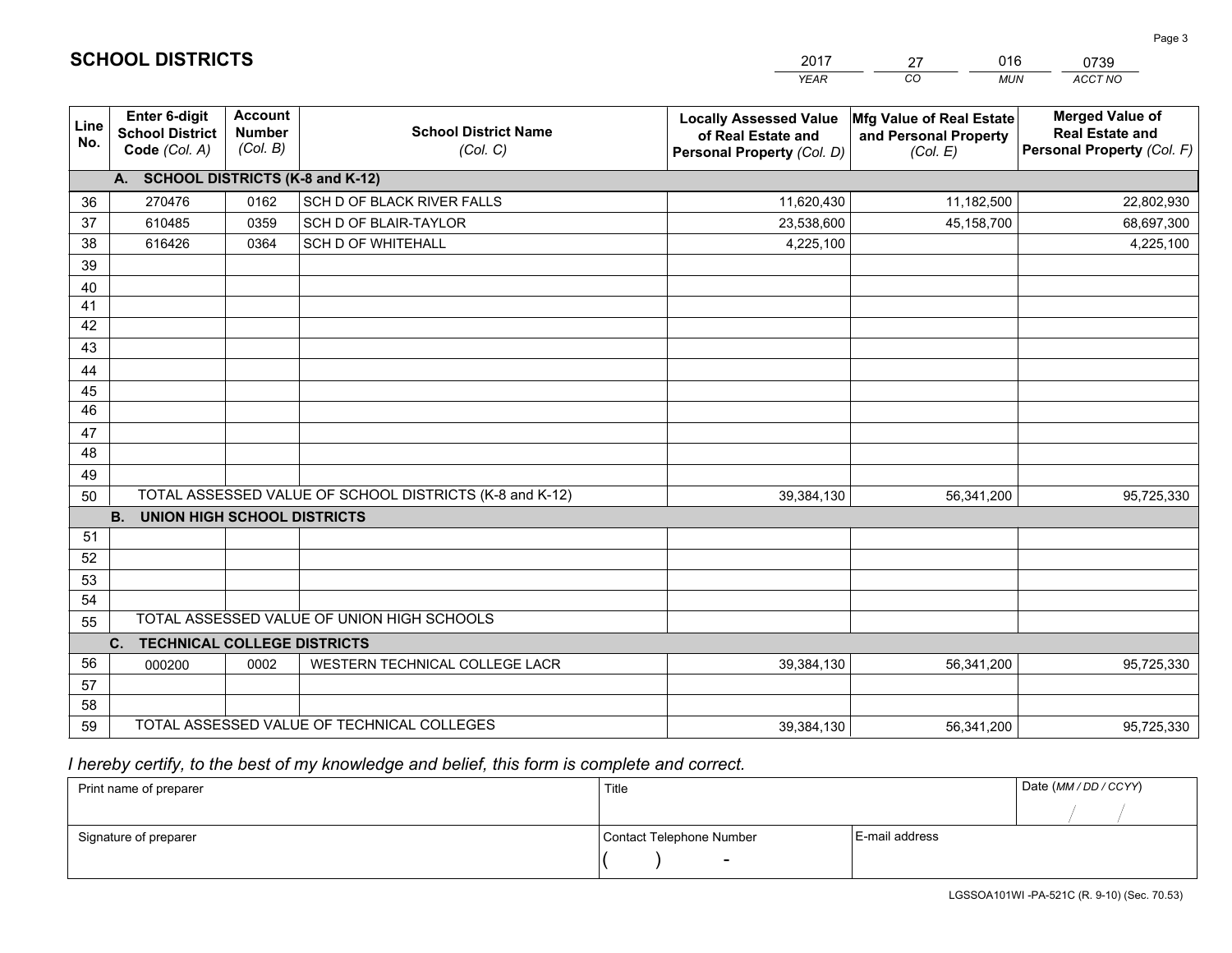#### **HIGHLIGHTS**

- 1. Complete the Statement of Assessment after the Board of Review. Reflect any changes made there.
- 2. Use black ink to complete.
- 3. Line 16 must equal Line 50, Col D.
- 4. Line 55 must equal the total of K-8 schools listed on lines 36-49. Do not include K-12 schools in this comparision.
- 5. Line 59, Col. D must equal Line 16.
- 6. Special District, School District and Technical College District values must include both real estate and personal property. Examples of Special districts are: town sanitary districts, public inland lake protection and rehabilitation districts, and metropolitan sewerage districts.
- 7. DO NOT INCLUDE Manufacturing property values.DOR will print these values on the final SOA.
- 8. Accuracy of this form is very important. The values reported directly affect the equalized value DOR calculates for school and special districts.

#### **Page 1:**

 If not prefilled, enter the tax year,county and municipal code,municipal type, municipal name and county name on the top of form.

Check the Amended box, if filing an amended / corrected SOA.

 Report the parcel count, acres and assessed value of taxable general property, total parcel count, (real and personal), total acres, and values from final figures set by the Board of Review.

- A. Real Estate land and improvements (buildings, etc.) is reported on lines 1 8, total line 9.
- B. Personal Property is reported on lines 11 14, Column D, total line 15.
- C. To complete this report, use the computer produced summary of the assessment roll that shows these amounts.
- D. Use whole numbers only.
- E. Add each line across and each column down to verify entries.

#### **Page 2:**

- A. Report Special Items (not subject to general property tax).
- 1. Private Forest Croplands and Managed Forest Lands are reported on lines 18,19, 20 and 21. Be sure to report assessed values **NOT** taxes.
- 2. You should have copies of the orders of entry, orders of withdrawal, etc., to update your assessment roll.
	- 3. Show hundredths of acres (e.g. 39.75).
- 4. Tax exempt lands are reported on line 22.
- 5. Omitted property and sec. 70.43, Wis. Stats., corrections of errors by assessor are reported on line 23. Report real estate and personal property separately. These should be for **prior years**, not something found on the current assessment roll after the board of review.
- B. Special District (Lines 24-35) Include the value of both real and personal property.

 The Department of Revenue (DOR) preprints much of the information regarding names and codes for schools, special districts,etc. If a district is not listed, enter the name and value only, DOR will enter the proper code.

### **Page 3 School Districts:**

Include the value of both real and personal property.

Report School District (regular, elementary, union high school, and technical college).

- 1. Regular (K-12) and Elementary (K-8) school values are reported on lines 36-49, total on line 50.
- 2. Union High School (UHS) (use only if elementary schools are listed on lines 36-49) are reported on lines 51-54. UHS total value (line 55) must equal to the total **elementary school** values reported on lines 36-49. Do notinclude K-12 schools in this comparison.
- 3. Technical College values are reported on lines 56-58, total on line 59.
- 4. Use the computer summary that shows these amounts to complete this report.

#### **This form is due the second Monday in June. File this report only after your Board of Review is complete.**

 *If you have questions: Return forms to:*

 Email: lgs@wisconsin.gov Wisconsin Department of RevenueCall:  $(608)$  266-2569 or  $(608)$  264-6892 Fax number: (608) 264-6887 PO Box 8971

Local Government Services Section 6-97 Madison WI 53708-8971

MICHELLE SCHWENNEKER<br>TOWN OF CURRAN<br>N9526 HAGEN RD MICHELLE SCHWENNEKER TOWN OF CURRAN HIXTON, WI 54635 N9526 HAGEN RD

HIXTON, WI 54635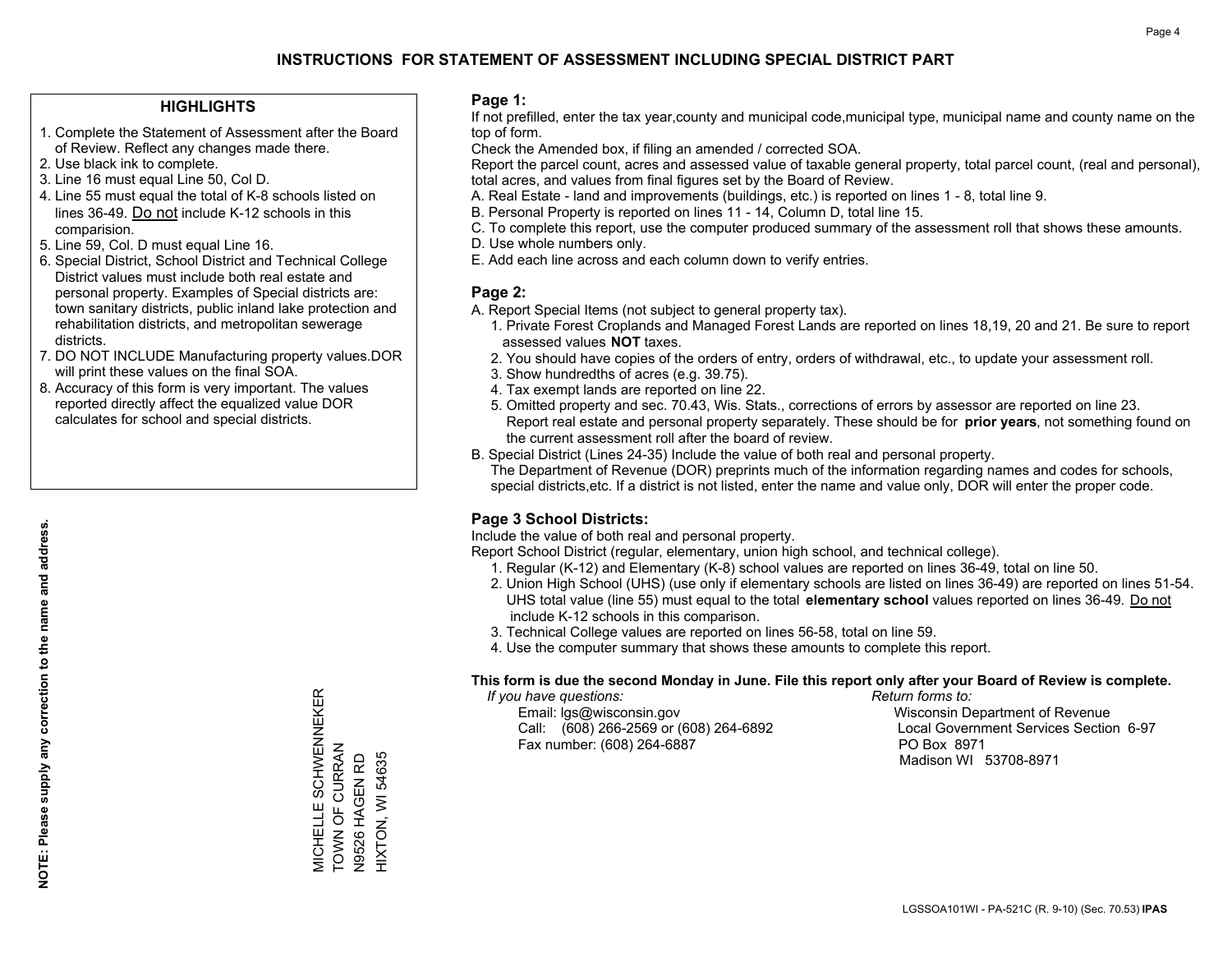**STATEMENT OF ASSESSMENT FOR 2017** 

|          | 018 | 0740    |
|----------|-----|---------|
| $\cdots$ | MUN | ACCT NO |

|                | <b>FOR</b>                                                                                                                                                                                   | <b>TOWN OF</b><br><b>OF</b>                               | <b>FRANKLIN</b>          |                                           | <b>JACKSON COUNTY</b>                               |                         |                                 | <b>WHEN COMPLETING THIS DOCUMENT</b>           |  |
|----------------|----------------------------------------------------------------------------------------------------------------------------------------------------------------------------------------------|-----------------------------------------------------------|--------------------------|-------------------------------------------|-----------------------------------------------------|-------------------------|---------------------------------|------------------------------------------------|--|
|                |                                                                                                                                                                                              | Town - Village - City                                     | <b>Municipality Name</b> |                                           | <b>County Name</b>                                  |                         |                                 | DO NOT WRITE OVER X's OR IN SHADED AREAS       |  |
| Line<br>No.    |                                                                                                                                                                                              | <b>REAL ESTATE</b><br>(See Lines 18 - 22 for              |                          | PARCEL COUNT<br>TOTAL LAND   IMPROVEMENTS | NO. OF ACRES<br><b>WHOLE</b><br><b>NUMBERS ONLY</b> | <b>VALUE OF</b><br>LAND | VALUE OF<br><b>IMPROVEMENTS</b> | <b>TOTAL VALUE OF LAND</b><br>AND IMPROVEMENTS |  |
|                |                                                                                                                                                                                              | other Real Estate)                                        | Col. A                   | Col. B                                    | Col. C                                              | Col. D                  | Col. E                          | Col. F                                         |  |
| $\mathbf{1}$   |                                                                                                                                                                                              | <b>RESIDENTIAL - Class 1</b>                              | 202                      | 183                                       | 313                                                 | 1,358,600               | 14,078,500                      | 15,437,100                                     |  |
| $\overline{2}$ |                                                                                                                                                                                              | <b>COMMERCIAL - Class 2</b>                               | 6                        | 4                                         | 14                                                  | 84,300                  | 234,400                         | 318,700                                        |  |
| 3              |                                                                                                                                                                                              | <b>MANUFACTURING - Class 3</b>                            | $\Omega$                 | 0                                         | $\Omega$                                            | $\mathbf{0}$            | 0                               | 0                                              |  |
| 4              |                                                                                                                                                                                              | <b>AGRICULTURAL - Class 4</b>                             | 660                      |                                           | 9,111                                               | 1,005,700               |                                 | 1,005,700                                      |  |
| 5              |                                                                                                                                                                                              | <b>UNDEVELOPED - Class 5</b>                              | 315                      |                                           | 1,154                                               | 655,200                 |                                 | 655,200                                        |  |
| 6              |                                                                                                                                                                                              | AGRICULTURAL FOREST - Class 5m                            | 459                      |                                           | 7,626                                               | 8,351,100               |                                 | 8,351,100                                      |  |
| 7              |                                                                                                                                                                                              | FOREST LANDS - Class 6                                    | 136                      |                                           | 2,287                                               | 5,032,200               |                                 | 5,032,200                                      |  |
| 8              |                                                                                                                                                                                              | OTHER - Class 7                                           | 91                       | 92                                        | 136                                                 | 494,100                 | 5,940,300                       | 6,434,400                                      |  |
| 9              |                                                                                                                                                                                              | TOTAL - ALL COLUMNS                                       | 1,869                    | 279                                       | 20,641                                              | 16,981,200              | 20,253,200                      | 37,234,400                                     |  |
| 10             |                                                                                                                                                                                              | NUMBER OF PERSONAL PROPERTY ACCOUNTS IN ROLL              |                          |                                           | 31                                                  | <b>LOCALLY ASSESSED</b> | <b>MANUFACTURING</b>            | <b>MERGED</b>                                  |  |
| 11             |                                                                                                                                                                                              | BOATS AND OTHER WATERCRAFT NOT EXEMPT - Code 1            |                          |                                           |                                                     | $\Omega$                | 0                               | $\Omega$                                       |  |
| 12             |                                                                                                                                                                                              | MACHINERY, TOOLS AND PATTERNS - Code 2                    |                          |                                           |                                                     | 4,900                   | 77,000                          | 81,900                                         |  |
| 13             |                                                                                                                                                                                              | FURNITURE, FIXTURES AND EQUIPMENT - Code 3                |                          |                                           |                                                     | 100                     | 2,200                           | 2,300                                          |  |
| 14             |                                                                                                                                                                                              | ALL OTHER PERSONAL PROPERTY NOT EXEMPT - Codes 4A, 4B, 4C |                          |                                           |                                                     | 370,300                 | 400                             | 370,700                                        |  |
| 15             | TOTAL OF PERSONAL PROPERTY NOT EXEMPT (Total of Lines 11-14)                                                                                                                                 |                                                           |                          |                                           |                                                     | 375,300                 | 79,600                          | 454,900                                        |  |
| 16             | AGGREGATE ASSESSED VALUE OF ALL PROPERTY SUBJECT TO THE GENERAL PROPERTY TAX (Total of Lines 9F and 15F)<br>MUST EQUAL TOTAL VALUE OF THE SCHOOL DISTRICTS (K-12 PLUS K-8) - Line 50, Col. F |                                                           |                          |                                           |                                                     |                         |                                 | 37,689,300                                     |  |
| 17             | Name of Assessor<br><b>BOARD OF REVIEW</b><br>DATE OF FINAL ADJOURNMENT<br>05/10/2017<br><b>BOB IRWIN</b>                                                                                    |                                                           |                          |                                           |                                                     |                         | Telephone #                     | (715) 235-6941                                 |  |

REMARKS

The Assessment Ratio to be used in calculating the estimated Fair Market Value on tax bills for this tax district is .859874344<br>This ratio should be used to convert assessed values to "Calculate Equalized Values" in Step 1 Commission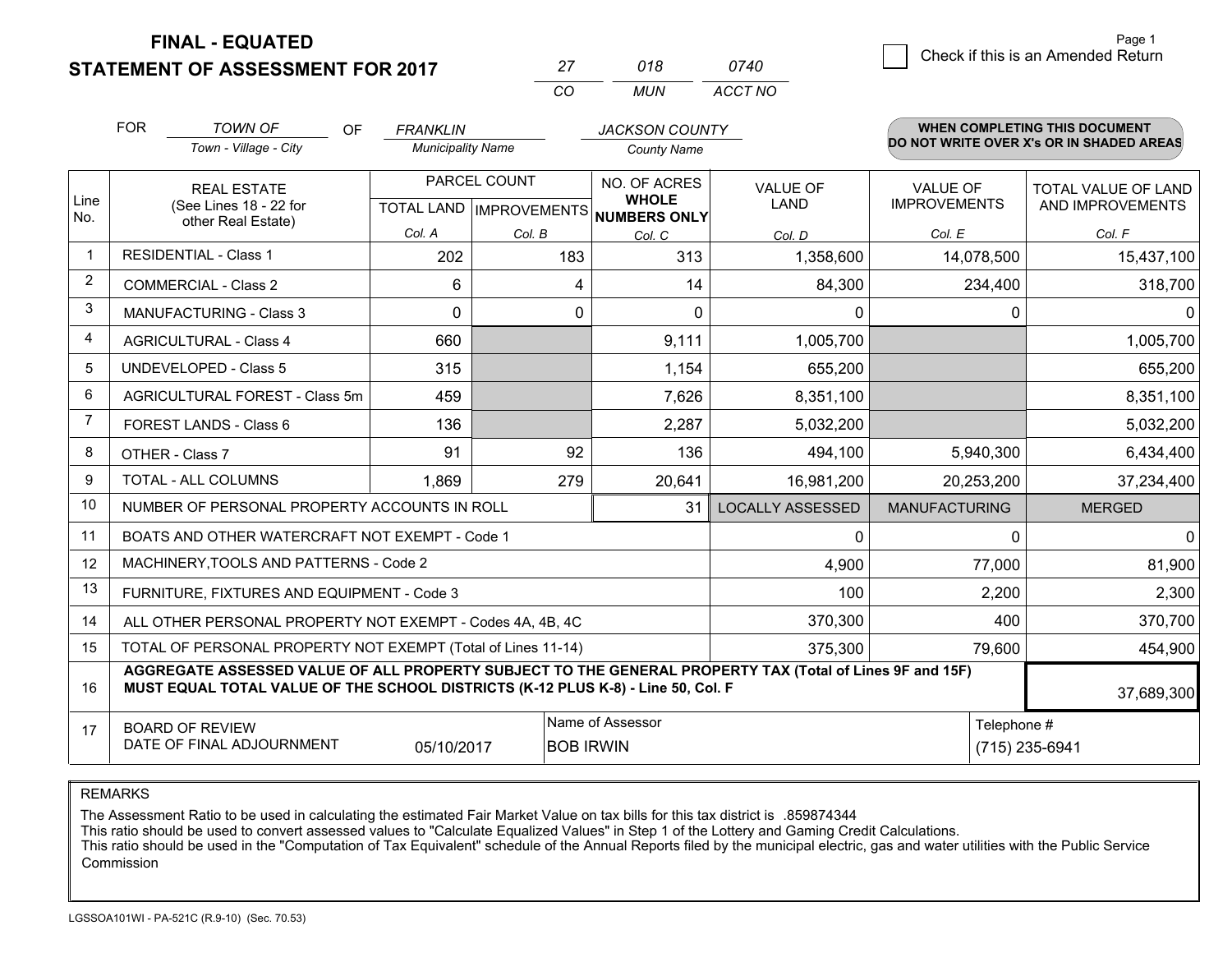*YEAR CO MUN ACCT NO* <sup>2017</sup> <sup>27</sup> <sup>018</sup> <sup>0740</sup>

Do not confuse FOREST LANDS (Line 7) with FOREST CROPS (in this section) - They are **NOT** the same

|    | Private Forest Crop - Reg Class @ 10¢ per acre                                 |                                             |  |                                                                  |  | Private Forest Crop - Reg Class @ \$2.52 per acre               |                                                                              |               |                    |  |
|----|--------------------------------------------------------------------------------|---------------------------------------------|--|------------------------------------------------------------------|--|-----------------------------------------------------------------|------------------------------------------------------------------------------|---------------|--------------------|--|
| 18 | (a) PARCELS                                                                    | (b) ACRES                                   |  | (c) ASSESSED VALUE                                               |  | (d) PARCELS                                                     | (e) ACRES                                                                    |               | (f) ASSESSED VALUE |  |
|    |                                                                                |                                             |  |                                                                  |  |                                                                 |                                                                              |               |                    |  |
|    | Private Forest Crop - Special Class @ 20¢ per acre                             |                                             |  |                                                                  |  |                                                                 | Entered Before 2005 Managed Forest - Ferrous Mining CLOSED @ \$8.27 per acre |               |                    |  |
| 19 | (a) PARCELS                                                                    | (b) ACRES                                   |  | (c) ASSESSED VALUE                                               |  | (d) PARCELS                                                     | (e) ACRES                                                                    |               | (f) ASSESSED VALUE |  |
|    |                                                                                |                                             |  |                                                                  |  |                                                                 |                                                                              |               |                    |  |
|    |                                                                                | Entered Before 2005 Managed Forest - OPEN @ |  | \$.79 per acre                                                   |  |                                                                 | Entered Before 2005 Managed Forest - CLOSED @ \$1.87 per acre                |               |                    |  |
| 20 | (a) PARCELS                                                                    | (b) ACRES                                   |  | (c) ASSESSED VALUE                                               |  | (d) PARCELS                                                     | (e) ACRES                                                                    |               | (f) ASSESSED VALUE |  |
|    |                                                                                |                                             |  |                                                                  |  | 36<br>1.073                                                     |                                                                              | 2,107,600     |                    |  |
|    | Entered After 2004 Managed Forest - OPEN @                                     |                                             |  | \$2.14 per acre                                                  |  | Entered After 2004 Managed Forest - CLOSED @ \$10.68 per acre   |                                                                              |               |                    |  |
| 21 | (a) PARCELS                                                                    | (b) ACRES                                   |  | (c) ASSESSED VALUE                                               |  | (d) PARCELS                                                     | (e) ACRES                                                                    |               |                    |  |
|    |                                                                                |                                             |  |                                                                  |  |                                                                 |                                                                              |               |                    |  |
|    |                                                                                |                                             |  |                                                                  |  | 51                                                              | 1.491.15                                                                     |               | 2,736,800          |  |
| 22 | (a) County Forest Cropland Acres                                               |                                             |  | (b) Federal Acres                                                |  | (d) County (NOT FOREST CROP) Acres<br>(c) State Acres           |                                                                              |               | (e) Other Acres    |  |
|    |                                                                                |                                             |  | 3.67                                                             |  | 233.23<br>41.99                                                 |                                                                              |               | 16.05              |  |
|    |                                                                                |                                             |  | Assessed Value of Omitted Property From Prior Years (Sec. 70.44) |  | Assessed Value of Sec. 70.43 Corrections of Errors by Assessors |                                                                              |               |                    |  |
|    | (a) REAL ESTATE                                                                |                                             |  | (b) PERSONAL                                                     |  | (c1) REAL ESTATE                                                |                                                                              | (c2) PERSONAL |                    |  |
| 23 |                                                                                |                                             |  |                                                                  |  |                                                                 |                                                                              |               |                    |  |
|    | Manufacturing Equated Value of Omitted Property From Prior Years (Sec. 70.995) |                                             |  |                                                                  |  |                                                                 | Mfg. Equated Value of Sec.70.43 Corrections of Errors by Assessors           |               |                    |  |
|    |                                                                                | (d) REAL ESTATE                             |  | (e) PERSONAL                                                     |  |                                                                 | (f1) REAL ESTATE                                                             |               | (f2) PERSONAL      |  |
|    |                                                                                |                                             |  |                                                                  |  |                                                                 |                                                                              |               |                    |  |

## **SPECIAL DISTRICTS**

| Line<br>No. | Enter 6-digit<br>Special District<br>Code (Col. A) | <b>Account</b><br><b>Number</b> | <b>Special District Name</b> | <b>Locally Assessed Value</b><br>of Real Estate and | Mfg Value of Real Estate<br>and Personal Property | <b>Merged Value of</b><br><b>Real Estate and</b><br>Personal Property (Col. F) |
|-------------|----------------------------------------------------|---------------------------------|------------------------------|-----------------------------------------------------|---------------------------------------------------|--------------------------------------------------------------------------------|
|             |                                                    | (Col. B)                        | (Col. C)                     | Personal Property (Col. D)                          | (Col. E)                                          |                                                                                |
| 24          |                                                    |                                 |                              |                                                     |                                                   |                                                                                |
| 25          |                                                    |                                 |                              |                                                     |                                                   |                                                                                |
| 26          |                                                    |                                 |                              |                                                     |                                                   |                                                                                |
| 27          |                                                    |                                 |                              |                                                     |                                                   |                                                                                |
| 28          |                                                    |                                 |                              |                                                     |                                                   |                                                                                |
| 29          |                                                    |                                 |                              |                                                     |                                                   |                                                                                |
| 30          |                                                    |                                 |                              |                                                     |                                                   |                                                                                |
| 31          |                                                    |                                 |                              |                                                     |                                                   |                                                                                |
| 32          |                                                    |                                 |                              |                                                     |                                                   |                                                                                |
| 33          |                                                    |                                 |                              |                                                     |                                                   |                                                                                |
| 34          |                                                    |                                 |                              |                                                     |                                                   |                                                                                |
| 35          |                                                    |                                 |                              |                                                     |                                                   |                                                                                |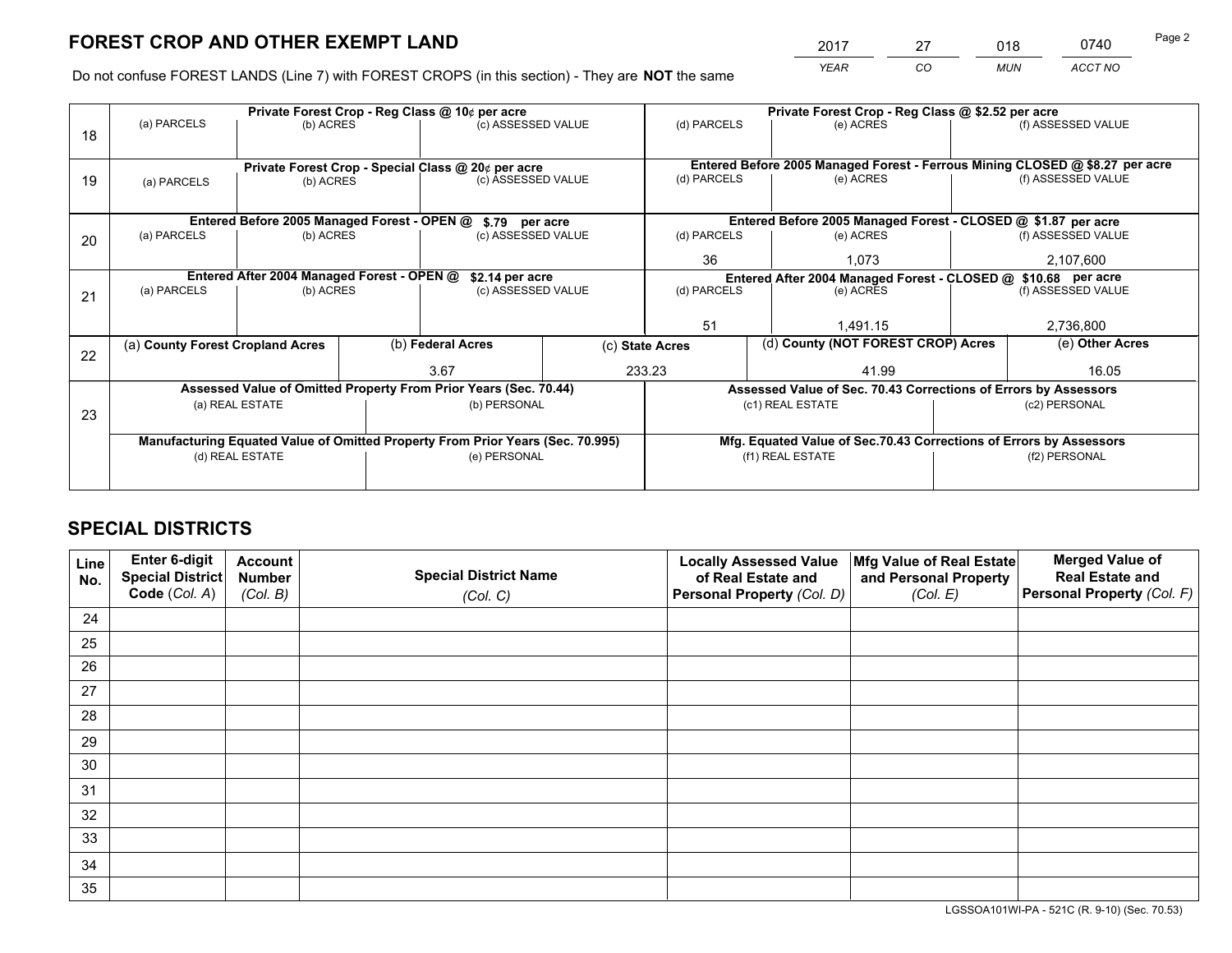|             |                                                                 |                                             |                                                         | <b>YEAR</b>                                                                       | CO.<br><b>MUN</b>                                             | ACCT NO                                                                        |
|-------------|-----------------------------------------------------------------|---------------------------------------------|---------------------------------------------------------|-----------------------------------------------------------------------------------|---------------------------------------------------------------|--------------------------------------------------------------------------------|
| Line<br>No. | <b>Enter 6-digit</b><br><b>School District</b><br>Code (Col. A) | <b>Account</b><br><b>Number</b><br>(Col. B) | <b>School District Name</b><br>(Col. C)                 | <b>Locally Assessed Value</b><br>of Real Estate and<br>Personal Property (Col. D) | Mfg Value of Real Estate<br>and Personal Property<br>(Col. E) | <b>Merged Value of</b><br><b>Real Estate and</b><br>Personal Property (Col. F) |
|             | A. SCHOOL DISTRICTS (K-8 and K-12)                              |                                             |                                                         |                                                                                   |                                                               |                                                                                |
| 36          | 270476                                                          | 0162                                        | SCH D OF BLACK RIVER FALLS                              | 739,800                                                                           | 79.600                                                        | 819,400                                                                        |
| 37          | 273428                                                          | 0163                                        | SCH D OF MELROSE-MINDORO                                | 24,666,400                                                                        |                                                               | 24,666,400                                                                     |
| 38          | 610485                                                          | 0359                                        | SCH D OF BLAIR-TAYLOR                                   | 12,203,500                                                                        |                                                               | 12,203,500                                                                     |
| 39          |                                                                 |                                             |                                                         |                                                                                   |                                                               |                                                                                |
| 40          |                                                                 |                                             |                                                         |                                                                                   |                                                               |                                                                                |
| 41          |                                                                 |                                             |                                                         |                                                                                   |                                                               |                                                                                |
| 42          |                                                                 |                                             |                                                         |                                                                                   |                                                               |                                                                                |
| 43          |                                                                 |                                             |                                                         |                                                                                   |                                                               |                                                                                |
| 44          |                                                                 |                                             |                                                         |                                                                                   |                                                               |                                                                                |
| 45          |                                                                 |                                             |                                                         |                                                                                   |                                                               |                                                                                |
| 46          |                                                                 |                                             |                                                         |                                                                                   |                                                               |                                                                                |
| 47          |                                                                 |                                             |                                                         |                                                                                   |                                                               |                                                                                |
| 48          |                                                                 |                                             |                                                         |                                                                                   |                                                               |                                                                                |
| 49          |                                                                 |                                             |                                                         |                                                                                   |                                                               |                                                                                |
| 50          |                                                                 |                                             | TOTAL ASSESSED VALUE OF SCHOOL DISTRICTS (K-8 and K-12) | 37,609,700                                                                        | 79,600                                                        | 37,689,300                                                                     |
|             | <b>B. UNION HIGH SCHOOL DISTRICTS</b>                           |                                             |                                                         |                                                                                   |                                                               |                                                                                |
| 51          |                                                                 |                                             |                                                         |                                                                                   |                                                               |                                                                                |
| 52          |                                                                 |                                             |                                                         |                                                                                   |                                                               |                                                                                |
| 53<br>54    |                                                                 |                                             |                                                         |                                                                                   |                                                               |                                                                                |
| 55          |                                                                 |                                             | TOTAL ASSESSED VALUE OF UNION HIGH SCHOOLS              |                                                                                   |                                                               |                                                                                |
|             | C.<br><b>TECHNICAL COLLEGE DISTRICTS</b>                        |                                             |                                                         |                                                                                   |                                                               |                                                                                |
| 56          | 000200                                                          | 0002                                        | WESTERN TECHNICAL COLLEGE LACR                          | 37,609,700                                                                        | 79,600                                                        | 37,689,300                                                                     |
| 57          |                                                                 |                                             |                                                         |                                                                                   |                                                               |                                                                                |
| 58          |                                                                 |                                             |                                                         |                                                                                   |                                                               |                                                                                |
| 59          |                                                                 |                                             | TOTAL ASSESSED VALUE OF TECHNICAL COLLEGES              | 37,609,700                                                                        | 79,600                                                        | 37,689,300                                                                     |

2017

27

018

 *I hereby certify, to the best of my knowledge and belief, this form is complete and correct.*

**SCHOOL DISTRICTS**

| Print name of preparer | Title                    | Date (MM / DD / CCYY) |  |
|------------------------|--------------------------|-----------------------|--|
|                        |                          |                       |  |
| Signature of preparer  | Contact Telephone Number | E-mail address        |  |
|                        | $\sim$                   |                       |  |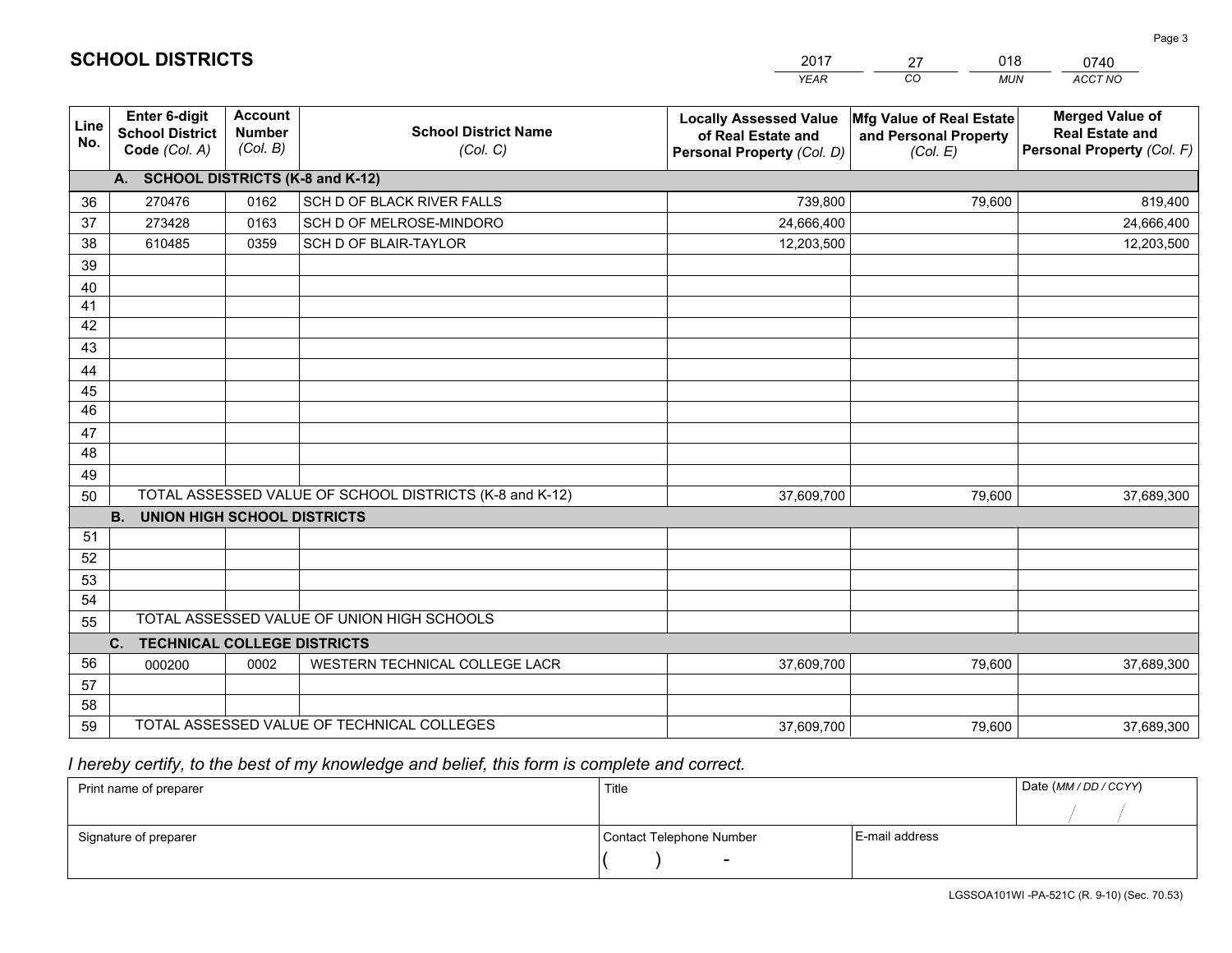#### **HIGHLIGHTS**

- 1. Complete the Statement of Assessment after the Board of Review. Reflect any changes made there.
- 2. Use black ink to complete.
- 3. Line 16 must equal Line 50, Col D.
- 4. Line 55 must equal the total of K-8 schools listed on lines 36-49. Do not include K-12 schools in this comparision.
- 5. Line 59, Col. D must equal Line 16.
- 6. Special District, School District and Technical College District values must include both real estate and personal property. Examples of Special districts are: town sanitary districts, public inland lake protection and rehabilitation districts, and metropolitan sewerage districts.
- 7. DO NOT INCLUDE Manufacturing property values.DOR will print these values on the final SOA.
- 8. Accuracy of this form is very important. The values reported directly affect the equalized value DOR calculates for school and special districts.

#### **Page 1:**

 If not prefilled, enter the tax year,county and municipal code,municipal type, municipal name and county name on the top of form.

Check the Amended box, if filing an amended / corrected SOA.

 Report the parcel count, acres and assessed value of taxable general property, total parcel count, (real and personal), total acres, and values from final figures set by the Board of Review.

- A. Real Estate land and improvements (buildings, etc.) is reported on lines 1 8, total line 9.
- B. Personal Property is reported on lines 11 14, Column D, total line 15.
- C. To complete this report, use the computer produced summary of the assessment roll that shows these amounts.
- D. Use whole numbers only.
- E. Add each line across and each column down to verify entries.

### **Page 2:**

- A. Report Special Items (not subject to general property tax).
- 1. Private Forest Croplands and Managed Forest Lands are reported on lines 18,19, 20 and 21. Be sure to report assessed values **NOT** taxes.
- 2. You should have copies of the orders of entry, orders of withdrawal, etc., to update your assessment roll.
	- 3. Show hundredths of acres (e.g. 39.75).
- 4. Tax exempt lands are reported on line 22.
- 5. Omitted property and sec. 70.43, Wis. Stats., corrections of errors by assessor are reported on line 23. Report real estate and personal property separately. These should be for **prior years**, not something found on the current assessment roll after the board of review.
- B. Special District (Lines 24-35) Include the value of both real and personal property.
- The Department of Revenue (DOR) preprints much of the information regarding names and codes for schools, special districts,etc. If a district is not listed, enter the name and value only, DOR will enter the proper code.

### **Page 3 School Districts:**

Include the value of both real and personal property.

Report School District (regular, elementary, union high school, and technical college).

- 1. Regular (K-12) and Elementary (K-8) school values are reported on lines 36-49, total on line 50.
- 2. Union High School (UHS) (use only if elementary schools are listed on lines 36-49) are reported on lines 51-54. UHS total value (line 55) must equal to the total **elementary school** values reported on lines 36-49. Do notinclude K-12 schools in this comparison.
- 3. Technical College values are reported on lines 56-58, total on line 59.
- 4. Use the computer summary that shows these amounts to complete this report.

#### **This form is due the second Monday in June. File this report only after your Board of Review is complete.**

 *If you have questions: Return forms to:*

 Email: lgs@wisconsin.gov Wisconsin Department of RevenueCall:  $(608)$  266-2569 or  $(608)$  264-6892 Fax number: (608) 264-6887 PO Box 8971

Local Government Services Section 6-97 Madison WI 53708-8971

**NOTE: Please supply any correction to the name and address.**

NOTE: Please supply any correction to the name and address.

TAYLOR, WI 54659 - 7008 TAYLOR, WI 54659 - 7008 BREE LIEN<br>TOWN OF FRANKLIN<br>W16177 COUNTY RD C W16177 COUNTY RD C TOWN OF FRANKLIN BREE LIEN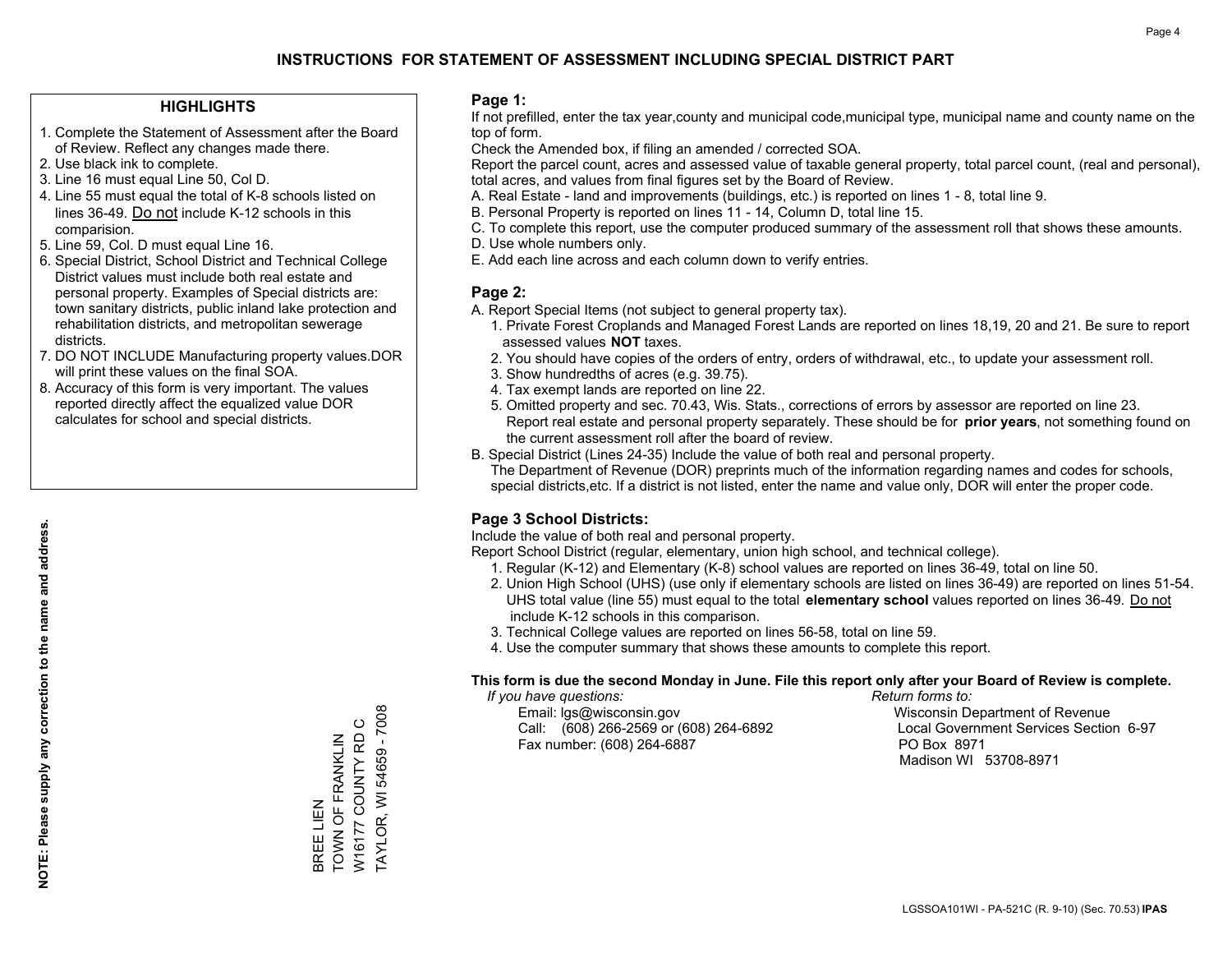**STATEMENT OF ASSESSMENT FOR 2017** 

**FINAL - EQUATED**

| 0741 | Check if this is an Amended Return |
|------|------------------------------------|
|------|------------------------------------|

*ACCT NO*

|                | <b>FOR</b>                                                                                                                                                                                   | <b>TOWN OF</b><br><b>OF</b>                                  | <b>GARDEN VALLEY</b>     |                | <b>JACKSON COUNTY</b>                    |                         |                                        | <b>WHEN COMPLETING THIS DOCUMENT</b>           |
|----------------|----------------------------------------------------------------------------------------------------------------------------------------------------------------------------------------------|--------------------------------------------------------------|--------------------------|----------------|------------------------------------------|-------------------------|----------------------------------------|------------------------------------------------|
|                |                                                                                                                                                                                              | Town - Village - City                                        | <b>Municipality Name</b> |                | <b>County Name</b>                       |                         |                                        | DO NOT WRITE OVER X's OR IN SHADED AREAS       |
| Line           |                                                                                                                                                                                              | <b>REAL ESTATE</b><br>(See Lines 18 - 22 for                 | PARCEL COUNT             |                | NO. OF ACRES<br><b>WHOLE</b>             | <b>VALUE OF</b><br>LAND | <b>VALUE OF</b><br><b>IMPROVEMENTS</b> | <b>TOTAL VALUE OF LAND</b><br>AND IMPROVEMENTS |
| No.            |                                                                                                                                                                                              | other Real Estate)                                           |                          |                | TOTAL LAND   IMPROVEMENTS   NUMBERS ONLY |                         |                                        |                                                |
|                |                                                                                                                                                                                              |                                                              | Col. A                   | Col. B         | Col. C                                   | Col. D                  | Col. E                                 | Col. F                                         |
| $\mathbf 1$    |                                                                                                                                                                                              | <b>RESIDENTIAL - Class 1</b>                                 | 141                      | 131            | 328                                      | 1,125,100               | 11,527,700                             | 12,652,800                                     |
| 2              |                                                                                                                                                                                              | <b>COMMERCIAL - Class 2</b>                                  | 3                        | $\overline{2}$ | 16                                       | 85,700                  | 71,500                                 | 157,200                                        |
| 3              |                                                                                                                                                                                              | <b>MANUFACTURING - Class 3</b>                               | $\mathbf 0$              | 0              | $\Omega$                                 | 0                       | $\Omega$                               | $\mathbf{0}$                                   |
| $\overline{4}$ |                                                                                                                                                                                              | <b>AGRICULTURAL - Class 4</b>                                | 595                      |                | 13,616                                   | 2,204,400               |                                        | 2,204,400                                      |
| 5              |                                                                                                                                                                                              | <b>UNDEVELOPED - Class 5</b>                                 | 387                      |                | 1,264                                    | 658,900                 |                                        | 658,900                                        |
| 6              |                                                                                                                                                                                              | AGRICULTURAL FOREST - Class 5m                               | 315                      |                | 3,715                                    | 3,839,900               |                                        | 3,839,900                                      |
| 7              |                                                                                                                                                                                              | FOREST LANDS - Class 6                                       | 89                       |                | 1,756                                    | 3,321,200               |                                        | 3,321,200                                      |
| 8              |                                                                                                                                                                                              | OTHER - Class 7                                              | 106                      | 103            | 254                                      | 827,500                 | 8,952,800                              | 9,780,300                                      |
| 9              |                                                                                                                                                                                              | TOTAL - ALL COLUMNS                                          | 1,636                    | 236            | 20,949                                   | 12,062,700              | 20,552,000                             | 32,614,700                                     |
| 10             |                                                                                                                                                                                              | NUMBER OF PERSONAL PROPERTY ACCOUNTS IN ROLL                 |                          |                |                                          | <b>LOCALLY ASSESSED</b> | <b>MANUFACTURING</b>                   | <b>MERGED</b>                                  |
| 11             |                                                                                                                                                                                              | BOATS AND OTHER WATERCRAFT NOT EXEMPT - Code 1               |                          |                |                                          | 0                       | $\Omega$                               | $\mathbf{0}$                                   |
| 12             |                                                                                                                                                                                              | MACHINERY, TOOLS AND PATTERNS - Code 2                       |                          |                |                                          | 53,700                  | $\mathbf{0}$                           | 53,700                                         |
| 13             |                                                                                                                                                                                              | FURNITURE, FIXTURES AND EQUIPMENT - Code 3                   |                          |                |                                          | 2,400                   | $\Omega$                               | 2,400                                          |
| 14             |                                                                                                                                                                                              | ALL OTHER PERSONAL PROPERTY NOT EXEMPT - Codes 4A, 4B, 4C    |                          |                |                                          | 6,300                   | $\mathbf 0$                            | 6,300                                          |
| 15             |                                                                                                                                                                                              | TOTAL OF PERSONAL PROPERTY NOT EXEMPT (Total of Lines 11-14) |                          |                |                                          | 62,400                  | $\mathbf{0}$                           | 62,400                                         |
| 16             | AGGREGATE ASSESSED VALUE OF ALL PROPERTY SUBJECT TO THE GENERAL PROPERTY TAX (Total of Lines 9F and 15F)<br>MUST EQUAL TOTAL VALUE OF THE SCHOOL DISTRICTS (K-12 PLUS K-8) - Line 50, Col. F |                                                              |                          |                |                                          |                         |                                        | 32,677,100                                     |
| 17             |                                                                                                                                                                                              | <b>BOARD OF REVIEW</b>                                       |                          |                | Name of Assessor                         |                         | Telephone #                            |                                                |
|                | DATE OF FINAL ADJOURNMENT<br>APPRAISAL SERVICE CO, GENE JOHNSON<br>(715) 834-1361<br>05/12/2017                                                                                              |                                                              |                          |                |                                          |                         |                                        |                                                |

*CO*

*MUN*

*<sup>27</sup> <sup>020</sup>*

REMARKS

The Assessment Ratio to be used in calculating the estimated Fair Market Value on tax bills for this tax district is .894802129<br>This ratio should be used to convert assessed values to "Calculate Equalized Values" in Step 1 Commission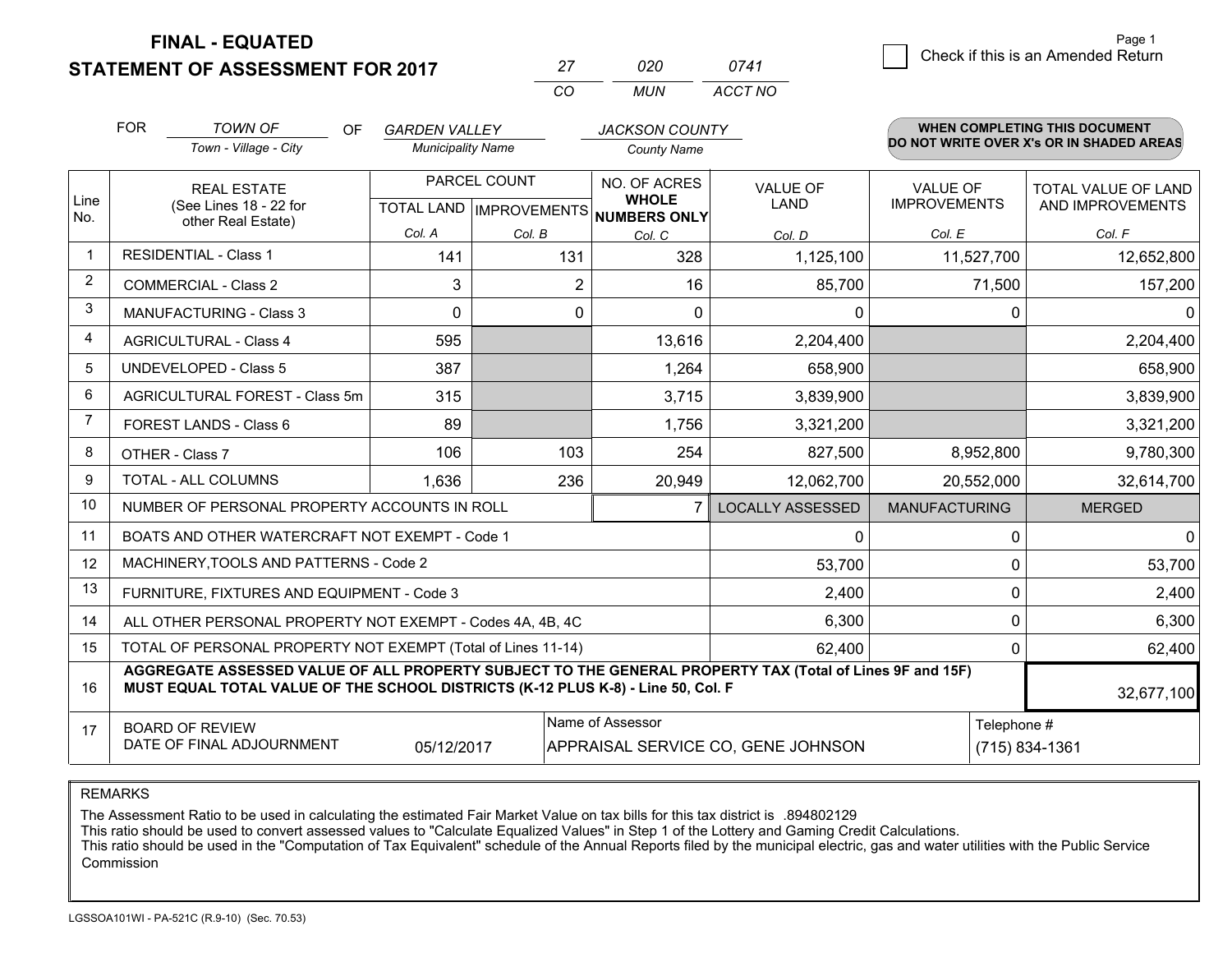*YEAR CO MUN ACCT NO* 2017 27 020 0741 Page 2

Do not confuse FOREST LANDS (Line 7) with FOREST CROPS (in this section) - They are **NOT** the same

|    |                                                               |                                             |  | Private Forest Crop - Reg Class @ 10¢ per acre                                 |                                                                              | Private Forest Crop - Reg Class @ \$2.52 per acre |                                                                    |           |                    |  |
|----|---------------------------------------------------------------|---------------------------------------------|--|--------------------------------------------------------------------------------|------------------------------------------------------------------------------|---------------------------------------------------|--------------------------------------------------------------------|-----------|--------------------|--|
| 18 | (a) PARCELS                                                   | (b) ACRES                                   |  | (c) ASSESSED VALUE                                                             |                                                                              | (d) PARCELS                                       | (e) ACRES                                                          |           | (f) ASSESSED VALUE |  |
|    |                                                               |                                             |  |                                                                                |                                                                              |                                                   |                                                                    |           |                    |  |
|    | Private Forest Crop - Special Class @ 20¢ per acre            |                                             |  |                                                                                | Entered Before 2005 Managed Forest - Ferrous Mining CLOSED @ \$8.27 per acre |                                                   |                                                                    |           |                    |  |
| 19 | (a) PARCELS                                                   | (b) ACRES                                   |  | (c) ASSESSED VALUE                                                             |                                                                              | (d) PARCELS                                       | (e) ACRES                                                          |           | (f) ASSESSED VALUE |  |
|    |                                                               |                                             |  |                                                                                |                                                                              |                                                   |                                                                    |           |                    |  |
|    |                                                               | Entered Before 2005 Managed Forest - OPEN @ |  | \$.79 per acre                                                                 |                                                                              |                                                   | Entered Before 2005 Managed Forest - CLOSED @ \$1.87 per acre      |           |                    |  |
| 20 | (a) PARCELS                                                   | (b) ACRES                                   |  | (c) ASSESSED VALUE                                                             |                                                                              | (d) PARCELS                                       | (e) ACRES                                                          |           | (f) ASSESSED VALUE |  |
|    |                                                               |                                             |  | 16                                                                             | 422.37                                                                       |                                                   | 755,900                                                            |           |                    |  |
|    | Entered After 2004 Managed Forest - OPEN @<br>\$2.14 per acre |                                             |  |                                                                                |                                                                              |                                                   | Entered After 2004 Managed Forest - CLOSED @ \$10.68 per acre      |           |                    |  |
| 21 | (a) PARCELS                                                   | (b) ACRES                                   |  | (c) ASSESSED VALUE                                                             | (d) PARCELS                                                                  |                                                   | (e) ACRES                                                          |           |                    |  |
|    |                                                               |                                             |  |                                                                                |                                                                              |                                                   |                                                                    |           |                    |  |
|    |                                                               |                                             |  |                                                                                |                                                                              | 36<br>951.55                                      |                                                                    | 1,538,900 |                    |  |
| 22 | (a) County Forest Cropland Acres                              |                                             |  | (b) Federal Acres                                                              | (c) State Acres                                                              |                                                   | (d) County (NOT FOREST CROP) Acres                                 |           | (e) Other Acres    |  |
|    |                                                               |                                             |  |                                                                                | 499.13                                                                       |                                                   | 5.34                                                               |           | 192.44             |  |
|    |                                                               |                                             |  | Assessed Value of Omitted Property From Prior Years (Sec. 70.44)               |                                                                              |                                                   | Assessed Value of Sec. 70.43 Corrections of Errors by Assessors    |           |                    |  |
| 23 |                                                               | (a) REAL ESTATE                             |  | (b) PERSONAL                                                                   |                                                                              |                                                   | (c1) REAL ESTATE                                                   |           | (c2) PERSONAL      |  |
|    |                                                               |                                             |  |                                                                                |                                                                              |                                                   |                                                                    |           |                    |  |
|    |                                                               |                                             |  | Manufacturing Equated Value of Omitted Property From Prior Years (Sec. 70.995) |                                                                              |                                                   | Mfg. Equated Value of Sec.70.43 Corrections of Errors by Assessors |           |                    |  |
|    | (e) PERSONAL<br>(d) REAL ESTATE                               |                                             |  | (f1) REAL ESTATE                                                               |                                                                              | (f2) PERSONAL                                     |                                                                    |           |                    |  |
|    |                                                               |                                             |  |                                                                                |                                                                              |                                                   |                                                                    |           |                    |  |

## **SPECIAL DISTRICTS**

| Line<br>No. | Enter 6-digit<br>Special District<br>Code (Col. A) | <b>Account</b><br><b>Number</b><br>(Col. B) | <b>Special District Name</b><br>(Col. C) | <b>Locally Assessed Value</b><br>of Real Estate and<br>Personal Property (Col. D) | Mfg Value of Real Estate<br>and Personal Property<br>(Col. E) | <b>Merged Value of</b><br><b>Real Estate and</b><br>Personal Property (Col. F) |
|-------------|----------------------------------------------------|---------------------------------------------|------------------------------------------|-----------------------------------------------------------------------------------|---------------------------------------------------------------|--------------------------------------------------------------------------------|
| 24          |                                                    |                                             |                                          |                                                                                   |                                                               |                                                                                |
| 25          |                                                    |                                             |                                          |                                                                                   |                                                               |                                                                                |
| 26          |                                                    |                                             |                                          |                                                                                   |                                                               |                                                                                |
| 27          |                                                    |                                             |                                          |                                                                                   |                                                               |                                                                                |
| 28          |                                                    |                                             |                                          |                                                                                   |                                                               |                                                                                |
| 29          |                                                    |                                             |                                          |                                                                                   |                                                               |                                                                                |
| 30          |                                                    |                                             |                                          |                                                                                   |                                                               |                                                                                |
| 31          |                                                    |                                             |                                          |                                                                                   |                                                               |                                                                                |
| 32          |                                                    |                                             |                                          |                                                                                   |                                                               |                                                                                |
| 33          |                                                    |                                             |                                          |                                                                                   |                                                               |                                                                                |
| 34          |                                                    |                                             |                                          |                                                                                   |                                                               |                                                                                |
| 35          |                                                    |                                             |                                          |                                                                                   |                                                               |                                                                                |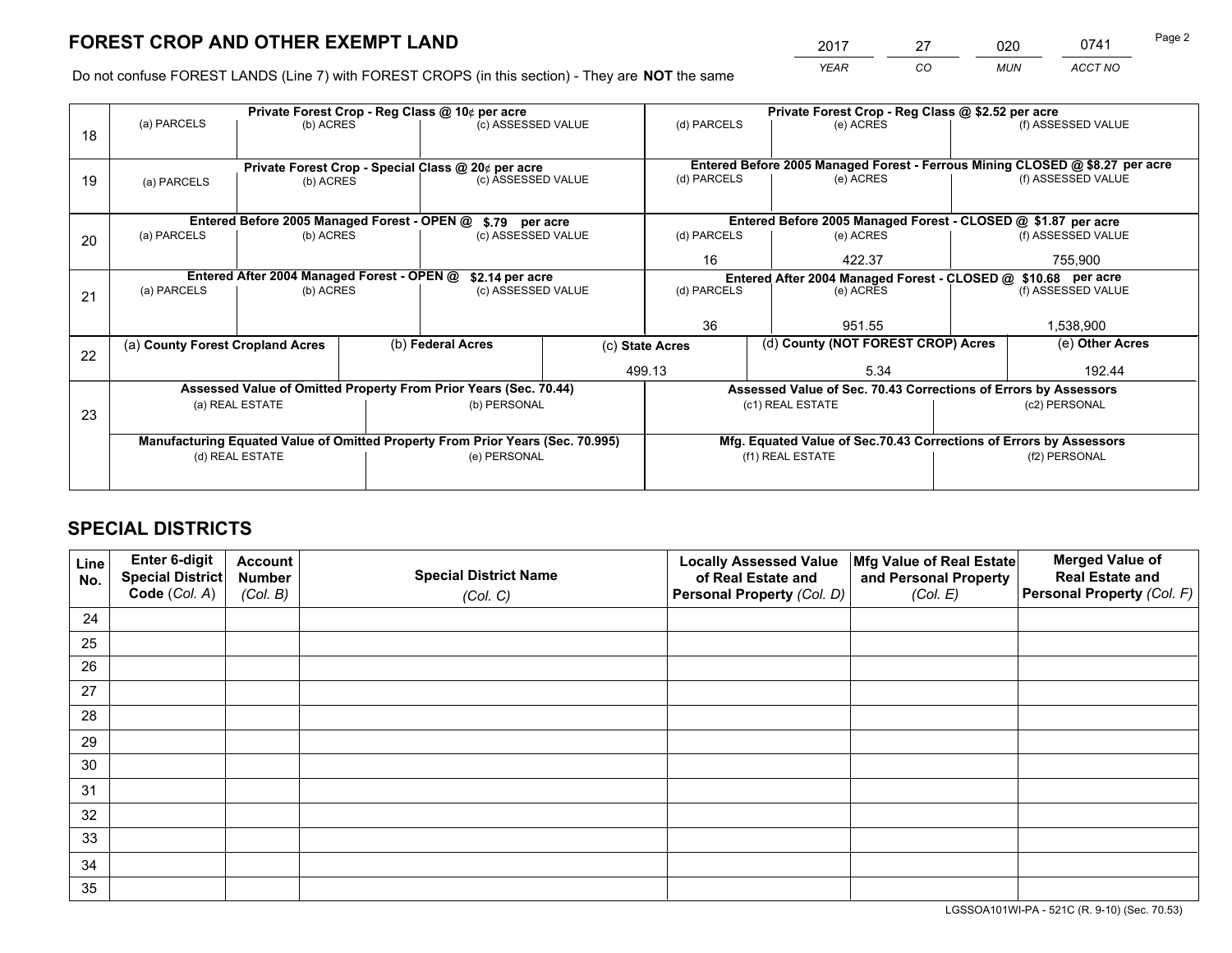|             |                                                          |                                             |                                                         | <b>YEAR</b>                                                                       | CO<br><b>MUN</b>                                              | <b>ACCT NO</b>                                                                 |
|-------------|----------------------------------------------------------|---------------------------------------------|---------------------------------------------------------|-----------------------------------------------------------------------------------|---------------------------------------------------------------|--------------------------------------------------------------------------------|
| Line<br>No. | Enter 6-digit<br><b>School District</b><br>Code (Col. A) | <b>Account</b><br><b>Number</b><br>(Col. B) | <b>School District Name</b><br>(Col. C)                 | <b>Locally Assessed Value</b><br>of Real Estate and<br>Personal Property (Col. D) | Mfg Value of Real Estate<br>and Personal Property<br>(Col. E) | <b>Merged Value of</b><br><b>Real Estate and</b><br>Personal Property (Col. F) |
|             | A. SCHOOL DISTRICTS (K-8 and K-12)                       |                                             |                                                         |                                                                                   |                                                               |                                                                                |
| 36          | 270091                                                   | 0161                                        | <b>SCH D OF ALMA CENTER</b>                             | 31,266,900                                                                        |                                                               | 31,266,900                                                                     |
| 37          | 270476                                                   | 0162                                        | SCH D OF BLACK RIVER FALLS                              | 1,101,200                                                                         |                                                               | 1,101,200                                                                      |
| 38          | 616426                                                   | 0364                                        | <b>SCH D OF WHITEHALL</b>                               | 309,000                                                                           |                                                               | 309,000                                                                        |
| 39          |                                                          |                                             |                                                         |                                                                                   |                                                               |                                                                                |
| 40          |                                                          |                                             |                                                         |                                                                                   |                                                               |                                                                                |
| 41          |                                                          |                                             |                                                         |                                                                                   |                                                               |                                                                                |
| 42          |                                                          |                                             |                                                         |                                                                                   |                                                               |                                                                                |
| 43          |                                                          |                                             |                                                         |                                                                                   |                                                               |                                                                                |
| 44          |                                                          |                                             |                                                         |                                                                                   |                                                               |                                                                                |
| 45          |                                                          |                                             |                                                         |                                                                                   |                                                               |                                                                                |
| 46          |                                                          |                                             |                                                         |                                                                                   |                                                               |                                                                                |
| 47          |                                                          |                                             |                                                         |                                                                                   |                                                               |                                                                                |
| 48          |                                                          |                                             |                                                         |                                                                                   |                                                               |                                                                                |
| 49          |                                                          |                                             |                                                         |                                                                                   |                                                               |                                                                                |
| 50          |                                                          |                                             | TOTAL ASSESSED VALUE OF SCHOOL DISTRICTS (K-8 and K-12) | 32,677,100                                                                        |                                                               | 32,677,100                                                                     |
|             | <b>B.</b><br><b>UNION HIGH SCHOOL DISTRICTS</b>          |                                             |                                                         |                                                                                   |                                                               |                                                                                |
| 51          |                                                          |                                             |                                                         |                                                                                   |                                                               |                                                                                |
| 52          |                                                          |                                             |                                                         |                                                                                   |                                                               |                                                                                |
| 53          |                                                          |                                             |                                                         |                                                                                   |                                                               |                                                                                |
| 54          |                                                          |                                             |                                                         |                                                                                   |                                                               |                                                                                |
| 55          |                                                          |                                             | TOTAL ASSESSED VALUE OF UNION HIGH SCHOOLS              |                                                                                   |                                                               |                                                                                |
|             | C.<br><b>TECHNICAL COLLEGE DISTRICTS</b>                 |                                             |                                                         |                                                                                   |                                                               |                                                                                |
| 56          | 000100                                                   | 0001                                        | CHIPPEWA VALLEY TECHNICAL COLLEGE EAUC                  | 31,266,900                                                                        |                                                               | 31,266,900                                                                     |
| 57          | 000200                                                   | 0002                                        | WESTERN TECHNICAL COLLEGE LACR                          | 1,410,200                                                                         |                                                               | 1,410,200                                                                      |
| 58          |                                                          |                                             |                                                         |                                                                                   |                                                               |                                                                                |
| 59          |                                                          |                                             | TOTAL ASSESSED VALUE OF TECHNICAL COLLEGES              | 32,677,100                                                                        |                                                               | 32,677,100                                                                     |

27

020

## *I hereby certify, to the best of my knowledge and belief, this form is complete and correct.*

**SCHOOL DISTRICTS**

| Print name of preparer | Title                    |                | Date (MM / DD / CCYY) |
|------------------------|--------------------------|----------------|-----------------------|
|                        |                          |                |                       |
| Signature of preparer  | Contact Telephone Number | E-mail address |                       |
|                        | $\overline{\phantom{0}}$ |                |                       |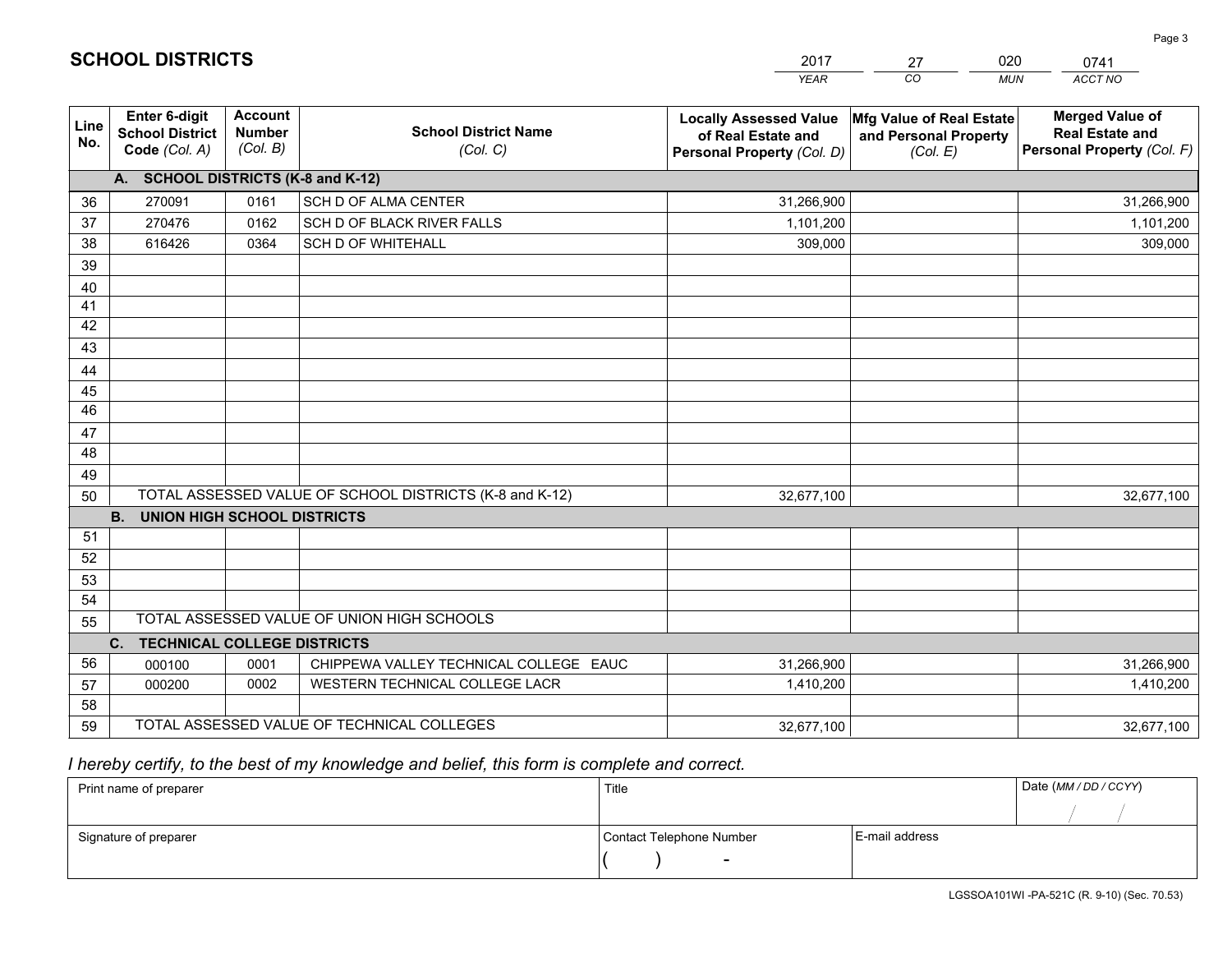#### **HIGHLIGHTS**

- 1. Complete the Statement of Assessment after the Board of Review. Reflect any changes made there.
- 2. Use black ink to complete.
- 3. Line 16 must equal Line 50, Col D.
- 4. Line 55 must equal the total of K-8 schools listed on lines 36-49. Do not include K-12 schools in this comparision.
- 5. Line 59, Col. D must equal Line 16.
- 6. Special District, School District and Technical College District values must include both real estate and personal property. Examples of Special districts are: town sanitary districts, public inland lake protection and rehabilitation districts, and metropolitan sewerage districts.
- 7. DO NOT INCLUDE Manufacturing property values.DOR will print these values on the final SOA.
- 8. Accuracy of this form is very important. The values reported directly affect the equalized value DOR calculates for school and special districts.

#### **Page 1:**

 If not prefilled, enter the tax year,county and municipal code,municipal type, municipal name and county name on the top of form.

Check the Amended box, if filing an amended / corrected SOA.

 Report the parcel count, acres and assessed value of taxable general property, total parcel count, (real and personal), total acres, and values from final figures set by the Board of Review.

- A. Real Estate land and improvements (buildings, etc.) is reported on lines 1 8, total line 9.
- B. Personal Property is reported on lines 11 14, Column D, total line 15.
- C. To complete this report, use the computer produced summary of the assessment roll that shows these amounts.
- D. Use whole numbers only.
- E. Add each line across and each column down to verify entries.

#### **Page 2:**

- A. Report Special Items (not subject to general property tax).
- 1. Private Forest Croplands and Managed Forest Lands are reported on lines 18,19, 20 and 21. Be sure to report assessed values **NOT** taxes.
- 2. You should have copies of the orders of entry, orders of withdrawal, etc., to update your assessment roll.
	- 3. Show hundredths of acres (e.g. 39.75).
- 4. Tax exempt lands are reported on line 22.
- 5. Omitted property and sec. 70.43, Wis. Stats., corrections of errors by assessor are reported on line 23. Report real estate and personal property separately. These should be for **prior years**, not something found on the current assessment roll after the board of review.
- B. Special District (Lines 24-35) Include the value of both real and personal property.
- The Department of Revenue (DOR) preprints much of the information regarding names and codes for schools, special districts,etc. If a district is not listed, enter the name and value only, DOR will enter the proper code.

### **Page 3 School Districts:**

Include the value of both real and personal property.

Report School District (regular, elementary, union high school, and technical college).

- 1. Regular (K-12) and Elementary (K-8) school values are reported on lines 36-49, total on line 50.
- 2. Union High School (UHS) (use only if elementary schools are listed on lines 36-49) are reported on lines 51-54. UHS total value (line 55) must equal to the total **elementary school** values reported on lines 36-49. Do notinclude K-12 schools in this comparison.
- 3. Technical College values are reported on lines 56-58, total on line 59.
- 4. Use the computer summary that shows these amounts to complete this report.

#### **This form is due the second Monday in June. File this report only after your Board of Review is complete.**

 *If you have questions: Return forms to:*

 Email: lgs@wisconsin.gov Wisconsin Department of RevenueCall:  $(608)$  266-2569 or  $(608)$  264-6892 Fax number: (608) 264-6887 PO Box 8971

Local Government Services Section 6-97 Madison WI 53708-8971

 $-8205$ ALMA CENTER, WI 54611 - 8205 TOWN OF GARDEN VALLEY KATHLEEN LEIS<br>TOWN OF GARDEN VALLEY ALMA CENTER, WI 54611 W13962 STATE RD 121 W13962 STATE RD 121 KATHLEEN LEIS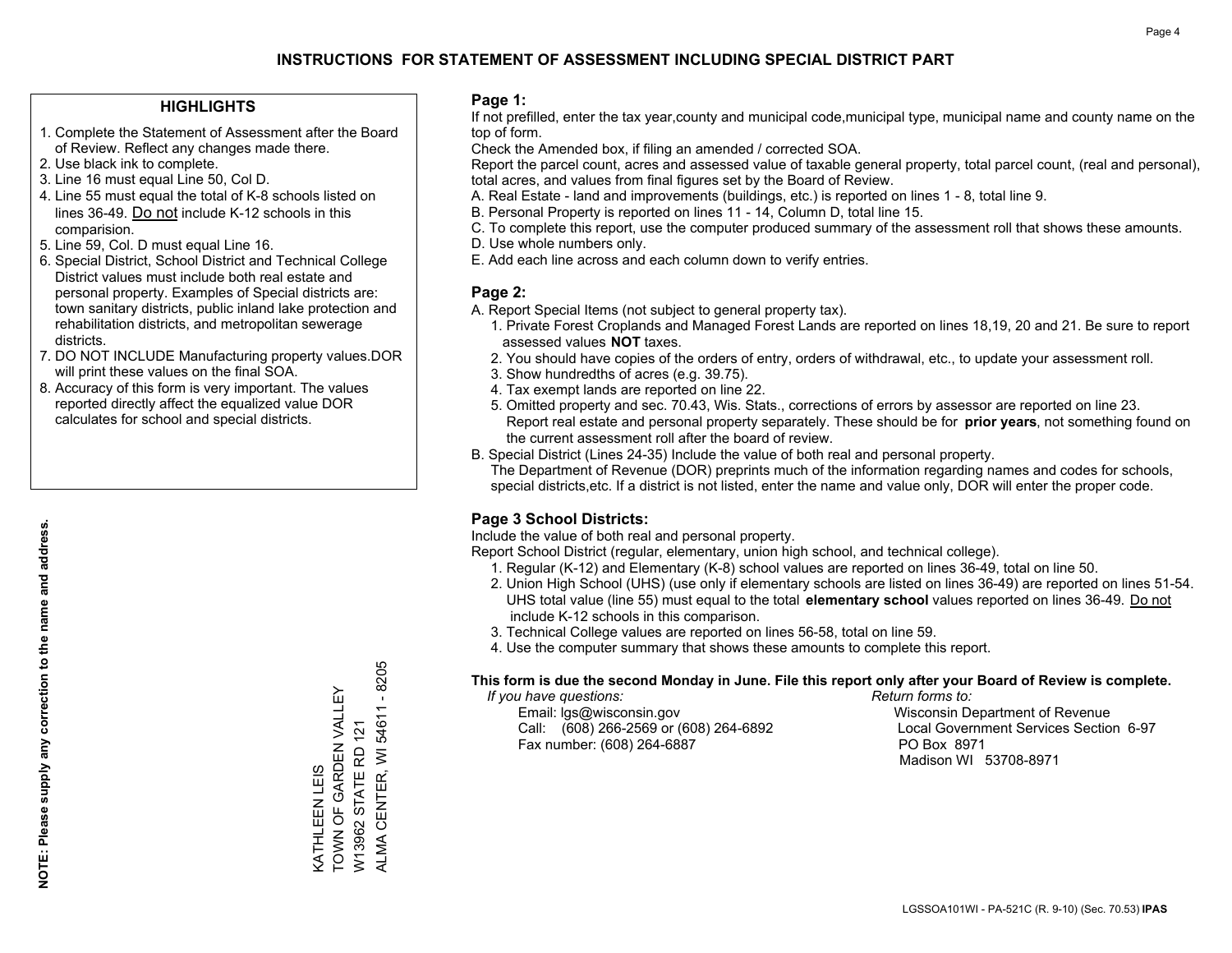**FINAL - EQUATED**

**STATEMENT OF ASSESSMENT FOR 2017** 

|          | פפח   | 42      |
|----------|-------|---------|
| $\cdots$ | MI IN | ACCT NO |

|              | <b>FOR</b>                                                                                                                                                                                   | <b>TOWN OF</b><br><b>OF</b><br>Town - Village - City         | <b>GARFIELD</b><br><b>Municipality Name</b>          |          | <b>JACKSON COUNTY</b><br><b>County Name</b> |                                |                                        | <b>WHEN COMPLETING THIS DOCUMENT</b><br>DO NOT WRITE OVER X's OR IN SHADED AREAS |  |
|--------------|----------------------------------------------------------------------------------------------------------------------------------------------------------------------------------------------|--------------------------------------------------------------|------------------------------------------------------|----------|---------------------------------------------|--------------------------------|----------------------------------------|----------------------------------------------------------------------------------|--|
| Line<br>No.  | <b>REAL ESTATE</b><br>(See Lines 18 - 22 for<br>other Real Estate)                                                                                                                           |                                                              | PARCEL COUNT<br>TOTAL LAND IMPROVEMENTS NUMBERS ONLY |          | NO. OF ACRES<br><b>WHOLE</b>                | <b>VALUE OF</b><br><b>LAND</b> | <b>VALUE OF</b><br><b>IMPROVEMENTS</b> | <b>TOTAL VALUE OF LAND</b><br>AND IMPROVEMENTS                                   |  |
|              |                                                                                                                                                                                              |                                                              | Col. A                                               | Col. B   | Col. C                                      | Col. D                         | Col. E                                 | Col. F                                                                           |  |
| $\mathbf{1}$ | <b>RESIDENTIAL - Class 1</b>                                                                                                                                                                 |                                                              | 327                                                  | 298      | 516                                         | 2,376,800                      | 26,221,500                             | 28,598,300                                                                       |  |
| 2            |                                                                                                                                                                                              | <b>COMMERCIAL - Class 2</b>                                  | 8                                                    | 6        | 44                                          | 131,600                        | 717,600                                | 849,200                                                                          |  |
| 3            |                                                                                                                                                                                              | <b>MANUFACTURING - Class 3</b>                               | $\Omega$                                             | $\Omega$ | $\Omega$                                    | 0                              | $\Omega$                               | $\Omega$                                                                         |  |
| 4            |                                                                                                                                                                                              | <b>AGRICULTURAL - Class 4</b>                                | 445                                                  |          | 7,452                                       | 942,100                        |                                        | 942,100                                                                          |  |
| 5            |                                                                                                                                                                                              | UNDEVELOPED - Class 5                                        | 329                                                  |          | 1,434                                       | 722,250                        |                                        | 722,250                                                                          |  |
| 6            |                                                                                                                                                                                              | AGRICULTURAL FOREST - Class 5m                               | 306                                                  |          | 4,726                                       | 5,048,100                      |                                        | 5,048,100                                                                        |  |
| 7            |                                                                                                                                                                                              | FOREST LANDS - Class 6                                       | 231                                                  |          | 3,762                                       | 7,985,400                      |                                        | 7,985,400                                                                        |  |
| 8            |                                                                                                                                                                                              | OTHER - Class 7                                              | 65                                                   | 65       | 122                                         | 419,900                        | 4,132,000                              | 4,551,900                                                                        |  |
| 9            |                                                                                                                                                                                              | TOTAL - ALL COLUMNS                                          | 1,711                                                | 369      | 18,056                                      | 17,626,150                     | 31,071,100                             | 48,697,250                                                                       |  |
| 10           |                                                                                                                                                                                              | NUMBER OF PERSONAL PROPERTY ACCOUNTS IN ROLL                 |                                                      |          | 24                                          | <b>LOCALLY ASSESSED</b>        | <b>MANUFACTURING</b>                   | <b>MERGED</b>                                                                    |  |
| 11           |                                                                                                                                                                                              | BOATS AND OTHER WATERCRAFT NOT EXEMPT - Code 1               |                                                      |          |                                             | 0                              | $\mathbf 0$                            | 0                                                                                |  |
| 12           |                                                                                                                                                                                              | MACHINERY, TOOLS AND PATTERNS - Code 2                       |                                                      |          |                                             | 200                            | $\mathbf{0}$                           | 200                                                                              |  |
| 13           |                                                                                                                                                                                              | FURNITURE, FIXTURES AND EQUIPMENT - Code 3                   |                                                      |          |                                             | 32,600                         | $\mathbf{0}$                           | 32,600                                                                           |  |
| 14           |                                                                                                                                                                                              | ALL OTHER PERSONAL PROPERTY NOT EXEMPT - Codes 4A, 4B, 4C    |                                                      |          |                                             | 201,100                        | $\mathbf 0$                            | 201,100                                                                          |  |
| 15           |                                                                                                                                                                                              | TOTAL OF PERSONAL PROPERTY NOT EXEMPT (Total of Lines 11-14) |                                                      |          |                                             | 233,900                        | $\mathbf{0}$                           | 233,900                                                                          |  |
| 16           | AGGREGATE ASSESSED VALUE OF ALL PROPERTY SUBJECT TO THE GENERAL PROPERTY TAX (Total of Lines 9F and 15F)<br>MUST EQUAL TOTAL VALUE OF THE SCHOOL DISTRICTS (K-12 PLUS K-8) - Line 50, Col. F |                                                              |                                                      |          |                                             |                                |                                        | 48,931,150                                                                       |  |
| 17           |                                                                                                                                                                                              | <b>BOARD OF REVIEW</b><br>DATE OF FINAL ADJOURNMENT          | 06/21/2017                                           |          | Name of Assessor<br><b>ERIC KLEVEN</b>      | Telephone #<br>(715) 598-4599  |                                        |                                                                                  |  |

REMARKS

The Assessment Ratio to be used in calculating the estimated Fair Market Value on tax bills for this tax district is .909602372<br>This ratio should be used to convert assessed values to "Calculate Equalized Values" in Step 1 Commission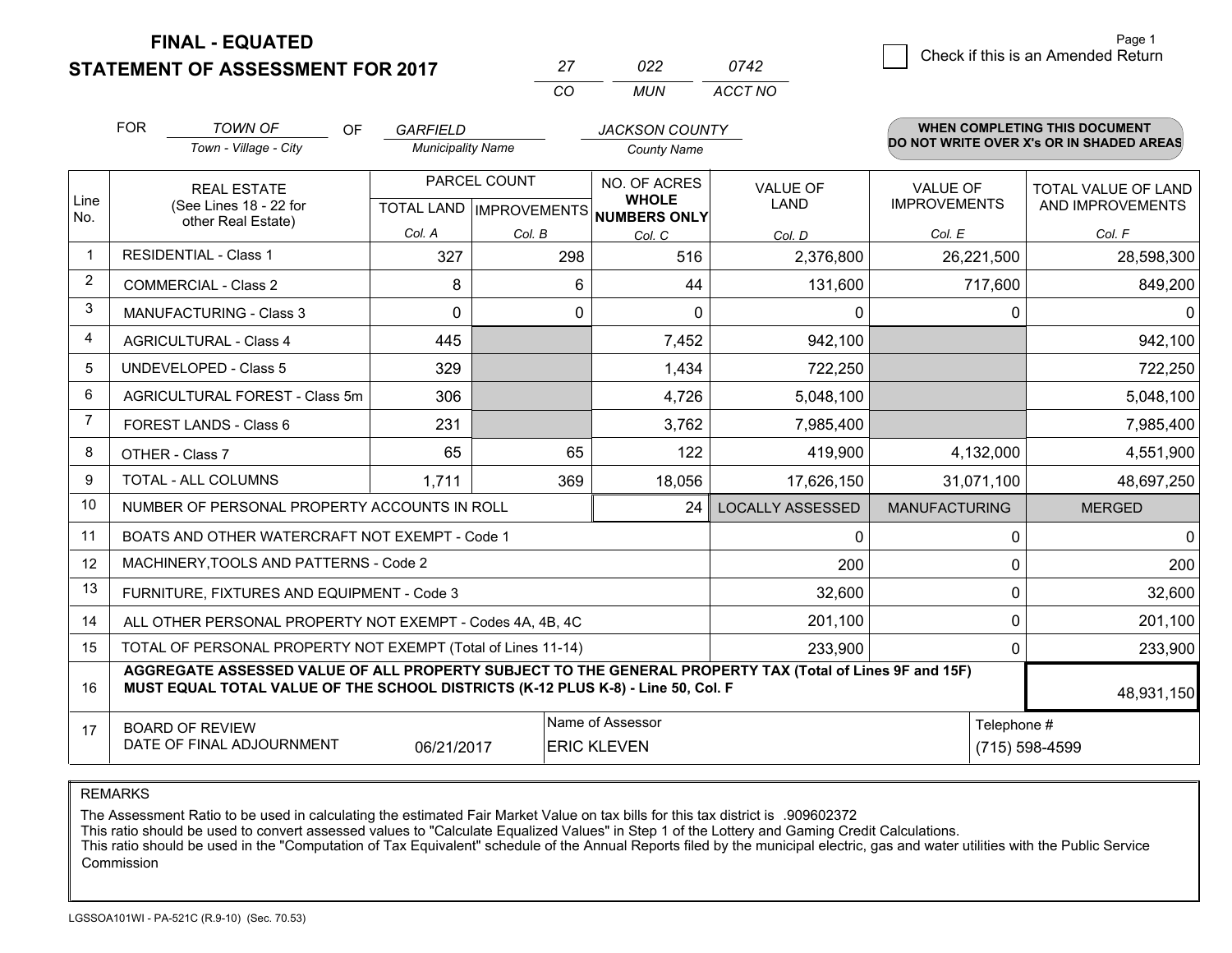*YEAR CO MUN ACCT NO* 2017 27 022 0742

Do not confuse FOREST LANDS (Line 7) with FOREST CROPS (in this section) - They are **NOT** the same

|    |                                                                                |                                                                                     |  | Private Forest Crop - Reg Class @ 10¢ per acre                   |                                                                                                                 | Private Forest Crop - Reg Class @ \$2.52 per acre |                                                                              |                 |               |                                                                    |  |
|----|--------------------------------------------------------------------------------|-------------------------------------------------------------------------------------|--|------------------------------------------------------------------|-----------------------------------------------------------------------------------------------------------------|---------------------------------------------------|------------------------------------------------------------------------------|-----------------|---------------|--------------------------------------------------------------------|--|
| 18 | (a) PARCELS                                                                    | (b) ACRES                                                                           |  | (c) ASSESSED VALUE                                               |                                                                                                                 | (d) PARCELS                                       | (e) ACRES                                                                    |                 |               | (f) ASSESSED VALUE                                                 |  |
|    |                                                                                |                                                                                     |  |                                                                  |                                                                                                                 |                                                   |                                                                              |                 |               |                                                                    |  |
|    |                                                                                |                                                                                     |  | Private Forest Crop - Special Class @ 20¢ per acre               |                                                                                                                 |                                                   | Entered Before 2005 Managed Forest - Ferrous Mining CLOSED @ \$8.27 per acre |                 |               |                                                                    |  |
| 19 | (a) PARCELS                                                                    | (b) ACRES                                                                           |  | (c) ASSESSED VALUE                                               |                                                                                                                 | (d) PARCELS                                       | (e) ACRES                                                                    |                 |               | (f) ASSESSED VALUE                                                 |  |
|    |                                                                                |                                                                                     |  |                                                                  |                                                                                                                 |                                                   |                                                                              |                 |               |                                                                    |  |
|    |                                                                                |                                                                                     |  | Entered Before 2005 Managed Forest - OPEN @ \$.79 per acre       |                                                                                                                 |                                                   | Entered Before 2005 Managed Forest - CLOSED @ \$1.87 per acre                |                 |               |                                                                    |  |
| 20 | (a) PARCELS                                                                    | (b) ACRES                                                                           |  | (c) ASSESSED VALUE                                               |                                                                                                                 | (d) PARCELS                                       | (e) ACRES                                                                    |                 |               | (f) ASSESSED VALUE                                                 |  |
|    | 10                                                                             | 214                                                                                 |  | 230,100                                                          |                                                                                                                 | 59                                                |                                                                              | 1,788.53        |               | 3,471,700                                                          |  |
|    |                                                                                |                                                                                     |  |                                                                  |                                                                                                                 |                                                   |                                                                              |                 |               |                                                                    |  |
|    |                                                                                | Entered After 2004 Managed Forest - OPEN @<br>\$2.14 per acre<br>(c) ASSESSED VALUE |  |                                                                  | Entered After 2004 Managed Forest - CLOSED @ \$10.68 per acre<br>(d) PARCELS<br>(f) ASSESSED VALUE<br>(e) ACRES |                                                   |                                                                              |                 |               |                                                                    |  |
| 21 | (a) PARCELS                                                                    | (b) ACRES                                                                           |  |                                                                  |                                                                                                                 |                                                   |                                                                              |                 |               |                                                                    |  |
|    |                                                                                |                                                                                     |  |                                                                  |                                                                                                                 |                                                   |                                                                              |                 |               |                                                                    |  |
|    | 5                                                                              | 139.63                                                                              |  | 208,800                                                          |                                                                                                                 | 59                                                | 1,459.13                                                                     |                 |               | 2,813,100                                                          |  |
|    | (a) County Forest Cropland Acres                                               |                                                                                     |  | (b) Federal Acres<br>(c) State Acres                             |                                                                                                                 | (d) County (NOT FOREST CROP) Acres                |                                                                              | (e) Other Acres |               |                                                                    |  |
| 22 |                                                                                |                                                                                     |  |                                                                  |                                                                                                                 | 968.88                                            |                                                                              | 12.34           |               | 64.11                                                              |  |
|    |                                                                                |                                                                                     |  | Assessed Value of Omitted Property From Prior Years (Sec. 70.44) |                                                                                                                 |                                                   | Assessed Value of Sec. 70.43 Corrections of Errors by Assessors              |                 |               |                                                                    |  |
|    |                                                                                | (a) REAL ESTATE                                                                     |  |                                                                  |                                                                                                                 |                                                   |                                                                              |                 |               |                                                                    |  |
| 23 |                                                                                |                                                                                     |  | (b) PERSONAL                                                     |                                                                                                                 |                                                   | (c1) REAL ESTATE                                                             |                 | (c2) PERSONAL |                                                                    |  |
|    |                                                                                |                                                                                     |  |                                                                  |                                                                                                                 |                                                   |                                                                              |                 |               |                                                                    |  |
|    | Manufacturing Equated Value of Omitted Property From Prior Years (Sec. 70.995) |                                                                                     |  |                                                                  |                                                                                                                 |                                                   |                                                                              |                 |               | Mfg. Equated Value of Sec.70.43 Corrections of Errors by Assessors |  |
|    |                                                                                | (d) REAL ESTATE                                                                     |  | (e) PERSONAL                                                     |                                                                                                                 | (f1) REAL ESTATE                                  |                                                                              |                 | (f2) PERSONAL |                                                                    |  |
|    |                                                                                |                                                                                     |  |                                                                  |                                                                                                                 |                                                   |                                                                              |                 |               |                                                                    |  |
|    |                                                                                |                                                                                     |  |                                                                  |                                                                                                                 |                                                   |                                                                              |                 |               |                                                                    |  |

## **SPECIAL DISTRICTS**

| Line<br>No. | Enter 6-digit<br><b>Special District</b> | <b>Account</b><br><b>Number</b> | <b>Special District Name</b> | <b>Locally Assessed Value</b><br>of Real Estate and | Mfg Value of Real Estate<br>and Personal Property | <b>Merged Value of</b><br><b>Real Estate and</b> |
|-------------|------------------------------------------|---------------------------------|------------------------------|-----------------------------------------------------|---------------------------------------------------|--------------------------------------------------|
|             | Code (Col. A)                            | (Col. B)                        | (Col. C)                     | Personal Property (Col. D)                          | (Col. E)                                          | Personal Property (Col. F)                       |
| 24          |                                          |                                 |                              |                                                     |                                                   |                                                  |
| 25          |                                          |                                 |                              |                                                     |                                                   |                                                  |
| 26          |                                          |                                 |                              |                                                     |                                                   |                                                  |
| 27          |                                          |                                 |                              |                                                     |                                                   |                                                  |
| 28          |                                          |                                 |                              |                                                     |                                                   |                                                  |
| 29          |                                          |                                 |                              |                                                     |                                                   |                                                  |
| 30          |                                          |                                 |                              |                                                     |                                                   |                                                  |
| 31          |                                          |                                 |                              |                                                     |                                                   |                                                  |
| 32          |                                          |                                 |                              |                                                     |                                                   |                                                  |
| 33          |                                          |                                 |                              |                                                     |                                                   |                                                  |
| 34          |                                          |                                 |                              |                                                     |                                                   |                                                  |
| 35          |                                          |                                 |                              |                                                     |                                                   |                                                  |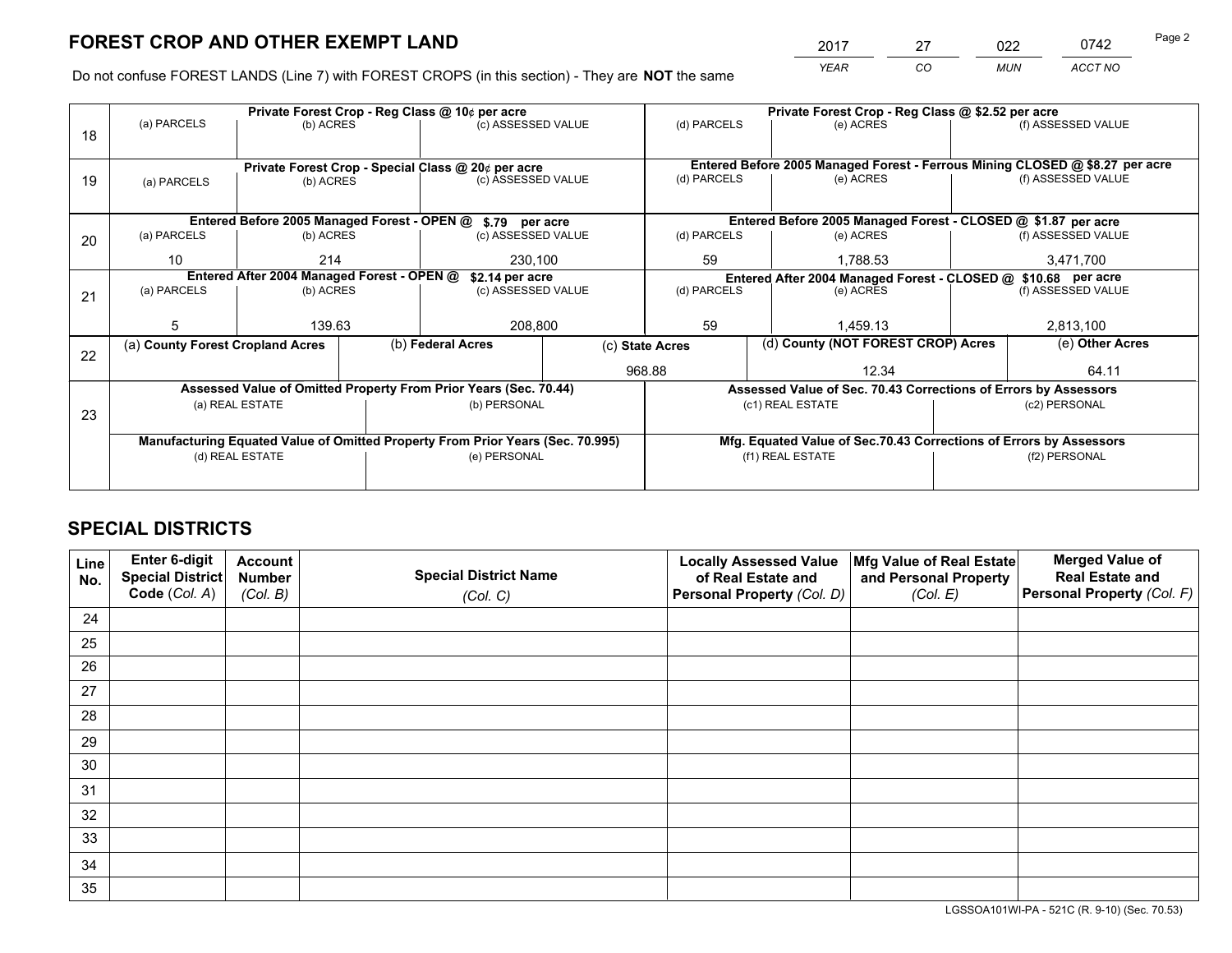|             |                                                          |                                             |                                                         | <b>YEAR</b>                                                                       | CO<br><b>MUN</b>                                              | ACCT NO                                                                        |
|-------------|----------------------------------------------------------|---------------------------------------------|---------------------------------------------------------|-----------------------------------------------------------------------------------|---------------------------------------------------------------|--------------------------------------------------------------------------------|
| Line<br>No. | Enter 6-digit<br><b>School District</b><br>Code (Col. A) | <b>Account</b><br><b>Number</b><br>(Col. B) | <b>School District Name</b><br>(Col. C)                 | <b>Locally Assessed Value</b><br>of Real Estate and<br>Personal Property (Col. D) | Mfg Value of Real Estate<br>and Personal Property<br>(Col. E) | <b>Merged Value of</b><br><b>Real Estate and</b><br>Personal Property (Col. F) |
|             | A. SCHOOL DISTRICTS (K-8 and K-12)                       |                                             |                                                         |                                                                                   |                                                               |                                                                                |
| 36          | 614186                                                   | 0363                                        | SCH D OF OSSEO-FAIRCHILD                                | 48,931,150                                                                        |                                                               | 48,931,150                                                                     |
| 37          |                                                          |                                             |                                                         |                                                                                   |                                                               |                                                                                |
| 38          |                                                          |                                             |                                                         |                                                                                   |                                                               |                                                                                |
| 39          |                                                          |                                             |                                                         |                                                                                   |                                                               |                                                                                |
| 40          |                                                          |                                             |                                                         |                                                                                   |                                                               |                                                                                |
| 41          |                                                          |                                             |                                                         |                                                                                   |                                                               |                                                                                |
| 42          |                                                          |                                             |                                                         |                                                                                   |                                                               |                                                                                |
| 43          |                                                          |                                             |                                                         |                                                                                   |                                                               |                                                                                |
| 44          |                                                          |                                             |                                                         |                                                                                   |                                                               |                                                                                |
| 45<br>46    |                                                          |                                             |                                                         |                                                                                   |                                                               |                                                                                |
|             |                                                          |                                             |                                                         |                                                                                   |                                                               |                                                                                |
| 47<br>48    |                                                          |                                             |                                                         |                                                                                   |                                                               |                                                                                |
| 49          |                                                          |                                             |                                                         |                                                                                   |                                                               |                                                                                |
| 50          |                                                          |                                             | TOTAL ASSESSED VALUE OF SCHOOL DISTRICTS (K-8 and K-12) | 48,931,150                                                                        |                                                               | 48,931,150                                                                     |
|             | <b>B.</b><br><b>UNION HIGH SCHOOL DISTRICTS</b>          |                                             |                                                         |                                                                                   |                                                               |                                                                                |
| 51          |                                                          |                                             |                                                         |                                                                                   |                                                               |                                                                                |
| 52          |                                                          |                                             |                                                         |                                                                                   |                                                               |                                                                                |
| 53          |                                                          |                                             |                                                         |                                                                                   |                                                               |                                                                                |
| 54          |                                                          |                                             |                                                         |                                                                                   |                                                               |                                                                                |
| 55          |                                                          |                                             | TOTAL ASSESSED VALUE OF UNION HIGH SCHOOLS              |                                                                                   |                                                               |                                                                                |
|             | C. TECHNICAL COLLEGE DISTRICTS                           |                                             |                                                         |                                                                                   |                                                               |                                                                                |
| 56          | 000100                                                   | 0001                                        | CHIPPEWA VALLEY TECHNICAL COLLEGE EAUC                  | 48,931,150                                                                        |                                                               | 48,931,150                                                                     |
| 57          |                                                          |                                             |                                                         |                                                                                   |                                                               |                                                                                |
| 58          |                                                          |                                             |                                                         |                                                                                   |                                                               |                                                                                |
| 59          |                                                          |                                             | TOTAL ASSESSED VALUE OF TECHNICAL COLLEGES              | 48,931,150                                                                        |                                                               | 48,931,150                                                                     |

27

022

## *I hereby certify, to the best of my knowledge and belief, this form is complete and correct.*

**SCHOOL DISTRICTS**

| Print name of preparer | Title                    |                | Date (MM / DD / CCYY) |
|------------------------|--------------------------|----------------|-----------------------|
|                        |                          |                |                       |
| Signature of preparer  | Contact Telephone Number | E-mail address |                       |
|                        | $\sim$                   |                |                       |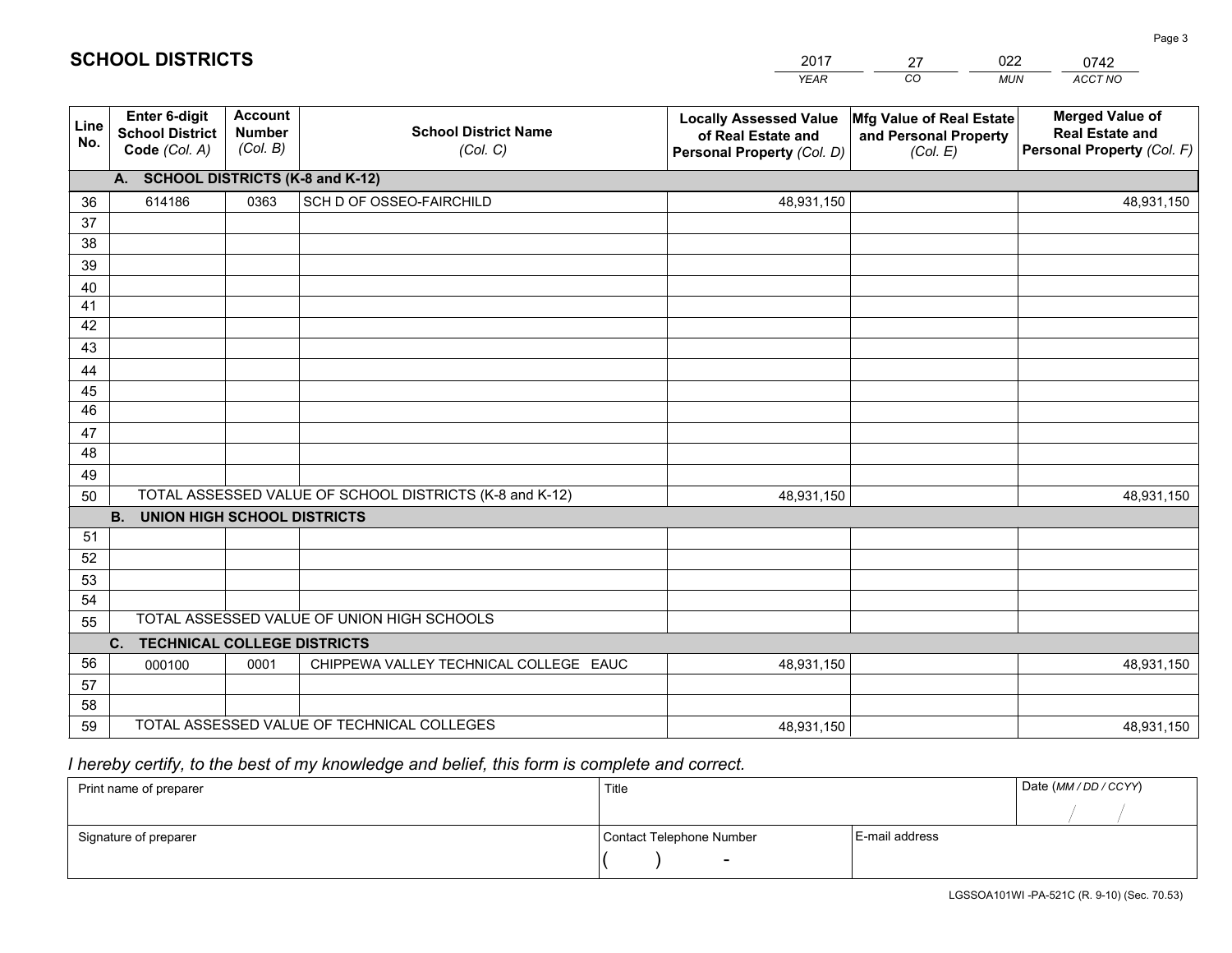#### **HIGHLIGHTS**

- 1. Complete the Statement of Assessment after the Board of Review. Reflect any changes made there.
- 2. Use black ink to complete.
- 3. Line 16 must equal Line 50, Col D.
- 4. Line 55 must equal the total of K-8 schools listed on lines 36-49. Do not include K-12 schools in this comparision.
- 5. Line 59, Col. D must equal Line 16.
- 6. Special District, School District and Technical College District values must include both real estate and personal property. Examples of Special districts are: town sanitary districts, public inland lake protection and rehabilitation districts, and metropolitan sewerage districts.
- 7. DO NOT INCLUDE Manufacturing property values.DOR will print these values on the final SOA.
- 8. Accuracy of this form is very important. The values reported directly affect the equalized value DOR calculates for school and special districts.

#### **Page 1:**

 If not prefilled, enter the tax year,county and municipal code,municipal type, municipal name and county name on the top of form.

Check the Amended box, if filing an amended / corrected SOA.

 Report the parcel count, acres and assessed value of taxable general property, total parcel count, (real and personal), total acres, and values from final figures set by the Board of Review.

- A. Real Estate land and improvements (buildings, etc.) is reported on lines 1 8, total line 9.
- B. Personal Property is reported on lines 11 14, Column D, total line 15.
- C. To complete this report, use the computer produced summary of the assessment roll that shows these amounts.
- D. Use whole numbers only.
- E. Add each line across and each column down to verify entries.

#### **Page 2:**

- A. Report Special Items (not subject to general property tax).
- 1. Private Forest Croplands and Managed Forest Lands are reported on lines 18,19, 20 and 21. Be sure to report assessed values **NOT** taxes.
- 2. You should have copies of the orders of entry, orders of withdrawal, etc., to update your assessment roll.
	- 3. Show hundredths of acres (e.g. 39.75).
- 4. Tax exempt lands are reported on line 22.
- 5. Omitted property and sec. 70.43, Wis. Stats., corrections of errors by assessor are reported on line 23. Report real estate and personal property separately. These should be for **prior years**, not something found on the current assessment roll after the board of review.
- B. Special District (Lines 24-35) Include the value of both real and personal property.

 The Department of Revenue (DOR) preprints much of the information regarding names and codes for schools, special districts,etc. If a district is not listed, enter the name and value only, DOR will enter the proper code.

### **Page 3 School Districts:**

Include the value of both real and personal property.

Report School District (regular, elementary, union high school, and technical college).

- 1. Regular (K-12) and Elementary (K-8) school values are reported on lines 36-49, total on line 50.
- 2. Union High School (UHS) (use only if elementary schools are listed on lines 36-49) are reported on lines 51-54. UHS total value (line 55) must equal to the total **elementary school** values reported on lines 36-49. Do notinclude K-12 schools in this comparison.
- 3. Technical College values are reported on lines 56-58, total on line 59.
- 4. Use the computer summary that shows these amounts to complete this report.

#### **This form is due the second Monday in June. File this report only after your Board of Review is complete.**

 *If you have questions: Return forms to:*

 Email: lgs@wisconsin.gov Wisconsin Department of RevenueCall:  $(608)$  266-2569 or  $(608)$  264-6892 Fax number: (608) 264-6887 PO Box 8971

Local Government Services Section 6-97 Madison WI 53708-8971

N14438 VALLEYBROOK LANE<br>OSSEO, WI 54758 N14438 VALLEYBROOK LANE ARDYTH ROBERTSON<br>TOWN OF GARFIELD ARDYTH ROBERTSON TOWN OF GARFIELD OSSEO, WI 54758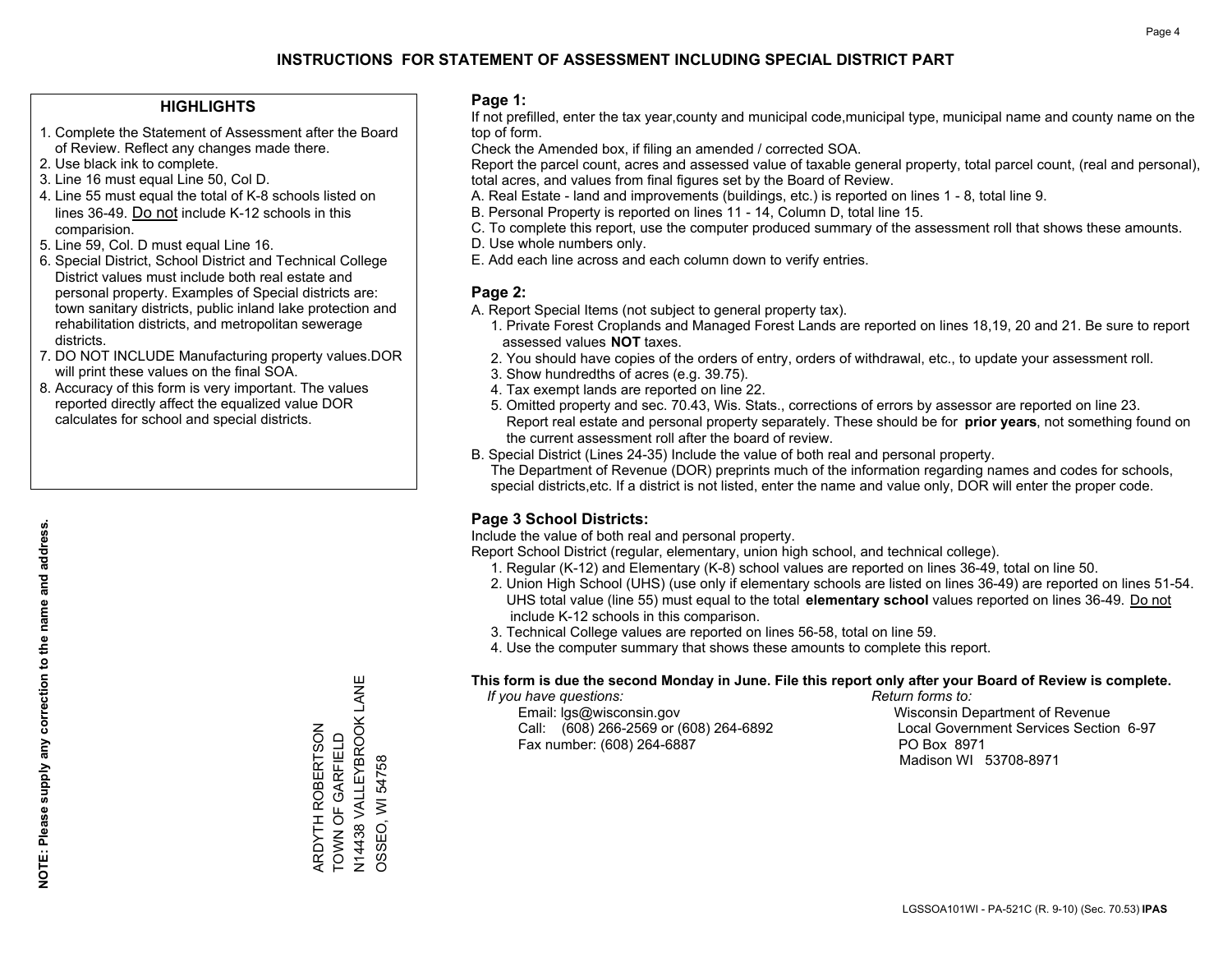**FINAL - EQUATED**

**STATEMENT OF ASSESSMENT FOR 2017** 

|          |       | 0743    |
|----------|-------|---------|
| $\cdots$ | MI IN | ACCT NO |

|                | <b>FOR</b>                                                                    | <b>TOWN OF</b><br><b>OF</b>                                                                                                                                                                  | <b>HIXTON</b>                             |        | <b>JACKSON COUNTY</b>        |                         |                                        | <b>WHEN COMPLETING THIS DOCUMENT</b>           |
|----------------|-------------------------------------------------------------------------------|----------------------------------------------------------------------------------------------------------------------------------------------------------------------------------------------|-------------------------------------------|--------|------------------------------|-------------------------|----------------------------------------|------------------------------------------------|
|                |                                                                               | Town - Village - City                                                                                                                                                                        | <b>Municipality Name</b>                  |        | <b>County Name</b>           |                         |                                        | DO NOT WRITE OVER X's OR IN SHADED AREAS       |
| Line           |                                                                               | <b>REAL ESTATE</b><br>(See Lines 18 - 22 for                                                                                                                                                 | PARCEL COUNT<br>TOTAL LAND   IMPROVEMENTS |        | NO. OF ACRES<br><b>WHOLE</b> | VALUE OF<br><b>LAND</b> | <b>VALUE OF</b><br><b>IMPROVEMENTS</b> | <b>TOTAL VALUE OF LAND</b><br>AND IMPROVEMENTS |
| No.            |                                                                               | other Real Estate)                                                                                                                                                                           | Col. A                                    | Col. B | NUMBERS ONLY<br>Col. C       | Col. D                  | Col. E                                 | Col. F                                         |
| $\mathbf{1}$   |                                                                               | <b>RESIDENTIAL - Class 1</b>                                                                                                                                                                 | 259                                       | 239    | 741                          | 3,212,700               | 20,131,900                             | 23,344,600                                     |
| $\overline{2}$ |                                                                               | <b>COMMERCIAL - Class 2</b>                                                                                                                                                                  | 26                                        | 16     | 216                          | 1,118,900               | 1,966,600                              | 3,085,500                                      |
| 3              |                                                                               | <b>MANUFACTURING - Class 3</b>                                                                                                                                                               | 0                                         | 0      | $\mathbf{0}$                 | 0                       | 0                                      |                                                |
| $\overline{4}$ |                                                                               | <b>AGRICULTURAL - Class 4</b>                                                                                                                                                                | 537                                       |        | 10,952                       | 1,722,600               |                                        | 1,722,600                                      |
| 5              |                                                                               | <b>UNDEVELOPED - Class 5</b>                                                                                                                                                                 | 246                                       |        | 799                          | 339,900                 |                                        | 339,900                                        |
| 6              |                                                                               | AGRICULTURAL FOREST - Class 5m                                                                                                                                                               | 233                                       |        | 3,060                        | 3,358,200               |                                        | 3,358,200                                      |
| 7              |                                                                               | FOREST LANDS - Class 6                                                                                                                                                                       | 153                                       |        | 2,884                        | 6,361,700               |                                        | 6,361,700                                      |
| 8              |                                                                               | OTHER - Class 7                                                                                                                                                                              | 79                                        | 75     | 205                          | 787,700                 | 5,711,400                              | 6,499,100                                      |
| 9              |                                                                               | TOTAL - ALL COLUMNS                                                                                                                                                                          | 1,533                                     | 330    | 18,857                       | 16,901,700              | 27,809,900                             | 44,711,600                                     |
| 10             |                                                                               | NUMBER OF PERSONAL PROPERTY ACCOUNTS IN ROLL                                                                                                                                                 |                                           |        | 22                           | <b>LOCALLY ASSESSED</b> | <b>MANUFACTURING</b>                   | <b>MERGED</b>                                  |
| 11             |                                                                               | BOATS AND OTHER WATERCRAFT NOT EXEMPT - Code 1                                                                                                                                               |                                           |        |                              | $\Omega$                | 0                                      |                                                |
| 12             |                                                                               | MACHINERY, TOOLS AND PATTERNS - Code 2                                                                                                                                                       |                                           |        |                              | 591,500                 | 0                                      | 591,500                                        |
| 13             |                                                                               | FURNITURE, FIXTURES AND EQUIPMENT - Code 3                                                                                                                                                   |                                           |        |                              | 47,100                  | 0                                      | 47,100                                         |
| 14             |                                                                               | ALL OTHER PERSONAL PROPERTY NOT EXEMPT - Codes 4A, 4B, 4C                                                                                                                                    |                                           |        |                              | 91,000                  | $\Omega$                               | 91,000                                         |
| 15             | TOTAL OF PERSONAL PROPERTY NOT EXEMPT (Total of Lines 11-14)<br>729,600       |                                                                                                                                                                                              |                                           |        |                              |                         | $\Omega$                               | 729,600                                        |
| 16             |                                                                               | AGGREGATE ASSESSED VALUE OF ALL PROPERTY SUBJECT TO THE GENERAL PROPERTY TAX (Total of Lines 9F and 15F)<br>MUST EQUAL TOTAL VALUE OF THE SCHOOL DISTRICTS (K-12 PLUS K-8) - Line 50, Col. F |                                           |        |                              |                         |                                        | 45,441,200                                     |
| 17             |                                                                               | <b>BOARD OF REVIEW</b>                                                                                                                                                                       |                                           |        | Name of Assessor             |                         | Telephone #                            |                                                |
|                | DATE OF FINAL ADJOURNMENT<br>APPRAISAL SERVICE CO, GENE JOHNSON<br>05/24/2017 |                                                                                                                                                                                              |                                           |        |                              |                         | (715) 834-1361                         |                                                |

REMARKS

The Assessment Ratio to be used in calculating the estimated Fair Market Value on tax bills for this tax district is .933319914<br>This ratio should be used to convert assessed values to "Calculate Equalized Values" in Step 1 Commission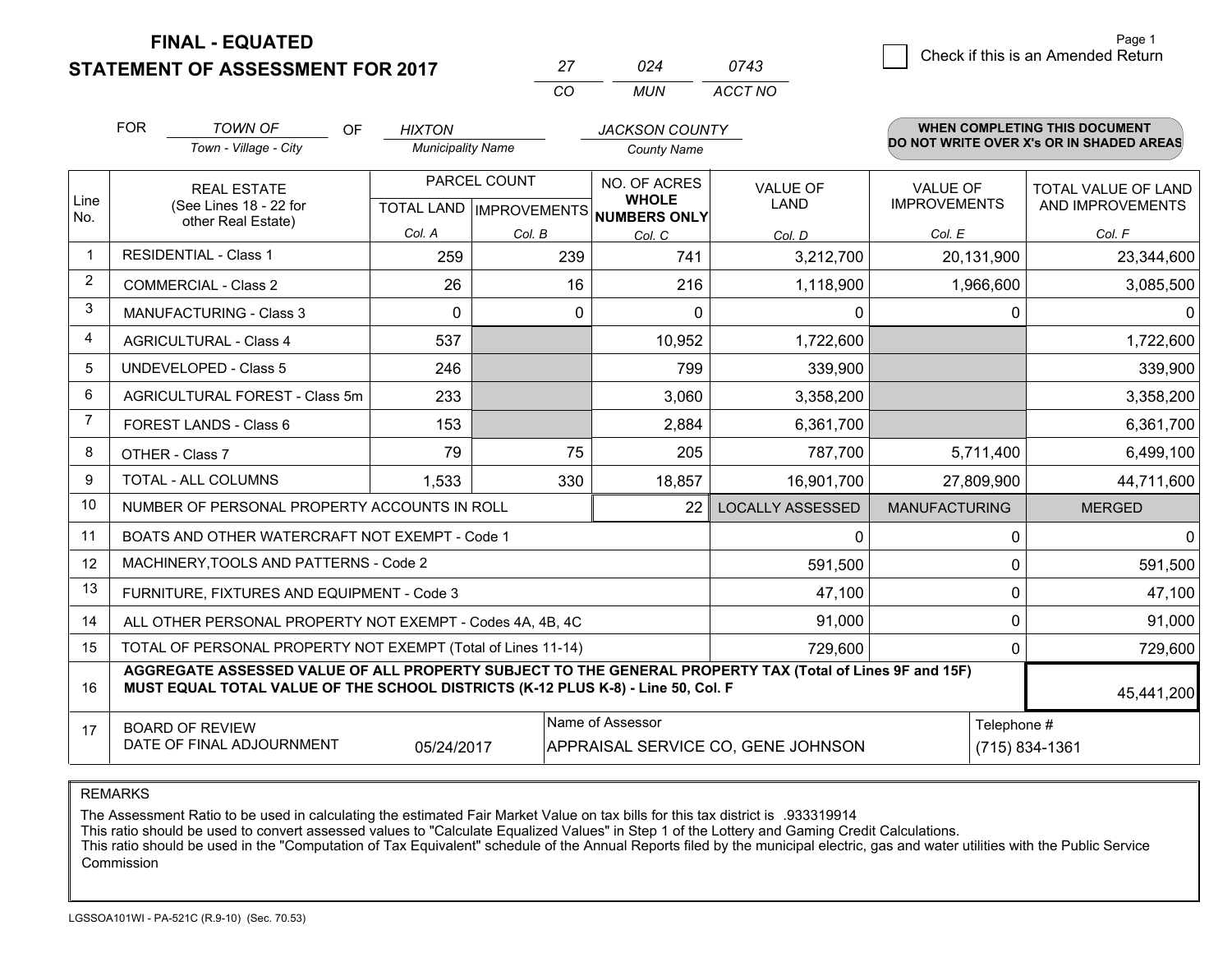*YEAR CO MUN ACCT NO* <sup>2017</sup> <sup>27</sup> <sup>024</sup> <sup>0743</sup> Page 2

Do not confuse FOREST LANDS (Line 7) with FOREST CROPS (in this section) - They are **NOT** the same

|    | Private Forest Crop - Reg Class @ 10¢ per acre                                 |                                             |  |                                                                  |  |                                                                              | Private Forest Crop - Reg Class @ \$2.52 per acre                  |               |                    |  |
|----|--------------------------------------------------------------------------------|---------------------------------------------|--|------------------------------------------------------------------|--|------------------------------------------------------------------------------|--------------------------------------------------------------------|---------------|--------------------|--|
| 18 | (a) PARCELS                                                                    | (b) ACRES                                   |  | (c) ASSESSED VALUE                                               |  | (d) PARCELS                                                                  | (e) ACRES                                                          |               | (f) ASSESSED VALUE |  |
|    |                                                                                | 40                                          |  | 100.000                                                          |  |                                                                              |                                                                    |               |                    |  |
|    | Private Forest Crop - Special Class @ 20¢ per acre                             |                                             |  |                                                                  |  | Entered Before 2005 Managed Forest - Ferrous Mining CLOSED @ \$8.27 per acre |                                                                    |               |                    |  |
| 19 | (a) PARCELS                                                                    | (b) ACRES                                   |  | (c) ASSESSED VALUE                                               |  | (d) PARCELS                                                                  | (e) ACRES                                                          |               | (f) ASSESSED VALUE |  |
|    |                                                                                |                                             |  |                                                                  |  |                                                                              |                                                                    |               |                    |  |
|    |                                                                                | Entered Before 2005 Managed Forest - OPEN @ |  | \$.79 per acre                                                   |  |                                                                              | Entered Before 2005 Managed Forest - CLOSED @ \$1.87 per acre      |               |                    |  |
| 20 | (a) PARCELS                                                                    | (b) ACRES                                   |  | (c) ASSESSED VALUE                                               |  | (d) PARCELS                                                                  | (e) ACRES                                                          |               | (f) ASSESSED VALUE |  |
|    |                                                                                | 30                                          |  | 75,000                                                           |  | 27                                                                           | 805                                                                |               | 1,558,700          |  |
|    | Entered After 2004 Managed Forest - OPEN @                                     |                                             |  | \$2.14 per acre                                                  |  | Entered After 2004 Managed Forest - CLOSED @ \$10.68 per acre                |                                                                    |               |                    |  |
| 21 | (a) PARCELS                                                                    | (b) ACRES                                   |  | (c) ASSESSED VALUE                                               |  | (d) PARCELS                                                                  | (e) ACRES                                                          |               | (f) ASSESSED VALUE |  |
|    |                                                                                |                                             |  |                                                                  |  |                                                                              |                                                                    |               |                    |  |
|    |                                                                                |                                             |  |                                                                  |  | 32                                                                           | 1.063.5                                                            |               | 2,320,300          |  |
|    | (a) County Forest Cropland Acres                                               |                                             |  | (b) Federal Acres                                                |  | (d) County (NOT FOREST CROP) Acres<br>(c) State Acres                        |                                                                    |               | (e) Other Acres    |  |
| 22 |                                                                                |                                             |  |                                                                  |  |                                                                              |                                                                    |               |                    |  |
|    |                                                                                |                                             |  |                                                                  |  | 1,051.07                                                                     | .75                                                                |               | 237.73             |  |
|    |                                                                                |                                             |  | Assessed Value of Omitted Property From Prior Years (Sec. 70.44) |  |                                                                              | Assessed Value of Sec. 70.43 Corrections of Errors by Assessors    |               |                    |  |
| 23 |                                                                                | (a) REAL ESTATE                             |  | (b) PERSONAL                                                     |  |                                                                              | (c1) REAL ESTATE                                                   |               | (c2) PERSONAL      |  |
|    |                                                                                |                                             |  |                                                                  |  |                                                                              |                                                                    |               |                    |  |
|    | Manufacturing Equated Value of Omitted Property From Prior Years (Sec. 70.995) |                                             |  |                                                                  |  |                                                                              | Mfg. Equated Value of Sec.70.43 Corrections of Errors by Assessors |               |                    |  |
|    |                                                                                | (d) REAL ESTATE                             |  | (e) PERSONAL                                                     |  | (f1) REAL ESTATE                                                             |                                                                    | (f2) PERSONAL |                    |  |
|    |                                                                                |                                             |  |                                                                  |  |                                                                              |                                                                    |               |                    |  |

## **SPECIAL DISTRICTS**

| Line<br>No. | Enter 6-digit<br>Special District<br>Code (Col. A) | <b>Account</b><br><b>Number</b> | <b>Special District Name</b> | <b>Locally Assessed Value</b><br>of Real Estate and | Mfg Value of Real Estate<br>and Personal Property | <b>Merged Value of</b><br><b>Real Estate and</b><br>Personal Property (Col. F) |
|-------------|----------------------------------------------------|---------------------------------|------------------------------|-----------------------------------------------------|---------------------------------------------------|--------------------------------------------------------------------------------|
|             |                                                    | (Col. B)                        | (Col. C)                     | Personal Property (Col. D)                          | (Col. E)                                          |                                                                                |
| 24          |                                                    |                                 |                              |                                                     |                                                   |                                                                                |
| 25          |                                                    |                                 |                              |                                                     |                                                   |                                                                                |
| 26          |                                                    |                                 |                              |                                                     |                                                   |                                                                                |
| 27          |                                                    |                                 |                              |                                                     |                                                   |                                                                                |
| 28          |                                                    |                                 |                              |                                                     |                                                   |                                                                                |
| 29          |                                                    |                                 |                              |                                                     |                                                   |                                                                                |
| 30          |                                                    |                                 |                              |                                                     |                                                   |                                                                                |
| 31          |                                                    |                                 |                              |                                                     |                                                   |                                                                                |
| 32          |                                                    |                                 |                              |                                                     |                                                   |                                                                                |
| 33          |                                                    |                                 |                              |                                                     |                                                   |                                                                                |
| 34          |                                                    |                                 |                              |                                                     |                                                   |                                                                                |
| 35          |                                                    |                                 |                              |                                                     |                                                   |                                                                                |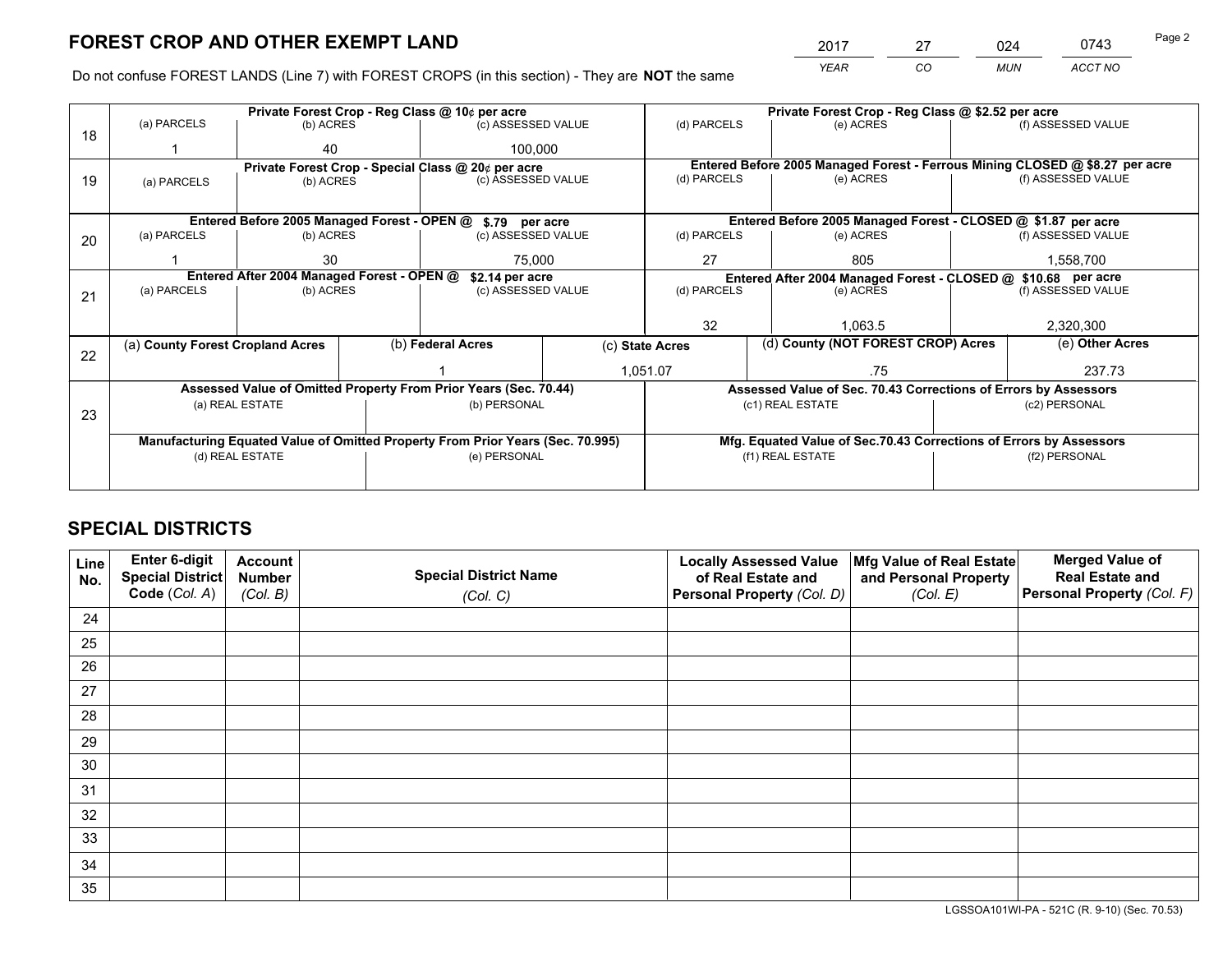|             |                                                          |                                             |                                                         | <b>YEAR</b>                                                                       | CO.<br><b>MUN</b>                                             | ACCT NO                                                                        |
|-------------|----------------------------------------------------------|---------------------------------------------|---------------------------------------------------------|-----------------------------------------------------------------------------------|---------------------------------------------------------------|--------------------------------------------------------------------------------|
| Line<br>No. | Enter 6-digit<br><b>School District</b><br>Code (Col. A) | <b>Account</b><br><b>Number</b><br>(Col. B) | <b>School District Name</b><br>(Col. C)                 | <b>Locally Assessed Value</b><br>of Real Estate and<br>Personal Property (Col. D) | Mfg Value of Real Estate<br>and Personal Property<br>(Col. E) | <b>Merged Value of</b><br><b>Real Estate and</b><br>Personal Property (Col. F) |
|             | A. SCHOOL DISTRICTS (K-8 and K-12)                       |                                             |                                                         |                                                                                   |                                                               |                                                                                |
| 36          | 270091                                                   | 0161                                        | <b>SCH D OF ALMA CENTER</b>                             | 9,669,500                                                                         |                                                               | 9,669,500                                                                      |
| 37          | 270476                                                   | 0162                                        | SCH D OF BLACK RIVER FALLS                              | 35,771,700                                                                        |                                                               | 35,771,700                                                                     |
| 38          |                                                          |                                             |                                                         |                                                                                   |                                                               |                                                                                |
| 39          |                                                          |                                             |                                                         |                                                                                   |                                                               |                                                                                |
| 40          |                                                          |                                             |                                                         |                                                                                   |                                                               |                                                                                |
| 41          |                                                          |                                             |                                                         |                                                                                   |                                                               |                                                                                |
| 42          |                                                          |                                             |                                                         |                                                                                   |                                                               |                                                                                |
| 43          |                                                          |                                             |                                                         |                                                                                   |                                                               |                                                                                |
| 44          |                                                          |                                             |                                                         |                                                                                   |                                                               |                                                                                |
| 45          |                                                          |                                             |                                                         |                                                                                   |                                                               |                                                                                |
| 46          |                                                          |                                             |                                                         |                                                                                   |                                                               |                                                                                |
| 47          |                                                          |                                             |                                                         |                                                                                   |                                                               |                                                                                |
| 48          |                                                          |                                             |                                                         |                                                                                   |                                                               |                                                                                |
| 49          |                                                          |                                             |                                                         |                                                                                   |                                                               |                                                                                |
| 50          |                                                          |                                             | TOTAL ASSESSED VALUE OF SCHOOL DISTRICTS (K-8 and K-12) | 45,441,200                                                                        |                                                               | 45,441,200                                                                     |
|             | <b>B.</b><br><b>UNION HIGH SCHOOL DISTRICTS</b>          |                                             |                                                         |                                                                                   |                                                               |                                                                                |
| 51          |                                                          |                                             |                                                         |                                                                                   |                                                               |                                                                                |
| 52          |                                                          |                                             |                                                         |                                                                                   |                                                               |                                                                                |
| 53          |                                                          |                                             |                                                         |                                                                                   |                                                               |                                                                                |
| 54          |                                                          |                                             |                                                         |                                                                                   |                                                               |                                                                                |
| 55          |                                                          |                                             | TOTAL ASSESSED VALUE OF UNION HIGH SCHOOLS              |                                                                                   |                                                               |                                                                                |
|             | C.<br><b>TECHNICAL COLLEGE DISTRICTS</b>                 |                                             |                                                         |                                                                                   |                                                               |                                                                                |
| 56          | 000100                                                   | 0001                                        | CHIPPEWA VALLEY TECHNICAL COLLEGE EAUC                  | 9,669,500                                                                         |                                                               | 9,669,500                                                                      |
| 57          | 000200                                                   | 0002                                        | WESTERN TECHNICAL COLLEGE LACR                          | 35,771,700                                                                        |                                                               | 35,771,700                                                                     |
| 58          |                                                          |                                             |                                                         |                                                                                   |                                                               |                                                                                |
| 59          |                                                          |                                             | TOTAL ASSESSED VALUE OF TECHNICAL COLLEGES              | 45,441,200                                                                        |                                                               | 45,441,200                                                                     |

27

024

## *I hereby certify, to the best of my knowledge and belief, this form is complete and correct.*

**SCHOOL DISTRICTS**

| Print name of preparer | Title                    |                | Date (MM / DD / CCYY) |
|------------------------|--------------------------|----------------|-----------------------|
|                        |                          |                |                       |
| Signature of preparer  | Contact Telephone Number | E-mail address |                       |
|                        | $\overline{\phantom{0}}$ |                |                       |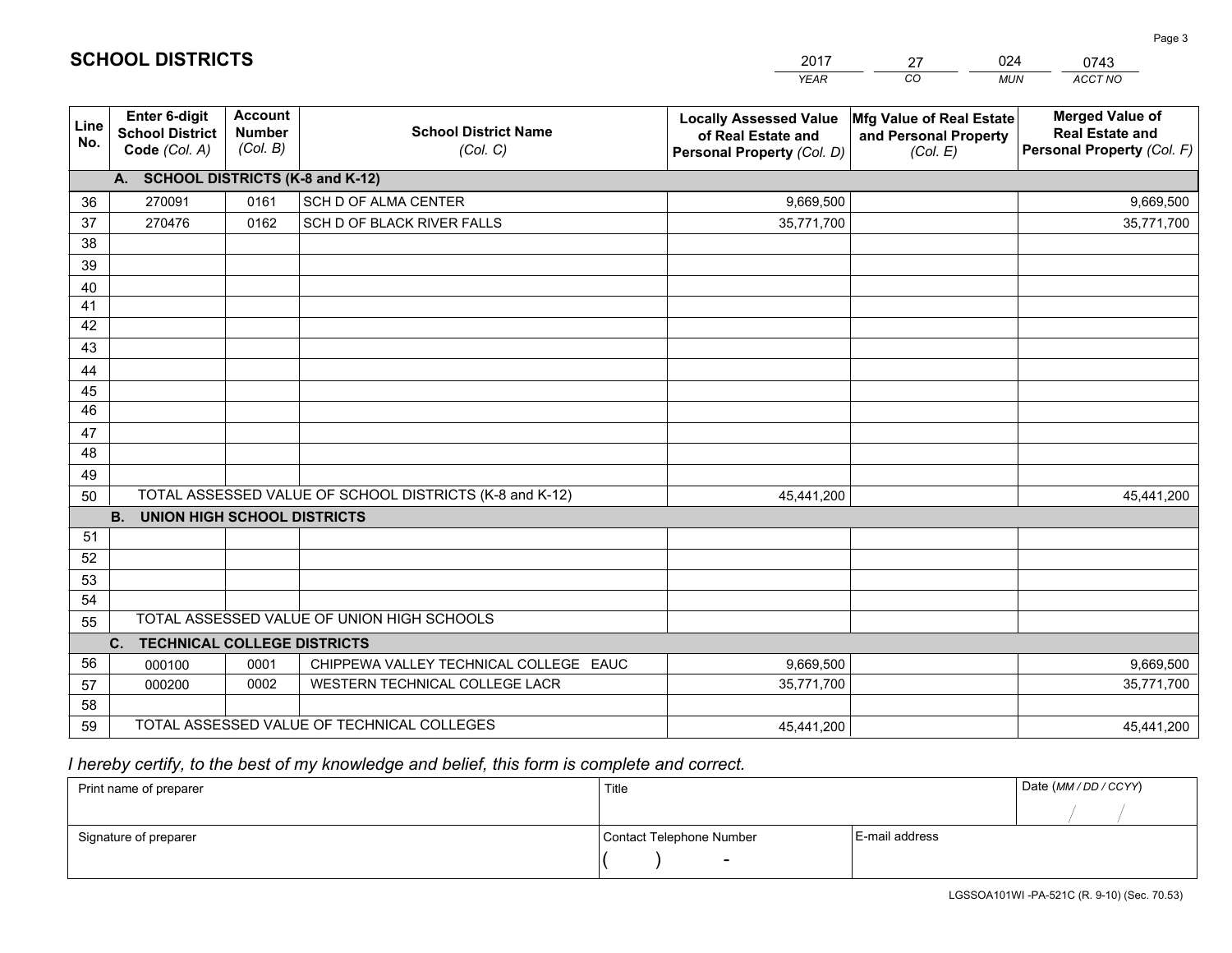#### **HIGHLIGHTS**

- 1. Complete the Statement of Assessment after the Board of Review. Reflect any changes made there.
- 2. Use black ink to complete.
- 3. Line 16 must equal Line 50, Col D.
- 4. Line 55 must equal the total of K-8 schools listed on lines 36-49. Do not include K-12 schools in this comparision.
- 5. Line 59, Col. D must equal Line 16.
- 6. Special District, School District and Technical College District values must include both real estate and personal property. Examples of Special districts are: town sanitary districts, public inland lake protection and rehabilitation districts, and metropolitan sewerage districts.
- 7. DO NOT INCLUDE Manufacturing property values.DOR will print these values on the final SOA.
- 8. Accuracy of this form is very important. The values reported directly affect the equalized value DOR calculates for school and special districts.

#### **Page 1:**

 If not prefilled, enter the tax year,county and municipal code,municipal type, municipal name and county name on the top of form.

Check the Amended box, if filing an amended / corrected SOA.

 Report the parcel count, acres and assessed value of taxable general property, total parcel count, (real and personal), total acres, and values from final figures set by the Board of Review.

- A. Real Estate land and improvements (buildings, etc.) is reported on lines 1 8, total line 9.
- B. Personal Property is reported on lines 11 14, Column D, total line 15.
- C. To complete this report, use the computer produced summary of the assessment roll that shows these amounts.
- D. Use whole numbers only.
- E. Add each line across and each column down to verify entries.

#### **Page 2:**

- A. Report Special Items (not subject to general property tax).
- 1. Private Forest Croplands and Managed Forest Lands are reported on lines 18,19, 20 and 21. Be sure to report assessed values **NOT** taxes.
- 2. You should have copies of the orders of entry, orders of withdrawal, etc., to update your assessment roll.
	- 3. Show hundredths of acres (e.g. 39.75).
- 4. Tax exempt lands are reported on line 22.
- 5. Omitted property and sec. 70.43, Wis. Stats., corrections of errors by assessor are reported on line 23. Report real estate and personal property separately. These should be for **prior years**, not something found on the current assessment roll after the board of review.
- B. Special District (Lines 24-35) Include the value of both real and personal property.
- The Department of Revenue (DOR) preprints much of the information regarding names and codes for schools, special districts,etc. If a district is not listed, enter the name and value only, DOR will enter the proper code.

### **Page 3 School Districts:**

Include the value of both real and personal property.

Report School District (regular, elementary, union high school, and technical college).

- 1. Regular (K-12) and Elementary (K-8) school values are reported on lines 36-49, total on line 50.
- 2. Union High School (UHS) (use only if elementary schools are listed on lines 36-49) are reported on lines 51-54. UHS total value (line 55) must equal to the total **elementary school** values reported on lines 36-49. Do notinclude K-12 schools in this comparison.
- 3. Technical College values are reported on lines 56-58, total on line 59.
- 4. Use the computer summary that shows these amounts to complete this report.

#### **This form is due the second Monday in June. File this report only after your Board of Review is complete.**

 *If you have questions: Return forms to:*

 Email: lgs@wisconsin.gov Wisconsin Department of RevenueCall:  $(608)$  266-2569 or  $(608)$  264-6892 Fax number: (608) 264-6887 PO Box 8971

Local Government Services Section 6-97 Madison WI 53708-8971

윤 W13586 SHADY GLEN RD W13586 SHADY GLEN RUTH CASPER<br>TOWN OF HIXTON TOWN OF HIXTON HIXTON, WI 54635 HIXTON, WI 54635 RUTH CASPER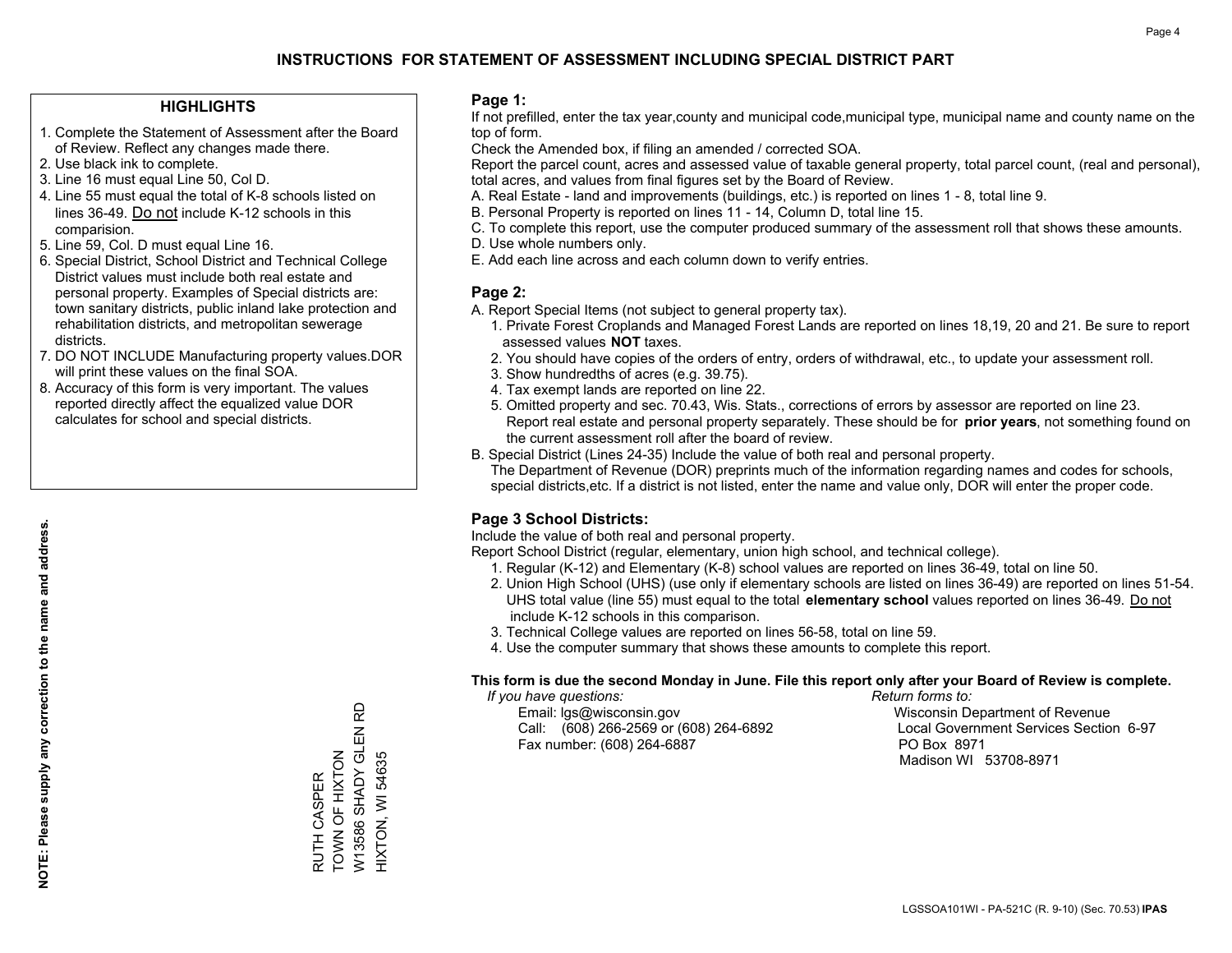**FINAL - EQUATED**

**STATEMENT OF ASSESSMENT FOR 2017** 

|          | ハツド   | 744     |
|----------|-------|---------|
| $\cdots$ | MI IN | ACCT NO |

|                | <b>FOR</b>                                                                                                                                                                                   | <b>TOWN OF</b><br><b>OF</b>                               | <b>IRVING</b>            |                                           | <b>JACKSON COUNTY</b>        |                                |                                        | <b>WHEN COMPLETING THIS DOCUMENT</b>     |
|----------------|----------------------------------------------------------------------------------------------------------------------------------------------------------------------------------------------|-----------------------------------------------------------|--------------------------|-------------------------------------------|------------------------------|--------------------------------|----------------------------------------|------------------------------------------|
|                |                                                                                                                                                                                              | Town - Village - City                                     | <b>Municipality Name</b> |                                           | <b>County Name</b>           |                                |                                        | DO NOT WRITE OVER X's OR IN SHADED AREAS |
| Line           |                                                                                                                                                                                              | <b>REAL ESTATE</b><br>(See Lines 18 - 22 for              |                          | PARCEL COUNT<br>TOTAL LAND   IMPROVEMENTS | NO. OF ACRES<br><b>WHOLE</b> | <b>VALUE OF</b><br><b>LAND</b> | <b>VALUE OF</b><br><b>IMPROVEMENTS</b> | TOTAL VALUE OF LAND<br>AND IMPROVEMENTS  |
| No.            |                                                                                                                                                                                              | other Real Estate)                                        | Col. A                   | Col. B                                    | NUMBERS ONLY<br>Col. C       | Col. D                         | Col. E                                 | Col. F                                   |
|                |                                                                                                                                                                                              | <b>RESIDENTIAL - Class 1</b>                              | 302                      | 294                                       | 781                          | 5,512,800                      | 32,199,300                             | 37,712,100                               |
| $\overline{2}$ |                                                                                                                                                                                              | <b>COMMERCIAL - Class 2</b>                               | 8                        |                                           | 31                           | 170,600                        | 559,600                                | 730,200                                  |
| 3              |                                                                                                                                                                                              | <b>MANUFACTURING - Class 3</b>                            |                          |                                           | $\overline{2}$               | 17,000                         | 62,600                                 | 79,600                                   |
| 4              |                                                                                                                                                                                              | <b>AGRICULTURAL - Class 4</b>                             | 847                      |                                           | 15,528                       | 2,207,100                      |                                        | 2,207,100                                |
| 5              |                                                                                                                                                                                              | <b>UNDEVELOPED - Class 5</b>                              | 552                      |                                           | 2,185                        | 1,103,300                      |                                        | 1,103,300                                |
| 6              |                                                                                                                                                                                              | AGRICULTURAL FOREST - Class 5m                            | 520                      |                                           | 5,377                        | 6,402,700                      |                                        | 6,402,700                                |
| 7              |                                                                                                                                                                                              | FOREST LANDS - Class 6                                    | 145                      |                                           | 1,965                        | 4,578,300                      |                                        | 4,578,300                                |
| 8              |                                                                                                                                                                                              | OTHER - Class 7                                           | 126                      | 125                                       | 179                          | 889,600                        | 8,109,800                              | 8,999,400                                |
| 9              |                                                                                                                                                                                              | TOTAL - ALL COLUMNS                                       | 2,501                    | 427                                       | 26,048                       | 20,881,400                     | 40,931,300                             | 61,812,700                               |
| 10             |                                                                                                                                                                                              | NUMBER OF PERSONAL PROPERTY ACCOUNTS IN ROLL              |                          |                                           | 16                           | <b>LOCALLY ASSESSED</b>        | <b>MANUFACTURING</b>                   | <b>MERGED</b>                            |
| 11             |                                                                                                                                                                                              | BOATS AND OTHER WATERCRAFT NOT EXEMPT - Code 1            |                          |                                           |                              | 0                              | $\Omega$                               | 0                                        |
| 12             |                                                                                                                                                                                              | MACHINERY, TOOLS AND PATTERNS - Code 2                    |                          |                                           |                              | 82,700                         | 42,100                                 | 124,800                                  |
| 13             |                                                                                                                                                                                              | FURNITURE, FIXTURES AND EQUIPMENT - Code 3                |                          |                                           |                              | 5,900                          | $\Omega$                               | 5,900                                    |
| 14             |                                                                                                                                                                                              | ALL OTHER PERSONAL PROPERTY NOT EXEMPT - Codes 4A, 4B, 4C |                          |                                           |                              | 55,200                         | 100                                    | 55,300                                   |
| 15             | TOTAL OF PERSONAL PROPERTY NOT EXEMPT (Total of Lines 11-14)<br>143,800                                                                                                                      |                                                           |                          |                                           |                              |                                | 42,200                                 | 186,000                                  |
| 16             | AGGREGATE ASSESSED VALUE OF ALL PROPERTY SUBJECT TO THE GENERAL PROPERTY TAX (Total of Lines 9F and 15F)<br>MUST EQUAL TOTAL VALUE OF THE SCHOOL DISTRICTS (K-12 PLUS K-8) - Line 50, Col. F |                                                           |                          |                                           |                              |                                | 61,998,700                             |                                          |
| 17             | Name of Assessor<br>Telephone #<br><b>BOARD OF REVIEW</b><br>DATE OF FINAL ADJOURNMENT<br>08/23/2017<br>(607) 374-4207<br>HOLLOWAY APPRAISAL, IAN HOLLOWAY                                   |                                                           |                          |                                           |                              |                                |                                        |                                          |

#### REMARKS

The Assessment Ratio to be used in calculating the estimated Fair Market Value on tax bills for this tax district is .93249754<br>This ratio should be used to convert assessed values to "Calculate Equalized Values" in Step 1 Commission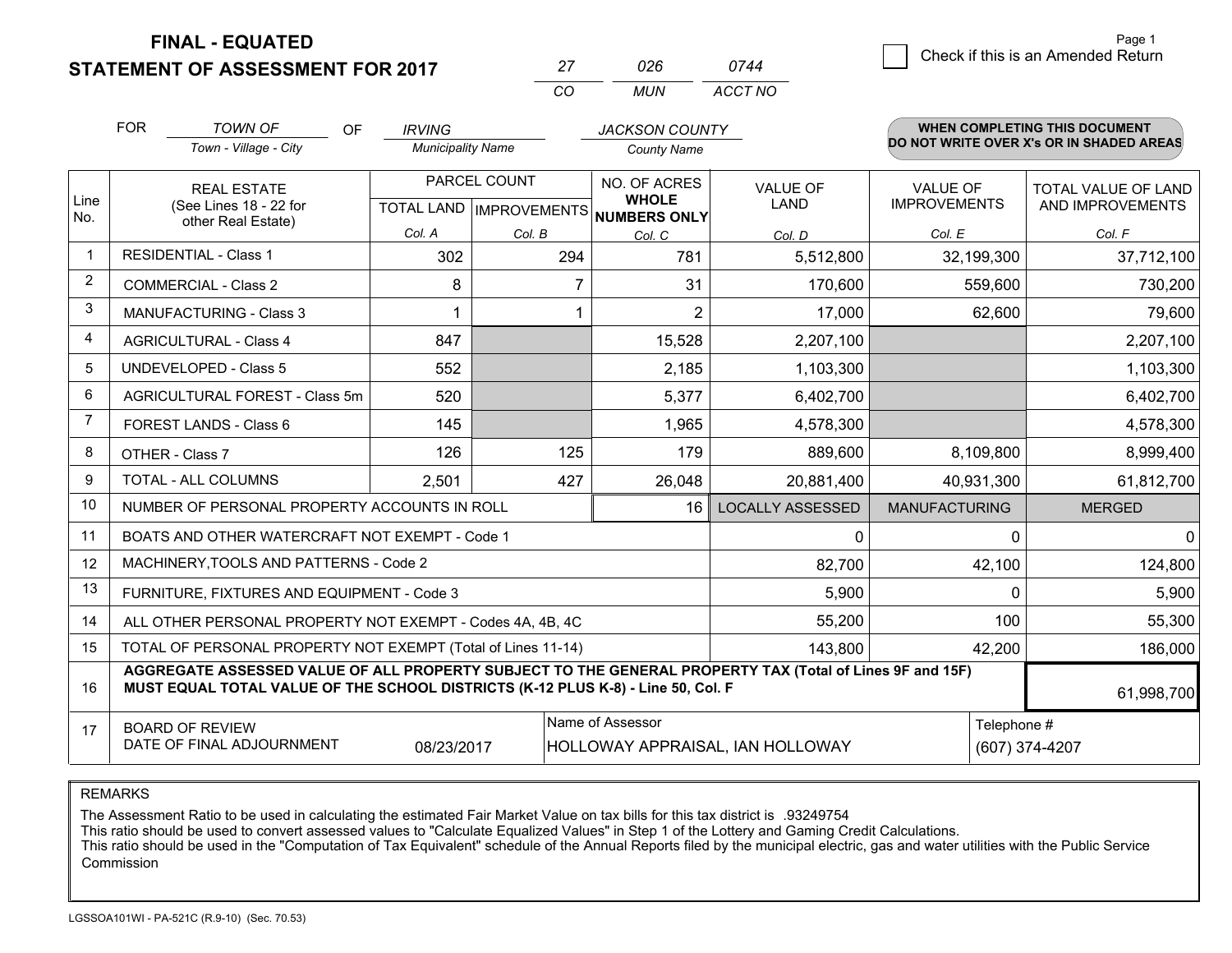*YEAR CO MUN ACCT NO* 2017 27 026 0744 Page 2

Do not confuse FOREST LANDS (Line 7) with FOREST CROPS (in this section) - They are **NOT** the same

|    | Private Forest Crop - Reg Class @ 10¢ per acre                                 |                                             |  |                                                                  |                                   | Private Forest Crop - Reg Class @ \$2.52 per acre                  |                                                                              |  |                    |  |
|----|--------------------------------------------------------------------------------|---------------------------------------------|--|------------------------------------------------------------------|-----------------------------------|--------------------------------------------------------------------|------------------------------------------------------------------------------|--|--------------------|--|
| 18 | (a) PARCELS                                                                    | (b) ACRES                                   |  | (c) ASSESSED VALUE                                               |                                   | (d) PARCELS                                                        | (e) ACRES                                                                    |  | (f) ASSESSED VALUE |  |
|    |                                                                                |                                             |  |                                                                  |                                   |                                                                    | 58.29                                                                        |  | 128.200            |  |
|    |                                                                                |                                             |  | Private Forest Crop - Special Class @ 20¢ per acre               |                                   |                                                                    | Entered Before 2005 Managed Forest - Ferrous Mining CLOSED @ \$8.27 per acre |  |                    |  |
| 19 | (a) PARCELS                                                                    | (b) ACRES                                   |  | (c) ASSESSED VALUE                                               |                                   | (d) PARCELS                                                        | (e) ACRES                                                                    |  | (f) ASSESSED VALUE |  |
|    |                                                                                |                                             |  |                                                                  |                                   |                                                                    |                                                                              |  |                    |  |
|    |                                                                                | Entered Before 2005 Managed Forest - OPEN @ |  | \$.79 per acre                                                   |                                   |                                                                    | Entered Before 2005 Managed Forest - CLOSED @ \$1.87 per acre                |  |                    |  |
| 20 | (a) PARCELS                                                                    | (b) ACRES                                   |  | (c) ASSESSED VALUE                                               |                                   | (d) PARCELS                                                        | (e) ACRES                                                                    |  | (f) ASSESSED VALUE |  |
|    |                                                                                |                                             |  | 30                                                               | 713.13                            |                                                                    | 1,365,800                                                                    |  |                    |  |
|    | Entered After 2004 Managed Forest - OPEN @<br>\$2.14 per acre                  |                                             |  |                                                                  |                                   |                                                                    | Entered After 2004 Managed Forest - CLOSED @ \$10.68 per acre                |  |                    |  |
| 21 | (a) PARCELS                                                                    | (b) ACRES                                   |  |                                                                  | (d) PARCELS<br>(c) ASSESSED VALUE |                                                                    | (e) ACRES                                                                    |  | (f) ASSESSED VALUE |  |
|    |                                                                                |                                             |  |                                                                  |                                   |                                                                    |                                                                              |  |                    |  |
|    |                                                                                |                                             |  |                                                                  |                                   | 47                                                                 | 1,380.44                                                                     |  | 2,898,300          |  |
| 22 | (a) County Forest Cropland Acres                                               |                                             |  | (b) Federal Acres                                                |                                   | (c) State Acres                                                    | (d) County (NOT FOREST CROP) Acres                                           |  | (e) Other Acres    |  |
|    |                                                                                |                                             |  |                                                                  |                                   | 92.77                                                              | 4.16                                                                         |  | 31.16              |  |
|    |                                                                                |                                             |  | Assessed Value of Omitted Property From Prior Years (Sec. 70.44) |                                   |                                                                    | Assessed Value of Sec. 70.43 Corrections of Errors by Assessors              |  |                    |  |
|    |                                                                                | (a) REAL ESTATE                             |  | (b) PERSONAL                                                     |                                   |                                                                    | (c1) REAL ESTATE                                                             |  | (c2) PERSONAL      |  |
| 23 |                                                                                |                                             |  |                                                                  |                                   |                                                                    |                                                                              |  |                    |  |
|    | Manufacturing Equated Value of Omitted Property From Prior Years (Sec. 70.995) |                                             |  |                                                                  |                                   | Mfg. Equated Value of Sec.70.43 Corrections of Errors by Assessors |                                                                              |  |                    |  |
|    |                                                                                | (d) REAL ESTATE                             |  | (e) PERSONAL                                                     |                                   |                                                                    | (f1) REAL ESTATE                                                             |  | (f2) PERSONAL      |  |
|    |                                                                                |                                             |  |                                                                  |                                   |                                                                    |                                                                              |  |                    |  |

## **SPECIAL DISTRICTS**

| Line<br>No. | Enter 6-digit<br>Special District<br>Code (Col. A) | <b>Account</b><br><b>Number</b> | <b>Special District Name</b> | <b>Locally Assessed Value</b><br>of Real Estate and | Mfg Value of Real Estate<br>and Personal Property | <b>Merged Value of</b><br><b>Real Estate and</b><br>Personal Property (Col. F) |
|-------------|----------------------------------------------------|---------------------------------|------------------------------|-----------------------------------------------------|---------------------------------------------------|--------------------------------------------------------------------------------|
|             |                                                    | (Col. B)                        | (Col. C)                     | Personal Property (Col. D)                          | (Col. E)                                          |                                                                                |
| 24          |                                                    |                                 |                              |                                                     |                                                   |                                                                                |
| 25          |                                                    |                                 |                              |                                                     |                                                   |                                                                                |
| 26          |                                                    |                                 |                              |                                                     |                                                   |                                                                                |
| 27          |                                                    |                                 |                              |                                                     |                                                   |                                                                                |
| 28          |                                                    |                                 |                              |                                                     |                                                   |                                                                                |
| 29          |                                                    |                                 |                              |                                                     |                                                   |                                                                                |
| 30          |                                                    |                                 |                              |                                                     |                                                   |                                                                                |
| 31          |                                                    |                                 |                              |                                                     |                                                   |                                                                                |
| 32          |                                                    |                                 |                              |                                                     |                                                   |                                                                                |
| 33          |                                                    |                                 |                              |                                                     |                                                   |                                                                                |
| 34          |                                                    |                                 |                              |                                                     |                                                   |                                                                                |
| 35          |                                                    |                                 |                              |                                                     |                                                   |                                                                                |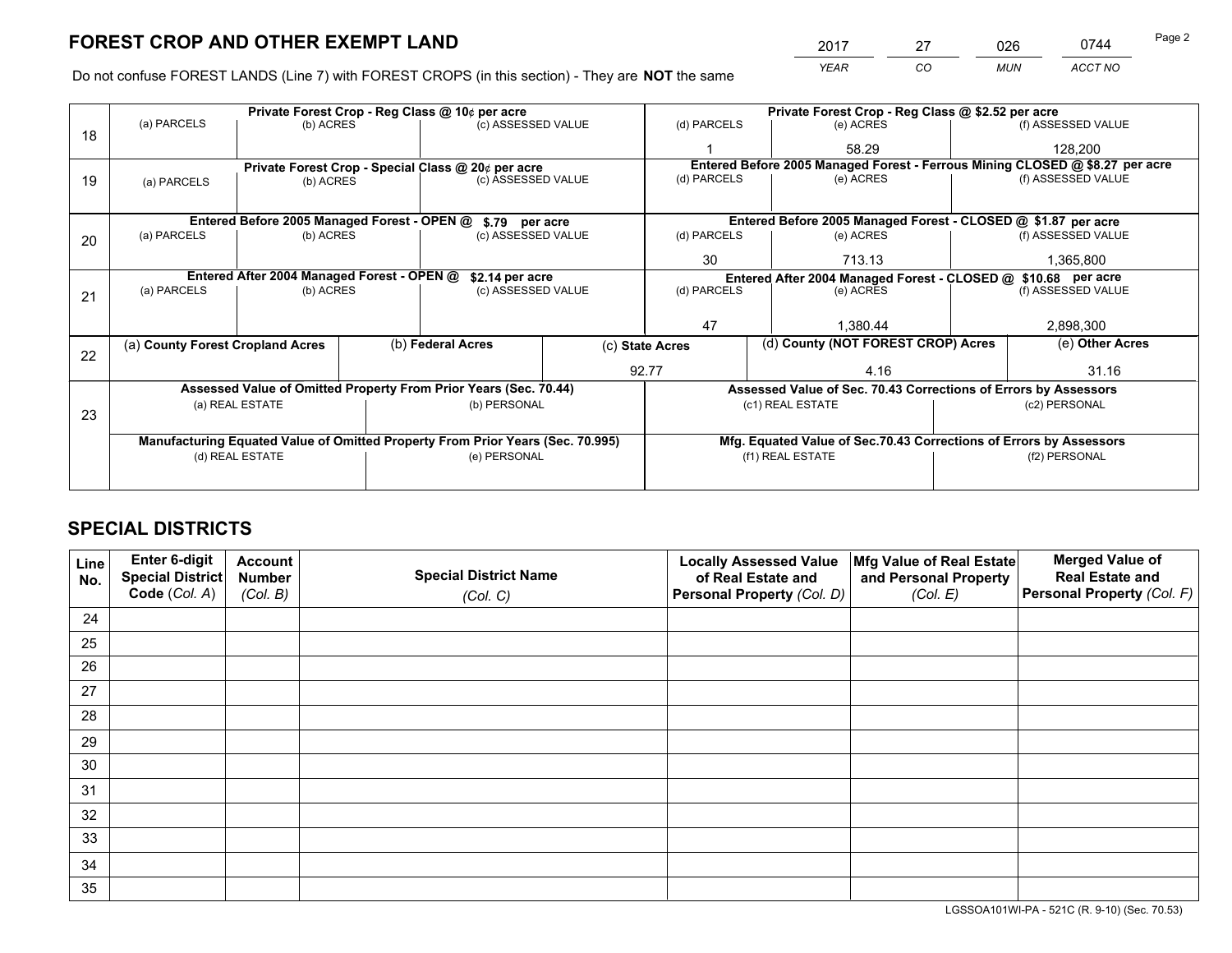|             |                                                                 |                                             |                                                         | <b>YEAR</b>                                                                       | CO<br><b>MUN</b>                                              | ACCT NO                                                                        |
|-------------|-----------------------------------------------------------------|---------------------------------------------|---------------------------------------------------------|-----------------------------------------------------------------------------------|---------------------------------------------------------------|--------------------------------------------------------------------------------|
| Line<br>No. | <b>Enter 6-digit</b><br><b>School District</b><br>Code (Col. A) | <b>Account</b><br><b>Number</b><br>(Col. B) | <b>School District Name</b><br>(Col. C)                 | <b>Locally Assessed Value</b><br>of Real Estate and<br>Personal Property (Col. D) | Mfg Value of Real Estate<br>and Personal Property<br>(Col. E) | <b>Merged Value of</b><br><b>Real Estate and</b><br>Personal Property (Col. F) |
|             | A. SCHOOL DISTRICTS (K-8 and K-12)                              |                                             |                                                         |                                                                                   |                                                               |                                                                                |
| 36          | 270476                                                          | 0162                                        | SCH D OF BLACK RIVER FALLS                              | 36,414,100                                                                        |                                                               | 36,414,100                                                                     |
| 37          | 273428                                                          | 0163                                        | SCH D OF MELROSE-MINDORO                                | 25,462,800                                                                        | 121,800                                                       | 25,584,600                                                                     |
| 38          |                                                                 |                                             |                                                         |                                                                                   |                                                               |                                                                                |
| 39          |                                                                 |                                             |                                                         |                                                                                   |                                                               |                                                                                |
| 40          |                                                                 |                                             |                                                         |                                                                                   |                                                               |                                                                                |
| 41          |                                                                 |                                             |                                                         |                                                                                   |                                                               |                                                                                |
| 42          |                                                                 |                                             |                                                         |                                                                                   |                                                               |                                                                                |
| 43          |                                                                 |                                             |                                                         |                                                                                   |                                                               |                                                                                |
| 44          |                                                                 |                                             |                                                         |                                                                                   |                                                               |                                                                                |
| 45<br>46    |                                                                 |                                             |                                                         |                                                                                   |                                                               |                                                                                |
|             |                                                                 |                                             |                                                         |                                                                                   |                                                               |                                                                                |
| 47<br>48    |                                                                 |                                             |                                                         |                                                                                   |                                                               |                                                                                |
| 49          |                                                                 |                                             |                                                         |                                                                                   |                                                               |                                                                                |
| 50          |                                                                 |                                             | TOTAL ASSESSED VALUE OF SCHOOL DISTRICTS (K-8 and K-12) | 61,876,900                                                                        | 121,800                                                       | 61,998,700                                                                     |
|             | <b>B.</b><br><b>UNION HIGH SCHOOL DISTRICTS</b>                 |                                             |                                                         |                                                                                   |                                                               |                                                                                |
| 51          |                                                                 |                                             |                                                         |                                                                                   |                                                               |                                                                                |
| 52          |                                                                 |                                             |                                                         |                                                                                   |                                                               |                                                                                |
| 53          |                                                                 |                                             |                                                         |                                                                                   |                                                               |                                                                                |
| 54          |                                                                 |                                             |                                                         |                                                                                   |                                                               |                                                                                |
| 55          |                                                                 |                                             | TOTAL ASSESSED VALUE OF UNION HIGH SCHOOLS              |                                                                                   |                                                               |                                                                                |
|             | C.<br><b>TECHNICAL COLLEGE DISTRICTS</b>                        |                                             |                                                         |                                                                                   |                                                               |                                                                                |
| 56          | 000200                                                          | 0002                                        | WESTERN TECHNICAL COLLEGE LACR                          | 61,876,900                                                                        | 121,800                                                       | 61,998,700                                                                     |
| 57          |                                                                 |                                             |                                                         |                                                                                   |                                                               |                                                                                |
| 58          |                                                                 |                                             |                                                         |                                                                                   |                                                               |                                                                                |
| 59          |                                                                 |                                             | TOTAL ASSESSED VALUE OF TECHNICAL COLLEGES              | 61,876,900                                                                        | 121,800                                                       | 61,998,700                                                                     |

27

026

 *I hereby certify, to the best of my knowledge and belief, this form is complete and correct.*

**SCHOOL DISTRICTS**

| Print name of preparer | Title                    |                | Date (MM / DD / CCYY) |
|------------------------|--------------------------|----------------|-----------------------|
|                        |                          |                |                       |
| Signature of preparer  | Contact Telephone Number | E-mail address |                       |
|                        | $\sim$                   |                |                       |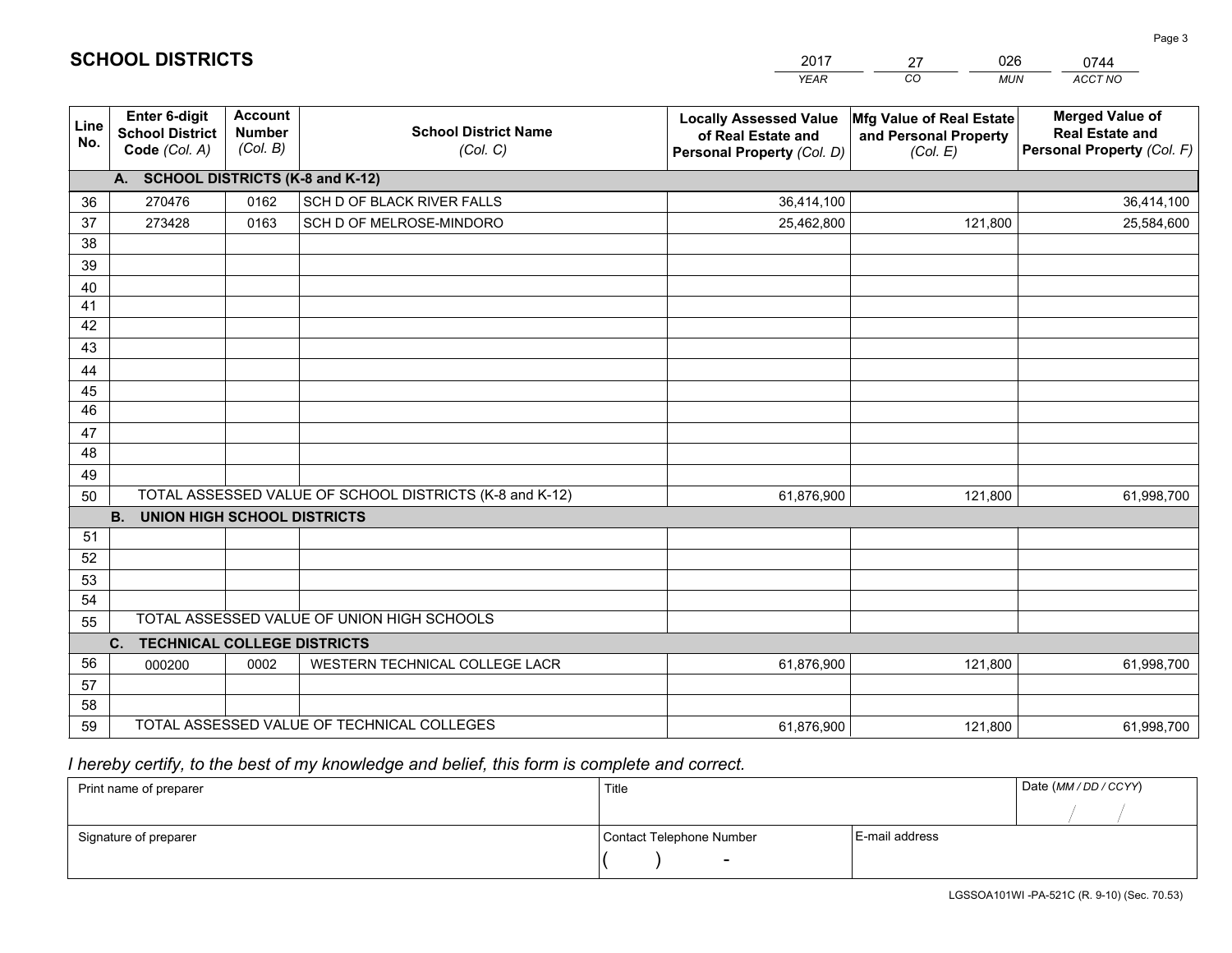#### **HIGHLIGHTS**

- 1. Complete the Statement of Assessment after the Board of Review. Reflect any changes made there.
- 2. Use black ink to complete.
- 3. Line 16 must equal Line 50, Col D.
- 4. Line 55 must equal the total of K-8 schools listed on lines 36-49. Do not include K-12 schools in this comparision.
- 5. Line 59, Col. D must equal Line 16.
- 6. Special District, School District and Technical College District values must include both real estate and personal property. Examples of Special districts are: town sanitary districts, public inland lake protection and rehabilitation districts, and metropolitan sewerage districts.
- 7. DO NOT INCLUDE Manufacturing property values.DOR will print these values on the final SOA.

CATHY HART TOWN OF IRVING N3902 COUNTY ROAD X

CATHY HART<br>TOWN OF IRVING

BLACK RIVER FALLS, WI 54615

BLACK RIVER FALLS, WI 54615

N3902 COUNTY ROAD X

 8. Accuracy of this form is very important. The values reported directly affect the equalized value DOR calculates for school and special districts.

#### **Page 1:**

 If not prefilled, enter the tax year,county and municipal code,municipal type, municipal name and county name on the top of form.

Check the Amended box, if filing an amended / corrected SOA.

 Report the parcel count, acres and assessed value of taxable general property, total parcel count, (real and personal), total acres, and values from final figures set by the Board of Review.

- A. Real Estate land and improvements (buildings, etc.) is reported on lines 1 8, total line 9.
- B. Personal Property is reported on lines 11 14, Column D, total line 15.
- C. To complete this report, use the computer produced summary of the assessment roll that shows these amounts.
- D. Use whole numbers only.
- E. Add each line across and each column down to verify entries.

#### **Page 2:**

- A. Report Special Items (not subject to general property tax).
- 1. Private Forest Croplands and Managed Forest Lands are reported on lines 18,19, 20 and 21. Be sure to report assessed values **NOT** taxes.
- 2. You should have copies of the orders of entry, orders of withdrawal, etc., to update your assessment roll.
	- 3. Show hundredths of acres (e.g. 39.75).
- 4. Tax exempt lands are reported on line 22.
- 5. Omitted property and sec. 70.43, Wis. Stats., corrections of errors by assessor are reported on line 23. Report real estate and personal property separately. These should be for **prior years**, not something found on the current assessment roll after the board of review.
- B. Special District (Lines 24-35) Include the value of both real and personal property.
- The Department of Revenue (DOR) preprints much of the information regarding names and codes for schools, special districts,etc. If a district is not listed, enter the name and value only, DOR will enter the proper code.

### **Page 3 School Districts:**

Include the value of both real and personal property.

Report School District (regular, elementary, union high school, and technical college).

- 1. Regular (K-12) and Elementary (K-8) school values are reported on lines 36-49, total on line 50.
- 2. Union High School (UHS) (use only if elementary schools are listed on lines 36-49) are reported on lines 51-54. UHS total value (line 55) must equal to the total **elementary school** values reported on lines 36-49. Do notinclude K-12 schools in this comparison.
- 3. Technical College values are reported on lines 56-58, total on line 59.
- 4. Use the computer summary that shows these amounts to complete this report.

#### **This form is due the second Monday in June. File this report only after your Board of Review is complete.**

 *If you have questions: Return forms to:*

 Email: lgs@wisconsin.gov Wisconsin Department of RevenueCall:  $(608)$  266-2569 or  $(608)$  264-6892 Fax number: (608) 264-6887 PO Box 8971

Local Government Services Section 6-97 Madison WI 53708-8971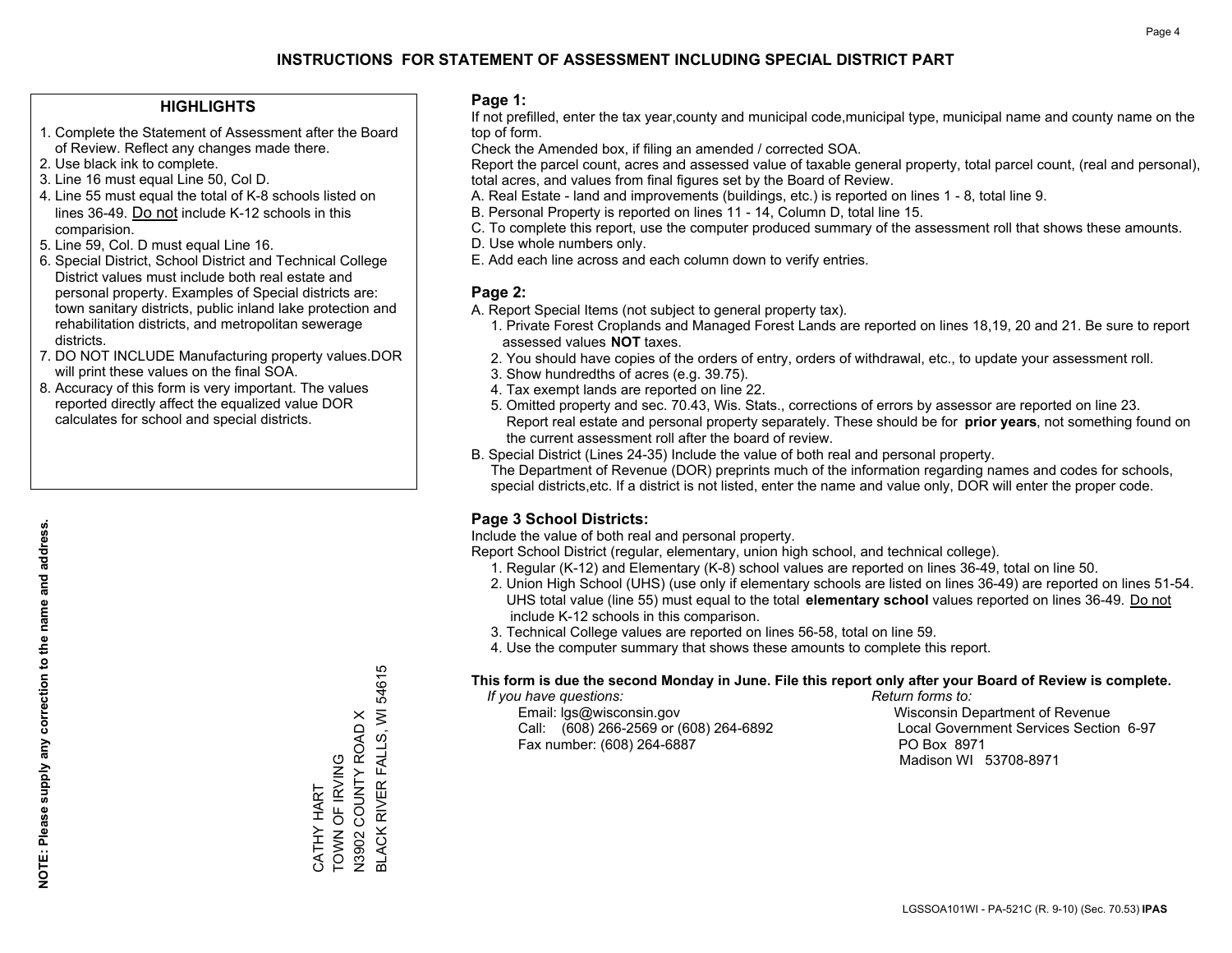**FINAL - EQUATED**

**STATEMENT OF ASSESSMENT FOR 2017** 

|          | 028. | 0745    |
|----------|------|---------|
| $\cdots$ | MUN  | ACCT NO |

|             | <b>FOR</b><br><b>TOWN OF</b><br><b>OF</b><br>Town - Village - City                                                                                                                           |                                                | <b>KNAPP</b> |                          | <b>JACKSON COUNTY</b><br><b>County Name</b>          |                         |                      | WHEN COMPLETING THIS DOCUMENT<br>DO NOT WRITE OVER X's OR IN SHADED AREAS |  |
|-------------|----------------------------------------------------------------------------------------------------------------------------------------------------------------------------------------------|------------------------------------------------|--------------|--------------------------|------------------------------------------------------|-------------------------|----------------------|---------------------------------------------------------------------------|--|
|             |                                                                                                                                                                                              |                                                |              | <b>Municipality Name</b> |                                                      |                         |                      |                                                                           |  |
|             |                                                                                                                                                                                              | PARCEL COUNT<br><b>REAL ESTATE</b>             |              |                          | NO. OF ACRES                                         | <b>VALUE OF</b>         | <b>VALUE OF</b>      | <b>TOTAL VALUE OF LAND</b>                                                |  |
| Line<br>No. |                                                                                                                                                                                              | (See Lines 18 - 22 for<br>other Real Estate)   |              |                          | <b>WHOLE</b><br>TOTAL LAND IMPROVEMENTS NUMBERS ONLY | LAND                    | <b>IMPROVEMENTS</b>  | AND IMPROVEMENTS                                                          |  |
|             |                                                                                                                                                                                              |                                                | Col. A       | Col. B                   | Col. C                                               | Col. D                  | Col. E               | Col. F                                                                    |  |
|             |                                                                                                                                                                                              | <b>RESIDENTIAL - Class 1</b>                   | 196          | 186                      | 530                                                  | 2,605,700               | 14,829,200           | 17,434,900                                                                |  |
| 2           |                                                                                                                                                                                              | <b>COMMERCIAL - Class 2</b>                    | 4            | 4                        | 17                                                   | 71,400                  | 286,300              | 357,700                                                                   |  |
| 3           |                                                                                                                                                                                              | <b>MANUFACTURING - Class 3</b>                 | $\Omega$     | 0                        | $\Omega$                                             | 0                       | $\Omega$             | $\mathbf{0}$                                                              |  |
| 4           |                                                                                                                                                                                              | <b>AGRICULTURAL - Class 4</b>                  | 202          |                          | 2,665                                                | 327,300                 |                      | 327,300                                                                   |  |
| 5           |                                                                                                                                                                                              | <b>UNDEVELOPED - Class 5</b>                   | 414          |                          | 6,704                                                | 2,109,100               |                      | 2,109,100                                                                 |  |
| 6           |                                                                                                                                                                                              | AGRICULTURAL FOREST - Class 5m                 | 129          |                          | 1,877                                                | 2,082,600               |                      | 2,082,600                                                                 |  |
| 7           |                                                                                                                                                                                              | FOREST LANDS - Class 6                         | 329          |                          | 6,388                                                | 13,754,400              |                      | 13,754,400                                                                |  |
| 8           |                                                                                                                                                                                              | OTHER - Class 7                                | 116          | 116                      | 518                                                  | 407,300                 | 8,699,800            | 9,107,100                                                                 |  |
| 9           |                                                                                                                                                                                              | TOTAL - ALL COLUMNS                            | 1,390        | 306                      | 18,699                                               | 21,357,800              | 23,815,300           | 45,173,100                                                                |  |
| 10          |                                                                                                                                                                                              | NUMBER OF PERSONAL PROPERTY ACCOUNTS IN ROLL   |              |                          | 8                                                    | <b>LOCALLY ASSESSED</b> | <b>MANUFACTURING</b> | <b>MERGED</b>                                                             |  |
| 11          |                                                                                                                                                                                              | BOATS AND OTHER WATERCRAFT NOT EXEMPT - Code 1 |              |                          |                                                      | 0                       | 0                    | $\mathbf 0$                                                               |  |
| 12          |                                                                                                                                                                                              | MACHINERY, TOOLS AND PATTERNS - Code 2         |              |                          |                                                      | $\Omega$                | $\Omega$             | $\Omega$                                                                  |  |
| 13          |                                                                                                                                                                                              | FURNITURE, FIXTURES AND EQUIPMENT - Code 3     |              |                          |                                                      | 9,000                   | $\Omega$             | 9,000                                                                     |  |
| 14          | ALL OTHER PERSONAL PROPERTY NOT EXEMPT - Codes 4A, 4B, 4C                                                                                                                                    | 0                                              | 120,300      |                          |                                                      |                         |                      |                                                                           |  |
| 15          | TOTAL OF PERSONAL PROPERTY NOT EXEMPT (Total of Lines 11-14)<br>129,300                                                                                                                      |                                                |              |                          |                                                      |                         | 0                    | 129,300                                                                   |  |
| 16          | AGGREGATE ASSESSED VALUE OF ALL PROPERTY SUBJECT TO THE GENERAL PROPERTY TAX (Total of Lines 9F and 15F)<br>MUST EQUAL TOTAL VALUE OF THE SCHOOL DISTRICTS (K-12 PLUS K-8) - Line 50, Col. F |                                                |              |                          |                                                      |                         | 45,302,400           |                                                                           |  |
| 17          | Name of Assessor<br>Telephone #<br><b>BOARD OF REVIEW</b><br>DATE OF FINAL ADJOURNMENT<br>07/06/2017<br>HOLLOWAY APPRAISAL, IAN HOLLOWAY                                                     |                                                |              |                          |                                                      |                         | (608) 374-4207       |                                                                           |  |

REMARKS

The Assessment Ratio to be used in calculating the estimated Fair Market Value on tax bills for this tax district is .911832666

This ratio should be used to convert assessed values to "Calculate Equalized Values" in Step 1 of the Lottery and Gaming Credit Calculations.<br>This ratio should be used in the "Computation of Tax Equivalent" schedule of the Commission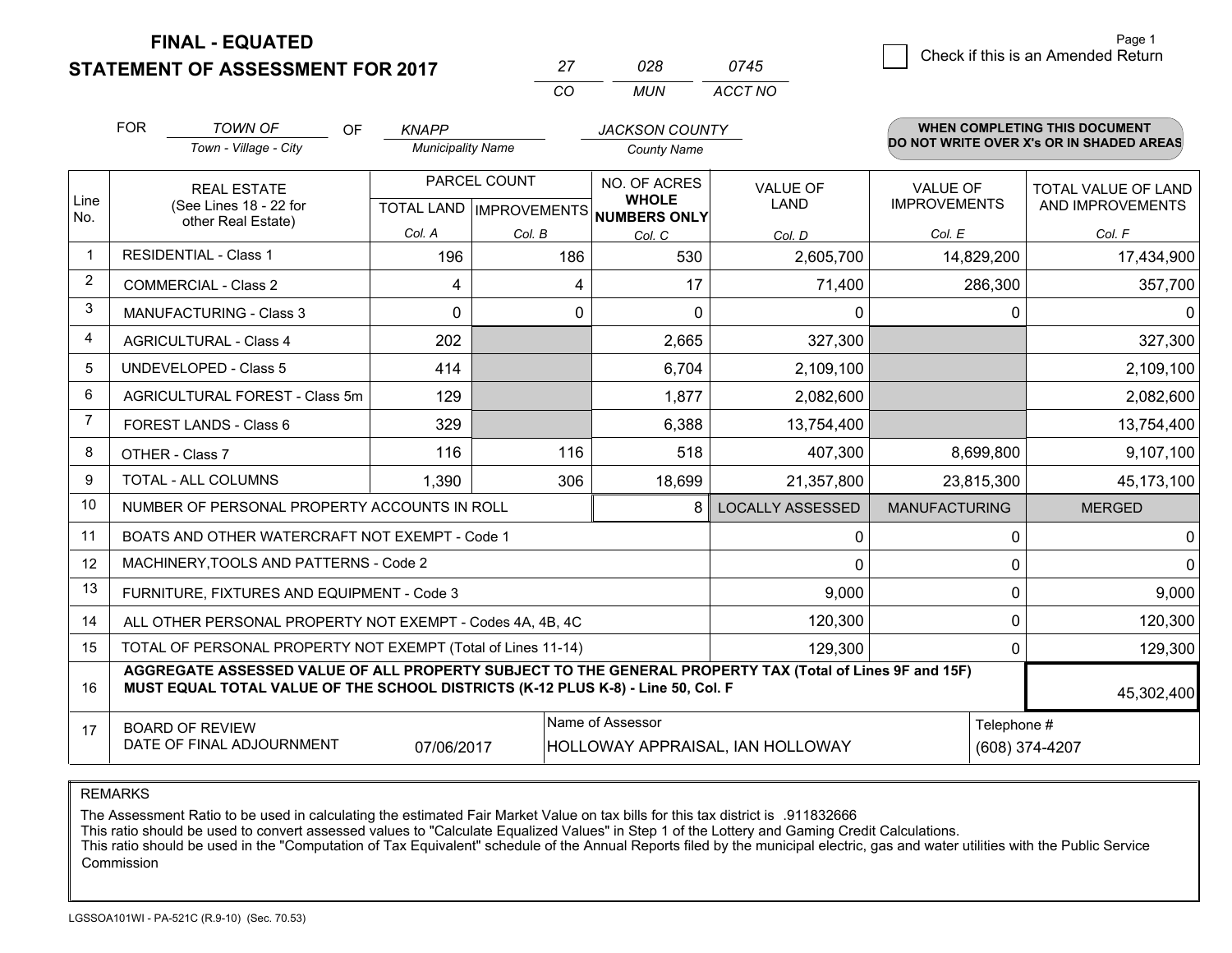*YEAR CO MUN ACCT NO* 2017 27 028 0745 Page 2

Do not confuse FOREST LANDS (Line 7) with FOREST CROPS (in this section) - They are **NOT** the same

|    |                                                                                |                                             |  | Private Forest Crop - Reg Class @ 10¢ per acre                   |  | Private Forest Crop - Reg Class @ \$2.52 per acre                                   |                                                                              |               |                    |  |
|----|--------------------------------------------------------------------------------|---------------------------------------------|--|------------------------------------------------------------------|--|-------------------------------------------------------------------------------------|------------------------------------------------------------------------------|---------------|--------------------|--|
| 18 | (a) PARCELS                                                                    | (b) ACRES                                   |  | (c) ASSESSED VALUE                                               |  | (d) PARCELS                                                                         | (e) ACRES                                                                    |               | (f) ASSESSED VALUE |  |
|    |                                                                                |                                             |  |                                                                  |  |                                                                                     |                                                                              |               |                    |  |
|    |                                                                                |                                             |  | Private Forest Crop - Special Class @ 20¢ per acre               |  |                                                                                     | Entered Before 2005 Managed Forest - Ferrous Mining CLOSED @ \$8.27 per acre |               |                    |  |
| 19 | (a) PARCELS                                                                    | (b) ACRES                                   |  | (c) ASSESSED VALUE                                               |  | (d) PARCELS                                                                         | (e) ACRES                                                                    |               | (f) ASSESSED VALUE |  |
|    |                                                                                |                                             |  |                                                                  |  |                                                                                     |                                                                              |               |                    |  |
|    |                                                                                | Entered Before 2005 Managed Forest - OPEN @ |  | \$.79 per acre                                                   |  |                                                                                     | Entered Before 2005 Managed Forest - CLOSED @ \$1.87 per acre                |               |                    |  |
| 20 | (a) PARCELS                                                                    | (b) ACRES                                   |  | (c) ASSESSED VALUE                                               |  | (d) PARCELS                                                                         | (e) ACRES                                                                    |               | (f) ASSESSED VALUE |  |
|    | 14                                                                             | 557.97                                      |  | 1,199,900                                                        |  | 8                                                                                   | 222                                                                          |               | 469,800            |  |
|    | Entered After 2004 Managed Forest - OPEN @                                     |                                             |  | \$2.14 per acre                                                  |  | Entered After 2004 Managed Forest - CLOSED @ \$10.68 per acre<br>(f) ASSESSED VALUE |                                                                              |               |                    |  |
| 21 | (a) PARCELS                                                                    | (b) ACRES                                   |  | (c) ASSESSED VALUE                                               |  | (d) PARCELS                                                                         | (e) ACRES                                                                    |               |                    |  |
|    |                                                                                |                                             |  |                                                                  |  |                                                                                     |                                                                              |               |                    |  |
|    |                                                                                |                                             |  |                                                                  |  | 51                                                                                  | 1.700.41                                                                     |               | 3,583,400          |  |
| 22 | (a) County Forest Cropland Acres                                               |                                             |  | (b) Federal Acres                                                |  | (c) State Acres                                                                     | (d) County (NOT FOREST CROP) Acres                                           |               | (e) Other Acres    |  |
|    | 23.445.77                                                                      |                                             |  |                                                                  |  | 700.59<br>85.56                                                                     |                                                                              |               | 10.83              |  |
|    |                                                                                |                                             |  | Assessed Value of Omitted Property From Prior Years (Sec. 70.44) |  |                                                                                     | Assessed Value of Sec. 70.43 Corrections of Errors by Assessors              |               |                    |  |
| 23 |                                                                                | (a) REAL ESTATE                             |  | (b) PERSONAL                                                     |  |                                                                                     | (c1) REAL ESTATE                                                             |               | (c2) PERSONAL      |  |
|    |                                                                                |                                             |  |                                                                  |  |                                                                                     |                                                                              |               |                    |  |
|    | Manufacturing Equated Value of Omitted Property From Prior Years (Sec. 70.995) |                                             |  |                                                                  |  | Mfg. Equated Value of Sec.70.43 Corrections of Errors by Assessors                  |                                                                              |               |                    |  |
|    | (d) REAL ESTATE                                                                |                                             |  | (e) PERSONAL                                                     |  | (f1) REAL ESTATE                                                                    |                                                                              | (f2) PERSONAL |                    |  |
|    |                                                                                |                                             |  |                                                                  |  |                                                                                     |                                                                              |               |                    |  |

## **SPECIAL DISTRICTS**

| Line<br>No. | Enter 6-digit<br><b>Special District</b> | <b>Account</b><br><b>Number</b> | <b>Special District Name</b> | <b>Locally Assessed Value</b><br>of Real Estate and | Mfg Value of Real Estate<br>and Personal Property | <b>Merged Value of</b><br><b>Real Estate and</b> |
|-------------|------------------------------------------|---------------------------------|------------------------------|-----------------------------------------------------|---------------------------------------------------|--------------------------------------------------|
|             | Code (Col. A)                            | (Col. B)                        | (Col. C)                     | Personal Property (Col. D)                          | (Col. E)                                          | Personal Property (Col. F)                       |
| 24          |                                          |                                 |                              |                                                     |                                                   |                                                  |
| 25          |                                          |                                 |                              |                                                     |                                                   |                                                  |
| 26          |                                          |                                 |                              |                                                     |                                                   |                                                  |
| 27          |                                          |                                 |                              |                                                     |                                                   |                                                  |
| 28          |                                          |                                 |                              |                                                     |                                                   |                                                  |
| 29          |                                          |                                 |                              |                                                     |                                                   |                                                  |
| 30          |                                          |                                 |                              |                                                     |                                                   |                                                  |
| 31          |                                          |                                 |                              |                                                     |                                                   |                                                  |
| 32          |                                          |                                 |                              |                                                     |                                                   |                                                  |
| 33          |                                          |                                 |                              |                                                     |                                                   |                                                  |
| 34          |                                          |                                 |                              |                                                     |                                                   |                                                  |
| 35          |                                          |                                 |                              |                                                     |                                                   |                                                  |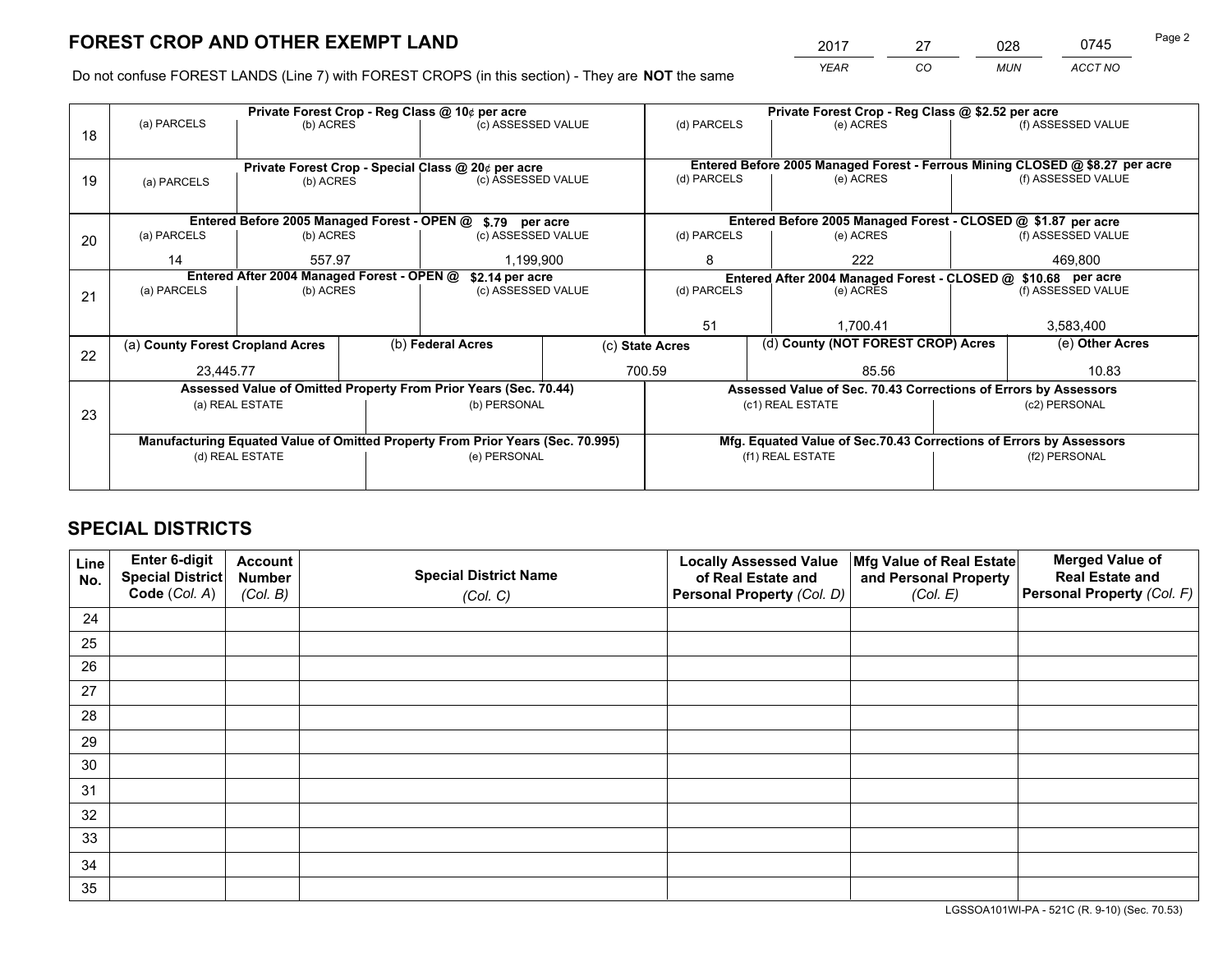|             |                                                          |                                             |                                                         | <b>YEAR</b>                                                                       | CO<br><b>MUN</b>                                              | ACCT NO                                                                        |
|-------------|----------------------------------------------------------|---------------------------------------------|---------------------------------------------------------|-----------------------------------------------------------------------------------|---------------------------------------------------------------|--------------------------------------------------------------------------------|
| Line<br>No. | Enter 6-digit<br><b>School District</b><br>Code (Col. A) | <b>Account</b><br><b>Number</b><br>(Col. B) | <b>School District Name</b><br>(Col. C)                 | <b>Locally Assessed Value</b><br>of Real Estate and<br>Personal Property (Col. D) | Mfg Value of Real Estate<br>and Personal Property<br>(Col. E) | <b>Merged Value of</b><br><b>Real Estate and</b><br>Personal Property (Col. F) |
|             | A. SCHOOL DISTRICTS (K-8 and K-12)                       |                                             |                                                         |                                                                                   |                                                               |                                                                                |
| 36          | 270476                                                   | 0162                                        | SCH D OF BLACK RIVER FALLS                              | 28,773,900                                                                        |                                                               | 28,773,900                                                                     |
| 37          | 415747                                                   | 0254                                        | SCH D OF TOMAH AREA                                     | 16,528,500                                                                        |                                                               | 16,528,500                                                                     |
| 38          |                                                          |                                             |                                                         |                                                                                   |                                                               |                                                                                |
| 39          |                                                          |                                             |                                                         |                                                                                   |                                                               |                                                                                |
| 40          |                                                          |                                             |                                                         |                                                                                   |                                                               |                                                                                |
| 41          |                                                          |                                             |                                                         |                                                                                   |                                                               |                                                                                |
| 42          |                                                          |                                             |                                                         |                                                                                   |                                                               |                                                                                |
| 43          |                                                          |                                             |                                                         |                                                                                   |                                                               |                                                                                |
| 44<br>45    |                                                          |                                             |                                                         |                                                                                   |                                                               |                                                                                |
| 46          |                                                          |                                             |                                                         |                                                                                   |                                                               |                                                                                |
| 47          |                                                          |                                             |                                                         |                                                                                   |                                                               |                                                                                |
| 48          |                                                          |                                             |                                                         |                                                                                   |                                                               |                                                                                |
| 49          |                                                          |                                             |                                                         |                                                                                   |                                                               |                                                                                |
| 50          |                                                          |                                             | TOTAL ASSESSED VALUE OF SCHOOL DISTRICTS (K-8 and K-12) | 45,302,400                                                                        |                                                               | 45,302,400                                                                     |
|             | <b>B.</b><br><b>UNION HIGH SCHOOL DISTRICTS</b>          |                                             |                                                         |                                                                                   |                                                               |                                                                                |
| 51          |                                                          |                                             |                                                         |                                                                                   |                                                               |                                                                                |
| 52          |                                                          |                                             |                                                         |                                                                                   |                                                               |                                                                                |
| 53          |                                                          |                                             |                                                         |                                                                                   |                                                               |                                                                                |
| 54          |                                                          |                                             |                                                         |                                                                                   |                                                               |                                                                                |
| 55          |                                                          |                                             | TOTAL ASSESSED VALUE OF UNION HIGH SCHOOLS              |                                                                                   |                                                               |                                                                                |
|             | C.<br><b>TECHNICAL COLLEGE DISTRICTS</b>                 |                                             |                                                         |                                                                                   |                                                               |                                                                                |
| 56          | 000200                                                   | 0002                                        | WESTERN TECHNICAL COLLEGE LACR                          | 45,302,400                                                                        |                                                               | 45,302,400                                                                     |
| 57          |                                                          |                                             |                                                         |                                                                                   |                                                               |                                                                                |
| 58          |                                                          |                                             |                                                         |                                                                                   |                                                               |                                                                                |
| 59          |                                                          |                                             | TOTAL ASSESSED VALUE OF TECHNICAL COLLEGES              | 45,302,400                                                                        |                                                               | 45,302,400                                                                     |

 *I hereby certify, to the best of my knowledge and belief, this form is complete and correct.*

| Print name of preparer | Title                    |                | Date (MM / DD / CCYY) |
|------------------------|--------------------------|----------------|-----------------------|
|                        |                          |                |                       |
| Signature of preparer  | Contact Telephone Number | E-mail address |                       |
|                        | $\sim$                   |                |                       |

| <b>SCHOOL DISTRICTS</b> |  |
|-------------------------|--|
|-------------------------|--|

201727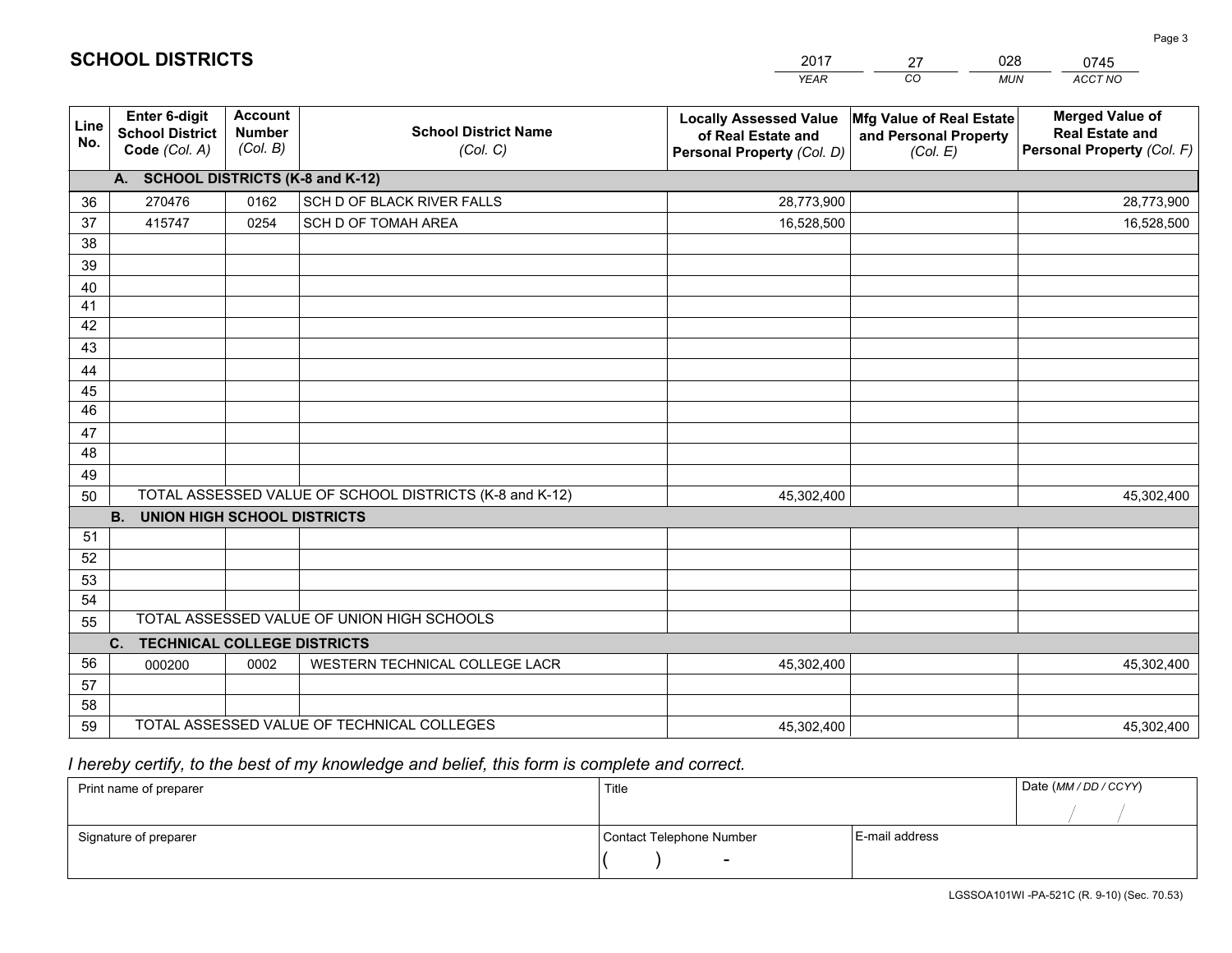#### **HIGHLIGHTS**

- 1. Complete the Statement of Assessment after the Board of Review. Reflect any changes made there.
- 2. Use black ink to complete.
- 3. Line 16 must equal Line 50, Col D.
- 4. Line 55 must equal the total of K-8 schools listed on lines 36-49. Do not include K-12 schools in this comparision.
- 5. Line 59, Col. D must equal Line 16.
- 6. Special District, School District and Technical College District values must include both real estate and personal property. Examples of Special districts are: town sanitary districts, public inland lake protection and rehabilitation districts, and metropolitan sewerage districts.
- 7. DO NOT INCLUDE Manufacturing property values.DOR will print these values on the final SOA.

LYNDA CALLAWAY TOWN OF KNAPP 4259 COUNTY HWY N WARRENS, WI 54666 - 6512

WARRENS, WI 54666 - 6512 4259 COUNTY HWY N \_YNDA CALLAWAY<br>TOWN OF KNAPP

 8. Accuracy of this form is very important. The values reported directly affect the equalized value DOR calculates for school and special districts.

#### **Page 1:**

 If not prefilled, enter the tax year,county and municipal code,municipal type, municipal name and county name on the top of form.

Check the Amended box, if filing an amended / corrected SOA.

 Report the parcel count, acres and assessed value of taxable general property, total parcel count, (real and personal), total acres, and values from final figures set by the Board of Review.

- A. Real Estate land and improvements (buildings, etc.) is reported on lines 1 8, total line 9.
- B. Personal Property is reported on lines 11 14, Column D, total line 15.
- C. To complete this report, use the computer produced summary of the assessment roll that shows these amounts.
- D. Use whole numbers only.
- E. Add each line across and each column down to verify entries.

### **Page 2:**

- A. Report Special Items (not subject to general property tax).
- 1. Private Forest Croplands and Managed Forest Lands are reported on lines 18,19, 20 and 21. Be sure to report assessed values **NOT** taxes.
- 2. You should have copies of the orders of entry, orders of withdrawal, etc., to update your assessment roll.
	- 3. Show hundredths of acres (e.g. 39.75).
- 4. Tax exempt lands are reported on line 22.
- 5. Omitted property and sec. 70.43, Wis. Stats., corrections of errors by assessor are reported on line 23. Report real estate and personal property separately. These should be for **prior years**, not something found on the current assessment roll after the board of review.
- B. Special District (Lines 24-35) Include the value of both real and personal property.

 The Department of Revenue (DOR) preprints much of the information regarding names and codes for schools, special districts,etc. If a district is not listed, enter the name and value only, DOR will enter the proper code.

### **Page 3 School Districts:**

Include the value of both real and personal property.

Report School District (regular, elementary, union high school, and technical college).

- 1. Regular (K-12) and Elementary (K-8) school values are reported on lines 36-49, total on line 50.
- 2. Union High School (UHS) (use only if elementary schools are listed on lines 36-49) are reported on lines 51-54. UHS total value (line 55) must equal to the total **elementary school** values reported on lines 36-49. Do notinclude K-12 schools in this comparison.
- 3. Technical College values are reported on lines 56-58, total on line 59.
- 4. Use the computer summary that shows these amounts to complete this report.

#### **This form is due the second Monday in June. File this report only after your Board of Review is complete.**

 *If you have questions: Return forms to:*

 Email: lgs@wisconsin.gov Wisconsin Department of RevenueCall:  $(608)$  266-2569 or  $(608)$  264-6892 Fax number: (608) 264-6887 PO Box 8971

Local Government Services Section 6-97

Madison WI 53708-8971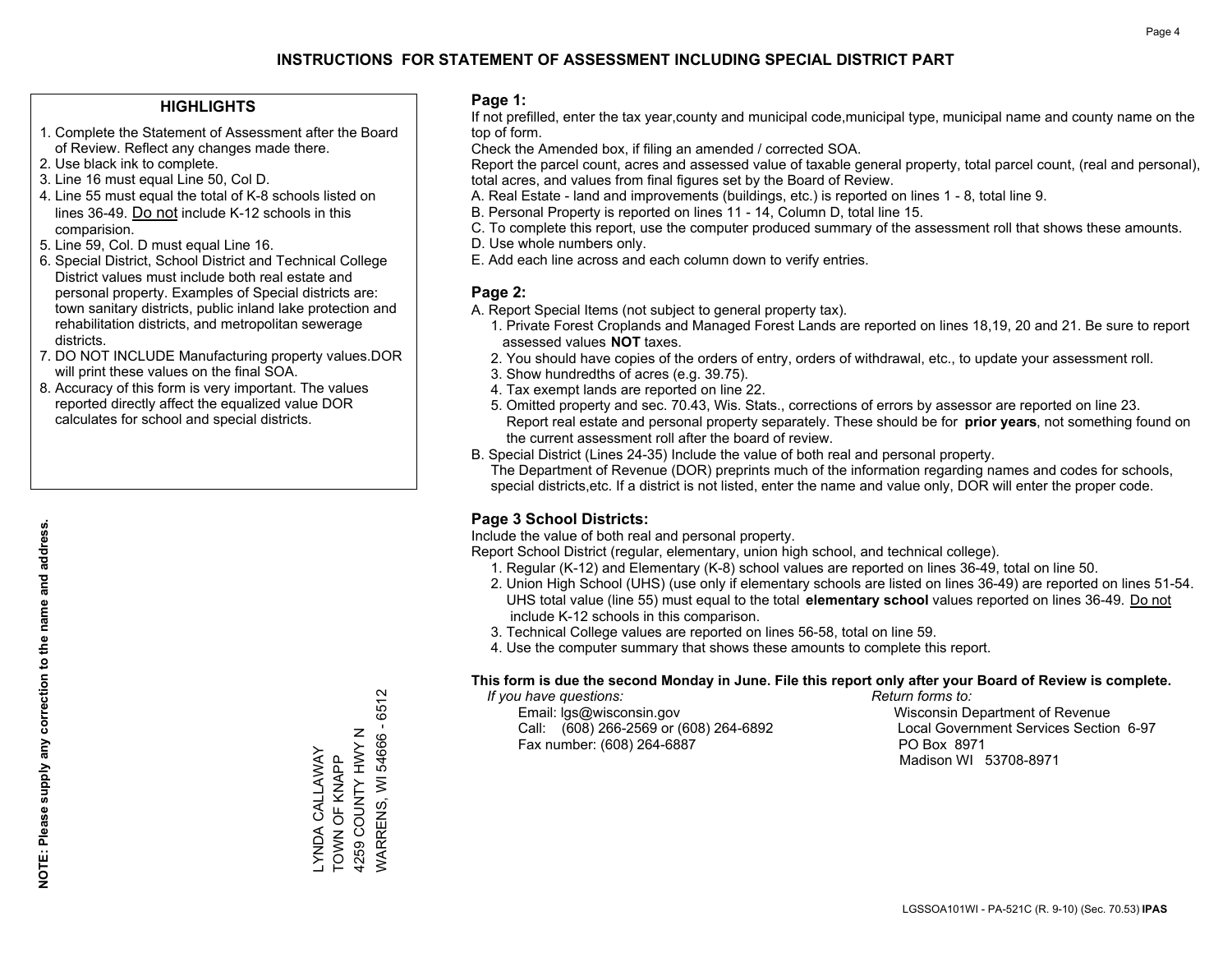**STATEMENT OF ASSESSMENT FOR 2017 FINAL - EQUATED**

<u> 1989 - Johann Stoff, deutscher Stoffen und der Stoffen und der Stoffen und der Stoffen und der Stoffen und de</u>

| 27  | റദറ | 0746    |
|-----|-----|---------|
| CO. | MUN | ACCT NO |

|                | <b>FOR</b>                                                                                                                                          | <b>TOWN OF</b><br><b>OF</b>                                                                                                                                                                  | <b>KOMENSKY</b>                                           |                | <b>JACKSON COUNTY</b>         |                         |                                        | <b>WHEN COMPLETING THIS DOCUMENT</b>     |
|----------------|-----------------------------------------------------------------------------------------------------------------------------------------------------|----------------------------------------------------------------------------------------------------------------------------------------------------------------------------------------------|-----------------------------------------------------------|----------------|-------------------------------|-------------------------|----------------------------------------|------------------------------------------|
|                |                                                                                                                                                     | Town - Village - City                                                                                                                                                                        | <b>Municipality Name</b>                                  |                | <b>County Name</b>            |                         |                                        | DO NOT WRITE OVER X's OR IN SHADED AREAS |
| Line           |                                                                                                                                                     | <b>REAL ESTATE</b><br>(See Lines 18 - 22 for                                                                                                                                                 | PARCEL COUNT<br><b>WHOLE</b><br>TOTAL LAND   IMPROVEMENTS |                | NO. OF ACRES                  | VALUE OF<br>LAND        | <b>VALUE OF</b><br><b>IMPROVEMENTS</b> | TOTAL VALUE OF LAND<br>AND IMPROVEMENTS  |
| No.            | other Real Estate)                                                                                                                                  |                                                                                                                                                                                              | Col. A                                                    | Col. B         | <b>NUMBERS ONLY</b><br>Col. C | Col. D                  | Col. E                                 | Col. F                                   |
| $\mathbf{1}$   |                                                                                                                                                     | <b>RESIDENTIAL - Class 1</b>                                                                                                                                                                 | 85                                                        | 62             | 180                           | 2,034,100               | 5,216,700                              | 7,250,800                                |
| 2              |                                                                                                                                                     | <b>COMMERCIAL - Class 2</b>                                                                                                                                                                  | $\overline{2}$                                            |                | 14                            | 43,300                  | 16,200                                 | 59,500                                   |
| $\mathbf{3}$   |                                                                                                                                                     | <b>MANUFACTURING - Class 3</b>                                                                                                                                                               | $\Omega$                                                  | 0              | 0                             | 0                       | $\Omega$                               |                                          |
| 4              |                                                                                                                                                     | <b>AGRICULTURAL - Class 4</b>                                                                                                                                                                | $\overline{2}$                                            |                | 16                            | 2,000                   |                                        | 2,000                                    |
| 5              |                                                                                                                                                     | <b>UNDEVELOPED - Class 5</b>                                                                                                                                                                 | 21                                                        |                | 346                           | 100,900                 |                                        | 100,900                                  |
| 6              |                                                                                                                                                     | AGRICULTURAL FOREST - Class 5m                                                                                                                                                               | $\Omega$                                                  |                | $\Omega$                      | 0                       |                                        |                                          |
| $\overline{7}$ |                                                                                                                                                     | FOREST LANDS - Class 6                                                                                                                                                                       | 54                                                        |                | 1,142                         | 2,318,600               |                                        | 2,318,600                                |
| 8              |                                                                                                                                                     | OTHER - Class 7                                                                                                                                                                              | 2                                                         | $\overline{2}$ | 4                             | 1,200                   | 54,200                                 | 55,400                                   |
| 9              |                                                                                                                                                     | TOTAL - ALL COLUMNS                                                                                                                                                                          | 166                                                       | 65             | 1,702                         | 4,500,100               | 5,287,100                              | 9,787,200                                |
| 10             |                                                                                                                                                     | NUMBER OF PERSONAL PROPERTY ACCOUNTS IN ROLL                                                                                                                                                 |                                                           |                | 5                             | <b>LOCALLY ASSESSED</b> | <b>MANUFACTURING</b>                   | <b>MERGED</b>                            |
| 11             |                                                                                                                                                     | BOATS AND OTHER WATERCRAFT NOT EXEMPT - Code 1                                                                                                                                               |                                                           |                |                               | 0                       | 0                                      |                                          |
| 12             |                                                                                                                                                     | MACHINERY, TOOLS AND PATTERNS - Code 2                                                                                                                                                       |                                                           |                |                               | $\Omega$                | 0                                      |                                          |
| 13             |                                                                                                                                                     | FURNITURE, FIXTURES AND EQUIPMENT - Code 3                                                                                                                                                   |                                                           |                |                               | 9,700                   | 0                                      | 9,700                                    |
| 14             | 2,100<br>0<br>ALL OTHER PERSONAL PROPERTY NOT EXEMPT - Codes 4A, 4B, 4C                                                                             |                                                                                                                                                                                              |                                                           |                |                               |                         |                                        | 2,100                                    |
| 15             | TOTAL OF PERSONAL PROPERTY NOT EXEMPT (Total of Lines 11-14)<br>11,800<br>0                                                                         |                                                                                                                                                                                              |                                                           |                |                               |                         | 11,800                                 |                                          |
| 16             |                                                                                                                                                     | AGGREGATE ASSESSED VALUE OF ALL PROPERTY SUBJECT TO THE GENERAL PROPERTY TAX (Total of Lines 9F and 15F)<br>MUST EQUAL TOTAL VALUE OF THE SCHOOL DISTRICTS (K-12 PLUS K-8) - Line 50, Col. F |                                                           |                |                               |                         |                                        | 9,799,000                                |
| 17             | Name of Assessor<br>Telephone #<br><b>BOARD OF REVIEW</b><br>DATE OF FINAL ADJOURNMENT<br><b>RIGLEMON APPRAISAL</b><br>(608) 378-3003<br>08/09/2017 |                                                                                                                                                                                              |                                                           |                |                               |                         |                                        |                                          |

REMARKS

The Assessment Ratio to be used in calculating the estimated Fair Market Value on tax bills for this tax district is .901753998<br>This ratio should be used to convert assessed values to "Calculate Equalized Values" in Step 1 Commission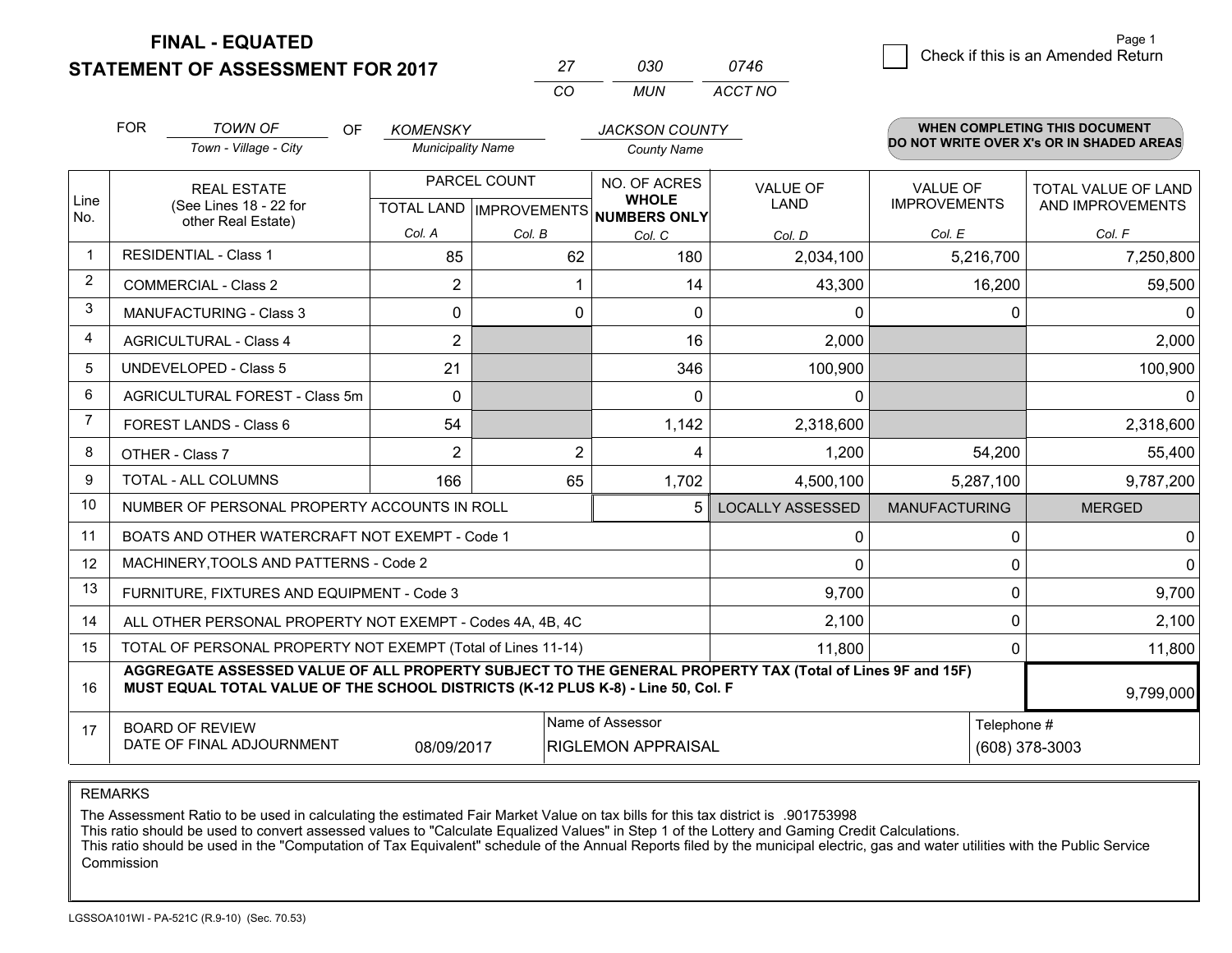*YEAR CO MUN ACCT NO* 2017 27 030 0746

Do not confuse FOREST LANDS (Line 7) with FOREST CROPS (in this section) - They are **NOT** the same

|    |                                                                                |                                            |  | Private Forest Crop - Reg Class @ 10¢ per acre                   |             | Private Forest Crop - Reg Class @ \$2.52 per acre                                         |                  |                                                                 |                                                                    |                                                                              |  |
|----|--------------------------------------------------------------------------------|--------------------------------------------|--|------------------------------------------------------------------|-------------|-------------------------------------------------------------------------------------------|------------------|-----------------------------------------------------------------|--------------------------------------------------------------------|------------------------------------------------------------------------------|--|
| 18 | (a) PARCELS                                                                    | (b) ACRES                                  |  | (c) ASSESSED VALUE                                               |             | (d) PARCELS                                                                               |                  | (e) ACRES                                                       |                                                                    | (f) ASSESSED VALUE                                                           |  |
|    | 47                                                                             | 1,688.08                                   |  | 1,710,400                                                        |             | 5                                                                                         |                  | 200                                                             |                                                                    | 224.000                                                                      |  |
|    |                                                                                |                                            |  | Private Forest Crop - Special Class @ 20¢ per acre               |             |                                                                                           |                  |                                                                 |                                                                    | Entered Before 2005 Managed Forest - Ferrous Mining CLOSED @ \$8.27 per acre |  |
| 19 | (a) PARCELS                                                                    | (c) ASSESSED VALUE<br>(b) ACRES            |  |                                                                  | (d) PARCELS |                                                                                           | (e) ACRES        |                                                                 | (f) ASSESSED VALUE                                                 |                                                                              |  |
|    |                                                                                |                                            |  |                                                                  |             |                                                                                           |                  |                                                                 |                                                                    |                                                                              |  |
|    |                                                                                |                                            |  | Entered Before 2005 Managed Forest - OPEN @ \$.79 per acre       |             |                                                                                           |                  | Entered Before 2005 Managed Forest - CLOSED @ \$1.87 per acre   |                                                                    |                                                                              |  |
| 20 | (a) PARCELS                                                                    | (b) ACRES                                  |  | (c) ASSESSED VALUE                                               |             | (d) PARCELS                                                                               |                  | (e) ACRES                                                       |                                                                    | (f) ASSESSED VALUE                                                           |  |
|    | 13                                                                             | 339                                        |  | 410.500                                                          |             |                                                                                           |                  |                                                                 |                                                                    |                                                                              |  |
|    |                                                                                | Entered After 2004 Managed Forest - OPEN @ |  |                                                                  |             |                                                                                           |                  |                                                                 |                                                                    |                                                                              |  |
|    | (a) PARCELS                                                                    | (b) ACRES                                  |  | \$2.14 per acre<br>(c) ASSESSED VALUE                            |             | Entered After 2004 Managed Forest - CLOSED @ \$10.68 per acre<br>(d) PARCELS<br>(e) ACRES |                  |                                                                 | (f) ASSESSED VALUE                                                 |                                                                              |  |
| 21 |                                                                                |                                            |  |                                                                  |             |                                                                                           |                  |                                                                 |                                                                    |                                                                              |  |
|    | 6                                                                              | 176                                        |  |                                                                  |             |                                                                                           |                  |                                                                 |                                                                    |                                                                              |  |
|    |                                                                                |                                            |  | 258,000                                                          |             |                                                                                           |                  |                                                                 |                                                                    |                                                                              |  |
| 22 | (a) County Forest Cropland Acres                                               |                                            |  | (b) Federal Acres                                                |             | (d) County (NOT FOREST CROP) Acres<br>(c) State Acres                                     |                  |                                                                 | (e) Other Acres                                                    |                                                                              |  |
|    | 12,436.62                                                                      |                                            |  | 20,528.69<br>624.66                                              |             | 213.44                                                                                    |                  |                                                                 | 547.32                                                             |                                                                              |  |
|    |                                                                                |                                            |  | Assessed Value of Omitted Property From Prior Years (Sec. 70.44) |             |                                                                                           |                  | Assessed Value of Sec. 70.43 Corrections of Errors by Assessors |                                                                    |                                                                              |  |
|    |                                                                                | (a) REAL ESTATE                            |  | (b) PERSONAL                                                     |             |                                                                                           | (c1) REAL ESTATE |                                                                 | (c2) PERSONAL                                                      |                                                                              |  |
| 23 |                                                                                |                                            |  |                                                                  |             |                                                                                           |                  |                                                                 |                                                                    |                                                                              |  |
|    | Manufacturing Equated Value of Omitted Property From Prior Years (Sec. 70.995) |                                            |  |                                                                  |             |                                                                                           |                  |                                                                 | Mfg. Equated Value of Sec.70.43 Corrections of Errors by Assessors |                                                                              |  |
|    | (d) REAL ESTATE                                                                |                                            |  | (e) PERSONAL                                                     |             | (f1) REAL ESTATE                                                                          |                  |                                                                 | (f2) PERSONAL                                                      |                                                                              |  |
|    |                                                                                |                                            |  |                                                                  |             |                                                                                           |                  |                                                                 |                                                                    |                                                                              |  |
|    |                                                                                |                                            |  |                                                                  |             |                                                                                           |                  |                                                                 |                                                                    |                                                                              |  |

## **SPECIAL DISTRICTS**

| Line<br>No. | Enter 6-digit<br>Special District<br>Code (Col. A) | <b>Account</b><br><b>Number</b> | <b>Special District Name</b> | <b>Locally Assessed Value</b><br>of Real Estate and | Mfg Value of Real Estate<br>and Personal Property | <b>Merged Value of</b><br><b>Real Estate and</b><br>Personal Property (Col. F) |
|-------------|----------------------------------------------------|---------------------------------|------------------------------|-----------------------------------------------------|---------------------------------------------------|--------------------------------------------------------------------------------|
|             |                                                    | (Col. B)                        | (Col. C)                     | Personal Property (Col. D)                          | (Col. E)                                          |                                                                                |
| 24          |                                                    |                                 |                              |                                                     |                                                   |                                                                                |
| 25          |                                                    |                                 |                              |                                                     |                                                   |                                                                                |
| 26          |                                                    |                                 |                              |                                                     |                                                   |                                                                                |
| 27          |                                                    |                                 |                              |                                                     |                                                   |                                                                                |
| 28          |                                                    |                                 |                              |                                                     |                                                   |                                                                                |
| 29          |                                                    |                                 |                              |                                                     |                                                   |                                                                                |
| 30          |                                                    |                                 |                              |                                                     |                                                   |                                                                                |
| 31          |                                                    |                                 |                              |                                                     |                                                   |                                                                                |
| 32          |                                                    |                                 |                              |                                                     |                                                   |                                                                                |
| 33          |                                                    |                                 |                              |                                                     |                                                   |                                                                                |
| 34          |                                                    |                                 |                              |                                                     |                                                   |                                                                                |
| 35          |                                                    |                                 |                              |                                                     |                                                   |                                                                                |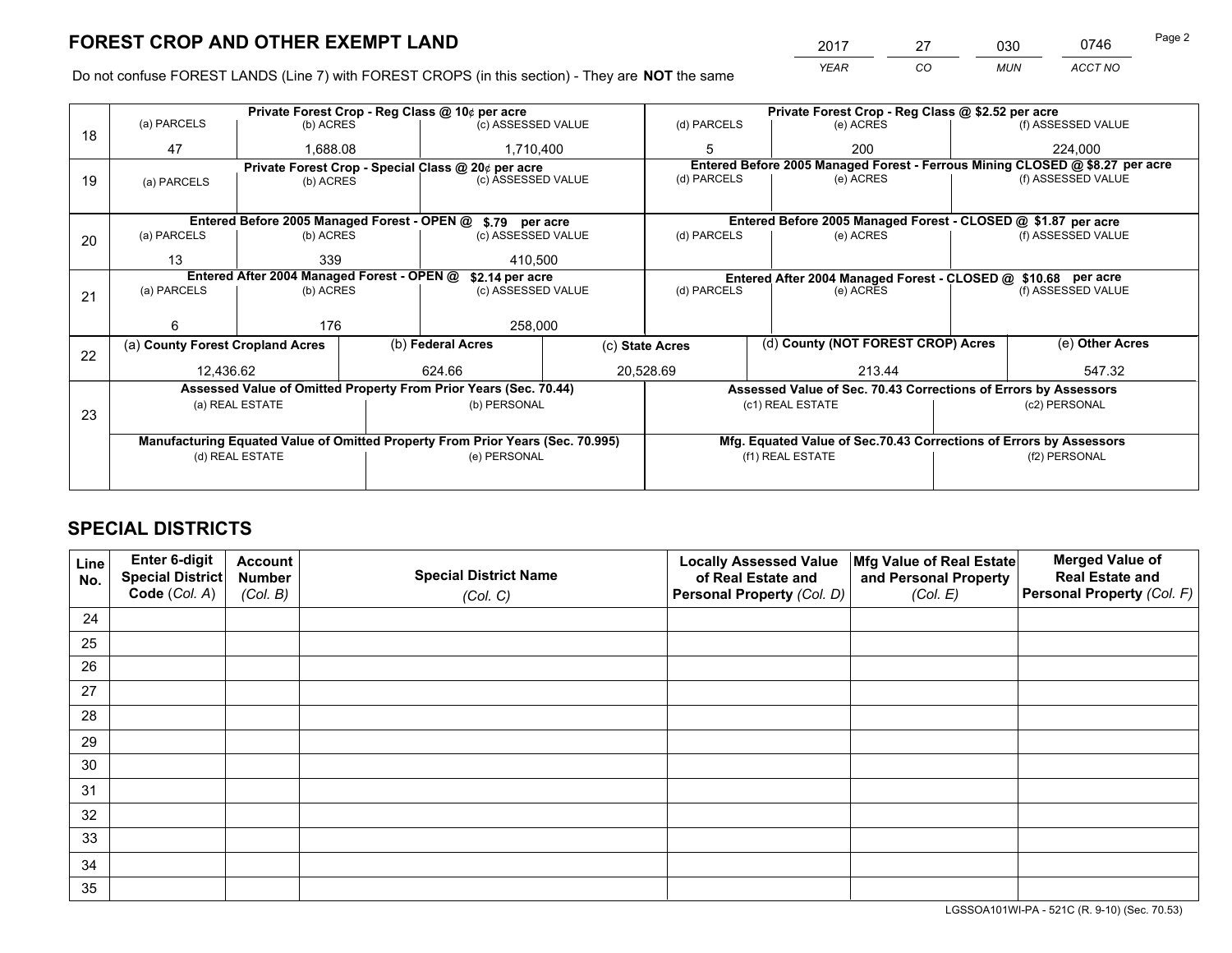|             |                                                          |                                             |                                                         | <b>YEAR</b>                                                                       | CO<br><b>MUN</b>                                              | ACCT NO                                                                        |
|-------------|----------------------------------------------------------|---------------------------------------------|---------------------------------------------------------|-----------------------------------------------------------------------------------|---------------------------------------------------------------|--------------------------------------------------------------------------------|
| Line<br>No. | Enter 6-digit<br><b>School District</b><br>Code (Col. A) | <b>Account</b><br><b>Number</b><br>(Col. B) | <b>School District Name</b><br>(Col. C)                 | <b>Locally Assessed Value</b><br>of Real Estate and<br>Personal Property (Col. D) | Mfg Value of Real Estate<br>and Personal Property<br>(Col. E) | <b>Merged Value of</b><br><b>Real Estate and</b><br>Personal Property (Col. F) |
|             | A. SCHOOL DISTRICTS (K-8 and K-12)                       |                                             |                                                         |                                                                                   |                                                               |                                                                                |
| 36          | 270476                                                   | 0162                                        | SCH D OF BLACK RIVER FALLS                              | 9,799,000                                                                         |                                                               | 9,799,000                                                                      |
| 37          |                                                          |                                             |                                                         |                                                                                   |                                                               |                                                                                |
| 38          |                                                          |                                             |                                                         |                                                                                   |                                                               |                                                                                |
| 39          |                                                          |                                             |                                                         |                                                                                   |                                                               |                                                                                |
| 40          |                                                          |                                             |                                                         |                                                                                   |                                                               |                                                                                |
| 41          |                                                          |                                             |                                                         |                                                                                   |                                                               |                                                                                |
| 42          |                                                          |                                             |                                                         |                                                                                   |                                                               |                                                                                |
| 43          |                                                          |                                             |                                                         |                                                                                   |                                                               |                                                                                |
| 44          |                                                          |                                             |                                                         |                                                                                   |                                                               |                                                                                |
| 45<br>46    |                                                          |                                             |                                                         |                                                                                   |                                                               |                                                                                |
|             |                                                          |                                             |                                                         |                                                                                   |                                                               |                                                                                |
| 47<br>48    |                                                          |                                             |                                                         |                                                                                   |                                                               |                                                                                |
| 49          |                                                          |                                             |                                                         |                                                                                   |                                                               |                                                                                |
| 50          |                                                          |                                             | TOTAL ASSESSED VALUE OF SCHOOL DISTRICTS (K-8 and K-12) | 9,799,000                                                                         |                                                               | 9,799,000                                                                      |
|             | <b>B.</b><br><b>UNION HIGH SCHOOL DISTRICTS</b>          |                                             |                                                         |                                                                                   |                                                               |                                                                                |
| 51          |                                                          |                                             |                                                         |                                                                                   |                                                               |                                                                                |
| 52          |                                                          |                                             |                                                         |                                                                                   |                                                               |                                                                                |
| 53          |                                                          |                                             |                                                         |                                                                                   |                                                               |                                                                                |
| 54          |                                                          |                                             |                                                         |                                                                                   |                                                               |                                                                                |
| 55          |                                                          |                                             | TOTAL ASSESSED VALUE OF UNION HIGH SCHOOLS              |                                                                                   |                                                               |                                                                                |
|             | C. TECHNICAL COLLEGE DISTRICTS                           |                                             |                                                         |                                                                                   |                                                               |                                                                                |
| 56          | 000200                                                   | 0002                                        | WESTERN TECHNICAL COLLEGE LACR                          | 9,799,000                                                                         |                                                               | 9,799,000                                                                      |
| 57          |                                                          |                                             |                                                         |                                                                                   |                                                               |                                                                                |
| 58          |                                                          |                                             |                                                         |                                                                                   |                                                               |                                                                                |
| 59          |                                                          |                                             | TOTAL ASSESSED VALUE OF TECHNICAL COLLEGES              | 9,799,000                                                                         |                                                               | 9,799,000                                                                      |

27

030

## *I hereby certify, to the best of my knowledge and belief, this form is complete and correct.*

**SCHOOL DISTRICTS**

| Print name of preparer | Title                    |                | Date (MM / DD / CCYY) |
|------------------------|--------------------------|----------------|-----------------------|
|                        |                          |                |                       |
| Signature of preparer  | Contact Telephone Number | E-mail address |                       |
|                        | $\overline{\phantom{0}}$ |                |                       |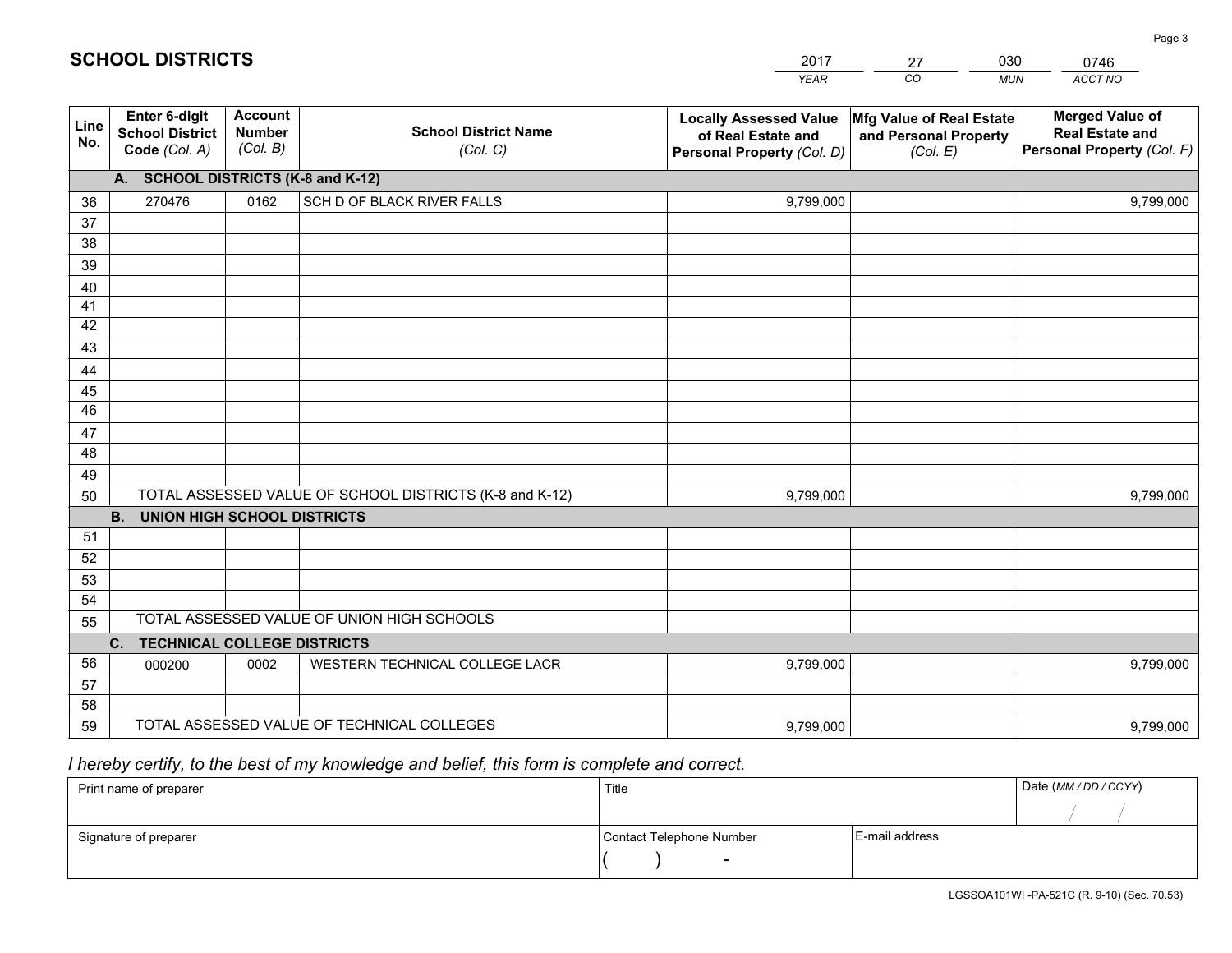#### **HIGHLIGHTS**

- 1. Complete the Statement of Assessment after the Board of Review. Reflect any changes made there.
- 2. Use black ink to complete.
- 3. Line 16 must equal Line 50, Col D.
- 4. Line 55 must equal the total of K-8 schools listed on lines 36-49. Do not include K-12 schools in this comparision.
- 5. Line 59, Col. D must equal Line 16.
- 6. Special District, School District and Technical College District values must include both real estate and personal property. Examples of Special districts are: town sanitary districts, public inland lake protection and rehabilitation districts, and metropolitan sewerage districts.
- 7. DO NOT INCLUDE Manufacturing property values.DOR will print these values on the final SOA.

ALINA LIMBERG TOWN OF KOMENSKY W9680 EVERGREEN LN MERRILLAN, WI 54754

W9680 EVERGREEN LN ALINA LIMBERG<br>TOWN OF KOMENSKY

**MERRILLAN, WI 54754** 

 8. Accuracy of this form is very important. The values reported directly affect the equalized value DOR calculates for school and special districts.

#### **Page 1:**

 If not prefilled, enter the tax year,county and municipal code,municipal type, municipal name and county name on the top of form.

Check the Amended box, if filing an amended / corrected SOA.

 Report the parcel count, acres and assessed value of taxable general property, total parcel count, (real and personal), total acres, and values from final figures set by the Board of Review.

- A. Real Estate land and improvements (buildings, etc.) is reported on lines 1 8, total line 9.
- B. Personal Property is reported on lines 11 14, Column D, total line 15.
- C. To complete this report, use the computer produced summary of the assessment roll that shows these amounts.
- D. Use whole numbers only.
- E. Add each line across and each column down to verify entries.

### **Page 2:**

- A. Report Special Items (not subject to general property tax).
- 1. Private Forest Croplands and Managed Forest Lands are reported on lines 18,19, 20 and 21. Be sure to report assessed values **NOT** taxes.
- 2. You should have copies of the orders of entry, orders of withdrawal, etc., to update your assessment roll.
	- 3. Show hundredths of acres (e.g. 39.75).
- 4. Tax exempt lands are reported on line 22.
- 5. Omitted property and sec. 70.43, Wis. Stats., corrections of errors by assessor are reported on line 23. Report real estate and personal property separately. These should be for **prior years**, not something found on the current assessment roll after the board of review.
- B. Special District (Lines 24-35) Include the value of both real and personal property.

 The Department of Revenue (DOR) preprints much of the information regarding names and codes for schools, special districts,etc. If a district is not listed, enter the name and value only, DOR will enter the proper code.

### **Page 3 School Districts:**

Include the value of both real and personal property.

Report School District (regular, elementary, union high school, and technical college).

- 1. Regular (K-12) and Elementary (K-8) school values are reported on lines 36-49, total on line 50.
- 2. Union High School (UHS) (use only if elementary schools are listed on lines 36-49) are reported on lines 51-54. UHS total value (line 55) must equal to the total **elementary school** values reported on lines 36-49. Do notinclude K-12 schools in this comparison.
- 3. Technical College values are reported on lines 56-58, total on line 59.
- 4. Use the computer summary that shows these amounts to complete this report.

#### **This form is due the second Monday in June. File this report only after your Board of Review is complete.**

 *If you have questions: Return forms to:*

 Email: lgs@wisconsin.gov Wisconsin Department of RevenueCall:  $(608)$  266-2569 or  $(608)$  264-6892 Fax number: (608) 264-6887 PO Box 8971

Local Government Services Section 6-97 Madison WI 53708-8971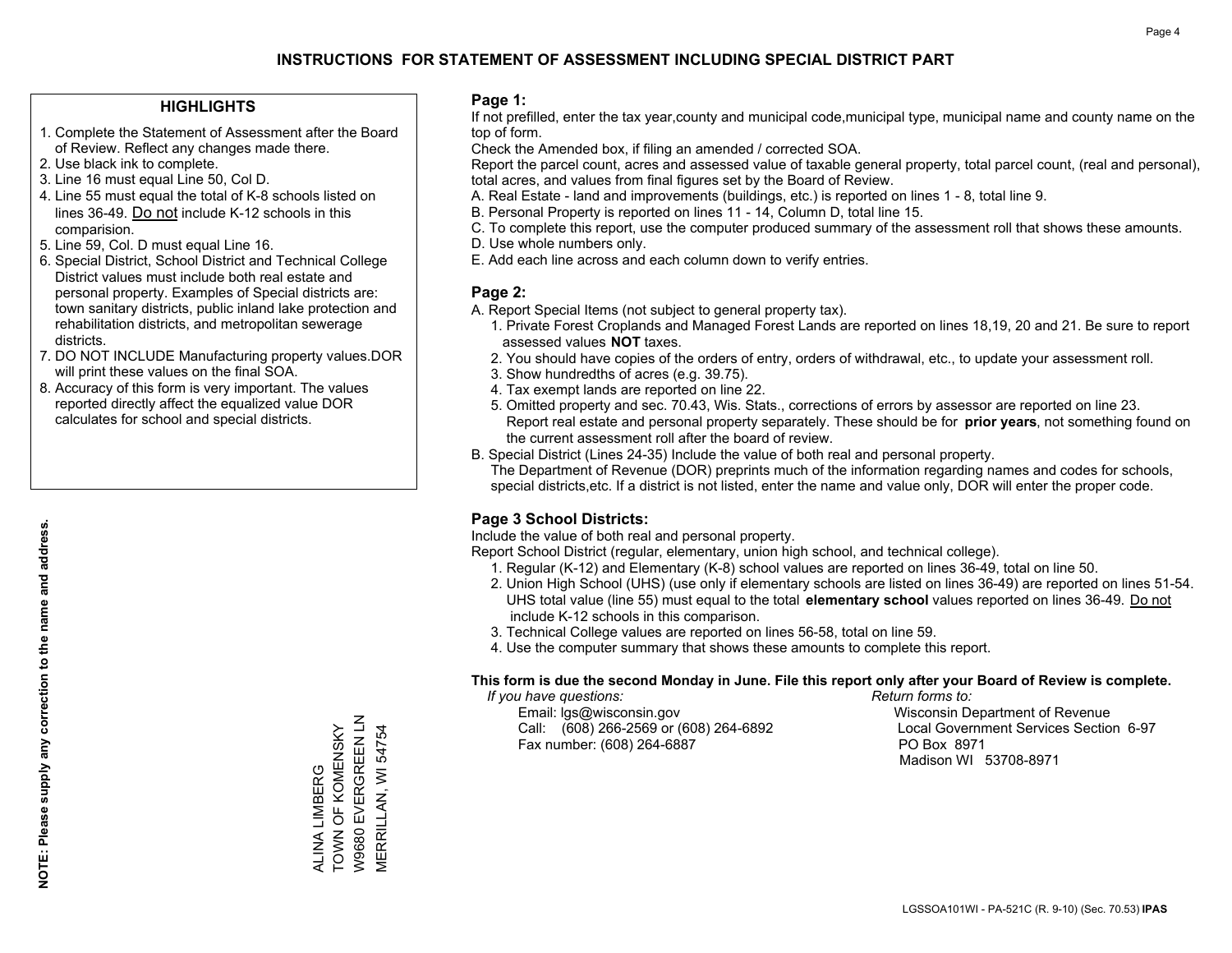**FINAL - EQUATED**

**STATEMENT OF ASSESSMENT FOR 2017** 

|          | 7132  | 0747    |
|----------|-------|---------|
| $\cdots$ | MI IN | ACCT NO |

|                | <b>FOR</b>                                                                                                                                                                                   | <b>TOWN OF</b><br><b>OF</b>                    | <b>MANCHESTER</b>        |                              | <b>JACKSON COUNTY</b>          |                                        |                                         | WHEN COMPLETING THIS DOCUMENT            |
|----------------|----------------------------------------------------------------------------------------------------------------------------------------------------------------------------------------------|------------------------------------------------|--------------------------|------------------------------|--------------------------------|----------------------------------------|-----------------------------------------|------------------------------------------|
|                |                                                                                                                                                                                              | Town - Village - City                          | <b>Municipality Name</b> |                              | <b>County Name</b>             |                                        |                                         | DO NOT WRITE OVER X's OR IN SHADED AREAS |
| Line<br>No.    | PARCEL COUNT<br><b>REAL ESTATE</b><br>(See Lines 18 - 22 for<br>TOTAL LAND IMPROVEMENTS NUMBERS ONLY                                                                                         |                                                |                          | NO. OF ACRES<br><b>WHOLE</b> | <b>VALUE OF</b><br><b>LAND</b> | <b>VALUE OF</b><br><b>IMPROVEMENTS</b> | TOTAL VALUE OF LAND<br>AND IMPROVEMENTS |                                          |
|                |                                                                                                                                                                                              | other Real Estate)                             | Col. A                   | Col. B                       | Col. C                         | Col. D                                 | Col. E                                  | Col. F                                   |
|                |                                                                                                                                                                                              | <b>RESIDENTIAL - Class 1</b>                   | 559                      | 493                          | 1,131                          | 7,358,700                              | 40,333,000                              | 47,691,700                               |
| 2              |                                                                                                                                                                                              | <b>COMMERCIAL - Class 2</b>                    | 5                        | 4                            | 17                             | 79,000                                 | 71,500                                  | 150,500                                  |
| 3              |                                                                                                                                                                                              | <b>MANUFACTURING - Class 3</b>                 | $\mathbf 0$              | 0                            | $\Omega$                       | 0                                      |                                         | $\mathbf 0$<br>$\Omega$                  |
| 4              |                                                                                                                                                                                              | <b>AGRICULTURAL - Class 4</b>                  | 224                      |                              | 3,662                          | 401,100                                |                                         | 401,100                                  |
| 5              |                                                                                                                                                                                              | UNDEVELOPED - Class 5                          | 144                      |                              | 992                            | 308,900                                |                                         | 308,900                                  |
| 6              |                                                                                                                                                                                              | AGRICULTURAL FOREST - Class 5m                 | 126                      |                              | 1,589                          | 1,960,000                              |                                         | 1,960,000                                |
| $\overline{7}$ |                                                                                                                                                                                              | FOREST LANDS - Class 6                         | 485                      |                              | 8,486                          | 21,191,400                             |                                         | 21,191,400                               |
| 8              |                                                                                                                                                                                              | OTHER - Class 7                                | 30                       | 30                           | 43                             | 213,800                                | 1,546,900                               | 1,760,700                                |
| 9              |                                                                                                                                                                                              | TOTAL - ALL COLUMNS                            | 1,573                    | 527                          | 15,920                         | 31,512,900                             | 41,951,400                              | 73,464,300                               |
| 10             |                                                                                                                                                                                              | NUMBER OF PERSONAL PROPERTY ACCOUNTS IN ROLL   |                          |                              | 18                             | <b>LOCALLY ASSESSED</b>                | <b>MANUFACTURING</b>                    | <b>MERGED</b>                            |
| 11             |                                                                                                                                                                                              | BOATS AND OTHER WATERCRAFT NOT EXEMPT - Code 1 |                          |                              |                                | 0                                      |                                         | $\Omega$<br>$\Omega$                     |
| 12             |                                                                                                                                                                                              | MACHINERY, TOOLS AND PATTERNS - Code 2         |                          |                              |                                | 12,400                                 |                                         | 12,400<br>0                              |
| 13             |                                                                                                                                                                                              | FURNITURE, FIXTURES AND EQUIPMENT - Code 3     |                          |                              |                                | 1,500                                  |                                         | $\mathbf 0$<br>1,500                     |
| 14             | ALL OTHER PERSONAL PROPERTY NOT EXEMPT - Codes 4A, 4B, 4C                                                                                                                                    |                                                |                          |                              |                                | 284,600                                |                                         | 284,600<br>0                             |
| 15             | TOTAL OF PERSONAL PROPERTY NOT EXEMPT (Total of Lines 11-14)                                                                                                                                 |                                                |                          |                              |                                | 298,500                                |                                         | 298,500<br>$\Omega$                      |
| 16             | AGGREGATE ASSESSED VALUE OF ALL PROPERTY SUBJECT TO THE GENERAL PROPERTY TAX (Total of Lines 9F and 15F)<br>MUST EQUAL TOTAL VALUE OF THE SCHOOL DISTRICTS (K-12 PLUS K-8) - Line 50, Col. F |                                                |                          |                              |                                |                                        |                                         | 73,762,800                               |
| 17             | Name of Assessor<br><b>BOARD OF REVIEW</b><br>DATE OF FINAL ADJOURNMENT<br>05/09/2017<br>ASSOCIATED APPRAISAL CONSULTANTS INC                                                                |                                                |                          |                              |                                | Telephone #<br>(920) 749-1995          |                                         |                                          |

REMARKS

The Assessment Ratio to be used in calculating the estimated Fair Market Value on tax bills for this tax district is .973831902

This ratio should be used to convert assessed values to "Calculate Equalized Values" in Step 1 of the Lottery and Gaming Credit Calculations.<br>This ratio should be used in the "Computation of Tax Equivalent" schedule of the Commission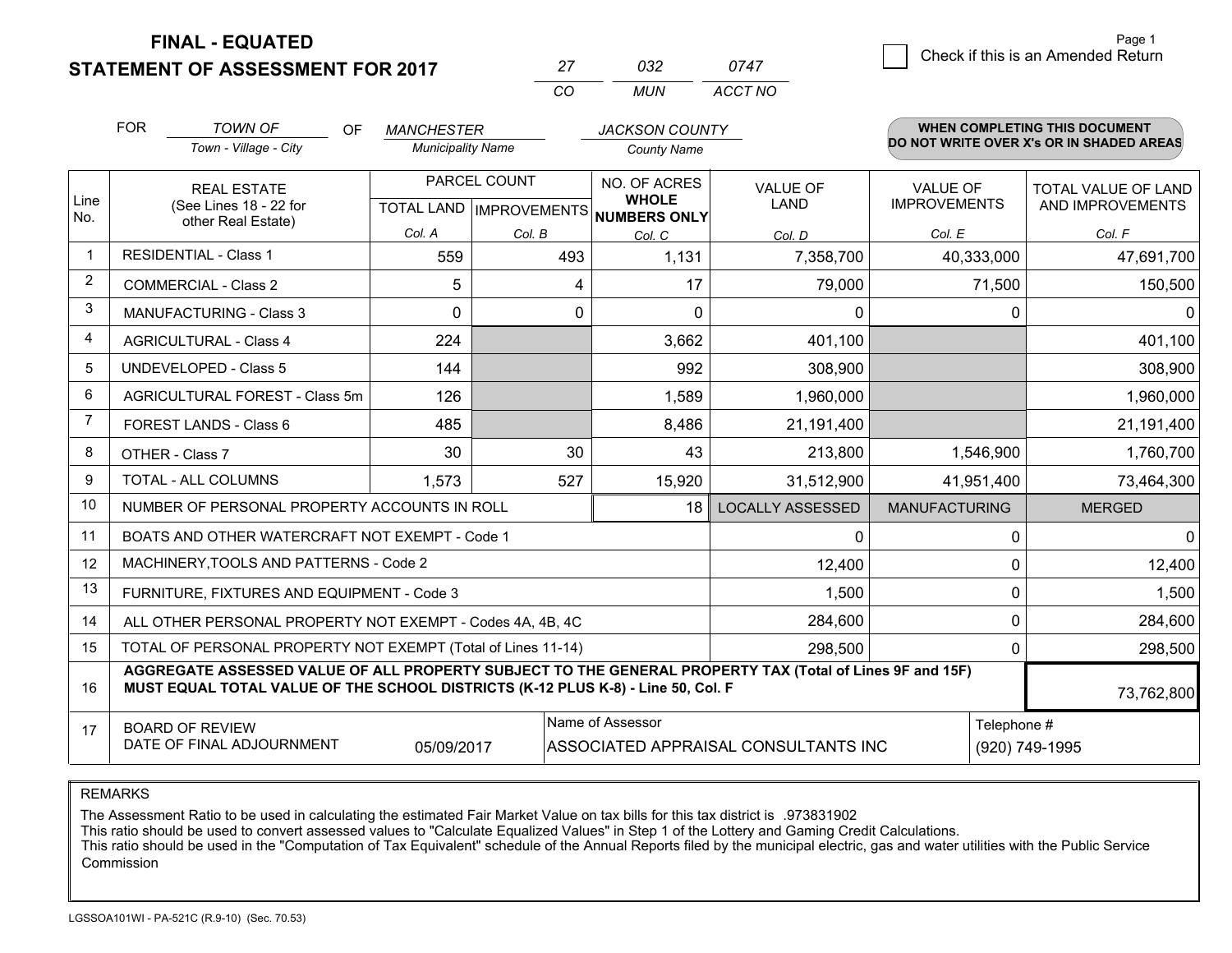*YEAR CO MUN ACCT NO* 2017 27 032 0747 Page 2

Do not confuse FOREST LANDS (Line 7) with FOREST CROPS (in this section) - They are **NOT** the same

|    |                                            |                                  |                                                                  | Private Forest Crop - Reg Class @ 10¢ per acre                                 |                 |                                                               | Private Forest Crop - Reg Class @ \$2.52 per acre                            |                                                                 |                                                                    |                    |
|----|--------------------------------------------|----------------------------------|------------------------------------------------------------------|--------------------------------------------------------------------------------|-----------------|---------------------------------------------------------------|------------------------------------------------------------------------------|-----------------------------------------------------------------|--------------------------------------------------------------------|--------------------|
| 18 | (a) PARCELS                                | (b) ACRES                        |                                                                  | (c) ASSESSED VALUE                                                             |                 | (d) PARCELS                                                   |                                                                              | (e) ACRES                                                       |                                                                    | (f) ASSESSED VALUE |
|    |                                            |                                  |                                                                  |                                                                                |                 | $\mathfrak{p}$                                                |                                                                              | 80                                                              |                                                                    | 184.000            |
|    |                                            |                                  |                                                                  | Private Forest Crop - Special Class @ 20¢ per acre                             |                 |                                                               | Entered Before 2005 Managed Forest - Ferrous Mining CLOSED @ \$8.27 per acre |                                                                 |                                                                    |                    |
| 19 | (a) PARCELS                                | (b) ACRES                        |                                                                  | (c) ASSESSED VALUE                                                             |                 | (d) PARCELS                                                   |                                                                              | (e) ACRES                                                       |                                                                    | (f) ASSESSED VALUE |
|    |                                            |                                  |                                                                  |                                                                                |                 |                                                               |                                                                              |                                                                 |                                                                    |                    |
|    |                                            |                                  |                                                                  | Entered Before 2005 Managed Forest - OPEN @ \$.79 per acre                     |                 |                                                               |                                                                              | Entered Before 2005 Managed Forest - CLOSED @ \$1.87 per acre   |                                                                    |                    |
| 20 | (a) PARCELS                                | (b) ACRES                        |                                                                  | (c) ASSESSED VALUE                                                             |                 | (d) PARCELS                                                   |                                                                              | (e) ACRES                                                       |                                                                    | (f) ASSESSED VALUE |
|    | 26                                         | 971.12                           |                                                                  | 2,363,700                                                                      |                 | 31                                                            |                                                                              | 875.38                                                          |                                                                    | 2,194,500          |
|    | Entered After 2004 Managed Forest - OPEN @ |                                  |                                                                  | \$2.14 per acre                                                                |                 | Entered After 2004 Managed Forest - CLOSED @ \$10.68 per acre |                                                                              |                                                                 |                                                                    |                    |
| 21 | (a) PARCELS                                | (b) ACRES                        |                                                                  | (c) ASSESSED VALUE                                                             |                 | (d) PARCELS                                                   |                                                                              | (e) ACRES                                                       |                                                                    | (f) ASSESSED VALUE |
|    |                                            |                                  |                                                                  |                                                                                |                 |                                                               |                                                                              |                                                                 |                                                                    |                    |
|    | 18                                         | 634.82                           |                                                                  | 1,528,600                                                                      |                 | 68                                                            |                                                                              | 2,030.07                                                        |                                                                    | 5,098,900          |
| 22 |                                            | (a) County Forest Cropland Acres |                                                                  | (b) Federal Acres                                                              | (c) State Acres |                                                               |                                                                              | (d) County (NOT FOREST CROP) Acres                              |                                                                    | (e) Other Acres    |
|    | 19.089.01                                  |                                  |                                                                  | 817.25<br>20                                                                   |                 |                                                               | 253.7                                                                        |                                                                 |                                                                    | 98.35              |
|    |                                            |                                  | Assessed Value of Omitted Property From Prior Years (Sec. 70.44) |                                                                                |                 |                                                               |                                                                              | Assessed Value of Sec. 70.43 Corrections of Errors by Assessors |                                                                    |                    |
|    |                                            | (a) REAL ESTATE                  |                                                                  | (b) PERSONAL                                                                   |                 |                                                               |                                                                              | (c1) REAL ESTATE                                                |                                                                    | (c2) PERSONAL      |
| 23 |                                            |                                  |                                                                  |                                                                                |                 |                                                               |                                                                              |                                                                 |                                                                    |                    |
|    |                                            |                                  |                                                                  | Manufacturing Equated Value of Omitted Property From Prior Years (Sec. 70.995) |                 |                                                               |                                                                              |                                                                 | Mfg. Equated Value of Sec.70.43 Corrections of Errors by Assessors |                    |
|    |                                            | (d) REAL ESTATE                  |                                                                  | (e) PERSONAL                                                                   |                 |                                                               |                                                                              | (f1) REAL ESTATE                                                |                                                                    | (f2) PERSONAL      |
|    |                                            |                                  |                                                                  |                                                                                |                 |                                                               |                                                                              |                                                                 |                                                                    |                    |

## **SPECIAL DISTRICTS**

| Line<br>No. | Enter 6-digit<br>Special District<br>Code (Col. A) | <b>Account</b><br><b>Number</b><br>(Col. B) | <b>Special District Name</b><br>(Col. C) | <b>Locally Assessed Value</b><br>of Real Estate and<br>Personal Property (Col. D) | Mfg Value of Real Estate<br>and Personal Property<br>(Col. E) | <b>Merged Value of</b><br><b>Real Estate and</b><br>Personal Property (Col. F) |
|-------------|----------------------------------------------------|---------------------------------------------|------------------------------------------|-----------------------------------------------------------------------------------|---------------------------------------------------------------|--------------------------------------------------------------------------------|
| 24          |                                                    |                                             |                                          |                                                                                   |                                                               |                                                                                |
| 25          |                                                    |                                             |                                          |                                                                                   |                                                               |                                                                                |
| 26          |                                                    |                                             |                                          |                                                                                   |                                                               |                                                                                |
| 27          |                                                    |                                             |                                          |                                                                                   |                                                               |                                                                                |
| 28          |                                                    |                                             |                                          |                                                                                   |                                                               |                                                                                |
| 29          |                                                    |                                             |                                          |                                                                                   |                                                               |                                                                                |
| 30          |                                                    |                                             |                                          |                                                                                   |                                                               |                                                                                |
| 31          |                                                    |                                             |                                          |                                                                                   |                                                               |                                                                                |
| 32          |                                                    |                                             |                                          |                                                                                   |                                                               |                                                                                |
| 33          |                                                    |                                             |                                          |                                                                                   |                                                               |                                                                                |
| 34          |                                                    |                                             |                                          |                                                                                   |                                                               |                                                                                |
| 35          |                                                    |                                             |                                          |                                                                                   |                                                               |                                                                                |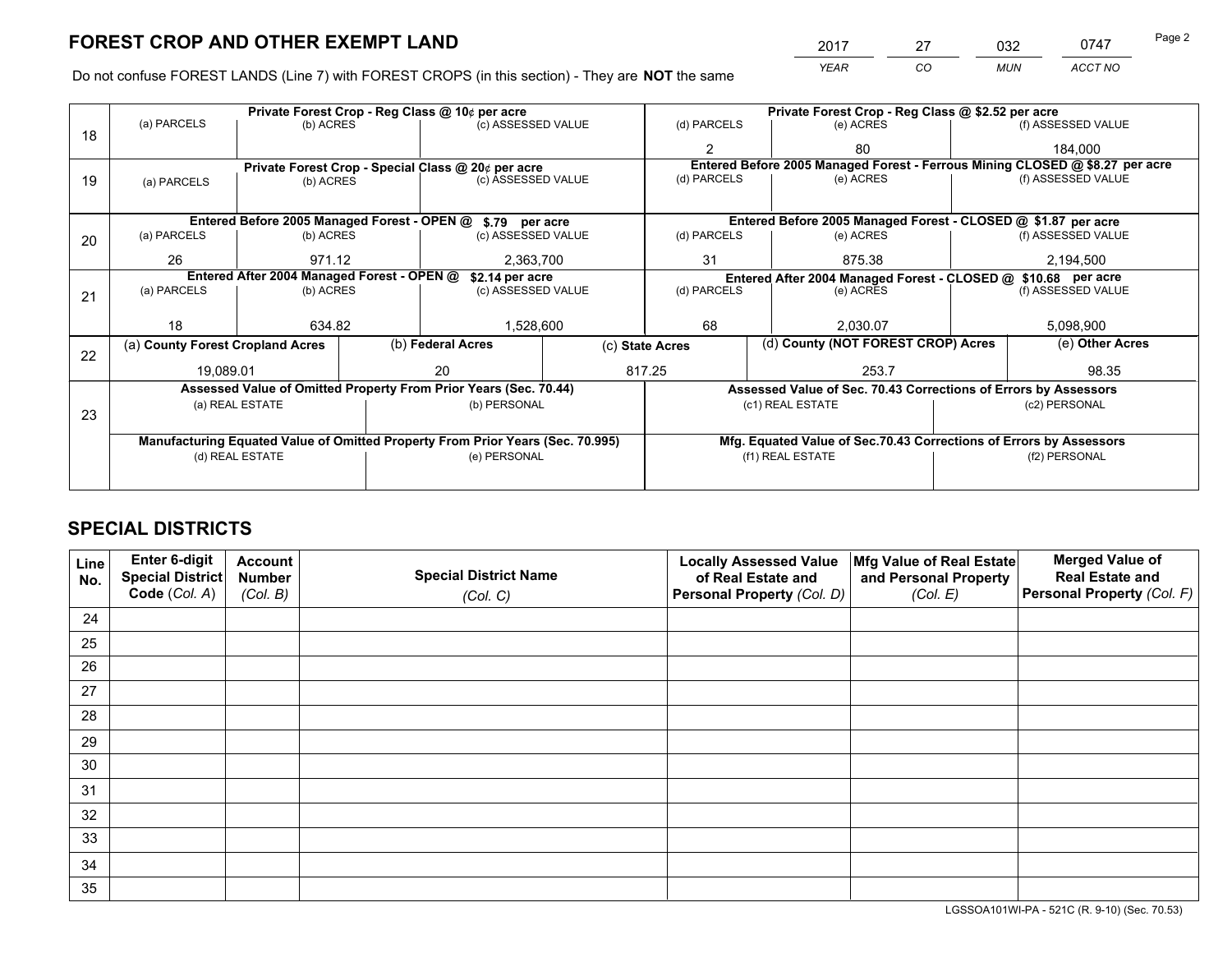|             |                                                          |                                             |                                                         | <b>YEAR</b>                                                                       | CO<br><b>MUN</b>                                              | ACCT NO                                                                        |
|-------------|----------------------------------------------------------|---------------------------------------------|---------------------------------------------------------|-----------------------------------------------------------------------------------|---------------------------------------------------------------|--------------------------------------------------------------------------------|
| Line<br>No. | Enter 6-digit<br><b>School District</b><br>Code (Col. A) | <b>Account</b><br><b>Number</b><br>(Col. B) | <b>School District Name</b><br>(Col. C)                 | <b>Locally Assessed Value</b><br>of Real Estate and<br>Personal Property (Col. D) | Mfg Value of Real Estate<br>and Personal Property<br>(Col. E) | <b>Merged Value of</b><br><b>Real Estate and</b><br>Personal Property (Col. F) |
|             | A. SCHOOL DISTRICTS (K-8 and K-12)                       |                                             |                                                         |                                                                                   |                                                               |                                                                                |
| 36          | 270476                                                   | 0162                                        | SCH D OF BLACK RIVER FALLS                              | 73,762,800                                                                        |                                                               | 73,762,800                                                                     |
| 37          |                                                          |                                             |                                                         |                                                                                   |                                                               |                                                                                |
| 38          |                                                          |                                             |                                                         |                                                                                   |                                                               |                                                                                |
| 39          |                                                          |                                             |                                                         |                                                                                   |                                                               |                                                                                |
| 40          |                                                          |                                             |                                                         |                                                                                   |                                                               |                                                                                |
| 41          |                                                          |                                             |                                                         |                                                                                   |                                                               |                                                                                |
| 42          |                                                          |                                             |                                                         |                                                                                   |                                                               |                                                                                |
| 43          |                                                          |                                             |                                                         |                                                                                   |                                                               |                                                                                |
| 44          |                                                          |                                             |                                                         |                                                                                   |                                                               |                                                                                |
| 45<br>46    |                                                          |                                             |                                                         |                                                                                   |                                                               |                                                                                |
|             |                                                          |                                             |                                                         |                                                                                   |                                                               |                                                                                |
| 47<br>48    |                                                          |                                             |                                                         |                                                                                   |                                                               |                                                                                |
| 49          |                                                          |                                             |                                                         |                                                                                   |                                                               |                                                                                |
| 50          |                                                          |                                             | TOTAL ASSESSED VALUE OF SCHOOL DISTRICTS (K-8 and K-12) | 73,762,800                                                                        |                                                               | 73,762,800                                                                     |
|             | <b>UNION HIGH SCHOOL DISTRICTS</b><br><b>B.</b>          |                                             |                                                         |                                                                                   |                                                               |                                                                                |
| 51          |                                                          |                                             |                                                         |                                                                                   |                                                               |                                                                                |
| 52          |                                                          |                                             |                                                         |                                                                                   |                                                               |                                                                                |
| 53          |                                                          |                                             |                                                         |                                                                                   |                                                               |                                                                                |
| 54          |                                                          |                                             |                                                         |                                                                                   |                                                               |                                                                                |
| 55          |                                                          |                                             | TOTAL ASSESSED VALUE OF UNION HIGH SCHOOLS              |                                                                                   |                                                               |                                                                                |
|             | C. TECHNICAL COLLEGE DISTRICTS                           |                                             |                                                         |                                                                                   |                                                               |                                                                                |
| 56          | 000200                                                   | 0002                                        | WESTERN TECHNICAL COLLEGE LACR                          | 73,762,800                                                                        |                                                               | 73,762,800                                                                     |
| 57          |                                                          |                                             |                                                         |                                                                                   |                                                               |                                                                                |
| 58          |                                                          |                                             |                                                         |                                                                                   |                                                               |                                                                                |
| 59          |                                                          |                                             | TOTAL ASSESSED VALUE OF TECHNICAL COLLEGES              | 73,762,800                                                                        |                                                               | 73,762,800                                                                     |

27

032

## *I hereby certify, to the best of my knowledge and belief, this form is complete and correct.*

**SCHOOL DISTRICTS**

| Print name of preparer | Title                    |                  | Date (MM / DD / CCYY) |
|------------------------|--------------------------|------------------|-----------------------|
|                        |                          |                  |                       |
| Signature of preparer  | Contact Telephone Number | l E-mail address |                       |
|                        | $\overline{\phantom{0}}$ |                  |                       |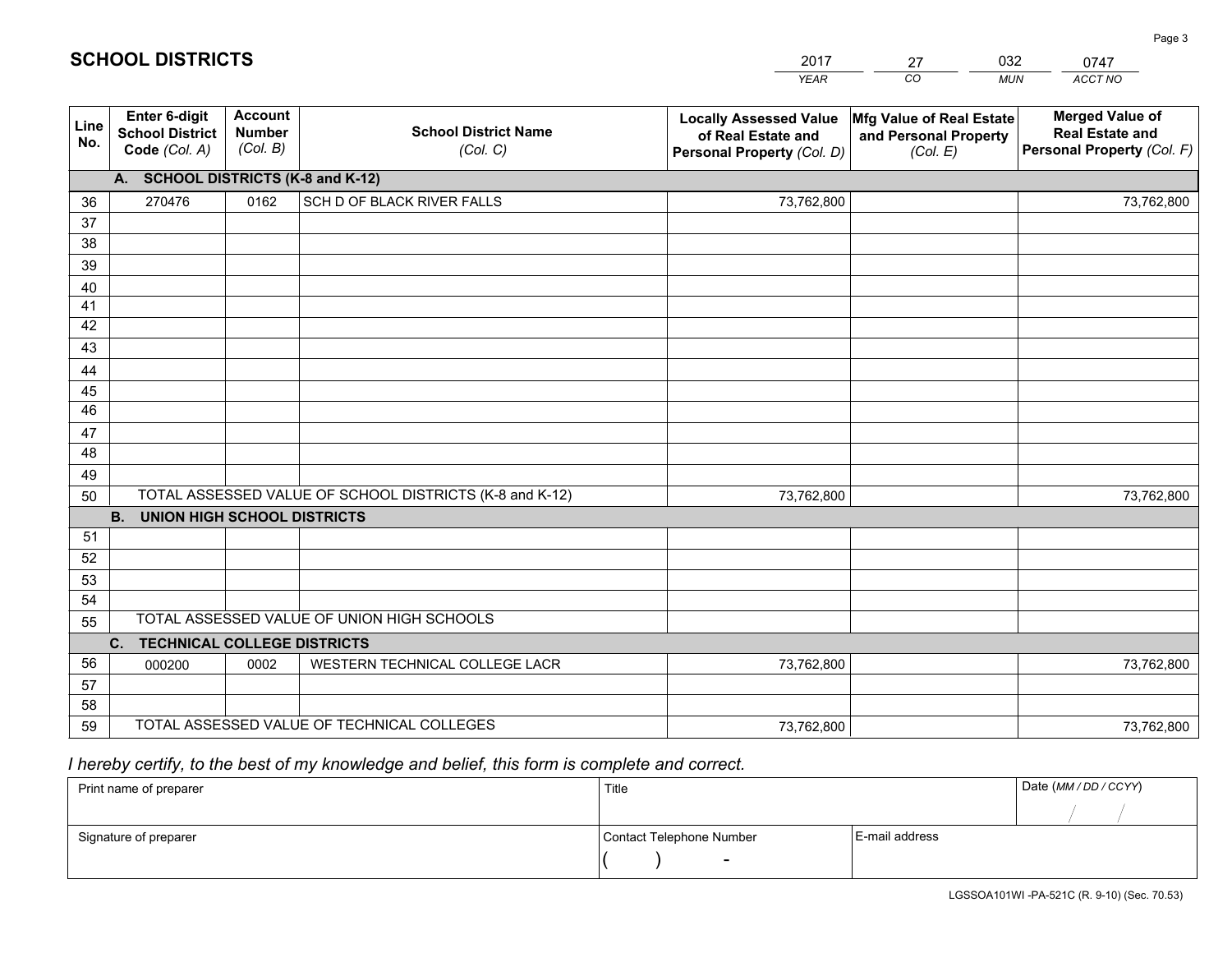#### **HIGHLIGHTS**

- 1. Complete the Statement of Assessment after the Board of Review. Reflect any changes made there.
- 2. Use black ink to complete.
- 3. Line 16 must equal Line 50, Col D.
- 4. Line 55 must equal the total of K-8 schools listed on lines 36-49. Do not include K-12 schools in this comparision.
- 5. Line 59, Col. D must equal Line 16.
- 6. Special District, School District and Technical College District values must include both real estate and personal property. Examples of Special districts are: town sanitary districts, public inland lake protection and rehabilitation districts, and metropolitan sewerage districts.
- 7. DO NOT INCLUDE Manufacturing property values.DOR will print these values on the final SOA.
- 8. Accuracy of this form is very important. The values reported directly affect the equalized value DOR calculates for school and special districts.

#### **Page 1:**

 If not prefilled, enter the tax year,county and municipal code,municipal type, municipal name and county name on the top of form.

Check the Amended box, if filing an amended / corrected SOA.

 Report the parcel count, acres and assessed value of taxable general property, total parcel count, (real and personal), total acres, and values from final figures set by the Board of Review.

- A. Real Estate land and improvements (buildings, etc.) is reported on lines 1 8, total line 9.
- B. Personal Property is reported on lines 11 14, Column D, total line 15.
- C. To complete this report, use the computer produced summary of the assessment roll that shows these amounts.
- D. Use whole numbers only.
- E. Add each line across and each column down to verify entries.

### **Page 2:**

- A. Report Special Items (not subject to general property tax).
- 1. Private Forest Croplands and Managed Forest Lands are reported on lines 18,19, 20 and 21. Be sure to report assessed values **NOT** taxes.
- 2. You should have copies of the orders of entry, orders of withdrawal, etc., to update your assessment roll.
	- 3. Show hundredths of acres (e.g. 39.75).
- 4. Tax exempt lands are reported on line 22.
- 5. Omitted property and sec. 70.43, Wis. Stats., corrections of errors by assessor are reported on line 23. Report real estate and personal property separately. These should be for **prior years**, not something found on the current assessment roll after the board of review.
- B. Special District (Lines 24-35) Include the value of both real and personal property.

 The Department of Revenue (DOR) preprints much of the information regarding names and codes for schools, special districts,etc. If a district is not listed, enter the name and value only, DOR will enter the proper code.

### **Page 3 School Districts:**

Include the value of both real and personal property.

Report School District (regular, elementary, union high school, and technical college).

- 1. Regular (K-12) and Elementary (K-8) school values are reported on lines 36-49, total on line 50.
- 2. Union High School (UHS) (use only if elementary schools are listed on lines 36-49) are reported on lines 51-54. UHS total value (line 55) must equal to the total **elementary school** values reported on lines 36-49. Do notinclude K-12 schools in this comparison.
- 3. Technical College values are reported on lines 56-58, total on line 59.
- 4. Use the computer summary that shows these amounts to complete this report.

#### **This form is due the second Monday in June. File this report only after your Board of Review is complete.**

 *If you have questions: Return forms to:*

 Email: lgs@wisconsin.gov Wisconsin Department of RevenueCall:  $(608)$  266-2569 or  $(608)$  264-6892 Fax number: (608) 264-6887 PO Box 8971

Local Government Services Section 6-97 Madison WI 53708-8971

BLACK RIVER FALLS, WI 54615 - 6615 BLACK RIVER FALLS, WI 54615 -TOWN OF MANCHESTER REBECCA FRANKS<br>TOWN OF MANCHESTER N4861 ROBINSON RD<br>N4861 ROBINSON RD N4861 ROBINSON RD REBECCA FRANKS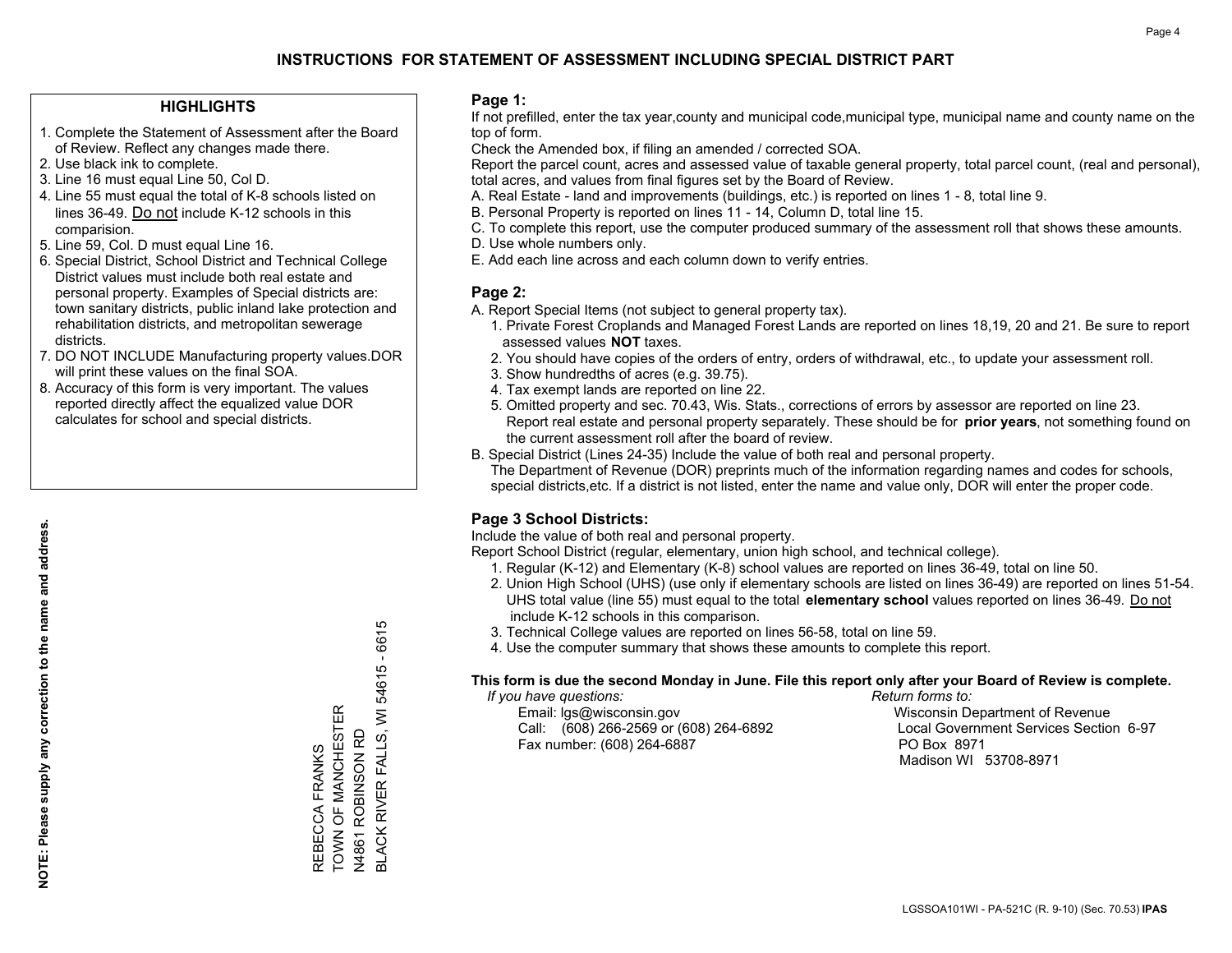**FINAL - EQUATED**

**STATEMENT OF ASSESSMENT FOR 2017** 

| 27  | กว⊿ | 0748    |
|-----|-----|---------|
| CO. | MUN | ACCT NO |

|      | <b>FOR</b>                                                                                                                                                                                   | TOWN OF<br><b>OF</b><br>Town - Village - City             | <b>MELROSE</b><br><b>Municipality Name</b> |          | <b>JACKSON COUNTY</b><br><b>County Name</b>             |                         |                                        | <b>WHEN COMPLETING THIS DOCUMENT</b><br>DO NOT WRITE OVER X's OR IN SHADED AREAS |
|------|----------------------------------------------------------------------------------------------------------------------------------------------------------------------------------------------|-----------------------------------------------------------|--------------------------------------------|----------|---------------------------------------------------------|-------------------------|----------------------------------------|----------------------------------------------------------------------------------|
| Line |                                                                                                                                                                                              | <b>REAL ESTATE</b><br>(See Lines 18 - 22 for              | PARCEL COUNT                               |          | NO. OF ACRES<br><b>VALUE OF</b><br><b>WHOLE</b><br>LAND |                         | <b>VALUE OF</b><br><b>IMPROVEMENTS</b> | <b>TOTAL VALUE OF LAND</b><br>AND IMPROVEMENTS                                   |
| No.  |                                                                                                                                                                                              | other Real Estate)                                        | Col. A                                     | Col. B   | TOTAL LAND IMPROVEMENTS NUMBERS ONLY<br>Col. C          | Col. D                  | Col. E                                 | Col. F                                                                           |
|      |                                                                                                                                                                                              | <b>RESIDENTIAL - Class 1</b>                              | 209                                        | 182      | 320                                                     | 3,062,300               | 14, 161, 100                           | 17,223,400                                                                       |
| 2    |                                                                                                                                                                                              | <b>COMMERCIAL - Class 2</b>                               | 14                                         | 8        | 34                                                      | 144,900                 | 419,900                                | 564,800                                                                          |
| 3    |                                                                                                                                                                                              | <b>MANUFACTURING - Class 3</b>                            | $\Omega$                                   | $\Omega$ | $\Omega$                                                | 0                       | $\Omega$                               | 0                                                                                |
| 4    |                                                                                                                                                                                              | <b>AGRICULTURAL - Class 4</b>                             | 377                                        |          | 8,298                                                   | 1,063,300               |                                        | 1,063,300                                                                        |
| 5    |                                                                                                                                                                                              | <b>UNDEVELOPED - Class 5</b>                              | 279                                        |          | 942                                                     | 324,700                 |                                        | 324,700                                                                          |
| 6    |                                                                                                                                                                                              | AGRICULTURAL FOREST - Class 5m                            | 189                                        |          | 2,344                                                   | 2,898,600               |                                        | 2,898,600                                                                        |
| 7    |                                                                                                                                                                                              | FOREST LANDS - Class 6                                    | 152                                        |          | 2,544                                                   | 5,961,700               |                                        | 5,961,700                                                                        |
| 8    |                                                                                                                                                                                              | OTHER - Class 7                                           | 71                                         | 71       | 126                                                     | 758,500                 | 8,842,300                              | 9,600,800                                                                        |
| 9    |                                                                                                                                                                                              | TOTAL - ALL COLUMNS                                       | 1,291                                      | 261      | 14,608                                                  | 14,214,000              | 23,423,300                             | 37,637,300                                                                       |
| 10   |                                                                                                                                                                                              | NUMBER OF PERSONAL PROPERTY ACCOUNTS IN ROLL              |                                            |          | 21                                                      | <b>LOCALLY ASSESSED</b> | <b>MANUFACTURING</b>                   | <b>MERGED</b>                                                                    |
| 11   |                                                                                                                                                                                              | BOATS AND OTHER WATERCRAFT NOT EXEMPT - Code 1            |                                            |          |                                                         | 0                       | $\Omega$                               | $\mathbf{0}$                                                                     |
| 12   |                                                                                                                                                                                              | MACHINERY, TOOLS AND PATTERNS - Code 2                    |                                            |          |                                                         | 9,200                   | $\Omega$                               | 9,200                                                                            |
| 13   |                                                                                                                                                                                              | FURNITURE, FIXTURES AND EQUIPMENT - Code 3                |                                            |          |                                                         | 12,200                  | $\mathbf 0$                            | 12,200                                                                           |
| 14   |                                                                                                                                                                                              | ALL OTHER PERSONAL PROPERTY NOT EXEMPT - Codes 4A, 4B, 4C |                                            |          |                                                         | 113,500                 | $\mathbf 0$                            | 113,500                                                                          |
| 15   | TOTAL OF PERSONAL PROPERTY NOT EXEMPT (Total of Lines 11-14)<br>134,900                                                                                                                      |                                                           |                                            |          |                                                         |                         |                                        | 134,900                                                                          |
| 16   | AGGREGATE ASSESSED VALUE OF ALL PROPERTY SUBJECT TO THE GENERAL PROPERTY TAX (Total of Lines 9F and 15F)<br>MUST EQUAL TOTAL VALUE OF THE SCHOOL DISTRICTS (K-12 PLUS K-8) - Line 50, Col. F |                                                           |                                            |          |                                                         |                         |                                        | 37,772,200                                                                       |
| 17   | Name of Assessor<br><b>BOARD OF REVIEW</b><br>DATE OF FINAL ADJOURNMENT<br>05/24/2017<br>GARDINER APPRAISAL, GREG GARDINER                                                                   |                                                           |                                            |          |                                                         |                         | Telephone #                            | (608) 943-8009                                                                   |

REMARKS

The Assessment Ratio to be used in calculating the estimated Fair Market Value on tax bills for this tax district is .91380228<br>This ratio should be used to convert assessed values to "Calculate Equalized Values" in Step 1 Commission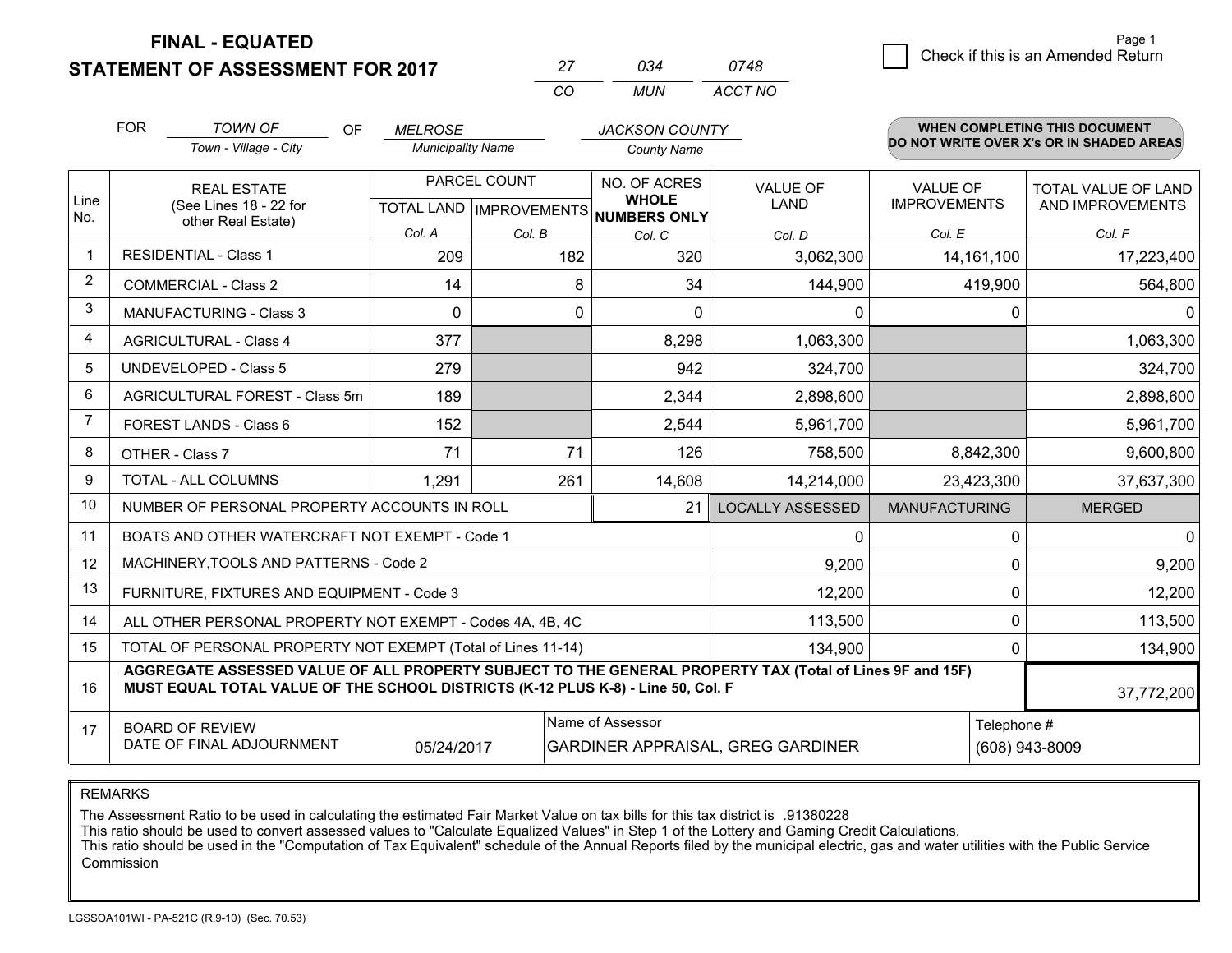*YEAR CO MUN ACCT NO* 2017 27 034 0748

Do not confuse FOREST LANDS (Line 7) with FOREST CROPS (in this section) - They are **NOT** the same

| (f) ASSESSED VALUE<br>Entered Before 2005 Managed Forest - Ferrous Mining CLOSED @ \$8.27 per acre<br>(f) ASSESSED VALUE<br>Entered Before 2005 Managed Forest - CLOSED @ \$1.87 per acre |  |
|-------------------------------------------------------------------------------------------------------------------------------------------------------------------------------------------|--|
|                                                                                                                                                                                           |  |
|                                                                                                                                                                                           |  |
|                                                                                                                                                                                           |  |
|                                                                                                                                                                                           |  |
|                                                                                                                                                                                           |  |
|                                                                                                                                                                                           |  |
| (f) ASSESSED VALUE                                                                                                                                                                        |  |
| 2,801,000                                                                                                                                                                                 |  |
| Entered After 2004 Managed Forest - CLOSED @ \$10.68 per acre                                                                                                                             |  |
| (f) ASSESSED VALUE                                                                                                                                                                        |  |
|                                                                                                                                                                                           |  |
| 2,490,800                                                                                                                                                                                 |  |
| (e) Other Acres                                                                                                                                                                           |  |
| 119.3                                                                                                                                                                                     |  |
| Assessed Value of Sec. 70.43 Corrections of Errors by Assessors                                                                                                                           |  |
| (c2) PERSONAL                                                                                                                                                                             |  |
|                                                                                                                                                                                           |  |
| Mfg. Equated Value of Sec.70.43 Corrections of Errors by Assessors                                                                                                                        |  |
| (f2) PERSONAL                                                                                                                                                                             |  |
|                                                                                                                                                                                           |  |
|                                                                                                                                                                                           |  |

## **SPECIAL DISTRICTS**

| Line<br>No. | Enter 6-digit<br><b>Special District</b> | <b>Account</b><br><b>Number</b> | <b>Special District Name</b> | <b>Locally Assessed Value</b><br>of Real Estate and | Mfg Value of Real Estate<br>and Personal Property | <b>Merged Value of</b><br><b>Real Estate and</b> |
|-------------|------------------------------------------|---------------------------------|------------------------------|-----------------------------------------------------|---------------------------------------------------|--------------------------------------------------|
|             | Code (Col. A)                            | (Col. B)                        | (Col. C)                     | Personal Property (Col. D)                          | (Col. E)                                          | Personal Property (Col. F)                       |
| 24          |                                          |                                 |                              |                                                     |                                                   |                                                  |
| 25          |                                          |                                 |                              |                                                     |                                                   |                                                  |
| 26          |                                          |                                 |                              |                                                     |                                                   |                                                  |
| 27          |                                          |                                 |                              |                                                     |                                                   |                                                  |
| 28          |                                          |                                 |                              |                                                     |                                                   |                                                  |
| 29          |                                          |                                 |                              |                                                     |                                                   |                                                  |
| 30          |                                          |                                 |                              |                                                     |                                                   |                                                  |
| 31          |                                          |                                 |                              |                                                     |                                                   |                                                  |
| 32          |                                          |                                 |                              |                                                     |                                                   |                                                  |
| 33          |                                          |                                 |                              |                                                     |                                                   |                                                  |
| 34          |                                          |                                 |                              |                                                     |                                                   |                                                  |
| 35          |                                          |                                 |                              |                                                     |                                                   |                                                  |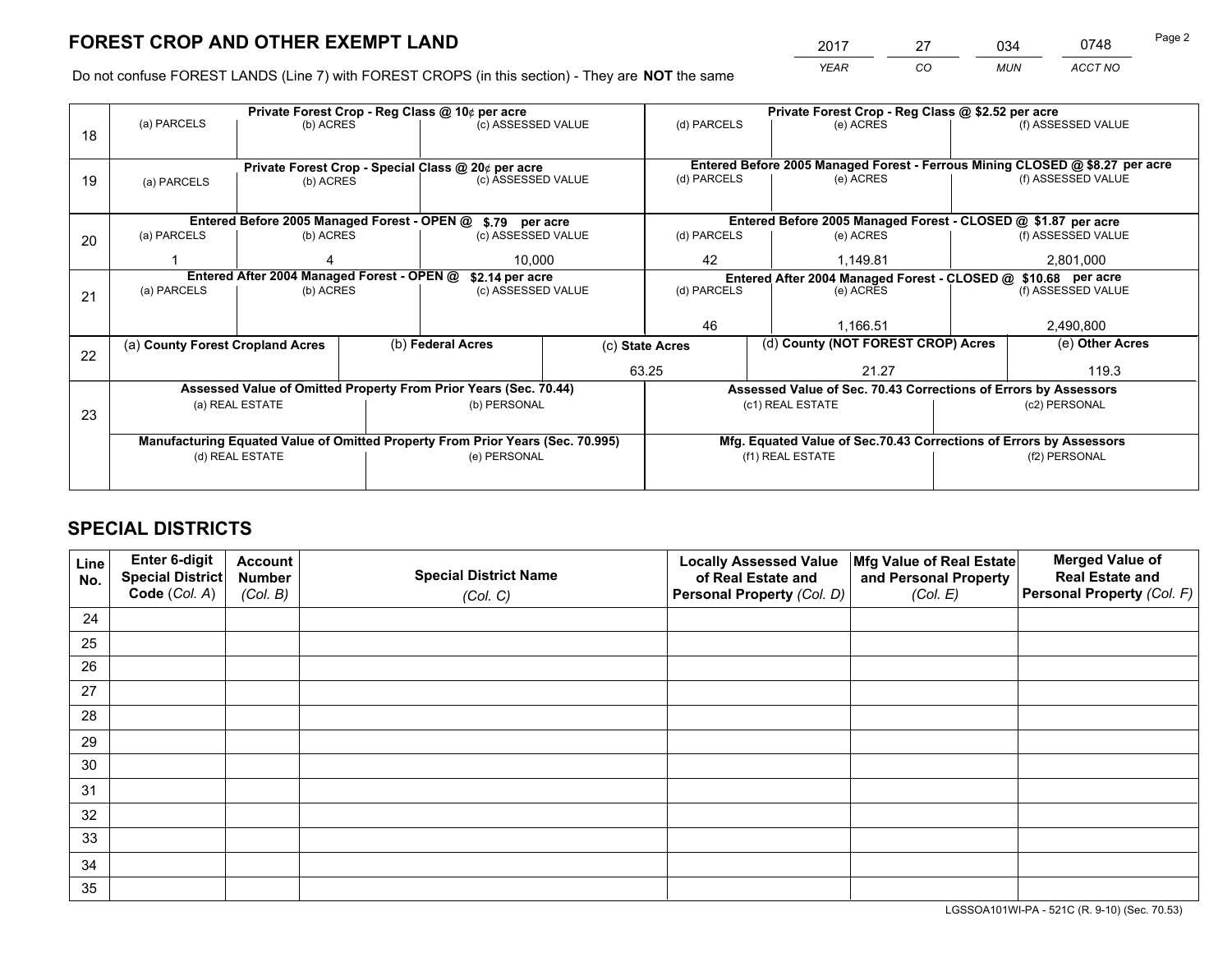|             |                                                          |                                             |                                                         | <b>YEAR</b>                                                                       | CO<br><b>MUN</b>                                              | ACCT NO                                                                        |
|-------------|----------------------------------------------------------|---------------------------------------------|---------------------------------------------------------|-----------------------------------------------------------------------------------|---------------------------------------------------------------|--------------------------------------------------------------------------------|
| Line<br>No. | Enter 6-digit<br><b>School District</b><br>Code (Col. A) | <b>Account</b><br><b>Number</b><br>(Col. B) | <b>School District Name</b><br>(Col. C)                 | <b>Locally Assessed Value</b><br>of Real Estate and<br>Personal Property (Col. D) | Mfg Value of Real Estate<br>and Personal Property<br>(Col. E) | <b>Merged Value of</b><br><b>Real Estate and</b><br>Personal Property (Col. F) |
|             | A. SCHOOL DISTRICTS (K-8 and K-12)                       |                                             |                                                         |                                                                                   |                                                               |                                                                                |
| 36          | 273428                                                   | 0163                                        | SCH D OF MELROSE-MINDORO                                | 37,624,200                                                                        |                                                               | 37,624,200                                                                     |
| 37          | 415460                                                   | 0253                                        | SCH D OF SPARTA AREA                                    | 148,000                                                                           |                                                               | 148,000                                                                        |
| 38          |                                                          |                                             |                                                         |                                                                                   |                                                               |                                                                                |
| 39          |                                                          |                                             |                                                         |                                                                                   |                                                               |                                                                                |
| 40          |                                                          |                                             |                                                         |                                                                                   |                                                               |                                                                                |
| 41          |                                                          |                                             |                                                         |                                                                                   |                                                               |                                                                                |
| 42          |                                                          |                                             |                                                         |                                                                                   |                                                               |                                                                                |
| 43          |                                                          |                                             |                                                         |                                                                                   |                                                               |                                                                                |
| 44          |                                                          |                                             |                                                         |                                                                                   |                                                               |                                                                                |
| 45<br>46    |                                                          |                                             |                                                         |                                                                                   |                                                               |                                                                                |
| 47          |                                                          |                                             |                                                         |                                                                                   |                                                               |                                                                                |
| 48          |                                                          |                                             |                                                         |                                                                                   |                                                               |                                                                                |
| 49          |                                                          |                                             |                                                         |                                                                                   |                                                               |                                                                                |
| 50          |                                                          |                                             | TOTAL ASSESSED VALUE OF SCHOOL DISTRICTS (K-8 and K-12) | 37,772,200                                                                        |                                                               | 37,772,200                                                                     |
|             | <b>B.</b><br><b>UNION HIGH SCHOOL DISTRICTS</b>          |                                             |                                                         |                                                                                   |                                                               |                                                                                |
| 51          |                                                          |                                             |                                                         |                                                                                   |                                                               |                                                                                |
| 52          |                                                          |                                             |                                                         |                                                                                   |                                                               |                                                                                |
| 53          |                                                          |                                             |                                                         |                                                                                   |                                                               |                                                                                |
| 54          |                                                          |                                             |                                                         |                                                                                   |                                                               |                                                                                |
| 55          |                                                          |                                             | TOTAL ASSESSED VALUE OF UNION HIGH SCHOOLS              |                                                                                   |                                                               |                                                                                |
|             | C.<br><b>TECHNICAL COLLEGE DISTRICTS</b>                 |                                             |                                                         |                                                                                   |                                                               |                                                                                |
| 56          | 000200                                                   | 0002                                        | WESTERN TECHNICAL COLLEGE LACR                          | 37,772,200                                                                        |                                                               | 37,772,200                                                                     |
| 57          |                                                          |                                             |                                                         |                                                                                   |                                                               |                                                                                |
| 58          |                                                          |                                             |                                                         |                                                                                   |                                                               |                                                                                |
| 59          |                                                          |                                             | TOTAL ASSESSED VALUE OF TECHNICAL COLLEGES              | 37,772,200                                                                        |                                                               | 37,772,200                                                                     |

27

034

 *I hereby certify, to the best of my knowledge and belief, this form is complete and correct.*

**SCHOOL DISTRICTS**

| Print name of preparer | Title                    |                | Date (MM/DD/CCYY) |
|------------------------|--------------------------|----------------|-------------------|
|                        |                          |                |                   |
| Signature of preparer  | Contact Telephone Number | E-mail address |                   |
|                        | $\overline{\phantom{0}}$ |                |                   |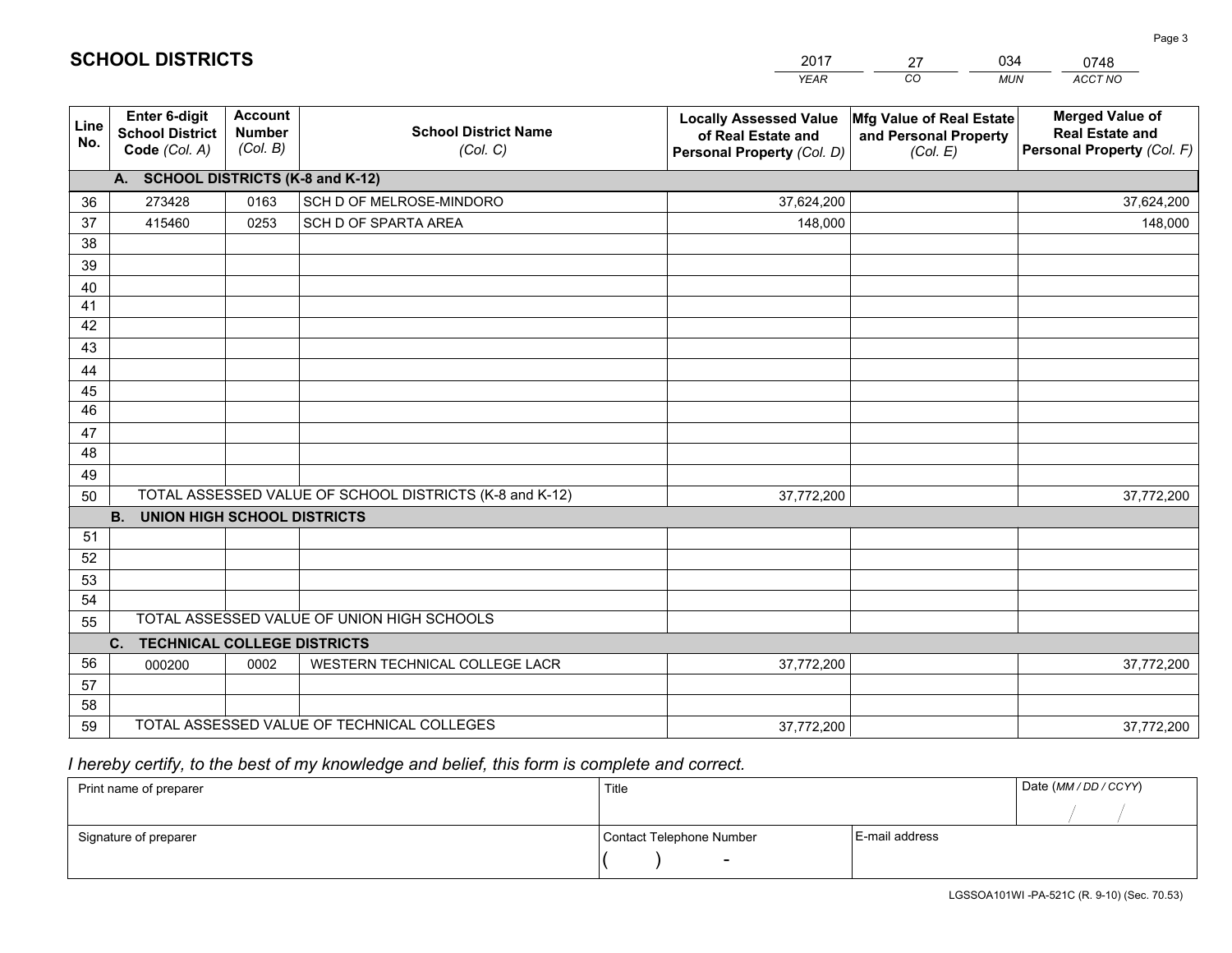#### **HIGHLIGHTS**

- 1. Complete the Statement of Assessment after the Board of Review. Reflect any changes made there.
- 2. Use black ink to complete.
- 3. Line 16 must equal Line 50, Col D.
- 4. Line 55 must equal the total of K-8 schools listed on lines 36-49. Do not include K-12 schools in this comparision.
- 5. Line 59, Col. D must equal Line 16.
- 6. Special District, School District and Technical College District values must include both real estate and personal property. Examples of Special districts are: town sanitary districts, public inland lake protection and rehabilitation districts, and metropolitan sewerage districts.
- 7. DO NOT INCLUDE Manufacturing property values.DOR will print these values on the final SOA.

KIMBERLY TORRES TOWN OF MELROSE N1307 SOUTH ROAD MELROSE, WI 54642

KIMBERLY TORRES<br>TOWN OF MELROSE

N1307 SOUTH ROAD<br>MELROSE, WI 54642

 8. Accuracy of this form is very important. The values reported directly affect the equalized value DOR calculates for school and special districts.

#### **Page 1:**

 If not prefilled, enter the tax year,county and municipal code,municipal type, municipal name and county name on the top of form.

Check the Amended box, if filing an amended / corrected SOA.

 Report the parcel count, acres and assessed value of taxable general property, total parcel count, (real and personal), total acres, and values from final figures set by the Board of Review.

- A. Real Estate land and improvements (buildings, etc.) is reported on lines 1 8, total line 9.
- B. Personal Property is reported on lines 11 14, Column D, total line 15.
- C. To complete this report, use the computer produced summary of the assessment roll that shows these amounts.
- D. Use whole numbers only.
- E. Add each line across and each column down to verify entries.

#### **Page 2:**

- A. Report Special Items (not subject to general property tax).
- 1. Private Forest Croplands and Managed Forest Lands are reported on lines 18,19, 20 and 21. Be sure to report assessed values **NOT** taxes.
- 2. You should have copies of the orders of entry, orders of withdrawal, etc., to update your assessment roll.
	- 3. Show hundredths of acres (e.g. 39.75).
- 4. Tax exempt lands are reported on line 22.
- 5. Omitted property and sec. 70.43, Wis. Stats., corrections of errors by assessor are reported on line 23. Report real estate and personal property separately. These should be for **prior years**, not something found on the current assessment roll after the board of review.
- B. Special District (Lines 24-35) Include the value of both real and personal property.
- The Department of Revenue (DOR) preprints much of the information regarding names and codes for schools, special districts,etc. If a district is not listed, enter the name and value only, DOR will enter the proper code.

### **Page 3 School Districts:**

Include the value of both real and personal property.

Report School District (regular, elementary, union high school, and technical college).

- 1. Regular (K-12) and Elementary (K-8) school values are reported on lines 36-49, total on line 50.
- 2. Union High School (UHS) (use only if elementary schools are listed on lines 36-49) are reported on lines 51-54. UHS total value (line 55) must equal to the total **elementary school** values reported on lines 36-49. Do notinclude K-12 schools in this comparison.
- 3. Technical College values are reported on lines 56-58, total on line 59.
- 4. Use the computer summary that shows these amounts to complete this report.

#### **This form is due the second Monday in June. File this report only after your Board of Review is complete.**

 *If you have questions: Return forms to:*

 Email: lgs@wisconsin.gov Wisconsin Department of RevenueCall:  $(608)$  266-2569 or  $(608)$  264-6892 Fax number: (608) 264-6887 PO Box 8971

Local Government Services Section 6-97 Madison WI 53708-8971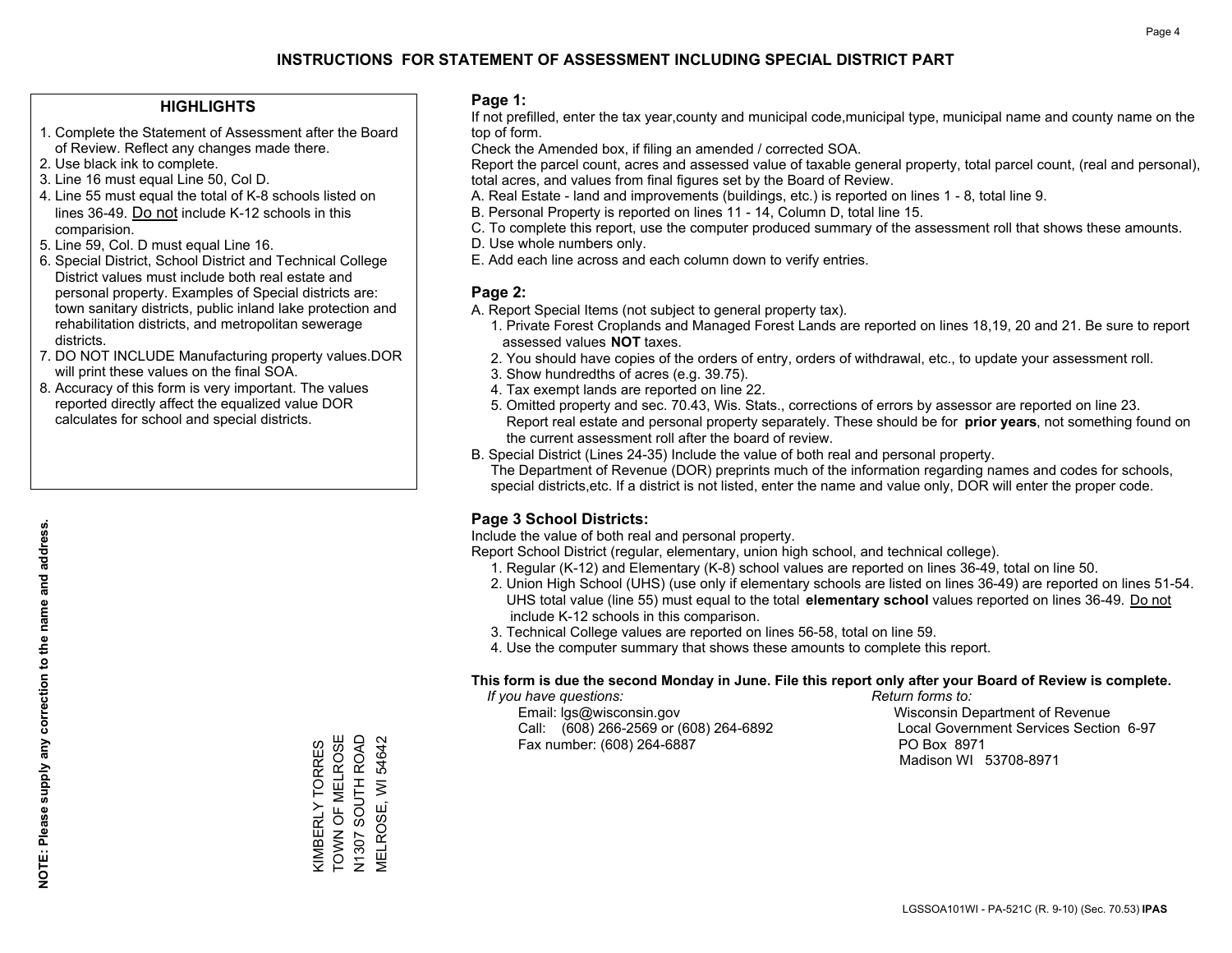**FINAL - EQUATED**

### **STATEMENT OF ASSESSMENT FOR 2017**

| 27 | การค | 0749    |  |
|----|------|---------|--|
| rη | MUN  | ACCT NO |  |

|                | <b>FOR</b>                                                                                                                                                                                   | <b>TOWN OF</b><br>OF                           | <b>MILLSTON</b>          |                           | <b>JACKSON COUNTY</b>        |                         |                      | <b>WHEN COMPLETING THIS DOCUMENT</b>     |
|----------------|----------------------------------------------------------------------------------------------------------------------------------------------------------------------------------------------|------------------------------------------------|--------------------------|---------------------------|------------------------------|-------------------------|----------------------|------------------------------------------|
|                |                                                                                                                                                                                              | Town - Village - City                          | <b>Municipality Name</b> |                           | <b>County Name</b>           |                         |                      | DO NOT WRITE OVER X's OR IN SHADED AREAS |
|                |                                                                                                                                                                                              | <b>REAL ESTATE</b>                             |                          | PARCEL COUNT              |                              | <b>VALUE OF</b>         | <b>VALUE OF</b>      | TOTAL VALUE OF LAND                      |
| Line<br>No.    |                                                                                                                                                                                              | (See Lines 18 - 22 for<br>other Real Estate)   |                          | TOTAL LAND   IMPROVEMENTS | <b>WHOLE</b><br>NUMBERS ONLY | LAND                    | <b>IMPROVEMENTS</b>  | AND IMPROVEMENTS                         |
|                |                                                                                                                                                                                              |                                                | Col. A                   | Col. B                    | Col. C                       | Col. D                  | Col. E               | Col. F                                   |
| $\mathbf{1}$   |                                                                                                                                                                                              | <b>RESIDENTIAL - Class 1</b>                   | 200                      | 134                       | 188                          | 2,034,600               | 7,775,500            | 9,810,100                                |
| 2              |                                                                                                                                                                                              | <b>COMMERCIAL - Class 2</b>                    | 31                       | 16                        | 12                           | 283,600                 | 1,419,100            | 1,702,700                                |
| 3              |                                                                                                                                                                                              | <b>MANUFACTURING - Class 3</b>                 | $\Omega$                 | $\Omega$                  | $\Omega$                     | 0                       | $\Omega$             | $\Omega$                                 |
| $\overline{4}$ |                                                                                                                                                                                              | <b>AGRICULTURAL - Class 4</b>                  | 12                       |                           | 127                          | 15,000                  |                      | 15,000                                   |
| 5              |                                                                                                                                                                                              | <b>UNDEVELOPED - Class 5</b>                   | 26                       |                           | 527                          | 92,800                  |                      | 92,800                                   |
| 6              |                                                                                                                                                                                              | AGRICULTURAL FOREST - Class 5m                 | 5                        |                           | 131                          | 121,300                 |                      | 121,300                                  |
| $\overline{7}$ |                                                                                                                                                                                              | FOREST LANDS - Class 6                         | 36                       |                           | 742                          | 1,476,000               |                      | 1,476,000                                |
| 8              |                                                                                                                                                                                              | OTHER - Class 7                                | 12                       | 12                        | 39                           | 19,100                  | 591,300              | 610,400                                  |
| 9              | <b>TOTAL - ALL COLUMNS</b>                                                                                                                                                                   |                                                | 322                      | 162                       | 1,766                        | 4,042,400               | 9,785,900            | 13,828,300                               |
| 10             |                                                                                                                                                                                              | NUMBER OF PERSONAL PROPERTY ACCOUNTS IN ROLL   |                          |                           | 33                           | <b>LOCALLY ASSESSED</b> | <b>MANUFACTURING</b> | <b>MERGED</b>                            |
| 11             |                                                                                                                                                                                              | BOATS AND OTHER WATERCRAFT NOT EXEMPT - Code 1 |                          |                           |                              | 0                       | 0                    | $\mathbf{0}$                             |
| 12             |                                                                                                                                                                                              | MACHINERY, TOOLS AND PATTERNS - Code 2         |                          |                           |                              | 173,700                 | $\mathbf 0$          | 173,700                                  |
| 13             |                                                                                                                                                                                              | FURNITURE, FIXTURES AND EQUIPMENT - Code 3     |                          |                           |                              | 56,300                  | 0                    | 56,300                                   |
| 14             | ALL OTHER PERSONAL PROPERTY NOT EXEMPT - Codes 4A, 4B, 4C                                                                                                                                    |                                                |                          |                           | 1,598,300                    | 0                       | 1,598,300            |                                          |
| 15             | TOTAL OF PERSONAL PROPERTY NOT EXEMPT (Total of Lines 11-14)                                                                                                                                 |                                                |                          | 1,828,300                 | 0                            | 1,828,300               |                      |                                          |
| 16             | AGGREGATE ASSESSED VALUE OF ALL PROPERTY SUBJECT TO THE GENERAL PROPERTY TAX (Total of Lines 9F and 15F)<br>MUST EQUAL TOTAL VALUE OF THE SCHOOL DISTRICTS (K-12 PLUS K-8) - Line 50, Col. F |                                                |                          |                           |                              | 15,656,600              |                      |                                          |
| 17             | Name of Assessor<br><b>BOARD OF REVIEW</b>                                                                                                                                                   |                                                |                          |                           | Telephone #                  |                         |                      |                                          |
|                | DATE OF FINAL ADJOURNMENT<br>06/26/2017<br>RIGLEMON APPRAISAL, CLAUDE RIGLEMON                                                                                                               |                                                |                          |                           |                              | (605) 378-3003          |                      |                                          |

REMARKS

The Assessment Ratio to be used in calculating the estimated Fair Market Value on tax bills for this tax district is .932256778<br>This ratio should be used to convert assessed values to "Calculate Equalized Values" in Step 1 Commission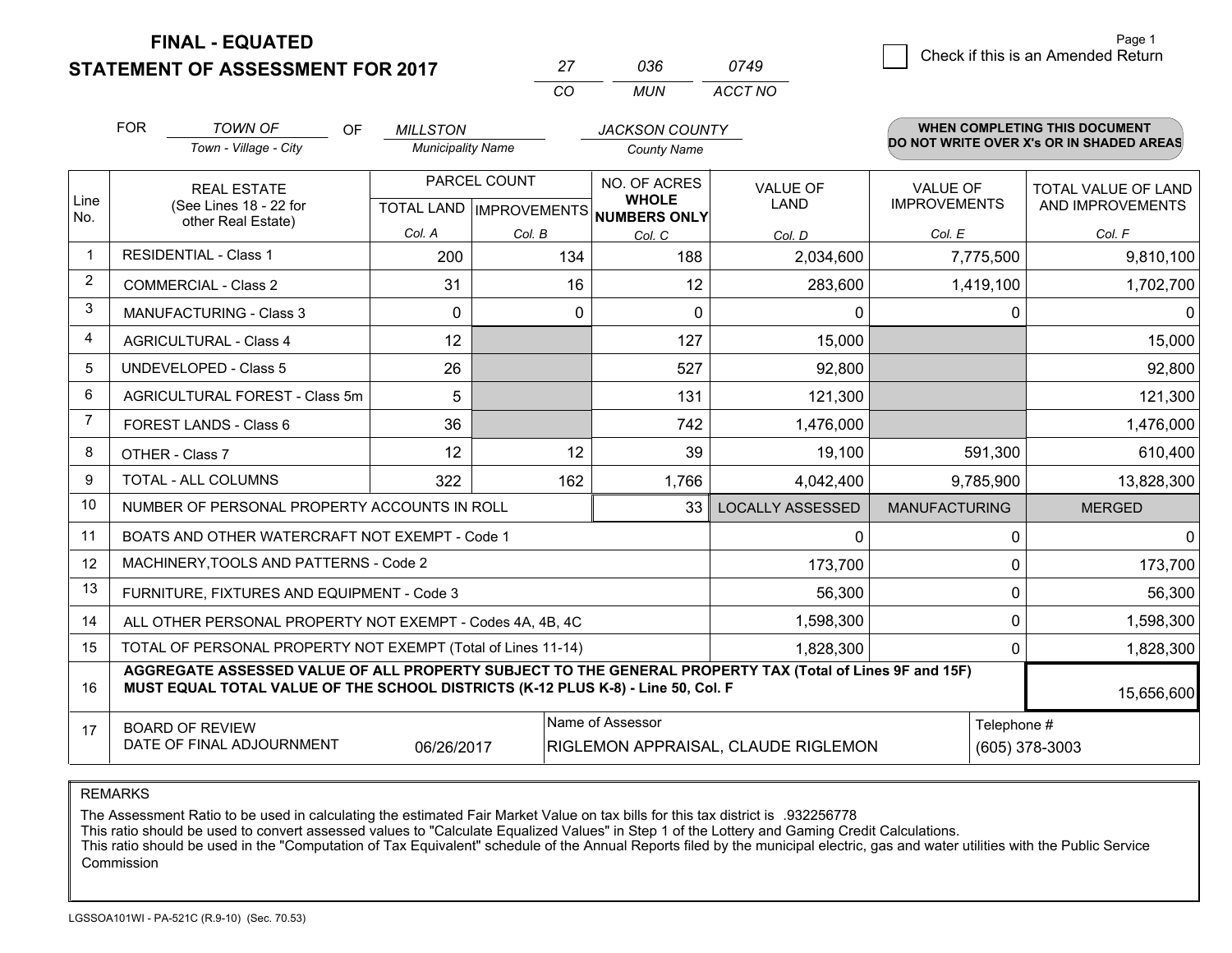*YEAR CO MUN ACCT NO* <sup>2017</sup> <sup>27</sup> <sup>036</sup> <sup>0749</sup>

Do not confuse FOREST LANDS (Line 7) with FOREST CROPS (in this section) - They are **NOT** the same

|    | Private Forest Crop - Reg Class @ 10¢ per acre                                 |                                             |  |                                                                    |                                                               | Private Forest Crop - Reg Class @ \$2.52 per acre                            |                                    |               |                    |  |
|----|--------------------------------------------------------------------------------|---------------------------------------------|--|--------------------------------------------------------------------|---------------------------------------------------------------|------------------------------------------------------------------------------|------------------------------------|---------------|--------------------|--|
| 18 | (a) PARCELS                                                                    | (b) ACRES                                   |  | (c) ASSESSED VALUE                                                 |                                                               | (d) PARCELS                                                                  | (e) ACRES                          |               | (f) ASSESSED VALUE |  |
|    |                                                                                |                                             |  |                                                                    |                                                               |                                                                              |                                    |               |                    |  |
|    |                                                                                |                                             |  | Private Forest Crop - Special Class @ 20¢ per acre                 |                                                               | Entered Before 2005 Managed Forest - Ferrous Mining CLOSED @ \$8.27 per acre |                                    |               |                    |  |
| 19 | (a) PARCELS                                                                    | (b) ACRES                                   |  | (c) ASSESSED VALUE                                                 |                                                               | (d) PARCELS                                                                  | (e) ACRES                          |               | (f) ASSESSED VALUE |  |
|    |                                                                                |                                             |  |                                                                    |                                                               |                                                                              |                                    |               |                    |  |
|    |                                                                                | Entered Before 2005 Managed Forest - OPEN @ |  | \$.79 per acre                                                     |                                                               | Entered Before 2005 Managed Forest - CLOSED @ \$1.87 per acre                |                                    |               |                    |  |
| 20 | (a) PARCELS<br>(b) ACRES                                                       |                                             |  | (c) ASSESSED VALUE                                                 |                                                               | (d) PARCELS                                                                  | (e) ACRES                          |               |                    |  |
|    |                                                                                |                                             |  |                                                                    |                                                               | 3<br>85                                                                      |                                    |               | 101.000            |  |
|    | Entered After 2004 Managed Forest - OPEN @<br>\$2.14 per acre                  |                                             |  |                                                                    | Entered After 2004 Managed Forest - CLOSED @ \$10.68 per acre |                                                                              |                                    |               |                    |  |
| 21 | (a) PARCELS                                                                    | (c) ASSESSED VALUE<br>(b) ACRES             |  |                                                                    | (d) PARCELS                                                   | (e) ACRES                                                                    |                                    |               |                    |  |
|    |                                                                                |                                             |  |                                                                    |                                                               |                                                                              |                                    |               |                    |  |
|    |                                                                                | 50                                          |  | 116,900                                                            |                                                               | 51.07                                                                        |                                    |               | 127,700            |  |
| 22 | (a) County Forest Cropland Acres                                               |                                             |  | (b) Federal Acres                                                  |                                                               | (c) State Acres                                                              | (d) County (NOT FOREST CROP) Acres |               | (e) Other Acres    |  |
|    | 1,303.43                                                                       |                                             |  | 15.42<br>42,847.85                                                 |                                                               |                                                                              | 7.91                               |               | 142.1              |  |
|    | Assessed Value of Omitted Property From Prior Years (Sec. 70.44)               |                                             |  |                                                                    |                                                               | Assessed Value of Sec. 70.43 Corrections of Errors by Assessors              |                                    |               |                    |  |
| 23 | (a) REAL ESTATE                                                                |                                             |  | (b) PERSONAL                                                       |                                                               | (c1) REAL ESTATE                                                             |                                    | (c2) PERSONAL |                    |  |
|    |                                                                                |                                             |  |                                                                    |                                                               |                                                                              |                                    |               |                    |  |
|    | Manufacturing Equated Value of Omitted Property From Prior Years (Sec. 70.995) |                                             |  | Mfg. Equated Value of Sec.70.43 Corrections of Errors by Assessors |                                                               |                                                                              |                                    |               |                    |  |
|    | (d) REAL ESTATE                                                                |                                             |  | (e) PERSONAL                                                       |                                                               | (f1) REAL ESTATE                                                             |                                    |               | (f2) PERSONAL      |  |
|    |                                                                                |                                             |  |                                                                    |                                                               |                                                                              |                                    |               |                    |  |

## **SPECIAL DISTRICTS**

| Line<br>No. | Enter 6-digit<br>Special District<br>Code (Col. A) | <b>Account</b><br><b>Number</b><br>(Col. B) | <b>Special District Name</b><br>(Col. C) | <b>Locally Assessed Value</b><br>of Real Estate and<br>Personal Property (Col. D) | Mfg Value of Real Estate<br>and Personal Property<br>(Col. E) | <b>Merged Value of</b><br><b>Real Estate and</b><br>Personal Property (Col. F) |
|-------------|----------------------------------------------------|---------------------------------------------|------------------------------------------|-----------------------------------------------------------------------------------|---------------------------------------------------------------|--------------------------------------------------------------------------------|
| 24          |                                                    |                                             |                                          |                                                                                   |                                                               |                                                                                |
| 25          |                                                    |                                             |                                          |                                                                                   |                                                               |                                                                                |
| 26          |                                                    |                                             |                                          |                                                                                   |                                                               |                                                                                |
| 27          |                                                    |                                             |                                          |                                                                                   |                                                               |                                                                                |
| 28          |                                                    |                                             |                                          |                                                                                   |                                                               |                                                                                |
| 29          |                                                    |                                             |                                          |                                                                                   |                                                               |                                                                                |
| 30          |                                                    |                                             |                                          |                                                                                   |                                                               |                                                                                |
| 31          |                                                    |                                             |                                          |                                                                                   |                                                               |                                                                                |
| 32          |                                                    |                                             |                                          |                                                                                   |                                                               |                                                                                |
| 33          |                                                    |                                             |                                          |                                                                                   |                                                               |                                                                                |
| 34          |                                                    |                                             |                                          |                                                                                   |                                                               |                                                                                |
| 35          |                                                    |                                             |                                          |                                                                                   |                                                               |                                                                                |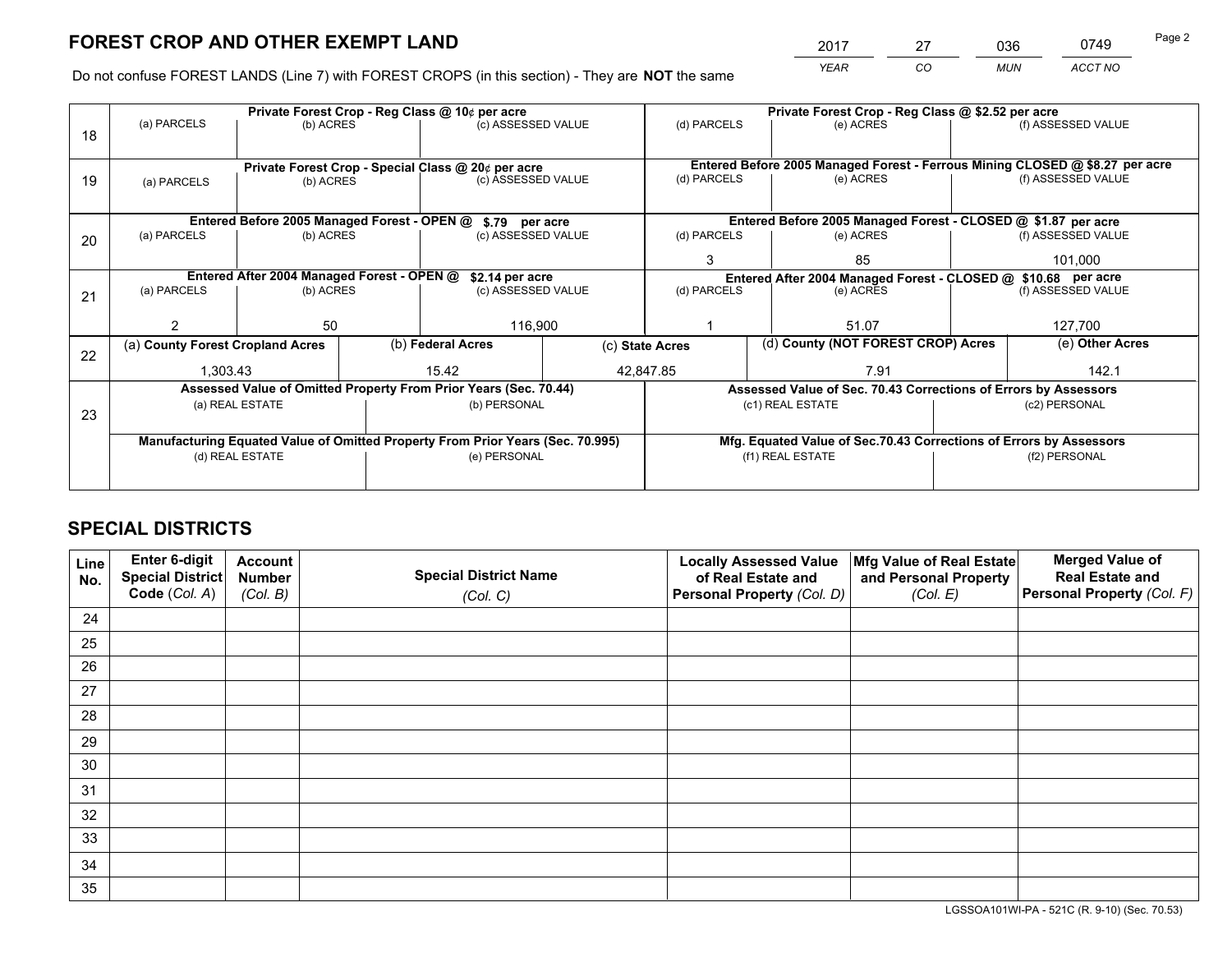|             |                                                          |                                             |                                                         | <b>YEAR</b>                                                                       | CO<br><b>MUN</b>                                              | ACCT NO                                                                        |
|-------------|----------------------------------------------------------|---------------------------------------------|---------------------------------------------------------|-----------------------------------------------------------------------------------|---------------------------------------------------------------|--------------------------------------------------------------------------------|
| Line<br>No. | Enter 6-digit<br><b>School District</b><br>Code (Col. A) | <b>Account</b><br><b>Number</b><br>(Col. B) | <b>School District Name</b><br>(Col. C)                 | <b>Locally Assessed Value</b><br>of Real Estate and<br>Personal Property (Col. D) | Mfg Value of Real Estate<br>and Personal Property<br>(Col. E) | <b>Merged Value of</b><br><b>Real Estate and</b><br>Personal Property (Col. F) |
|             | A. SCHOOL DISTRICTS (K-8 and K-12)                       |                                             |                                                         |                                                                                   |                                                               |                                                                                |
| 36          | 270476                                                   | 0162                                        | SCH D OF BLACK RIVER FALLS                              | 15,656,600                                                                        |                                                               | 15,656,600                                                                     |
| 37          |                                                          |                                             |                                                         |                                                                                   |                                                               |                                                                                |
| 38          |                                                          |                                             |                                                         |                                                                                   |                                                               |                                                                                |
| 39          |                                                          |                                             |                                                         |                                                                                   |                                                               |                                                                                |
| 40          |                                                          |                                             |                                                         |                                                                                   |                                                               |                                                                                |
| 41          |                                                          |                                             |                                                         |                                                                                   |                                                               |                                                                                |
| 42          |                                                          |                                             |                                                         |                                                                                   |                                                               |                                                                                |
| 43          |                                                          |                                             |                                                         |                                                                                   |                                                               |                                                                                |
| 44          |                                                          |                                             |                                                         |                                                                                   |                                                               |                                                                                |
| 45<br>46    |                                                          |                                             |                                                         |                                                                                   |                                                               |                                                                                |
|             |                                                          |                                             |                                                         |                                                                                   |                                                               |                                                                                |
| 47<br>48    |                                                          |                                             |                                                         |                                                                                   |                                                               |                                                                                |
| 49          |                                                          |                                             |                                                         |                                                                                   |                                                               |                                                                                |
| 50          |                                                          |                                             | TOTAL ASSESSED VALUE OF SCHOOL DISTRICTS (K-8 and K-12) | 15,656,600                                                                        |                                                               | 15,656,600                                                                     |
|             | <b>B.</b><br><b>UNION HIGH SCHOOL DISTRICTS</b>          |                                             |                                                         |                                                                                   |                                                               |                                                                                |
| 51          |                                                          |                                             |                                                         |                                                                                   |                                                               |                                                                                |
| 52          |                                                          |                                             |                                                         |                                                                                   |                                                               |                                                                                |
| 53          |                                                          |                                             |                                                         |                                                                                   |                                                               |                                                                                |
| 54          |                                                          |                                             |                                                         |                                                                                   |                                                               |                                                                                |
| 55          |                                                          |                                             | TOTAL ASSESSED VALUE OF UNION HIGH SCHOOLS              |                                                                                   |                                                               |                                                                                |
|             | C. TECHNICAL COLLEGE DISTRICTS                           |                                             |                                                         |                                                                                   |                                                               |                                                                                |
| 56          | 000200                                                   | 0002                                        | WESTERN TECHNICAL COLLEGE LACR                          | 15,656,600                                                                        |                                                               | 15,656,600                                                                     |
| 57          |                                                          |                                             |                                                         |                                                                                   |                                                               |                                                                                |
| 58          |                                                          |                                             |                                                         |                                                                                   |                                                               |                                                                                |
| 59          |                                                          |                                             | TOTAL ASSESSED VALUE OF TECHNICAL COLLEGES              | 15,656,600                                                                        |                                                               | 15,656,600                                                                     |

27

036

## *I hereby certify, to the best of my knowledge and belief, this form is complete and correct.*

**SCHOOL DISTRICTS**

| Print name of preparer | Title                    | Date (MM / DD / CCYY) |  |
|------------------------|--------------------------|-----------------------|--|
|                        |                          |                       |  |
| Signature of preparer  | Contact Telephone Number | l E-mail address      |  |
|                        | $\overline{\phantom{0}}$ |                       |  |

Page 3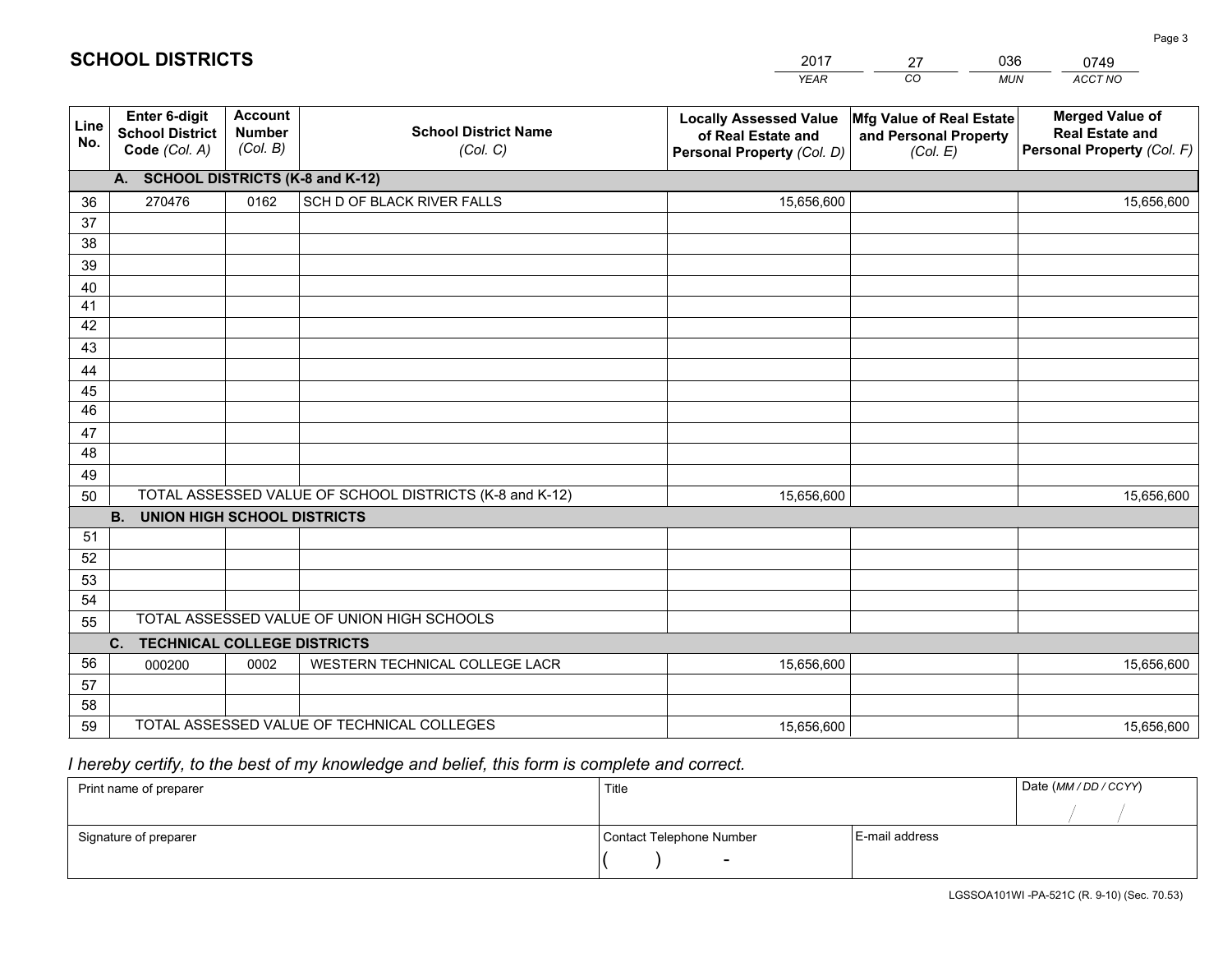#### **HIGHLIGHTS**

- 1. Complete the Statement of Assessment after the Board of Review. Reflect any changes made there.
- 2. Use black ink to complete.
- 3. Line 16 must equal Line 50, Col D.
- 4. Line 55 must equal the total of K-8 schools listed on lines 36-49. Do not include K-12 schools in this comparision.
- 5. Line 59, Col. D must equal Line 16.
- 6. Special District, School District and Technical College District values must include both real estate and personal property. Examples of Special districts are: town sanitary districts, public inland lake protection and rehabilitation districts, and metropolitan sewerage districts.
- 7. DO NOT INCLUDE Manufacturing property values.DOR will print these values on the final SOA.

DAWN WOJTYLA TOWN OF MILLSTON

DAWN WOJTYLA<br>TOWN OF MILLSTON

P O BOX 507

P O BOX 507

MILLSTON, WI 54643

VILLSTON, WI 54643

 8. Accuracy of this form is very important. The values reported directly affect the equalized value DOR calculates for school and special districts.

#### **Page 1:**

 If not prefilled, enter the tax year,county and municipal code,municipal type, municipal name and county name on the top of form.

Check the Amended box, if filing an amended / corrected SOA.

 Report the parcel count, acres and assessed value of taxable general property, total parcel count, (real and personal), total acres, and values from final figures set by the Board of Review.

- A. Real Estate land and improvements (buildings, etc.) is reported on lines 1 8, total line 9.
- B. Personal Property is reported on lines 11 14, Column D, total line 15.
- C. To complete this report, use the computer produced summary of the assessment roll that shows these amounts.
- D. Use whole numbers only.
- E. Add each line across and each column down to verify entries.

#### **Page 2:**

- A. Report Special Items (not subject to general property tax).
- 1. Private Forest Croplands and Managed Forest Lands are reported on lines 18,19, 20 and 21. Be sure to report assessed values **NOT** taxes.
- 2. You should have copies of the orders of entry, orders of withdrawal, etc., to update your assessment roll.
	- 3. Show hundredths of acres (e.g. 39.75).
- 4. Tax exempt lands are reported on line 22.
- 5. Omitted property and sec. 70.43, Wis. Stats., corrections of errors by assessor are reported on line 23. Report real estate and personal property separately. These should be for **prior years**, not something found on the current assessment roll after the board of review.
- B. Special District (Lines 24-35) Include the value of both real and personal property.

 The Department of Revenue (DOR) preprints much of the information regarding names and codes for schools, special districts,etc. If a district is not listed, enter the name and value only, DOR will enter the proper code.

### **Page 3 School Districts:**

Include the value of both real and personal property.

Report School District (regular, elementary, union high school, and technical college).

- 1. Regular (K-12) and Elementary (K-8) school values are reported on lines 36-49, total on line 50.
- 2. Union High School (UHS) (use only if elementary schools are listed on lines 36-49) are reported on lines 51-54. UHS total value (line 55) must equal to the total **elementary school** values reported on lines 36-49. Do notinclude K-12 schools in this comparison.
- 3. Technical College values are reported on lines 56-58, total on line 59.
- 4. Use the computer summary that shows these amounts to complete this report.

#### **This form is due the second Monday in June. File this report only after your Board of Review is complete.**

 *If you have questions: Return forms to:*

 Email: lgs@wisconsin.gov Wisconsin Department of RevenueCall:  $(608)$  266-2569 or  $(608)$  264-6892 Fax number: (608) 264-6887 PO Box 8971

Local Government Services Section 6-97 Madison WI 53708-8971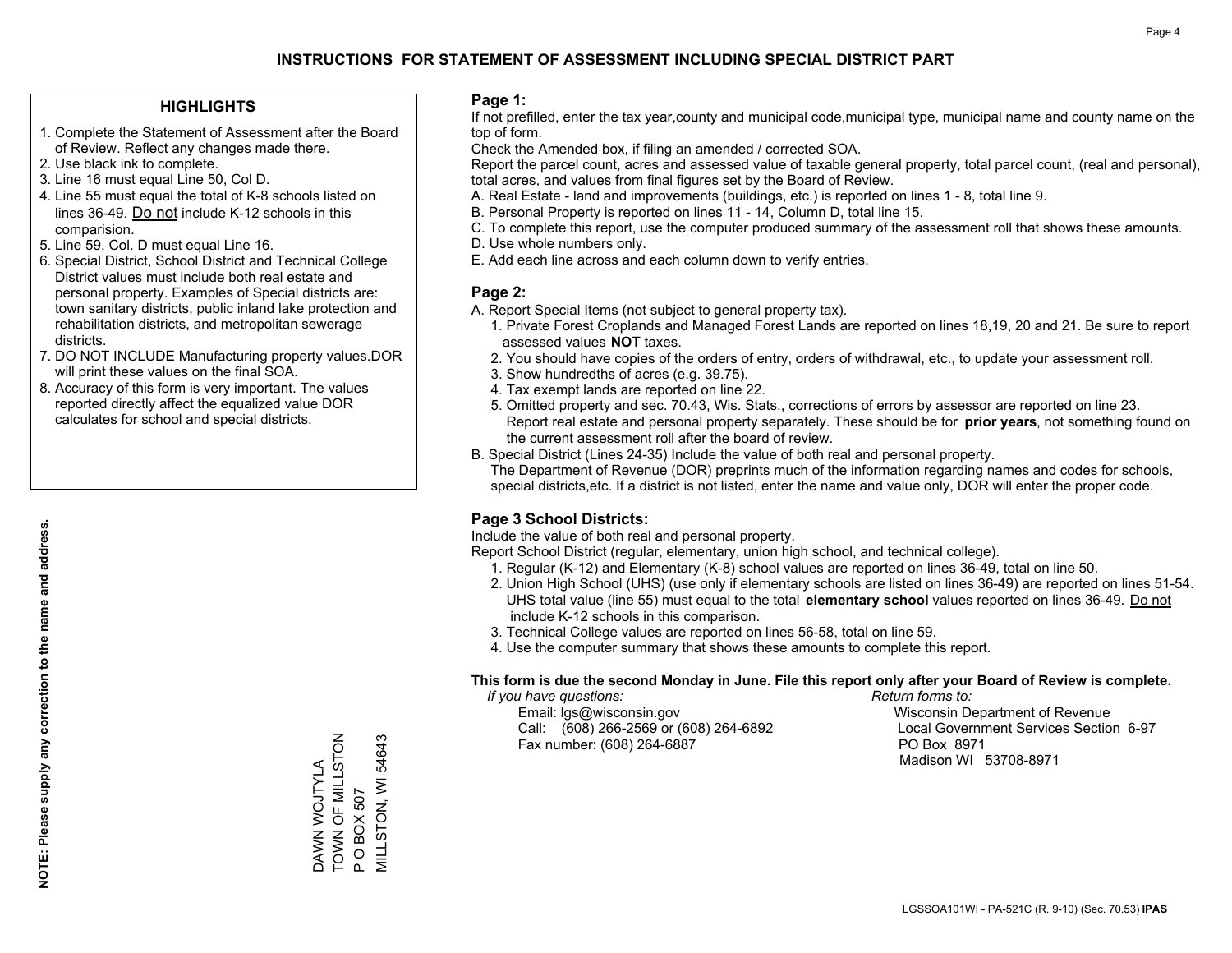**FINAL - EQUATED**

**STATEMENT OF ASSESSMENT FOR 2017** 

|          | กวล | 0750    |
|----------|-----|---------|
| $\cdots$ | MUN | ACCT NO |

|      | <b>FOR</b><br><b>TOWN OF</b><br><b>OF</b><br><b>NORTH BEND</b>                                                                                                                               |                                                              | <b>JACKSON COUNTY</b>    |                                                      |                    | WHEN COMPLETING THIS DOCUMENT |                                        |                                                |
|------|----------------------------------------------------------------------------------------------------------------------------------------------------------------------------------------------|--------------------------------------------------------------|--------------------------|------------------------------------------------------|--------------------|-------------------------------|----------------------------------------|------------------------------------------------|
|      |                                                                                                                                                                                              | Town - Village - City                                        | <b>Municipality Name</b> |                                                      | <b>County Name</b> |                               |                                        | DO NOT WRITE OVER X's OR IN SHADED AREAS       |
| Line |                                                                                                                                                                                              | <b>REAL ESTATE</b><br>(See Lines 18 - 22 for                 |                          | PARCEL COUNT<br>TOTAL LAND IMPROVEMENTS NUMBERS ONLY |                    | <b>VALUE OF</b><br>LAND       | <b>VALUE OF</b><br><b>IMPROVEMENTS</b> | <b>TOTAL VALUE OF LAND</b><br>AND IMPROVEMENTS |
| No.  |                                                                                                                                                                                              | other Real Estate)                                           | Col. A                   | Col. B                                               | Col. C             | Col. D                        | Col. E                                 | Col. F                                         |
| -1   |                                                                                                                                                                                              | <b>RESIDENTIAL - Class 1</b>                                 | 209                      | 187                                                  | 327                | 2,732,000                     | 17,616,300                             | 20,348,300                                     |
| 2    |                                                                                                                                                                                              | <b>COMMERCIAL - Class 2</b>                                  | 19                       | 17                                                   | 80                 | 377,400                       | 862,700                                | 1,240,100                                      |
| 3    |                                                                                                                                                                                              | <b>MANUFACTURING - Class 3</b>                               | $\Omega$                 | $\mathbf 0$                                          | $\Omega$           | 0                             | 0                                      | $\mathbf{0}$                                   |
| 4    |                                                                                                                                                                                              | <b>AGRICULTURAL - Class 4</b>                                | 439                      |                                                      | 6,728              | 824,300                       |                                        | 824,300                                        |
| 5    |                                                                                                                                                                                              | UNDEVELOPED - Class 5                                        | 258                      |                                                      | 972                | 554,900                       |                                        | 554,900                                        |
| 6    |                                                                                                                                                                                              | AGRICULTURAL FOREST - Class 5m                               | 316                      |                                                      | 4,306              | 4,854,800                     |                                        | 4,854,800                                      |
| 7    |                                                                                                                                                                                              | FOREST LANDS - Class 6                                       | 103                      |                                                      | 1,361              | 3,033,100                     |                                        | 3,033,100                                      |
| 8    |                                                                                                                                                                                              | OTHER - Class 7                                              | 71                       | 69                                                   | 117                | 486,500                       | 6,187,800                              | 6,674,300                                      |
| 9    |                                                                                                                                                                                              | TOTAL - ALL COLUMNS                                          | 1,415                    | 273                                                  | 13,891             | 12,863,000                    | 24,666,800                             | 37,529,800                                     |
| 10   |                                                                                                                                                                                              | NUMBER OF PERSONAL PROPERTY ACCOUNTS IN ROLL                 |                          |                                                      | 20                 | <b>LOCALLY ASSESSED</b>       | <b>MANUFACTURING</b>                   | <b>MERGED</b>                                  |
| 11   |                                                                                                                                                                                              | BOATS AND OTHER WATERCRAFT NOT EXEMPT - Code 1               |                          |                                                      |                    | 3,200                         | $\Omega$                               | 3,200                                          |
| 12   |                                                                                                                                                                                              | MACHINERY, TOOLS AND PATTERNS - Code 2                       |                          |                                                      |                    | 82,800                        | $\mathbf 0$                            | 82,800                                         |
| 13   |                                                                                                                                                                                              | FURNITURE, FIXTURES AND EQUIPMENT - Code 3                   |                          |                                                      |                    | 34,700                        | $\Omega$                               | 34,700                                         |
| 14   |                                                                                                                                                                                              | ALL OTHER PERSONAL PROPERTY NOT EXEMPT - Codes 4A, 4B, 4C    |                          |                                                      |                    | 117,200                       | $\mathbf 0$                            | 117,200                                        |
| 15   |                                                                                                                                                                                              | TOTAL OF PERSONAL PROPERTY NOT EXEMPT (Total of Lines 11-14) |                          | 237,900                                              | 0                  | 237,900                       |                                        |                                                |
| 16   | AGGREGATE ASSESSED VALUE OF ALL PROPERTY SUBJECT TO THE GENERAL PROPERTY TAX (Total of Lines 9F and 15F)<br>MUST EQUAL TOTAL VALUE OF THE SCHOOL DISTRICTS (K-12 PLUS K-8) - Line 50, Col. F |                                                              |                          |                                                      |                    |                               | 37,767,700                             |                                                |
| 17   | Name of Assessor<br>Telephone #<br><b>BOARD OF REVIEW</b><br>DATE OF FINAL ADJOURNMENT<br>07/05/2017<br>GARDINER APPRAISAL, GREG GARDINER                                                    |                                                              |                          |                                                      |                    |                               | (608) 943-8009                         |                                                |

REMARKS

The Assessment Ratio to be used in calculating the estimated Fair Market Value on tax bills for this tax district is .88152901

This ratio should be used to convert assessed values to "Calculate Equalized Values" in Step 1 of the Lottery and Gaming Credit Calculations.<br>This ratio should be used in the "Computation of Tax Equivalent" schedule of the Commission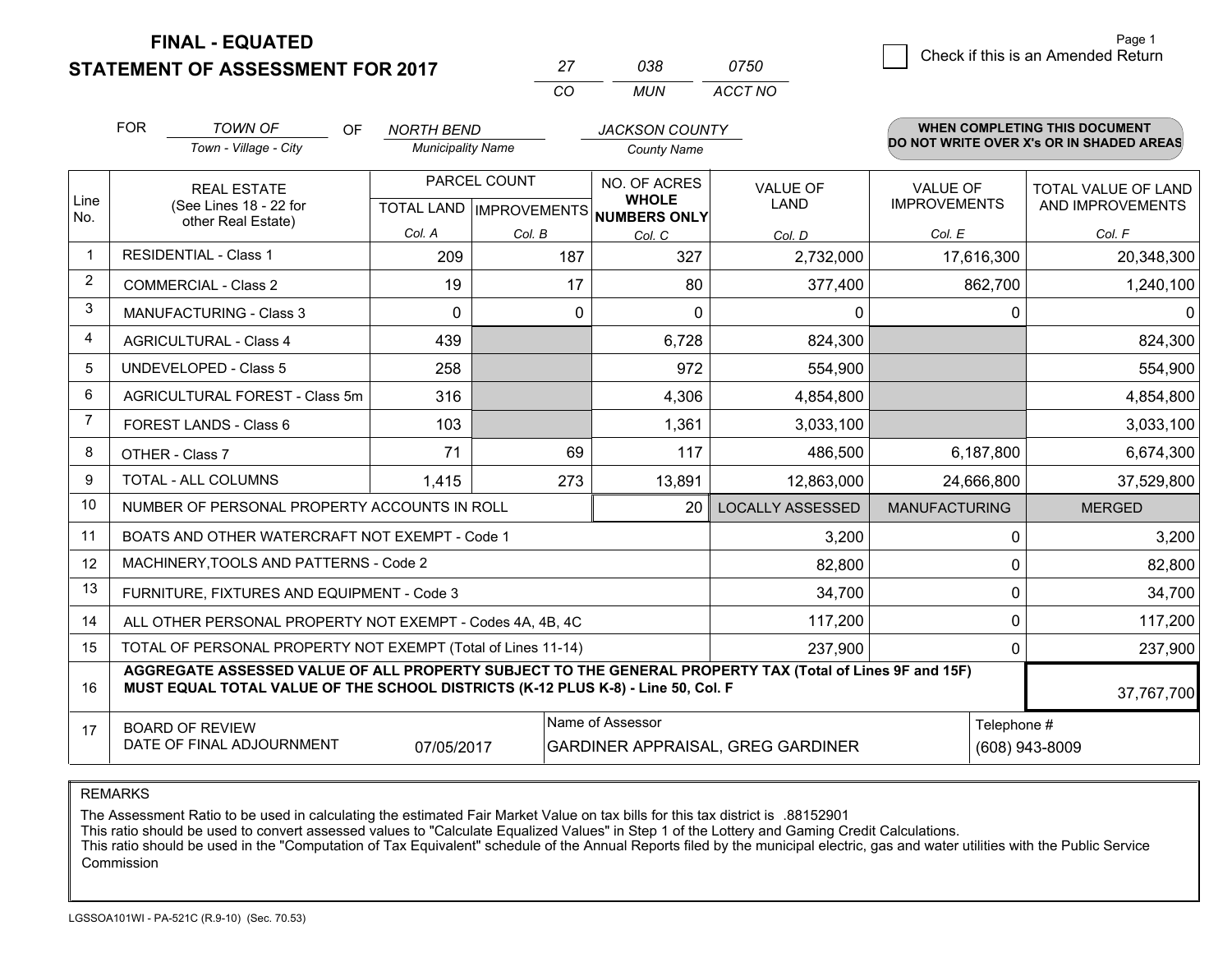*YEAR CO MUN ACCT NO* 2017 27 038 0750

Do not confuse FOREST LANDS (Line 7) with FOREST CROPS (in this section) - They are **NOT** the same

|    |                                                               |                                             |  | Private Forest Crop - Reg Class @ 10¢ per acre                                 |  | Private Forest Crop - Reg Class @ \$2.52 per acre     |                                                                              |               |                    |
|----|---------------------------------------------------------------|---------------------------------------------|--|--------------------------------------------------------------------------------|--|-------------------------------------------------------|------------------------------------------------------------------------------|---------------|--------------------|
| 18 | (a) PARCELS                                                   | (b) ACRES                                   |  | (c) ASSESSED VALUE                                                             |  | (d) PARCELS                                           | (e) ACRES                                                                    |               | (f) ASSESSED VALUE |
|    |                                                               |                                             |  |                                                                                |  |                                                       |                                                                              |               |                    |
|    |                                                               |                                             |  | Private Forest Crop - Special Class @ 20¢ per acre                             |  |                                                       | Entered Before 2005 Managed Forest - Ferrous Mining CLOSED @ \$8.27 per acre |               |                    |
| 19 | (a) PARCELS                                                   | (b) ACRES                                   |  | (c) ASSESSED VALUE                                                             |  | (d) PARCELS                                           | (e) ACRES                                                                    |               | (f) ASSESSED VALUE |
|    |                                                               |                                             |  |                                                                                |  |                                                       |                                                                              |               |                    |
|    |                                                               | Entered Before 2005 Managed Forest - OPEN @ |  | \$.79 per acre                                                                 |  |                                                       | Entered Before 2005 Managed Forest - CLOSED @ \$1.87 per acre                |               |                    |
| 20 | (a) PARCELS                                                   | (b) ACRES                                   |  | (c) ASSESSED VALUE                                                             |  | (d) PARCELS                                           | (e) ACRES                                                                    |               | (f) ASSESSED VALUE |
|    |                                                               |                                             |  |                                                                                |  | 18                                                    | 400                                                                          |               | 718.000            |
|    | Entered After 2004 Managed Forest - OPEN @<br>\$2.14 per acre |                                             |  |                                                                                |  |                                                       | Entered After 2004 Managed Forest - CLOSED @ \$10.68 per acre                |               |                    |
| 21 | (a) PARCELS                                                   | (b) ACRES                                   |  | (c) ASSESSED VALUE                                                             |  | (d) PARCELS                                           | (e) ACRES                                                                    |               |                    |
|    |                                                               |                                             |  |                                                                                |  |                                                       |                                                                              |               |                    |
|    |                                                               |                                             |  |                                                                                |  | 11                                                    | 304.5                                                                        |               | 557,600            |
| 22 | (a) County Forest Cropland Acres                              |                                             |  | (b) Federal Acres                                                              |  | (d) County (NOT FOREST CROP) Acres<br>(c) State Acres |                                                                              |               | (e) Other Acres    |
|    |                                                               |                                             |  | .32                                                                            |  | 3,072.6<br>49.69                                      |                                                                              |               | 78.01              |
|    |                                                               |                                             |  | Assessed Value of Omitted Property From Prior Years (Sec. 70.44)               |  |                                                       | Assessed Value of Sec. 70.43 Corrections of Errors by Assessors              |               |                    |
| 23 |                                                               | (a) REAL ESTATE                             |  | (b) PERSONAL                                                                   |  |                                                       | (c1) REAL ESTATE                                                             |               | (c2) PERSONAL      |
|    |                                                               |                                             |  |                                                                                |  |                                                       |                                                                              |               |                    |
|    |                                                               |                                             |  | Manufacturing Equated Value of Omitted Property From Prior Years (Sec. 70.995) |  |                                                       | Mfg. Equated Value of Sec.70.43 Corrections of Errors by Assessors           |               |                    |
|    | (d) REAL ESTATE                                               |                                             |  | (e) PERSONAL                                                                   |  | (f1) REAL ESTATE                                      |                                                                              | (f2) PERSONAL |                    |
|    |                                                               |                                             |  |                                                                                |  |                                                       |                                                                              |               |                    |

## **SPECIAL DISTRICTS**

| Line<br>No. | Enter 6-digit<br><b>Special District</b><br>Code (Col. A) | <b>Account</b><br><b>Number</b><br>(Col. B) | <b>Special District Name</b><br>(Col. C) | <b>Locally Assessed Value</b><br>of Real Estate and<br>Personal Property (Col. D) | Mfg Value of Real Estate<br>and Personal Property<br>(Col. E) | <b>Merged Value of</b><br><b>Real Estate and</b><br>Personal Property (Col. F) |
|-------------|-----------------------------------------------------------|---------------------------------------------|------------------------------------------|-----------------------------------------------------------------------------------|---------------------------------------------------------------|--------------------------------------------------------------------------------|
| 24          | 277040                                                    | 0173                                        | NORTH BEND SANITARY DISTRICT #1          | 4,267,100                                                                         |                                                               | 4,267,100                                                                      |
| 25          |                                                           |                                             |                                          |                                                                                   |                                                               |                                                                                |
| 26          |                                                           |                                             |                                          |                                                                                   |                                                               |                                                                                |
| 27          |                                                           |                                             |                                          |                                                                                   |                                                               |                                                                                |
| 28          |                                                           |                                             |                                          |                                                                                   |                                                               |                                                                                |
| 29          |                                                           |                                             |                                          |                                                                                   |                                                               |                                                                                |
| 30          |                                                           |                                             |                                          |                                                                                   |                                                               |                                                                                |
| 31          |                                                           |                                             |                                          |                                                                                   |                                                               |                                                                                |
| 32          |                                                           |                                             |                                          |                                                                                   |                                                               |                                                                                |
| 33          |                                                           |                                             |                                          |                                                                                   |                                                               |                                                                                |
| 34          |                                                           |                                             |                                          |                                                                                   |                                                               |                                                                                |
| 35          |                                                           |                                             |                                          |                                                                                   |                                                               |                                                                                |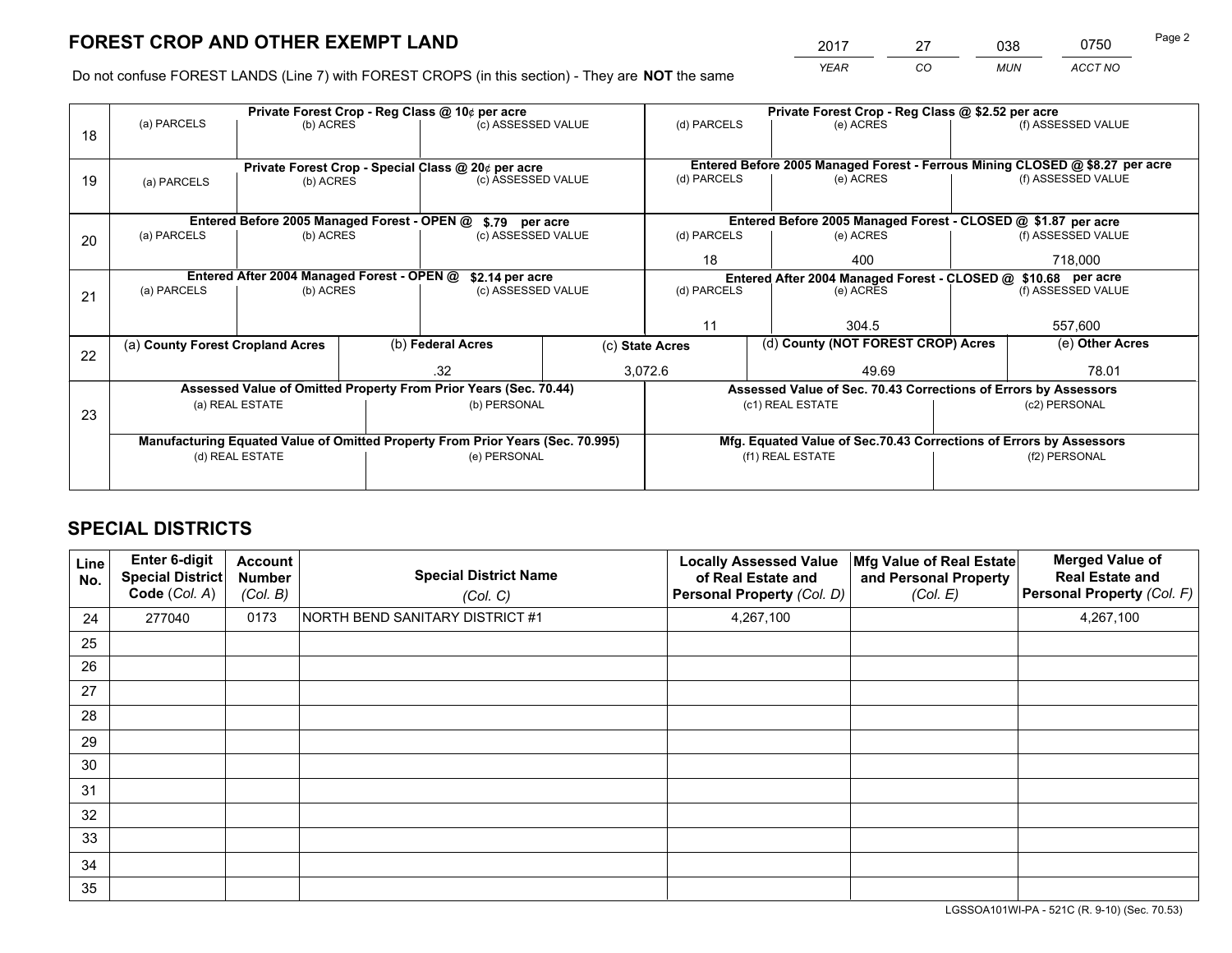|                 |                                                                 |                                             |                                                         | <b>YEAR</b>                                                                       | CO<br><b>MUN</b>                                              | ACCT NO                                                                        |
|-----------------|-----------------------------------------------------------------|---------------------------------------------|---------------------------------------------------------|-----------------------------------------------------------------------------------|---------------------------------------------------------------|--------------------------------------------------------------------------------|
| Line<br>No.     | <b>Enter 6-digit</b><br><b>School District</b><br>Code (Col. A) | <b>Account</b><br><b>Number</b><br>(Col. B) | <b>School District Name</b><br>(Col. C)                 | <b>Locally Assessed Value</b><br>of Real Estate and<br>Personal Property (Col. D) | Mfg Value of Real Estate<br>and Personal Property<br>(Col. E) | <b>Merged Value of</b><br><b>Real Estate and</b><br>Personal Property (Col. F) |
|                 | A. SCHOOL DISTRICTS (K-8 and K-12)                              |                                             |                                                         |                                                                                   |                                                               |                                                                                |
| 36              | 273428                                                          | 0163                                        | SCH D OF MELROSE-MINDORO                                | 37,604,600                                                                        |                                                               | 37,604,600                                                                     |
| 37              | 612009                                                          | 0361                                        | SCH D OF GALESVILLE-ETTRICK                             | 163,100                                                                           |                                                               | 163,100                                                                        |
| 38              |                                                                 |                                             |                                                         |                                                                                   |                                                               |                                                                                |
| 39              |                                                                 |                                             |                                                         |                                                                                   |                                                               |                                                                                |
| 40              |                                                                 |                                             |                                                         |                                                                                   |                                                               |                                                                                |
| 41              |                                                                 |                                             |                                                         |                                                                                   |                                                               |                                                                                |
| 42              |                                                                 |                                             |                                                         |                                                                                   |                                                               |                                                                                |
| 43              |                                                                 |                                             |                                                         |                                                                                   |                                                               |                                                                                |
| 44<br>45        |                                                                 |                                             |                                                         |                                                                                   |                                                               |                                                                                |
| $\overline{46}$ |                                                                 |                                             |                                                         |                                                                                   |                                                               |                                                                                |
| 47              |                                                                 |                                             |                                                         |                                                                                   |                                                               |                                                                                |
| 48              |                                                                 |                                             |                                                         |                                                                                   |                                                               |                                                                                |
| 49              |                                                                 |                                             |                                                         |                                                                                   |                                                               |                                                                                |
| 50              |                                                                 |                                             | TOTAL ASSESSED VALUE OF SCHOOL DISTRICTS (K-8 and K-12) | 37,767,700                                                                        |                                                               | 37,767,700                                                                     |
|                 | <b>B.</b><br><b>UNION HIGH SCHOOL DISTRICTS</b>                 |                                             |                                                         |                                                                                   |                                                               |                                                                                |
| 51              |                                                                 |                                             |                                                         |                                                                                   |                                                               |                                                                                |
| 52              |                                                                 |                                             |                                                         |                                                                                   |                                                               |                                                                                |
| 53              |                                                                 |                                             |                                                         |                                                                                   |                                                               |                                                                                |
| 54              |                                                                 |                                             |                                                         |                                                                                   |                                                               |                                                                                |
| 55              |                                                                 |                                             | TOTAL ASSESSED VALUE OF UNION HIGH SCHOOLS              |                                                                                   |                                                               |                                                                                |
|                 | C.<br><b>TECHNICAL COLLEGE DISTRICTS</b>                        |                                             |                                                         |                                                                                   |                                                               |                                                                                |
| 56              | 000200                                                          | 0002                                        | WESTERN TECHNICAL COLLEGE LACR                          | 37,767,700                                                                        |                                                               | 37,767,700                                                                     |
| 57              |                                                                 |                                             |                                                         |                                                                                   |                                                               |                                                                                |
| 58              |                                                                 |                                             |                                                         |                                                                                   |                                                               |                                                                                |
| 59              |                                                                 |                                             | TOTAL ASSESSED VALUE OF TECHNICAL COLLEGES              | 37,767,700                                                                        |                                                               | 37,767,700                                                                     |

27

038

 *I hereby certify, to the best of my knowledge and belief, this form is complete and correct.*

**SCHOOL DISTRICTS**

| Print name of preparer | Title                    |                | Date (MM / DD / CCYY) |
|------------------------|--------------------------|----------------|-----------------------|
|                        |                          |                |                       |
| Signature of preparer  | Contact Telephone Number | E-mail address |                       |
|                        | $\sim$                   |                |                       |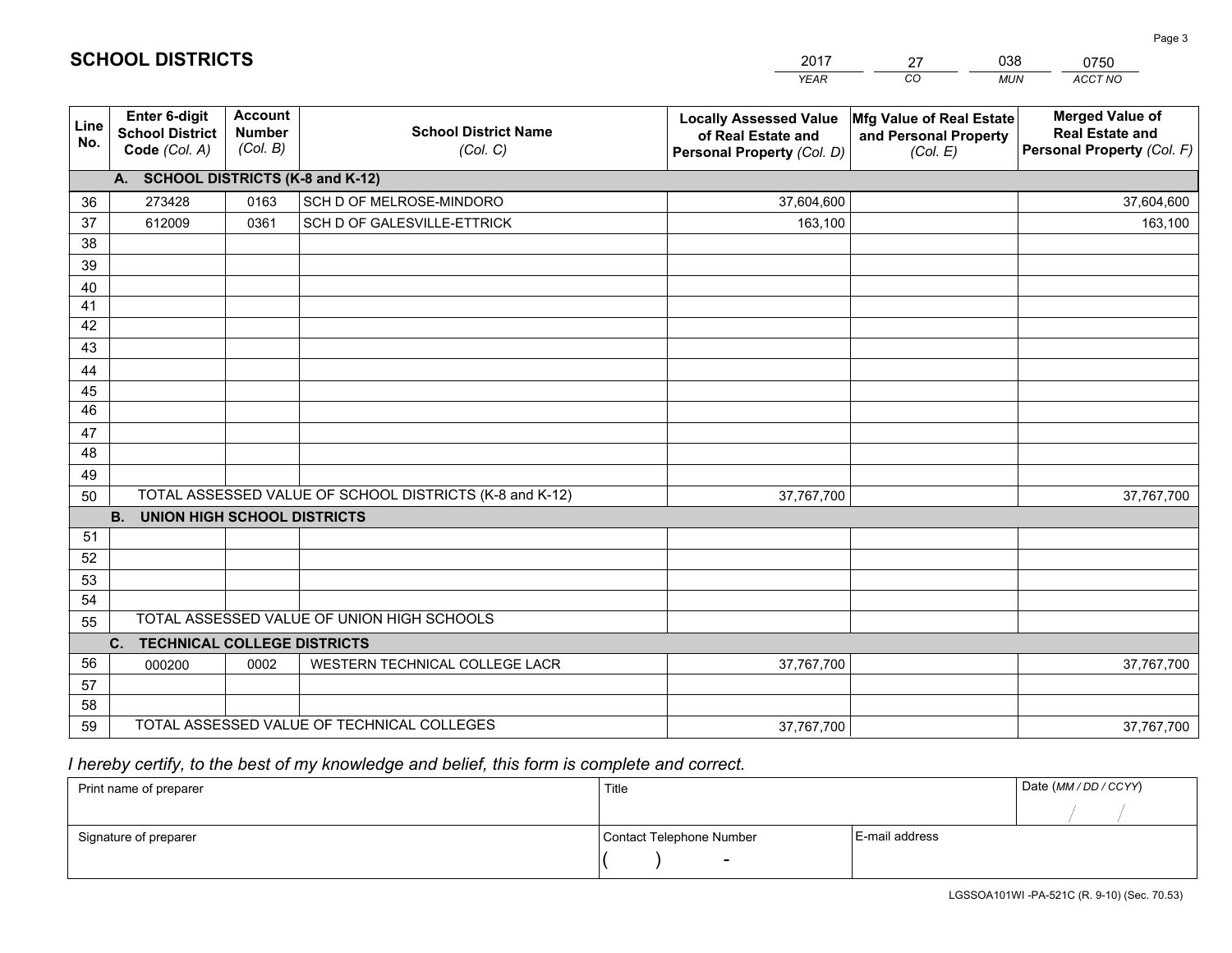### **HIGHLIGHTS**

- 1. Complete the Statement of Assessment after the Board of Review. Reflect any changes made there.
- 2. Use black ink to complete.
- 3. Line 16 must equal Line 50, Col D.
- 4. Line 55 must equal the total of K-8 schools listed on lines 36-49. Do not include K-12 schools in this comparision.
- 5. Line 59, Col. D must equal Line 16.
- 6. Special District, School District and Technical College District values must include both real estate and personal property. Examples of Special districts are: town sanitary districts, public inland lake protection and rehabilitation districts, and metropolitan sewerage districts.
- 7. DO NOT INCLUDE Manufacturing property values.DOR will print these values on the final SOA.

SARAH HENDERSON TOWN OF NORTH BEND W20615 MCKEETH DR

SARAH HENDERSON<br>TOWN OF NORTH BEND

GALESVILLE, WI 54630 - 8703

W20615 MCKEETH DR GALESVILLE, WI

54630

8703

 8. Accuracy of this form is very important. The values reported directly affect the equalized value DOR calculates for school and special districts.

### **Page 1:**

 If not prefilled, enter the tax year,county and municipal code,municipal type, municipal name and county name on the top of form.

Check the Amended box, if filing an amended / corrected SOA.

 Report the parcel count, acres and assessed value of taxable general property, total parcel count, (real and personal), total acres, and values from final figures set by the Board of Review.

- A. Real Estate land and improvements (buildings, etc.) is reported on lines 1 8, total line 9.
- B. Personal Property is reported on lines 11 14, Column D, total line 15.
- C. To complete this report, use the computer produced summary of the assessment roll that shows these amounts.
- D. Use whole numbers only.
- E. Add each line across and each column down to verify entries.

### **Page 2:**

- A. Report Special Items (not subject to general property tax).
- 1. Private Forest Croplands and Managed Forest Lands are reported on lines 18,19, 20 and 21. Be sure to report assessed values **NOT** taxes.
- 2. You should have copies of the orders of entry, orders of withdrawal, etc., to update your assessment roll.
	- 3. Show hundredths of acres (e.g. 39.75).
- 4. Tax exempt lands are reported on line 22.
- 5. Omitted property and sec. 70.43, Wis. Stats., corrections of errors by assessor are reported on line 23. Report real estate and personal property separately. These should be for **prior years**, not something found on the current assessment roll after the board of review.
- B. Special District (Lines 24-35) Include the value of both real and personal property.

 The Department of Revenue (DOR) preprints much of the information regarding names and codes for schools, special districts,etc. If a district is not listed, enter the name and value only, DOR will enter the proper code.

## **Page 3 School Districts:**

Include the value of both real and personal property.

Report School District (regular, elementary, union high school, and technical college).

- 1. Regular (K-12) and Elementary (K-8) school values are reported on lines 36-49, total on line 50.
- 2. Union High School (UHS) (use only if elementary schools are listed on lines 36-49) are reported on lines 51-54. UHS total value (line 55) must equal to the total **elementary school** values reported on lines 36-49. Do notinclude K-12 schools in this comparison.
- 3. Technical College values are reported on lines 56-58, total on line 59.
- 4. Use the computer summary that shows these amounts to complete this report.

#### **This form is due the second Monday in June. File this report only after your Board of Review is complete.**

 *If you have questions: Return forms to:*

 Email: lgs@wisconsin.gov Wisconsin Department of RevenueCall:  $(608)$  266-2569 or  $(608)$  264-6892 Fax number: (608) 264-6887 PO Box 8971

Local Government Services Section 6-97 Madison WI 53708-8971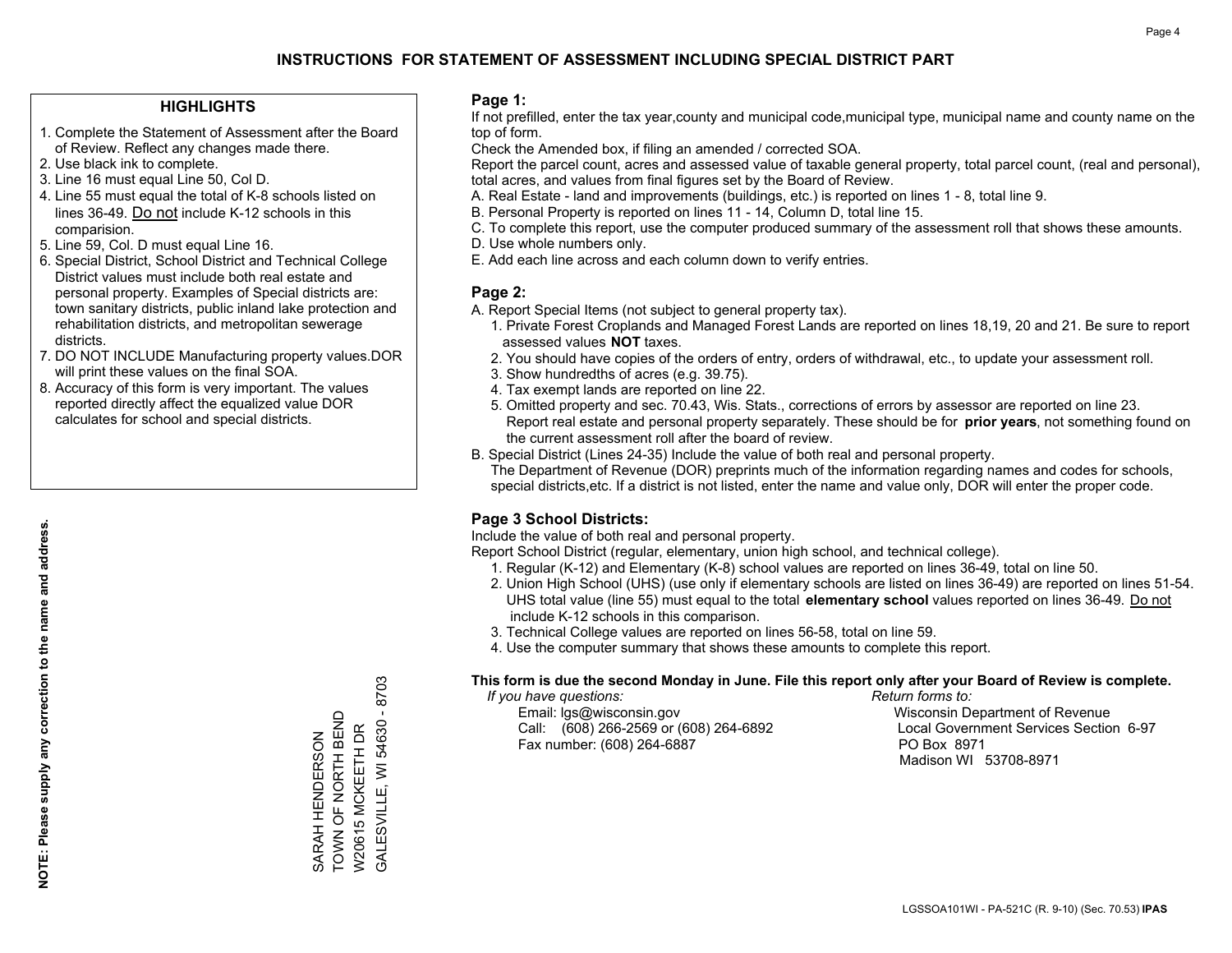**FINAL - EQUATED**

**STATEMENT OF ASSESSMENT FOR 2017** 

|          | ∩⊿∩  | 0751    |
|----------|------|---------|
| $\cdots$ | MUN. | ACCT NO |

|                | <b>FOR</b>                                                                                                                                                                                   | <b>TOWN OF</b><br>OF                                      | <b>NORTHFIELD</b>                         |          | <b>JACKSON COUNTY</b>        |                                |                                        | WHEN COMPLETING THIS DOCUMENT            |
|----------------|----------------------------------------------------------------------------------------------------------------------------------------------------------------------------------------------|-----------------------------------------------------------|-------------------------------------------|----------|------------------------------|--------------------------------|----------------------------------------|------------------------------------------|
|                |                                                                                                                                                                                              | Town - Village - City                                     | <b>Municipality Name</b>                  |          | <b>County Name</b>           |                                |                                        | DO NOT WRITE OVER X's OR IN SHADED AREAS |
| Line           | <b>REAL ESTATE</b><br>(See Lines 18 - 22 for                                                                                                                                                 |                                                           | PARCEL COUNT<br>TOTAL LAND   IMPROVEMENTS |          | NO. OF ACRES<br><b>WHOLE</b> | <b>VALUE OF</b><br><b>LAND</b> | <b>VALUE OF</b><br><b>IMPROVEMENTS</b> | TOTAL VALUE OF LAND<br>AND IMPROVEMENTS  |
| No.            |                                                                                                                                                                                              | other Real Estate)                                        | Col. A                                    | Col. B   | NUMBERS ONLY<br>Col. C       | Col. D                         | Col. E                                 | Col. F                                   |
| $\mathbf 1$    |                                                                                                                                                                                              | <b>RESIDENTIAL - Class 1</b>                              | 235                                       | 225      | 295                          | 1,212,100                      | 16,887,100                             | 18,099,200                               |
| $\overline{2}$ |                                                                                                                                                                                              | <b>COMMERCIAL - Class 2</b>                               | 21                                        | 15       | 41                           | 137,600                        | 773,000                                | 910,600                                  |
| 3              |                                                                                                                                                                                              | <b>MANUFACTURING - Class 3</b>                            | $\Omega$                                  | $\Omega$ | $\Omega$                     | 0                              |                                        | 0<br>0                                   |
| 4              |                                                                                                                                                                                              | <b>AGRICULTURAL - Class 4</b>                             | 579                                       |          | 10,686                       | 1,522,750                      |                                        | 1,522,750                                |
| 5              |                                                                                                                                                                                              | <b>UNDEVELOPED - Class 5</b>                              | 410                                       |          | 3,140                        | 2,707,650                      |                                        | 2,707,650                                |
| 6              |                                                                                                                                                                                              | AGRICULTURAL FOREST - Class 5m                            | 372                                       |          | 4,046                        | 4,557,500                      |                                        | 4,557,500                                |
| $\overline{7}$ |                                                                                                                                                                                              | FOREST LANDS - Class 6                                    | 197                                       |          | 2,248                        | 5,017,200                      |                                        | 5,017,200                                |
| 8              |                                                                                                                                                                                              | OTHER - Class 7                                           | 105                                       | 102      | 200                          | 682,400                        | 8,740,600                              | 9,423,000                                |
| 9              |                                                                                                                                                                                              | TOTAL - ALL COLUMNS                                       | 1,919                                     | 342      | 20,656                       | 15,837,200                     | 26,400,700                             | 42,237,900                               |
| 10             |                                                                                                                                                                                              | NUMBER OF PERSONAL PROPERTY ACCOUNTS IN ROLL              |                                           |          | 22                           | <b>LOCALLY ASSESSED</b>        | <b>MANUFACTURING</b>                   | <b>MERGED</b>                            |
| 11             |                                                                                                                                                                                              | BOATS AND OTHER WATERCRAFT NOT EXEMPT - Code 1            |                                           |          |                              | $\mathbf 0$                    |                                        | $\Omega$<br>$\Omega$                     |
| 12             |                                                                                                                                                                                              | MACHINERY, TOOLS AND PATTERNS - Code 2                    |                                           |          |                              | 102,300                        |                                        | 102,300<br>$\Omega$                      |
| 13             |                                                                                                                                                                                              | FURNITURE, FIXTURES AND EQUIPMENT - Code 3                |                                           |          |                              | 30,700                         |                                        | 30,700<br>0                              |
| 14             |                                                                                                                                                                                              | ALL OTHER PERSONAL PROPERTY NOT EXEMPT - Codes 4A, 4B, 4C |                                           |          |                              | 63,900                         |                                        | 63,900<br>0                              |
| 15             | TOTAL OF PERSONAL PROPERTY NOT EXEMPT (Total of Lines 11-14)<br>196,900                                                                                                                      |                                                           |                                           |          |                              |                                |                                        | 196,900<br>$\mathbf{0}$                  |
| 16             | AGGREGATE ASSESSED VALUE OF ALL PROPERTY SUBJECT TO THE GENERAL PROPERTY TAX (Total of Lines 9F and 15F)<br>MUST EQUAL TOTAL VALUE OF THE SCHOOL DISTRICTS (K-12 PLUS K-8) - Line 50, Col. F |                                                           |                                           |          |                              |                                | 42,434,800                             |                                          |
| 17             | Name of Assessor<br>Telephone #<br><b>BOARD OF REVIEW</b><br>DATE OF FINAL ADJOURNMENT<br>(715) 598-4599<br>05/23/2017<br><b>ERIC KLEVEN</b>                                                 |                                                           |                                           |          |                              |                                |                                        |                                          |

REMARKS

The Assessment Ratio to be used in calculating the estimated Fair Market Value on tax bills for this tax district is .879211679<br>This ratio should be used to convert assessed values to "Calculate Equalized Values" in Step 1 Commission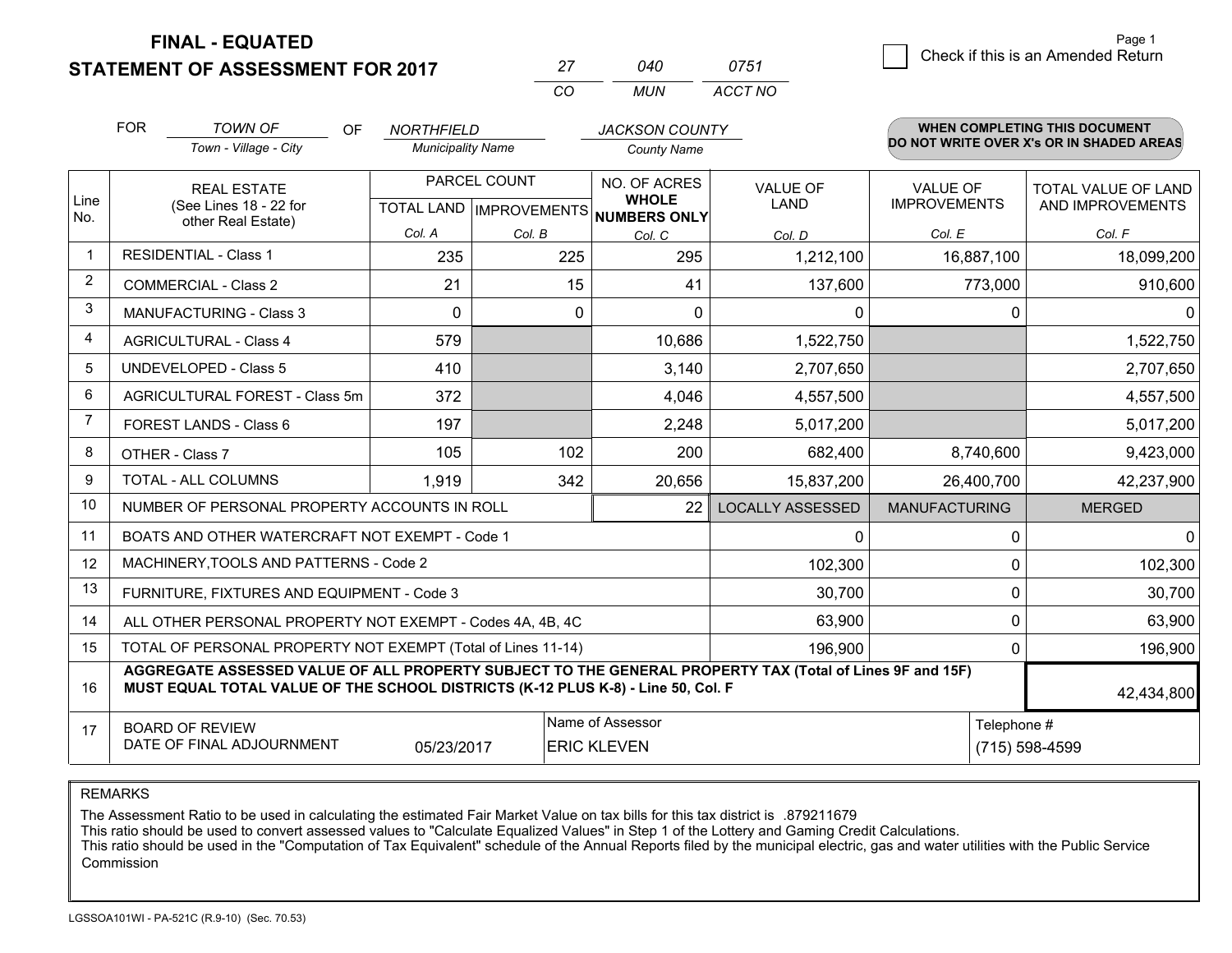*YEAR CO MUN ACCT NO* 2017 27 040 0751 Page 2

Do not confuse FOREST LANDS (Line 7) with FOREST CROPS (in this section) - They are **NOT** the same

|    |                                            |                                                    |                   | Private Forest Crop - Reg Class @ 10¢ per acre                                 |  | Private Forest Crop - Reg Class @ \$2.52 per acre                            |                                                                    |  |                    |  |
|----|--------------------------------------------|----------------------------------------------------|-------------------|--------------------------------------------------------------------------------|--|------------------------------------------------------------------------------|--------------------------------------------------------------------|--|--------------------|--|
| 18 | (a) PARCELS                                | (b) ACRES                                          |                   | (c) ASSESSED VALUE                                                             |  | (d) PARCELS                                                                  | (e) ACRES                                                          |  | (f) ASSESSED VALUE |  |
|    |                                            | Private Forest Crop - Special Class @ 20¢ per acre |                   |                                                                                |  | Entered Before 2005 Managed Forest - Ferrous Mining CLOSED @ \$8.27 per acre |                                                                    |  |                    |  |
| 19 | (a) PARCELS                                | (b) ACRES                                          |                   | (c) ASSESSED VALUE                                                             |  | (d) PARCELS                                                                  | (e) ACRES                                                          |  | (f) ASSESSED VALUE |  |
|    |                                            |                                                    |                   |                                                                                |  |                                                                              |                                                                    |  |                    |  |
|    |                                            | Entered Before 2005 Managed Forest - OPEN @        |                   | \$.79 per acre                                                                 |  |                                                                              | Entered Before 2005 Managed Forest - CLOSED @ \$1.87 per acre      |  |                    |  |
| 20 | (a) PARCELS                                | (b) ACRES                                          |                   | (c) ASSESSED VALUE                                                             |  | (d) PARCELS                                                                  | (e) ACRES                                                          |  | (f) ASSESSED VALUE |  |
|    | 6                                          | 216                                                |                   | 486,100                                                                        |  | 386<br>13                                                                    |                                                                    |  | 816,100            |  |
|    | Entered After 2004 Managed Forest - OPEN @ |                                                    |                   | \$2.14 per acre                                                                |  |                                                                              | Entered After 2004 Managed Forest - CLOSED @ \$10.68 per acre      |  |                    |  |
| 21 | (a) PARCELS                                | (b) ACRES                                          |                   | (c) ASSESSED VALUE                                                             |  | (d) PARCELS                                                                  | (e) ACRES                                                          |  | (f) ASSESSED VALUE |  |
|    |                                            |                                                    |                   |                                                                                |  |                                                                              |                                                                    |  |                    |  |
|    |                                            |                                                    |                   |                                                                                |  | 23                                                                           | 621.93                                                             |  | 1,214,700          |  |
|    | (a) County Forest Cropland Acres           |                                                    | (b) Federal Acres |                                                                                |  | (d) County (NOT FOREST CROP) Acres<br>(c) State Acres                        |                                                                    |  | (e) Other Acres    |  |
| 22 |                                            |                                                    |                   |                                                                                |  |                                                                              |                                                                    |  |                    |  |
|    |                                            |                                                    |                   |                                                                                |  | 703.27                                                                       | 18                                                                 |  | 103.19             |  |
|    |                                            |                                                    |                   | Assessed Value of Omitted Property From Prior Years (Sec. 70.44)               |  |                                                                              | Assessed Value of Sec. 70.43 Corrections of Errors by Assessors    |  |                    |  |
| 23 |                                            | (a) REAL ESTATE                                    |                   | (b) PERSONAL                                                                   |  |                                                                              | (c1) REAL ESTATE                                                   |  | (c2) PERSONAL      |  |
|    |                                            |                                                    |                   |                                                                                |  |                                                                              |                                                                    |  |                    |  |
|    |                                            |                                                    |                   | Manufacturing Equated Value of Omitted Property From Prior Years (Sec. 70.995) |  |                                                                              | Mfg. Equated Value of Sec.70.43 Corrections of Errors by Assessors |  |                    |  |
|    |                                            | (d) REAL ESTATE                                    |                   | (e) PERSONAL                                                                   |  | (f1) REAL ESTATE                                                             |                                                                    |  | (f2) PERSONAL      |  |
|    |                                            |                                                    |                   |                                                                                |  |                                                                              |                                                                    |  |                    |  |

## **SPECIAL DISTRICTS**

| <b>Line</b><br>No. | Enter 6-digit<br><b>Special District</b><br>Code (Col. A) | <b>Account</b><br><b>Number</b><br>(Col. B) | <b>Special District Name</b><br>(Col. C) | <b>Locally Assessed Value</b><br>of Real Estate and<br>Personal Property (Col. D) | Mfg Value of Real Estate<br>and Personal Property<br>(Col. E) | <b>Merged Value of</b><br><b>Real Estate and</b><br>Personal Property (Col. F) |
|--------------------|-----------------------------------------------------------|---------------------------------------------|------------------------------------------|-----------------------------------------------------------------------------------|---------------------------------------------------------------|--------------------------------------------------------------------------------|
| 24                 | 277060                                                    | 0569                                        | NORTHFIELD SANITARY DISTRICT #2          | 1,453,100                                                                         |                                                               | 1,453,100                                                                      |
| 25                 |                                                           |                                             |                                          |                                                                                   |                                                               |                                                                                |
| 26                 |                                                           |                                             |                                          |                                                                                   |                                                               |                                                                                |
| 27                 |                                                           |                                             |                                          |                                                                                   |                                                               |                                                                                |
| 28                 |                                                           |                                             |                                          |                                                                                   |                                                               |                                                                                |
| 29                 |                                                           |                                             |                                          |                                                                                   |                                                               |                                                                                |
| 30                 |                                                           |                                             |                                          |                                                                                   |                                                               |                                                                                |
| 31                 |                                                           |                                             |                                          |                                                                                   |                                                               |                                                                                |
| 32                 |                                                           |                                             |                                          |                                                                                   |                                                               |                                                                                |
| 33                 |                                                           |                                             |                                          |                                                                                   |                                                               |                                                                                |
| 34                 |                                                           |                                             |                                          |                                                                                   |                                                               |                                                                                |
| 35                 |                                                           |                                             |                                          |                                                                                   |                                                               |                                                                                |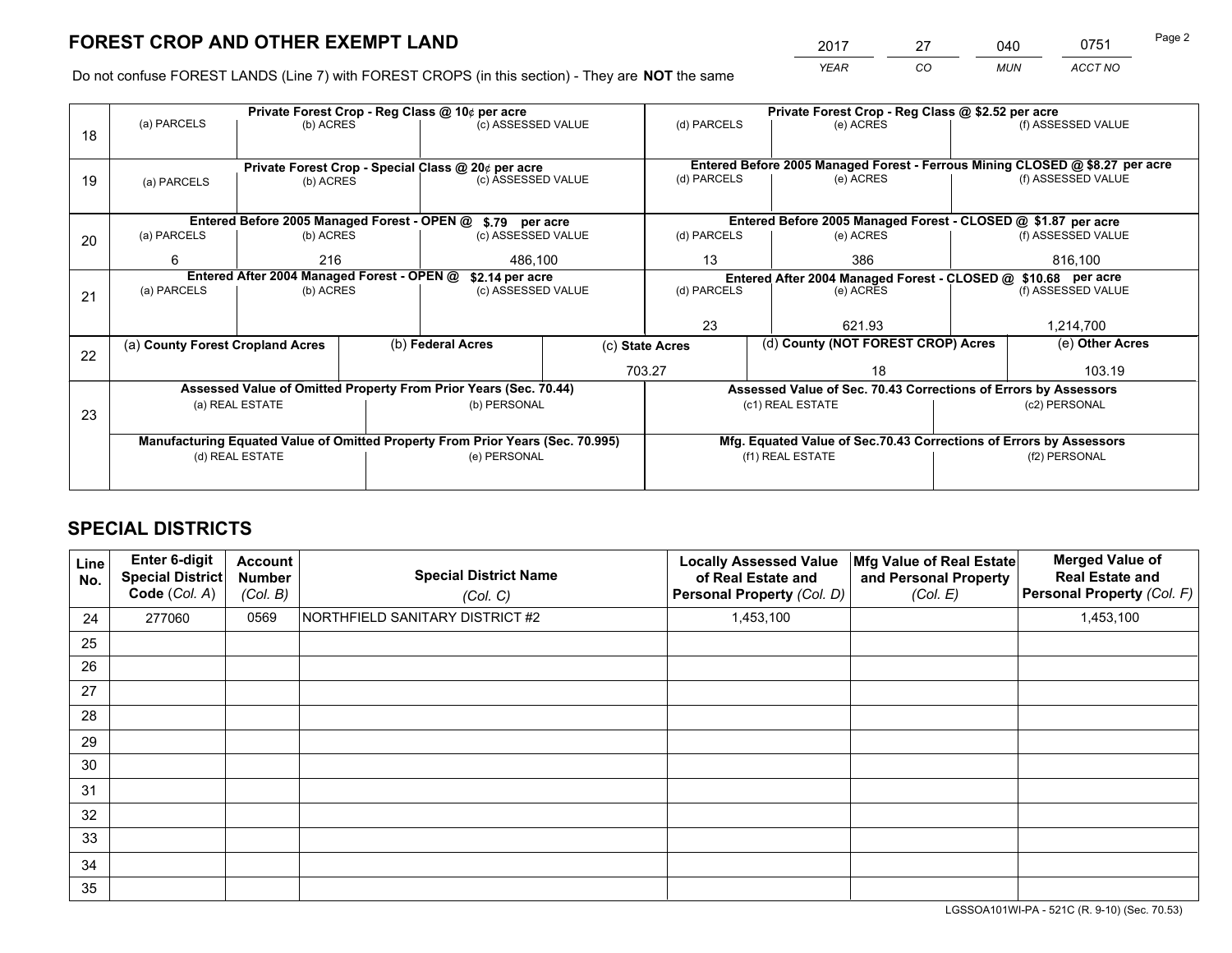|                 |                                                          |                                             |                                                         | YEAR                                                                              | CO.<br><b>MUN</b>                                             | ACCT NO                                                                        |
|-----------------|----------------------------------------------------------|---------------------------------------------|---------------------------------------------------------|-----------------------------------------------------------------------------------|---------------------------------------------------------------|--------------------------------------------------------------------------------|
| Line<br>No.     | Enter 6-digit<br><b>School District</b><br>Code (Col. A) | <b>Account</b><br><b>Number</b><br>(Col. B) | <b>School District Name</b><br>(Col. C)                 | <b>Locally Assessed Value</b><br>of Real Estate and<br>Personal Property (Col. D) | Mfg Value of Real Estate<br>and Personal Property<br>(Col. E) | <b>Merged Value of</b><br><b>Real Estate and</b><br>Personal Property (Col. F) |
|                 | A. SCHOOL DISTRICTS (K-8 and K-12)                       |                                             |                                                         |                                                                                   |                                                               |                                                                                |
| 36              | 270091                                                   | 0161                                        | SCH D OF ALMA CENTER                                    | 2,128,400                                                                         |                                                               | 2,128,400                                                                      |
| 37              | 270476                                                   | 0162                                        | SCH D OF BLACK RIVER FALLS                              | 3,753,950                                                                         |                                                               | 3,753,950                                                                      |
| 38              | 614186                                                   | 0363                                        | SCH D OF OSSEO-FAIRCHILD                                | 2,376,200                                                                         |                                                               | 2,376,200                                                                      |
| 39              | 616426                                                   | 0364                                        | <b>SCH D OF WHITEHALL</b>                               | 34,176,250                                                                        |                                                               | 34,176,250                                                                     |
| 40              |                                                          |                                             |                                                         |                                                                                   |                                                               |                                                                                |
| 41              |                                                          |                                             |                                                         |                                                                                   |                                                               |                                                                                |
| 42              |                                                          |                                             |                                                         |                                                                                   |                                                               |                                                                                |
| 43              |                                                          |                                             |                                                         |                                                                                   |                                                               |                                                                                |
| 44              |                                                          |                                             |                                                         |                                                                                   |                                                               |                                                                                |
| 45              |                                                          |                                             |                                                         |                                                                                   |                                                               |                                                                                |
| $\overline{46}$ |                                                          |                                             |                                                         |                                                                                   |                                                               |                                                                                |
| 47              |                                                          |                                             |                                                         |                                                                                   |                                                               |                                                                                |
| 48              |                                                          |                                             |                                                         |                                                                                   |                                                               |                                                                                |
| 49              |                                                          |                                             |                                                         |                                                                                   |                                                               |                                                                                |
| 50              |                                                          |                                             | TOTAL ASSESSED VALUE OF SCHOOL DISTRICTS (K-8 and K-12) | 42,434,800                                                                        |                                                               | 42,434,800                                                                     |
|                 | <b>B.</b><br><b>UNION HIGH SCHOOL DISTRICTS</b>          |                                             |                                                         |                                                                                   |                                                               |                                                                                |
| 51              |                                                          |                                             |                                                         |                                                                                   |                                                               |                                                                                |
| 52              |                                                          |                                             |                                                         |                                                                                   |                                                               |                                                                                |
| 53              |                                                          |                                             |                                                         |                                                                                   |                                                               |                                                                                |
| 54              |                                                          |                                             |                                                         |                                                                                   |                                                               |                                                                                |
| 55              |                                                          |                                             | TOTAL ASSESSED VALUE OF UNION HIGH SCHOOLS              |                                                                                   |                                                               |                                                                                |
|                 | C.<br><b>TECHNICAL COLLEGE DISTRICTS</b>                 |                                             |                                                         |                                                                                   |                                                               |                                                                                |
| 56              | 000100                                                   | 0001                                        | CHIPPEWA VALLEY TECHNICAL COLLEGE EAUC                  | 4,508,100                                                                         |                                                               | 4,508,100                                                                      |
| 57              | 000200                                                   | 0002                                        | WESTERN TECHNICAL COLLEGE LACR                          | 37,926,700                                                                        |                                                               | 37,926,700                                                                     |
| 58              |                                                          |                                             |                                                         |                                                                                   |                                                               |                                                                                |
| 59              |                                                          |                                             | TOTAL ASSESSED VALUE OF TECHNICAL COLLEGES              | 42,434,800                                                                        |                                                               | 42,434,800                                                                     |

27

040

# *I hereby certify, to the best of my knowledge and belief, this form is complete and correct.*

**SCHOOL DISTRICTS**

| Print name of preparer | Title                    |                | Date (MM / DD / CCYY) |
|------------------------|--------------------------|----------------|-----------------------|
|                        |                          |                |                       |
| Signature of preparer  | Contact Telephone Number | E-mail address |                       |
|                        | $\sim$                   |                |                       |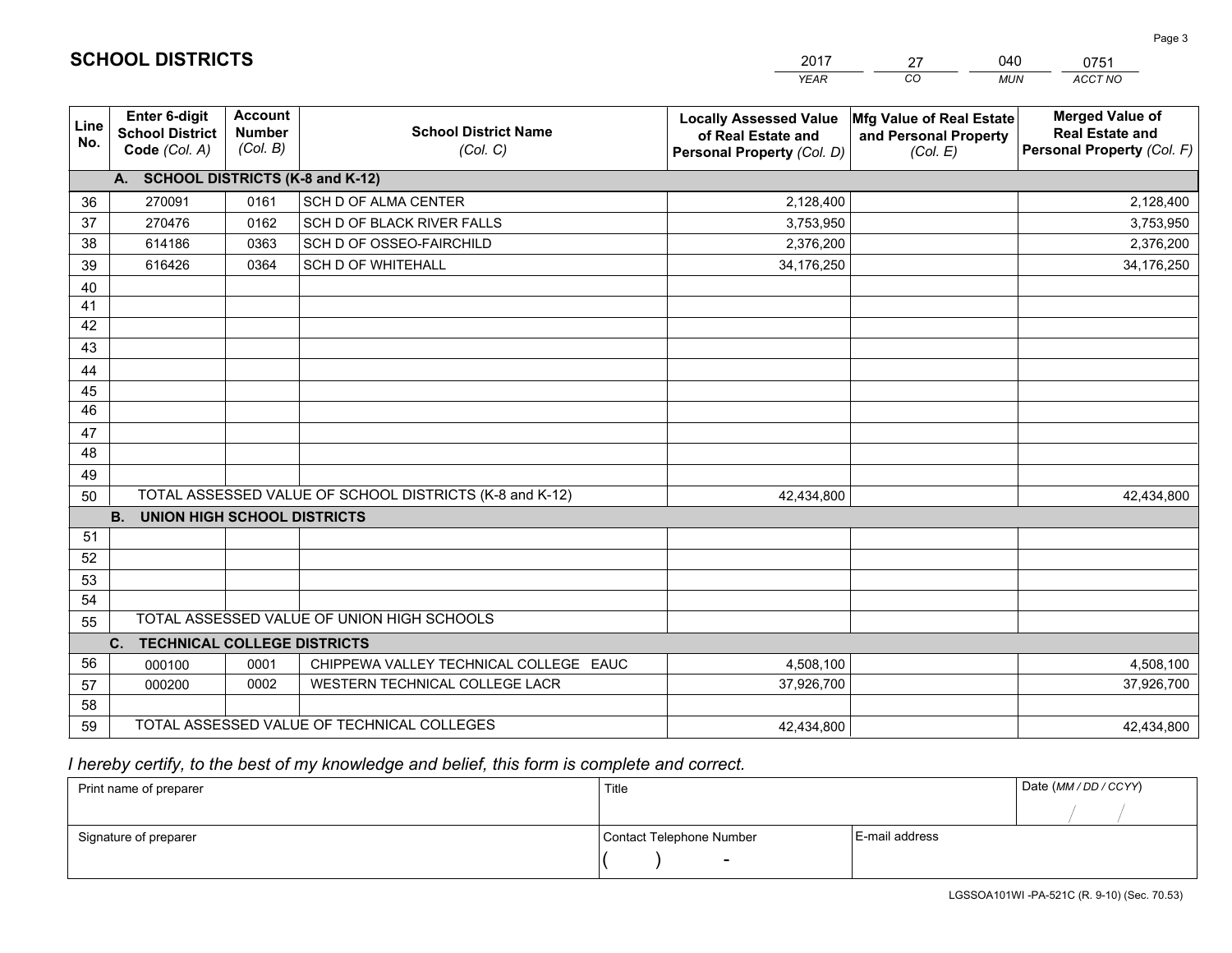### **HIGHLIGHTS**

- 1. Complete the Statement of Assessment after the Board of Review. Reflect any changes made there.
- 2. Use black ink to complete.
- 3. Line 16 must equal Line 50, Col D.
- 4. Line 55 must equal the total of K-8 schools listed on lines 36-49. Do not include K-12 schools in this comparision.
- 5. Line 59, Col. D must equal Line 16.
- 6. Special District, School District and Technical College District values must include both real estate and personal property. Examples of Special districts are: town sanitary districts, public inland lake protection and rehabilitation districts, and metropolitan sewerage districts.
- 7. DO NOT INCLUDE Manufacturing property values.DOR will print these values on the final SOA.
- 8. Accuracy of this form is very important. The values reported directly affect the equalized value DOR calculates for school and special districts.

### **Page 1:**

 If not prefilled, enter the tax year,county and municipal code,municipal type, municipal name and county name on the top of form.

Check the Amended box, if filing an amended / corrected SOA.

 Report the parcel count, acres and assessed value of taxable general property, total parcel count, (real and personal), total acres, and values from final figures set by the Board of Review.

- A. Real Estate land and improvements (buildings, etc.) is reported on lines 1 8, total line 9.
- B. Personal Property is reported on lines 11 14, Column D, total line 15.
- C. To complete this report, use the computer produced summary of the assessment roll that shows these amounts.
- D. Use whole numbers only.
- E. Add each line across and each column down to verify entries.

### **Page 2:**

- A. Report Special Items (not subject to general property tax).
- 1. Private Forest Croplands and Managed Forest Lands are reported on lines 18,19, 20 and 21. Be sure to report assessed values **NOT** taxes.
- 2. You should have copies of the orders of entry, orders of withdrawal, etc., to update your assessment roll.
	- 3. Show hundredths of acres (e.g. 39.75).
- 4. Tax exempt lands are reported on line 22.
- 5. Omitted property and sec. 70.43, Wis. Stats., corrections of errors by assessor are reported on line 23. Report real estate and personal property separately. These should be for **prior years**, not something found on the current assessment roll after the board of review.
- B. Special District (Lines 24-35) Include the value of both real and personal property.

 The Department of Revenue (DOR) preprints much of the information regarding names and codes for schools, special districts,etc. If a district is not listed, enter the name and value only, DOR will enter the proper code.

## **Page 3 School Districts:**

Include the value of both real and personal property.

Report School District (regular, elementary, union high school, and technical college).

- 1. Regular (K-12) and Elementary (K-8) school values are reported on lines 36-49, total on line 50.
- 2. Union High School (UHS) (use only if elementary schools are listed on lines 36-49) are reported on lines 51-54. UHS total value (line 55) must equal to the total **elementary school** values reported on lines 36-49. Do notinclude K-12 schools in this comparison.
- 3. Technical College values are reported on lines 56-58, total on line 59.
- 4. Use the computer summary that shows these amounts to complete this report.

#### **This form is due the second Monday in June. File this report only after your Board of Review is complete.**

 *If you have questions: Return forms to:*

 Email: lgs@wisconsin.gov Wisconsin Department of RevenueCall:  $(608)$  266-2569 or  $(608)$  264-6892 Fax number: (608) 264-6887 PO Box 8971

Local Government Services Section 6-97 Madison WI 53708-8971

W16002 GILBERTSON RD<br>OSSEO, WI 54758 - 7822 W16002 GILBERTSON RD SHARON SEVERSON<br>TOWN OF NORTHFIELD TOWN OF NORTHFIELD OSSEO, WI 54758 - 7822 SHARON SEVERSON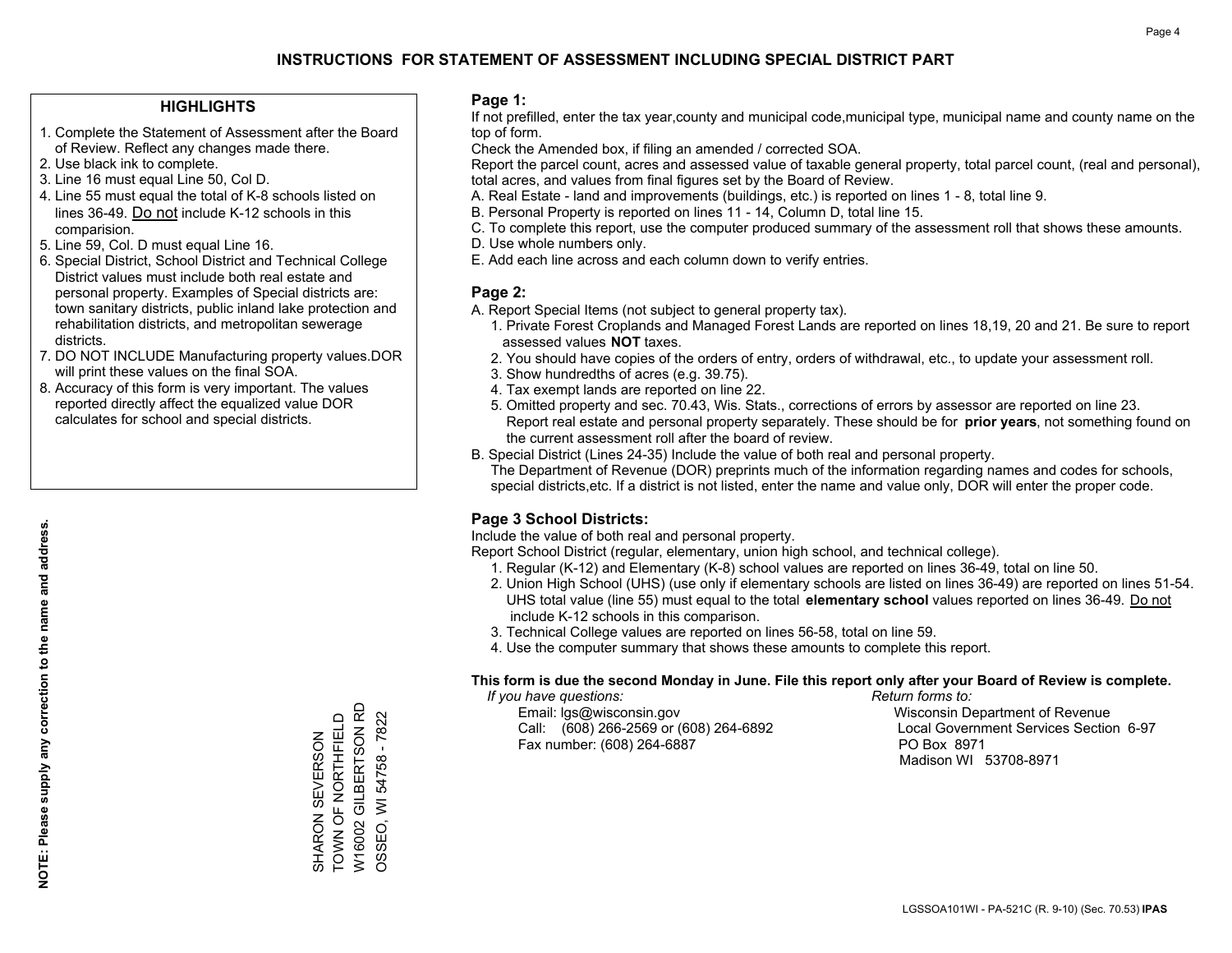**FINAL - EQUATED**

**STATEMENT OF ASSESSMENT FOR 2017** 

*CO MUN <sup>27</sup> <sup>042</sup> ACCT NO0752*

 $\overline{2}$  Check if this is an Amended Return Page 1

|                                                                                                                                                                                                    | <b>FOR</b> | <b>TOWN OF</b><br>OF                                         | <b>SPRINGFIELD</b>       |                                           | <b>JACKSON COUNTY</b>                     |                                |                                        | <b>WHEN COMPLETING THIS DOCUMENT</b>     |
|----------------------------------------------------------------------------------------------------------------------------------------------------------------------------------------------------|------------|--------------------------------------------------------------|--------------------------|-------------------------------------------|-------------------------------------------|--------------------------------|----------------------------------------|------------------------------------------|
|                                                                                                                                                                                                    |            | Town - Village - City                                        | <b>Municipality Name</b> |                                           | <b>County Name</b>                        |                                |                                        | DO NOT WRITE OVER X's OR IN SHADED AREAS |
| Line                                                                                                                                                                                               |            | <b>REAL ESTATE</b><br>(See Lines 18 - 22 for                 |                          | PARCEL COUNT<br>TOTAL LAND   IMPROVEMENTS | NO. OF ACRES<br><b>WHOLE</b>              | <b>VALUE OF</b><br><b>LAND</b> | <b>VALUE OF</b><br><b>IMPROVEMENTS</b> | TOTAL VALUE OF LAND<br>AND IMPROVEMENTS  |
| No.                                                                                                                                                                                                |            | other Real Estate)                                           | Col. A                   | Col. B                                    | <b>NUMBERS ONLY</b>                       | Col. D                         | Col. E                                 | Col. F                                   |
| $\mathbf{1}$                                                                                                                                                                                       |            | <b>RESIDENTIAL - Class 1</b>                                 | 206                      | 193                                       | Col. C<br>377                             | 1,589,700                      | 15,613,500                             | 17,203,200                               |
| 2                                                                                                                                                                                                  |            | <b>COMMERCIAL - Class 2</b>                                  | 4                        | 4                                         | 10                                        | 46,900                         | 243,600                                | 290,500                                  |
| 3                                                                                                                                                                                                  |            | MANUFACTURING - Class 3                                      | 10                       | 5                                         | 188                                       | 1,200,200                      | 9,829,700                              | 11,029,900                               |
| 4                                                                                                                                                                                                  |            | <b>AGRICULTURAL - Class 4</b>                                | 606                      |                                           | 11,722                                    | 1,451,250                      |                                        | 1,451,250                                |
| 5                                                                                                                                                                                                  |            | <b>UNDEVELOPED - Class 5</b>                                 | 373                      |                                           | 1,582                                     | 849,800                        |                                        | 849,800                                  |
| 6                                                                                                                                                                                                  |            | AGRICULTURAL FOREST - Class 5m                               | 367                      |                                           | 5,175                                     | 5,964,800                      |                                        | 5,964,800                                |
| 7                                                                                                                                                                                                  |            | FOREST LANDS - Class 6                                       | 121                      |                                           | 2,043                                     | 4,534,000                      |                                        | 4,534,000                                |
| 8                                                                                                                                                                                                  |            | OTHER - Class 7                                              | 113                      | 111                                       | 227                                       | 824,700                        | 10,955,500                             | 11,780,200                               |
| 9                                                                                                                                                                                                  |            | TOTAL - ALL COLUMNS                                          | 1,800                    | 313                                       | 21,324                                    | 16,461,350                     | 36,642,300                             | 53,103,650                               |
| 10                                                                                                                                                                                                 |            | NUMBER OF PERSONAL PROPERTY ACCOUNTS IN ROLL                 |                          |                                           | 21                                        | <b>LOCALLY ASSESSED</b>        | <b>MANUFACTURING</b>                   | <b>MERGED</b>                            |
| 11                                                                                                                                                                                                 |            | BOATS AND OTHER WATERCRAFT NOT EXEMPT - Code 1               |                          |                                           |                                           | $\mathbf{0}$                   | $\Omega$                               | $\mathbf 0$                              |
| 12                                                                                                                                                                                                 |            | MACHINERY, TOOLS AND PATTERNS - Code 2                       |                          |                                           |                                           | 41,040                         | 1,600                                  | 42,640                                   |
| 13                                                                                                                                                                                                 |            | FURNITURE, FIXTURES AND EQUIPMENT - Code 3                   |                          |                                           |                                           | 700                            | 2,900                                  | 3,600                                    |
| 14                                                                                                                                                                                                 |            | ALL OTHER PERSONAL PROPERTY NOT EXEMPT - Codes 4A, 4B, 4C    |                          |                                           |                                           | 138,260                        | 1,851,500                              | 1,989,760                                |
| 15                                                                                                                                                                                                 |            | TOTAL OF PERSONAL PROPERTY NOT EXEMPT (Total of Lines 11-14) |                          |                                           | 180,000                                   | 1,856,000                      | 2,036,000                              |                                          |
| AGGREGATE ASSESSED VALUE OF ALL PROPERTY SUBJECT TO THE GENERAL PROPERTY TAX (Total of Lines 9F and 15F)<br>MUST EQUAL TOTAL VALUE OF THE SCHOOL DISTRICTS (K-12 PLUS K-8) - Line 50, Col. F<br>16 |            |                                                              |                          |                                           |                                           |                                |                                        | 55,139,650                               |
| 17                                                                                                                                                                                                 |            | <b>BOARD OF REVIEW</b><br>DATE OF FINAL ADJOURNMENT          | 05/30/2017               |                                           | Name of Assessor<br><b>DARRELL KLEVEN</b> |                                | Telephone #                            | (715) 287-4737                           |

REMARKS

The Assessment Ratio to be used in calculating the estimated Fair Market Value on tax bills for this tax district is .916597069<br>This ratio should be used to convert assessed values to "Calculate Equalized Values" in Step 1 Commission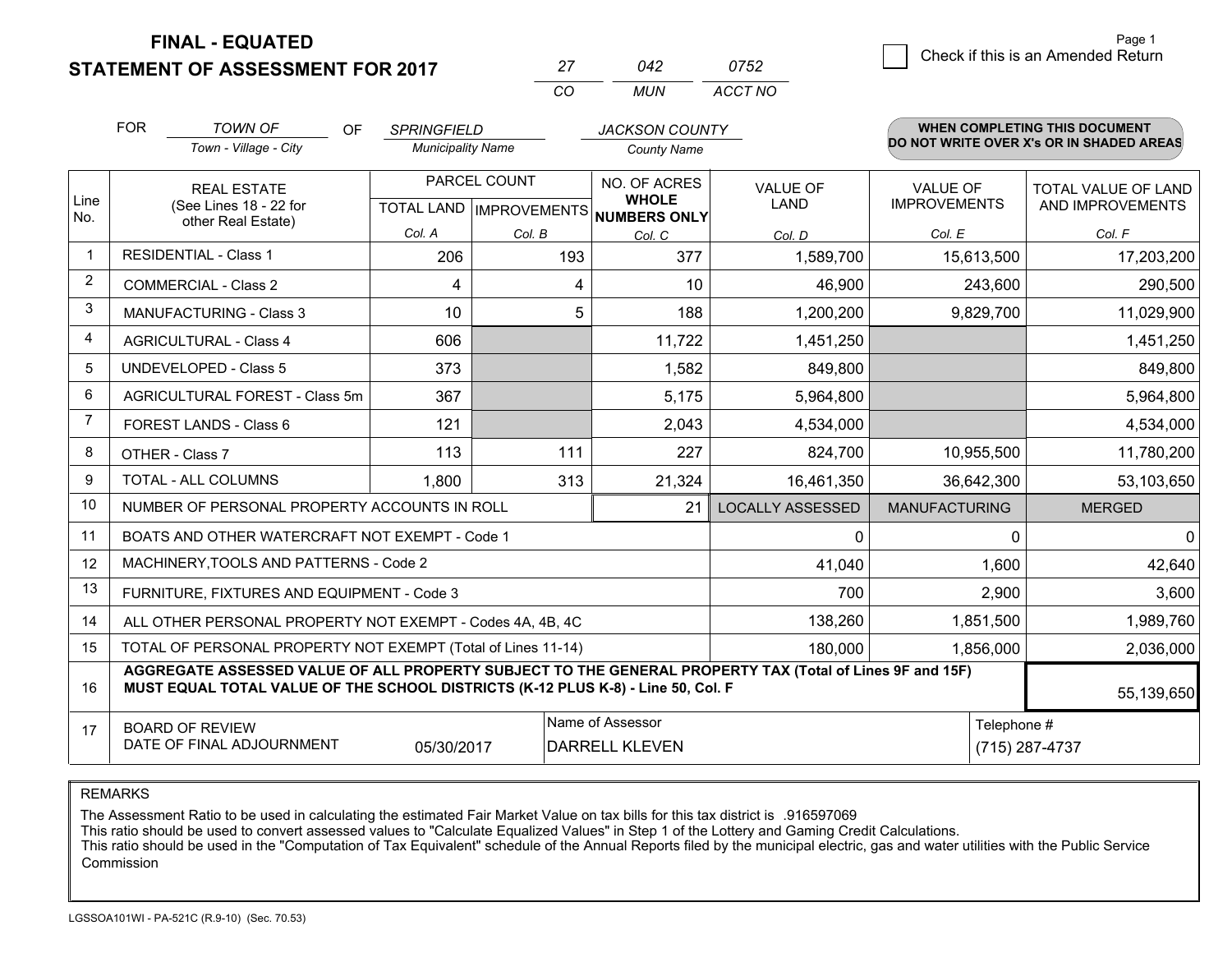*YEAR CO MUN ACCT NO* 2017 27 042 0752

Do not confuse FOREST LANDS (Line 7) with FOREST CROPS (in this section) - They are **NOT** the same

| Private Forest Crop - Reg Class @ 10¢ per acre                |                            |                                                     |                                                  |                                                                  | Private Forest Crop - Reg Class @ \$2.52 per acre                                                                                                                                                                                                                                                                                                            |                                                                              |               |                                                                                                                                                                                                                                                                                                               |  |
|---------------------------------------------------------------|----------------------------|-----------------------------------------------------|--------------------------------------------------|------------------------------------------------------------------|--------------------------------------------------------------------------------------------------------------------------------------------------------------------------------------------------------------------------------------------------------------------------------------------------------------------------------------------------------------|------------------------------------------------------------------------------|---------------|---------------------------------------------------------------------------------------------------------------------------------------------------------------------------------------------------------------------------------------------------------------------------------------------------------------|--|
|                                                               |                            |                                                     |                                                  |                                                                  |                                                                                                                                                                                                                                                                                                                                                              | (e) ACRES                                                                    |               | (f) ASSESSED VALUE                                                                                                                                                                                                                                                                                            |  |
|                                                               |                            |                                                     |                                                  |                                                                  |                                                                                                                                                                                                                                                                                                                                                              |                                                                              |               |                                                                                                                                                                                                                                                                                                               |  |
|                                                               |                            |                                                     |                                                  |                                                                  |                                                                                                                                                                                                                                                                                                                                                              | Entered Before 2005 Managed Forest - Ferrous Mining CLOSED @ \$8.27 per acre |               |                                                                                                                                                                                                                                                                                                               |  |
| (a) PARCELS                                                   |                            |                                                     |                                                  |                                                                  | (d) PARCELS                                                                                                                                                                                                                                                                                                                                                  | (e) ACRES                                                                    |               | (f) ASSESSED VALUE                                                                                                                                                                                                                                                                                            |  |
|                                                               |                            |                                                     |                                                  |                                                                  |                                                                                                                                                                                                                                                                                                                                                              |                                                                              |               |                                                                                                                                                                                                                                                                                                               |  |
|                                                               |                            |                                                     |                                                  |                                                                  |                                                                                                                                                                                                                                                                                                                                                              |                                                                              |               |                                                                                                                                                                                                                                                                                                               |  |
| (a) PARCELS                                                   |                            |                                                     |                                                  |                                                                  | (d) PARCELS                                                                                                                                                                                                                                                                                                                                                  | (e) ACRES                                                                    |               | (f) ASSESSED VALUE                                                                                                                                                                                                                                                                                            |  |
|                                                               |                            |                                                     |                                                  |                                                                  | 32                                                                                                                                                                                                                                                                                                                                                           | 663.48                                                                       |               | 1,178,000                                                                                                                                                                                                                                                                                                     |  |
| Entered After 2004 Managed Forest - OPEN @<br>\$2.14 per acre |                            |                                                     |                                                  |                                                                  |                                                                                                                                                                                                                                                                                                                                                              |                                                                              |               |                                                                                                                                                                                                                                                                                                               |  |
|                                                               |                            |                                                     |                                                  |                                                                  |                                                                                                                                                                                                                                                                                                                                                              |                                                                              |               | (f) ASSESSED VALUE                                                                                                                                                                                                                                                                                            |  |
|                                                               |                            |                                                     |                                                  |                                                                  |                                                                                                                                                                                                                                                                                                                                                              |                                                                              |               |                                                                                                                                                                                                                                                                                                               |  |
|                                                               | 20                         |                                                     |                                                  |                                                                  | 670.76                                                                                                                                                                                                                                                                                                                                                       |                                                                              | 1,330,000     |                                                                                                                                                                                                                                                                                                               |  |
|                                                               |                            |                                                     |                                                  |                                                                  |                                                                                                                                                                                                                                                                                                                                                              |                                                                              |               | (e) Other Acres                                                                                                                                                                                                                                                                                               |  |
|                                                               |                            |                                                     |                                                  |                                                                  | 4.92                                                                                                                                                                                                                                                                                                                                                         |                                                                              |               | 129.1                                                                                                                                                                                                                                                                                                         |  |
|                                                               |                            |                                                     |                                                  |                                                                  |                                                                                                                                                                                                                                                                                                                                                              |                                                                              |               |                                                                                                                                                                                                                                                                                                               |  |
|                                                               |                            |                                                     |                                                  |                                                                  | (c1) REAL ESTATE                                                                                                                                                                                                                                                                                                                                             |                                                                              |               | (c2) PERSONAL                                                                                                                                                                                                                                                                                                 |  |
|                                                               |                            |                                                     |                                                  |                                                                  |                                                                                                                                                                                                                                                                                                                                                              |                                                                              |               |                                                                                                                                                                                                                                                                                                               |  |
|                                                               |                            |                                                     |                                                  |                                                                  |                                                                                                                                                                                                                                                                                                                                                              |                                                                              |               |                                                                                                                                                                                                                                                                                                               |  |
| (d) REAL ESTATE                                               |                            |                                                     |                                                  |                                                                  | (f1) REAL ESTATE                                                                                                                                                                                                                                                                                                                                             |                                                                              | (f2) PERSONAL |                                                                                                                                                                                                                                                                                                               |  |
|                                                               |                            |                                                     |                                                  |                                                                  |                                                                                                                                                                                                                                                                                                                                                              |                                                                              |               |                                                                                                                                                                                                                                                                                                               |  |
|                                                               | (a) PARCELS<br>(a) PARCELS | (a) County Forest Cropland Acres<br>(a) REAL ESTATE | (b) ACRES<br>(b) ACRES<br>(b) ACRES<br>(b) ACRES | Entered Before 2005 Managed Forest - OPEN @<br>(b) Federal Acres | (c) ASSESSED VALUE<br>Private Forest Crop - Special Class @ 20¢ per acre<br>(c) ASSESSED VALUE<br>\$.79 per acre<br>(c) ASSESSED VALUE<br>(c) ASSESSED VALUE<br>28,800<br>Assessed Value of Omitted Property From Prior Years (Sec. 70.44)<br>(b) PERSONAL<br>Manufacturing Equated Value of Omitted Property From Prior Years (Sec. 70.995)<br>(e) PERSONAL | (d) PARCELS<br>(d) PARCELS<br>26<br>(c) State Acres<br>603.38                | (e) ACRES     | Entered Before 2005 Managed Forest - CLOSED @ \$1.87 per acre<br>Entered After 2004 Managed Forest - CLOSED @ \$10.68 per acre<br>(d) County (NOT FOREST CROP) Acres<br>Assessed Value of Sec. 70.43 Corrections of Errors by Assessors<br>Mfg. Equated Value of Sec.70.43 Corrections of Errors by Assessors |  |

## **SPECIAL DISTRICTS**

| Line<br>No. | Enter 6-digit<br>Special District<br>Code (Col. A) | <b>Account</b><br><b>Number</b><br>(Col. B) | <b>Special District Name</b><br>(Col. C) | <b>Locally Assessed Value</b><br>of Real Estate and<br>Personal Property (Col. D) | Mfg Value of Real Estate<br>and Personal Property<br>(Col. E) | <b>Merged Value of</b><br><b>Real Estate and</b><br>Personal Property (Col. F) |
|-------------|----------------------------------------------------|---------------------------------------------|------------------------------------------|-----------------------------------------------------------------------------------|---------------------------------------------------------------|--------------------------------------------------------------------------------|
| 24          |                                                    |                                             |                                          |                                                                                   |                                                               |                                                                                |
| 25          |                                                    |                                             |                                          |                                                                                   |                                                               |                                                                                |
| 26          |                                                    |                                             |                                          |                                                                                   |                                                               |                                                                                |
| 27          |                                                    |                                             |                                          |                                                                                   |                                                               |                                                                                |
| 28          |                                                    |                                             |                                          |                                                                                   |                                                               |                                                                                |
| 29          |                                                    |                                             |                                          |                                                                                   |                                                               |                                                                                |
| 30          |                                                    |                                             |                                          |                                                                                   |                                                               |                                                                                |
| 31          |                                                    |                                             |                                          |                                                                                   |                                                               |                                                                                |
| 32          |                                                    |                                             |                                          |                                                                                   |                                                               |                                                                                |
| 33          |                                                    |                                             |                                          |                                                                                   |                                                               |                                                                                |
| 34          |                                                    |                                             |                                          |                                                                                   |                                                               |                                                                                |
| 35          |                                                    |                                             |                                          |                                                                                   |                                                               |                                                                                |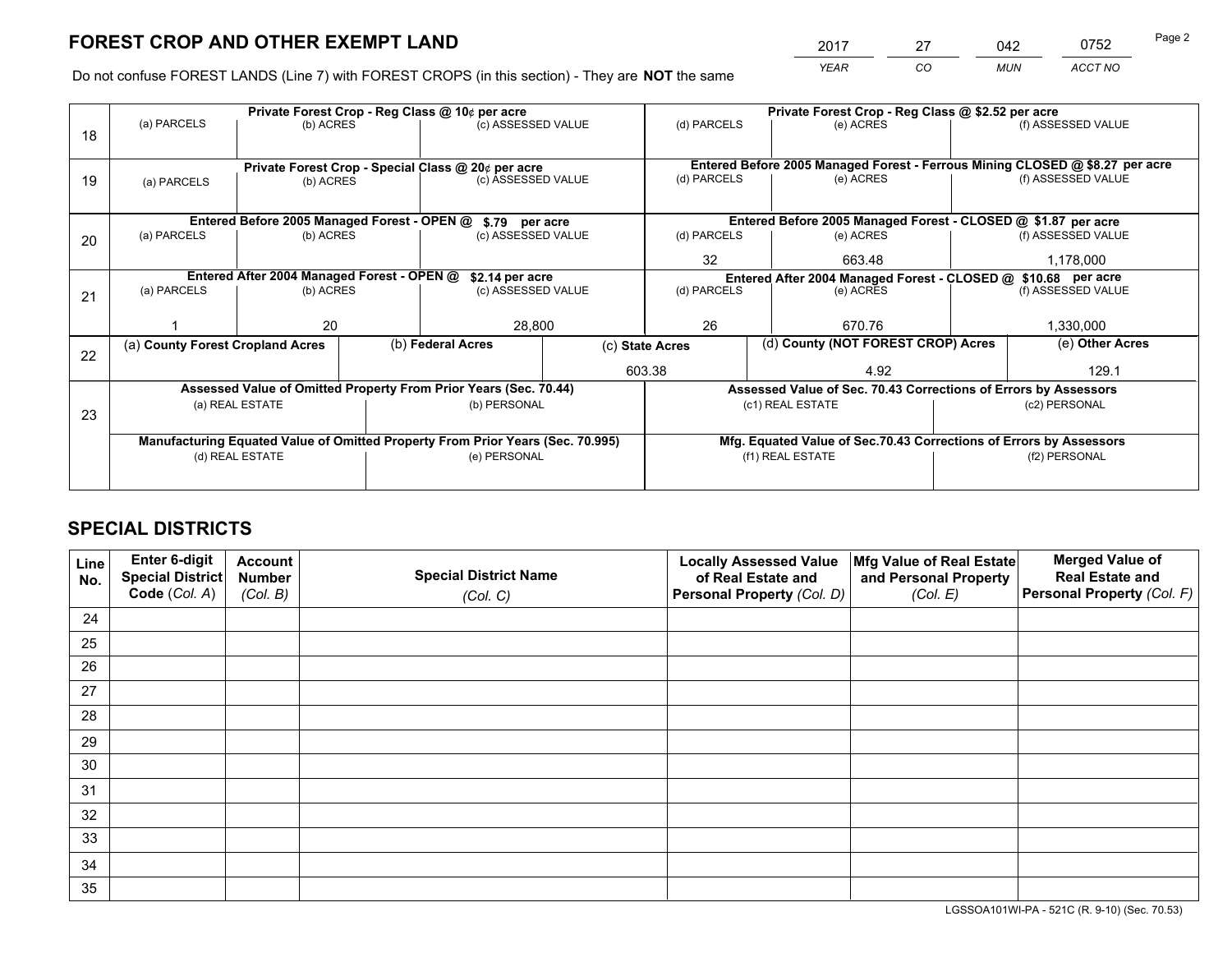|             |                                                          |                                             |                                                         | YEAR                                                                              | CO.<br><b>MUN</b>                                             | ACCT NO                                                                        |
|-------------|----------------------------------------------------------|---------------------------------------------|---------------------------------------------------------|-----------------------------------------------------------------------------------|---------------------------------------------------------------|--------------------------------------------------------------------------------|
| Line<br>No. | Enter 6-digit<br><b>School District</b><br>Code (Col. A) | <b>Account</b><br><b>Number</b><br>(Col. B) | <b>School District Name</b><br>(Col. C)                 | <b>Locally Assessed Value</b><br>of Real Estate and<br>Personal Property (Col. D) | Mfg Value of Real Estate<br>and Personal Property<br>(Col. E) | <b>Merged Value of</b><br><b>Real Estate and</b><br>Personal Property (Col. F) |
|             | A. SCHOOL DISTRICTS (K-8 and K-12)                       |                                             |                                                         |                                                                                   |                                                               |                                                                                |
| 36          | 270476                                                   | 0162                                        | SCH D OF BLACK RIVER FALLS                              | 477,200                                                                           |                                                               | 477,200                                                                        |
| 37          | 610485                                                   | 0359                                        | SCH D OF BLAIR-TAYLOR                                   | 41,776,550                                                                        | 12,885,900                                                    | 54,662,450                                                                     |
| 38          |                                                          |                                             |                                                         |                                                                                   |                                                               |                                                                                |
| 39          |                                                          |                                             |                                                         |                                                                                   |                                                               |                                                                                |
| 40          |                                                          |                                             |                                                         |                                                                                   |                                                               |                                                                                |
| 41          |                                                          |                                             |                                                         |                                                                                   |                                                               |                                                                                |
| 42          |                                                          |                                             |                                                         |                                                                                   |                                                               |                                                                                |
| 43          |                                                          |                                             |                                                         |                                                                                   |                                                               |                                                                                |
| 44<br>45    |                                                          |                                             |                                                         |                                                                                   |                                                               |                                                                                |
| 46          |                                                          |                                             |                                                         |                                                                                   |                                                               |                                                                                |
| 47          |                                                          |                                             |                                                         |                                                                                   |                                                               |                                                                                |
| 48          |                                                          |                                             |                                                         |                                                                                   |                                                               |                                                                                |
| 49          |                                                          |                                             |                                                         |                                                                                   |                                                               |                                                                                |
| 50          |                                                          |                                             | TOTAL ASSESSED VALUE OF SCHOOL DISTRICTS (K-8 and K-12) | 42,253,750                                                                        | 12,885,900                                                    | 55,139,650                                                                     |
|             | <b>B.</b><br><b>UNION HIGH SCHOOL DISTRICTS</b>          |                                             |                                                         |                                                                                   |                                                               |                                                                                |
| 51          |                                                          |                                             |                                                         |                                                                                   |                                                               |                                                                                |
| 52          |                                                          |                                             |                                                         |                                                                                   |                                                               |                                                                                |
| 53          |                                                          |                                             |                                                         |                                                                                   |                                                               |                                                                                |
| 54          |                                                          |                                             |                                                         |                                                                                   |                                                               |                                                                                |
| 55          |                                                          |                                             | TOTAL ASSESSED VALUE OF UNION HIGH SCHOOLS              |                                                                                   |                                                               |                                                                                |
|             | C.<br><b>TECHNICAL COLLEGE DISTRICTS</b>                 |                                             |                                                         |                                                                                   |                                                               |                                                                                |
| 56          | 000200                                                   | 0002                                        | WESTERN TECHNICAL COLLEGE LACR                          | 42,253,750                                                                        | 12,885,900                                                    | 55,139,650                                                                     |
| 57<br>58    |                                                          |                                             |                                                         |                                                                                   |                                                               |                                                                                |
| 59          |                                                          |                                             | TOTAL ASSESSED VALUE OF TECHNICAL COLLEGES              | 42,253,750                                                                        |                                                               |                                                                                |
|             |                                                          |                                             |                                                         |                                                                                   | 12,885,900                                                    | 55,139,650                                                                     |

27

042

 *I hereby certify, to the best of my knowledge and belief, this form is complete and correct.*

**SCHOOL DISTRICTS**

| Print name of preparer | Title                    |                | Date (MM/DD/CCYY) |
|------------------------|--------------------------|----------------|-------------------|
|                        |                          |                |                   |
| Signature of preparer  | Contact Telephone Number | E-mail address |                   |
|                        | $\overline{\phantom{a}}$ |                |                   |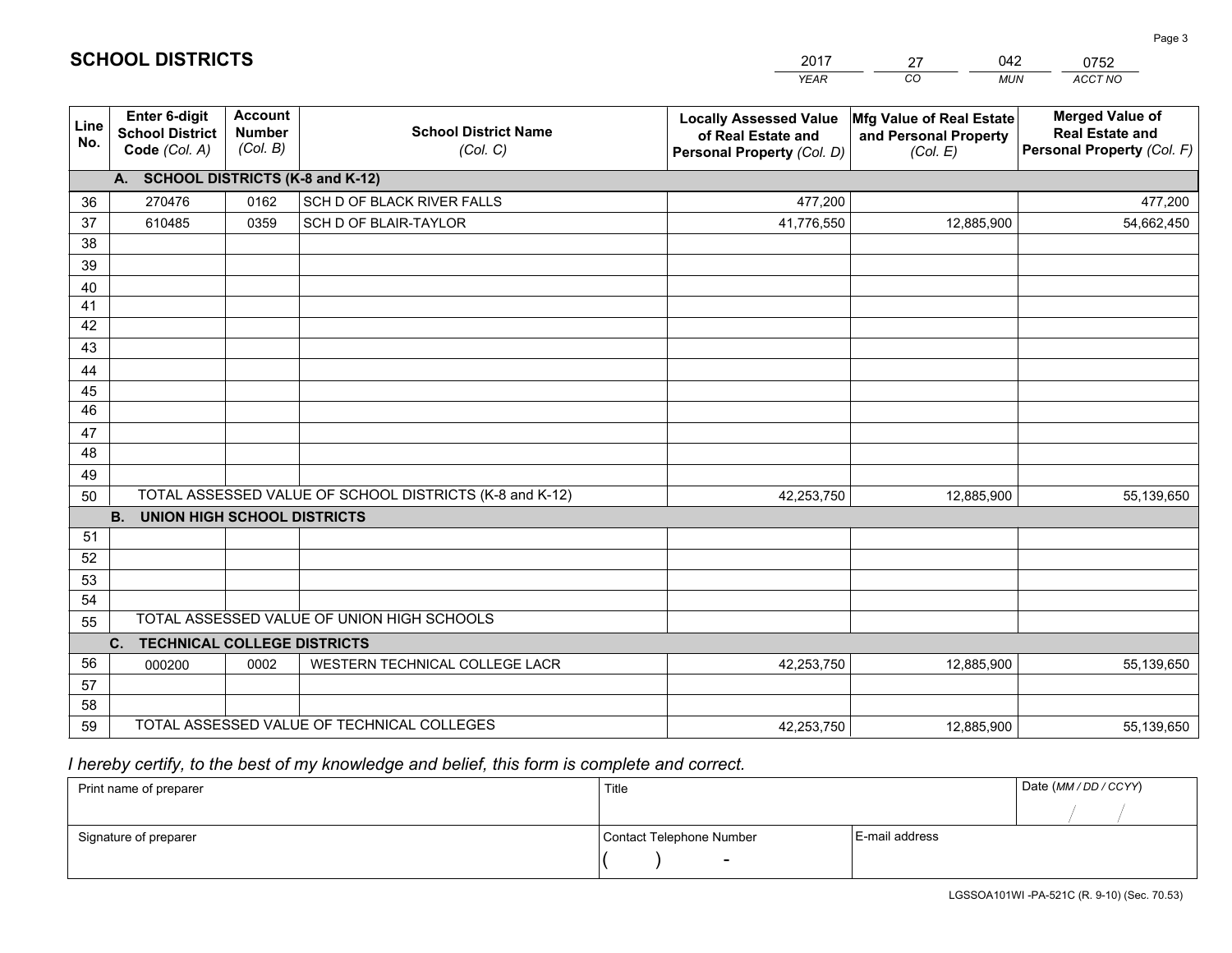### **HIGHLIGHTS**

- 1. Complete the Statement of Assessment after the Board of Review. Reflect any changes made there.
- 2. Use black ink to complete.
- 3. Line 16 must equal Line 50, Col D.
- 4. Line 55 must equal the total of K-8 schools listed on lines 36-49. Do not include K-12 schools in this comparision.
- 5. Line 59, Col. D must equal Line 16.
- 6. Special District, School District and Technical College District values must include both real estate and personal property. Examples of Special districts are: town sanitary districts, public inland lake protection and rehabilitation districts, and metropolitan sewerage districts.
- 7. DO NOT INCLUDE Manufacturing property values.DOR will print these values on the final SOA.

SUSAN WALDERA TOWN OF SPRINGFIELD N6062 N SKUTLEY RD TAYLOR, WI 54659 - 8406

SUSAN WALDERA<br>TOWN OF SPRINGFIELD N6062 N SKUTLEY RD

**TAYLOR, WI 54659 - 8406** 

 8. Accuracy of this form is very important. The values reported directly affect the equalized value DOR calculates for school and special districts.

### **Page 1:**

 If not prefilled, enter the tax year,county and municipal code,municipal type, municipal name and county name on the top of form.

Check the Amended box, if filing an amended / corrected SOA.

 Report the parcel count, acres and assessed value of taxable general property, total parcel count, (real and personal), total acres, and values from final figures set by the Board of Review.

- A. Real Estate land and improvements (buildings, etc.) is reported on lines 1 8, total line 9.
- B. Personal Property is reported on lines 11 14, Column D, total line 15.
- C. To complete this report, use the computer produced summary of the assessment roll that shows these amounts.
- D. Use whole numbers only.
- E. Add each line across and each column down to verify entries.

### **Page 2:**

- A. Report Special Items (not subject to general property tax).
- 1. Private Forest Croplands and Managed Forest Lands are reported on lines 18,19, 20 and 21. Be sure to report assessed values **NOT** taxes.
- 2. You should have copies of the orders of entry, orders of withdrawal, etc., to update your assessment roll.
	- 3. Show hundredths of acres (e.g. 39.75).
- 4. Tax exempt lands are reported on line 22.
- 5. Omitted property and sec. 70.43, Wis. Stats., corrections of errors by assessor are reported on line 23. Report real estate and personal property separately. These should be for **prior years**, not something found on the current assessment roll after the board of review.
- B. Special District (Lines 24-35) Include the value of both real and personal property.
- The Department of Revenue (DOR) preprints much of the information regarding names and codes for schools, special districts,etc. If a district is not listed, enter the name and value only, DOR will enter the proper code.

## **Page 3 School Districts:**

Include the value of both real and personal property.

Report School District (regular, elementary, union high school, and technical college).

- 1. Regular (K-12) and Elementary (K-8) school values are reported on lines 36-49, total on line 50.
- 2. Union High School (UHS) (use only if elementary schools are listed on lines 36-49) are reported on lines 51-54. UHS total value (line 55) must equal to the total **elementary school** values reported on lines 36-49. Do notinclude K-12 schools in this comparison.
- 3. Technical College values are reported on lines 56-58, total on line 59.
- 4. Use the computer summary that shows these amounts to complete this report.

#### **This form is due the second Monday in June. File this report only after your Board of Review is complete.**

 *If you have questions: Return forms to:*

 Email: lgs@wisconsin.gov Wisconsin Department of RevenueCall:  $(608)$  266-2569 or  $(608)$  264-6892 Fax number: (608) 264-6887 PO Box 8971

Local Government Services Section 6-97 Madison WI 53708-8971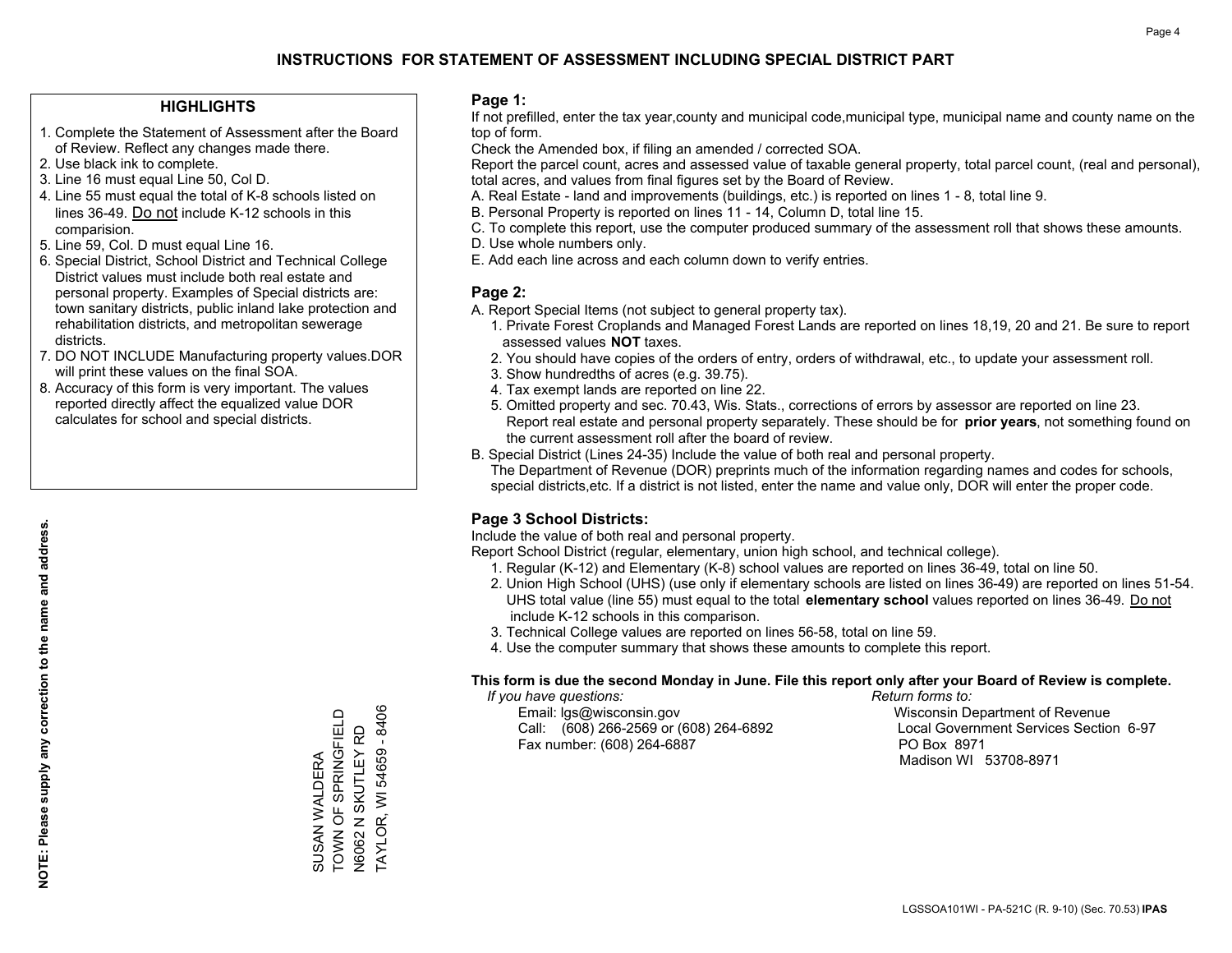**STATEMENT OF ASSESSMENT FOR 2017** 

**FINAL - EQUATED**

| 27  | 101 | 0753    |
|-----|-----|---------|
| CO. | MUN | ACCT NO |

|                | <b>FOR</b>         | <b>VILLAGE OF</b><br>OF                                                                                                                                                                      | <b>ALMA CENTER</b>           |                | <b>JACKSON COUNTY</b>                                |                         |                            | WHEN COMPLETING THIS DOCUMENT<br>DO NOT WRITE OVER X's OR IN SHADED AREAS |  |
|----------------|--------------------|----------------------------------------------------------------------------------------------------------------------------------------------------------------------------------------------|------------------------------|----------------|------------------------------------------------------|-------------------------|----------------------------|---------------------------------------------------------------------------|--|
|                |                    | Town - Village - City                                                                                                                                                                        | <b>Municipality Name</b>     |                | <b>County Name</b>                                   |                         |                            |                                                                           |  |
|                | <b>REAL ESTATE</b> |                                                                                                                                                                                              | PARCEL COUNT<br>NO. OF ACRES |                | <b>VALUE OF</b>                                      | <b>VALUE OF</b>         | <b>TOTAL VALUE OF LAND</b> |                                                                           |  |
| Line<br>No.    |                    | (See Lines 18 - 22 for<br>other Real Estate)                                                                                                                                                 |                              |                | <b>WHOLE</b><br>TOTAL LAND IMPROVEMENTS NUMBERS ONLY | LAND                    | <b>IMPROVEMENTS</b>        | AND IMPROVEMENTS                                                          |  |
|                |                    |                                                                                                                                                                                              | Col. A                       | Col. B         | Col. C                                               | Col. D                  | Col. E                     | Col. F                                                                    |  |
| -1             |                    | <b>RESIDENTIAL - Class 1</b>                                                                                                                                                                 | 239                          | 178            | 23                                                   | 1,396,200               | 13,847,600                 | 15,243,800                                                                |  |
| $\overline{2}$ |                    | <b>COMMERCIAL - Class 2</b>                                                                                                                                                                  | 39                           | 29             | 8                                                    | 199,800                 | 1,451,100                  | 1,650,900                                                                 |  |
| 3              |                    | MANUFACTURING - Class 3                                                                                                                                                                      | $\Omega$                     | 0              | $\Omega$                                             | 0                       | 0                          | $\Omega$                                                                  |  |
| 4              |                    | <b>AGRICULTURAL - Class 4</b>                                                                                                                                                                | 15                           |                | 266                                                  | 46,700                  |                            | 46,700                                                                    |  |
| 5              |                    | <b>UNDEVELOPED - Class 5</b>                                                                                                                                                                 | 11                           |                | 118                                                  | 11,800                  |                            | 11,800                                                                    |  |
| 6              |                    | AGRICULTURAL FOREST - Class 5m                                                                                                                                                               | $\Omega$                     |                | $\Omega$                                             | 0                       |                            | $\mathbf{0}$                                                              |  |
| 7              |                    | FOREST LANDS - Class 6                                                                                                                                                                       | $\mathbf{0}$                 |                | $\Omega$                                             | $\Omega$                |                            | $\mathbf 0$                                                               |  |
| 8              |                    | OTHER - Class 7                                                                                                                                                                              | $\overline{2}$               | $\overline{2}$ | $\overline{2}$                                       | 10,000                  | 143,700                    | 153,700                                                                   |  |
| 9              |                    | TOTAL - ALL COLUMNS                                                                                                                                                                          | 306                          | 209            | 417                                                  | 1,664,500               | 15,442,400                 | 17,106,900                                                                |  |
| 10             |                    | NUMBER OF PERSONAL PROPERTY ACCOUNTS IN ROLL                                                                                                                                                 |                              |                | 22                                                   | <b>LOCALLY ASSESSED</b> | <b>MANUFACTURING</b>       | <b>MERGED</b>                                                             |  |
| 11             |                    | BOATS AND OTHER WATERCRAFT NOT EXEMPT - Code 1                                                                                                                                               |                              |                |                                                      | 0                       | $\Omega$                   | $\Omega$                                                                  |  |
| 12             |                    | MACHINERY, TOOLS AND PATTERNS - Code 2                                                                                                                                                       |                              |                |                                                      | 80,300                  | $\Omega$                   | 80,300                                                                    |  |
| 13             |                    | FURNITURE, FIXTURES AND EQUIPMENT - Code 3                                                                                                                                                   |                              |                |                                                      | 80,000                  | $\mathbf 0$                | 80,000                                                                    |  |
| 14             |                    | ALL OTHER PERSONAL PROPERTY NOT EXEMPT - Codes 4A, 4B, 4C                                                                                                                                    |                              |                |                                                      | 5,500                   | $\mathbf 0$                | 5,500                                                                     |  |
| 15             |                    | TOTAL OF PERSONAL PROPERTY NOT EXEMPT (Total of Lines 11-14)                                                                                                                                 |                              |                | 165,800                                              | $\mathbf{0}$            | 165,800                    |                                                                           |  |
| 16             |                    | AGGREGATE ASSESSED VALUE OF ALL PROPERTY SUBJECT TO THE GENERAL PROPERTY TAX (Total of Lines 9F and 15F)<br>MUST EQUAL TOTAL VALUE OF THE SCHOOL DISTRICTS (K-12 PLUS K-8) - Line 50, Col. F |                              |                |                                                      |                         | 17,272,700                 |                                                                           |  |
| 17             |                    | <b>BOARD OF REVIEW</b>                                                                                                                                                                       |                              |                | Name of Assessor                                     |                         | Telephone #                |                                                                           |  |
|                |                    | DATE OF FINAL ADJOURNMENT                                                                                                                                                                    | 05/31/2017                   |                | APPRAISAL SERVICES CO, GENE JOHNSON                  |                         |                            | (715) 834-1361                                                            |  |

REMARKS

The Assessment Ratio to be used in calculating the estimated Fair Market Value on tax bills for this tax district is .969771659

This ratio should be used to convert assessed values to "Calculate Equalized Values" in Step 1 of the Lottery and Gaming Credit Calculations.

 This ratio should be used in the "Computation of Tax Equivalent" schedule of the Annual Reports filed by the municipal electric, gas and water utilities with the Public Service Commission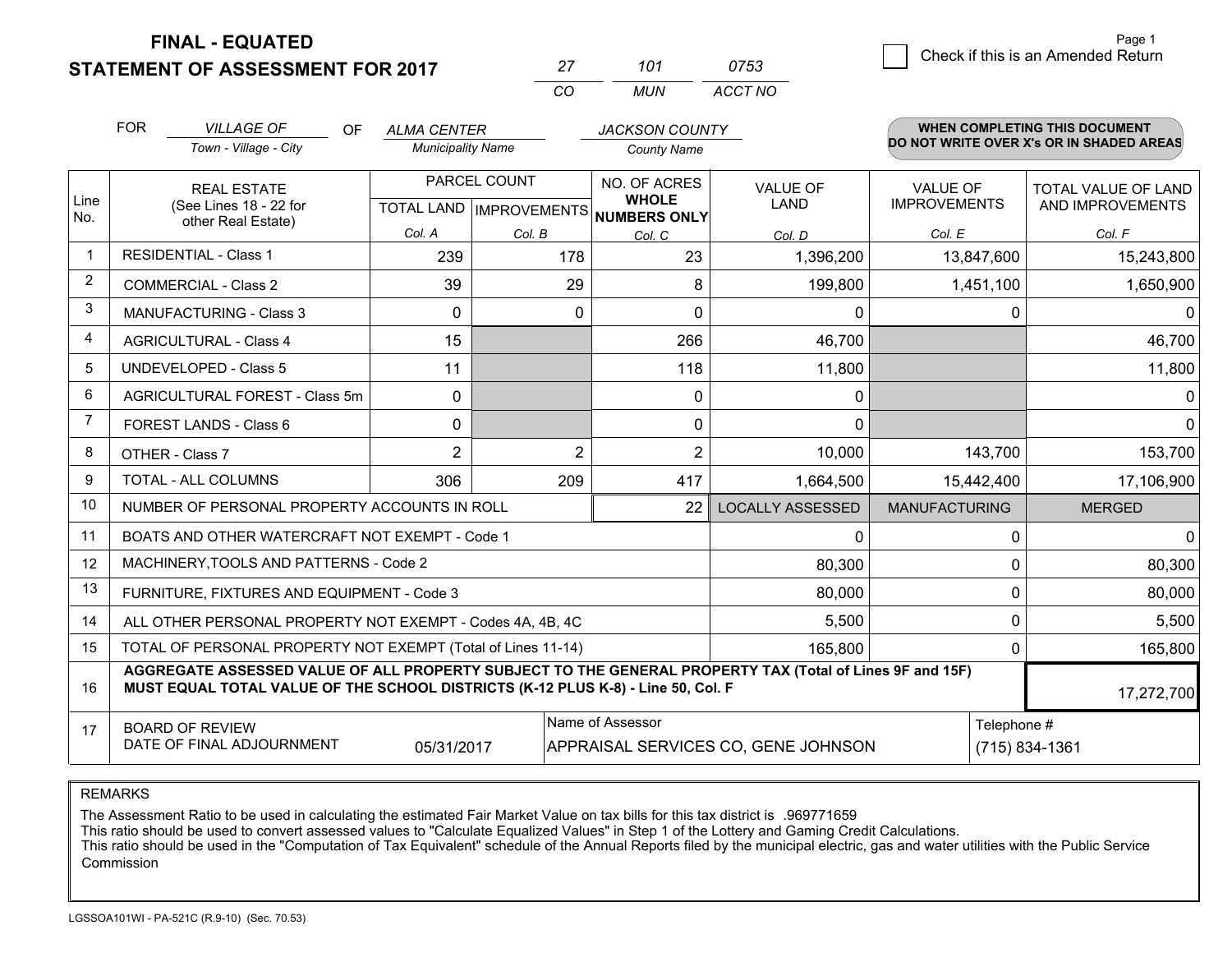*YEAR CO MUN ACCT NO* <sup>2017</sup> <sup>27</sup> <sup>101</sup> <sup>0753</sup>

Do not confuse FOREST LANDS (Line 7) with FOREST CROPS (in this section) - They are **NOT** the same

|    |                                                                                |                                             |                   | Private Forest Crop - Reg Class @ 10¢ per acre                   |                 | Private Forest Crop - Reg Class @ \$2.52 per acre                  |                                                                              |                 |                    |
|----|--------------------------------------------------------------------------------|---------------------------------------------|-------------------|------------------------------------------------------------------|-----------------|--------------------------------------------------------------------|------------------------------------------------------------------------------|-----------------|--------------------|
| 18 | (a) PARCELS                                                                    | (b) ACRES                                   |                   | (c) ASSESSED VALUE                                               |                 | (d) PARCELS                                                        | (e) ACRES                                                                    |                 | (f) ASSESSED VALUE |
|    |                                                                                |                                             |                   | Private Forest Crop - Special Class @ 20¢ per acre               |                 |                                                                    | Entered Before 2005 Managed Forest - Ferrous Mining CLOSED @ \$8.27 per acre |                 |                    |
| 19 | (a) PARCELS                                                                    | (b) ACRES                                   |                   | (c) ASSESSED VALUE                                               |                 | (d) PARCELS                                                        | (e) ACRES                                                                    |                 | (f) ASSESSED VALUE |
|    |                                                                                | Entered Before 2005 Managed Forest - OPEN @ |                   | \$.79 per acre                                                   |                 |                                                                    | Entered Before 2005 Managed Forest - CLOSED @ \$1.87 per acre                |                 |                    |
|    | (a) PARCELS                                                                    | (b) ACRES                                   |                   | (c) ASSESSED VALUE                                               |                 | (d) PARCELS                                                        | (e) ACRES                                                                    |                 | (f) ASSESSED VALUE |
| 20 |                                                                                |                                             |                   |                                                                  |                 |                                                                    |                                                                              |                 |                    |
|    | Entered After 2004 Managed Forest - OPEN @<br>\$2.14 per acre                  |                                             |                   |                                                                  |                 | Entered After 2004 Managed Forest - CLOSED @ \$10.68 per acre      |                                                                              |                 |                    |
| 21 | (a) PARCELS                                                                    | (b) ACRES                                   |                   | (c) ASSESSED VALUE                                               |                 | (d) PARCELS                                                        | (e) ACRES                                                                    |                 | (f) ASSESSED VALUE |
|    |                                                                                |                                             |                   |                                                                  |                 |                                                                    |                                                                              |                 |                    |
| 22 | (a) County Forest Cropland Acres                                               |                                             | (b) Federal Acres |                                                                  | (c) State Acres | (d) County (NOT FOREST CROP) Acres                                 |                                                                              | (e) Other Acres |                    |
|    |                                                                                |                                             |                   |                                                                  |                 | 9.11                                                               |                                                                              |                 | 38                 |
|    |                                                                                |                                             |                   | Assessed Value of Omitted Property From Prior Years (Sec. 70.44) |                 |                                                                    | Assessed Value of Sec. 70.43 Corrections of Errors by Assessors              |                 |                    |
| 23 |                                                                                | (a) REAL ESTATE                             |                   |                                                                  | (b) PERSONAL    | (c1) REAL ESTATE                                                   |                                                                              |                 | (c2) PERSONAL      |
|    |                                                                                |                                             |                   |                                                                  |                 |                                                                    |                                                                              |                 |                    |
|    | Manufacturing Equated Value of Omitted Property From Prior Years (Sec. 70.995) |                                             |                   |                                                                  |                 | Mfg. Equated Value of Sec.70.43 Corrections of Errors by Assessors |                                                                              |                 |                    |
|    | (d) REAL ESTATE                                                                |                                             |                   | (e) PERSONAL                                                     |                 | (f1) REAL ESTATE                                                   |                                                                              | (f2) PERSONAL   |                    |
|    |                                                                                |                                             |                   |                                                                  |                 |                                                                    |                                                                              |                 |                    |

## **SPECIAL DISTRICTS**

| Line<br>No. | Enter 6-digit<br>Special District<br>Code (Col. A) | <b>Account</b><br><b>Number</b><br>(Col. B) | <b>Special District Name</b><br>(Col. C) | <b>Locally Assessed Value</b><br>of Real Estate and<br>Personal Property (Col. D) | Mfg Value of Real Estate<br>and Personal Property<br>(Col. E) | <b>Merged Value of</b><br><b>Real Estate and</b><br>Personal Property (Col. F) |
|-------------|----------------------------------------------------|---------------------------------------------|------------------------------------------|-----------------------------------------------------------------------------------|---------------------------------------------------------------|--------------------------------------------------------------------------------|
| 24          |                                                    |                                             |                                          |                                                                                   |                                                               |                                                                                |
| 25          |                                                    |                                             |                                          |                                                                                   |                                                               |                                                                                |
| 26          |                                                    |                                             |                                          |                                                                                   |                                                               |                                                                                |
| 27          |                                                    |                                             |                                          |                                                                                   |                                                               |                                                                                |
| 28          |                                                    |                                             |                                          |                                                                                   |                                                               |                                                                                |
| 29          |                                                    |                                             |                                          |                                                                                   |                                                               |                                                                                |
| 30          |                                                    |                                             |                                          |                                                                                   |                                                               |                                                                                |
| 31          |                                                    |                                             |                                          |                                                                                   |                                                               |                                                                                |
| 32          |                                                    |                                             |                                          |                                                                                   |                                                               |                                                                                |
| 33          |                                                    |                                             |                                          |                                                                                   |                                                               |                                                                                |
| 34          |                                                    |                                             |                                          |                                                                                   |                                                               |                                                                                |
| 35          |                                                    |                                             |                                          |                                                                                   |                                                               |                                                                                |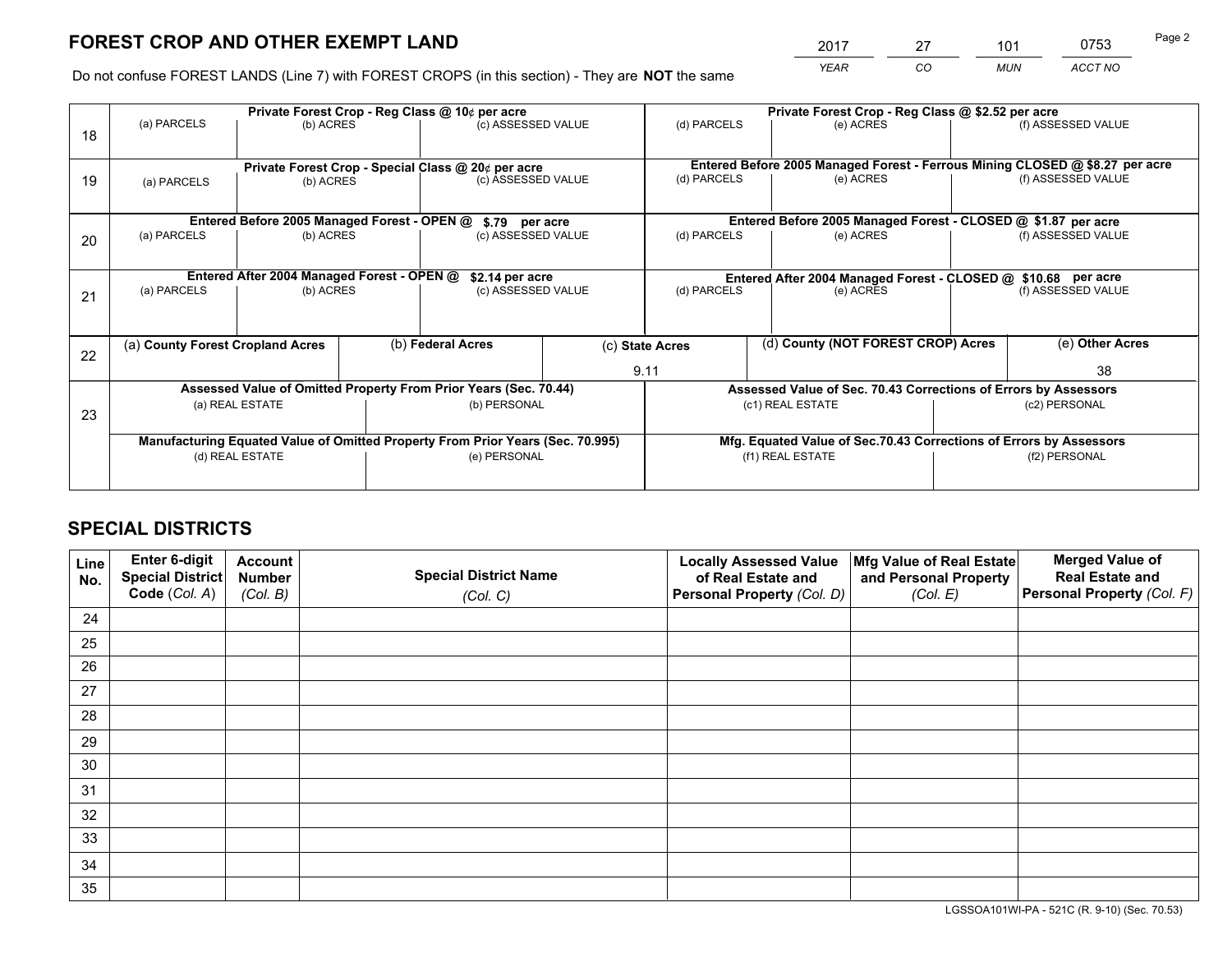|             |                                                          |                                             |                                                         | <b>YEAR</b>                                                                       | CO<br><b>MUN</b>                                              | ACCT NO                                                                        |
|-------------|----------------------------------------------------------|---------------------------------------------|---------------------------------------------------------|-----------------------------------------------------------------------------------|---------------------------------------------------------------|--------------------------------------------------------------------------------|
| Line<br>No. | Enter 6-digit<br><b>School District</b><br>Code (Col. A) | <b>Account</b><br><b>Number</b><br>(Col. B) | <b>School District Name</b><br>(Col. C)                 | <b>Locally Assessed Value</b><br>of Real Estate and<br>Personal Property (Col. D) | Mfg Value of Real Estate<br>and Personal Property<br>(Col. E) | <b>Merged Value of</b><br><b>Real Estate and</b><br>Personal Property (Col. F) |
|             | A. SCHOOL DISTRICTS (K-8 and K-12)                       |                                             |                                                         |                                                                                   |                                                               |                                                                                |
| 36          | 270091                                                   | 0161                                        | SCH D OF ALMA CENTER                                    | 17,272,700                                                                        |                                                               | 17,272,700                                                                     |
| 37          |                                                          |                                             |                                                         |                                                                                   |                                                               |                                                                                |
| 38          |                                                          |                                             |                                                         |                                                                                   |                                                               |                                                                                |
| 39          |                                                          |                                             |                                                         |                                                                                   |                                                               |                                                                                |
| 40          |                                                          |                                             |                                                         |                                                                                   |                                                               |                                                                                |
| 41          |                                                          |                                             |                                                         |                                                                                   |                                                               |                                                                                |
| 42<br>43    |                                                          |                                             |                                                         |                                                                                   |                                                               |                                                                                |
|             |                                                          |                                             |                                                         |                                                                                   |                                                               |                                                                                |
| 44<br>45    |                                                          |                                             |                                                         |                                                                                   |                                                               |                                                                                |
| 46          |                                                          |                                             |                                                         |                                                                                   |                                                               |                                                                                |
| 47          |                                                          |                                             |                                                         |                                                                                   |                                                               |                                                                                |
| 48          |                                                          |                                             |                                                         |                                                                                   |                                                               |                                                                                |
| 49          |                                                          |                                             |                                                         |                                                                                   |                                                               |                                                                                |
| 50          |                                                          |                                             | TOTAL ASSESSED VALUE OF SCHOOL DISTRICTS (K-8 and K-12) | 17,272,700                                                                        |                                                               | 17,272,700                                                                     |
|             | <b>B.</b><br><b>UNION HIGH SCHOOL DISTRICTS</b>          |                                             |                                                         |                                                                                   |                                                               |                                                                                |
| 51          |                                                          |                                             |                                                         |                                                                                   |                                                               |                                                                                |
| 52          |                                                          |                                             |                                                         |                                                                                   |                                                               |                                                                                |
| 53          |                                                          |                                             |                                                         |                                                                                   |                                                               |                                                                                |
| 54          |                                                          |                                             |                                                         |                                                                                   |                                                               |                                                                                |
| 55          |                                                          |                                             | TOTAL ASSESSED VALUE OF UNION HIGH SCHOOLS              |                                                                                   |                                                               |                                                                                |
|             | $C_{1}$<br>TECHNICAL COLLEGE DISTRICTS                   |                                             |                                                         |                                                                                   |                                                               |                                                                                |
| 56          | 000100                                                   | 0001                                        | CHIPPEWA VALLEY TECHNICAL COLLEGE EAUC                  | 17,272,700                                                                        |                                                               | 17,272,700                                                                     |
| 57          |                                                          |                                             |                                                         |                                                                                   |                                                               |                                                                                |
| 58          |                                                          |                                             |                                                         |                                                                                   |                                                               |                                                                                |
| 59          |                                                          |                                             | TOTAL ASSESSED VALUE OF TECHNICAL COLLEGES              | 17,272,700                                                                        |                                                               | 17,272,700                                                                     |

27

101

 *I hereby certify, to the best of my knowledge and belief, this form is complete and correct.*

**SCHOOL DISTRICTS**

| Print name of preparer | Title                    |                | Date (MM / DD / CCYY) |
|------------------------|--------------------------|----------------|-----------------------|
|                        |                          |                |                       |
| Signature of preparer  | Contact Telephone Number | E-mail address |                       |
|                        | $\sim$                   |                |                       |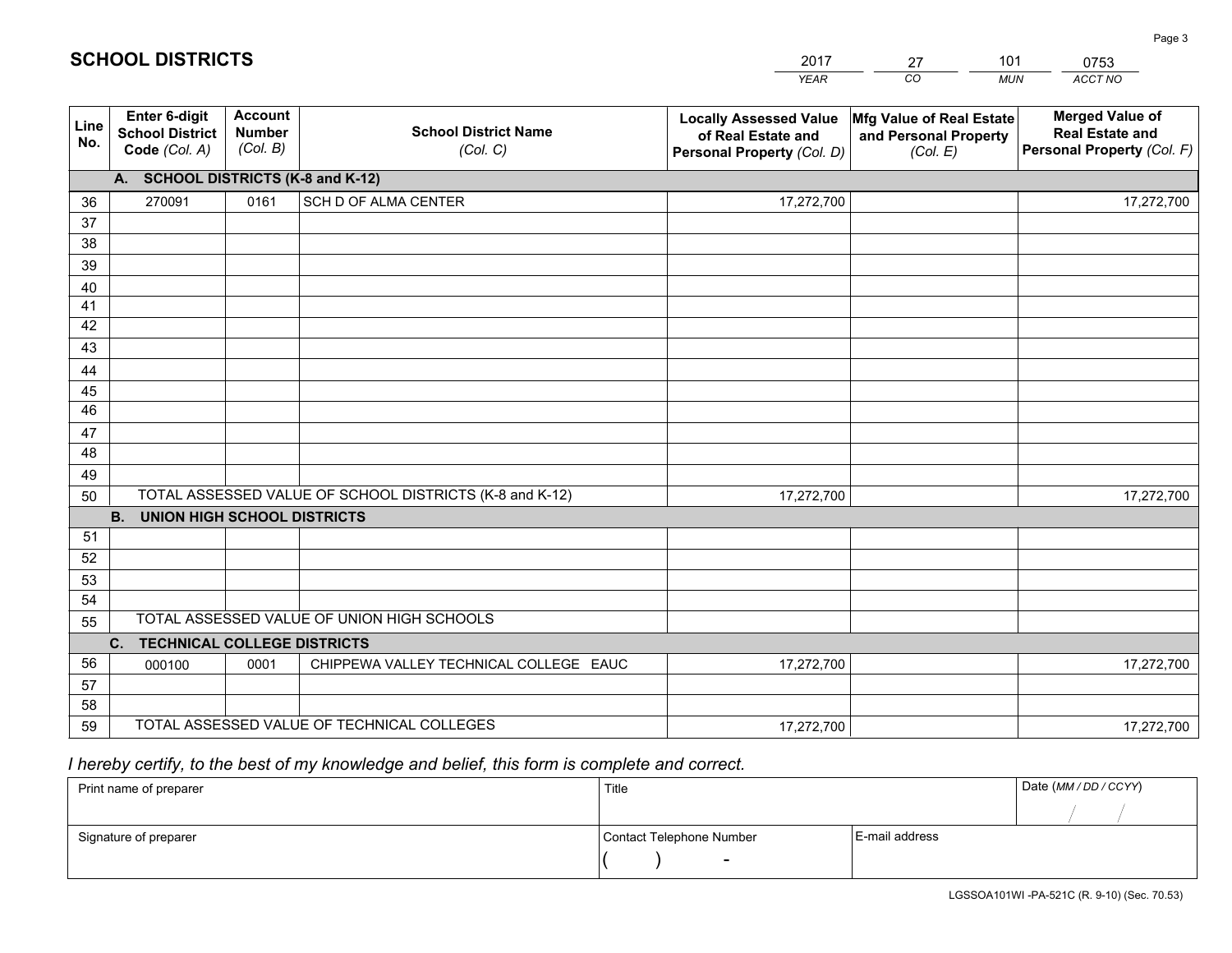### **HIGHLIGHTS**

- 1. Complete the Statement of Assessment after the Board of Review. Reflect any changes made there.
- 2. Use black ink to complete.
- 3. Line 16 must equal Line 50, Col D.
- 4. Line 55 must equal the total of K-8 schools listed on lines 36-49. Do not include K-12 schools in this comparision.
- 5. Line 59, Col. D must equal Line 16.
- 6. Special District, School District and Technical College District values must include both real estate and personal property. Examples of Special districts are: town sanitary districts, public inland lake protection and rehabilitation districts, and metropolitan sewerage districts.
- 7. DO NOT INCLUDE Manufacturing property values.DOR will print these values on the final SOA.
- 8. Accuracy of this form is very important. The values reported directly affect the equalized value DOR calculates for school and special districts.

### **Page 1:**

 If not prefilled, enter the tax year,county and municipal code,municipal type, municipal name and county name on the top of form.

Check the Amended box, if filing an amended / corrected SOA.

 Report the parcel count, acres and assessed value of taxable general property, total parcel count, (real and personal), total acres, and values from final figures set by the Board of Review.

- A. Real Estate land and improvements (buildings, etc.) is reported on lines 1 8, total line 9.
- B. Personal Property is reported on lines 11 14, Column D, total line 15.
- C. To complete this report, use the computer produced summary of the assessment roll that shows these amounts.
- D. Use whole numbers only.
- E. Add each line across and each column down to verify entries.

### **Page 2:**

- A. Report Special Items (not subject to general property tax).
- 1. Private Forest Croplands and Managed Forest Lands are reported on lines 18,19, 20 and 21. Be sure to report assessed values **NOT** taxes.
- 2. You should have copies of the orders of entry, orders of withdrawal, etc., to update your assessment roll.
	- 3. Show hundredths of acres (e.g. 39.75).
- 4. Tax exempt lands are reported on line 22.
- 5. Omitted property and sec. 70.43, Wis. Stats., corrections of errors by assessor are reported on line 23. Report real estate and personal property separately. These should be for **prior years**, not something found on the current assessment roll after the board of review.
- B. Special District (Lines 24-35) Include the value of both real and personal property.

 The Department of Revenue (DOR) preprints much of the information regarding names and codes for schools, special districts,etc. If a district is not listed, enter the name and value only, DOR will enter the proper code.

## **Page 3 School Districts:**

Include the value of both real and personal property.

Report School District (regular, elementary, union high school, and technical college).

- 1. Regular (K-12) and Elementary (K-8) school values are reported on lines 36-49, total on line 50.
- 2. Union High School (UHS) (use only if elementary schools are listed on lines 36-49) are reported on lines 51-54. UHS total value (line 55) must equal to the total **elementary school** values reported on lines 36-49. Do notinclude K-12 schools in this comparison.
- 3. Technical College values are reported on lines 56-58, total on line 59.
- 4. Use the computer summary that shows these amounts to complete this report.

#### **This form is due the second Monday in June. File this report only after your Board of Review is complete.**

 *If you have questions: Return forms to:*

 Email: lgs@wisconsin.gov Wisconsin Department of RevenueCall:  $(608)$  266-2569 or  $(608)$  264-6892 Fax number: (608) 264-6887 PO Box 8971

Local Government Services Section 6-97 Madison WI 53708-8971

 $-0096$ ALMA CENTER, WI 54611 - 0096 VILLAGE OF ALMA CENTER CLAUDIA FIELDS<br>VILLAGE OF ALMA CENTER ALMA CENTER, WI 54611 CLAUDIA FIELDS PO BOX 96 PO BOX 96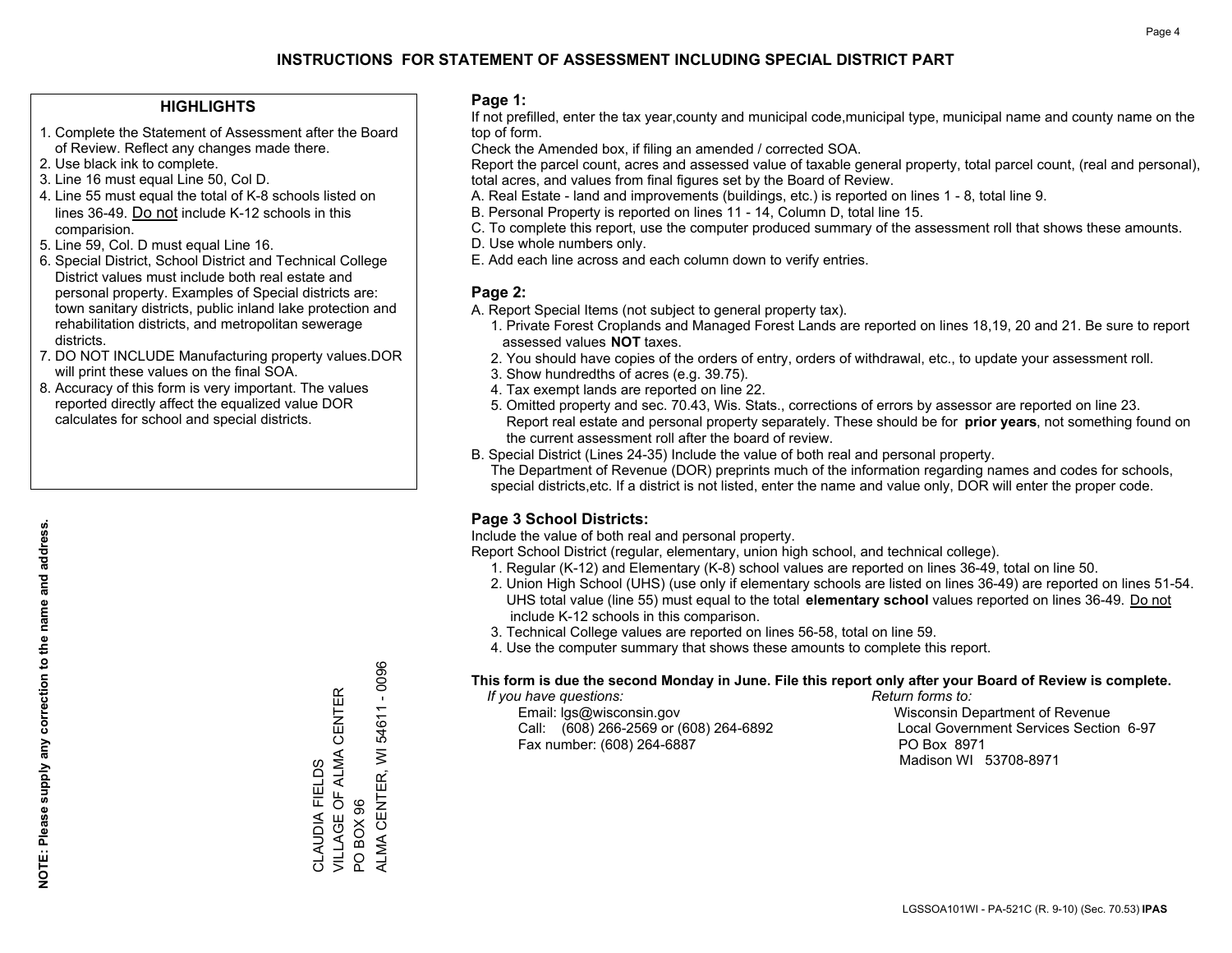**FINAL - EQUATED**

**STATEMENT OF ASSESSMENT FOR 2017** 

|          | 136  | 0754    |
|----------|------|---------|
| $\cdots$ | MUN. | ACCT NO |

|             | <b>FOR</b>                                                                                                                                                 | <b>VILLAGE OF</b><br>OF.                                                                                                                                                                     | <b>HIXTON</b>                             |                | <b>JACKSON COUNTY</b>                               |                         |                                        | <b>WHEN COMPLETING THIS DOCUMENT</b>           |  |  |
|-------------|------------------------------------------------------------------------------------------------------------------------------------------------------------|----------------------------------------------------------------------------------------------------------------------------------------------------------------------------------------------|-------------------------------------------|----------------|-----------------------------------------------------|-------------------------|----------------------------------------|------------------------------------------------|--|--|
|             |                                                                                                                                                            | Town - Village - City                                                                                                                                                                        | <b>Municipality Name</b>                  |                | <b>County Name</b>                                  |                         |                                        | DO NOT WRITE OVER X's OR IN SHADED AREAS       |  |  |
| Line<br>No. | <b>REAL ESTATE</b><br>(See Lines 18 - 22 for<br>other Real Estate)                                                                                         |                                                                                                                                                                                              | PARCEL COUNT<br>TOTAL LAND   IMPROVEMENTS |                | NO. OF ACRES<br><b>WHOLE</b><br><b>NUMBERS ONLY</b> | <b>VALUE OF</b><br>LAND | <b>VALUE OF</b><br><b>IMPROVEMENTS</b> | <b>TOTAL VALUE OF LAND</b><br>AND IMPROVEMENTS |  |  |
|             |                                                                                                                                                            |                                                                                                                                                                                              | Col. A                                    | Col. B         | Col. C                                              | Col. D                  | Col. E                                 | Col. F                                         |  |  |
|             |                                                                                                                                                            | <b>RESIDENTIAL - Class 1</b>                                                                                                                                                                 | 218                                       | 168            | 76                                                  | 1,143,650               | 13,341,000                             | 14,484,650                                     |  |  |
| 2           |                                                                                                                                                            | <b>COMMERCIAL - Class 2</b>                                                                                                                                                                  | 54                                        | 43             | 68                                                  | 528,000                 | 6,861,200                              | 7,389,200                                      |  |  |
| 3           |                                                                                                                                                            | <b>MANUFACTURING - Class 3</b>                                                                                                                                                               | $\Omega$                                  | 0              | $\Omega$                                            | 0                       | 0                                      |                                                |  |  |
| 4           |                                                                                                                                                            | <b>AGRICULTURAL - Class 4</b>                                                                                                                                                                | 26                                        |                | 214                                                 | 30,200                  |                                        | 30,200                                         |  |  |
| 5           |                                                                                                                                                            | <b>UNDEVELOPED - Class 5</b>                                                                                                                                                                 | 18                                        |                | 101                                                 | 21,950                  |                                        | 21,950                                         |  |  |
| 6           |                                                                                                                                                            | AGRICULTURAL FOREST - Class 5m                                                                                                                                                               | 4                                         |                | 14                                                  | 15,000                  |                                        | 15,000                                         |  |  |
| 7           |                                                                                                                                                            | <b>FOREST LANDS - Class 6</b>                                                                                                                                                                | 13                                        |                | 33                                                  | 54,200                  |                                        | 54,200                                         |  |  |
| 8           |                                                                                                                                                            | OTHER - Class 7                                                                                                                                                                              | $\overline{2}$                            | $\overline{2}$ | 4                                                   | 12,200                  | 171,800                                | 184,000                                        |  |  |
| 9           |                                                                                                                                                            | TOTAL - ALL COLUMNS                                                                                                                                                                          | 335                                       | 213            | 510                                                 | 1,805,200               | 20,374,000                             | 22,179,200                                     |  |  |
| 10          |                                                                                                                                                            | NUMBER OF PERSONAL PROPERTY ACCOUNTS IN ROLL                                                                                                                                                 |                                           |                | 38                                                  | <b>LOCALLY ASSESSED</b> | <b>MANUFACTURING</b>                   | <b>MERGED</b>                                  |  |  |
| 11          |                                                                                                                                                            | BOATS AND OTHER WATERCRAFT NOT EXEMPT - Code 1                                                                                                                                               |                                           |                |                                                     | 0                       | $\Omega$                               |                                                |  |  |
| 12          |                                                                                                                                                            | MACHINERY, TOOLS AND PATTERNS - Code 2                                                                                                                                                       |                                           |                |                                                     | 1,643,100               | 112,400                                | 1,755,500                                      |  |  |
| 13          |                                                                                                                                                            | FURNITURE, FIXTURES AND EQUIPMENT - Code 3                                                                                                                                                   |                                           |                |                                                     | 342,400                 | 25,900                                 | 368,300                                        |  |  |
| 14          |                                                                                                                                                            | ALL OTHER PERSONAL PROPERTY NOT EXEMPT - Codes 4A, 4B, 4C                                                                                                                                    |                                           |                |                                                     | 3,403,800               | 400                                    | 3,404,200                                      |  |  |
| 15          |                                                                                                                                                            | TOTAL OF PERSONAL PROPERTY NOT EXEMPT (Total of Lines 11-14)                                                                                                                                 |                                           |                |                                                     | 5,389,300               | 138,700                                | 5,528,000                                      |  |  |
| 16          |                                                                                                                                                            | AGGREGATE ASSESSED VALUE OF ALL PROPERTY SUBJECT TO THE GENERAL PROPERTY TAX (Total of Lines 9F and 15F)<br>MUST EQUAL TOTAL VALUE OF THE SCHOOL DISTRICTS (K-12 PLUS K-8) - Line 50, Col. F |                                           |                |                                                     |                         |                                        | 27,707,200                                     |  |  |
| 17          | Name of Assessor<br>Telephone #<br><b>BOARD OF REVIEW</b><br>DATE OF FINAL ADJOURNMENT<br>(715) 834-1361<br>05/11/2017<br>APPRAISAL SERVICES, GENE JOHNSON |                                                                                                                                                                                              |                                           |                |                                                     |                         |                                        |                                                |  |  |

REMARKS

The Assessment Ratio to be used in calculating the estimated Fair Market Value on tax bills for this tax district is .921040763<br>This ratio should be used to convert assessed values to "Calculate Equalized Values" in Step 1 Commission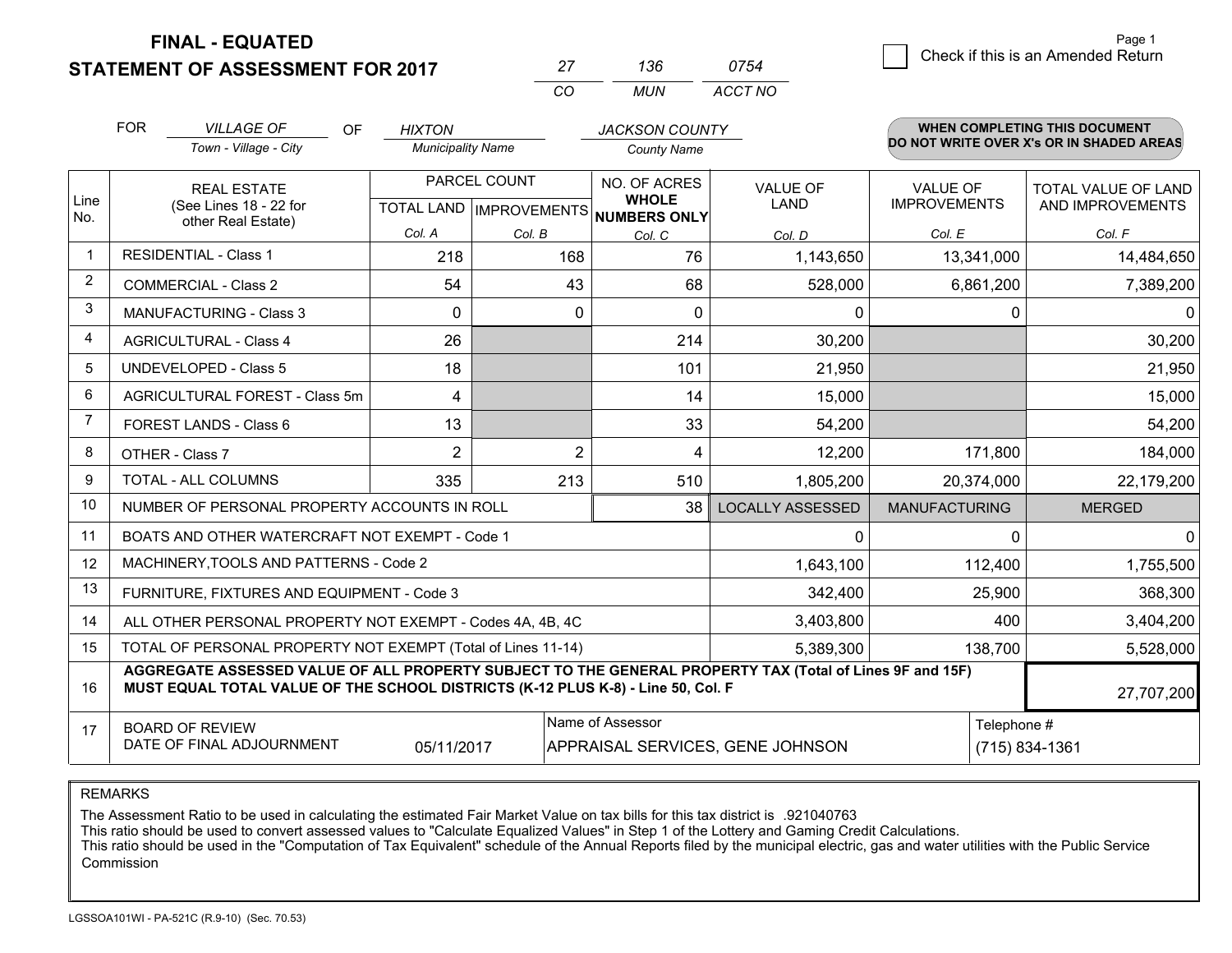*YEAR CO MUN ACCT NO* 2017 27 136 0754

Do not confuse FOREST LANDS (Line 7) with FOREST CROPS (in this section) - They are **NOT** the same

|    |                                  |                                             |  | Private Forest Crop - Reg Class @ 10¢ per acre                                 |  |                                                       | Private Forest Crop - Reg Class @ \$2.52 per acre                            |                    |  |  |
|----|----------------------------------|---------------------------------------------|--|--------------------------------------------------------------------------------|--|-------------------------------------------------------|------------------------------------------------------------------------------|--------------------|--|--|
| 18 | (a) PARCELS                      | (b) ACRES                                   |  | (c) ASSESSED VALUE                                                             |  | (d) PARCELS                                           | (e) ACRES                                                                    | (f) ASSESSED VALUE |  |  |
|    |                                  |                                             |  |                                                                                |  |                                                       |                                                                              |                    |  |  |
|    |                                  |                                             |  | Private Forest Crop - Special Class @ 20¢ per acre                             |  |                                                       | Entered Before 2005 Managed Forest - Ferrous Mining CLOSED @ \$8.27 per acre |                    |  |  |
| 19 | (a) PARCELS                      | (b) ACRES                                   |  | (c) ASSESSED VALUE                                                             |  | (d) PARCELS                                           | (e) ACRES                                                                    | (f) ASSESSED VALUE |  |  |
|    |                                  |                                             |  |                                                                                |  |                                                       |                                                                              |                    |  |  |
|    |                                  | Entered Before 2005 Managed Forest - OPEN @ |  | \$.79 per acre                                                                 |  |                                                       | Entered Before 2005 Managed Forest - CLOSED @ \$1.87 per acre                |                    |  |  |
| 20 | (a) PARCELS<br>(b) ACRES         |                                             |  | (c) ASSESSED VALUE                                                             |  | (d) PARCELS                                           | (e) ACRES                                                                    | (f) ASSESSED VALUE |  |  |
|    |                                  |                                             |  |                                                                                |  |                                                       |                                                                              |                    |  |  |
|    |                                  | Entered After 2004 Managed Forest - OPEN @  |  | \$2.14 per acre                                                                |  |                                                       | Entered After 2004 Managed Forest - CLOSED @ \$10.68 per acre                |                    |  |  |
| 21 | (a) PARCELS                      | (b) ACRES                                   |  | (c) ASSESSED VALUE                                                             |  | (d) PARCELS                                           | (e) ACRES                                                                    | (f) ASSESSED VALUE |  |  |
|    |                                  |                                             |  |                                                                                |  |                                                       |                                                                              |                    |  |  |
|    |                                  |                                             |  |                                                                                |  |                                                       |                                                                              |                    |  |  |
| 22 | (a) County Forest Cropland Acres |                                             |  | (b) Federal Acres                                                              |  | (d) County (NOT FOREST CROP) Acres<br>(c) State Acres |                                                                              | (e) Other Acres    |  |  |
|    |                                  |                                             |  |                                                                                |  | 17.83                                                 |                                                                              | 12.65              |  |  |
|    |                                  |                                             |  | Assessed Value of Omitted Property From Prior Years (Sec. 70.44)               |  |                                                       | Assessed Value of Sec. 70.43 Corrections of Errors by Assessors              |                    |  |  |
| 23 |                                  | (a) REAL ESTATE                             |  | (b) PERSONAL                                                                   |  |                                                       | (c1) REAL ESTATE                                                             | (c2) PERSONAL      |  |  |
|    |                                  |                                             |  |                                                                                |  |                                                       |                                                                              |                    |  |  |
|    |                                  |                                             |  | Manufacturing Equated Value of Omitted Property From Prior Years (Sec. 70.995) |  |                                                       | Mfg. Equated Value of Sec.70.43 Corrections of Errors by Assessors           |                    |  |  |
|    |                                  | (d) REAL ESTATE                             |  | (e) PERSONAL                                                                   |  |                                                       | (f1) REAL ESTATE                                                             | (f2) PERSONAL      |  |  |
|    |                                  |                                             |  |                                                                                |  |                                                       |                                                                              |                    |  |  |

## **SPECIAL DISTRICTS**

| Line<br>No. | Enter 6-digit<br>Special District<br>Code (Col. A) | <b>Account</b><br><b>Number</b> | <b>Special District Name</b> | <b>Locally Assessed Value</b><br>of Real Estate and | Mfg Value of Real Estate<br>and Personal Property | <b>Merged Value of</b><br><b>Real Estate and</b><br>Personal Property (Col. F) |
|-------------|----------------------------------------------------|---------------------------------|------------------------------|-----------------------------------------------------|---------------------------------------------------|--------------------------------------------------------------------------------|
|             |                                                    | (Col. B)                        | (Col. C)                     | Personal Property (Col. D)                          | (Col. E)                                          |                                                                                |
| 24          |                                                    |                                 |                              |                                                     |                                                   |                                                                                |
| 25          |                                                    |                                 |                              |                                                     |                                                   |                                                                                |
| 26          |                                                    |                                 |                              |                                                     |                                                   |                                                                                |
| 27          |                                                    |                                 |                              |                                                     |                                                   |                                                                                |
| 28          |                                                    |                                 |                              |                                                     |                                                   |                                                                                |
| 29          |                                                    |                                 |                              |                                                     |                                                   |                                                                                |
| 30          |                                                    |                                 |                              |                                                     |                                                   |                                                                                |
| 31          |                                                    |                                 |                              |                                                     |                                                   |                                                                                |
| 32          |                                                    |                                 |                              |                                                     |                                                   |                                                                                |
| 33          |                                                    |                                 |                              |                                                     |                                                   |                                                                                |
| 34          |                                                    |                                 |                              |                                                     |                                                   |                                                                                |
| 35          |                                                    |                                 |                              |                                                     |                                                   |                                                                                |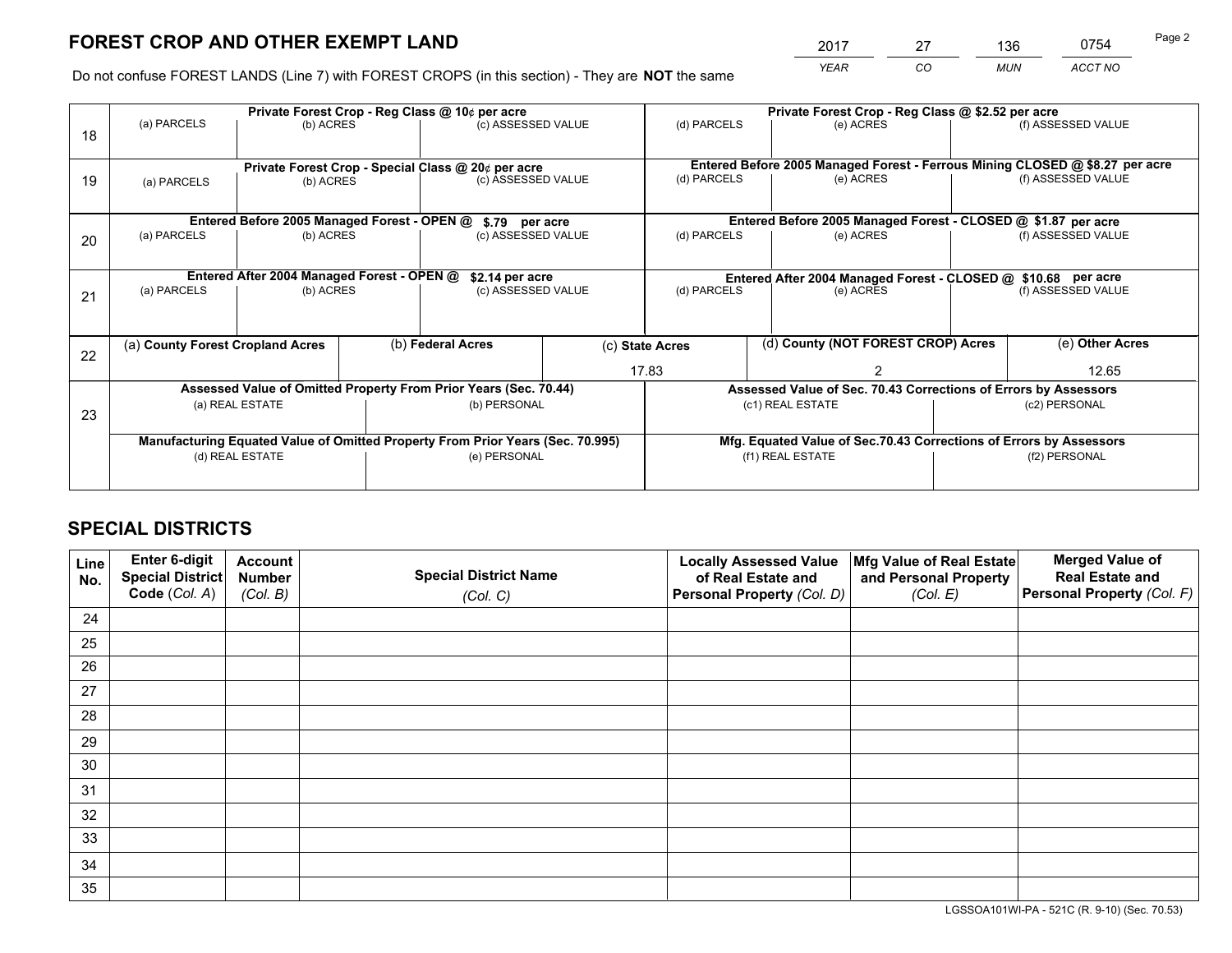|             |                                                          |                                             |                                                         | <b>YEAR</b>                                                                       | CO<br><b>MUN</b>                                              | ACCT NO                                                                        |
|-------------|----------------------------------------------------------|---------------------------------------------|---------------------------------------------------------|-----------------------------------------------------------------------------------|---------------------------------------------------------------|--------------------------------------------------------------------------------|
| Line<br>No. | Enter 6-digit<br><b>School District</b><br>Code (Col. A) | <b>Account</b><br><b>Number</b><br>(Col. B) | <b>School District Name</b><br>(Col. C)                 | <b>Locally Assessed Value</b><br>of Real Estate and<br>Personal Property (Col. D) | Mfg Value of Real Estate<br>and Personal Property<br>(Col. E) | <b>Merged Value of</b><br><b>Real Estate and</b><br>Personal Property (Col. F) |
|             | <b>SCHOOL DISTRICTS (K-8 and K-12)</b><br>A.             |                                             |                                                         |                                                                                   |                                                               |                                                                                |
| 36          | 270476                                                   | 0162                                        | SCH D OF BLACK RIVER FALLS                              | 27,568,500                                                                        | 138,700                                                       | 27,707,200                                                                     |
| 37          |                                                          |                                             |                                                         |                                                                                   |                                                               |                                                                                |
| 38          |                                                          |                                             |                                                         |                                                                                   |                                                               |                                                                                |
| 39          |                                                          |                                             |                                                         |                                                                                   |                                                               |                                                                                |
| 40          |                                                          |                                             |                                                         |                                                                                   |                                                               |                                                                                |
| 41<br>42    |                                                          |                                             |                                                         |                                                                                   |                                                               |                                                                                |
| 43          |                                                          |                                             |                                                         |                                                                                   |                                                               |                                                                                |
| 44          |                                                          |                                             |                                                         |                                                                                   |                                                               |                                                                                |
| 45          |                                                          |                                             |                                                         |                                                                                   |                                                               |                                                                                |
| 46          |                                                          |                                             |                                                         |                                                                                   |                                                               |                                                                                |
| 47          |                                                          |                                             |                                                         |                                                                                   |                                                               |                                                                                |
| 48          |                                                          |                                             |                                                         |                                                                                   |                                                               |                                                                                |
| 49          |                                                          |                                             |                                                         |                                                                                   |                                                               |                                                                                |
| 50          |                                                          |                                             | TOTAL ASSESSED VALUE OF SCHOOL DISTRICTS (K-8 and K-12) | 27,568,500                                                                        | 138,700                                                       | 27,707,200                                                                     |
|             | <b>B.</b><br><b>UNION HIGH SCHOOL DISTRICTS</b>          |                                             |                                                         |                                                                                   |                                                               |                                                                                |
| 51          |                                                          |                                             |                                                         |                                                                                   |                                                               |                                                                                |
| 52          |                                                          |                                             |                                                         |                                                                                   |                                                               |                                                                                |
| 53<br>54    |                                                          |                                             |                                                         |                                                                                   |                                                               |                                                                                |
| 55          |                                                          |                                             | TOTAL ASSESSED VALUE OF UNION HIGH SCHOOLS              |                                                                                   |                                                               |                                                                                |
|             | C <sub>1</sub><br><b>TECHNICAL COLLEGE DISTRICTS</b>     |                                             |                                                         |                                                                                   |                                                               |                                                                                |
| 56          | 000200                                                   | 0002                                        | WESTERN TECHNICAL COLLEGE LACR                          | 27,568,500                                                                        | 138,700                                                       | 27,707,200                                                                     |
| 57          |                                                          |                                             |                                                         |                                                                                   |                                                               |                                                                                |
| 58          |                                                          |                                             |                                                         |                                                                                   |                                                               |                                                                                |
| 59          |                                                          |                                             | TOTAL ASSESSED VALUE OF TECHNICAL COLLEGES              | 27,568,500                                                                        | 138,700                                                       | 27,707,200                                                                     |

27

136

 *I hereby certify, to the best of my knowledge and belief, this form is complete and correct.*

**SCHOOL DISTRICTS**

| Print name of preparer | Title                    |                | Date (MM / DD / CCYY) |
|------------------------|--------------------------|----------------|-----------------------|
|                        |                          |                |                       |
| Signature of preparer  | Contact Telephone Number | E-mail address |                       |
|                        | $\sim$                   |                |                       |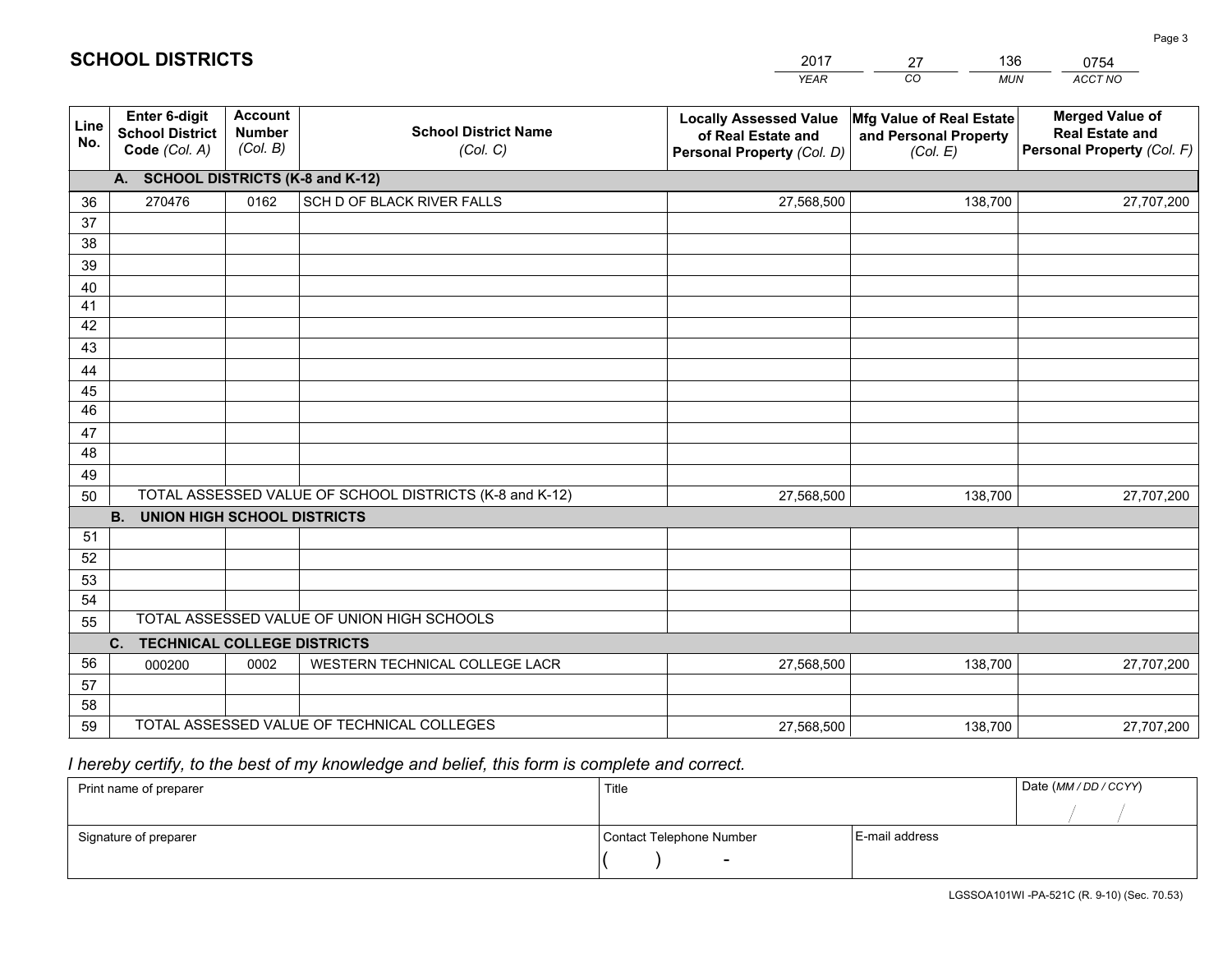### **HIGHLIGHTS**

- 1. Complete the Statement of Assessment after the Board of Review. Reflect any changes made there.
- 2. Use black ink to complete.
- 3. Line 16 must equal Line 50, Col D.
- 4. Line 55 must equal the total of K-8 schools listed on lines 36-49. Do not include K-12 schools in this comparision.
- 5. Line 59, Col. D must equal Line 16.
- 6. Special District, School District and Technical College District values must include both real estate and personal property. Examples of Special districts are: town sanitary districts, public inland lake protection and rehabilitation districts, and metropolitan sewerage districts.
- 7. DO NOT INCLUDE Manufacturing property values.DOR will print these values on the final SOA.

DAWN SCHALLER VILLAGE OF HIXTON

DAWN SCHALLER<br>VILLAGE OF HIXTON

PO BOX 127

PO BOX 127

HIXTON, WI 54635 - 0127

HIXTON, WI 54635 - 0127

 8. Accuracy of this form is very important. The values reported directly affect the equalized value DOR calculates for school and special districts.

### **Page 1:**

 If not prefilled, enter the tax year,county and municipal code,municipal type, municipal name and county name on the top of form.

Check the Amended box, if filing an amended / corrected SOA.

 Report the parcel count, acres and assessed value of taxable general property, total parcel count, (real and personal), total acres, and values from final figures set by the Board of Review.

- A. Real Estate land and improvements (buildings, etc.) is reported on lines 1 8, total line 9.
- B. Personal Property is reported on lines 11 14, Column D, total line 15.
- C. To complete this report, use the computer produced summary of the assessment roll that shows these amounts.
- D. Use whole numbers only.
- E. Add each line across and each column down to verify entries.

### **Page 2:**

- A. Report Special Items (not subject to general property tax).
- 1. Private Forest Croplands and Managed Forest Lands are reported on lines 18,19, 20 and 21. Be sure to report assessed values **NOT** taxes.
- 2. You should have copies of the orders of entry, orders of withdrawal, etc., to update your assessment roll.
	- 3. Show hundredths of acres (e.g. 39.75).
- 4. Tax exempt lands are reported on line 22.
- 5. Omitted property and sec. 70.43, Wis. Stats., corrections of errors by assessor are reported on line 23. Report real estate and personal property separately. These should be for **prior years**, not something found on the current assessment roll after the board of review.
- B. Special District (Lines 24-35) Include the value of both real and personal property.

 The Department of Revenue (DOR) preprints much of the information regarding names and codes for schools, special districts,etc. If a district is not listed, enter the name and value only, DOR will enter the proper code.

## **Page 3 School Districts:**

Include the value of both real and personal property.

Report School District (regular, elementary, union high school, and technical college).

- 1. Regular (K-12) and Elementary (K-8) school values are reported on lines 36-49, total on line 50.
- 2. Union High School (UHS) (use only if elementary schools are listed on lines 36-49) are reported on lines 51-54. UHS total value (line 55) must equal to the total **elementary school** values reported on lines 36-49. Do notinclude K-12 schools in this comparison.
- 3. Technical College values are reported on lines 56-58, total on line 59.
- 4. Use the computer summary that shows these amounts to complete this report.

#### **This form is due the second Monday in June. File this report only after your Board of Review is complete.**

 *If you have questions: Return forms to:*

 Email: lgs@wisconsin.gov Wisconsin Department of RevenueCall:  $(608)$  266-2569 or  $(608)$  264-6892 Fax number: (608) 264-6887 PO Box 8971

Local Government Services Section 6-97 Madison WI 53708-8971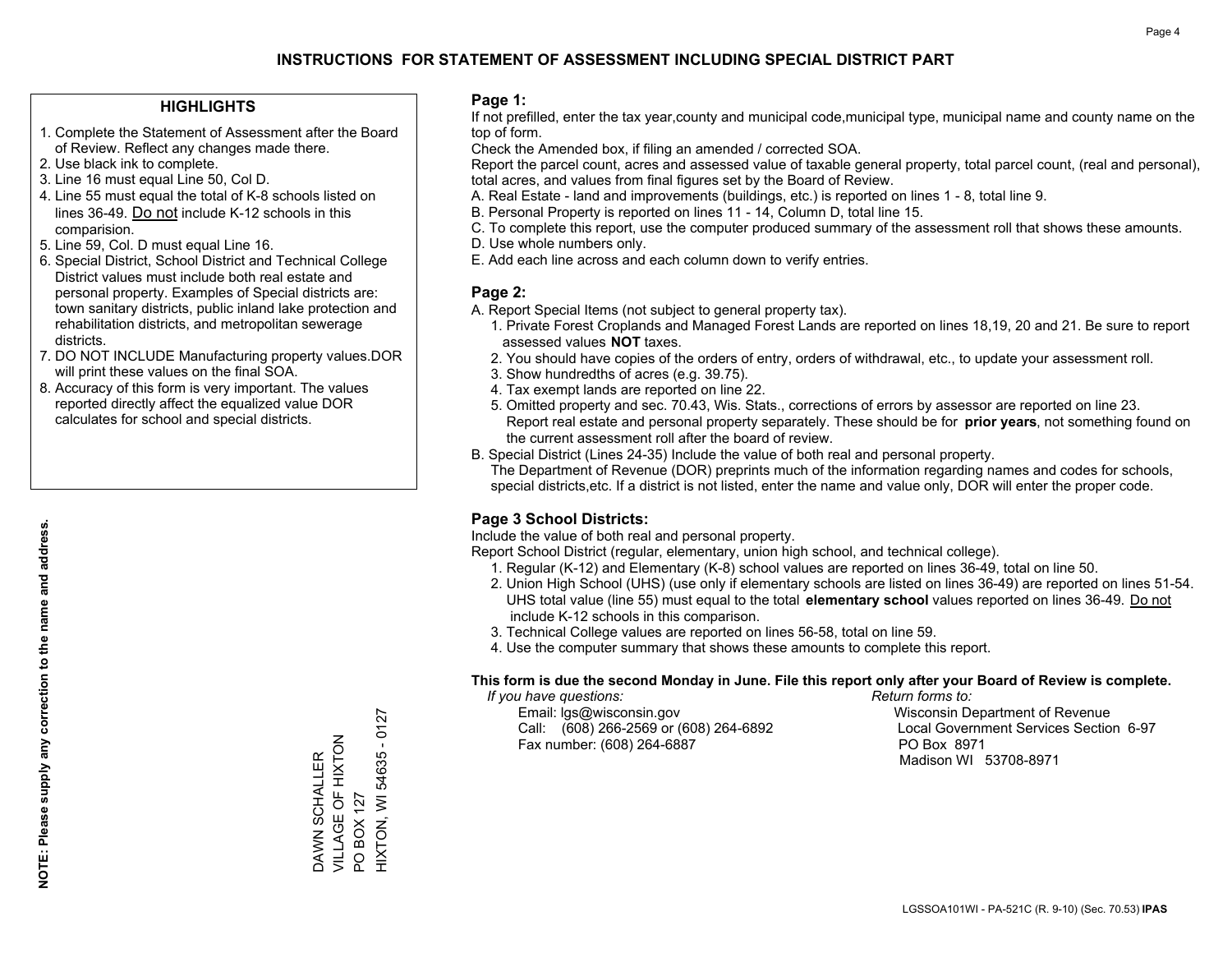**FINAL - EQUATED**

**STATEMENT OF ASSESSMENT FOR 2017** 

| 27 | 151 | 0755    |
|----|-----|---------|
| rη | MUN | ACCT NO |

|             | <b>FOR</b>                                   | <b>VILLAGE OF</b><br><b>OF</b><br>Town - Village - City                                                                                                                                      | <b>MELROSE</b><br><b>Municipality Name</b> |              | <b>JACKSON COUNTY</b><br><b>County Name</b> |                                   |                      | WHEN COMPLETING THIS DOCUMENT<br>DO NOT WRITE OVER X's OR IN SHADED AREAS |  |
|-------------|----------------------------------------------|----------------------------------------------------------------------------------------------------------------------------------------------------------------------------------------------|--------------------------------------------|--------------|---------------------------------------------|-----------------------------------|----------------------|---------------------------------------------------------------------------|--|
|             |                                              |                                                                                                                                                                                              |                                            |              |                                             |                                   |                      |                                                                           |  |
|             |                                              | <b>REAL ESTATE</b>                                                                                                                                                                           |                                            | PARCEL COUNT | NO. OF ACRES<br><b>WHOLE</b>                | <b>VALUE OF</b>                   | <b>VALUE OF</b>      | TOTAL VALUE OF LAND                                                       |  |
| Line<br>No. | (See Lines 18 - 22 for<br>other Real Estate) |                                                                                                                                                                                              |                                            |              | TOTAL LAND IMPROVEMENTS NUMBERS ONLY        | <b>LAND</b>                       | <b>IMPROVEMENTS</b>  | AND IMPROVEMENTS                                                          |  |
|             |                                              |                                                                                                                                                                                              | Col. A                                     | Col. B       | Col. C                                      | Col. D                            | Col. E               | Col. F                                                                    |  |
|             |                                              | <b>RESIDENTIAL - Class 1</b>                                                                                                                                                                 | 216                                        | 201          | 117                                         | 3,149,900                         | 13,843,900           | 16,993,800                                                                |  |
| 2           |                                              | <b>COMMERCIAL - Class 2</b>                                                                                                                                                                  | 43                                         | 39           | 19                                          | 473,500                           | 3,222,300            | 3,695,800                                                                 |  |
| 3           |                                              | <b>MANUFACTURING - Class 3</b>                                                                                                                                                               | $\Omega$                                   | $\Omega$     | $\Omega$                                    | 0                                 | $\Omega$             | $\mathbf{0}$                                                              |  |
| 4           |                                              | <b>AGRICULTURAL - Class 4</b>                                                                                                                                                                | 14                                         |              | 221                                         | 35,100                            |                      | 35,100                                                                    |  |
| 5           |                                              | <b>UNDEVELOPED - Class 5</b>                                                                                                                                                                 | 12                                         |              | 54                                          | 15,600                            |                      | 15,600                                                                    |  |
| 6           |                                              | AGRICULTURAL FOREST - Class 5m                                                                                                                                                               | $\overline{7}$                             |              | 34                                          | 42,400                            |                      | 42,400                                                                    |  |
| 7           |                                              | <b>FOREST LANDS - Class 6</b>                                                                                                                                                                | 5                                          |              | 14                                          | 35,100                            |                      | 35,100                                                                    |  |
| 8           |                                              | OTHER - Class 7                                                                                                                                                                              | $\overline{2}$                             | 2            |                                             | 2,200                             | 2,800                | 5,000                                                                     |  |
| 9           |                                              | TOTAL - ALL COLUMNS                                                                                                                                                                          | 299                                        | 242          | 460                                         | 3,753,800                         | 17,069,000           | 20,822,800                                                                |  |
| 10          |                                              | NUMBER OF PERSONAL PROPERTY ACCOUNTS IN ROLL                                                                                                                                                 |                                            |              | 34                                          | <b>LOCALLY ASSESSED</b>           | <b>MANUFACTURING</b> | <b>MERGED</b>                                                             |  |
| 11          |                                              | BOATS AND OTHER WATERCRAFT NOT EXEMPT - Code 1                                                                                                                                               |                                            |              |                                             | 0                                 | $\Omega$             | 0                                                                         |  |
| 12          |                                              | MACHINERY, TOOLS AND PATTERNS - Code 2                                                                                                                                                       |                                            |              |                                             | 137,700                           | $\Omega$             | 137,700                                                                   |  |
| 13          |                                              | FURNITURE, FIXTURES AND EQUIPMENT - Code 3                                                                                                                                                   |                                            |              |                                             | 175,400                           | 0                    | 175,400                                                                   |  |
| 14          |                                              | ALL OTHER PERSONAL PROPERTY NOT EXEMPT - Codes 4A, 4B, 4C                                                                                                                                    |                                            |              |                                             | 4,000                             | $\mathbf{0}$         | 4,000                                                                     |  |
| 15          |                                              | TOTAL OF PERSONAL PROPERTY NOT EXEMPT (Total of Lines 11-14)                                                                                                                                 |                                            |              |                                             | 317,100                           | $\mathbf 0$          | 317,100                                                                   |  |
| 16          |                                              | AGGREGATE ASSESSED VALUE OF ALL PROPERTY SUBJECT TO THE GENERAL PROPERTY TAX (Total of Lines 9F and 15F)<br>MUST EQUAL TOTAL VALUE OF THE SCHOOL DISTRICTS (K-12 PLUS K-8) - Line 50, Col. F |                                            |              |                                             |                                   |                      | 21,139,900                                                                |  |
| 17          |                                              | <b>BOARD OF REVIEW</b>                                                                                                                                                                       |                                            |              | Name of Assessor                            |                                   | Telephone #          |                                                                           |  |
|             |                                              | DATE OF FINAL ADJOURNMENT                                                                                                                                                                    | 05/25/2017                                 |              |                                             | GARDINER APPRAISAL, GREG GARDINER |                      | (608) 943-8009                                                            |  |

REMARKS

The Assessment Ratio to be used in calculating the estimated Fair Market Value on tax bills for this tax district is .984345389<br>This ratio should be used to convert assessed values to "Calculate Equalized Values" in Step 1 Commission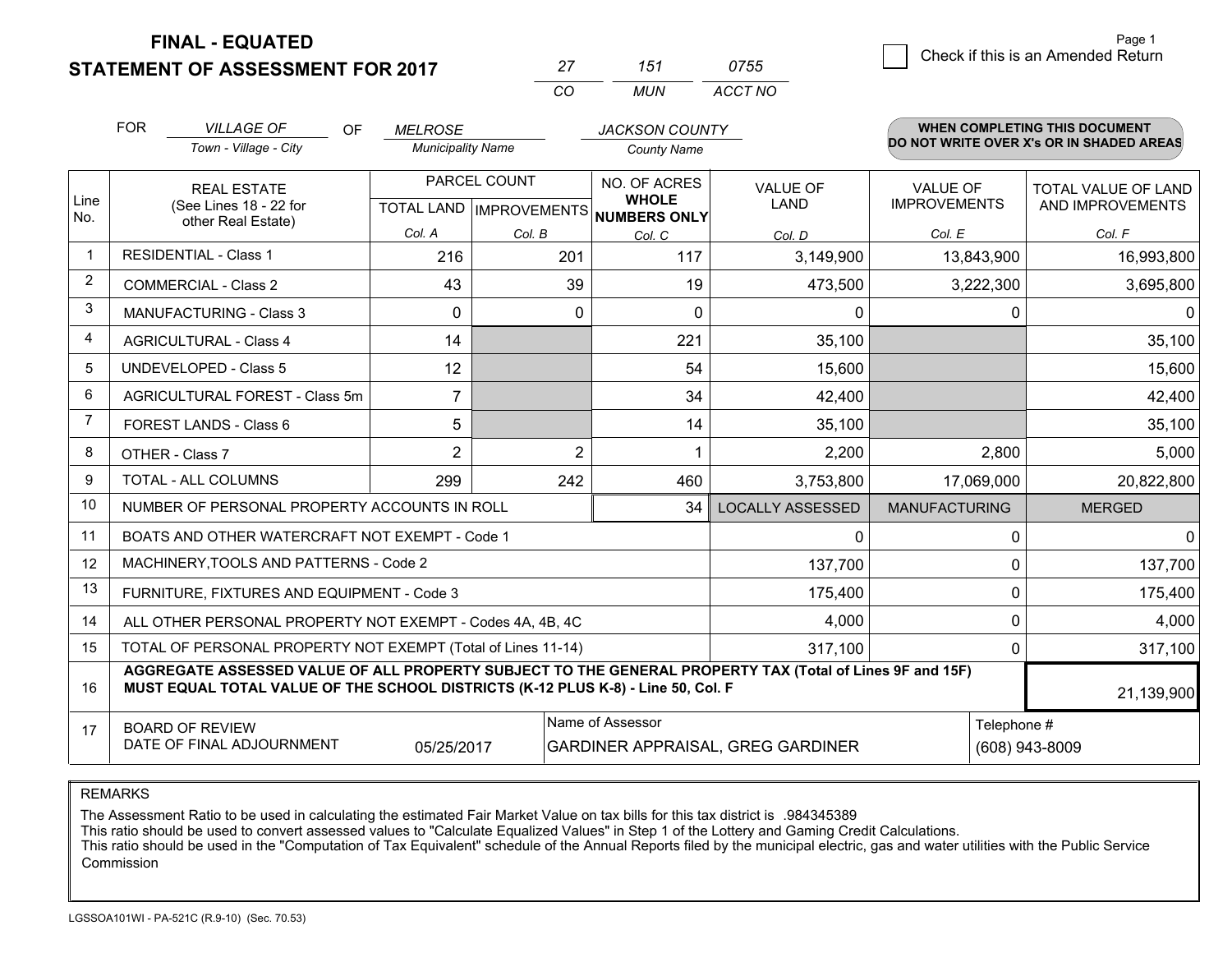*YEAR CO MUN ACCT NO* <sup>2017</sup> <sup>27</sup> <sup>151</sup> <sup>0755</sup>

Do not confuse FOREST LANDS (Line 7) with FOREST CROPS (in this section) - They are **NOT** the same

|    |                                  |                                             |  | Private Forest Crop - Reg Class @ 10¢ per acre                                 |  |                                                               | Private Forest Crop - Reg Class @ \$2.52 per acre                            |               |                    |  |
|----|----------------------------------|---------------------------------------------|--|--------------------------------------------------------------------------------|--|---------------------------------------------------------------|------------------------------------------------------------------------------|---------------|--------------------|--|
| 18 | (a) PARCELS                      | (b) ACRES                                   |  | (c) ASSESSED VALUE                                                             |  | (d) PARCELS                                                   | (e) ACRES                                                                    |               | (f) ASSESSED VALUE |  |
|    |                                  |                                             |  |                                                                                |  |                                                               |                                                                              |               |                    |  |
|    |                                  |                                             |  | Private Forest Crop - Special Class @ 20¢ per acre                             |  |                                                               | Entered Before 2005 Managed Forest - Ferrous Mining CLOSED @ \$8.27 per acre |               |                    |  |
| 19 | (a) PARCELS                      | (b) ACRES                                   |  | (c) ASSESSED VALUE                                                             |  | (d) PARCELS                                                   | (e) ACRES                                                                    |               | (f) ASSESSED VALUE |  |
|    |                                  |                                             |  |                                                                                |  |                                                               |                                                                              |               |                    |  |
|    |                                  | Entered Before 2005 Managed Forest - OPEN @ |  | \$.79 per acre                                                                 |  | Entered Before 2005 Managed Forest - CLOSED @ \$1.87 per acre |                                                                              |               |                    |  |
| 20 | (a) PARCELS<br>(b) ACRES         |                                             |  | (c) ASSESSED VALUE                                                             |  | (d) PARCELS                                                   | (e) ACRES                                                                    |               | (f) ASSESSED VALUE |  |
|    |                                  |                                             |  |                                                                                |  |                                                               |                                                                              |               |                    |  |
|    |                                  | Entered After 2004 Managed Forest - OPEN @  |  | \$2.14 per acre                                                                |  |                                                               | Entered After 2004 Managed Forest - CLOSED @ \$10.68 per acre                |               |                    |  |
| 21 | (a) PARCELS<br>(b) ACRES         |                                             |  | (c) ASSESSED VALUE                                                             |  | (d) PARCELS                                                   | (e) ACRES                                                                    |               | (f) ASSESSED VALUE |  |
|    |                                  |                                             |  |                                                                                |  |                                                               |                                                                              |               |                    |  |
|    |                                  |                                             |  |                                                                                |  |                                                               | (d) County (NOT FOREST CROP) Acres                                           |               | (e) Other Acres    |  |
| 22 | (a) County Forest Cropland Acres |                                             |  | (b) Federal Acres                                                              |  | (c) State Acres                                               |                                                                              |               |                    |  |
|    |                                  |                                             |  |                                                                                |  |                                                               |                                                                              |               | 21.01              |  |
|    |                                  |                                             |  | Assessed Value of Omitted Property From Prior Years (Sec. 70.44)               |  |                                                               | Assessed Value of Sec. 70.43 Corrections of Errors by Assessors              |               |                    |  |
| 23 |                                  | (a) REAL ESTATE                             |  | (b) PERSONAL                                                                   |  |                                                               | (c1) REAL ESTATE                                                             |               | (c2) PERSONAL      |  |
|    |                                  |                                             |  |                                                                                |  |                                                               |                                                                              |               |                    |  |
|    |                                  |                                             |  | Manufacturing Equated Value of Omitted Property From Prior Years (Sec. 70.995) |  |                                                               | Mfg. Equated Value of Sec.70.43 Corrections of Errors by Assessors           |               |                    |  |
|    |                                  | (d) REAL ESTATE                             |  | (e) PERSONAL                                                                   |  |                                                               | (f1) REAL ESTATE                                                             | (f2) PERSONAL |                    |  |
|    |                                  |                                             |  |                                                                                |  |                                                               |                                                                              |               |                    |  |

## **SPECIAL DISTRICTS**

| Line<br>No. | Enter 6-digit<br>Special District<br>Code (Col. A) | <b>Account</b><br><b>Number</b> | <b>Special District Name</b> | <b>Locally Assessed Value</b><br>of Real Estate and | Mfg Value of Real Estate<br>and Personal Property | <b>Merged Value of</b><br><b>Real Estate and</b><br>Personal Property (Col. F) |
|-------------|----------------------------------------------------|---------------------------------|------------------------------|-----------------------------------------------------|---------------------------------------------------|--------------------------------------------------------------------------------|
|             |                                                    | (Col. B)                        | (Col. C)                     | Personal Property (Col. D)                          | (Col. E)                                          |                                                                                |
| 24          |                                                    |                                 |                              |                                                     |                                                   |                                                                                |
| 25          |                                                    |                                 |                              |                                                     |                                                   |                                                                                |
| 26          |                                                    |                                 |                              |                                                     |                                                   |                                                                                |
| 27          |                                                    |                                 |                              |                                                     |                                                   |                                                                                |
| 28          |                                                    |                                 |                              |                                                     |                                                   |                                                                                |
| 29          |                                                    |                                 |                              |                                                     |                                                   |                                                                                |
| 30          |                                                    |                                 |                              |                                                     |                                                   |                                                                                |
| 31          |                                                    |                                 |                              |                                                     |                                                   |                                                                                |
| 32          |                                                    |                                 |                              |                                                     |                                                   |                                                                                |
| 33          |                                                    |                                 |                              |                                                     |                                                   |                                                                                |
| 34          |                                                    |                                 |                              |                                                     |                                                   |                                                                                |
| 35          |                                                    |                                 |                              |                                                     |                                                   |                                                                                |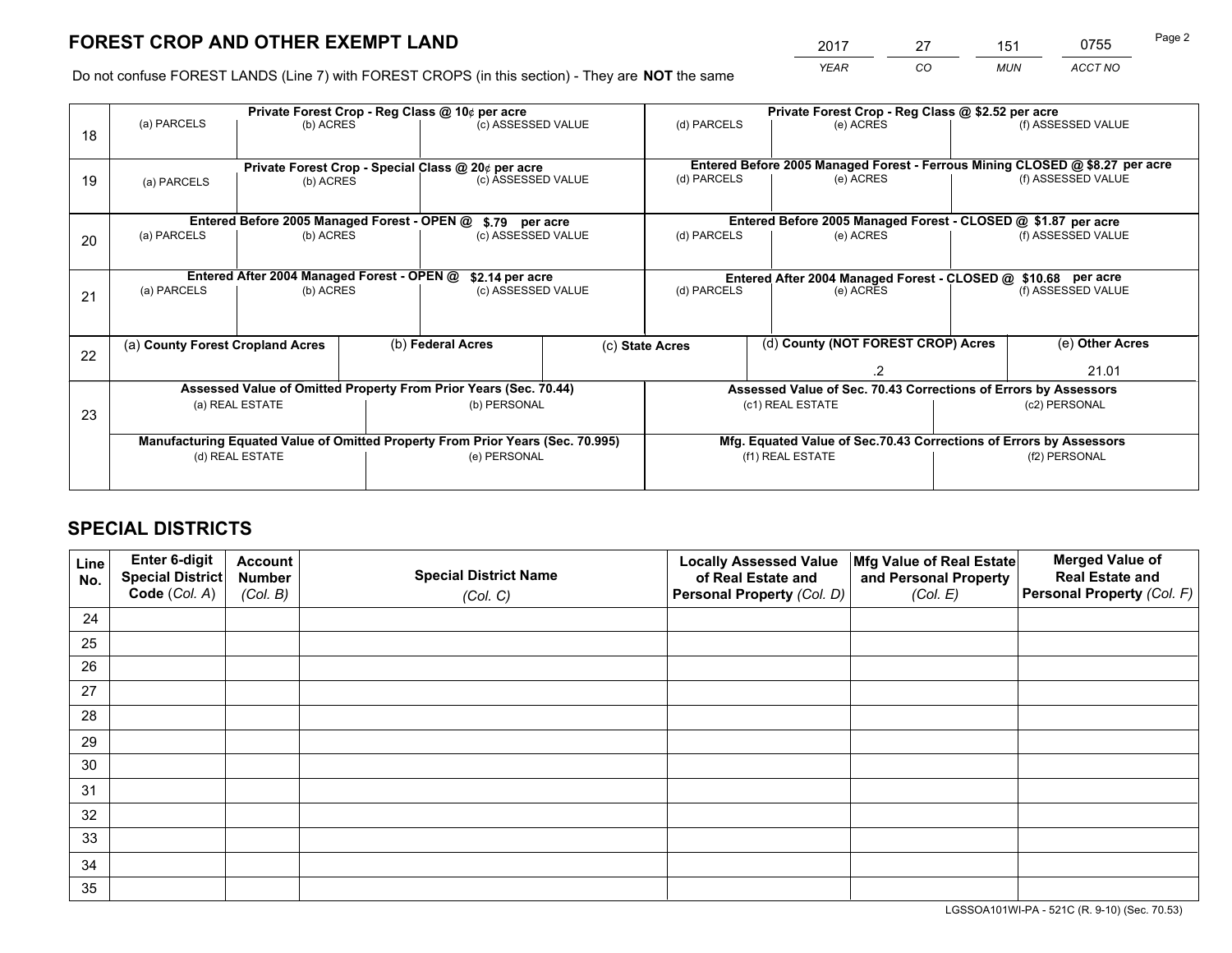|             |                                                          |                                             |                                                         | <b>YEAR</b>                                                                       | CO<br><b>MUN</b>                                              | ACCT NO                                                                        |
|-------------|----------------------------------------------------------|---------------------------------------------|---------------------------------------------------------|-----------------------------------------------------------------------------------|---------------------------------------------------------------|--------------------------------------------------------------------------------|
| Line<br>No. | Enter 6-digit<br><b>School District</b><br>Code (Col. A) | <b>Account</b><br><b>Number</b><br>(Col. B) | <b>School District Name</b><br>(Col. C)                 | <b>Locally Assessed Value</b><br>of Real Estate and<br>Personal Property (Col. D) | Mfg Value of Real Estate<br>and Personal Property<br>(Col. E) | <b>Merged Value of</b><br><b>Real Estate and</b><br>Personal Property (Col. F) |
|             | A. SCHOOL DISTRICTS (K-8 and K-12)                       |                                             |                                                         |                                                                                   |                                                               |                                                                                |
| 36          | 273428                                                   | 0163                                        | SCH D OF MELROSE-MINDORO                                | 21,139,900                                                                        |                                                               | 21,139,900                                                                     |
| 37          |                                                          |                                             |                                                         |                                                                                   |                                                               |                                                                                |
| 38          |                                                          |                                             |                                                         |                                                                                   |                                                               |                                                                                |
| 39          |                                                          |                                             |                                                         |                                                                                   |                                                               |                                                                                |
| 40          |                                                          |                                             |                                                         |                                                                                   |                                                               |                                                                                |
| 41<br>42    |                                                          |                                             |                                                         |                                                                                   |                                                               |                                                                                |
| 43          |                                                          |                                             |                                                         |                                                                                   |                                                               |                                                                                |
| 44          |                                                          |                                             |                                                         |                                                                                   |                                                               |                                                                                |
| 45          |                                                          |                                             |                                                         |                                                                                   |                                                               |                                                                                |
| 46          |                                                          |                                             |                                                         |                                                                                   |                                                               |                                                                                |
| 47          |                                                          |                                             |                                                         |                                                                                   |                                                               |                                                                                |
| 48          |                                                          |                                             |                                                         |                                                                                   |                                                               |                                                                                |
| 49          |                                                          |                                             |                                                         |                                                                                   |                                                               |                                                                                |
| 50          |                                                          |                                             | TOTAL ASSESSED VALUE OF SCHOOL DISTRICTS (K-8 and K-12) | 21,139,900                                                                        |                                                               | 21,139,900                                                                     |
|             | <b>B.</b><br><b>UNION HIGH SCHOOL DISTRICTS</b>          |                                             |                                                         |                                                                                   |                                                               |                                                                                |
| 51          |                                                          |                                             |                                                         |                                                                                   |                                                               |                                                                                |
| 52          |                                                          |                                             |                                                         |                                                                                   |                                                               |                                                                                |
| 53          |                                                          |                                             |                                                         |                                                                                   |                                                               |                                                                                |
| 54          |                                                          |                                             | TOTAL ASSESSED VALUE OF UNION HIGH SCHOOLS              |                                                                                   |                                                               |                                                                                |
| 55          |                                                          |                                             |                                                         |                                                                                   |                                                               |                                                                                |
| 56          | C. TECHNICAL COLLEGE DISTRICTS                           |                                             | WESTERN TECHNICAL COLLEGE LACR                          |                                                                                   |                                                               |                                                                                |
| 57          | 000200                                                   | 0002                                        |                                                         | 21,139,900                                                                        |                                                               | 21,139,900                                                                     |
| 58          |                                                          |                                             |                                                         |                                                                                   |                                                               |                                                                                |
| 59          |                                                          |                                             | TOTAL ASSESSED VALUE OF TECHNICAL COLLEGES              | 21,139,900                                                                        |                                                               | 21,139,900                                                                     |

# *I hereby certify, to the best of my knowledge and belief, this form is complete and correct.*

| Print name of preparer | Title                    |                | Date (MM / DD / CCYY) |
|------------------------|--------------------------|----------------|-----------------------|
|                        |                          |                |                       |
| Signature of preparer  | Contact Telephone Number | E-mail address |                       |
|                        | $\sim$                   |                |                       |

Page 3

| <b>SCHOOL DISTRICTS</b> |  |  |  |  |  |  |  |  |  |  |  |  |  |
|-------------------------|--|--|--|--|--|--|--|--|--|--|--|--|--|
|-------------------------|--|--|--|--|--|--|--|--|--|--|--|--|--|

201727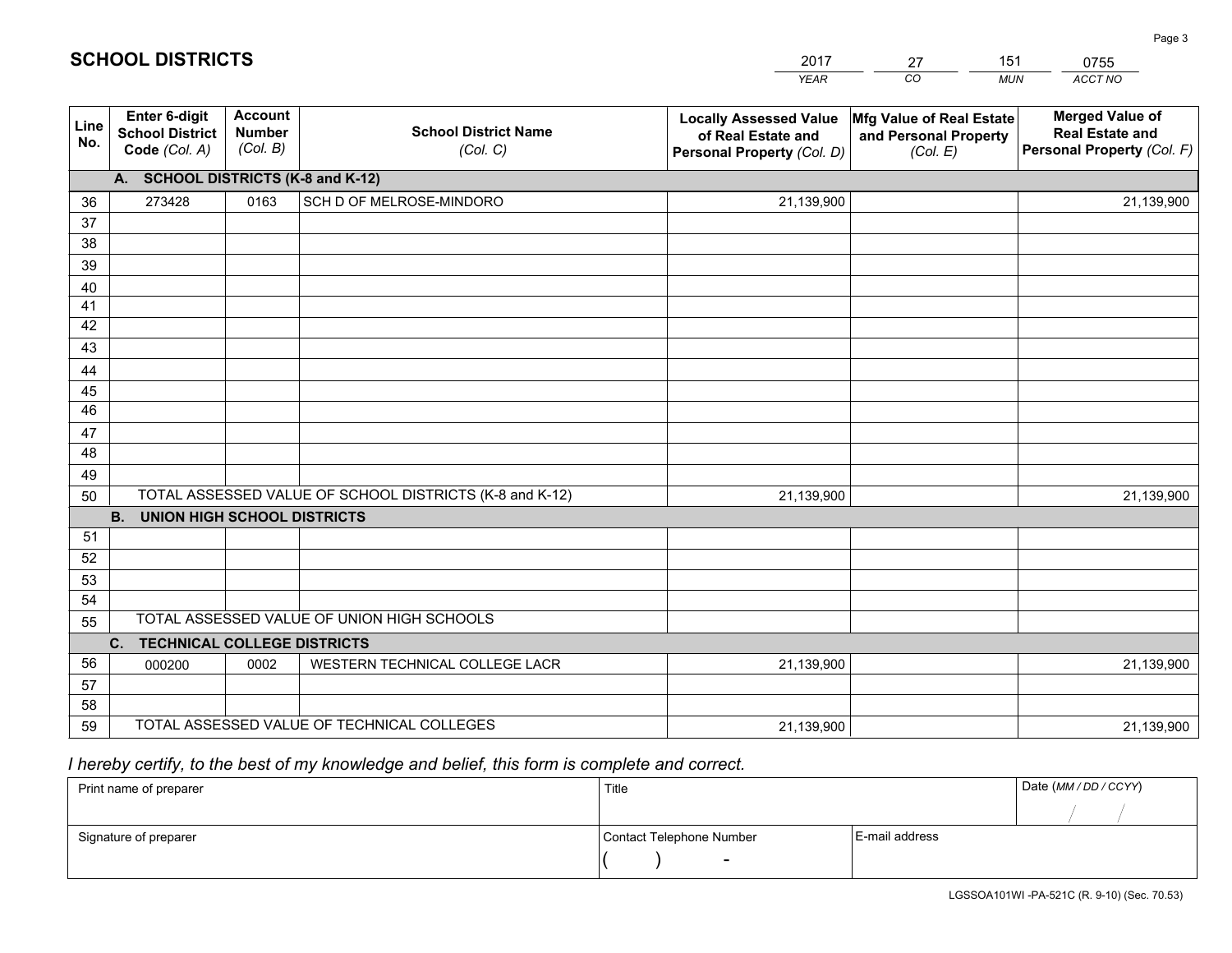### **HIGHLIGHTS**

- 1. Complete the Statement of Assessment after the Board of Review. Reflect any changes made there.
- 2. Use black ink to complete.
- 3. Line 16 must equal Line 50, Col D.
- 4. Line 55 must equal the total of K-8 schools listed on lines 36-49. Do not include K-12 schools in this comparision.
- 5. Line 59, Col. D must equal Line 16.
- 6. Special District, School District and Technical College District values must include both real estate and personal property. Examples of Special districts are: town sanitary districts, public inland lake protection and rehabilitation districts, and metropolitan sewerage districts.
- 7. DO NOT INCLUDE Manufacturing property values.DOR will print these values on the final SOA.

DANIEL CIECHANOWSKI VILLAGE OF MELROSE

DANIEL CIECHANOWSKI VILLAGE OF MELROSE

PO BOX 117

 $\overline{S}$ 

MELROSE, WI 54642 - 0117

VELROSE, WI **BOX 117** 

54642

 $-0117$ 

 8. Accuracy of this form is very important. The values reported directly affect the equalized value DOR calculates for school and special districts.

### **Page 1:**

 If not prefilled, enter the tax year,county and municipal code,municipal type, municipal name and county name on the top of form.

Check the Amended box, if filing an amended / corrected SOA.

 Report the parcel count, acres and assessed value of taxable general property, total parcel count, (real and personal), total acres, and values from final figures set by the Board of Review.

- A. Real Estate land and improvements (buildings, etc.) is reported on lines 1 8, total line 9.
- B. Personal Property is reported on lines 11 14, Column D, total line 15.
- C. To complete this report, use the computer produced summary of the assessment roll that shows these amounts.
- D. Use whole numbers only.
- E. Add each line across and each column down to verify entries.

### **Page 2:**

- A. Report Special Items (not subject to general property tax).
- 1. Private Forest Croplands and Managed Forest Lands are reported on lines 18,19, 20 and 21. Be sure to report assessed values **NOT** taxes.
- 2. You should have copies of the orders of entry, orders of withdrawal, etc., to update your assessment roll.
	- 3. Show hundredths of acres (e.g. 39.75).
- 4. Tax exempt lands are reported on line 22.
- 5. Omitted property and sec. 70.43, Wis. Stats., corrections of errors by assessor are reported on line 23. Report real estate and personal property separately. These should be for **prior years**, not something found on the current assessment roll after the board of review.
- B. Special District (Lines 24-35) Include the value of both real and personal property.

 The Department of Revenue (DOR) preprints much of the information regarding names and codes for schools, special districts,etc. If a district is not listed, enter the name and value only, DOR will enter the proper code.

## **Page 3 School Districts:**

Include the value of both real and personal property.

Report School District (regular, elementary, union high school, and technical college).

- 1. Regular (K-12) and Elementary (K-8) school values are reported on lines 36-49, total on line 50.
- 2. Union High School (UHS) (use only if elementary schools are listed on lines 36-49) are reported on lines 51-54. UHS total value (line 55) must equal to the total **elementary school** values reported on lines 36-49. Do notinclude K-12 schools in this comparison.
- 3. Technical College values are reported on lines 56-58, total on line 59.
- 4. Use the computer summary that shows these amounts to complete this report.

#### **This form is due the second Monday in June. File this report only after your Board of Review is complete.**

 *If you have questions: Return forms to:*

 Email: lgs@wisconsin.gov Wisconsin Department of RevenueCall:  $(608)$  266-2569 or  $(608)$  264-6892 Fax number: (608) 264-6887 PO Box 8971

Local Government Services Section 6-97 Madison WI 53708-8971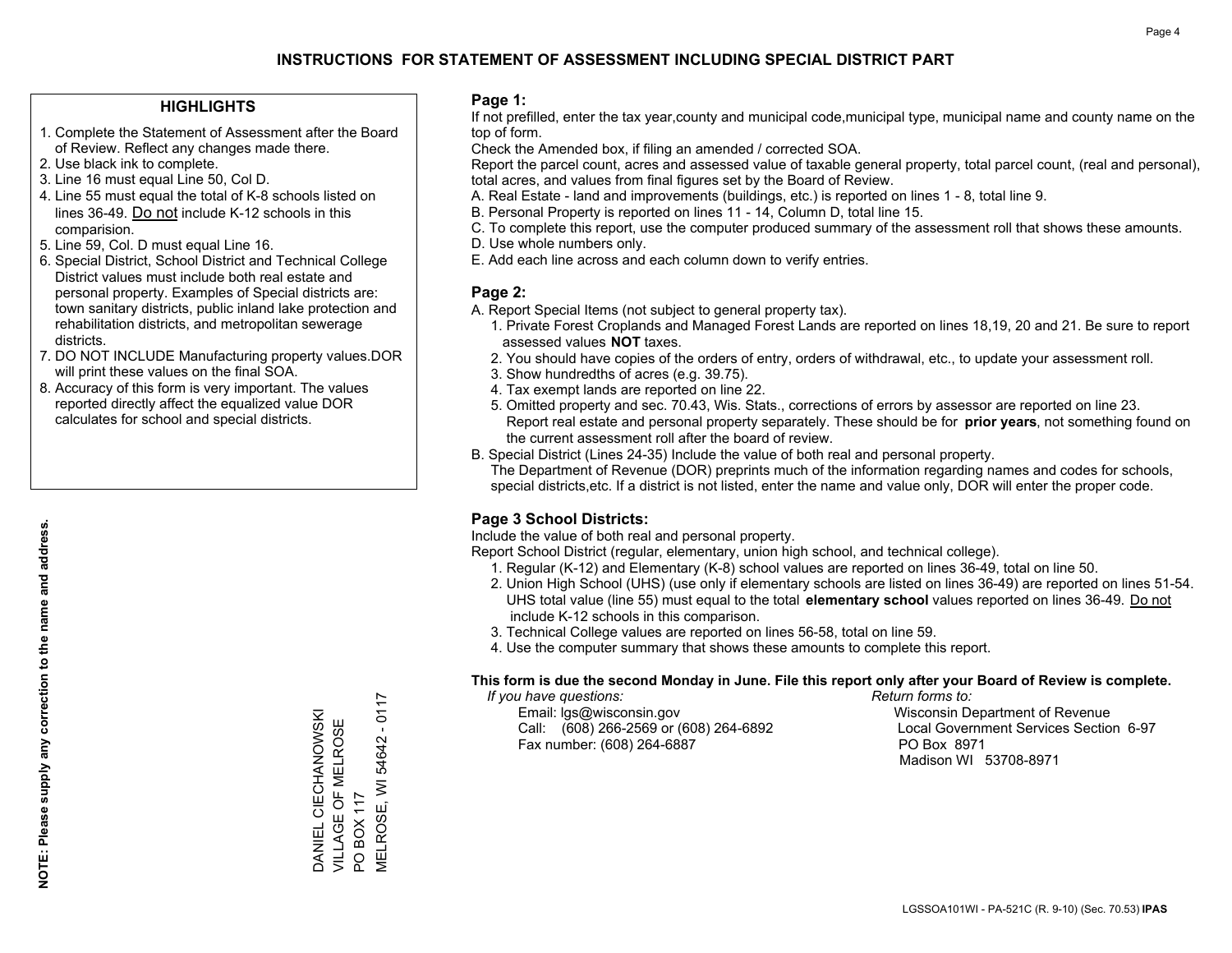**FINAL - EQUATED**

|          | 152 | 0756    |
|----------|-----|---------|
| $\cdots$ | MUN | ACCT NO |

|             | <b>FOR</b>                                                                                                                                                                                   | <b>VILLAGE OF</b><br>OF                                   | <b>MERRILLAN</b>                                                               |          | <b>JACKSON COUNTY</b> |                              |                         | WHEN COMPLETING THIS DOCUMENT            |                                         |
|-------------|----------------------------------------------------------------------------------------------------------------------------------------------------------------------------------------------|-----------------------------------------------------------|--------------------------------------------------------------------------------|----------|-----------------------|------------------------------|-------------------------|------------------------------------------|-----------------------------------------|
|             |                                                                                                                                                                                              | Town - Village - City                                     | <b>Municipality Name</b>                                                       |          | <b>County Name</b>    |                              |                         | DO NOT WRITE OVER X's OR IN SHADED AREAS |                                         |
| Line        | <b>REAL ESTATE</b>                                                                                                                                                                           |                                                           | PARCEL COUNT<br>(See Lines 18 - 22 for<br>TOTAL LAND IMPROVEMENTS NUMBERS ONLY |          |                       | NO. OF ACRES<br><b>WHOLE</b> | VALUE OF<br><b>LAND</b> | <b>VALUE OF</b><br><b>IMPROVEMENTS</b>   | TOTAL VALUE OF LAND<br>AND IMPROVEMENTS |
| No.         |                                                                                                                                                                                              | other Real Estate)                                        | Col. A                                                                         | Col. B   | Col. C                | Col. D                       | Col. E                  | Col. F                                   |                                         |
| $\mathbf 1$ |                                                                                                                                                                                              | <b>RESIDENTIAL - Class 1</b>                              | 431                                                                            | 239      | 265                   | 3,601,000                    | 12,411,000              | 16,012,000                               |                                         |
| 2           |                                                                                                                                                                                              | <b>COMMERCIAL - Class 2</b>                               | 43                                                                             | 28       | 4                     | 352,300                      | 1,867,800               | 2,220,100                                |                                         |
| 3           |                                                                                                                                                                                              | <b>MANUFACTURING - Class 3</b>                            | $\Omega$                                                                       | 0        | 0                     | $\mathbf 0$                  | 0                       | 0                                        |                                         |
| 4           |                                                                                                                                                                                              | <b>AGRICULTURAL - Class 4</b>                             | 0                                                                              |          | 0                     | $\mathbf 0$                  |                         | $\Omega$                                 |                                         |
| 5           |                                                                                                                                                                                              | <b>UNDEVELOPED - Class 5</b>                              | $\Omega$                                                                       |          | 0                     | $\mathbf{0}$                 |                         | $\Omega$                                 |                                         |
| 6           |                                                                                                                                                                                              | AGRICULTURAL FOREST - Class 5m                            | 0                                                                              |          | 0                     | $\mathbf 0$                  |                         | $\Omega$                                 |                                         |
| 7           |                                                                                                                                                                                              | FOREST LANDS - Class 6                                    |                                                                                |          | 15                    | 34,700                       |                         | 34,700                                   |                                         |
| 8           |                                                                                                                                                                                              | OTHER - Class 7                                           | $\Omega$                                                                       | $\Omega$ | $\Omega$              | $\Omega$                     | $\Omega$                | 0                                        |                                         |
| 9           |                                                                                                                                                                                              | TOTAL - ALL COLUMNS                                       | 475                                                                            | 267      | 284                   | 3,988,000                    | 14,278,800              | 18,266,800                               |                                         |
| 10          |                                                                                                                                                                                              | NUMBER OF PERSONAL PROPERTY ACCOUNTS IN ROLL              |                                                                                |          | 26                    | <b>LOCALLY ASSESSED</b>      | <b>MANUFACTURING</b>    | <b>MERGED</b>                            |                                         |
| 11          |                                                                                                                                                                                              | BOATS AND OTHER WATERCRAFT NOT EXEMPT - Code 1            |                                                                                |          |                       | $\mathbf 0$                  | 0                       | $\Omega$                                 |                                         |
| 12          |                                                                                                                                                                                              | MACHINERY, TOOLS AND PATTERNS - Code 2                    |                                                                                |          |                       | 68,000                       | $\Omega$                | 68,000                                   |                                         |
| 13          |                                                                                                                                                                                              | FURNITURE, FIXTURES AND EQUIPMENT - Code 3                |                                                                                |          |                       | 157,500                      | 0                       | 157,500                                  |                                         |
| 14          |                                                                                                                                                                                              | ALL OTHER PERSONAL PROPERTY NOT EXEMPT - Codes 4A, 4B, 4C |                                                                                |          |                       | 14,900                       | 0                       | 14,900                                   |                                         |
| 15          | TOTAL OF PERSONAL PROPERTY NOT EXEMPT (Total of Lines 11-14)<br>240,400                                                                                                                      |                                                           |                                                                                |          |                       |                              |                         | 240,400<br>0                             |                                         |
| 16          | AGGREGATE ASSESSED VALUE OF ALL PROPERTY SUBJECT TO THE GENERAL PROPERTY TAX (Total of Lines 9F and 15F)<br>MUST EQUAL TOTAL VALUE OF THE SCHOOL DISTRICTS (K-12 PLUS K-8) - Line 50, Col. F |                                                           |                                                                                |          |                       |                              |                         | 18,507,200                               |                                         |
| 17          |                                                                                                                                                                                              | <b>BOARD OF REVIEW</b>                                    |                                                                                |          | Name of Assessor      |                              | Telephone #             |                                          |                                         |
|             | DATE OF FINAL ADJOURNMENT<br><b>BOWMAR APPRAISAL</b><br>05/30/2017                                                                                                                           |                                                           |                                                                                |          |                       |                              |                         | (715) 835-1141                           |                                         |

REMARKS

The Assessment Ratio to be used in calculating the estimated Fair Market Value on tax bills for this tax district is .870492837

This ratio should be used to convert assessed values to "Calculate Equalized Values" in Step 1 of the Lottery and Gaming Credit Calculations.<br>This ratio should be used in the "Computation of Tax Equivalent" schedule of the Commission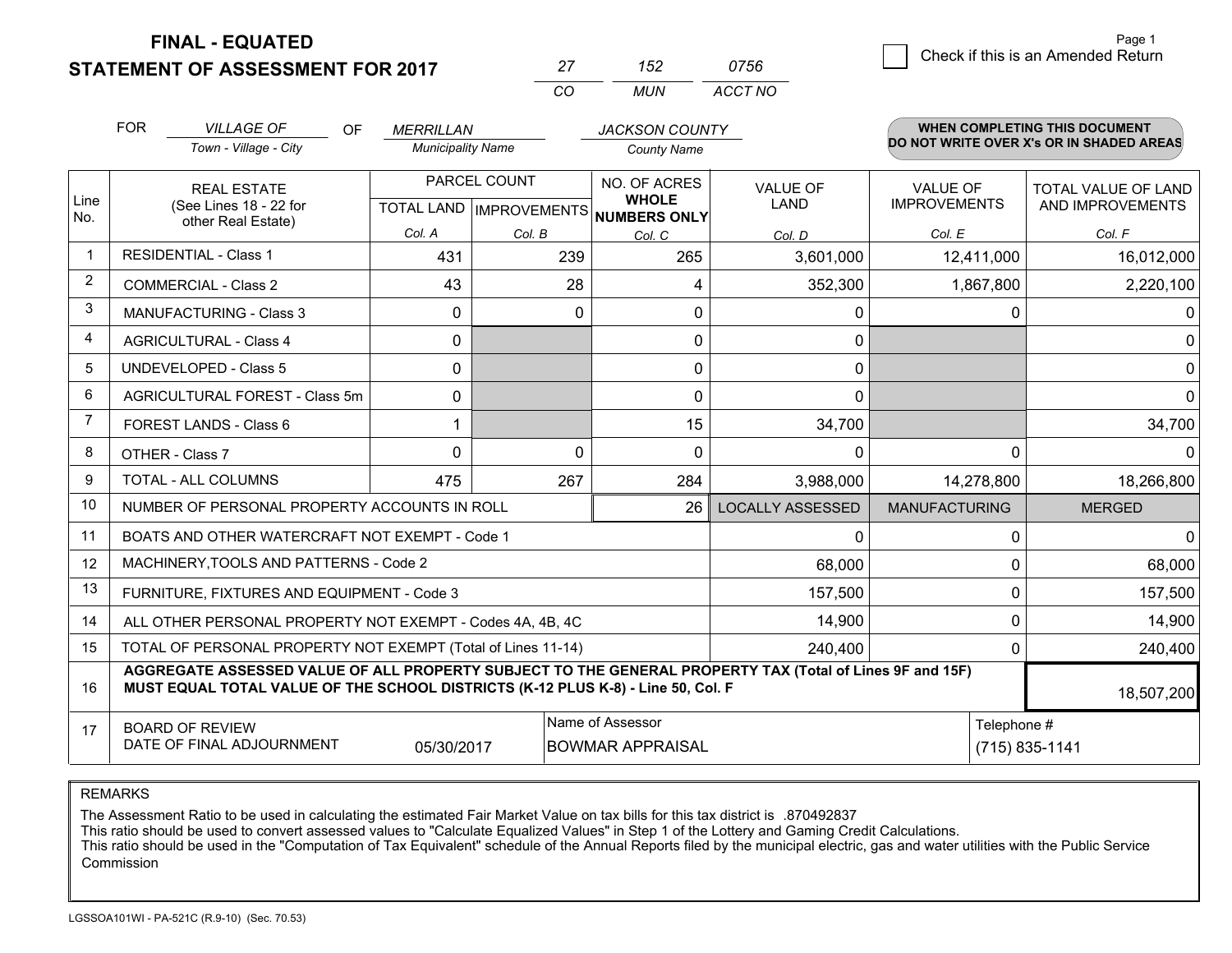*YEAR CO MUN ACCT NO* <sup>2017</sup> <sup>27</sup> <sup>152</sup> <sup>0756</sup> Page 2

Do not confuse FOREST LANDS (Line 7) with FOREST CROPS (in this section) - They are **NOT** the same

|    |                                                                  |                                             |  | Private Forest Crop - Reg Class @ 10¢ per acre                                 |  |                                                               | Private Forest Crop - Reg Class @ \$2.52 per acre                            |               |                                                                    |  |
|----|------------------------------------------------------------------|---------------------------------------------|--|--------------------------------------------------------------------------------|--|---------------------------------------------------------------|------------------------------------------------------------------------------|---------------|--------------------------------------------------------------------|--|
| 18 | (a) PARCELS                                                      | (b) ACRES                                   |  | (c) ASSESSED VALUE                                                             |  | (d) PARCELS                                                   | (e) ACRES                                                                    |               | (f) ASSESSED VALUE                                                 |  |
|    |                                                                  |                                             |  |                                                                                |  |                                                               |                                                                              |               |                                                                    |  |
|    |                                                                  |                                             |  | Private Forest Crop - Special Class @ 20¢ per acre                             |  |                                                               | Entered Before 2005 Managed Forest - Ferrous Mining CLOSED @ \$8.27 per acre |               |                                                                    |  |
| 19 | (a) PARCELS                                                      | (b) ACRES                                   |  | (c) ASSESSED VALUE                                                             |  | (d) PARCELS                                                   | (e) ACRES                                                                    |               | (f) ASSESSED VALUE                                                 |  |
|    |                                                                  |                                             |  |                                                                                |  |                                                               |                                                                              |               |                                                                    |  |
|    |                                                                  | Entered Before 2005 Managed Forest - OPEN @ |  | \$.79 per acre                                                                 |  |                                                               | Entered Before 2005 Managed Forest - CLOSED @ \$1.87 per acre                |               |                                                                    |  |
| 20 | (a) PARCELS                                                      | (b) ACRES                                   |  | (c) ASSESSED VALUE                                                             |  | (d) PARCELS                                                   | (e) ACRES                                                                    |               | (f) ASSESSED VALUE                                                 |  |
|    |                                                                  |                                             |  |                                                                                |  |                                                               |                                                                              |               |                                                                    |  |
|    |                                                                  | Entered After 2004 Managed Forest - OPEN @  |  | \$2.14 per acre                                                                |  | Entered After 2004 Managed Forest - CLOSED @ \$10.68 per acre |                                                                              |               |                                                                    |  |
| 21 | (a) PARCELS                                                      | (b) ACRES                                   |  | (c) ASSESSED VALUE                                                             |  | (d) PARCELS<br>(e) ACRES                                      |                                                                              |               | (f) ASSESSED VALUE                                                 |  |
|    |                                                                  |                                             |  |                                                                                |  |                                                               |                                                                              |               |                                                                    |  |
|    | (a) County Forest Cropland Acres                                 |                                             |  | (b) Federal Acres                                                              |  |                                                               | (d) County (NOT FOREST CROP) Acres                                           |               | (e) Other Acres                                                    |  |
| 22 |                                                                  |                                             |  |                                                                                |  | (c) State Acres                                               |                                                                              |               |                                                                    |  |
|    |                                                                  |                                             |  |                                                                                |  | .33                                                           |                                                                              |               | 13.94                                                              |  |
|    | Assessed Value of Omitted Property From Prior Years (Sec. 70.44) |                                             |  |                                                                                |  |                                                               | Assessed Value of Sec. 70.43 Corrections of Errors by Assessors              |               |                                                                    |  |
| 23 |                                                                  | (a) REAL ESTATE                             |  | (b) PERSONAL                                                                   |  | (c1) REAL ESTATE                                              |                                                                              | (c2) PERSONAL |                                                                    |  |
|    |                                                                  |                                             |  |                                                                                |  |                                                               |                                                                              |               |                                                                    |  |
|    |                                                                  |                                             |  | Manufacturing Equated Value of Omitted Property From Prior Years (Sec. 70.995) |  |                                                               |                                                                              |               | Mfg. Equated Value of Sec.70.43 Corrections of Errors by Assessors |  |
|    | (d) REAL ESTATE                                                  |                                             |  | (e) PERSONAL                                                                   |  |                                                               | (f1) REAL ESTATE                                                             |               | (f2) PERSONAL                                                      |  |
|    |                                                                  |                                             |  |                                                                                |  |                                                               |                                                                              |               |                                                                    |  |

## **SPECIAL DISTRICTS**

| Line<br>No. | Enter 6-digit<br>Special District<br>Code (Col. A) | <b>Account</b><br><b>Number</b> | <b>Special District Name</b> | <b>Locally Assessed Value</b><br>of Real Estate and | Mfg Value of Real Estate<br>and Personal Property | <b>Merged Value of</b><br><b>Real Estate and</b><br>Personal Property (Col. F) |
|-------------|----------------------------------------------------|---------------------------------|------------------------------|-----------------------------------------------------|---------------------------------------------------|--------------------------------------------------------------------------------|
|             |                                                    | (Col. B)                        | (Col. C)                     | Personal Property (Col. D)                          | (Col. E)                                          |                                                                                |
| 24          |                                                    |                                 |                              |                                                     |                                                   |                                                                                |
| 25          |                                                    |                                 |                              |                                                     |                                                   |                                                                                |
| 26          |                                                    |                                 |                              |                                                     |                                                   |                                                                                |
| 27          |                                                    |                                 |                              |                                                     |                                                   |                                                                                |
| 28          |                                                    |                                 |                              |                                                     |                                                   |                                                                                |
| 29          |                                                    |                                 |                              |                                                     |                                                   |                                                                                |
| 30          |                                                    |                                 |                              |                                                     |                                                   |                                                                                |
| 31          |                                                    |                                 |                              |                                                     |                                                   |                                                                                |
| 32          |                                                    |                                 |                              |                                                     |                                                   |                                                                                |
| 33          |                                                    |                                 |                              |                                                     |                                                   |                                                                                |
| 34          |                                                    |                                 |                              |                                                     |                                                   |                                                                                |
| 35          |                                                    |                                 |                              |                                                     |                                                   |                                                                                |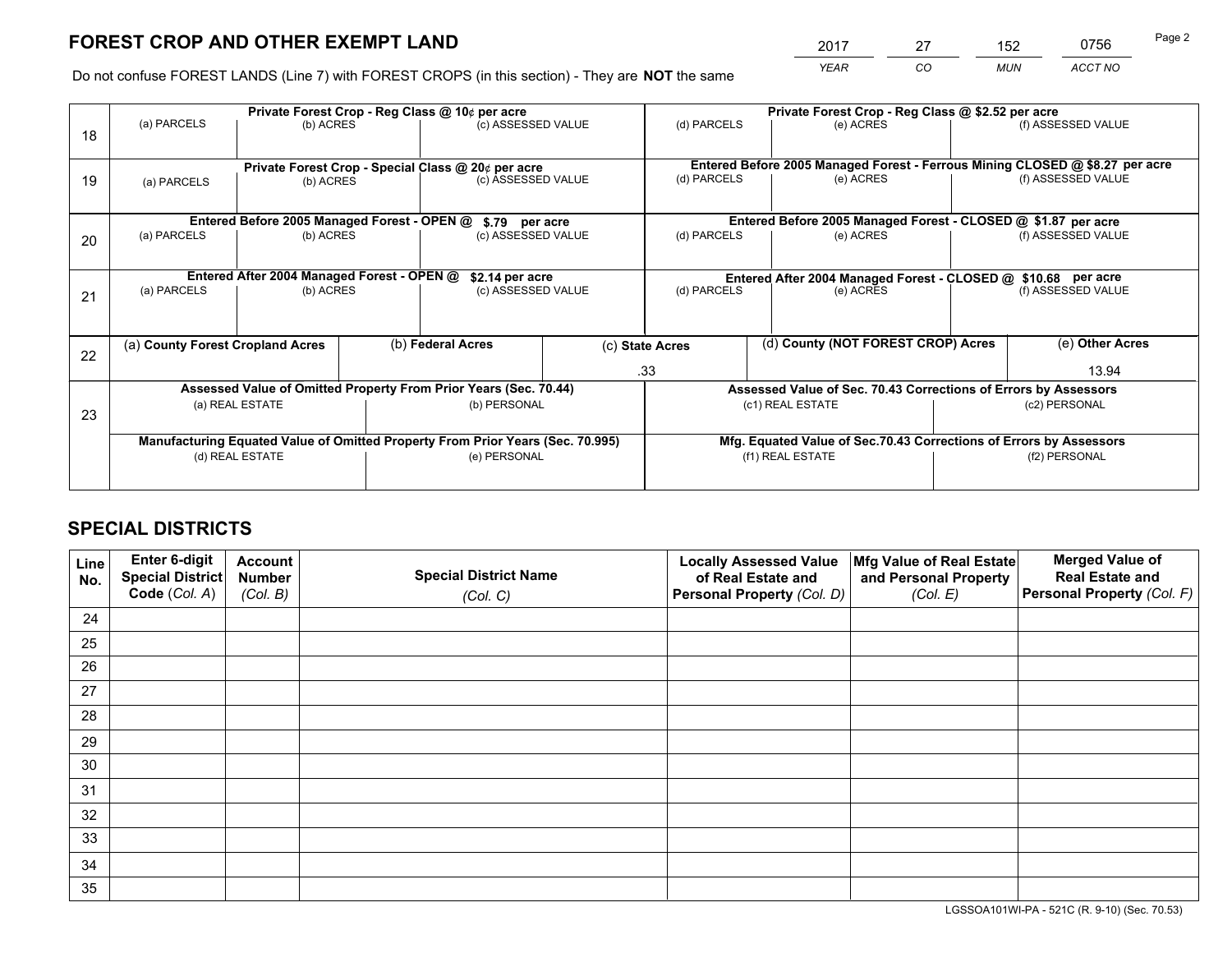|             |                                                                        |                                             |                                                         | <b>YEAR</b>                                                                       | CO<br><b>MUN</b>                                              | ACCT NO                                                                        |  |  |
|-------------|------------------------------------------------------------------------|---------------------------------------------|---------------------------------------------------------|-----------------------------------------------------------------------------------|---------------------------------------------------------------|--------------------------------------------------------------------------------|--|--|
| Line<br>No. | <b>Enter 6-digit</b><br><b>School District</b><br>Code (Col. A)        | <b>Account</b><br><b>Number</b><br>(Col. B) | <b>School District Name</b><br>(Col. C)                 | <b>Locally Assessed Value</b><br>of Real Estate and<br>Personal Property (Col. D) | Mfg Value of Real Estate<br>and Personal Property<br>(Col. E) | <b>Merged Value of</b><br><b>Real Estate and</b><br>Personal Property (Col. F) |  |  |
|             | A. SCHOOL DISTRICTS (K-8 and K-12)                                     |                                             |                                                         |                                                                                   |                                                               |                                                                                |  |  |
| 36          | 270091                                                                 | 0161                                        | SCH D OF ALMA CENTER                                    | 18,507,200                                                                        |                                                               | 18,507,200                                                                     |  |  |
| 37          |                                                                        |                                             |                                                         |                                                                                   |                                                               |                                                                                |  |  |
| 38          |                                                                        |                                             |                                                         |                                                                                   |                                                               |                                                                                |  |  |
| 39          |                                                                        |                                             |                                                         |                                                                                   |                                                               |                                                                                |  |  |
| 40          |                                                                        |                                             |                                                         |                                                                                   |                                                               |                                                                                |  |  |
| 41          |                                                                        |                                             |                                                         |                                                                                   |                                                               |                                                                                |  |  |
| 42          |                                                                        |                                             |                                                         |                                                                                   |                                                               |                                                                                |  |  |
| 43          |                                                                        |                                             |                                                         |                                                                                   |                                                               |                                                                                |  |  |
| 44<br>45    |                                                                        |                                             |                                                         |                                                                                   |                                                               |                                                                                |  |  |
| 46          |                                                                        |                                             |                                                         |                                                                                   |                                                               |                                                                                |  |  |
| 47          |                                                                        |                                             |                                                         |                                                                                   |                                                               |                                                                                |  |  |
| 48          |                                                                        |                                             |                                                         |                                                                                   |                                                               |                                                                                |  |  |
| 49          |                                                                        |                                             |                                                         |                                                                                   |                                                               |                                                                                |  |  |
| 50          |                                                                        |                                             | TOTAL ASSESSED VALUE OF SCHOOL DISTRICTS (K-8 and K-12) | 18,507,200                                                                        |                                                               | 18,507,200                                                                     |  |  |
|             | <b>B.</b><br><b>UNION HIGH SCHOOL DISTRICTS</b>                        |                                             |                                                         |                                                                                   |                                                               |                                                                                |  |  |
| 51          |                                                                        |                                             |                                                         |                                                                                   |                                                               |                                                                                |  |  |
| 52          |                                                                        |                                             |                                                         |                                                                                   |                                                               |                                                                                |  |  |
| 53          |                                                                        |                                             |                                                         |                                                                                   |                                                               |                                                                                |  |  |
| 54          |                                                                        |                                             |                                                         |                                                                                   |                                                               |                                                                                |  |  |
| 55          |                                                                        |                                             | TOTAL ASSESSED VALUE OF UNION HIGH SCHOOLS              |                                                                                   |                                                               |                                                                                |  |  |
|             | C.<br><b>TECHNICAL COLLEGE DISTRICTS</b>                               |                                             |                                                         |                                                                                   |                                                               |                                                                                |  |  |
| 56          | 000100                                                                 | 0001                                        | CHIPPEWA VALLEY TECHNICAL COLLEGE EAUC                  | 18,507,200                                                                        |                                                               | 18,507,200                                                                     |  |  |
| 57          |                                                                        |                                             |                                                         |                                                                                   |                                                               |                                                                                |  |  |
| 58          |                                                                        |                                             |                                                         |                                                                                   |                                                               |                                                                                |  |  |
| 59          | TOTAL ASSESSED VALUE OF TECHNICAL COLLEGES<br>18,507,200<br>18,507,200 |                                             |                                                         |                                                                                   |                                                               |                                                                                |  |  |

27

152

 *I hereby certify, to the best of my knowledge and belief, this form is complete and correct.*

**SCHOOL DISTRICTS**

| Print name of preparer | Title                    |                | Date (MM / DD / CCYY) |
|------------------------|--------------------------|----------------|-----------------------|
|                        |                          |                |                       |
| Signature of preparer  | Contact Telephone Number | E-mail address |                       |
|                        | $\overline{\phantom{a}}$ |                |                       |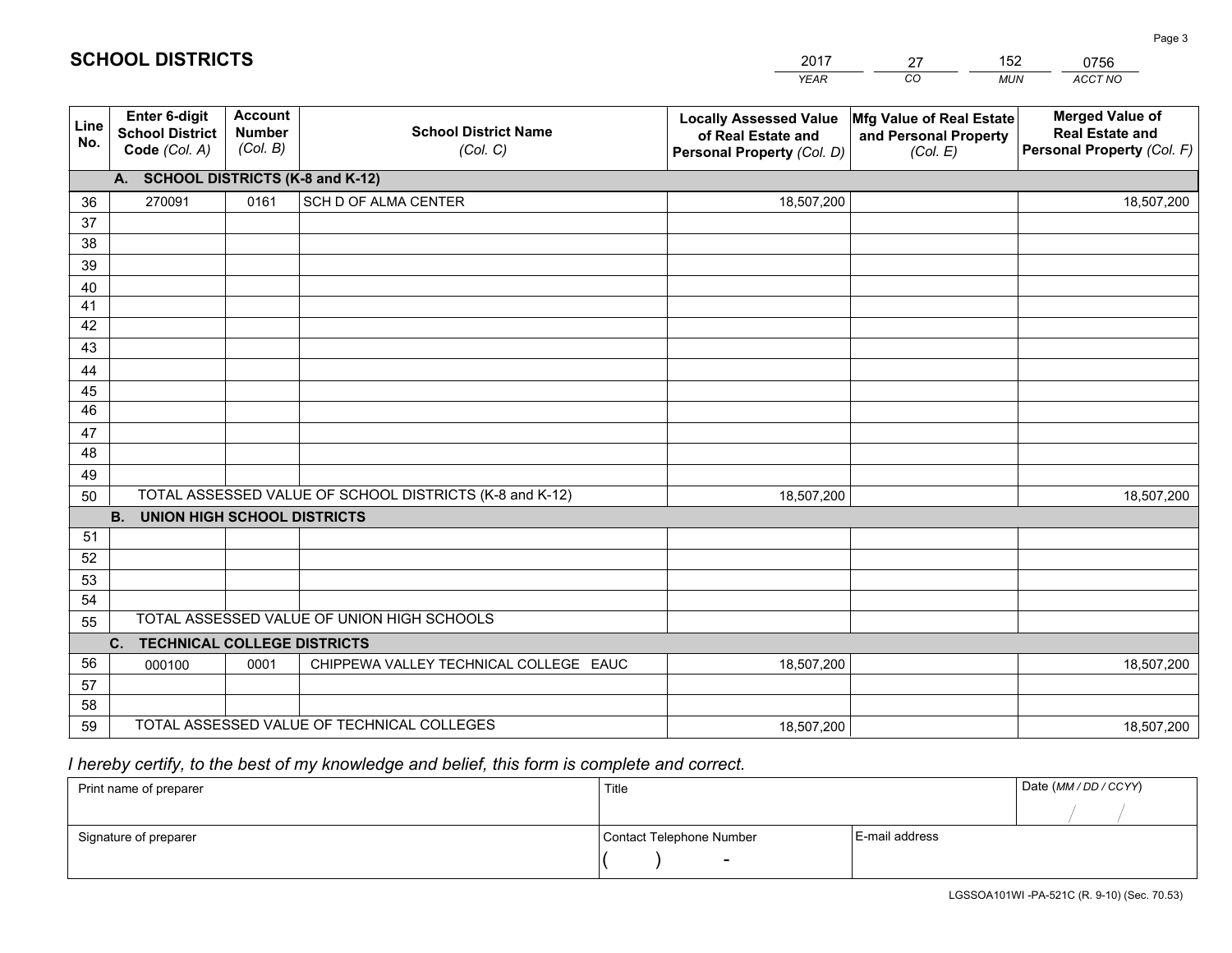### **HIGHLIGHTS**

- 1. Complete the Statement of Assessment after the Board of Review. Reflect any changes made there.
- 2. Use black ink to complete.
- 3. Line 16 must equal Line 50, Col D.
- 4. Line 55 must equal the total of K-8 schools listed on lines 36-49. Do not include K-12 schools in this comparision.
- 5. Line 59, Col. D must equal Line 16.
- 6. Special District, School District and Technical College District values must include both real estate and personal property. Examples of Special districts are: town sanitary districts, public inland lake protection and rehabilitation districts, and metropolitan sewerage districts.
- 7. DO NOT INCLUDE Manufacturing property values.DOR will print these values on the final SOA.

PENNY DANIELSON VILLAGE OF MERRILLAN

PENNY DANIELSON<br>VILLAGE OF MERRILLAN

PO BOX 70

 $\overline{S}$ 

BOX 70

MERRILLAN, WI 54754 - 0070

**VIERRILLAN, WI 54754** 

 $-0070$ 

 8. Accuracy of this form is very important. The values reported directly affect the equalized value DOR calculates for school and special districts.

### **Page 1:**

 If not prefilled, enter the tax year,county and municipal code,municipal type, municipal name and county name on the top of form.

Check the Amended box, if filing an amended / corrected SOA.

 Report the parcel count, acres and assessed value of taxable general property, total parcel count, (real and personal), total acres, and values from final figures set by the Board of Review.

- A. Real Estate land and improvements (buildings, etc.) is reported on lines 1 8, total line 9.
- B. Personal Property is reported on lines 11 14, Column D, total line 15.
- C. To complete this report, use the computer produced summary of the assessment roll that shows these amounts.
- D. Use whole numbers only.
- E. Add each line across and each column down to verify entries.

### **Page 2:**

- A. Report Special Items (not subject to general property tax).
- 1. Private Forest Croplands and Managed Forest Lands are reported on lines 18,19, 20 and 21. Be sure to report assessed values **NOT** taxes.
- 2. You should have copies of the orders of entry, orders of withdrawal, etc., to update your assessment roll.
	- 3. Show hundredths of acres (e.g. 39.75).
- 4. Tax exempt lands are reported on line 22.
- 5. Omitted property and sec. 70.43, Wis. Stats., corrections of errors by assessor are reported on line 23. Report real estate and personal property separately. These should be for **prior years**, not something found on the current assessment roll after the board of review.
- B. Special District (Lines 24-35) Include the value of both real and personal property.

 The Department of Revenue (DOR) preprints much of the information regarding names and codes for schools, special districts,etc. If a district is not listed, enter the name and value only, DOR will enter the proper code.

## **Page 3 School Districts:**

Include the value of both real and personal property.

Report School District (regular, elementary, union high school, and technical college).

- 1. Regular (K-12) and Elementary (K-8) school values are reported on lines 36-49, total on line 50.
- 2. Union High School (UHS) (use only if elementary schools are listed on lines 36-49) are reported on lines 51-54. UHS total value (line 55) must equal to the total **elementary school** values reported on lines 36-49. Do notinclude K-12 schools in this comparison.
- 3. Technical College values are reported on lines 56-58, total on line 59.
- 4. Use the computer summary that shows these amounts to complete this report.

#### **This form is due the second Monday in June. File this report only after your Board of Review is complete.**

 *If you have questions: Return forms to:*

 Email: lgs@wisconsin.gov Wisconsin Department of RevenueCall:  $(608)$  266-2569 or  $(608)$  264-6892 Fax number: (608) 264-6887 PO Box 8971

Local Government Services Section 6-97 Madison WI 53708-8971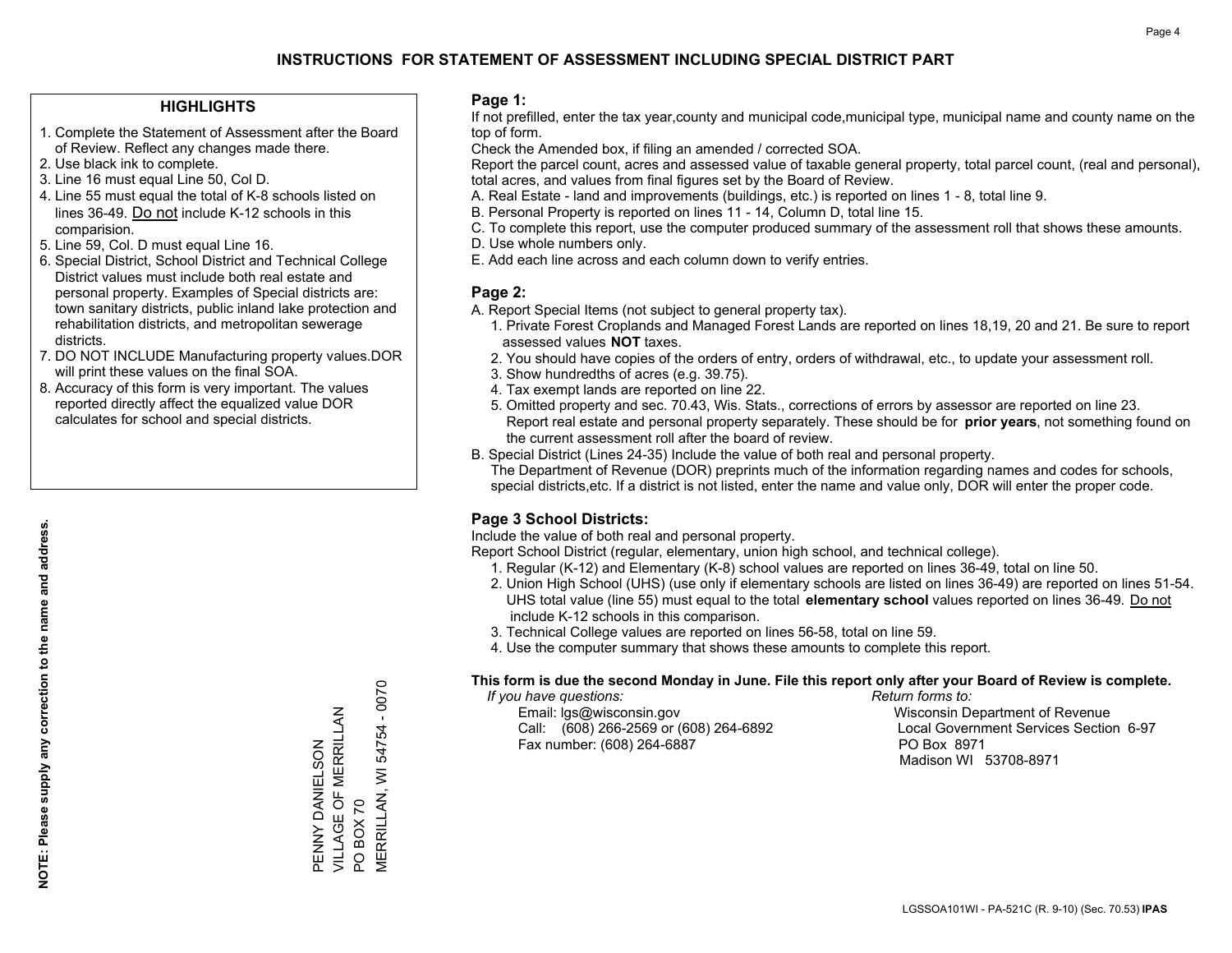**FINAL - EQUATED**

**STATEMENT OF ASSESSMENT FOR 2017** 

| י כי | 186.  | 0757    |
|------|-------|---------|
| rη   | MI IN | ACCT NO |

|             | <b>FOR</b>                                                                                                                                                                                   | <b>VILLAGE OF</b><br>OF.                       | <b>TAYLOR</b>            |                           | <b>JACKSON COUNTY</b>               |                         |                      | <b>WHEN COMPLETING THIS DOCUMENT</b>     |
|-------------|----------------------------------------------------------------------------------------------------------------------------------------------------------------------------------------------|------------------------------------------------|--------------------------|---------------------------|-------------------------------------|-------------------------|----------------------|------------------------------------------|
|             |                                                                                                                                                                                              | Town - Village - City                          | <b>Municipality Name</b> |                           | <b>County Name</b>                  |                         |                      | DO NOT WRITE OVER X's OR IN SHADED AREAS |
|             |                                                                                                                                                                                              | <b>REAL ESTATE</b>                             |                          | PARCEL COUNT              | NO. OF ACRES                        | <b>VALUE OF</b>         | <b>VALUE OF</b>      | TOTAL VALUE OF LAND                      |
| Line<br>No. |                                                                                                                                                                                              | (See Lines 18 - 22 for<br>other Real Estate)   |                          | TOTAL LAND   IMPROVEMENTS | <b>WHOLE</b><br><b>NUMBERS ONLY</b> | <b>LAND</b>             | <b>IMPROVEMENTS</b>  | AND IMPROVEMENTS                         |
|             |                                                                                                                                                                                              |                                                | Col. A                   | Col. B                    | Col. C                              | Col. D                  | Col. E               | Col. F                                   |
| -1          |                                                                                                                                                                                              | <b>RESIDENTIAL - Class 1</b>                   | 167                      | 152                       | 70                                  | 1,010,600               | 8,957,500            | 9,968,100                                |
| 2           |                                                                                                                                                                                              | <b>COMMERCIAL - Class 2</b>                    | 39                       | 33                        | 25                                  | 364,700                 | 2,015,500            | 2,380,200                                |
| 3           |                                                                                                                                                                                              | <b>MANUFACTURING - Class 3</b>                 | $\overline{2}$           | $\overline{2}$            | 3                                   | 22,800                  | 136,700              | 159,500                                  |
| 4           |                                                                                                                                                                                              | <b>AGRICULTURAL - Class 4</b>                  | 14                       |                           | 200                                 | 34,500                  |                      | 34,500                                   |
| 5           |                                                                                                                                                                                              | <b>UNDEVELOPED - Class 5</b>                   | 10                       |                           | 15                                  | 6,100                   |                      | 6,100                                    |
| 6           |                                                                                                                                                                                              | AGRICULTURAL FOREST - Class 5m                 | $\overline{2}$           |                           | 10                                  | 12,600                  |                      | 12,600                                   |
| 7           |                                                                                                                                                                                              | FOREST LANDS - Class 6                         | $\overline{2}$           |                           | 17                                  | 41,700                  |                      | 41,700                                   |
| 8           |                                                                                                                                                                                              | OTHER - Class 7                                | 3                        | 3                         | 5                                   | 22,500                  | 49,400               | 71,900                                   |
| 9           |                                                                                                                                                                                              | TOTAL - ALL COLUMNS                            | 239                      | 190                       | 345                                 | 1,515,500               | 11,159,100           | 12,674,600                               |
| 10          |                                                                                                                                                                                              | NUMBER OF PERSONAL PROPERTY ACCOUNTS IN ROLL   |                          |                           | 24                                  | <b>LOCALLY ASSESSED</b> | <b>MANUFACTURING</b> | <b>MERGED</b>                            |
| 11          |                                                                                                                                                                                              | BOATS AND OTHER WATERCRAFT NOT EXEMPT - Code 1 |                          |                           |                                     | 0                       | $\Omega$             | $\overline{0}$                           |
| 12          |                                                                                                                                                                                              | MACHINERY, TOOLS AND PATTERNS - Code 2         |                          |                           |                                     | 158,500                 | 334,300              | 492,800                                  |
| 13          |                                                                                                                                                                                              | FURNITURE, FIXTURES AND EQUIPMENT - Code 3     |                          |                           |                                     | 103,100                 | 47,400               | 150,500                                  |
| 14          | 5,400<br>ALL OTHER PERSONAL PROPERTY NOT EXEMPT - Codes 4A, 4B, 4C                                                                                                                           |                                                |                          |                           |                                     |                         |                      | 14,900                                   |
| 15          | TOTAL OF PERSONAL PROPERTY NOT EXEMPT (Total of Lines 11-14)<br>267,000                                                                                                                      |                                                |                          |                           |                                     |                         | 391,200              | 658,200                                  |
| 16          | AGGREGATE ASSESSED VALUE OF ALL PROPERTY SUBJECT TO THE GENERAL PROPERTY TAX (Total of Lines 9F and 15F)<br>MUST EQUAL TOTAL VALUE OF THE SCHOOL DISTRICTS (K-12 PLUS K-8) - Line 50, Col. F |                                                |                          |                           |                                     |                         |                      | 13,332,800                               |
| 17          |                                                                                                                                                                                              | <b>BOARD OF REVIEW</b>                         |                          |                           | Name of Assessor                    |                         | Telephone #          |                                          |
|             |                                                                                                                                                                                              | DATE OF FINAL ADJOURNMENT                      | 05/24/2017               |                           | <b>GARDINER APPRAISAL</b>           |                         |                      | (608) 943-8009                           |

REMARKS

The Assessment Ratio to be used in calculating the estimated Fair Market Value on tax bills for this tax district is .902238284

This ratio should be used to convert assessed values to "Calculate Equalized Values" in Step 1 of the Lottery and Gaming Credit Calculations.<br>This ratio should be used in the "Computation of Tax Equivalent" schedule of the Commission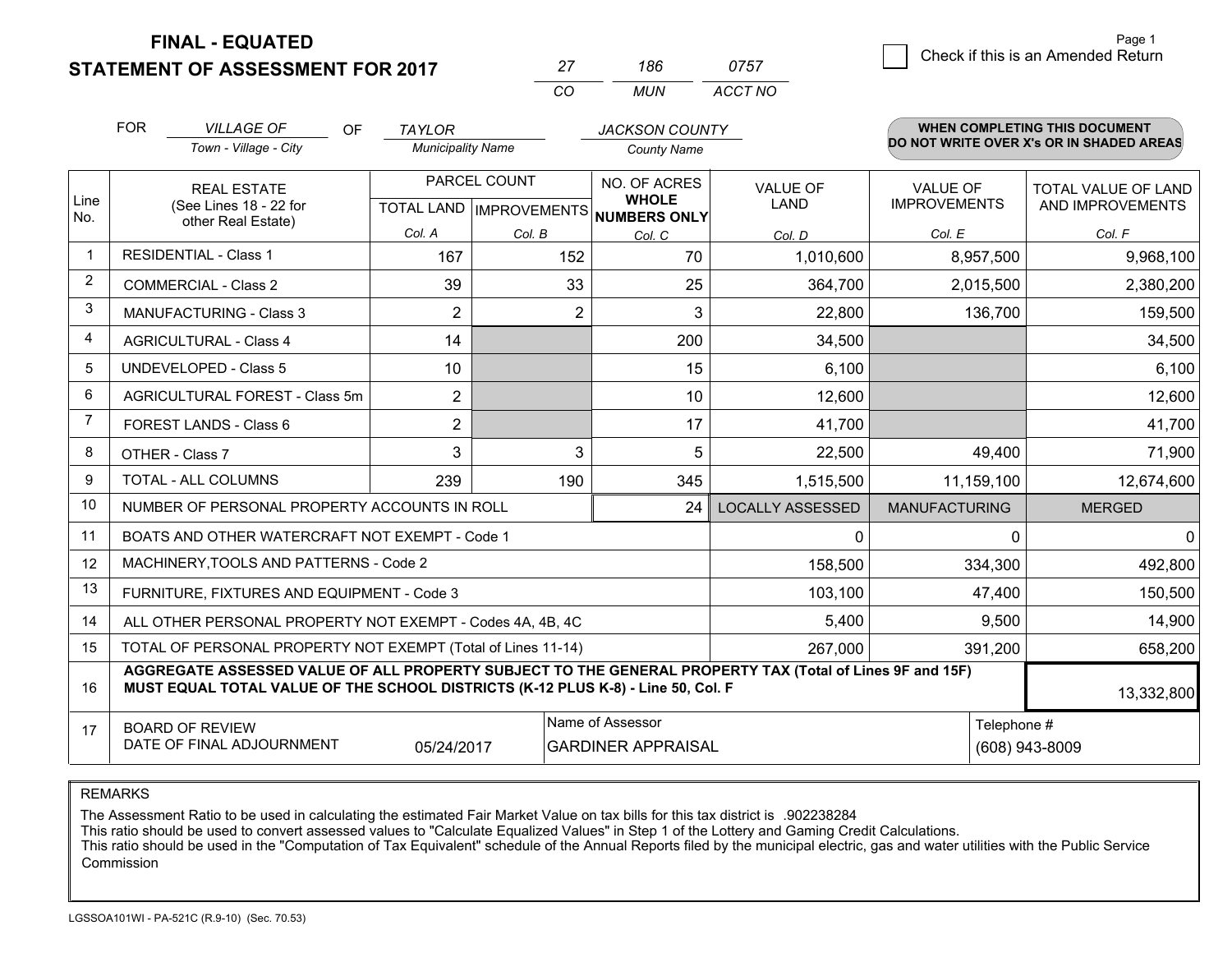*YEAR CO MUN ACCT NO* <sup>2017</sup> <sup>27</sup> <sup>186</sup> <sup>0757</sup> Page 2

Do not confuse FOREST LANDS (Line 7) with FOREST CROPS (in this section) - They are **NOT** the same

|    |                                                                  |                                                                                |  | Private Forest Crop - Reg Class @ 10¢ per acre                           |  |                                                                 | Private Forest Crop - Reg Class @ \$2.52 per acre                                         |                    |                    |  |
|----|------------------------------------------------------------------|--------------------------------------------------------------------------------|--|--------------------------------------------------------------------------|--|-----------------------------------------------------------------|-------------------------------------------------------------------------------------------|--------------------|--------------------|--|
| 18 | (a) PARCELS                                                      | (b) ACRES                                                                      |  | (c) ASSESSED VALUE                                                       |  | (d) PARCELS                                                     | (e) ACRES                                                                                 |                    | (f) ASSESSED VALUE |  |
|    |                                                                  |                                                                                |  |                                                                          |  |                                                                 |                                                                                           |                    |                    |  |
|    |                                                                  |                                                                                |  | Private Forest Crop - Special Class @ 20¢ per acre<br>(c) ASSESSED VALUE |  | (d) PARCELS                                                     | Entered Before 2005 Managed Forest - Ferrous Mining CLOSED @ \$8.27 per acre<br>(e) ACRES |                    | (f) ASSESSED VALUE |  |
| 19 | (a) PARCELS                                                      | (b) ACRES                                                                      |  |                                                                          |  |                                                                 |                                                                                           |                    |                    |  |
|    |                                                                  |                                                                                |  |                                                                          |  |                                                                 |                                                                                           |                    |                    |  |
|    |                                                                  | Entered Before 2005 Managed Forest - OPEN @                                    |  | \$.79 per acre                                                           |  |                                                                 | Entered Before 2005 Managed Forest - CLOSED @ \$1.87 per acre                             |                    |                    |  |
| 20 | (a) PARCELS                                                      | (b) ACRES                                                                      |  | (c) ASSESSED VALUE                                                       |  | (d) PARCELS                                                     | (e) ACRES                                                                                 |                    | (f) ASSESSED VALUE |  |
|    |                                                                  |                                                                                |  |                                                                          |  |                                                                 |                                                                                           |                    |                    |  |
|    |                                                                  |                                                                                |  |                                                                          |  |                                                                 |                                                                                           |                    |                    |  |
|    |                                                                  | Entered After 2004 Managed Forest - OPEN @                                     |  | \$2.14 per acre                                                          |  | Entered After 2004 Managed Forest - CLOSED @ \$10.68 per acre   |                                                                                           | (f) ASSESSED VALUE |                    |  |
| 21 | (a) PARCELS                                                      | (b) ACRES                                                                      |  | (c) ASSESSED VALUE                                                       |  | (d) PARCELS<br>(e) ACRES                                        |                                                                                           |                    |                    |  |
|    |                                                                  |                                                                                |  |                                                                          |  |                                                                 |                                                                                           |                    |                    |  |
|    | (a) County Forest Cropland Acres                                 |                                                                                |  | (b) Federal Acres                                                        |  | (c) State Acres                                                 | (d) County (NOT FOREST CROP) Acres                                                        |                    | (e) Other Acres    |  |
| 22 |                                                                  |                                                                                |  |                                                                          |  |                                                                 |                                                                                           |                    |                    |  |
|    |                                                                  |                                                                                |  |                                                                          |  |                                                                 |                                                                                           |                    | 47.61              |  |
|    | Assessed Value of Omitted Property From Prior Years (Sec. 70.44) |                                                                                |  |                                                                          |  | Assessed Value of Sec. 70.43 Corrections of Errors by Assessors |                                                                                           |                    |                    |  |
| 23 |                                                                  | (a) REAL ESTATE                                                                |  | (b) PERSONAL                                                             |  | (c1) REAL ESTATE                                                |                                                                                           | (c2) PERSONAL      |                    |  |
|    |                                                                  |                                                                                |  |                                                                          |  |                                                                 |                                                                                           |                    |                    |  |
|    |                                                                  | Manufacturing Equated Value of Omitted Property From Prior Years (Sec. 70.995) |  |                                                                          |  |                                                                 | Mfg. Equated Value of Sec.70.43 Corrections of Errors by Assessors                        |                    |                    |  |
|    | (d) REAL ESTATE                                                  |                                                                                |  | (e) PERSONAL                                                             |  |                                                                 | (f1) REAL ESTATE                                                                          | (f2) PERSONAL      |                    |  |
|    |                                                                  |                                                                                |  |                                                                          |  |                                                                 |                                                                                           |                    |                    |  |
|    |                                                                  |                                                                                |  |                                                                          |  |                                                                 |                                                                                           |                    |                    |  |

## **SPECIAL DISTRICTS**

| Line<br>No. | Enter 6-digit<br>Special District<br>Code (Col. A) | <b>Account</b><br><b>Number</b><br>(Col. B) | <b>Special District Name</b><br>(Col. C) | <b>Locally Assessed Value</b><br>of Real Estate and<br>Personal Property (Col. D) | Mfg Value of Real Estate<br>and Personal Property<br>(Col. E) | <b>Merged Value of</b><br><b>Real Estate and</b><br>Personal Property (Col. F) |
|-------------|----------------------------------------------------|---------------------------------------------|------------------------------------------|-----------------------------------------------------------------------------------|---------------------------------------------------------------|--------------------------------------------------------------------------------|
| 24          |                                                    |                                             |                                          |                                                                                   |                                                               |                                                                                |
| 25          |                                                    |                                             |                                          |                                                                                   |                                                               |                                                                                |
| 26          |                                                    |                                             |                                          |                                                                                   |                                                               |                                                                                |
| 27          |                                                    |                                             |                                          |                                                                                   |                                                               |                                                                                |
| 28          |                                                    |                                             |                                          |                                                                                   |                                                               |                                                                                |
| 29          |                                                    |                                             |                                          |                                                                                   |                                                               |                                                                                |
| 30          |                                                    |                                             |                                          |                                                                                   |                                                               |                                                                                |
| 31          |                                                    |                                             |                                          |                                                                                   |                                                               |                                                                                |
| 32          |                                                    |                                             |                                          |                                                                                   |                                                               |                                                                                |
| 33          |                                                    |                                             |                                          |                                                                                   |                                                               |                                                                                |
| 34          |                                                    |                                             |                                          |                                                                                   |                                                               |                                                                                |
| 35          |                                                    |                                             |                                          |                                                                                   |                                                               |                                                                                |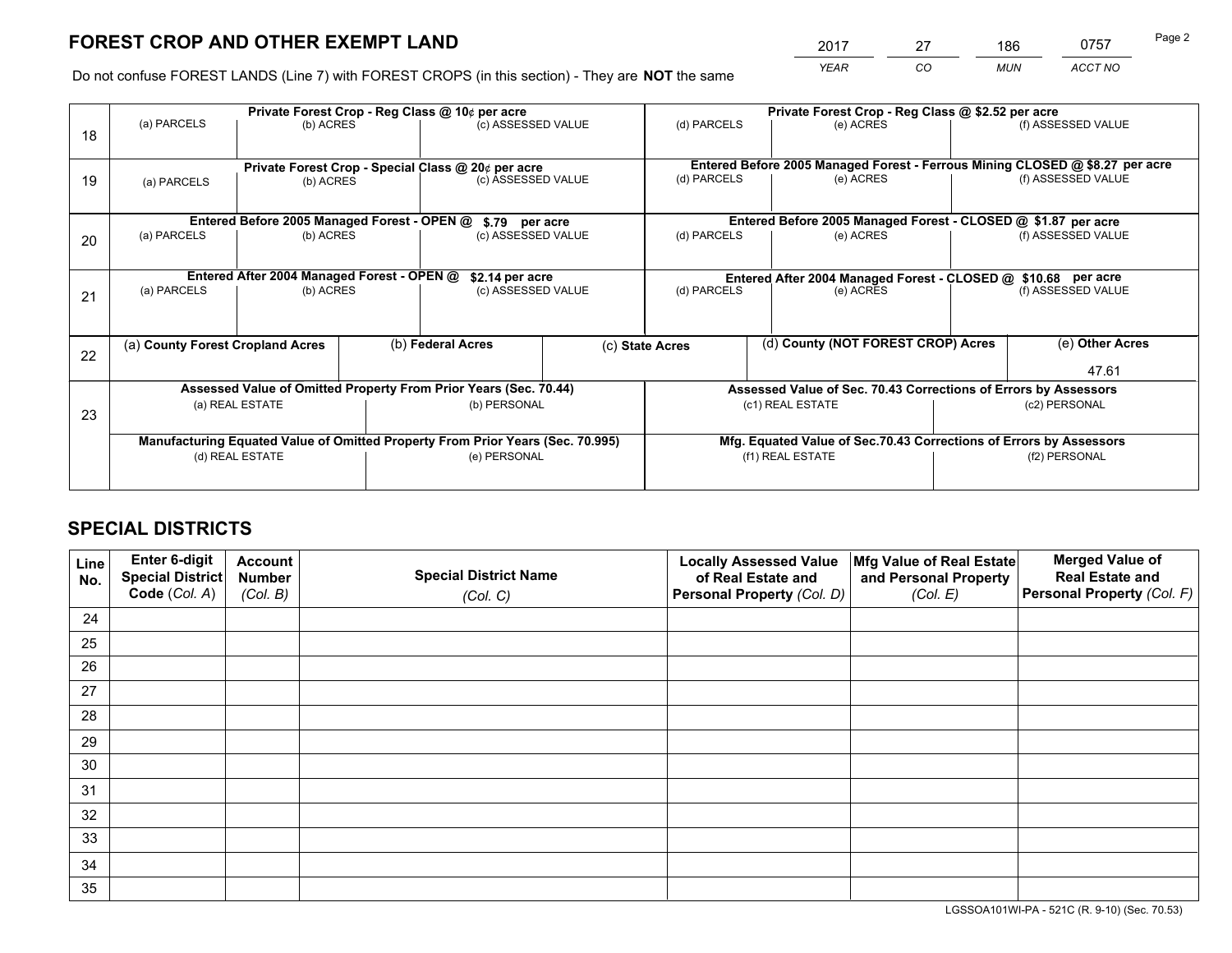|             |                                                          |                                             |                                                         | YEAR                                                                              | CO.<br><b>MUN</b>                                             | ACCT NO                                                                        |
|-------------|----------------------------------------------------------|---------------------------------------------|---------------------------------------------------------|-----------------------------------------------------------------------------------|---------------------------------------------------------------|--------------------------------------------------------------------------------|
| Line<br>No. | Enter 6-digit<br><b>School District</b><br>Code (Col. A) | <b>Account</b><br><b>Number</b><br>(Col. B) | <b>School District Name</b><br>(Col. C)                 | <b>Locally Assessed Value</b><br>of Real Estate and<br>Personal Property (Col. D) | Mfg Value of Real Estate<br>and Personal Property<br>(Col. E) | <b>Merged Value of</b><br><b>Real Estate and</b><br>Personal Property (Col. F) |
|             | A. SCHOOL DISTRICTS (K-8 and K-12)                       |                                             |                                                         |                                                                                   |                                                               |                                                                                |
| 36          | 610485                                                   | 0359                                        | SCH D OF BLAIR-TAYLOR                                   | 12,782,100                                                                        | 550,700                                                       | 13,332,800                                                                     |
| 37          |                                                          |                                             |                                                         |                                                                                   |                                                               |                                                                                |
| 38          |                                                          |                                             |                                                         |                                                                                   |                                                               |                                                                                |
| 39          |                                                          |                                             |                                                         |                                                                                   |                                                               |                                                                                |
| 40          |                                                          |                                             |                                                         |                                                                                   |                                                               |                                                                                |
| 41<br>42    |                                                          |                                             |                                                         |                                                                                   |                                                               |                                                                                |
| 43          |                                                          |                                             |                                                         |                                                                                   |                                                               |                                                                                |
| 44          |                                                          |                                             |                                                         |                                                                                   |                                                               |                                                                                |
| 45          |                                                          |                                             |                                                         |                                                                                   |                                                               |                                                                                |
| 46          |                                                          |                                             |                                                         |                                                                                   |                                                               |                                                                                |
| 47          |                                                          |                                             |                                                         |                                                                                   |                                                               |                                                                                |
| 48          |                                                          |                                             |                                                         |                                                                                   |                                                               |                                                                                |
| 49          |                                                          |                                             |                                                         |                                                                                   |                                                               |                                                                                |
| 50          |                                                          |                                             | TOTAL ASSESSED VALUE OF SCHOOL DISTRICTS (K-8 and K-12) | 12,782,100                                                                        | 550,700                                                       | 13,332,800                                                                     |
|             | <b>B. UNION HIGH SCHOOL DISTRICTS</b>                    |                                             |                                                         |                                                                                   |                                                               |                                                                                |
| 51          |                                                          |                                             |                                                         |                                                                                   |                                                               |                                                                                |
| 52          |                                                          |                                             |                                                         |                                                                                   |                                                               |                                                                                |
| 53<br>54    |                                                          |                                             |                                                         |                                                                                   |                                                               |                                                                                |
| 55          |                                                          |                                             | TOTAL ASSESSED VALUE OF UNION HIGH SCHOOLS              |                                                                                   |                                                               |                                                                                |
|             | C.<br><b>TECHNICAL COLLEGE DISTRICTS</b>                 |                                             |                                                         |                                                                                   |                                                               |                                                                                |
| 56          | 000200                                                   | 0002                                        | WESTERN TECHNICAL COLLEGE LACR                          | 12,782,100                                                                        | 550,700                                                       | 13,332,800                                                                     |
| 57          |                                                          |                                             |                                                         |                                                                                   |                                                               |                                                                                |
| 58          |                                                          |                                             |                                                         |                                                                                   |                                                               |                                                                                |
| 59          |                                                          |                                             | TOTAL ASSESSED VALUE OF TECHNICAL COLLEGES              | 12,782,100                                                                        | 550,700                                                       | 13,332,800                                                                     |

27

186

 *I hereby certify, to the best of my knowledge and belief, this form is complete and correct.*

**SCHOOL DISTRICTS**

| Print name of preparer | Title                    |                | Date (MM / DD / CCYY) |
|------------------------|--------------------------|----------------|-----------------------|
|                        |                          |                |                       |
| Signature of preparer  | Contact Telephone Number | E-mail address |                       |
|                        | $\sim$                   |                |                       |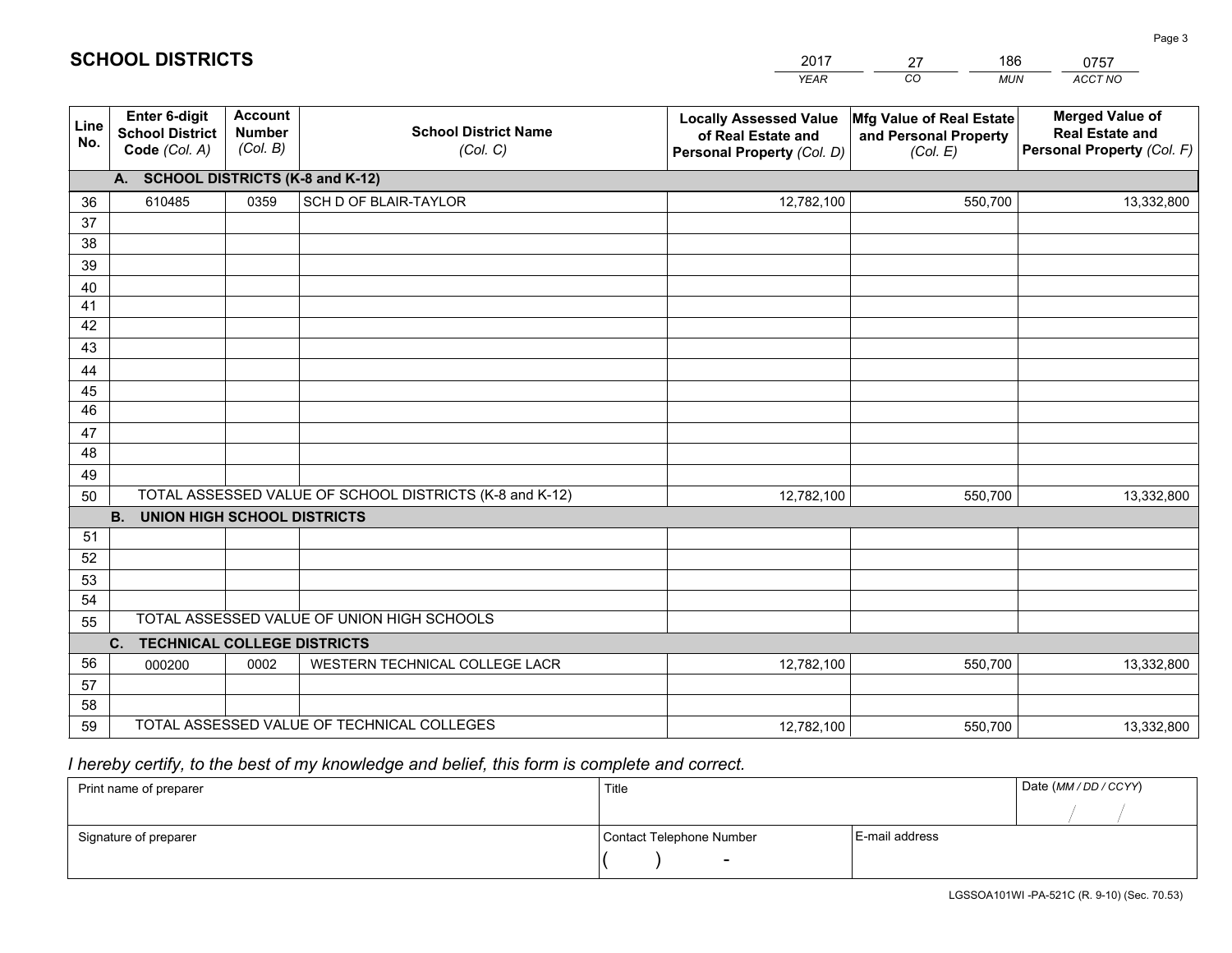### **HIGHLIGHTS**

- 1. Complete the Statement of Assessment after the Board of Review. Reflect any changes made there.
- 2. Use black ink to complete.
- 3. Line 16 must equal Line 50, Col D.
- 4. Line 55 must equal the total of K-8 schools listed on lines 36-49. Do not include K-12 schools in this comparision.
- 5. Line 59, Col. D must equal Line 16.
- 6. Special District, School District and Technical College District values must include both real estate and personal property. Examples of Special districts are: town sanitary districts, public inland lake protection and rehabilitation districts, and metropolitan sewerage districts.
- 7. DO NOT INCLUDE Manufacturing property values.DOR will print these values on the final SOA.

WENDY BUE

**NENDY BUE** 

VILLAGE OF TAYLOR

VILLAGE OF TAYLOR

PO BOX 130

PO BOX 130

TAYLOR, WI 54659 - 0130

**TAYLOR, WI 54659** 

 $-0130$ 

 8. Accuracy of this form is very important. The values reported directly affect the equalized value DOR calculates for school and special districts.

### **Page 1:**

 If not prefilled, enter the tax year,county and municipal code,municipal type, municipal name and county name on the top of form.

Check the Amended box, if filing an amended / corrected SOA.

 Report the parcel count, acres and assessed value of taxable general property, total parcel count, (real and personal), total acres, and values from final figures set by the Board of Review.

- A. Real Estate land and improvements (buildings, etc.) is reported on lines 1 8, total line 9.
- B. Personal Property is reported on lines 11 14, Column D, total line 15.
- C. To complete this report, use the computer produced summary of the assessment roll that shows these amounts.
- D. Use whole numbers only.
- E. Add each line across and each column down to verify entries.

### **Page 2:**

- A. Report Special Items (not subject to general property tax).
- 1. Private Forest Croplands and Managed Forest Lands are reported on lines 18,19, 20 and 21. Be sure to report assessed values **NOT** taxes.
- 2. You should have copies of the orders of entry, orders of withdrawal, etc., to update your assessment roll.
	- 3. Show hundredths of acres (e.g. 39.75).
- 4. Tax exempt lands are reported on line 22.
- 5. Omitted property and sec. 70.43, Wis. Stats., corrections of errors by assessor are reported on line 23. Report real estate and personal property separately. These should be for **prior years**, not something found on the current assessment roll after the board of review.
- B. Special District (Lines 24-35) Include the value of both real and personal property.

 The Department of Revenue (DOR) preprints much of the information regarding names and codes for schools, special districts,etc. If a district is not listed, enter the name and value only, DOR will enter the proper code.

## **Page 3 School Districts:**

Include the value of both real and personal property.

Report School District (regular, elementary, union high school, and technical college).

- 1. Regular (K-12) and Elementary (K-8) school values are reported on lines 36-49, total on line 50.
- 2. Union High School (UHS) (use only if elementary schools are listed on lines 36-49) are reported on lines 51-54. UHS total value (line 55) must equal to the total **elementary school** values reported on lines 36-49. Do notinclude K-12 schools in this comparison.
- 3. Technical College values are reported on lines 56-58, total on line 59.
- 4. Use the computer summary that shows these amounts to complete this report.

#### **This form is due the second Monday in June. File this report only after your Board of Review is complete.**

 *If you have questions: Return forms to:*

 Email: lgs@wisconsin.gov Wisconsin Department of RevenueCall:  $(608)$  266-2569 or  $(608)$  264-6892 Fax number: (608) 264-6887 PO Box 8971

Local Government Services Section 6-97 Madison WI 53708-8971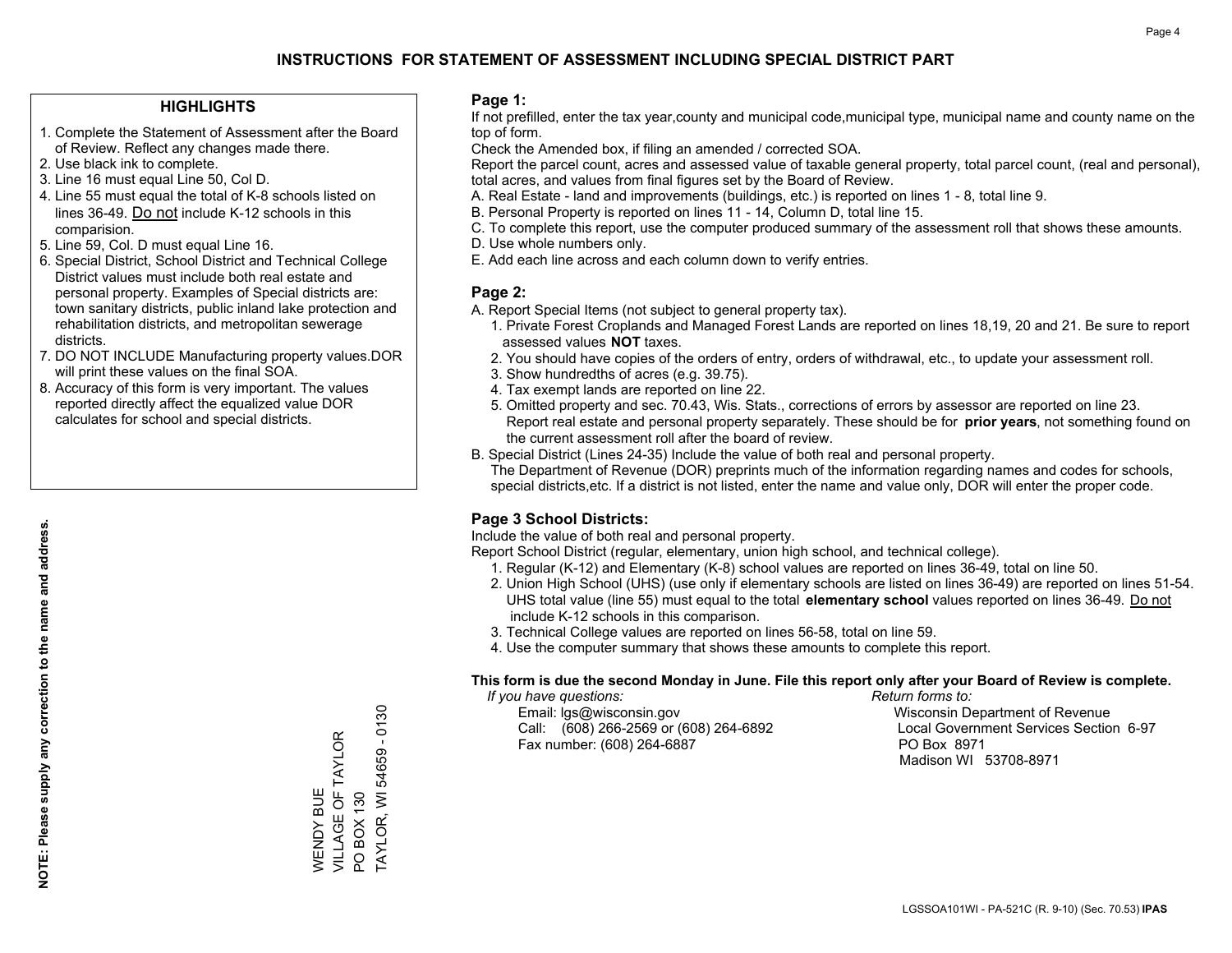**STATEMENT OF ASSESSMENT FOR 2017** 

**FINAL - EQUATED**

|                | <b>FOR</b><br>CITY OF<br>Town - Village - City                                                                                                                                               | <b>OF</b><br><b>BLACK RIVER FALLS</b><br><b>Municipality Name</b> |                                                  | <b>JACKSON COUNTY</b><br><b>County Name</b> |                                |                                        | <b>WHEN COMPLETING THIS DOCUMENT</b><br>DO NOT WRITE OVER X's OR IN SHADED AREAS |
|----------------|----------------------------------------------------------------------------------------------------------------------------------------------------------------------------------------------|-------------------------------------------------------------------|--------------------------------------------------|---------------------------------------------|--------------------------------|----------------------------------------|----------------------------------------------------------------------------------|
| Line           | <b>REAL ESTATE</b><br>(See Lines 18 - 22 for                                                                                                                                                 |                                                                   | PARCEL COUNT<br><b>TOTAL LAND   IMPROVEMENTS</b> | NO. OF ACRES<br><b>WHOLE</b>                | <b>VALUE OF</b><br><b>LAND</b> | <b>VALUE OF</b><br><b>IMPROVEMENTS</b> | TOTAL VALUE OF LAND<br>AND IMPROVEMENTS                                          |
| No.            | other Real Estate)                                                                                                                                                                           | Col. A                                                            | Col. B                                           | <b>NUMBERS ONLY</b><br>Col. C               | Col. D                         | Col. E                                 | Col. F                                                                           |
| $\mathbf 1$    | <b>RESIDENTIAL - Class 1</b>                                                                                                                                                                 | 1,446                                                             | 1,174                                            | 180                                         | 21,733,400                     | 104,556,100                            | 126,289,500                                                                      |
| $\overline{2}$ | <b>COMMERCIAL - Class 2</b>                                                                                                                                                                  | 237                                                               | 179                                              | 282                                         | 17,291,300                     | 62,618,600                             | 79,909,900                                                                       |
| 3              | <b>MANUFACTURING - Class 3</b>                                                                                                                                                               | 16                                                                | 14                                               | 112                                         | 1,476,300                      | 13,120,800                             | 14,597,100                                                                       |
| $\overline{4}$ | <b>AGRICULTURAL - Class 4</b>                                                                                                                                                                | 4                                                                 |                                                  | 15                                          | 2,500                          |                                        | 2,500                                                                            |
| 5              | UNDEVELOPED - Class 5                                                                                                                                                                        | 3                                                                 |                                                  | 60                                          | 88,200                         |                                        | 88,200                                                                           |
| 6              | AGRICULTURAL FOREST - Class 5m                                                                                                                                                               | $\Omega$                                                          |                                                  | $\Omega$                                    | $\mathbf{0}$                   |                                        | $\Omega$                                                                         |
| $\overline{7}$ | FOREST LANDS - Class 6                                                                                                                                                                       | 12                                                                |                                                  | 176                                         | 404,600                        |                                        | 404,600                                                                          |
| 8              | OTHER - Class 7                                                                                                                                                                              | $\Omega$                                                          | $\Omega$                                         | $\Omega$                                    | $\Omega$                       | 0                                      | $\Omega$                                                                         |
| 9              | TOTAL - ALL COLUMNS                                                                                                                                                                          | 1,718                                                             | 1,367                                            | 825                                         | 40,996,300                     | 180,295,500                            | 221,291,800                                                                      |
| 10             | NUMBER OF PERSONAL PROPERTY ACCOUNTS IN ROLL                                                                                                                                                 |                                                                   |                                                  | <b>LOCALLY ASSESSED</b>                     | <b>MANUFACTURING</b>           | <b>MERGED</b>                          |                                                                                  |
| 11             | BOATS AND OTHER WATERCRAFT NOT EXEMPT - Code 1                                                                                                                                               |                                                                   |                                                  |                                             | $\Omega$                       | $\Omega$                               | $\Omega$                                                                         |
| 12             | MACHINERY, TOOLS AND PATTERNS - Code 2                                                                                                                                                       |                                                                   |                                                  |                                             | 1,860,700                      | 1,692,400                              | 3,553,100                                                                        |
| 13             | FURNITURE, FIXTURES AND EQUIPMENT - Code 3                                                                                                                                                   |                                                                   |                                                  |                                             | 6,982,700                      | 713,100                                | 7,695,800                                                                        |
| 14             | ALL OTHER PERSONAL PROPERTY NOT EXEMPT - Codes 4A, 4B, 4C                                                                                                                                    |                                                                   |                                                  | 7,718,500                                   | 66,400                         | 7,784,900                              |                                                                                  |
| 15             | TOTAL OF PERSONAL PROPERTY NOT EXEMPT (Total of Lines 11-14)                                                                                                                                 |                                                                   | 16,561,900                                       | 2,471,900                                   | 19,033,800                     |                                        |                                                                                  |
| 16             | AGGREGATE ASSESSED VALUE OF ALL PROPERTY SUBJECT TO THE GENERAL PROPERTY TAX (Total of Lines 9F and 15F)<br>MUST EQUAL TOTAL VALUE OF THE SCHOOL DISTRICTS (K-12 PLUS K-8) - Line 50, Col. F |                                                                   |                                                  |                                             |                                |                                        | 240,325,600                                                                      |
| 17             | Name of Assessor<br><b>BOARD OF REVIEW</b><br>DATE OF FINAL ADJOURNMENT<br>09/08/2017<br><b>BOWMAR APPRAISAL</b>                                                                             |                                                                   |                                                  |                                             | Telephone #                    | (715) 835-1141                         |                                                                                  |

*CO*

*MUN*

*ACCT NO0758*

*<sup>27</sup> <sup>206</sup>*

REMARKS

The Assessment Ratio to be used in calculating the estimated Fair Market Value on tax bills for this tax district is .966110746<br>This ratio should be used to convert assessed values to "Calculate Equalized Values" in Step 1 Commission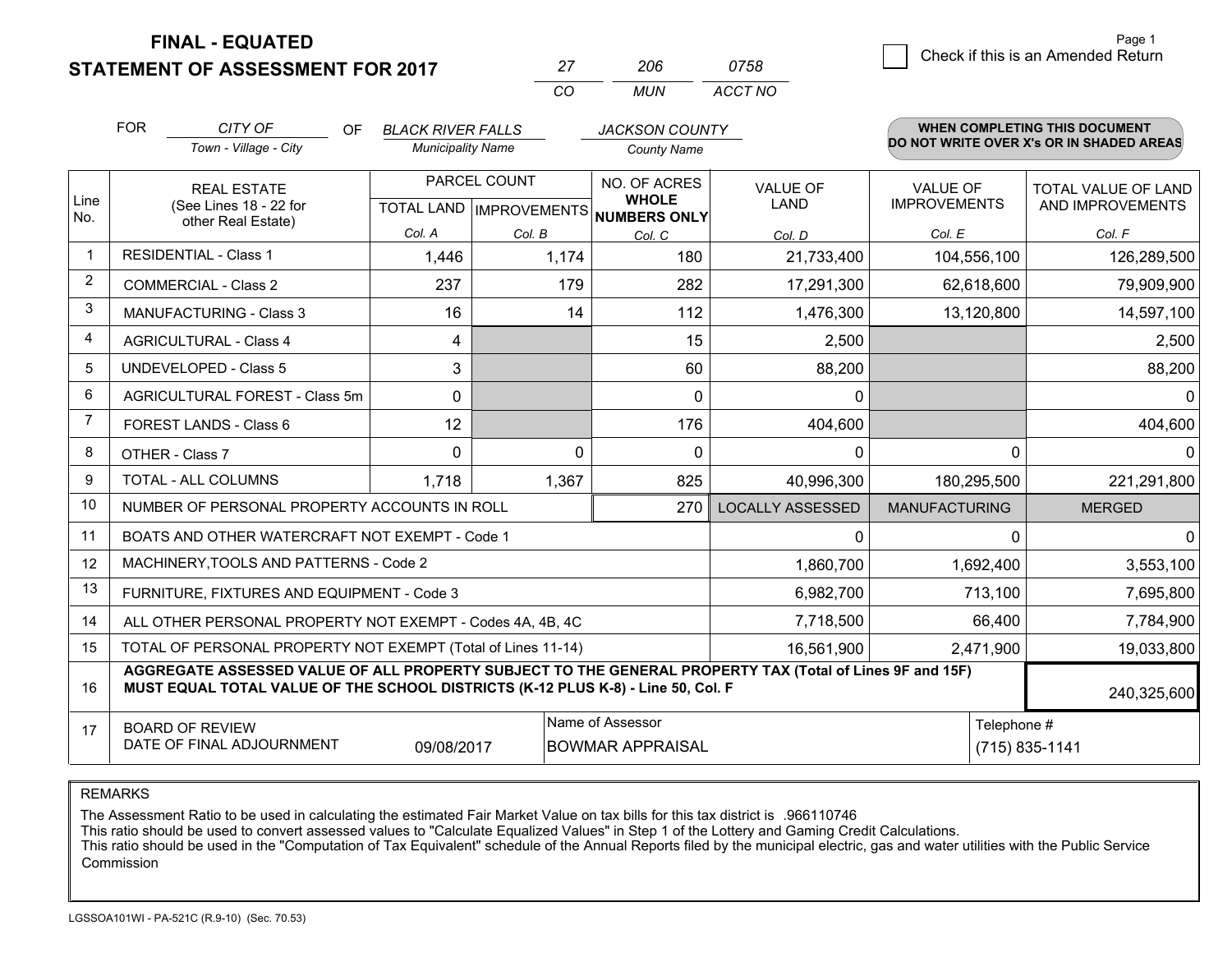*YEAR CO MUN ACCT NO* <sup>2017</sup> <sup>27</sup> <sup>206</sup> <sup>0758</sup>

Do not confuse FOREST LANDS (Line 7) with FOREST CROPS (in this section) - They are **NOT** the same

|    | Private Forest Crop - Reg Class @ 10¢ per acre                                 |                                             |  |                                                                  |  | Private Forest Crop - Reg Class @ \$2.52 per acre                  |                                                                              |           |               |                    |  |
|----|--------------------------------------------------------------------------------|---------------------------------------------|--|------------------------------------------------------------------|--|--------------------------------------------------------------------|------------------------------------------------------------------------------|-----------|---------------|--------------------|--|
| 18 | (a) PARCELS<br>(b) ACRES                                                       |                                             |  | (c) ASSESSED VALUE                                               |  | (d) PARCELS                                                        | (e) ACRES                                                                    |           |               | (f) ASSESSED VALUE |  |
|    |                                                                                |                                             |  |                                                                  |  |                                                                    |                                                                              |           |               |                    |  |
|    |                                                                                |                                             |  | Private Forest Crop - Special Class @ 20¢ per acre               |  |                                                                    | Entered Before 2005 Managed Forest - Ferrous Mining CLOSED @ \$8.27 per acre |           |               |                    |  |
| 19 | (a) PARCELS<br>(b) ACRES                                                       |                                             |  | (c) ASSESSED VALUE                                               |  | (d) PARCELS                                                        |                                                                              | (e) ACRES |               | (f) ASSESSED VALUE |  |
|    |                                                                                |                                             |  |                                                                  |  |                                                                    |                                                                              |           |               |                    |  |
|    |                                                                                | Entered Before 2005 Managed Forest - OPEN @ |  | \$.79 per acre                                                   |  |                                                                    | Entered Before 2005 Managed Forest - CLOSED @ \$1.87 per acre                |           |               |                    |  |
| 20 | (a) PARCELS                                                                    | (b) ACRES                                   |  | (c) ASSESSED VALUE                                               |  | (d) PARCELS                                                        | (e) ACRES                                                                    |           |               | (f) ASSESSED VALUE |  |
|    |                                                                                |                                             |  |                                                                  |  |                                                                    |                                                                              |           |               |                    |  |
|    |                                                                                | Entered After 2004 Managed Forest - OPEN @  |  | \$2.14 per acre                                                  |  | Entered After 2004 Managed Forest - CLOSED @ \$10.68 per acre      |                                                                              |           |               |                    |  |
| 21 | (a) PARCELS                                                                    | (b) ACRES                                   |  | (c) ASSESSED VALUE                                               |  | (d) PARCELS                                                        |                                                                              | (e) ACRES |               | (f) ASSESSED VALUE |  |
|    |                                                                                |                                             |  |                                                                  |  |                                                                    |                                                                              |           |               |                    |  |
|    |                                                                                |                                             |  |                                                                  |  | 8                                                                  | 159.81                                                                       |           |               | 291,000            |  |
| 22 | (a) County Forest Cropland Acres                                               |                                             |  | (b) Federal Acres                                                |  | (d) County (NOT FOREST CROP) Acres<br>(c) State Acres              |                                                                              |           |               | (e) Other Acres    |  |
|    |                                                                                |                                             |  |                                                                  |  | 52.37<br>19.95                                                     |                                                                              |           | 474.37        |                    |  |
|    |                                                                                |                                             |  | Assessed Value of Omitted Property From Prior Years (Sec. 70.44) |  |                                                                    | Assessed Value of Sec. 70.43 Corrections of Errors by Assessors              |           |               |                    |  |
| 23 | (a) REAL ESTATE                                                                |                                             |  | (b) PERSONAL                                                     |  | (c1) REAL ESTATE                                                   |                                                                              |           | (c2) PERSONAL |                    |  |
|    |                                                                                |                                             |  |                                                                  |  |                                                                    |                                                                              |           |               |                    |  |
|    | Manufacturing Equated Value of Omitted Property From Prior Years (Sec. 70.995) |                                             |  |                                                                  |  | Mfg. Equated Value of Sec.70.43 Corrections of Errors by Assessors |                                                                              |           |               |                    |  |
|    | (d) REAL ESTATE                                                                |                                             |  | (e) PERSONAL                                                     |  | (f1) REAL ESTATE                                                   |                                                                              |           | (f2) PERSONAL |                    |  |
|    |                                                                                |                                             |  |                                                                  |  |                                                                    |                                                                              |           |               |                    |  |

## **SPECIAL DISTRICTS**

| Line<br>No. | Enter 6-digit<br>Special District<br>Code (Col. A) | <b>Account</b><br><b>Number</b><br>(Col. B) | <b>Special District Name</b><br>(Col. C) | <b>Locally Assessed Value</b><br>of Real Estate and<br>Personal Property (Col. D) | Mfg Value of Real Estate<br>and Personal Property<br>(Col. E) | <b>Merged Value of</b><br><b>Real Estate and</b><br>Personal Property (Col. F) |
|-------------|----------------------------------------------------|---------------------------------------------|------------------------------------------|-----------------------------------------------------------------------------------|---------------------------------------------------------------|--------------------------------------------------------------------------------|
| 24          |                                                    |                                             |                                          |                                                                                   |                                                               |                                                                                |
| 25          |                                                    |                                             |                                          |                                                                                   |                                                               |                                                                                |
| 26          |                                                    |                                             |                                          |                                                                                   |                                                               |                                                                                |
| 27          |                                                    |                                             |                                          |                                                                                   |                                                               |                                                                                |
| 28          |                                                    |                                             |                                          |                                                                                   |                                                               |                                                                                |
| 29          |                                                    |                                             |                                          |                                                                                   |                                                               |                                                                                |
| 30          |                                                    |                                             |                                          |                                                                                   |                                                               |                                                                                |
| 31          |                                                    |                                             |                                          |                                                                                   |                                                               |                                                                                |
| 32          |                                                    |                                             |                                          |                                                                                   |                                                               |                                                                                |
| 33          |                                                    |                                             |                                          |                                                                                   |                                                               |                                                                                |
| 34          |                                                    |                                             |                                          |                                                                                   |                                                               |                                                                                |
| 35          |                                                    |                                             |                                          |                                                                                   |                                                               |                                                                                |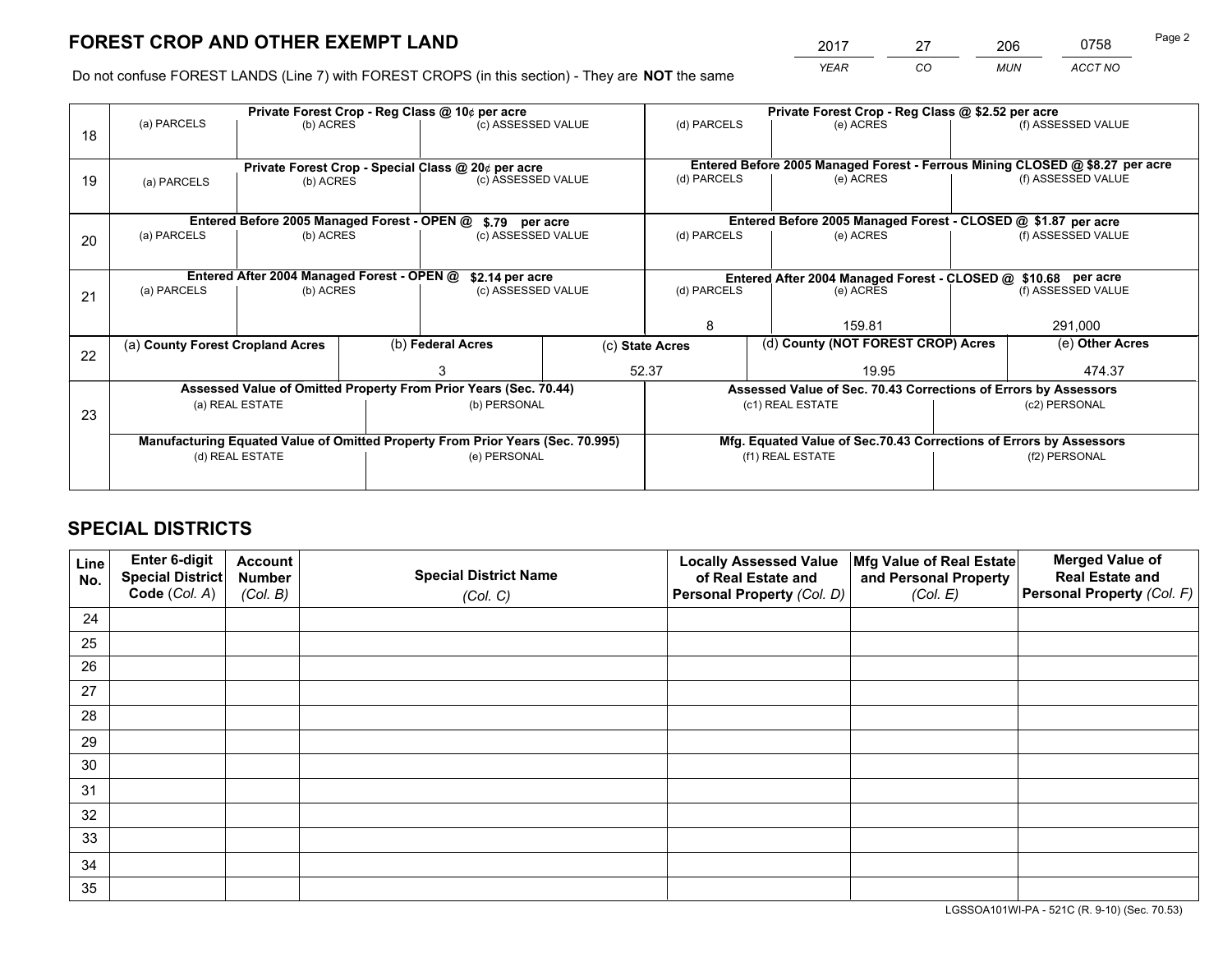|             |                                                          |                                             |                                                         | <b>YEAR</b>                                                                       | CO<br><b>MUN</b>                                              | ACCT NO                                                                        |
|-------------|----------------------------------------------------------|---------------------------------------------|---------------------------------------------------------|-----------------------------------------------------------------------------------|---------------------------------------------------------------|--------------------------------------------------------------------------------|
| Line<br>No. | Enter 6-digit<br><b>School District</b><br>Code (Col. A) | <b>Account</b><br><b>Number</b><br>(Col. B) | <b>School District Name</b><br>(Col. C)                 | <b>Locally Assessed Value</b><br>of Real Estate and<br>Personal Property (Col. D) | Mfg Value of Real Estate<br>and Personal Property<br>(Col. E) | <b>Merged Value of</b><br><b>Real Estate and</b><br>Personal Property (Col. F) |
|             | A. SCHOOL DISTRICTS (K-8 and K-12)                       |                                             |                                                         |                                                                                   |                                                               |                                                                                |
| 36          | 270476                                                   | 0162                                        | SCH D OF BLACK RIVER FALLS                              | 223,256,600                                                                       | 17,069,000                                                    | 240,325,600                                                                    |
| 37          |                                                          |                                             |                                                         |                                                                                   |                                                               |                                                                                |
| 38          |                                                          |                                             |                                                         |                                                                                   |                                                               |                                                                                |
| 39          |                                                          |                                             |                                                         |                                                                                   |                                                               |                                                                                |
| 40          |                                                          |                                             |                                                         |                                                                                   |                                                               |                                                                                |
| 41<br>42    |                                                          |                                             |                                                         |                                                                                   |                                                               |                                                                                |
| 43          |                                                          |                                             |                                                         |                                                                                   |                                                               |                                                                                |
| 44          |                                                          |                                             |                                                         |                                                                                   |                                                               |                                                                                |
| 45          |                                                          |                                             |                                                         |                                                                                   |                                                               |                                                                                |
| 46          |                                                          |                                             |                                                         |                                                                                   |                                                               |                                                                                |
| 47          |                                                          |                                             |                                                         |                                                                                   |                                                               |                                                                                |
| 48          |                                                          |                                             |                                                         |                                                                                   |                                                               |                                                                                |
| 49          |                                                          |                                             |                                                         |                                                                                   |                                                               |                                                                                |
| 50          |                                                          |                                             | TOTAL ASSESSED VALUE OF SCHOOL DISTRICTS (K-8 and K-12) | 223,256,600                                                                       | 17,069,000                                                    | 240,325,600                                                                    |
|             | <b>B.</b><br><b>UNION HIGH SCHOOL DISTRICTS</b>          |                                             |                                                         |                                                                                   |                                                               |                                                                                |
| 51          |                                                          |                                             |                                                         |                                                                                   |                                                               |                                                                                |
| 52          |                                                          |                                             |                                                         |                                                                                   |                                                               |                                                                                |
| 53          |                                                          |                                             |                                                         |                                                                                   |                                                               |                                                                                |
| 54          |                                                          |                                             | TOTAL ASSESSED VALUE OF UNION HIGH SCHOOLS              |                                                                                   |                                                               |                                                                                |
| 55          |                                                          |                                             |                                                         |                                                                                   |                                                               |                                                                                |
| 56          | C <sub>1</sub><br><b>TECHNICAL COLLEGE DISTRICTS</b>     |                                             | WESTERN TECHNICAL COLLEGE LACR                          |                                                                                   |                                                               |                                                                                |
| 57          | 000200                                                   | 0002                                        |                                                         | 223,256,600                                                                       | 17,069,000                                                    | 240,325,600                                                                    |
| 58          |                                                          |                                             |                                                         |                                                                                   |                                                               |                                                                                |
| 59          |                                                          |                                             | TOTAL ASSESSED VALUE OF TECHNICAL COLLEGES              | 223,256,600                                                                       | 17,069,000                                                    | 240,325,600                                                                    |

27

206

# *I hereby certify, to the best of my knowledge and belief, this form is complete and correct.*

**SCHOOL DISTRICTS**

| Print name of preparer | Title                    |                | Date (MM / DD / CCYY) |
|------------------------|--------------------------|----------------|-----------------------|
|                        |                          |                |                       |
| Signature of preparer  | Contact Telephone Number | E-mail address |                       |
|                        | $\sim$                   |                |                       |